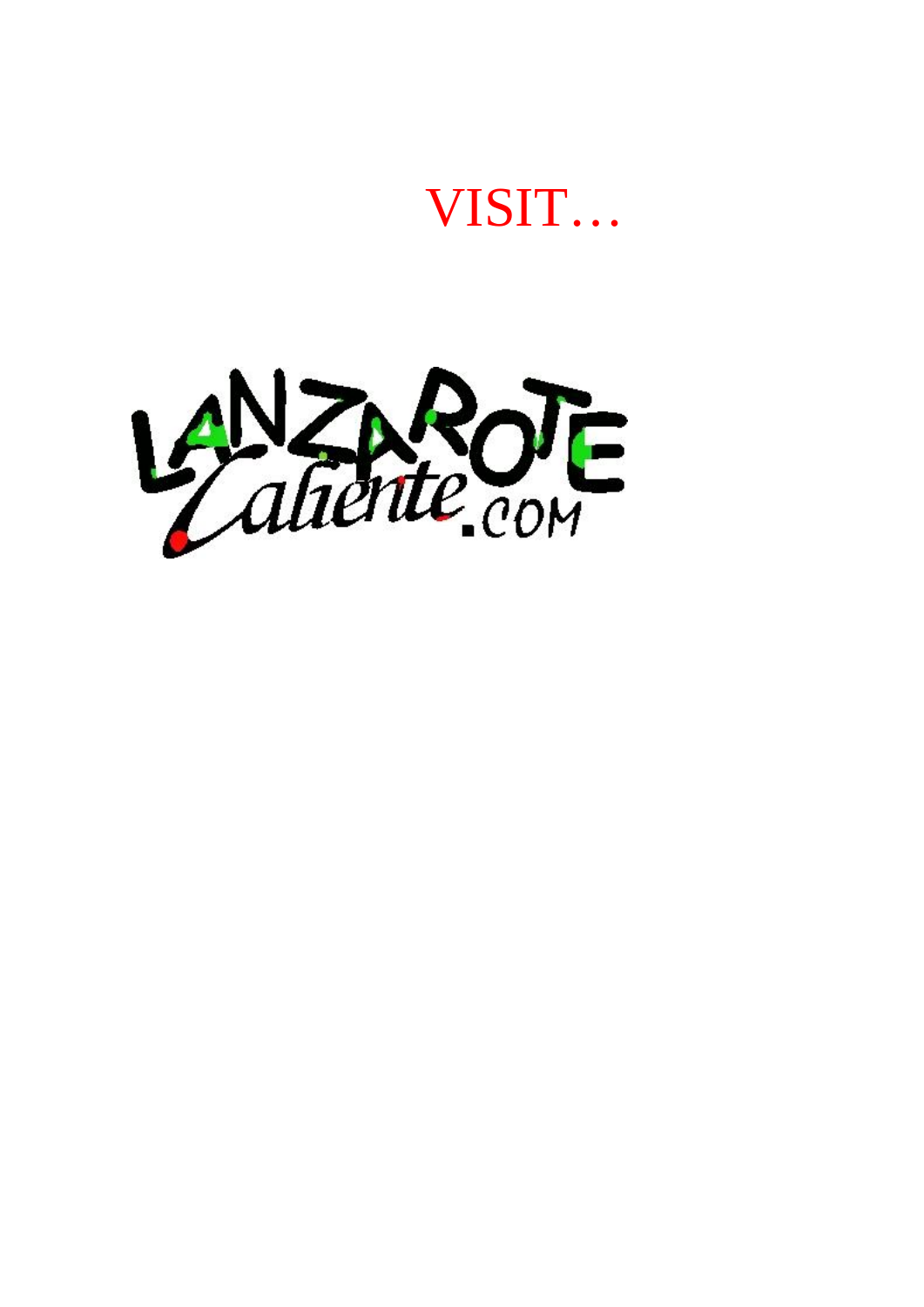DERMATOLOGY: CLINICAL & BASIC SCIENCE SERIES

# NICKEL AND THE SKIN Absorption, Immunology, Epidemiology, and Metallurgy

Edited by Jurij J. Hostýnek Howard I. Maibach

**CRC PRESS**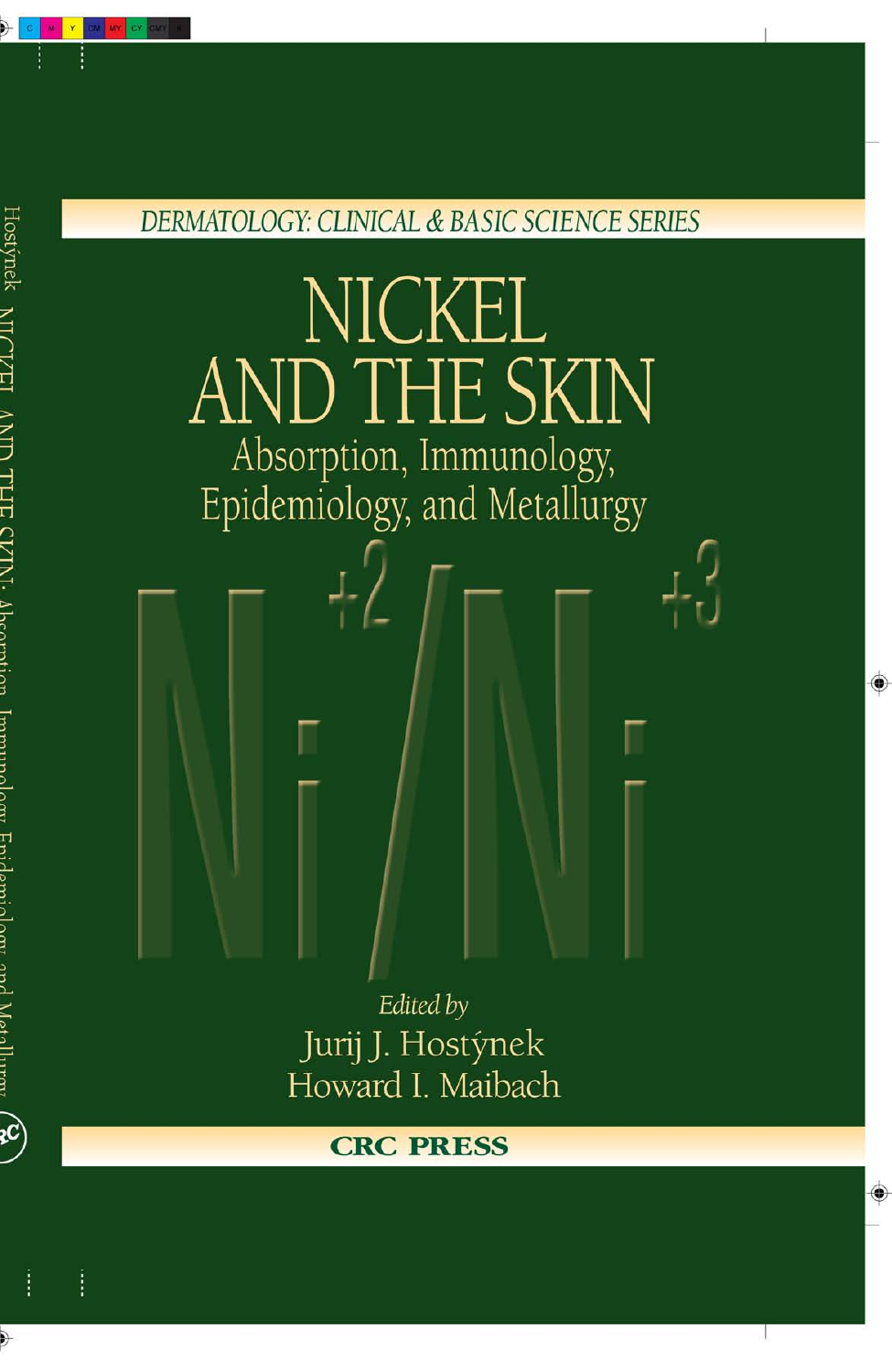# **NICKEL** AND THE SKIN Absorption, Immunology, Epidemiology, and Metallurgy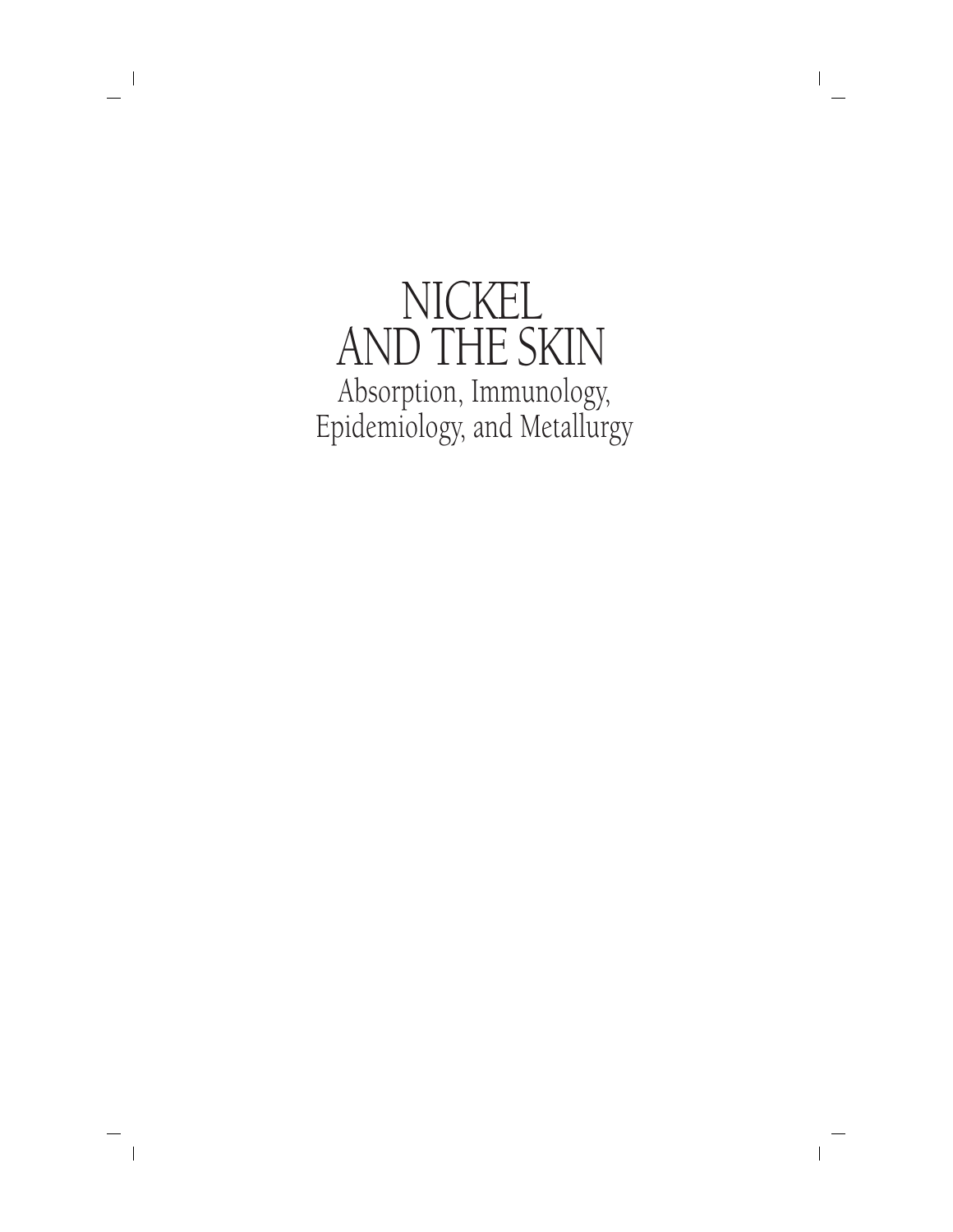### **DERMATOLOGY: CLINICAL & BASIC SCIENCE SERIES**

Series Editor Howard I. Maibach, M.D.

### **Published Titles:**

**Pesticide Dermatoses** Homero Penagos, Michael O'Malley, and Howard I. Maibach

**Hand Eczema, Second Edition** Torkil Menné and Howard I. Maibach

**Dermatologic Botany** Javier Avalos and Howard I. Maibach

**Dry Skin and Moisturizers: Chemistry and Function** Marie Loden and Howard I. Maibach

**Skin Reactions to Drugs** Kirsti Kauppinen, Kristiina Alanko, Matti Hannuksela, and Howard I. Maibach

**Contact Urticaria Syndrome** Smita Amin, Arto Lahti, and Howard I. Maibach

**Bioengineering of the Skin: Skin Surface, Imaging, and Analysis** Klaus P. Wilhelm, Peter Elsner, Enzo Berardesca, and Howard I. Maibach

**Bioengineering of the Skin: Methods and Instrumentation** Enzo Berardesca, Peter Elsner, Klaus P. Wilhelm, and Howard I. Maibach

**Bioengineering of the Skin: Cutaneous Blood Flow and Erythema** Enzo Berardesca, Peter Elsner, and Howard I. Maibach

**Bioengineering of the Skin: Water and the Stratum Corneum** Peter Elsner, Enzo Berardesca, and Howard I. Maibach

**Human Papillomavirus Infections in Dermatovenereology** Gerd Gross and Geo von Krogh

**The Irritant Contact Dermatitis Syndrome** Pieter van der Valk, Pieter Coenrads, and Howard I. Maibach

### **Dermatologic Research Techniques** Howard I. Maibach

**Skin Cancer: Mechanisms and Human Relevance** Hasan Mukhtar

**Skin Cancer: Mechanisms and Human Relevance** Hasan Mukhtar

**Protective Gloves for Occupational Use** Gunh Mellström, J.E. Walhberg, and Howard I. Maibach

**Pigmentation and Pigmentary Disorders** Norman Levine

**Nickel and the Skin: Immunology and Toxicology** Howard I. Maibach and Torkil Menné

**Bioengineering of the Skin: Skin Biomechanics** Peter Elsner, Enzo Berardesca, Klaus-P. Wilhelm, and Howard I. Maibach

**Nickel and the Skin: Absorption, Immunology, Epidemiology, and Metallurgy** Jurij J. Hostýneck and Howard I. Maibach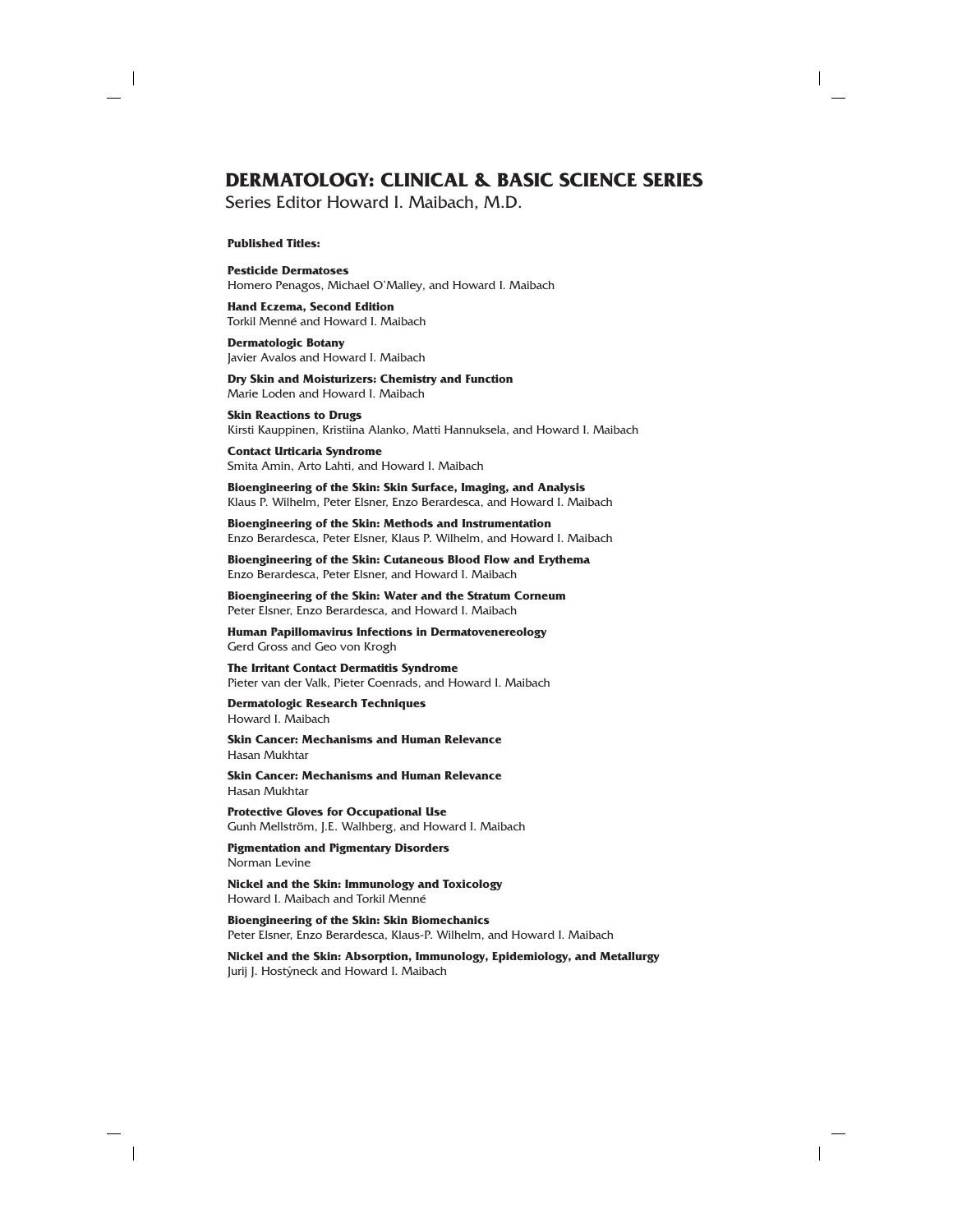*DERMATOLOGY: CLINICAL & BASIC SCIENCE SERIES*

# NICKEL AND THE SKIN Absorption, Immunology, Epidemiology, and Metallurgy

*Edited by* Jurij J. Hostýnek Howard I. Maibach



Boca Raton London New York Washington, D.C.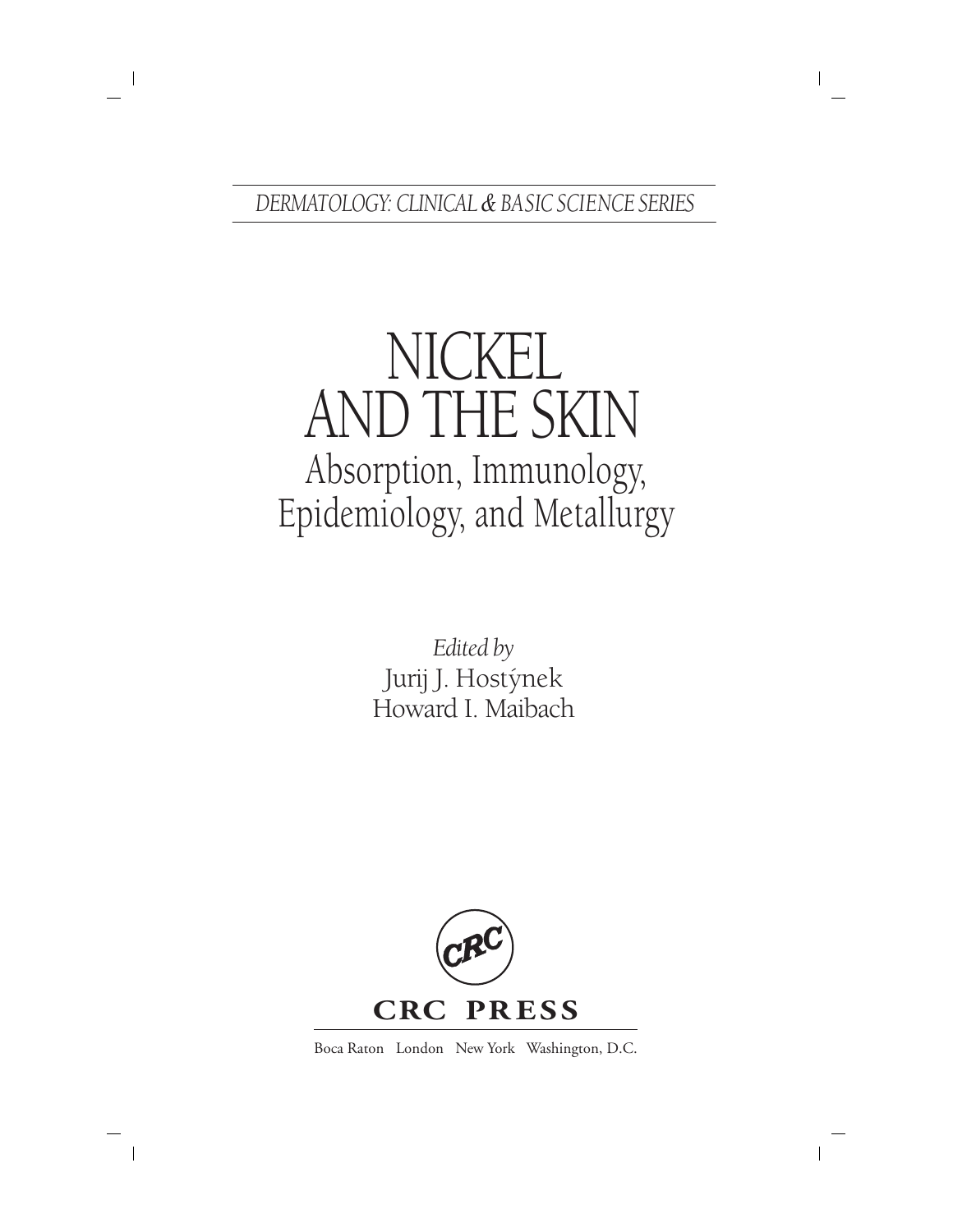### **Library of Congress Cataloging-in-Publication Data**

Nickel and the skin : absorption, immunology, epidemiology, and metallurgy / edited by Jurij J. Hostynek and Howard I. Maibach. p. ; cm. -- (Dermatology : clinical & basic science series) Includes bibliographical references and index. ISBN 0-8493-1072-5 (alk. paper) 1. Contact dermatitis. 2. Nickel--Toxicology. 3. Nickel--Immunology. I. Hostynek, Jurij J. II. Maibach, Howard I. (Howard Ira) III. Dermatology (CRC Press) [DNLM: 1. Dermatitis, Allergic Contact--etiology. 2. Nickel--adverse effects. 3. Nickel--immunology. WR 175 N6317 2002] RL244 .N534 2002 616.97′3--dc21 2002017440

Chapter 3, "Oxidative Properties of the Skin: A Determinant for Nickel Diffusion," and Chapter 6, "Diagnostic Testing for Nickel Allergic Hypersensitivity: Patch Testing versus Lymphocyte Transformation Test," were originally published in *Exogenous Dermatology*. With permission from S. Karger, Basel.

This book contains information obtained from authentic and highly regarded sources. Reprinted material is quoted with permission, and sources are indicated. A wide variety of references are listed. Reasonable efforts have been made to publish reliable data and information, but the author and the publisher cannot assume responsibility for the validity of all materials or for the consequences of their use.

Neither this book nor any part may be reproduced or transmitted in any form or by any means, electronic or mechanical, including photocopying, microfilming, and recording, or by any information storage or retrieval system, without prior permission in writing from the publisher.

All rights reserved. Authorization to photocopy items for internal or personal use, or the personal or internal use of specific clients, may be granted by CRC Press LLC, provided that \$1.50 per page photocopied is paid directly to Copyright Clearance Center, 222 Rosewood Drive, Danvers, MA 01923 USA. The fee code for users of the Transactional Reporting Service is ISBN 0-8493-1072- 5/02/\$0.00+\$1.50. The fee is subject to change without notice. For organizations that have been granted a photocopy license by the CCC, a separate system of payment has been arranged.

The consent of CRC Press LLC does not extend to copying for general distribution, for promotion, for creating new works, or for resale. Specific permission must be obtained in writing from CRC Press LLC for such copying.

Direct all inquiries to CRC Press LLC, 2000 N.W. Corporate Blvd., Boca Raton, Florida 33431.

**Trademark Notice:** Product or corporate names may be trademarks or registered trademarks, and are used only for identification and explanation, without intent to infringe.

### **Visit the CRC Press Web site at www.crcpress.com**

© 2002 by CRC Press LLC

No claim to original U.S. Government works International Standard Book Number 0-8493-1072-5 Library of Congress Card Number 2002017440 Printed in the United States of America 1 2 3 4 5 6 7 8 9 0 Printed on acid-free paper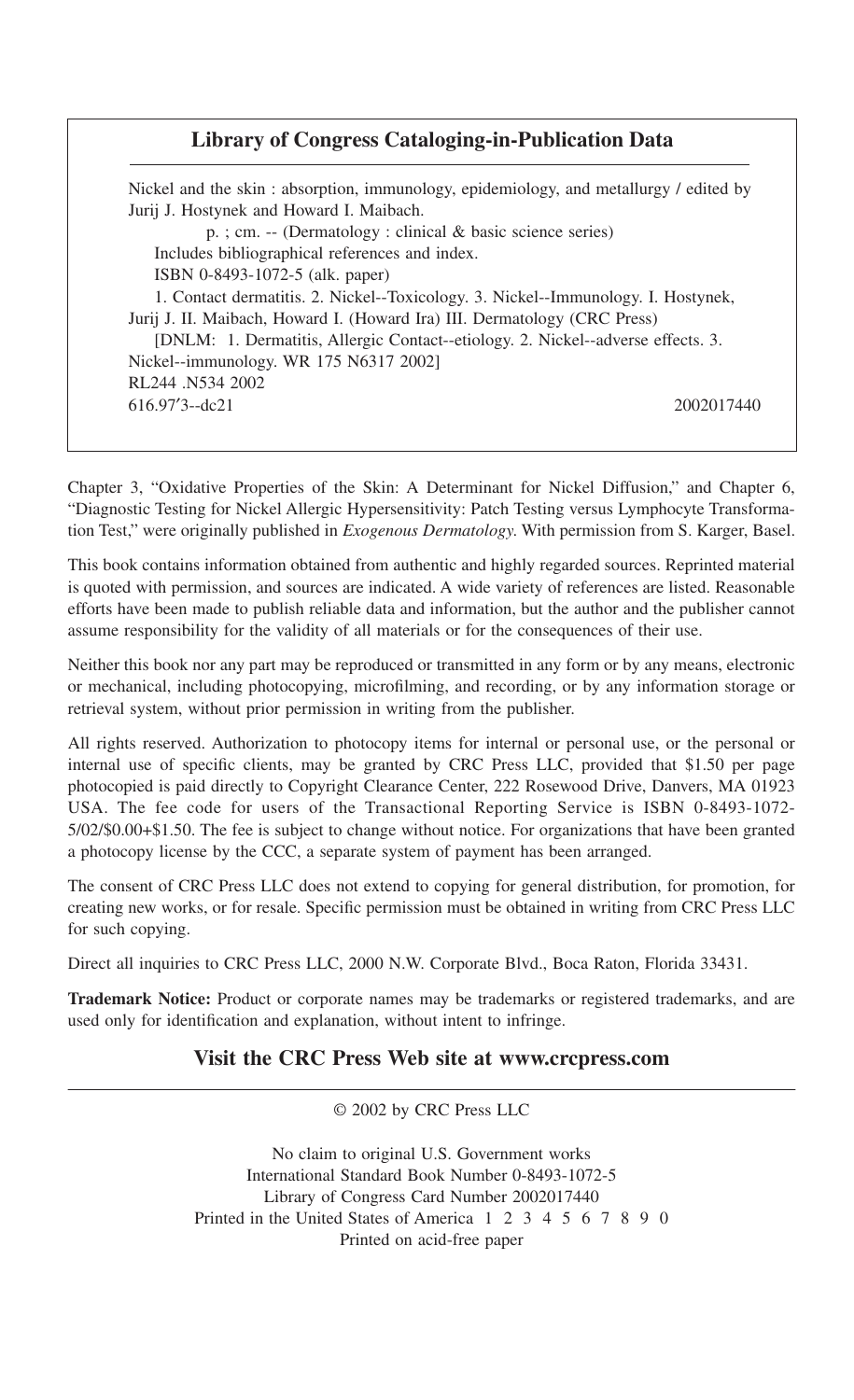*Ad majorem Dei gloriam, si hoc licet dicere in opusculo.*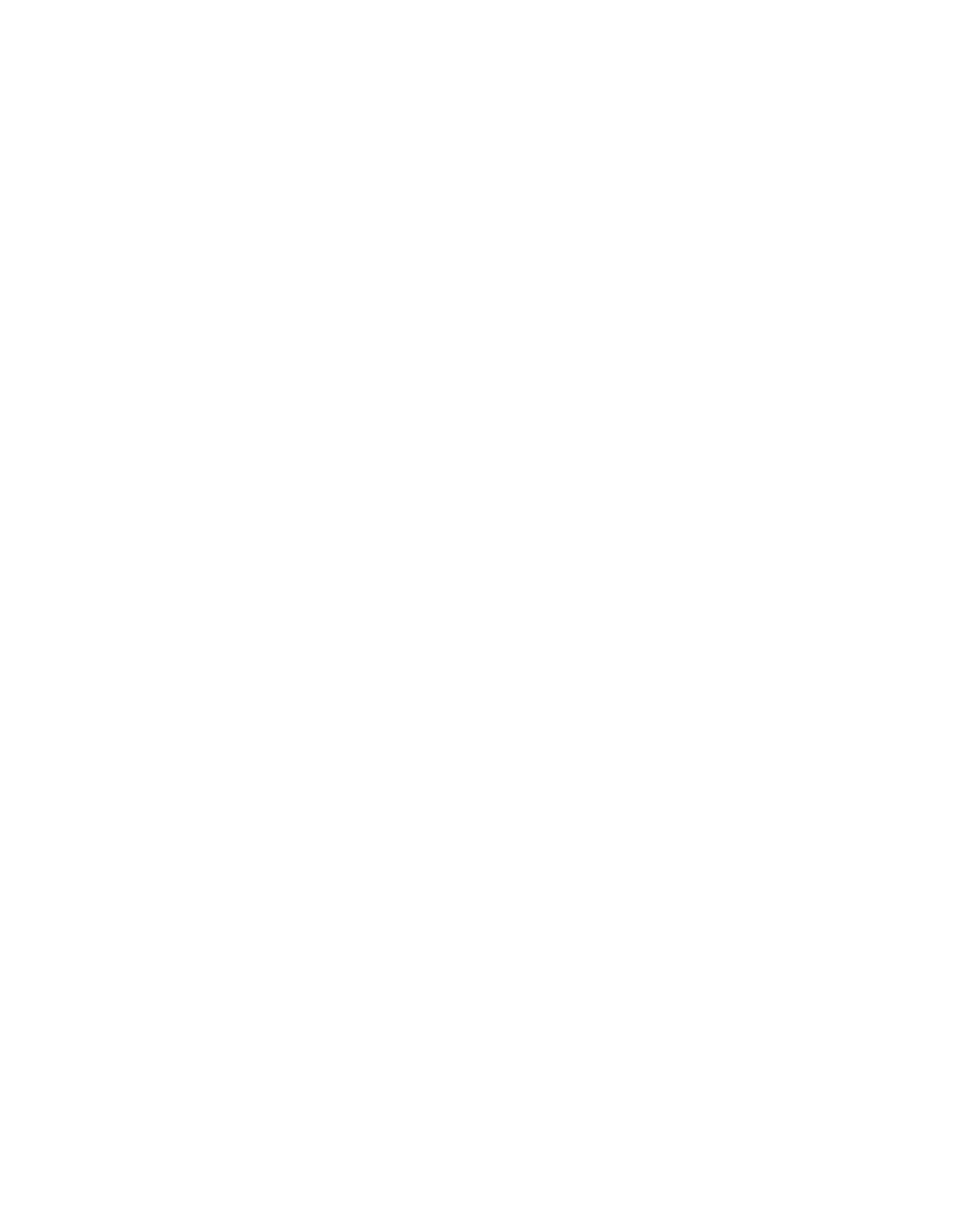# Series Preface

Our goal in creating the *Dermatology: Clinical & Basic Science Series* is to present the insights of experts on emerging applied and experimental techniques and theoretical concepts that are, or will be, at the vanguard of dermatology. These books cover new and exciting multidisciplinary areas of cutaneous research; and we want them to be the books every physician will use to become acquainted with new methodologies in skin research. These books can be given to graduate students and postdoctoral fellows when they are looking for guidance to start a new line of research.

The series consists of books that are edited by experts and that consist of chapters written by the leaders in a particular field. The books are richly illustrated and contain comprehensive bibliographies. Each chapter provides substantial background material relevant to the particular subject. These books contain detailed tricks of the trade and information regarding where the methods presented can be safely applied. In addition, information on where to buy equipment and helpful Web sites for solving both practical and theoretical problems are included.

We are working with these goals in mind. As the books become available, the efforts put in by the publisher, book editors, and the individual authors will contribute to the further development of dermatology research and clinical practice. The extent to which we achieve this goal will be determined by the utility of these books.

### **Howard I. Maibach, M.D.**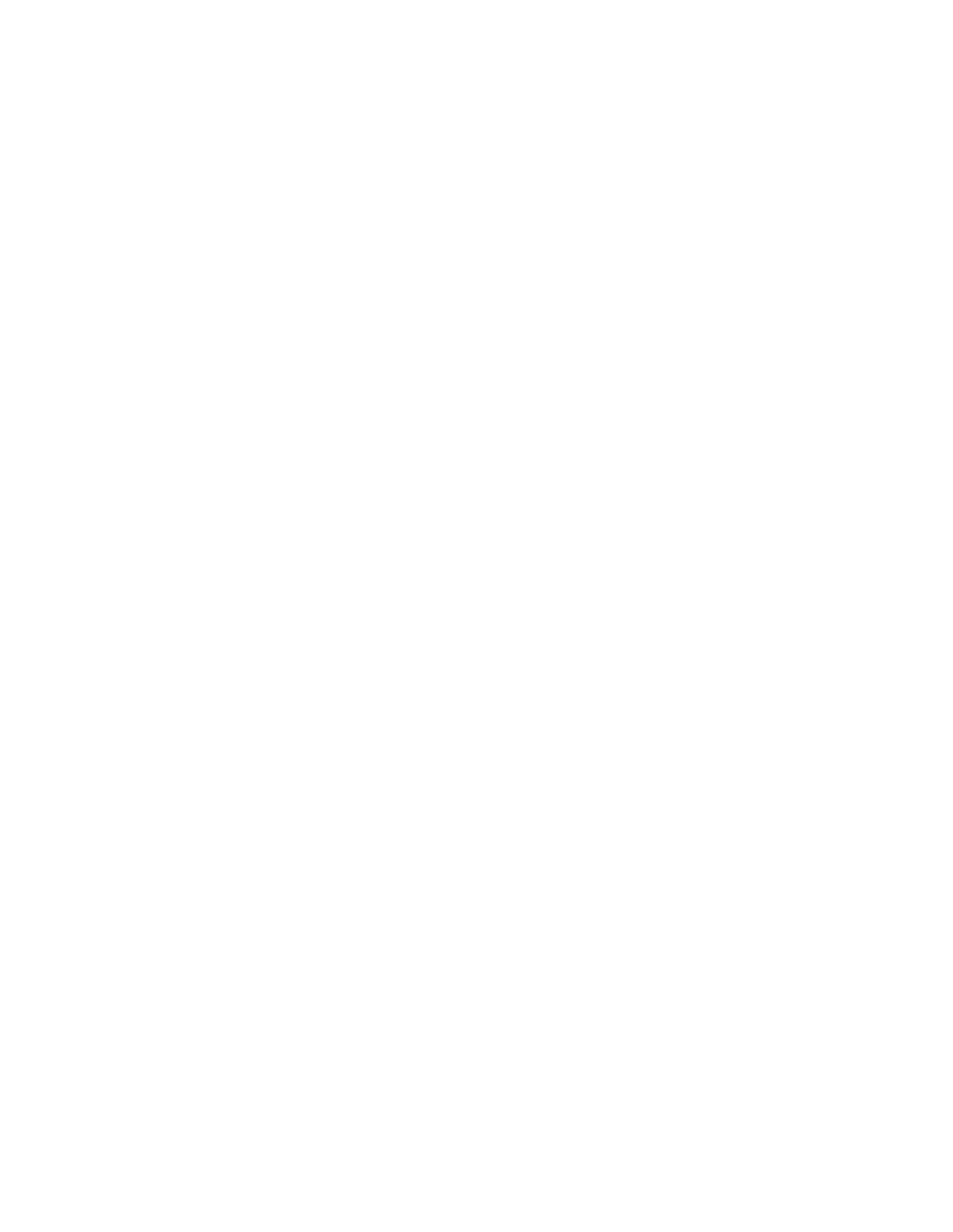## Preface

From the viewpoint of immunotoxicology, hazards associated with nickel primarily derive from its type-IV immunogenic properties, as it consistently ranks as the premier anthropogenic allergen among the general population in industrialized countries. Thus, immunology of nickel represents the major part of reviews addressing human health aspects of the metal. A comprehensive discussion of nickel immunology invariably presents a composite picture consisting of diverse environmental, physiological, and chemical components, and in 1989 a first such mosaic was composed by Maibach and Menné in their book, *Nickel and the Skin: Immunology and Toxicology*, published by CRC Press.

Since then much insight was gained into diverse aspects of nickel's action in the human organism, mainly concerning the skin and the immune system, and a synoptic presentation of the subject from a somewhat different viewpoint now appears in order. Impetus for this new undertaking came from the Nickel Producers Environmental Research Association (NiPERA), and for most of the chapters Katherine Reagan, toxicologist in that organization, collaborated as author.

Subjects that are part of this review deal with the initial event of nickel-containing objects coming in contact with the skin and the formation of soluble, skin-diffusible salts, the phenomenon of skin penetration, induction and elicitation of allergic reactions, diagnosis, tolerance, and epidemiology. The biochemistry of nickel interacting with the organism is discussed by Baldassarré Santucci and collaborators, who had investigated and discussed that aspect in several earlier publications. Finally, the metallurgy of nickel and its interaction with other metals in alloys are addressed by Messrs. Flint and Cutler of the Nickel Development Institute.

Partial support for the book project was provided by NiPERA.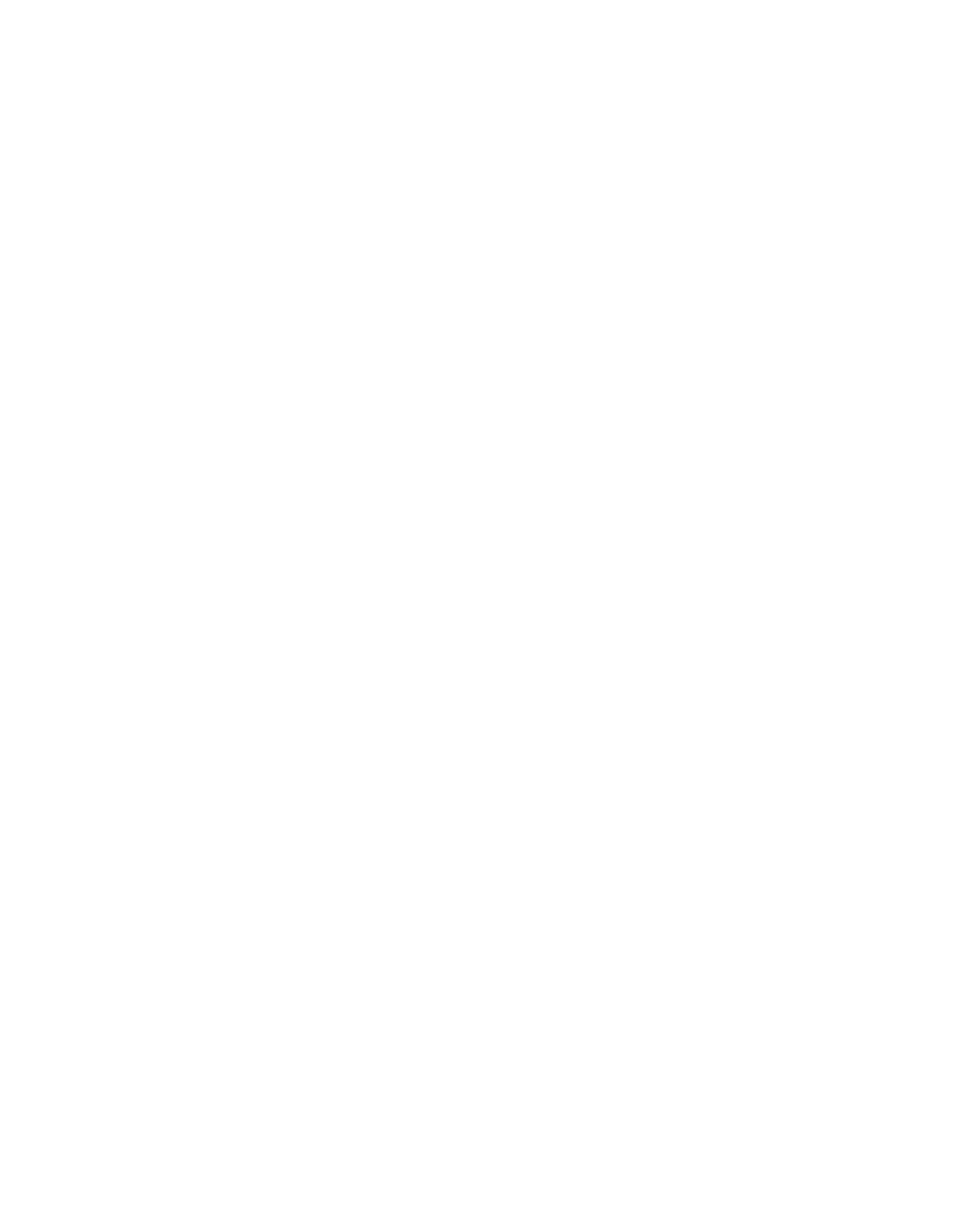# Editors

**Jurij J. Hostýnek, Ph.D.,** currently serves as president of Euromerican Technology Resources, Inc., a Lafayette, California-based company that provides contract research and consulting services to the chemical, personal-care, and health-care industries. He is also an associate specialist at the University of California, San Francisco (UCSF) School of Medicine.

Dr. Hostýnek earned his Ph.D. in physical organic chemistry at the University of Basel, Switzerland, and conducted postdoctoral research at the University of California, Berkeley. He has published in the fields of physical organic chemistry, toxicology, dermatology, immunology, quantitative structure activity relationships (QSAR), and percutaneous absorption of organic and metallic compounds, and holds U.S. patents in metallurgy, organic synthesis, and cell biology. His current fields of research at UCSF include QSAR, skin permeation, and allergic sensitization potential of chemicals.

**Howard Maibach, M.D.,** is a professor of dermatology at the University of California, San Francisco, and has been a leading contributor to experimental research in dermatopharmacology, and to clinical research on contact dermatitis, contact urticaria, and other skin conditions. His work on pesticides includes clinical research on glyphosate, chlorothalonil, sodium hypochlorite, norflurazon, diethyl toluamide, and isothiazolin compounds. His experimental work includes research on the local lymph node assay, and the evaluation of the percutaneous absorption of atrazine, boron-containing pesticides, phenoxy herbicides, acetochlor, glyphosate, and many other compounds.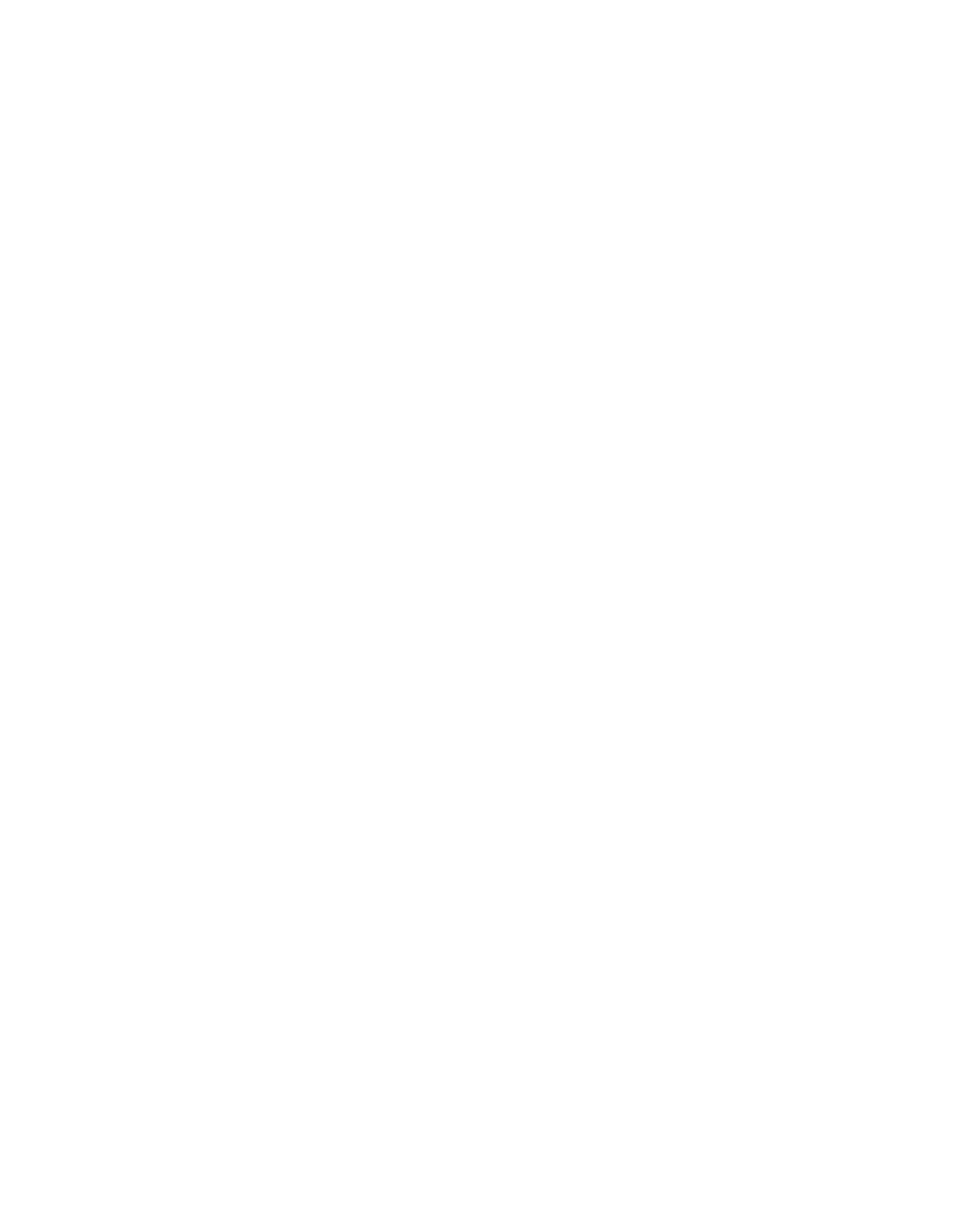# **Contributors**

### **Emanuela Camera**

Polo Dermatologico IFO San Gallicano Rome, Italy

### **C. Peter Cutler**

Nickel Development Institute The Holloway, Alvechurch Birmingham, U.K.

### **G. Norman Flint**

Nickel Development Institute The Holloway, Alvechurch Birmingham, U.K.

### **Jurij J. Hostynek ´**

Euromerican Technology Resources, Inc. Lafayette, CA and UCSF School of Medicine Department of Dermatology San Francisco, CA

### **Howard I. Maibach**

UCSF School of Medicine Department of Dermatology San Francisco, CA

### **Mauro Picardo**

Polo Dermatologico IFO San Gallicano Rome, Italy

### **Katherine E. Reagan** NiPERA Durham, NC

### **Baldassarré Santucci** Polo Dermatologico IFO San Gallicano Rome, Italy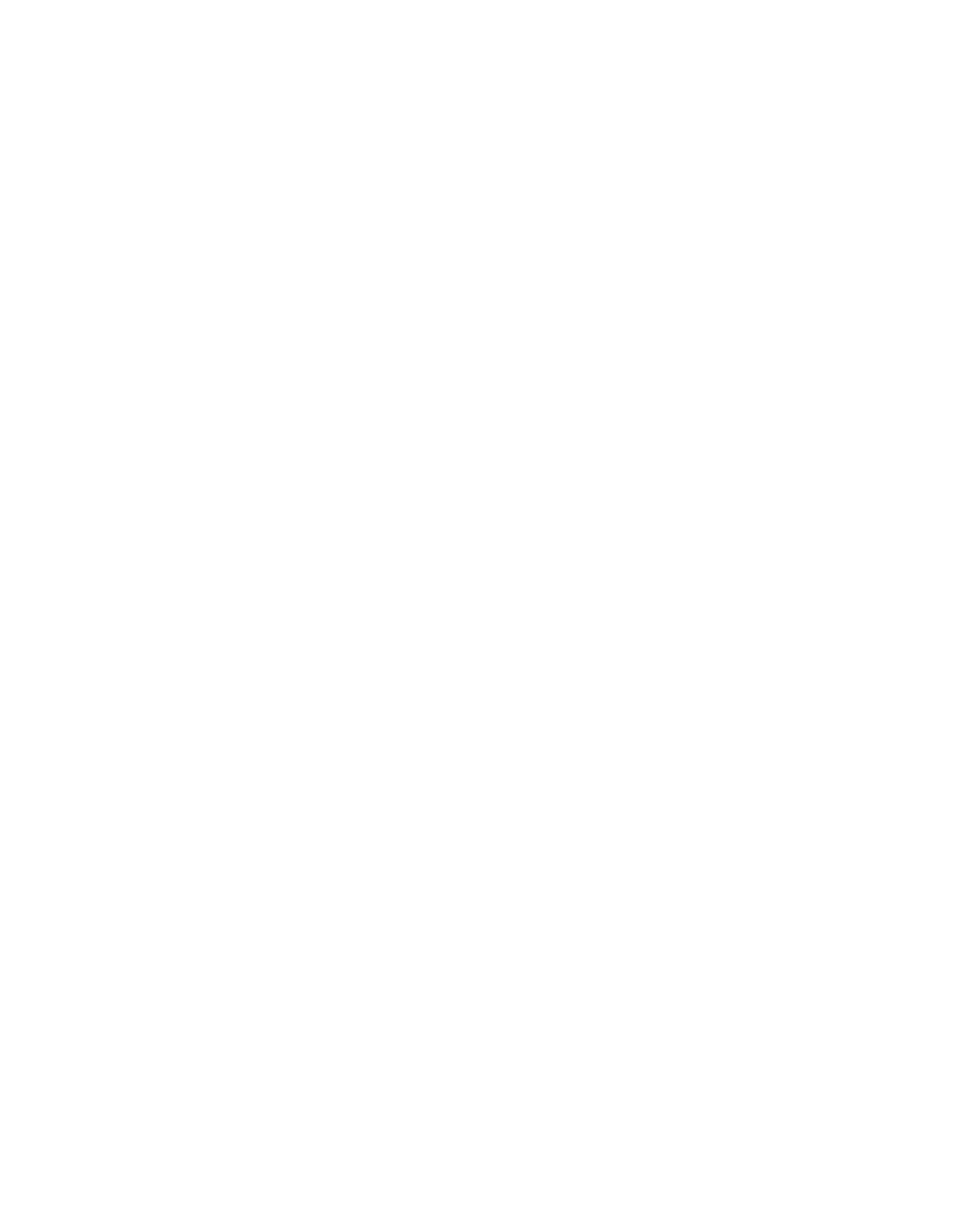# **Contents**

|                   | <b>Chapter 1</b> Aspects of Nickel Allergy: Epidemiology, Etiology,                                                                    |
|-------------------|----------------------------------------------------------------------------------------------------------------------------------------|
| Jurij J. Hostýnek |                                                                                                                                        |
|                   | <b>Chapter 2</b> Nickel Allergic Hypersensitivity: Prevalence and Incidence                                                            |
|                   | Jurij J. Hostýnek, Katherine E. Reagan, and Howard I. Maibach                                                                          |
|                   | <b>Chapter 3</b> Oxidative Properties of the Skin: A Determinant                                                                       |
|                   | Jurij J. Hostýnek, Katherine E. Reagan, and Howard I. Maibach                                                                          |
|                   | <b>Chapter 4</b> Release of Nickel Ion from the Metal and Its Alloys                                                                   |
|                   | Jurij J. Hostýnek, Katherine E. Reagan, and Howard I. Maibach                                                                          |
|                   | <b>Chapter 5</b> Skin Absorption of Nickel and Methods                                                                                 |
|                   | Jurij J. Hostýnek, Katherine E. Reagan, and Howard I. Maibach                                                                          |
| <b>Chapter 6</b>  | Diagnostic Testing for Nickel Allergic Hypersensitivity:<br>Patch Testing versus Lymphocyte Transformation Test 167                    |
|                   | Jurij J. Hostýnek, Katherine E. Reagan, and Howard I. Maibach                                                                          |
|                   | <b>Chapter 7</b> Orally Induced Tolerance to Nickel: The Role of Oral<br>Exposure (Orthodontic Devices) in Preventing Sensitization185 |
|                   | Jurij J. Hostýnek, Katherine E. Reagan, and Howard I. Maibach                                                                          |
| <b>Chapter 8</b>  | Biochemical Aspects of Nickel Hypersensitivity:                                                                                        |
|                   | Baldassarré Santucci, Emanuela Camera, and Mauro Picardo                                                                               |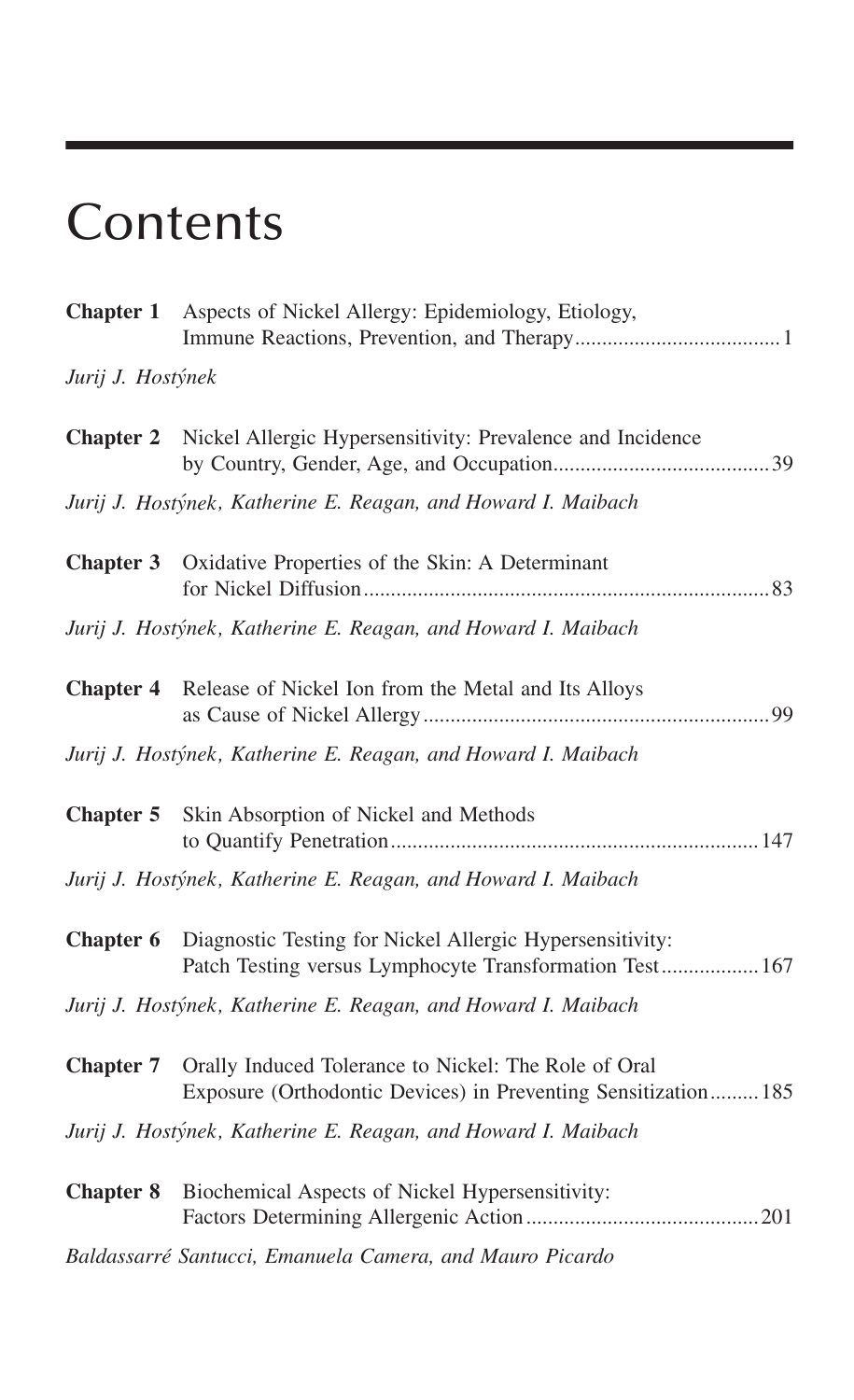| G. Norman Flint and C. Peter Cutler |  |
|-------------------------------------|--|
|                                     |  |
|                                     |  |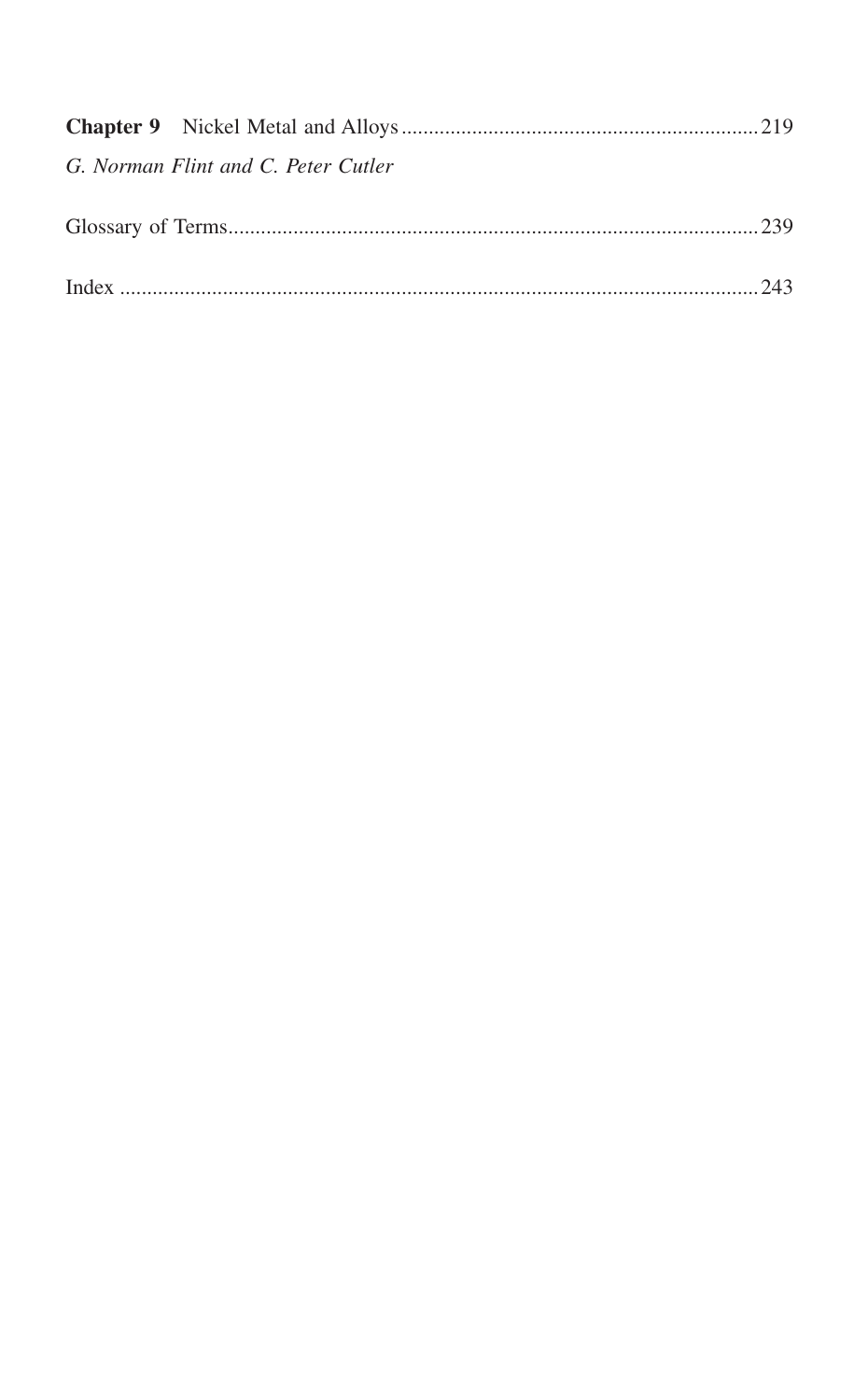# **Aspects of Nickel Allergy:** Epidemiology, Etiology, Immune Reactions, Prevention, and Therapy

Jurij J. Hostýnek

### **CONTENTS**

| 1.1 |       |                                                    |  |
|-----|-------|----------------------------------------------------|--|
| 1.2 |       |                                                    |  |
| 1.3 |       |                                                    |  |
| 1.4 |       |                                                    |  |
|     | 1.4.1 |                                                    |  |
|     | 1.4.2 |                                                    |  |
| 1.5 |       |                                                    |  |
|     | 1.5.1 |                                                    |  |
|     | 1.5.2 |                                                    |  |
|     | 1.5.3 |                                                    |  |
|     | 1.5.4 |                                                    |  |
|     | 1.5.5 |                                                    |  |
|     | 1.5.6 |                                                    |  |
|     | 1.5.7 |                                                    |  |
| 1.6 |       |                                                    |  |
|     | 1.6.1 | Prevention through Workroom Exposure Monitoring 17 |  |
|     | 1.6.2 |                                                    |  |
|     | 1.6.3 |                                                    |  |
|     | 1.6.4 |                                                    |  |
|     |       | 1.6.4.1                                            |  |
|     |       | 1.6.4.2                                            |  |
|     |       |                                                    |  |
|     | 1.6.5 |                                                    |  |
|     | 1.6.6 |                                                    |  |
| 1.7 |       |                                                    |  |
|     | 1.7.1 |                                                    |  |
|     | 1.7.2 |                                                    |  |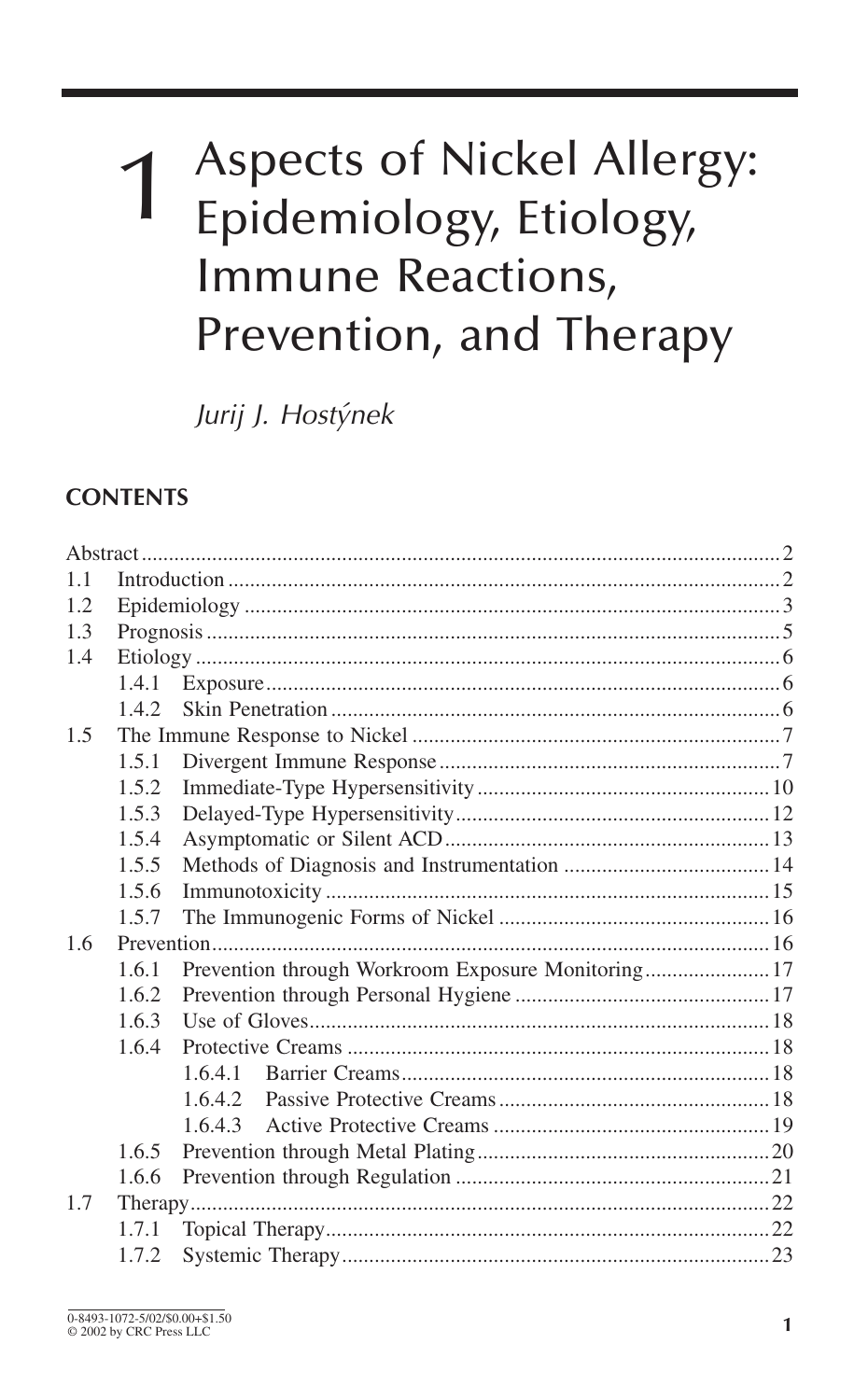### **ABSTRACT**

Nickel is an allergen causing type I and type IV hypersensitivity, mediated by reagins and allergen-specific T lymphocytes. Expressing in a wide range of cutaneous eruptions following dermal or systemic exposure, nickel has acquired the distinction of being the most frequent cause of hypersensitivity, occupationally as well as among the general population. In synoptic form the many effects that nickel has on the organism are presented, to provide a comprehensive picture of the aspects of that metal with many biologically noxious but metallurgically indispensable characteristics. This chapter reviews the epidemiology, the prognosis for occupational and nonoccupational nickel allergic hypersensitivity (NAH), the many types of exposure, the resulting immune responses, its immunotoxicity, and rate of diffusion through the skin. Alternatives toward prevention and remediation, topical and systemic, for this pervasive and increasing form of morbidity resulting from multiple types of exposure are discussed. Merits and limitations of preventive measures in industry and private life are considered, as well as the effectiveness of topical and systemic therapy in treating nickel allergic hypersensitivity.

### **1.1 INTRODUCTION**

Since its introduction and with its ever-expanding application in metallurgy, nickel has gradually become the premier etiologic and contributing factor of allergy — either of the immediate, antibody-mediated or the delayed, cell-mediated type, or sometimes of both types in the same individual — as a consequence of exposure through skin, mucous membranes, diet, inhalation, or implants (Hostýnek, 1999). Magnusson-Kligman has classified nickel as an allergen of moderate potency in the human maximization test by use of the repeated insult patch test protocol (Kligman, 1966), ranking it as a medium-level hazard. Risk of developing nickel allergic hypersensitivity (NAH), however, is high in industries such as metal refining and nickel plating, as well as in the general population. In the general population the risk is due to nickel's ubiquitous occurrence in tools and articles of everyday use — leading to frequent, intimate, and potentially longterm exposure — and to nickel's ready oxidation by the skin's exudates, which promote its diffusion through the skin barrier (Hostýnek et al., 2001b). Recent regulation of permissible nickel levels in consumer products intended for intimate and prolonged skin contact issued in the European Community now appears to reverse the trend, at least among the youngest generation (Johansen et al., 2000; Veien et al., 2001). The pernicious effects that nickel can have on the organism are magnified by depot formation in the stratum corneum (SC) and the cumulative effect of different routes of entry. The numerous reports widely disseminated in specialized journals on the adverse effects that nickel can have on the human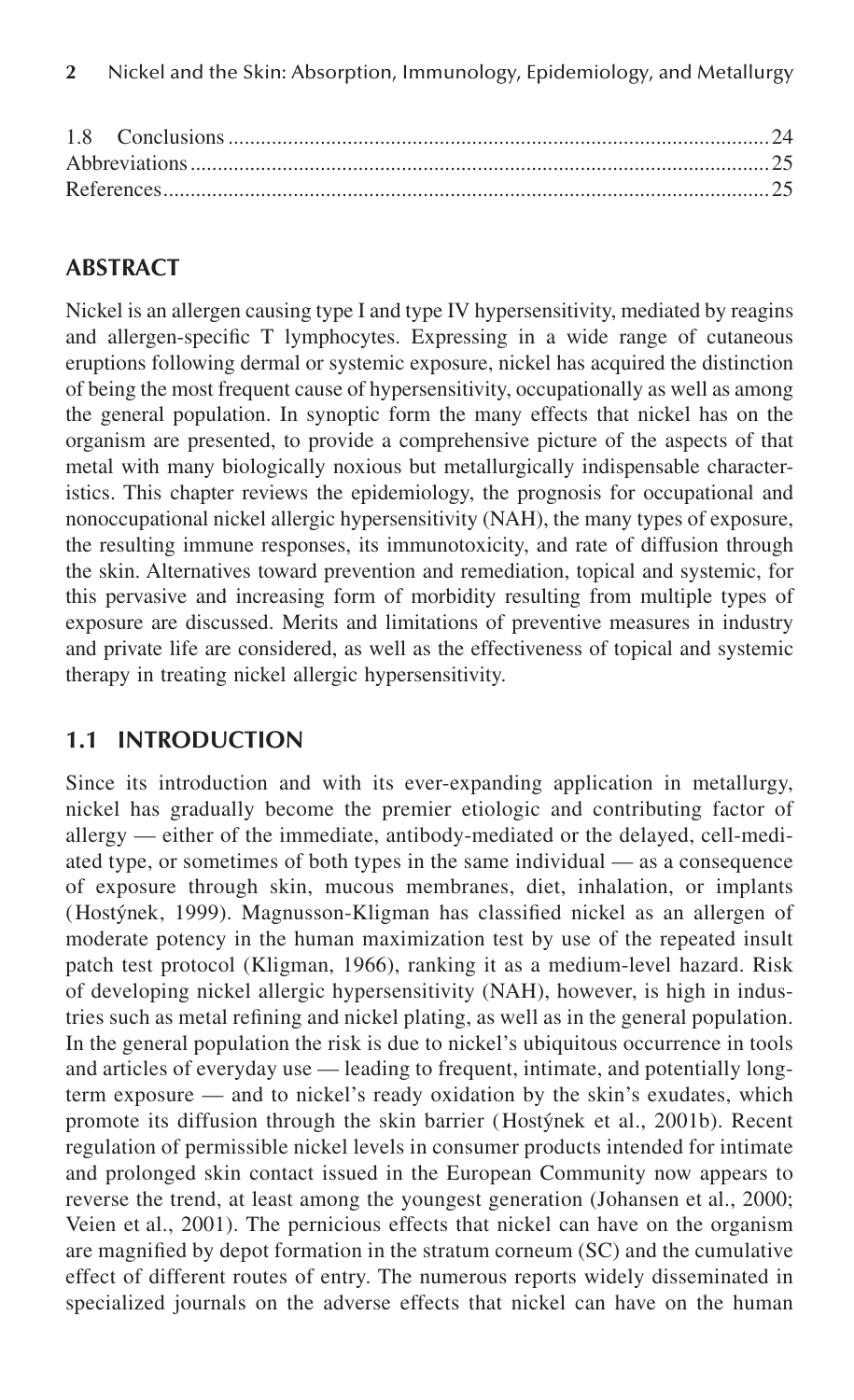organism, whether comprehensive and systematic, or anecdotal, address aspects of exposure, epidemiology, methods for prevention, and cure. This chapter presents a comprehensive overview of the most important aspects of causes, effects, prognosis, and remediation for this serious and growing public health problem as they have been discussed in the recent literature.

### **1.2 EPIDEMIOLOGY**

In the overall category of contact allergens (natural or man-made), metals and their compounds represent a small minority (De Groot, 2000). Nickel, however, has been confirmed in recent epidemiological studies as the most prevalent chemical contact allergen among the general population of the industrialized world (Dickel et al., 1998; Johansen et al., 2000; Marks et al., 1998; Sertoli et al., 1999; Uter et al., 1998; Veien et al., 2001). Results from studies of unselected populations show overall percentages of NAH of 13% (age group 20 to 29) (Peltonen, 1979) and 12% (age group 15 to 34) (Nielsen and Menné, 1992). Among first-year female university students in Finland, 39% were patch-test positive to nickel (Mattila et al., 2001). What started mainly as an occupational hazard in the metal-working industry in the late nineteenth and early twentieth centuries (Blaschko, 1889; Bulmer and Mackenzie, 1926) has become, since World War II, an affliction of the general population, especially due to fashion and lifestyle trends. Positive results from patients in dermatology clinics exceed 40% among women (Young et al., 1988; Massone et al., 1991). The highest incidence is seen among women in the age group 21 to 30 (Lim et al., 1992; Brasch and Geier, 1997; Brasch et al., 1998; Dickel et al., 1998). Results from a Spanish patch-test program involving 964 consecutive dermatology patients complaining of intolerance to metals identify 607 (63%) females as positive to nickel sulfate, versus 20 (2%) of the men (Romaguera et al., 1988). A survey of allergic contact dermatitis (ACD) among 448 German metalworkers places nickel in first place as the allergen, with 20% of cases (Diepgen and Coenraads, 1999). In an analysis of hand eczema cases in Singapore, nickel was seen as the premier allergen in both the occupational (8% of 217) and nonoccupational (13% of 504) cohorts (Goh, 1989).

Longitudinal surveys also indicate an increase in NAH due to habits such as intimate skin contact with metal objects and practices such as skin piercing (Angelini and Veña, 1989; Kiec-Swierczynska, 1990; Kiec-Swierczynska, 1996; Mattila et al., 2001). A study in an American dermatology clinic correlating body piercing with incidence of nickel allergy in men showed that the number of body piercings had a positive bearing on NAH (Ehrlich et al., 2001). In some dermatological clinics the incidence of NAH appears to increase over time, most markedly among women, which is attributed mainly to the wearing of nickel-containing alloys in costume jewelry.

In Denmark, from 1985–86 (1232 tested) to 1997–98 (1267 tested), NAH in dermatology patients increased from 18.3% to 20.0% in women, and from 4.2% to 4.9% in men (Johansen et al., 2000). That study, however, noted a significant decrease, from 24.8% to 9.2%, in NAH among the youngest age group (0 to 18), attributable to the nickel-exposure regulation that became law in that country in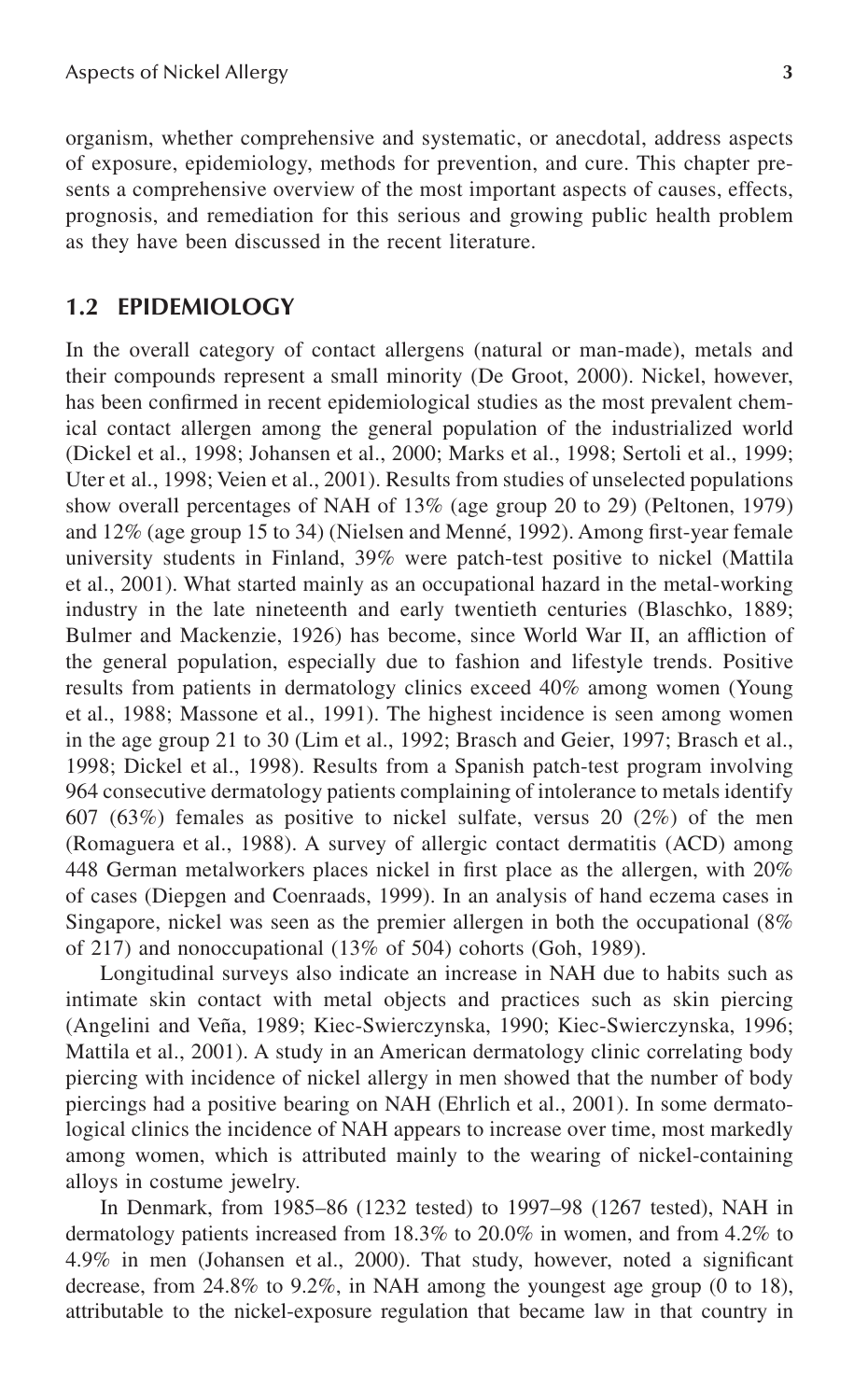1991. In a retrospective study of patients with NAH seen in dermatological practice by Veien et al., also in Denmark, the comparison was made between the number of cases before (1986–1989) and after (1996–1999) implementation of limits that regulate nickel exposure. A significant reduction in the number of cases was seen in the female age group under 20. Incidence went from  $22.1\%$  (n = 702) in the earlier period to  $16.7\%$  (n = 324) (p < 0.05) in the postregulatory period (Veien et al., 2001).

Among Finnish female students surveyed by skin patch testing from 1985 to 1995, the prevalence of nickel allergy rose from 13 to 39% ( $n = 188$ ), while among males the rate remained constant at  $3\%$  (n = 96) (Mattila et al., 2001). Among the female cohort tested there in 1995, the practice of skin piercing was seen in 167 individuals (89%). In a cohort of over 4000 patients in Finnish patch-test clinics tested with the dental screening series, nickel was identified as the premier allergen, with 14.6% positive reactions, although a number of the patients were symptomless. The authors conclude that only a minority of the cases registered may be attributable to dental materials, and NAH may be attributable to different etiologies not readily characterized (Kanerva et al., 2001). Since the risk of disabling hypersensitivity and the resulting economic impact have been recognized, environmental and occupational controls have been instituted in the U.S. Such limitations are effective because they can be more easily enforced in an industrial environment (Anon., 2001). In industrial environments, inhalation of nickel aerosols from the mist in plating operations and of arc-welding fumes constitute the highest risk factor in worker exposure, potentially resulting in asthma since respiratory absorption is on the order of 50% of inhaled nickel. Occupational exposure to nickel salts and dust also occurs in spraying and in the production of storage batteries (Block and Yeung, 1982; Brooks, 1977; Keskinen et al., 1980; Menné and Maibach, 1987; Shirakawa et al., 1990; Sunderman et al., 1986). Aside from NAH and contact urticaria syndrome (CUS), long-term occupational exposure also carries the risk of cancer in the respiratory organs, the GI tract, and the kidneys (Costa et al., 1981; Doll et al., 1970; Flessel et al., 1980). Dermatitis, pneumoconiosis (due to elemental Ni), central nervoussystem damage (soluble Ni compounds), and lung cancer (insoluble Ni compounds) are among the critical effects listed in the latest edition of the Threshold Limit Values and Biological Exposure Indices developed by the American Conference of Governmental Industrial Hygienists, addressing various classes of nickel compounds (Anon., 2001).

In the workplace the trend in exposure and resulting incidence of sensitization appears to decrease, possibly due to regulated limits, particularly in the high-risk nickel-producing and -using industries (Symanski et al., 1998). Data evaluated from ten nickel-producing and -using industries, which include over 20,000 measurements made internationally from 1973 to 1995, lead to the conclusion exposure to nickel aerosols, the most hazardous route of exposure, is reduced both in primary production of nickel (mining, milling, smelting, or refining) and in the manufacture of nickel alloys overall. Significant declining trends were recorded in mining, smelting, and refining activities (−7 to −9% per year), and only in milling did total nickel exposures show a significantly positive trend (+4% per year) (Symanski et al., 2001; Symanski et al., 2000).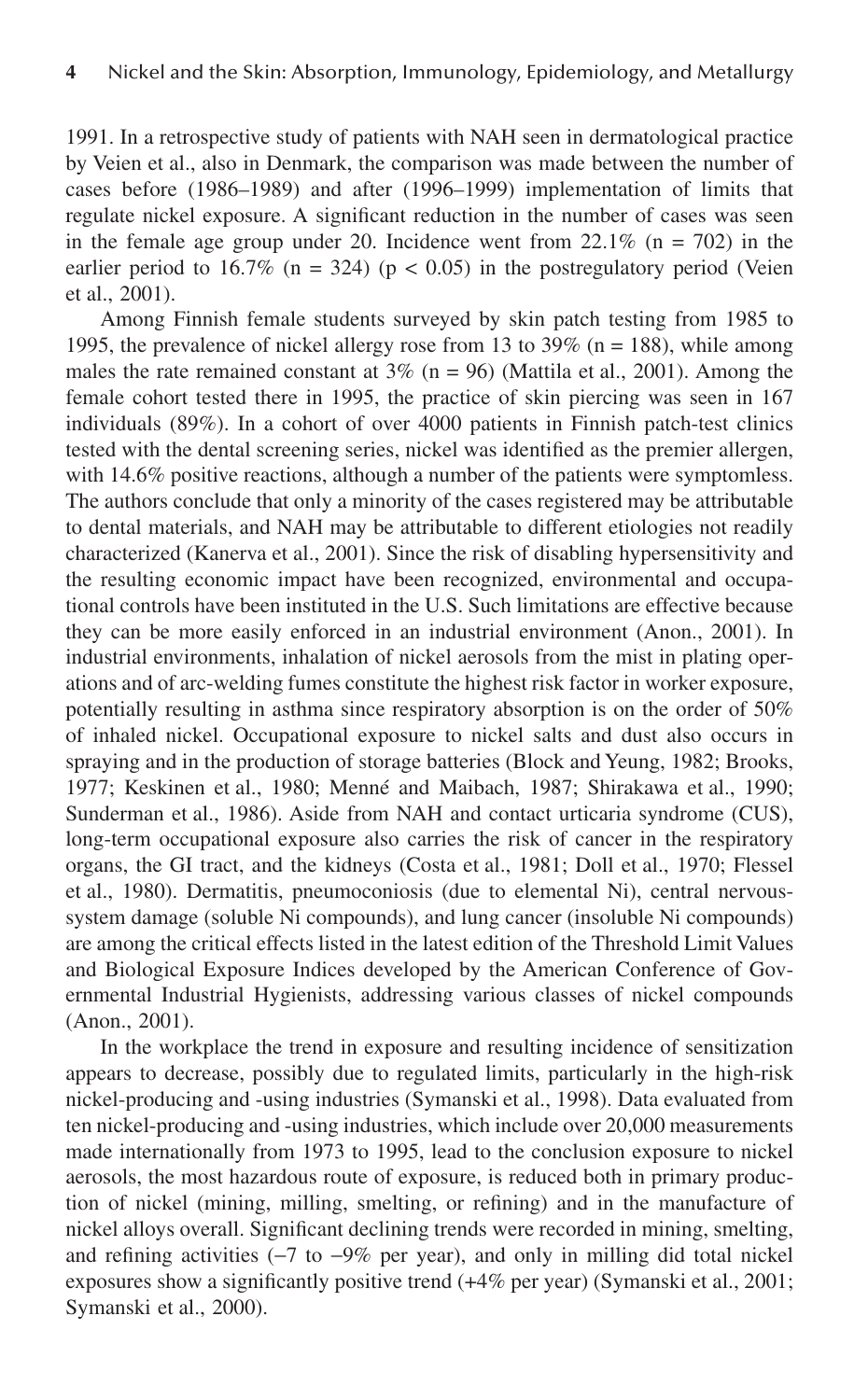### **1.3 PROGNOSIS**

While a specific contact allergen can usually be identified by skin patch testing, and the affected patient may avoid further exposure, the cause for NAH is multifactorial; total avoidance of the allergen in the workplace and in private life is difficult or impossible. Once an individual is sensitized, the outlook for remission from NAH may be poor due to the omnipresence of nickel in all aspects of daily life: in metal tools, food, urban air, and numerous objects of daily use (Bennett, 1984; Boyle and Robinson, 1988; Creason et al., 1975; Fisher, 1986; Hogan et al., 1990b; Shah et al., 1996; Shah et al., 1998). Cases of pompholyx (vesicular hand eczema) due to systemic sensitization to nickel are alleged to have a particularly poor prognosis (Christensen, 1982a). Prognosis may be poor for metalworkers, as they may remain symptomatic over many years. Of 52 occupational cases of nickel dermatitis followed longitudinally, 42 (81%) still suffered from the condition over an average of 56.5 months after the initial diagnosis (Harrison, 1979). Chia and Goh saw 77% total clearance in occupational contact dermatitis cases from all causes, but 75% of patients with metal allergy (Ni and Co) had persistent dermatitis despite job change and efforts to avoid any further contact with the metals (Chia and Goh, 1991). An international survey by dermatologists on the prognosis of occupational CD of the hands revealed that 75% of patients required a job change; they designated NAH as the most serious condition after chromate allergy (Hogan et al., 1990a). Review of several studies addressing chronic occupational hand dermatitis (of both the irritant and allergic type) found that in most cases a job change did not improve the prognosis (Hogan et al., 1990c). While cement dermatitis is the most frequent manifestation of occupational chromate allergy among construction workers, incidence of such chromate allergy is now diminishing thanks to controls in work exposure; in certain European countries legislation limits the content of water-soluble chromate in dry cement to a maximum of 2 mg/kg (2 ppm) and addition of ferrous sulfate to cement mix reduces hexavalent chromium ion, its most skin-diffusible form, to trivalent chromium (Avnstorp, 1989; Zachariae et al., 1996). Nickel, in contrast, is as ubiquitous at home as it is in most workplaces, and avoidance is harder to implement. Workers have the best outlook for remission by continuing on the job and making a systematic effort to avoid the allergen, e.g., by modifying the work routine (Hogan et al., 1990b).

The literature noted above must be interpreted with caution, as there have been no adequately validated algorithms to separate the roles of endogenous factors, irritation, and nickel exposure. It appears that far fewer workers require job changes today compared to a generation ago, possibly due in part to increasing awareness of irritant and endogenous factors, and to improvements in therapy. Quantification of exposure and serial-dilution patch testing may provide new insights into this complex issue.

The fact that occupational skin diseases are the most common non–traumarelated category of occupational illnesses is vividly illustrated by "Proposed National Strategies for the Prevention of Leading Work-Related Diseases and Injuries, Part 2" (NIOSH, 1988), a document that has been reinforced by the comprehensive position statement resulting from the American Academy of Dermatology–sponsored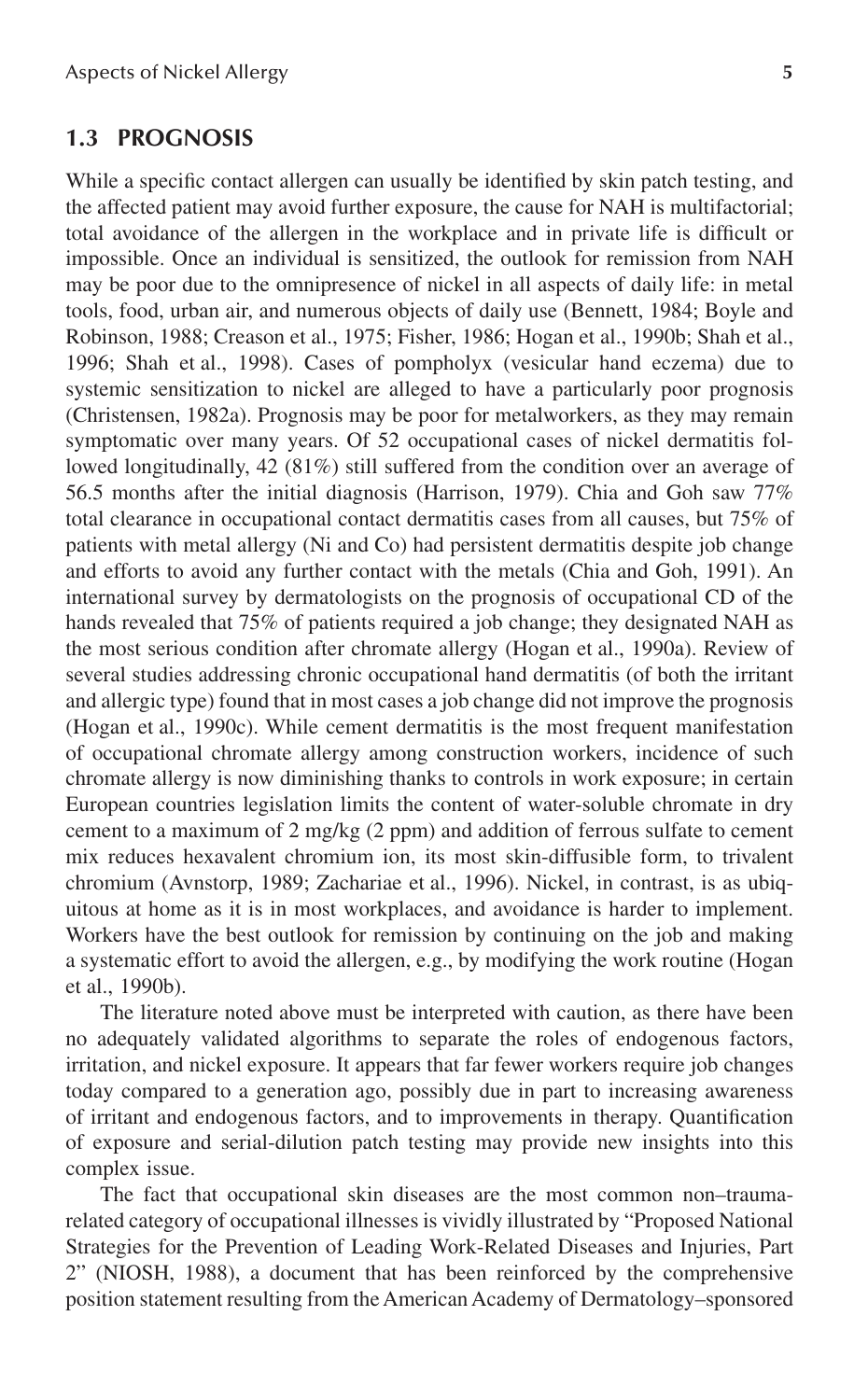National Conference on Environmental Hazards to the Skin in 1992 (AAD, 1992). Both irritant and allergic contact dermatitis are considered priority research areas as outlined in the National Occupational Research Agenda introduced in 1996 by NIOSH (NIOSH, 1996).

The consensus among several authors who examined the prognosis in nickel contact dermastitis is that the best outlook for that condition is strict (as may be practical) avoidance of contact with the metal, in private life as well as in the workplace (Kalimo et al., 1997). The untoward effects of exposure to nickel motivate a review of the etiology of nickel hypersensitivity and an outline of possible strategies towards prevention and relief of NAH.

### **1.4 ETIOLOGY**

### **1.4.1 EXPOSURE**

Naturally occurring nickel compounds (ores and minerals) are not immunogenic, due to their lack of solubility and the dilution in natural deposits. Concentration of the metal through its smelting and machining and in anthropogenic salts — and particularly the wide use of the metal in alloys (tools) (Lidén et al., 1998), jewelry (Lidén, 1992; Romaguera et al., 1988), orthopedic implants, dental alloys (Bumgardner and Lucas, 1995; Veien et al., 1994), coins (Bang Pedersen et al., 1974; Gilboa et al., 1988; Gollhausen and Ring, 1991; Kanerva et al., 1998; Räsänen and Tuomi, 1992), and household utensils (Christensen and Möller, 1978) — have come to represent a potential hazard that requires appropriate risk-benefit assessment.

### **1.4.2 SKIN PENETRATION**

Literature on induction and challenge of NAH describes the quantitative release of nickel ion from the metal and its alloys in various corrosive media (Bumgardner and Lucas, 1994; Haudrechy et al., 1997; Kanerva et al., 1994b; Park and Shearer, 1983) and the diffusion of water-soluble nickel salts — such as sulfate and chloride — through animal or human skin, *in vitro* and *in vivo*. The results from skinpenetration studies show that nickel ion is a minimal penetrant, with diffusion constants Kp on the order of 10<sup>−</sup>7 to 10<sup>−</sup>4 cm/h (Emilson et al., 1993; Fullerton et al., 1988a; Fullerton et al., 1986; Samitz and Katz, 1976; Tanojo et al., 2001), a rate that is typical for other transition-metal ions. Such slow rates of diffusion are difficult to reconcile with the notoriously facile elicitation, let alone induction of hypersensitivity, in skin that comes in contact with nickel in its metallic form, phenomena responsible for most of the hypersensitivity problems attributed to the metal. In the endeavor to address the apparent paradox and explain the ready absorption of metallic nickel coming in contact with the skin, we sought to provide evidence that nickel readily ionizes in the microenvironment of the skin, and by transiting the SC reaches the guardian dendritic cells residing in the epidermis. Evidence at hand so far points to ready dissolution (oxidation) of finely divided nickel metal kept in occluded contact with human skin *in vivo*, under formation of lipophilic and potentially more diffusible nickel soaps (fatty acid derivatives) with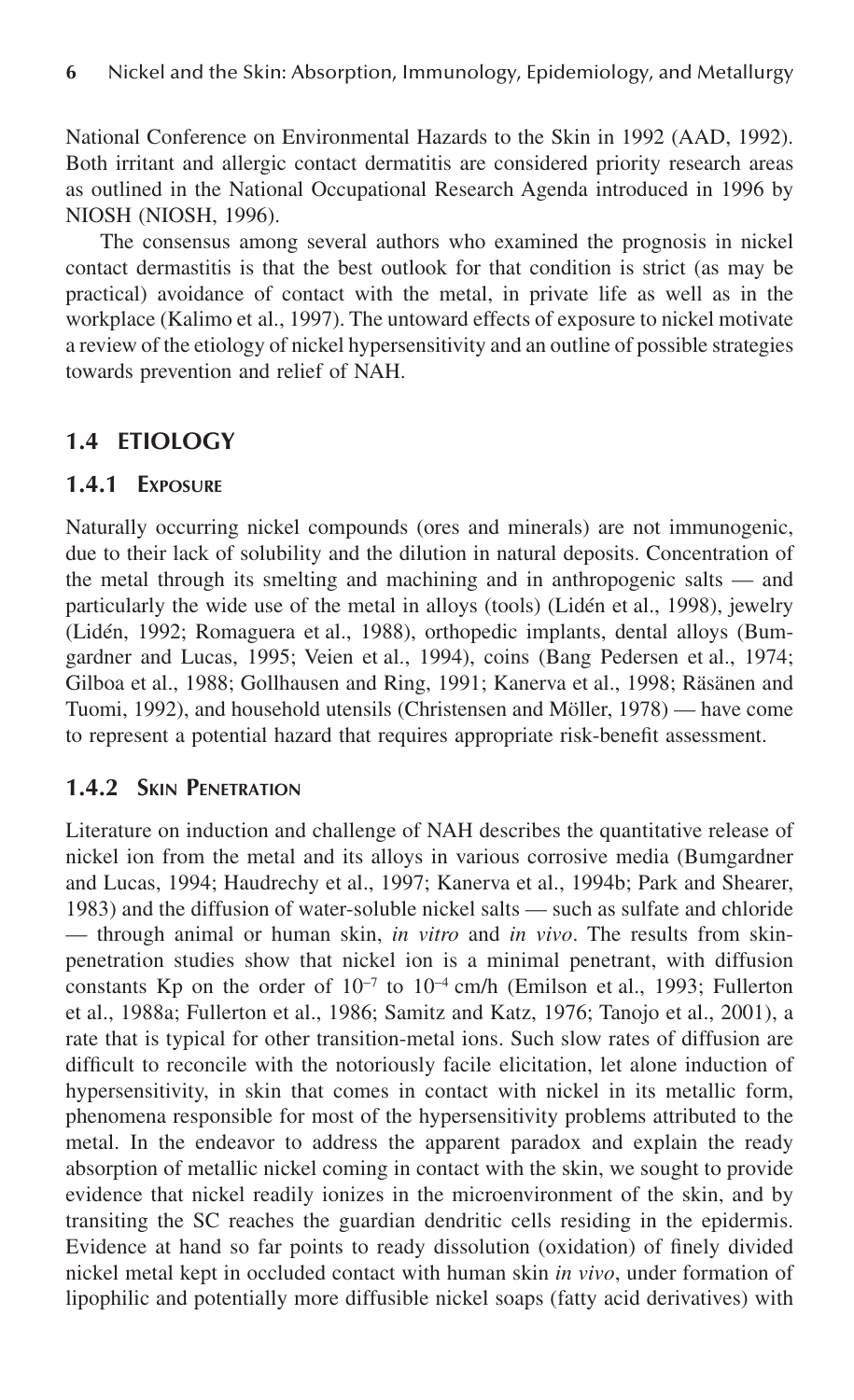skin exudates (Hostýnek et al., 2001a). When nickel reacts with strong inorganic acids such as hydrochloric or nitric, the metal is oxidized to Ni (II) and forms salts that are readily soluble in water. With weak organic acids, ranging from acetic to longer-chain fatty acids such as octanoic or lauric as they occur in the skin (Schurer and Elias, 1991; Weerheim and Ponec, 2001; Wertz, 1992), however, the metal forms so-called soaps, in which nickel ion only partially dissociates from the acid moiety; the longer the acid chain, the less dissociated, less water-soluble, and more lipophilic the soap. The amount of nickel ion diffusing is small, to be sure, but appears to proceed at a continuous rate, in contrast with inorganic nickel salts (sulfate, chloride), which essentially form deposits in the outermost layers of the SC (Hostýnek et al., 2001b).

### **1.5 THE IMMUNE RESPONSE TO NICKEL**

### **1.5.1 DIVERGENT IMMUNE RESPONSE**

Remarkable in the etiology of immunological reactivity of metals is the observation that most metals that cause a delayed-type reaction (ACD) can also induce immunologic contact urticaria (ICU) (Hostýnek, 1997). Nickel, which belongs to that category, is capable of evoking multiple (dual) responses in the human immune system, sometimes in the same subject. Dermatitis and urticaria, the primary manifestations of NAH, are observed in the area of contact as well as at distant sites. Also, systemic allergic reaction (SAR) to nickel may express both as ICU and ACD (Dearman and Kimber, 1992; Guimaraens et al., 1994; Harvell et al., 1994; Kimber and Dearman, 1994; McKenzie and Aitken, 1967; Tosti et al., 1986; van Loveren et al., 1983). The different manifestations of NAH are presented in Table 1.1.

Allergic contact dermatitis of the delayed type is mediated by allergen-specific T lymphocytes and expressed as a wide range of cutaneous and mucous-membrane eruptions following dermal contact, oral or systemic exposure to a hapten, a type IV allergic reaction in the Coombs-Gell classification (Coombs and Gell, 1975).

Immunologic contact urticaria, immediate-type hypersensitivity involving antibody, most notably results in respiratory allergy but can also manifest in separate stages collectively described as contact urticaria syndrome (Lahti and Maibach, 1993), a type I reaction after Coombs-Gell (Katchen and Maibach, 1991): local or generalized urticaria; urticaria with extracutaneous reactions such as asthma, rhinoconjunctivitis, and gastrointestinal (GI) involvement; and ultimately anaphylaxis.

The difference in clinical manifestation of immediate and delayed-type hypersensitivity is attributed to the preferential activation of different subpopulations of T helper cells (Th), Th1 and Th2 (Mosmann and Coffman, 1989; Mosmann et al., 1991; Dearman and Kimber, 1992; Dearman et al., 1992). Activation of Th1 cells results in secretion of soluble cytokines that promote the cell-mediated response (e.g., IL-2, interferon-γ); activated Th2 cells, on the other hand, secrete IL-3 and IL-10, promoting antibody-mediated, immediate-type hypersensitivity. In man, T cell clones secrete both Th1- and Th2-type cytokines; this nonexclusive activation of T cells can lead to the release of a mixture of biological response modifiers, causing both IgE production (from Th2) and the development of contact sensitivity (from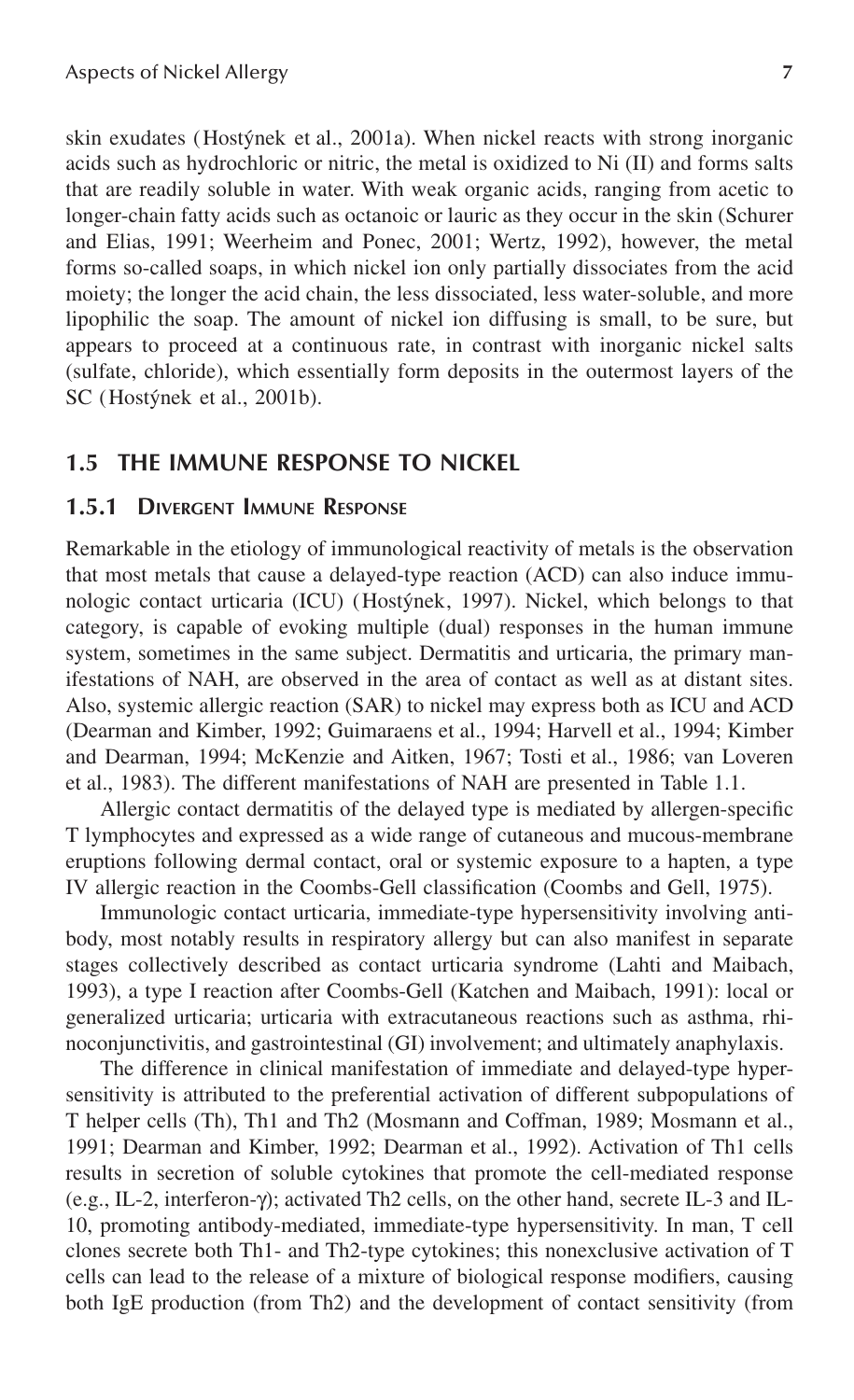### **TABLE 1.1 Dual (ICU and ACD) Allergic Reactions to Nickel — Table of Authors**

| Immunologic<br>Contact Urticaria  | <b>Allergic Contact</b><br><b>Dermatitis<sup>a</sup></b> | <b>Systemic Allergic</b><br><b>Reactions</b> | <b>Allergic Contact</b><br><b>Stomatitis</b> |
|-----------------------------------|----------------------------------------------------------|----------------------------------------------|----------------------------------------------|
| Stoddard, 1960                    | Stoddard, 1960                                           | Gaul, 1967                                   | van Loon et al., 1984                        |
| McKenzie and Aitken,<br>1967      | Holti, 1974                                              | Watt and Baumann,<br>1968                    | Mobacken et al., 1984                        |
| Fisher, 1969                      | Marzulli and<br>Maibach, 1976                            | Fisher, 1969                                 | Fisher, 1987                                 |
| Wahlberg and Skog,<br>1971        | Warin and Smith,<br>1982                                 | Barranco and<br>Solomon, 1973                | van Joost et al., 1988                       |
| Forman and<br>Alexander, 1972     | Legiec, 1984a                                            | Fisher, 1974 <sup>b</sup>                    | Temesvári and Racz,<br>1988                  |
| McConnell et al.,<br>1973         | Legiec, 1984b                                            | Levantine, 1974 <sup>b</sup>                 | Hildebrand et al.,<br>1989b                  |
| Holti, 1974                       | Grandjean, 1984                                          | Elves et al., $1975$                         | Romaguera et al.,<br>1989                    |
| Eversole, 1979                    | Weston and Weston,<br>1984                               | Fisher, 1977                                 | Hensten-Pettersen,<br>1989                   |
| Veien et al., 1979                | Dooms-Goossens et<br>al., 1986                           | Lacroix et al., 1979                         | Stenman and<br>Bergman, 1989                 |
| Osmundsen, 1980<br>Keskinen, 1980 | Tosti et al., 1986                                       | Meneghini and<br>Angelini, 1979              | Guerra et al., 1993                          |
| Niordson, 1981                    | Valsecchi and<br>Cainelli, 1987                          | Christensen et al.,<br>1981 <sup>b</sup>     | Estlander et al., 1993                       |
| Block and Yeung,<br>1982          | Menné et al., 1989                                       | Romaguera and<br>Grimalt, 1981               | Vilaplana et al., 1994                       |
| Warin and Smith,<br>1982          | Weismann and<br>Menné, 1989                              | Block and Yeung,<br>1982 <sup>b</sup>        | Veien, 1994 #1376                            |
| Fisher et al., 1982               | Hildebrand et al.,<br>1989a                              | Kaaber et al., 1983                          | Fernández-Redondo<br>et al., 1998            |
| Malo et al., 1982                 | Nethercott and<br>Holness, 1990                          | Peters et al., 1984                          |                                              |
| Novey et al., 1983                | Schubert, 1990                                           | Blanco-Dalmau et al.,<br>1984                |                                              |
| Dolovich et al., 1984             | Veien and Menné,<br>1990                                 | Tosti et al., 1986                           |                                              |
| Nieboer et al., 1984              | Hogan et al., 1990a                                      | Menné and Maibach,<br>1987a                  |                                              |
| Malo, 1985                        | Hogan et al., 1990b                                      | Temesvári and Racz,                          |                                              |
| Tosti et al., 1986                |                                                          | 1988 <sup>b</sup>                            |                                              |
| Jones et al., 1986                | Gollhausen and Ring,<br>1991                             | Wilson and Gould,<br>1989b                   |                                              |
| Valsecchi and<br>Cainelli, 1987   | Vilaplana et al., 1994                                   | Veien, 1989                                  |                                              |
| Shirakawa et al., 1987            | Shirakawa et al., 1992                                   | Wilkinson, 1989b                             |                                              |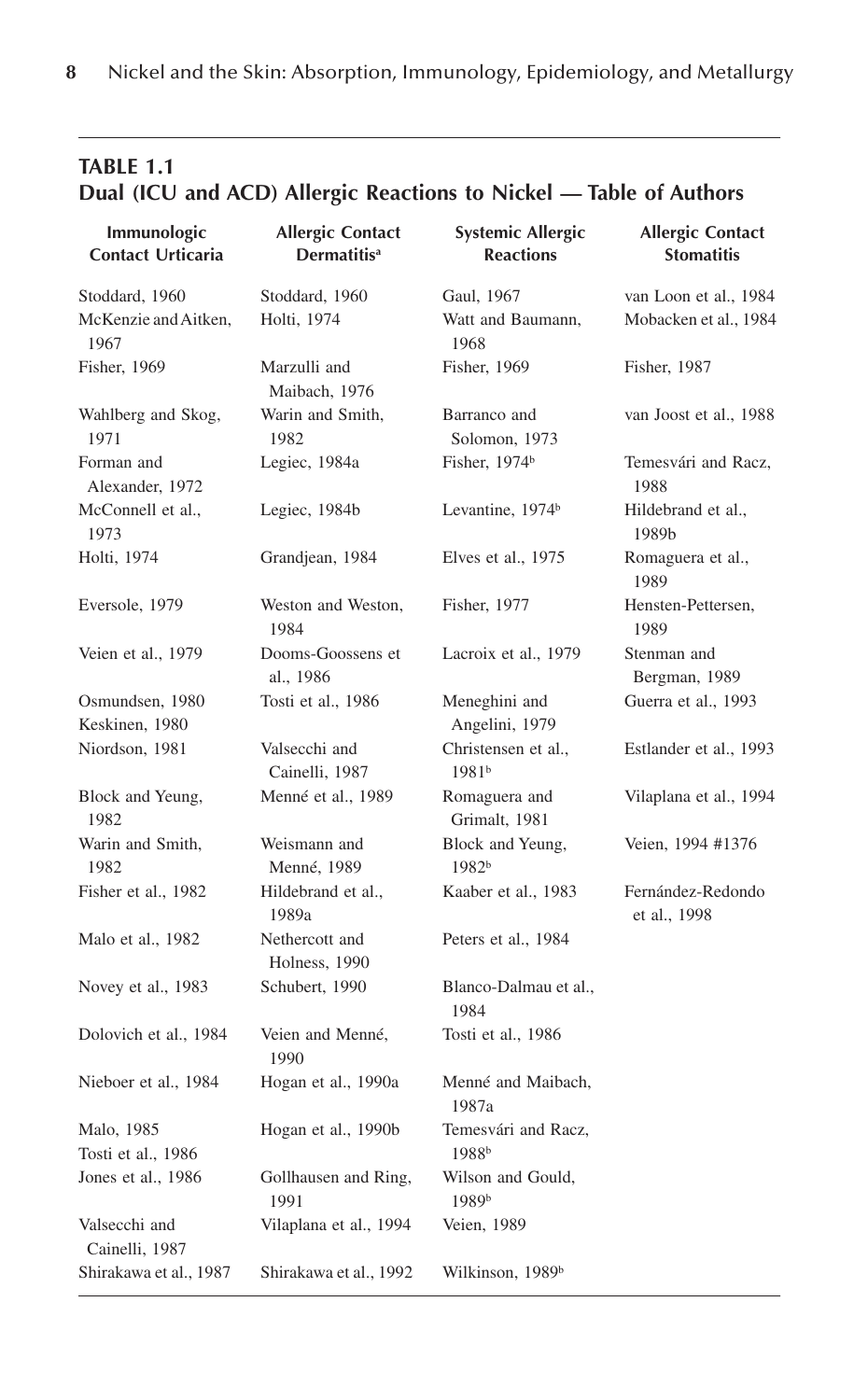### **TABLE 1.1 (CONTINUED) Dual (ICU and ACD) Allergic Reactions to Nickel — Table of Authors**

| <b>Immunologic</b><br>Contact Urticaria | <b>Allergic Contact</b><br>Dermatitis <sup>a</sup> | <b>Systemic Allergic</b><br><b>Reactions</b> | <b>Allergic Contact</b><br><b>Stomatitis</b> |
|-----------------------------------------|----------------------------------------------------|----------------------------------------------|----------------------------------------------|
| Shirakawa et al., 1990                  | Hensten-Pettersen,<br>1992                         | Hensten-Pettersen,<br>1989 <sup>b</sup>      |                                              |
| Shirakawa et al., 1992                  | Abeck et al., 1993                                 | Nielsen et al., 1990                         |                                              |
| Motolese et al., 1992                   | Estlander et al., 1993                             | Hensten-Pettersen,<br>1992 <sup>b</sup>      |                                              |
| Abeck et al., 1993                      | Basketter et al., 1993                             | Trombelli et al., 1992 <sup>b</sup>          |                                              |
| Bezzon, 1993                            | Menné, 1994 <sup>b</sup>                           | Guimaraens et al.,<br>1994 <sup>b</sup>      |                                              |
| Estlander et al., 1993                  | Sosroseno, 1995                                    | Menné et al., 1994b                          |                                              |
| Kusaka, 1993                            | Richter, 1996                                      | Veien et al., 1994 <sup>b</sup>              |                                              |
|                                         | Savolainen, 1996                                   | Richter, 1996 <sup>b</sup>                   |                                              |
|                                         | Slaweta and Kiec-<br>Swierczynska, 1998            | Kerosuo et al., 1997 <sup>b</sup>            |                                              |
|                                         | Meding, 2000                                       | Hensten-Pettersen,<br>1998b                  |                                              |
|                                         | Wataha, 2000                                       | Giménez-Arnau et al.,<br>2000                |                                              |
|                                         |                                                    | Richter, 2001 <sup>b</sup>                   |                                              |

<sup>a</sup> Review articles only.

**b** SAR due to orthodontic or orthopedic implant.

*Note:* Entries do not differentiate between induction and elicitation of allergy.

Th1) (Paliard et al., 1988), with a predominance of Th2 by peripheral blood cells as demonstrated by Borg (Borg et al., 2000).

Another subpopulation of T cells, the Th0 cells, produce both Th1 and Th2 type cytokines (Probst, 1995; Hentschel, 1996). Derived from nickel-specific T cells, Th1 cytokines predominate among peripheral blood clones, while Th2 or Th0 cytokine profiles are found among skin-derived clones (Hentschel, 1996; Werfel, 1997).

While organic compounds infrequently cause both immediate-type reactions (anaphylactoid or immunologic contact urticaria reactions) and delayed-type reactions (cell-mediated or contact allergy), dual immune response appears more common for metals and metallic compounds, some being reactive toward protein and, hence, resulting in a complete antigen that triggers both IgE production and cellular immune reactions. The production of Th1 and Th2 cytokines was demonstrated from nickel-specific T lymphocyte clones isolated from peripheral blood of NAH patients (Ring and Thewes, 1999).

Immunogenic effects that result from exposure to metals can be attributed to the same factors that determine their toxicological and biological effects. Metal ions in general, and certainly those belonging to the transition group of elements such as nickel, contain a partially filled d-shell and oxidize readily to highly electropositive cations. While they have ionic radii too small to be antigenic, they can act as haptens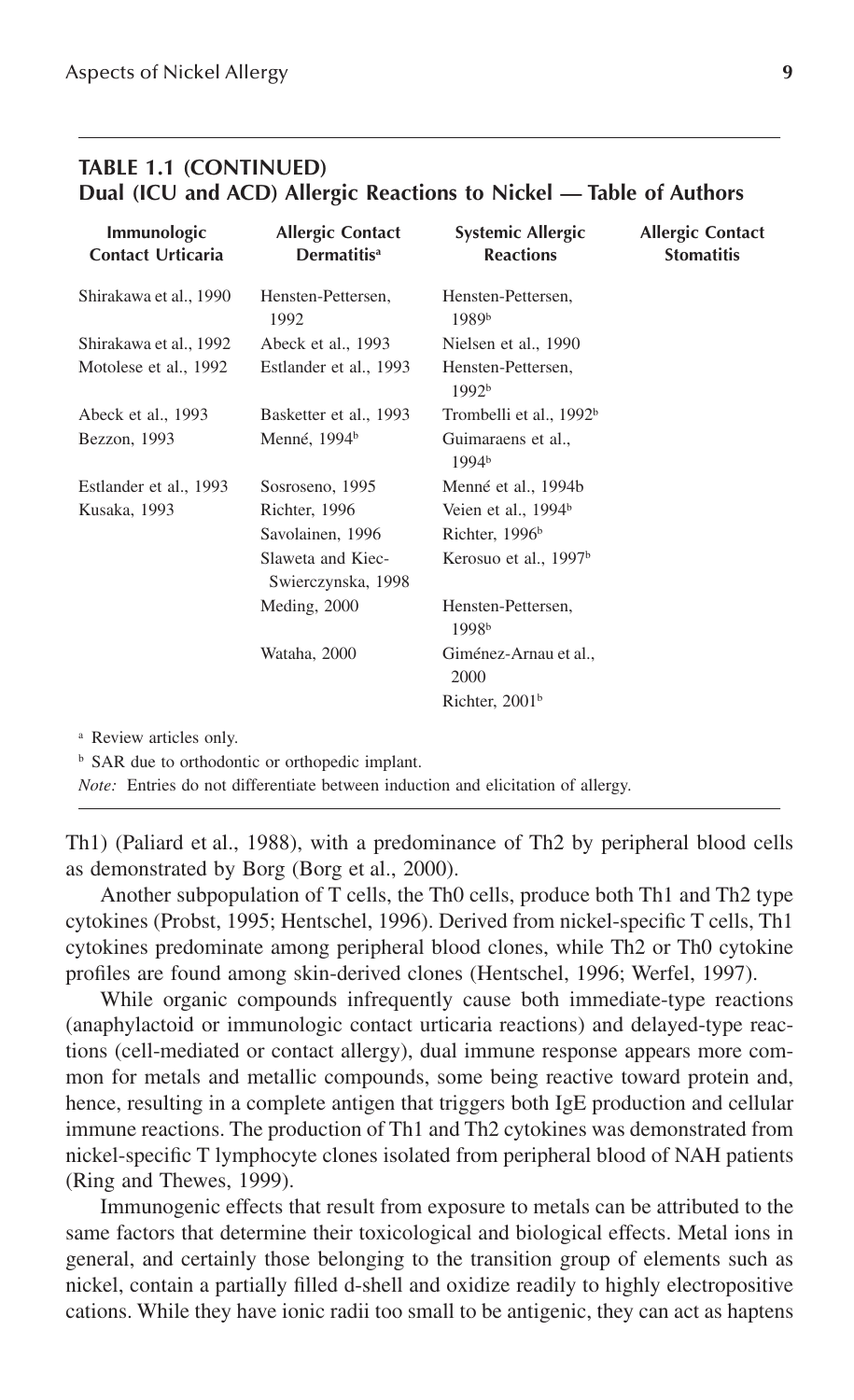interacting with tissue protein. They form bonds that range from the fully ionized to the fully chelated, and have the ability to modify the native protein configuration, which is recognized as nonself by hapten-specific T cells in the host immune system. Sinigaglia demonstrated experimentally that nickel specifically reacts with the histidine residue in the native peptide, which as a result is no longer recognized by the peptide-specific T-cell clone and leads to allergic reactions of both type I and type II (Sinigaglia, 1994).

The compartmentalization of hypersensitivity into distinct types as originally defined by Coombs and Gell (1975) thus no longer appears adequate; distinctions become less and less clear, particularly between type I and type IV responses. References to the dual forms of NAH and its manifestations are listed in Table 1.1.

### **1.5.2 IMMEDIATE-TYPE HYPERSENSITIVITY**

Type I (mostly IgE-) antibody-mediated hypersensitivity, manifest in asthma, hay fever, generalized urticaria, or anaphylactoid reactions setting in within minutes or hours following (re-)exposure, for a long time has been primarily attributed to largemolecular weight xenobiotics — proteins and polysaccharides of animal, vegetable, or microbial origin. Their absorption may occur through the GI or respiratory tract, as well as intact or damaged skin. Also the oral mucosa can be the port of antigen entry; immediate contact stomatitis or stomatitides is then the resulting reaction, manifest as erythema, edema, and vesicle formation with ulceration, mediated by IgE mast-cell mechanisms (Eversole, 1979). These signs are collectively described as (immunological) CUS (von Krogh and Maibach, 1982) or ICU (Amin and Maibach, 1997; Katchen and Maibach, 1991). CUS results from allergen-IgE-mast-cell interaction with release of vasoactive amines (e.g., histamine). Appearance of symptoms in organs other than at the site of contact on the skin is common. Only recently have small molecules — fragrances, medicinals, pesticides, preservatives, and finally also metals — moved into the scope of the immunologist, dermatologist, allergologist, and occupational-health specialist, as awareness of the multiple effects that xenobiotics can have on the immune system is rapidly expanding. Exposure to a significant number of metals is now recognized to cause hypersensitivity reactions of the immediate type; for most of those metals specific IgE immunoglobulins have been identified, to the metal itself or to the metal-protein conjugate (Hostýnek, 1997).

Upon skin challenge the contact urticant penetrates the epidermis and reacts with preformed, specific IgE molecules encountered on the surface of basophils and mast-cell membranes, causing subsequent release of histamine and other cell-bound mediators of inflammation. The presence of immediate hypersensitivity to nickel can be determined *in vitro* or *in vivo* by several diagnostic methods (Table 1.3), such as the radioallergosorbent test (RAST), which identifies the presence of IgE antibodies against specific causative agents in the patient's serum, or *in vivo* by the skinprick test, which assesses immediate-type allergy in the patient's skin.

Particularly in the industrial setting, volatilization of metals and their compounds presents a respiratory occupational risk leading to type I hypersensitivity (Table 1.2). In contrast to dusts generated in mining and construction, highly dispersible and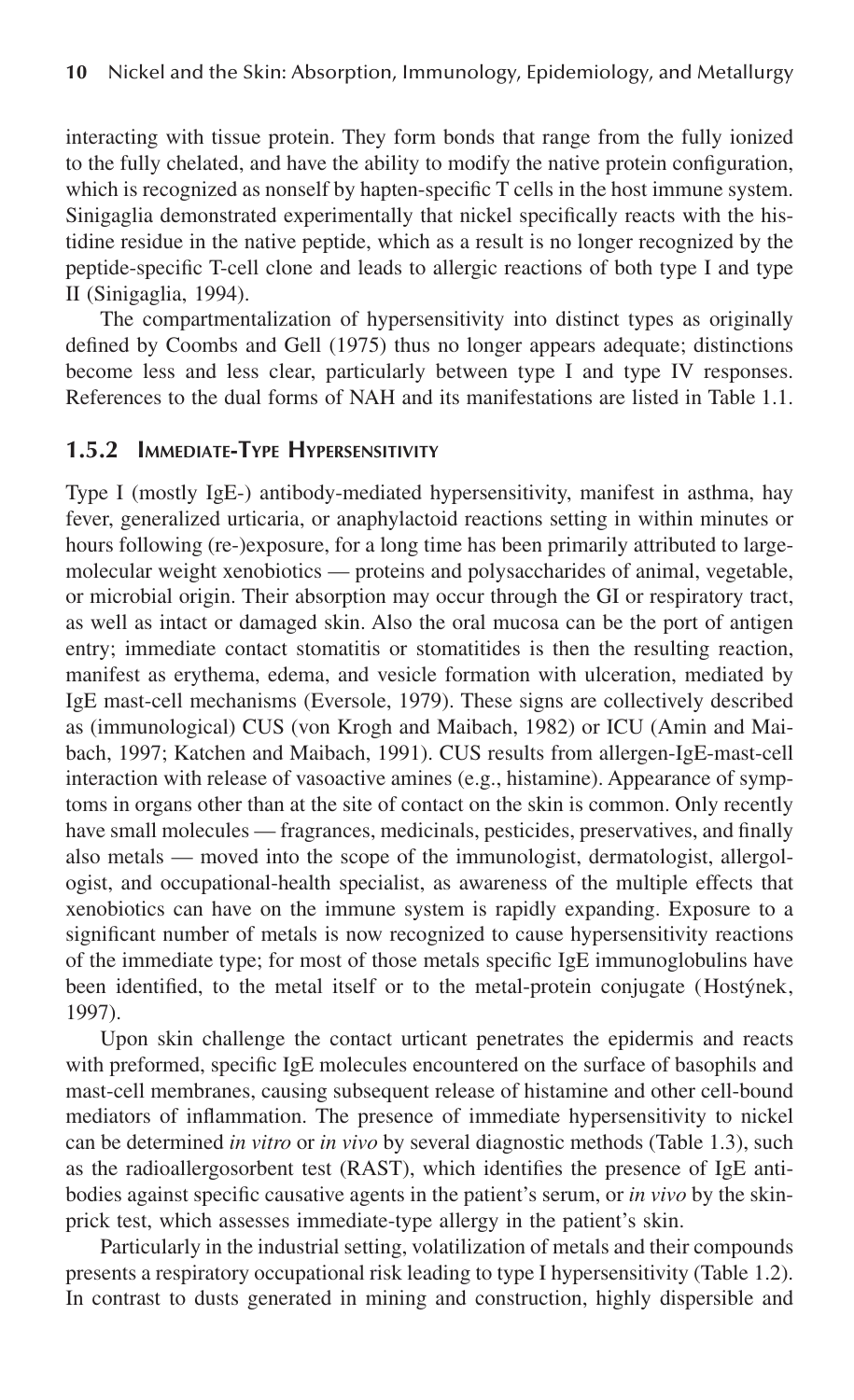### **TABLE 1.2 Immediate Type Allergy Due to Nickel**

| Etiology          | Symptoms                            | <b>Diagnostic Test</b>                   | <b>Reference</b>                 |
|-------------------|-------------------------------------|------------------------------------------|----------------------------------|
| Systemic; surgery | Anaphylaxix,<br>urticaria, pruritus | Prick                                    | Stoddart and Durh,<br>1960       |
| Prosthesis        | Urticaria, pruritus                 | Patch disc, scratch,<br>passive transfer | McKenzie and Aitken.<br>1967     |
| 4 NAH patients    | 4 Patients                          | Prick                                    | Wahlberg and Skog,<br>1971       |
| Metal plating     | Dyspnea                             | Scratch, RAST,<br>provocation            | McConnell et al.,<br>1973        |
| NAH patients      | Erythema                            | Provocation, RAST<br>(IgG, IgM)          | Veien et al., 1979               |
| Metal polishing   | Eczema, urticaria                   | Patch, prick                             | Osmundsen, 1980                  |
| Welding           | Asthma                              | Provocation                              | Keskinen et al., 1980            |
| Welding           | Rhinitis, eczema                    | Provocation                              | Niordson, 1981                   |
| Metal polishing   | Asthma, rash                        | Provocation, prick                       | Block and Yeung,<br>1982         |
| Metal plating     | Asthma, urticaria                   | Provocation, RAST,<br>prick              | Malo et al., 1982                |
| Systemic          | Bronchospasm,<br>pruritus           | Provocation, patch                       | Fisher et al., 1982              |
| NAH patients      | Urticaria                           | Patch                                    | Warin and Smith,<br>1982         |
| Metal plating     | Asthma                              | Provocation, RAST                        | Novey et al., 1983               |
| Metal plating     | Asthma                              | RAST (IgG)                               | Nieboer et al., 1984             |
| Metal plating     | Asthma                              | RAST (IgE, IgG),<br>provocation          | Dolovich et al., 1984            |
| Metal plating     | Asthma                              | Provocation                              | Malo et al., 1985                |
| Systemic          | Urticaria                           | Prick, passive transfer                  | Tosti et al., 1986               |
| Jewelry           | Urticaria, eczema                   | Patch                                    | Valseccchi and<br>Cainelli, 1987 |
| NAH patients      | Asthma                              | Provocation, RAST                        | Shirakawa et al., 1990           |
| NAH patients      | Dermatitis                          | Prick. RAST                              | Motolese et al., 1992            |
| Oral              | Urticaria, eczema                   | Provocation, patch                       | Bezzon, 1993                     |
| Oral              | Angioedema, eczema,<br>urticaria    | Provocation, prick,<br>patch             | Abeck et al., 1993               |
| Metal grinding    | Rhinitis, urticaria                 | Provocation, scratch,<br><b>RAST</b>     | Estlander et al., 1993           |

respirable aerosols are formed during smelting and pyrometallurgical processes (Roshchin, 1971). Of particular concern in the industrial environment is the potential for anaphylactic vascular shock caused by inhalation of contact urticaria-generating nickel and its derivatives (Lahti, 1992; Lahti and Maibach, 1992).

Nickel-reactive IgE antibodies as well as elevated levels of the IgG, IgA and IgM types have been confirmed in sera of asthmatics exposed to emissions (e.g.,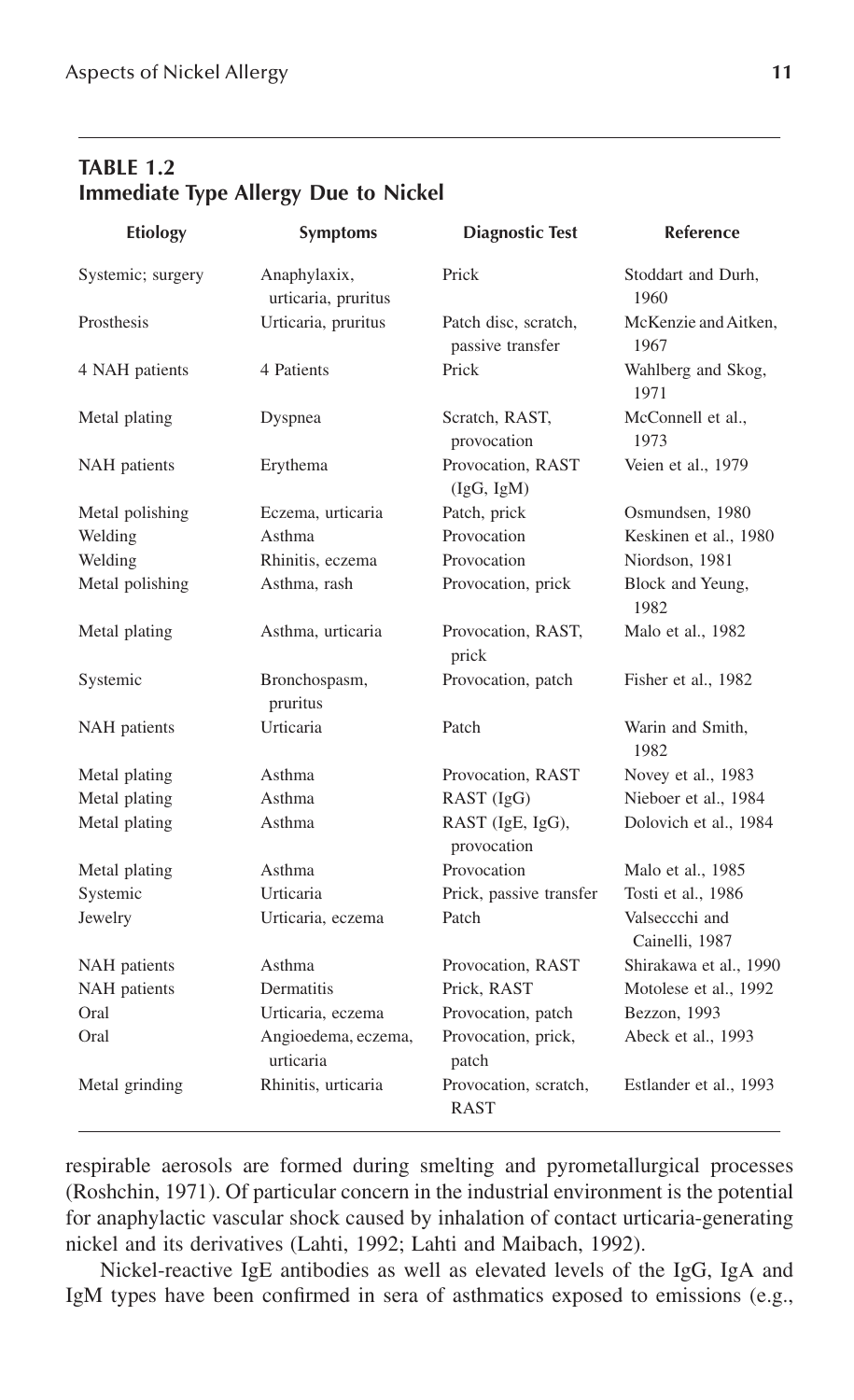welding fumes) containing the metal (Dolovich et al., 1984; Malo et al., 1982; Nieboer et al., 1984; Novey et al., 1983; Shirakawa et al., 1987; Shirakawa et al., 1990; Shirakawa et al., 1992) eliciting both immediate and late-phase reactions. Also, Prausnitz Kustner tests have been used to confirm the presence of antibody in sensitized patients (Table 1.2). Primary induction of ICU leading to SAR may also occur through the oral mucosa, the respiratory tract, or the GI tract. Positive skin patch test reactions are also seen in NAH patients sensitized through inhalation, since primed IgE is also located on epidermal LCs, inducing type IV reactions and eczematous skin lesions (Najem and Hull, 1989).

### **1.5.3 DELAYED-TYPE HYPERSENSITIVITY**

As a first event, ACD is triggered by an encounter between an epidermal Langerhans cell (LC) and a hapten-carrier complex, i.e., between a xenobiotic agent (most often an electrophilic or electron-seeking organic compound) and a native, electron-rich group or nucleophile (e.g., a protein), which have formed a stable covalent bond by sharing an electron pair. Formation of covalent bonds is not possible between metal ions bearing an electric charge and electron-rich protein groups, however. The hapten-carrier adduct there results from the electrostatic interaction between species of opposite charges or formation of coordination compounds where unoccupied orbitals in the metal are filled with electron pairs from the donor, electron-rich atoms such as sulfur, oxygen, or nitrogen (Dupuis and Benezra, 1982).

Nickel is an example of such an electrophilic agent avidly seeking to combine with free electrons available in nucleophilic groups such as aminoacid residues in native proteins; it is a transition metal with partially filled electron orbitals that readily form complexes (coordination compounds) with ligands that have electron pairs available for sharing — four such pairs in the case of nickel, in a square, planar, tetra-coordinated arrangement. Nickel and similar electrophilic metals form chelate rings, which distort native structures and result in relatively stable antigenic haptencarrier complexes that are recognized as nonself by the immune system. Lymphocytes activated by the encounter with such an antigen move through the blood and lymphatic circulation, potentially resulting in a generalized response even though contact with the antigen occurred only locally, e.g., on a limited area of the skin. SAR may include generalized eruptions or flare-ups in the skin, often as a consequence of oral, respiratory, parenteral, or implantation exposure (Veien, 1991; Menné et al., 1994).

Occurrence of dermatitis in NAH patients at sites other than those of direct contact with nickel-containing materials led to coining the terms *secondary eruption*, eruption attributed to ingested nickel (Christensen and Möller, 1975), or *endogenous dermatitis* (Ricciardi et al., 2001). Such endogenous, nickel-induced secondary dermatitis can be elicited in NAH patients upon oral challenge with nickel sulfate (Ricciardi et al., 2001).

Over the past 25 years, considerable effort has been made to replace the use of traditional materials such as nickel (and mercury) in dental restorative work. However, introduction of various substitute metal-based materials has proceeded without the necessary corollary knowledge of their irritant and allergenic potential. Reports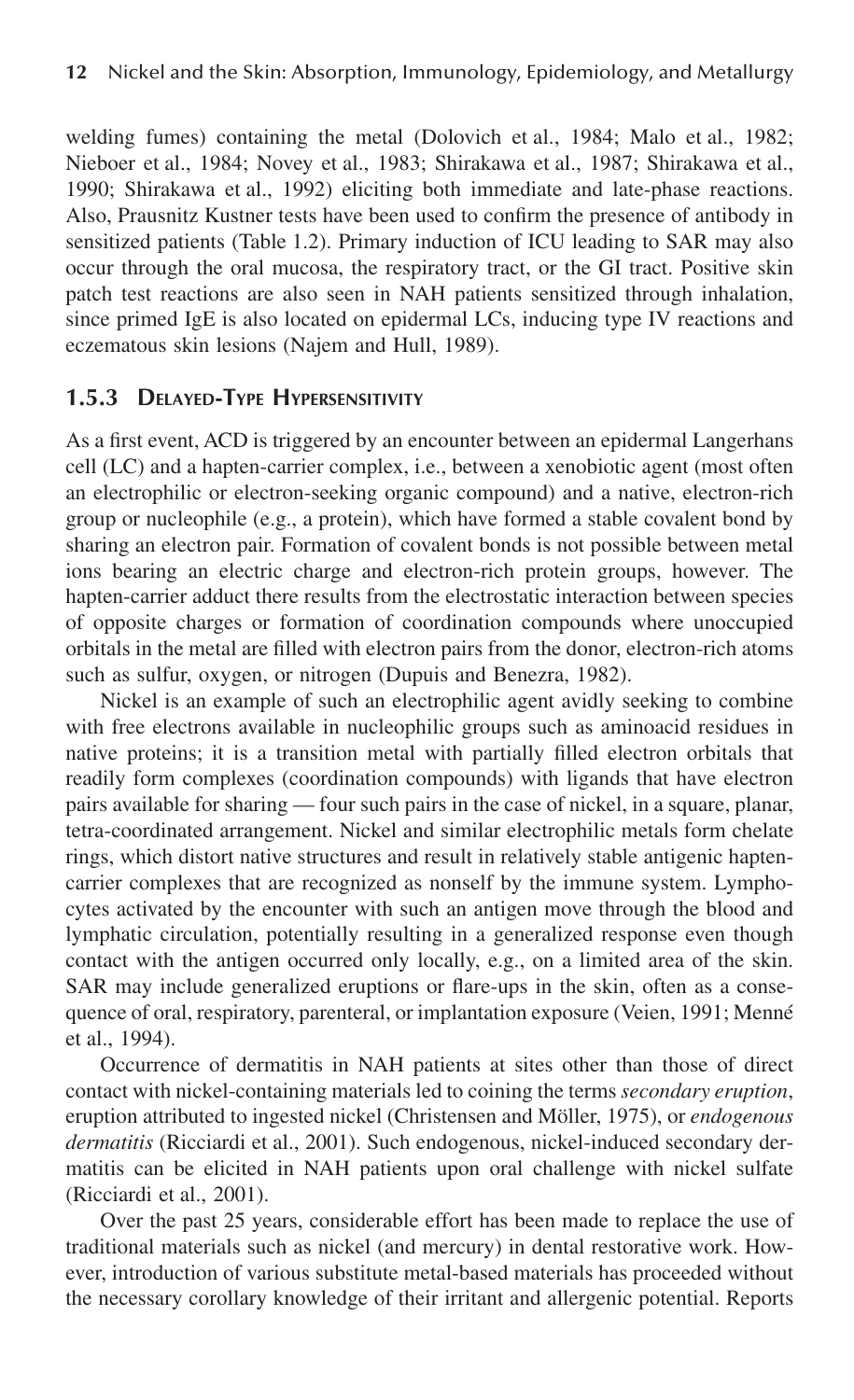of contact stomatitis (contact allergy of the oral mucous membrane), lichen planus (Mobacken, 1984), and asymptomatic contact hypersensitivity (dental alloy contact dermatitis) are increasingly being linked with oral exposure to materials such as nickel used in dental fillings, orthodontic appliances, or dentures (van Loon, 1984; Fisher, 1986; van Joost, 1988; Haberman, 1993; Vilaplana, 1994). Such reactions, collectively referred to as allergic stomatitides, can be either immediate contact stomatitis or systemic anaphylactic stomatitis (immediate, type I reactions), or contact stomatitis (delayed, type II reactions). Nickel is most often involved in the etiology of the latter.

### **1.5.4 ASYMPTOMATIC OR SILENT ACD**

Patients with NAH can also be asymptomatic (described as silent or subclinical allergy), nonreacting to skin patch testing. It is taken to be an indication of atopy by Möller (Möller and Svensson, 1986), but that is disputed by Todd et al., who base their conclusions on nickel reactivity of NAH patients and atopics without signs of NAH (Todd et al., 1989). Möller would suggest false-negative test reactions for such apparent nonreactivity. In evaluating patients with a history of metal intolerance but who are negative to nickel patch tests, Seidenari et al. (1996a; 1996b) modified standard testing methods in order to enhance the reaction to nickel, which otherwise would give false-negative readouts, by 24-h occlusion or pretreatment with sodium lauryl sulfate (SLS) of the test area prior to patch application. Also, reactions were read with echographic scanning and image analysis for improved (objective) sensitivity in detecting dermal edema (Levin and Maibach, 2000). Of 28 volunteers with a history of intolerance to jewelry but negative skin patch test with nickel sulfate, 9 were patch-test positive at SLS-pretreated sites and 8 under occlusion. When Lisby et al. (1999a; 1999b) investigated T-cell reactivity toward nickel sulfate *in vitro* from patch-test-negative (nonallergic) individuals in the lymphocyte-proliferation test, nickel induced dose-dependent proliferation of peripheral blood mononuclear cells from 16 of the 18 individuals tested, a specific activation by primed T cells with a T-cell receptor responding to nickel-modified peptides. Investigating differences in cytokine release in nickel-allergic and nonallergic individuals, Lisby et al. also found that functional capabilities of T-cell populations were similar in both groups. The authors conclude that as to T-cell reactivity, no qualitative differences exist between Ni-allergic individuals and nonallergics. In the former, stimulation of the immune system apparently is not sufficiently high under standard skin-test conditions to elicit a clinical reaction. *In vitro*, nickel-inducible T cell activation occurs in non-allergics as well as in allergics.

Self-described sensitive-skin reactants — people with exaggerated response to exogenous stimulants and a history of jewelry and cosmetics intolerance, but no overt signs of hypersensitivity (Amin et al., 1998; Maibach, 2000) — were enrolled in a standard skin patch test program (GIRDCA test series) by Francomano et al.; 57.6% showed positive response to nickel sulfate, compared with 10.2% in a control group without history of skin diseases. The authors concluded that perceived sensitive skin is an indication of subclinical ACD that responds to skin-patch challenge (Francomano et al., 2000).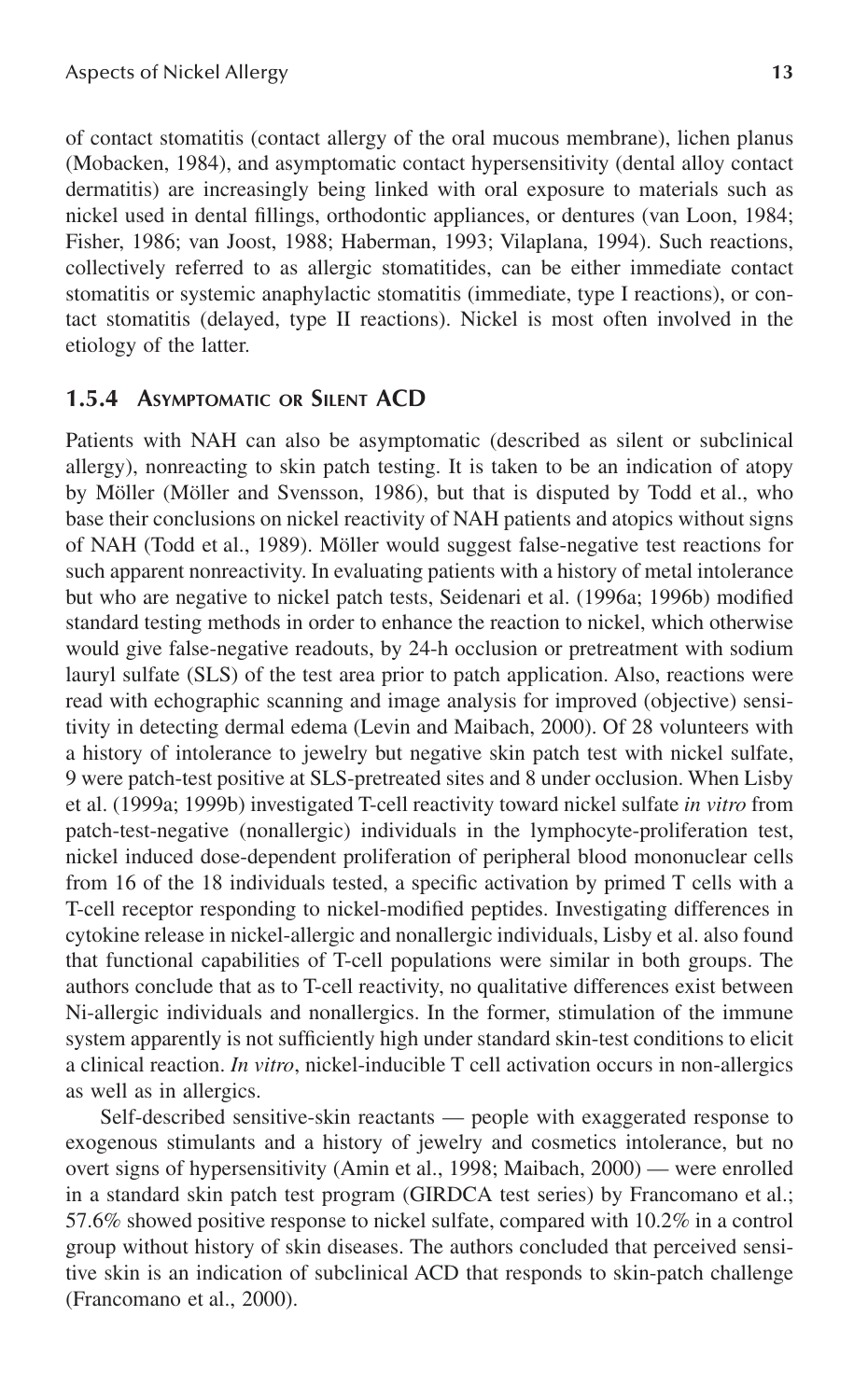An additional element of uncertainty in distinguishing between negative and false-negative, or positive and false-positive skin patch test results is the potential for reaction to cobalt, rather than to nickel, leading to a false-positive result due to cobalt allergy. Nickel compounds are normally contaminated with cobalt because the two metals are naturally associated and difficult to separate quantitatively. During skin patch testing for nickel or cobalt dermatitis, it is difficult to obtain reagents in which one metal compound is totally free of the other (Lammintausta et al., 1985; Pirilä and Kajanne, 1965).

### **1.5.5 METHODS OF DIAGNOSIS AND INSTRUMENTATION**

Diagnosis of nickel-induced hypersensitivity can proceed on the basis of several different allergology tests, as indicated by the patient's signs or symptoms (Table 1.3). Since the beginning of the industrial age, incidence of immune reactions to nickel has shifted from a predominantly occupational hazard among men, leading to type I respiratory problems due to inhalation of nickel containing dusts and aerosols (metal grinding, electroplating), to the more broadly based, type IV allergy presenting as dermatitis or eczema, encountered increasingly among females and acquired through intimate contact with garment accessories and jewelry. While epidemiology among the general population shows that sensitization among men has remained fairly constant, moving between 2 and 4%, among women it now can exceed 20%.

Since nickel belongs to the group of xenobiotics that can induce dual (or multiple) response in the immune system, the allergologist testing patients for NAH is well advised to broaden the spectrum of tests to encompass both type I and type II allergy, regardless of obvious clinical presentation; a link exists between cell-mediated and humoral immunity, and both forms can occur in the same patient (Table 1.1). Nickel-specific IgE antibody was also seen to mediate late-phase reactions, which

### **TABLE 1.3 Diagnostic Methods for (Nickel-Induced) Allergic Diseases**

| <b>Disease</b>  | Diagnostic test                                                           |  |  |
|-----------------|---------------------------------------------------------------------------|--|--|
|                 | Type I                                                                    |  |  |
| Asthma          | Skin: prick (open/closed); patch (open/closed); scratch; intradermal      |  |  |
| Urticaria       | $IgE$ (RAST)                                                              |  |  |
| <b>Rhinitis</b> | Precipitation (Ouchterlony)                                               |  |  |
| Conjunctivitis  | Hemagglutinin, passive transfer (P.-K.)                                   |  |  |
| Pompholyx       | Provocation: nasal; bronchial; oral; conjunctival                         |  |  |
|                 | Peroral                                                                   |  |  |
|                 | <b>Type IV</b>                                                            |  |  |
| Dermatitis      | Open patch, closed patch, lymphocyte transformation, macrophage migration |  |  |
| Eczema          | inhibition                                                                |  |  |
| Stomatitides    | Oral provocation                                                          |  |  |
| Granuloma       |                                                                           |  |  |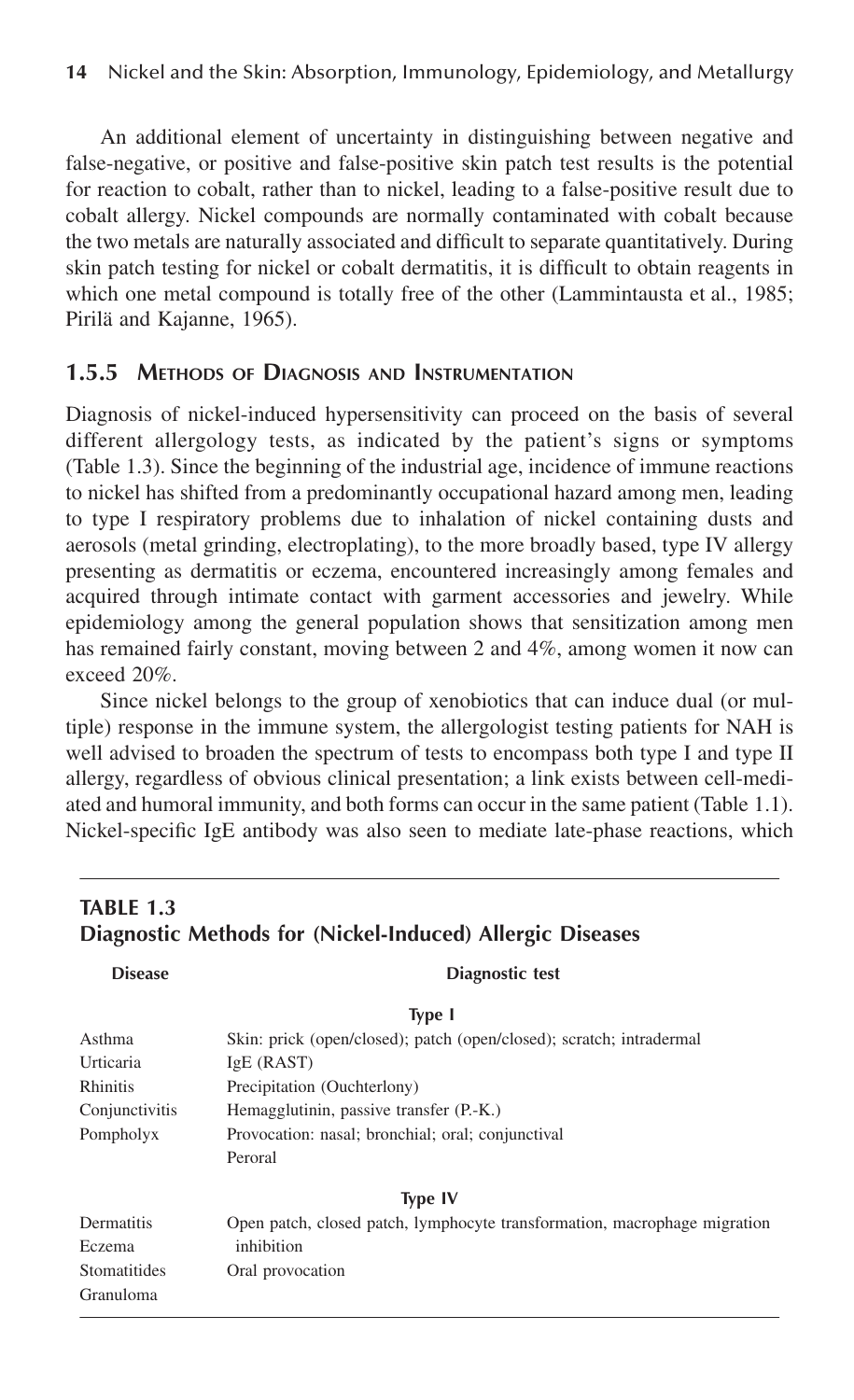only begin 3 to 4 h following challenge (Malo et al., 1985; Estlander et al., 1993). Holti (1974) reports also seeing Arthus-type hypersensitivity to nickel salts, besides types I and II. The various types of diagnostic tests for type I and type II hypersensitivity to nickel are presented in Table 1.3.

Bioengineering methods have brought objectivity to the process of assessing physiological and pathological conditions of the skin, e.g., evaluation of the intensity of reactions in predictive testing for allergenicity potential of xenobiotics, such as nickel, or investigation of therapeutic efficacy of antiinflammatories, where subtle nuances in skin reaction may be difficult to ascertain (Berardesca et al., 1995). Utility and efficacy of such instrumental methods has been evaluated during investigation of the efficacy of topical corticosteroids to alleviate nickel dermatitis experimentally elicited in volunteers: laser Doppler flowmetry to evaluate intensity of inflammatory reaction, colorimetry to assess the blanching action, echography to evaluate edema and inflammation. Levin and Maibach thereby critically reviewed procedures and results obtained by a number of researchers, identifying respective limitations in the different detection methods, and suggested potential for improvement in the several experimental designs. Transepidermal water loss is not a method sensitive enough to evaluate allergic responses in the skin. Visual scoring is to be preferred over laser Doppler flowmetry on low-density reactions, with reflectance spectroscopy being equivalent to the visual score. While colorimetry measures a blanching effect, it does not assess the decrease in edema which is due to corticosteroids (CS). While it is assumed that echography will detect a relative decrease in inflammation and edema and allow evaluation of the CS efficacy tested, it is not sensitive enough to detect the effect of low-potency CS. The instrument did not discern the (subtle) difference between hydrocortisone acetate and untreated skin. The routine occlusion on CS application is criticized because it produces artifacts in skin reactivity, and open application is advocated instead for objective evaluation of CS efficacy. Finally, the authors advocate a combined approach using visual score, echography, colorimetric, and blood-flow measurements to achieve a more accurate clinical picture (Levin and Maibach, 2000).

### **1.5.6 IMMUNOTOXICITY**

Besides being an allergen, nickel also exhibits immunomodulatory, if not immunotoxicity, effects as noted in several experiments conducted in humans and in rodents. It was linked to a decrease in the number of T lymphocytes in humans (Eggleston, 1984). Nickel sulfate causes a dose- and time-dependent inhibition of human keratinocyte growth and viability in culture, with a concomitant increase in inflammatory cytokine release such as interleukin-1 and activation of lipoxygenase in leukocytes (Guéniche et al., 1993).

Nickel chloride dosed intraperitoneally in mice affected antibody response and phagocytosis in host-resistance assays against experimental infections (Laschi-Loquerie et al., 1987) and inhalatory exposure of mice to various nickel compounds led to suspected immunodysfunction (Haley et al., 1990). That nickel will significantly alter the functioning of host defense mechanisms was demonstrated in rabbits: alveolar macrophages are reduced in number and lose activity, primary antibody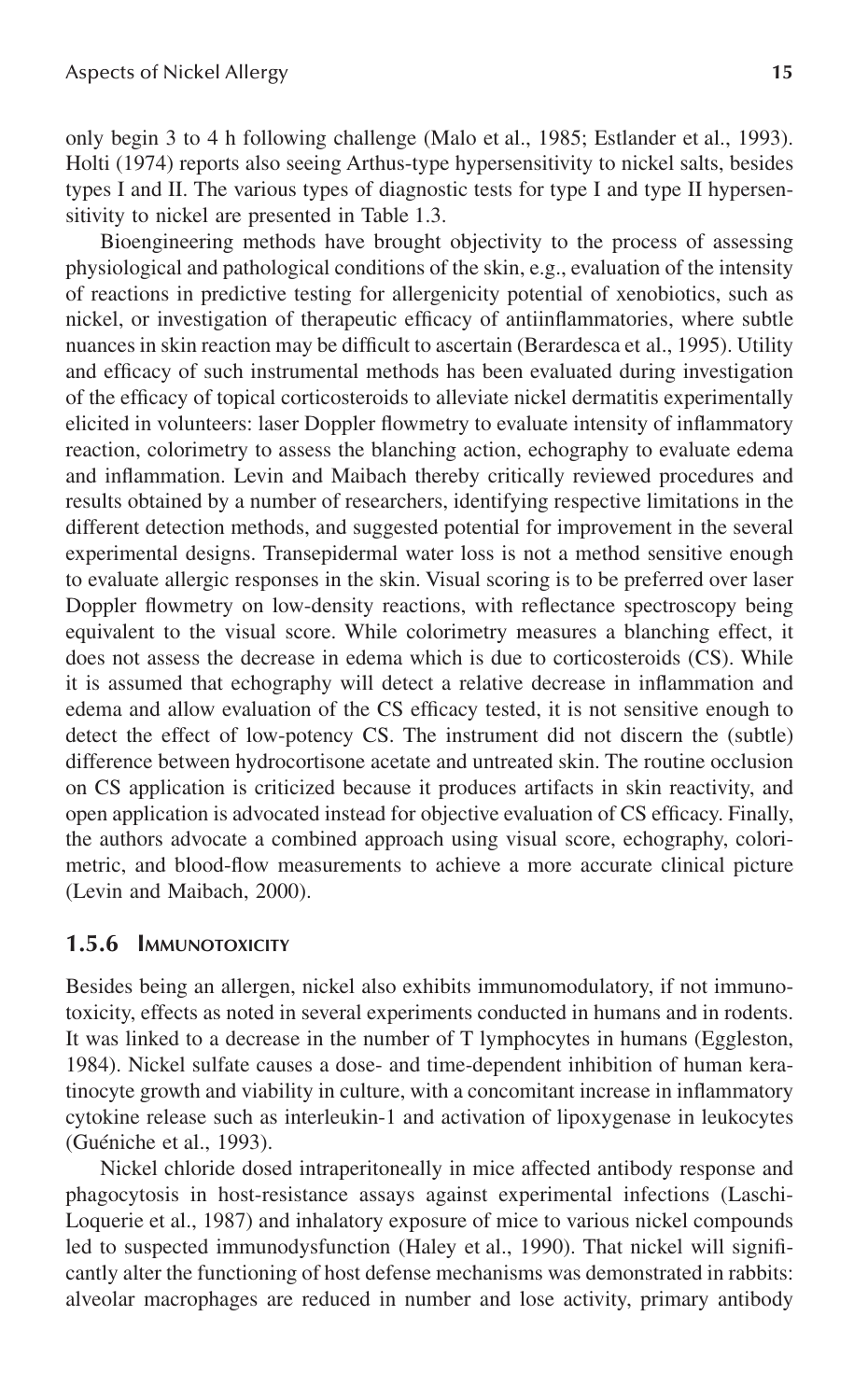production is reduced, and lysozyme levels and activity are significantly decreased (Lundborg and Camner, 1984; Waters et al., 1975). Such immunosuppressant effects were reflected in enhanced mortality upon challenge of animal models with infectious microorganisms (Graham et al., 1978; Dooms-Goossens, 1986).

### **1.5.7 THE IMMUNOGENIC FORMS OF NICKEL**

Evidence is growing that points to the actual immunogenic form of nickel as the trivalent ion, Ni III, rather than Ni II of the conventional view. *De novo* sensitization with Ni II in animal experiments has proven difficult, or has even failed (Cornacoff et al., 1984; Ishii et al., 1993; Möller, 1984; van Hoogstraten et al., 1991; Wahlberg, 1989). Furthermore, in classifying immunogenic potency by the human Repeat Insult Patch Test, Kligman's score for nickel ion was only 48% positives, making the metal a moderate (class III) sensitizer (Kligman, 1966). In humans, NAH develops more readily on exposure of irritated skin than from application on intact, normal skin; also the minimum eliciting concentration in NAH subjects is lower when the condition of the skin has been compromised by pretreatment with SLS (Allenby and Basketter, 1993; Allenby and Goodwin, 1983; Nielsen et al., 1999). Building on these observations in humans and from experiments in animals, Artik et al. (1999) hypothesize that the immunogenic activity of nickel is enhanced when Ni II is oxidized to the more reactive Ni III (or Ni IV) by endogenous reactive oxygen species in the form of hydrogen peroxide or hypochlorite occurring in inflamed skin. In animal and cell line tests Artik et al. observed that Ni II only sensitizes naive T cells following bio-oxidation to Ni III or Ni IV, but not Ni II as such.

Nickel is the premier allergen among the general population, and ranks among the top occupational sensitizers. The incidence of NAH as gauged in the general population by skin patch testing is high. Together with the potential chronicity of this disorder, its effect on the quality of life of those afflicted, and the economic impact this conveys are sufficient indications that a search for prevention or alleviation of this problem is justified. Several avenues appear open toward reduction, if not prevention, of this condition of public-health importance.

### **1.6 PREVENTION**

Induction of NAH can be prevented by using a multi-tier approach toward reducing, if not avoiding, nickel exposure. Important reduction of occupational exposure and thus sensitization has been demonstrated in the nickel-producing and -processing industry on a worldwide basis (Symanski et al., 1998; Symanski et al., 2000; Symanski et al., 2001). Education and personal protective equipment for the workforce are important first steps toward that goal; appropriate engineering for implementing environmental controls, particularly as they apply to air quality, is another step toward risk reduction, in particular since inhalation is a prime route of NAH induction (Block and Yeung, 1982; Menné and Maibach, 1987; Sunderman et al., 1986) and possibly of cancer if such exposure continues on a sustained basis (Doll et al., 1970; Flessel et al., 1980; Costa et al., 1981).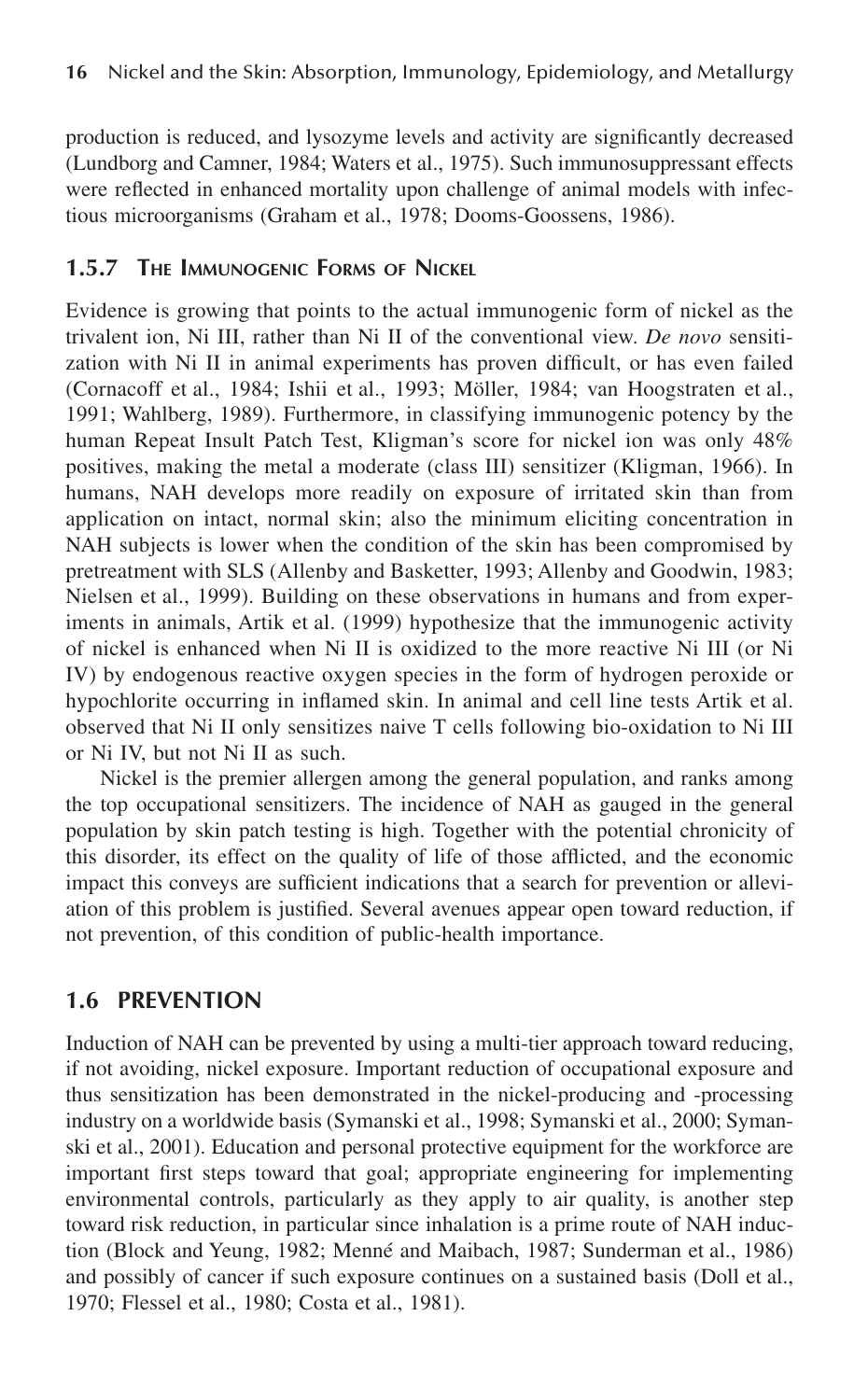That prevention among the general population is feasible is demonstrated by the positive effect regulation has had in Denmark. Recent epidemiology from that country shows a flexure in the otherwise ascending prevalence curve of NAH, specifically among the youngest female age group as noted by Johansen et al. (2000) and Veien et al. (2001). Apparently, observance of maximum permissible nickel release, especially in ear studs and jewelry, now has yielded a measurable benefit among the youngest population. Induction of tolerance to nickel by (early) low-level exposure, e.g., through application of nickel-containing orthodontic appliances in early life, has been convincingly demonstrated (Kerosuo et al., 1996; van Hoogstraten et al., 1991; van Hoogstraten et al., 1989; von der Burg et al., 1986). Such materials are corroded in the oral environment, releasing low levels of nickel over an extended period.

### **1.6.1 PREVENTION THROUGH WORKROOM EXPOSURE MONITORING**

Workroom surveillance and health monitoring for exposure to hazardous materials is recommended as an important step in preventive strategy. It is possible to effectively monitor exposure to heavy metals such as nickel through refined analytical techniques that detect sub–part per billion levels in tape strips taken from exposed skin of personnel. That noninvasive method makes pharmacokinetic studies possible that provide detailed mechanistic insights into skin diffusion by chemical agents. Corneocyte layers are removed sequentially from one spot on the skin with adhesive tape until the skin has a shiny appearance, typically 20 to 30 strips, depending on the anatomical site. Subsequent metal analysis of the strips by inductively coupled plasma mass spectroscopy yields a depth profile of the metal or other xenobiotics in the uppermost SC layers. This method has been used to investigate skin penetration (and depot formation) by chemicals (Rougier et al., 1987; Hostýnek, 2001a; Hostýnek, 2001b; Weerheim, 2001).

### **1.6.2 PREVENTION THROUGH PERSONAL HYGIENE**

The best and simplest prophylactic practice to prevent nickel ACD due to exposure to the metal is cleansing of the skin with sequestering agents that were demonstrated to immobilize the allergen. In contrast to many organic compounds such as agrochemicals or pesticides, nickel is slow to diffuse through the SC (Fullerton et al., 1988a; Fullerton and Hoelgaard, 1988b; Tanojo et al., 2001). Traces of the metal on the skin or in the superficial layers of the SC can be removed with an aqueous combination of surfactant and a complexing agent. Decontamination of the skin surface thus appears as an expeditious and effective preventive measure in the case of suspected contact, without the need to change the work routine through use of protective wear. Establishing an efficient cleansing routine in operations where handling of nickel metal or nickel compounds is necessary for personnel who cannot avoid exposure therefore appears prudent and effective, such a routine to be followed at work as well as postshift at home. Consistent hygiene practice can not only reduce the risk of eliciting reactions in those sensitized, but may also prevent induction of NAH.

Healy et al. evaluated a number of (conventional) chemicals for their ability to sequester surface nickel, described earlier by Gawkrodger et al. (1995). The authors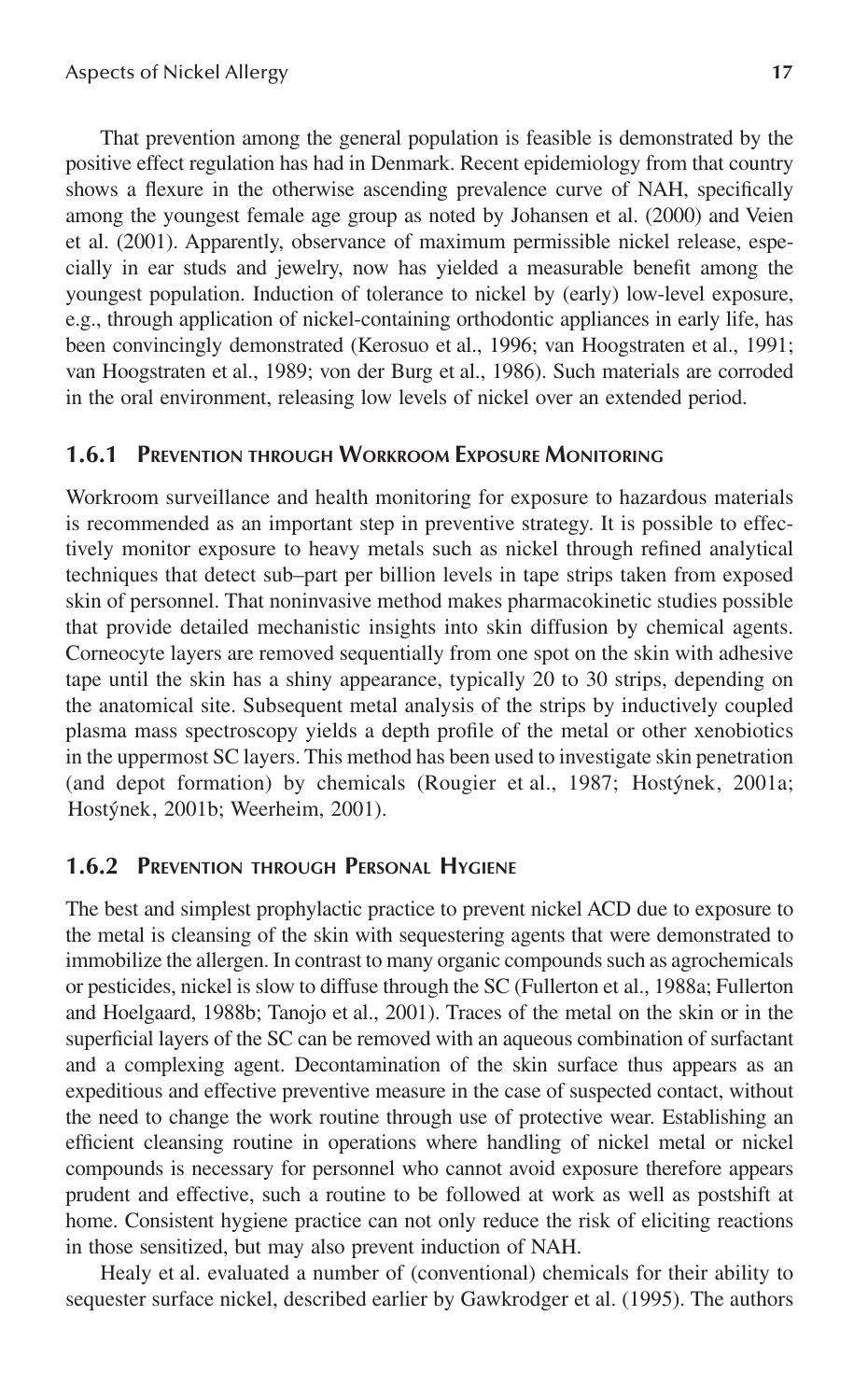evaluated the stability of the complexes formed, potentially in competition with nickel complexes in the skin, and their complexing efficacy in function of pH. Also investigated were the ancillary aspects of safety from the point of skin diffusivity of the chemicals or complexes and their relative cytotoxicity in cell culture. Ethylenediamine tetraacetic acid di-sodium salt and L-histidine seem to best fit the prerequisites for effectively preventing NAH following skin contact with the allergen (Healy et al., 1998).

### **1.6.3 USE OF GLOVES**

Gloves offer a sense of protection and security thanks to their obvious nature as a barrier between potentially injurious chemicals and the skin. Among the advantages of using gloves is the protection they give in wet work and in the handling of aqueous corrosive agents such as acids, alkalis, and detergents, or dyes and foods. Reluctance to comply with recommended wear due to discomfort, the macerating effect on the skin, or their interference with work operations must be overcome with adequate motivation. Made of natural latex or synthetic polymers, gloves can also offer a false sense of safety, however, because they sometimes contribute problems of their own, depending on the terms of use. Constituent materials may lead to irritation or allergy (Heese et al., 1991). Allergy to latex especially is a widely recognized and discussed problem. Latex proteins can induce asthma and eczema (Cormio et al., 1993; Estlander et al., 1994; Hamann, 1993; Seaton et al., 1988). Gloves made of synthetic rubber or plastic contain potential allergens such as thiuram, dithiocarbamate, or mercaptobenzothiazole derivates (Conde-Salazar et al., 1993; Estlander et al., 1995; Hanson and Ågrup, 1993; Kanerva et al., 1994a; Kwangsukstith and Maibach, 1995; Wrangsjö and Meding, 1994). Leather gloves may contain dichromate from the tanning process. An additional element of risk in the use of gloves is the effect of occlusion, whereby maceration of the skin enhances penetration of an opportunistic chemical (nickel), inadvertently contaminating the skin prior to the donning of gloves. Occluding gloves can be made safer and cause less discomfort if used in combination with inner cotton gloves.

Choice of glove material for protection in occupations that require handling of nickel salts, such as electroforming operations, must be selective since it was demonstrated that nickel is absorbed through rubber gloves (Wall, 1980). No such absorption occurred through PVC material.

### **1.6.4 PROTECTIVE CREAMS**

### **1.6.4.1 Barrier Creams**

Creams without chemically active ingredients (passive creams) and those formulated with chelating or oxidizing agents to inactivate nickel (active creams) are designed to act as barriers to block the allergenic effects of nickel in sensitive patients.

### **1.6.4.2 Passive Protective Creams**

Formulated without active ingredients, the passive type of cream is designed to block permeation of the SC. In broader terms, lipophilic (water-repellent) barriers are based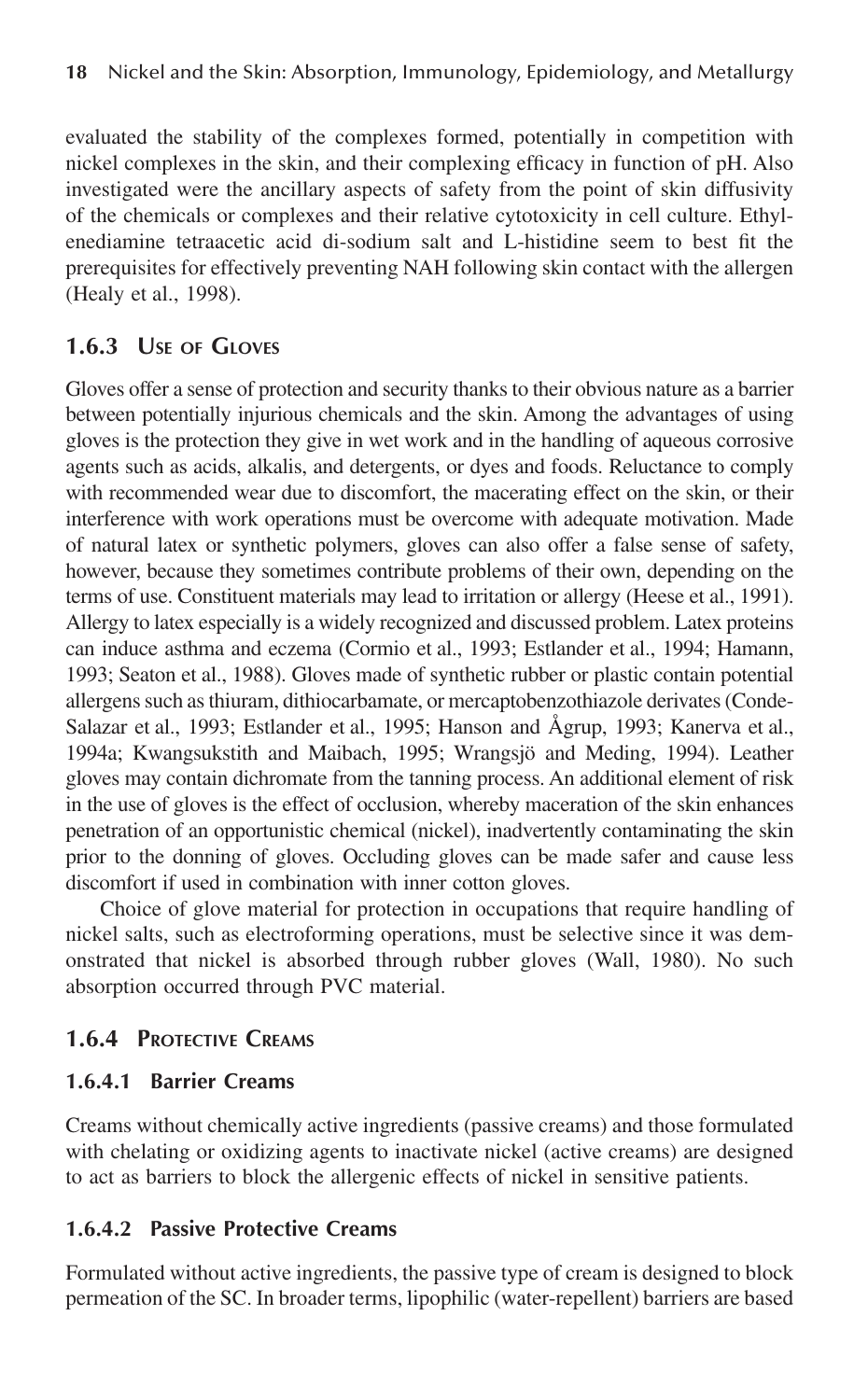on propylene glycol, petrolatum, or anhydrous lanolin. Hydrophilic components in "anti-solvent" (oil- or solvent-repellent) creams or gels are cellulose esters, glycerin, ethanol, or water.

The effectiveness of barrier creams to prevent skin contact with noxious chemicals has met with some skepticism (Lachapelle, 1995; Orchard, 1984). In some instances, workers using barrier creams may appear to have higher prevalence of occupational contact dermatitis than those not using a cream (Varigos and Dunt, 1981).

Critical investigations of the benefits of commercial barrier creams intended for protection from both lipophilic and hydrophilic agents elicited qualified support, indicating shortcomings in performance (or manufacturer's information) and reflecting the importance of exposure parameters, such as duration of use (Frosch et al., 1993b; Frosch et al., 1993a; Pigatto et al., 1992; Zhai and Maibach, 1996). Since chemical agents fall into several distinct categories exhibiting a myriad of different properties, no one cream can be formulated that: (a) will be toxicologically safe and well tolerated on the skin, and (b) will constitute a universally effective barrier against diffusion. Minor prerequisites would be: (c) a cosmetically acceptable form (spreadability), (d) formation of a continuous, shear- and wash-off-resistant film, and (e) ease of skin cleansing. An educated choice is necessary in selecting the appropriate cream for a particular chemical exposure.

#### **1.6.4.3 Active Protective Creams**

Barrier materials designed for active protection of the SC mostly contain "binding agents" that render nickel inactive by reacting with it. Those are mainly chelating agents: 5-chloro-7-iodoquinolin-8-ol or clioquinol, ethylenediamine tetraacetic acid, H4EDTA or its metal salts, tetraethylthiuramdisulfide (TETD, Antabuse®, disulfiram) and diethyldithiocarbamate (DDC) (Gawkrodger et al., 1995). Antioxidants, intended to prevent the oxygen-dependent dissolution of metallic nickel on skin contact (Memon et al., 1994), are also used. Such "neutralizing" creams have had mixed success under real-life conditions. Objectively, a film of 20 to 50 µm of such a cream can contain only a limited amount of active ingredient per square centimeter of skin surface, which soon is exhausted, particularly under conditions of occupational exposure.

Chelators form soluble, stable complexes with heavy metal ions which no longer are antigenic, as tested on triethylenediamine tetraacetic acid (Rostenberg and Perkins, 1951). In an *in vivo* study with nickel-sensitive subjects, Kurtin and Orentreich confirmed that, using Na<sub>2</sub> H<sub>2</sub>EDTA, chelation of nickel deprives it of its sensitizing ability (Kurtin and Orentreich, 1954).

The protective effect of barrier gels can be measured *in vitro* by determining the degree of nickel penetration in diffusion cells; another test based on a colorimetric method can be also used to evaluate the binding efficacy of sequestrants (Zhai and Maibach, 1996).

*In vivo* tests evaluate the elicitation of patch test reactions in hypersensitive patients while they apply protective creams. Of the antioxidants and chelators they studied, Memon et al. found clioquinol at 10% to be the most effective inhibitor of nickel-provoked hypersensitivity reactions in all 29 NAH subjects challenged.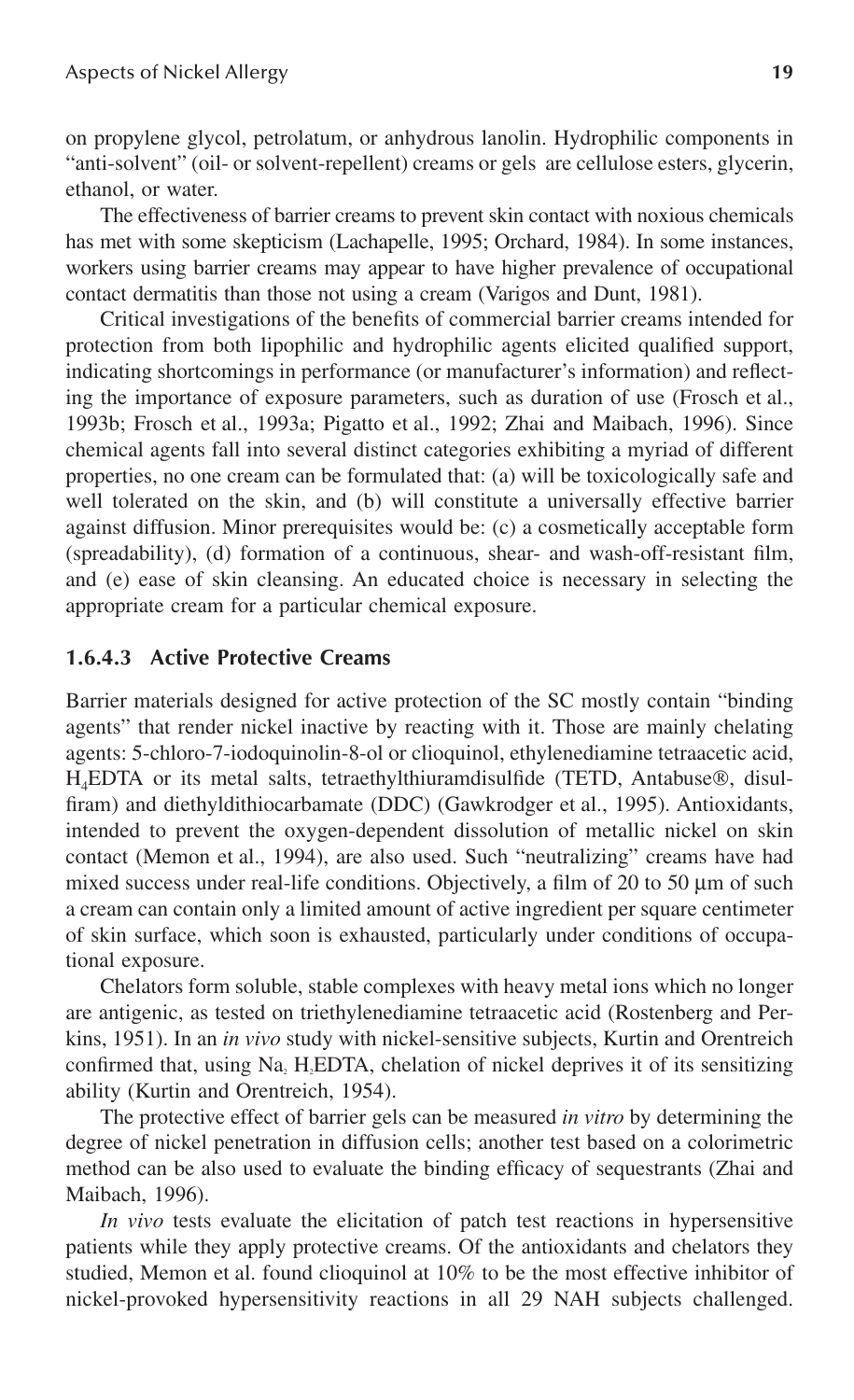Challenge with nickel-containing coins coated with creams containing EDTA (15%), ascorbic acid as reducing agent (20%), and α-tocopherol (10%), also intended to reduce nickel ion, showed only partial success (Memon et al., 1994). When van Ketel and Bruynzeel evaluated the chelating agent diethyldithiocarbamate in 10% concentration, however, they noted no statistical difference in protection when they challenged the skin of NAH patients with and without protection (van Ketel and Bruynzeel, 1982).

EDTA and derivatives show different efficacy in sequestering nickel ion (Gawkrodger et al., 1995). In practice, alkali and earth alkali salts of EDTA or combinations of the two have been evaluated. *In vitro*, a cream with  $2\%$  Na<sub>t</sub>H<sub>EDTA</sub> and  $4\%$ CaNa2EDTA was found to be more effective than other EDTA derivatives for rapid binding of nickel ion. A preparation with 1.8% Na<sub>2</sub>H<sub>2</sub>EDTA and 5.4% CaNa<sub>2</sub>EDTA had the greatest such capacity (Resl and Sykora, 1965).

The clinical efficacy of chelators was evaluated by Bracun et al. (1999) on NAH patients, incorporating the chemicals in oil-in-water and water-in-oil emulsions and applying them on the skin of patients prior to occlusive elicitation tests. Pretreatment with levels of 10% diethylenetriamine (DTPA) and 10% EDTA, both as oil-in-water emulsions, showed best efficacy, completely inhibiting allergic response to 1% nickel sulfate; they were 93% effective on application of 2.5% of the allergen in petrolatum. Against the background of earlier test results with the same or similar compounds, these results underscore the importance of the vehicle formulation. The same research group confirmed the results with DTPA in a randomized double-blind study, including other heavy metals to check for a broader efficacy of the creams. The skin of 27 of 28 patients pretreated with the active cream was negative to 2.5% nickel sulfate, and 30 of 32 to 5% of the salt in petrolatum. Similar results were registered with cobalt and copper salt challenge; however, not with palladium or dichromate salts (Wöhrl et al., 2001).

In an *in vitro* barrier study with human skin by Fullerton and Menné (1995), a layer of various EDTA barrier gels prevented the diffusion of nickel from superimposed nickel alloys into the skin, but: (a) the gels appeared to promote the release of nickel from the alloys, and (b) nickel was immobilized in the superficial layers of the skin. In using such a protective barrier it appears critical that the barrier material be removed following exposure. *In vivo* application of a carboxyvinyl polymer gel (Carbopol®) containing 10% CaNa<sub>2</sub>-EDTA on the skin beneath a nickel disc prevented the allergic contact response in all hypersensitive patients tested.

In summary, efforts to incorporate chelators inactivating nickel ion or inhibiting its diffusion have had only limited success. A potential downside effect inherent in the vehicle is its impact on the skin's barrier function per se, potentially increasing its permeability.

#### **1.6.5 PREVENTION THROUGH METAL PLATING**

Surface plating and anti-corrosive techniques would appear to be an effective step toward protecting the skin from direct contact with nickel, because the allergen is present in so many objects of everyday use (Cavelier et al., 1985; Ingber et al., 1997; Lidén et al., 1996; Lidén et al., 1998).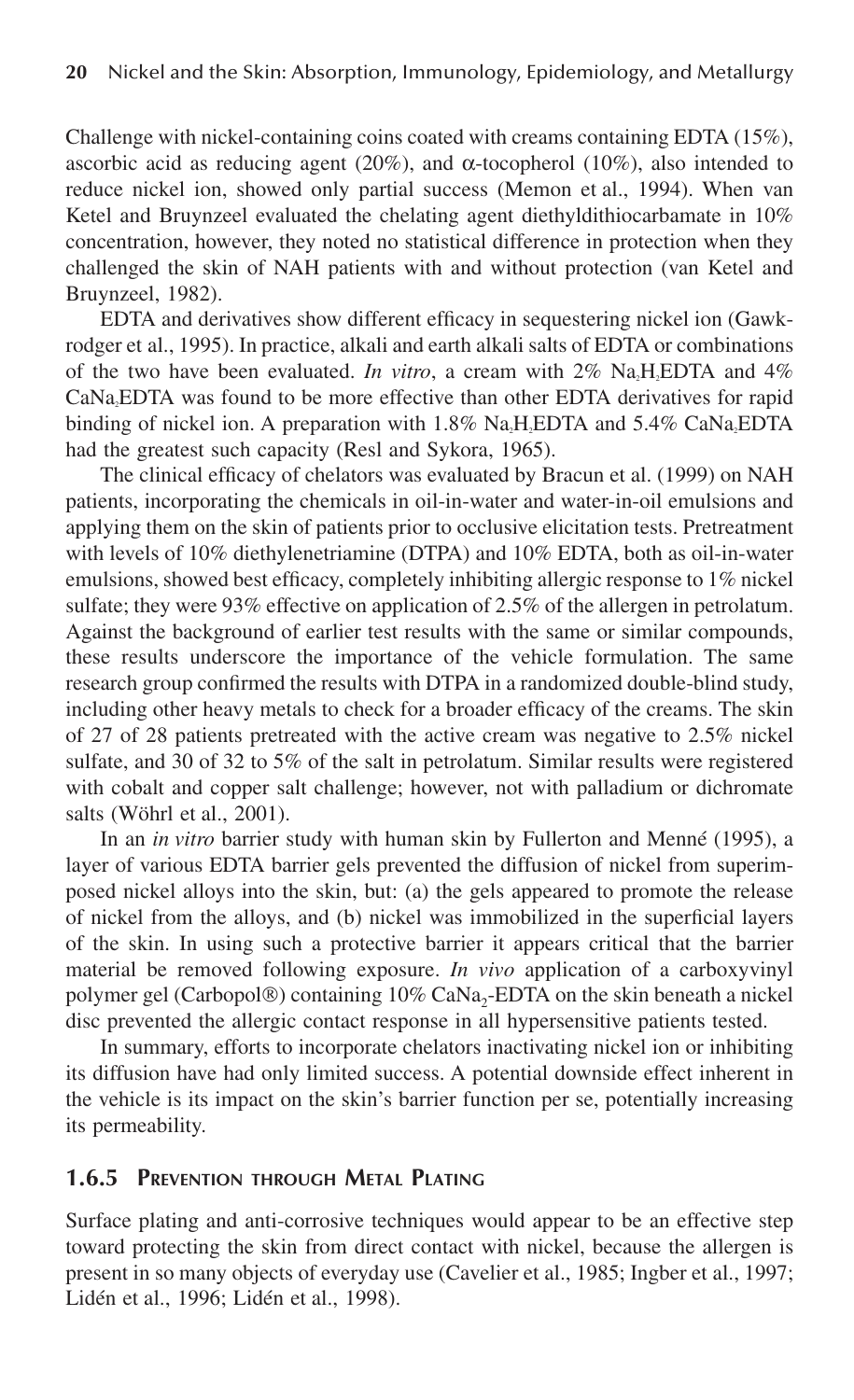Systemic exposure to nickel through items such as earring studs appears to be one of the more common etiological factors among women (Lidén et al., 1996). Even though earrings are often gold-plated, the nickel interliner beneath the gold plating can become exposed with use. Scanning electron microscopy and x-ray microanalysis of the surface of both used or unused gold-plated jewelry, for instance, reveals that the gold surface can be defective, allowing the underlying nickel to be corroded and released on skin contact (Ishikawaya et al., 1997). Fisher (1989) concluded that if skin contact is intimate and long enough, nickel from the base in gold-plated jewelry will penetrate the gold layer, resulting in surface nickel concentrations that approximate those of metallic nickel itself.

An in-depth investigation correlated plating and elicitation potential for those sensitized to nickel. Cavelier et al. (1985) studied the merits of plating to prevent contact with nickel-containing alloys in items of everyday use, such as metal fasteners on clothing items. Analysis by x-ray energy dispersion and the DMG spot test was performed for nickel on 57 metal clothing objects; reactivity was then tested in 22 NAH patients by skin contact with items and patch testing with nickel-plated discs of gold-copper-cadmium and chromium. Positive reactions were recorded to all items if the materials contained any level of nickel at all. Cavelier concluded that nickel-containing objects can be plated effectively only with chromium, a metal more electronegative than nickel, if such plating is heavier than 1 µm; at lighter plating, due to (unavoidable) fissures in the surface layer, chromium will act as a pile, resulting in dissolution of the passivated chromium, and thus remove the anticorrosive layer. Effective plating of nickel-containing alloys is possible by application of highly electropositive (noble) metals, e.g., gold, silver, platinum, or palladium, and only if plating is heavier than 5 µm because a continuous layer of the overlay, free of fissures, cannot be assumed in lighter coatings. In continuation of that earlier work, Cavelier et al. (1988) searched for a metallurgical answer toward providing tolerance to nickel-containing objects by appropriate coatings. While not providing a guarantee of tolerance, an optimal solution is seen by interposing a 5 µm layer of copper between the nickel alloy and a 0.5 µm surface coat of chrome. The authors concluded that ultimately tolerance to such materials greatly depends on the degree of individual nickel sensitivity (Cavelier et al., 1989).

#### **1.6.6 PREVENTION THROUGH REGULATION**

In response to the ascending trend of NAH in the general population, dermatologists have investigated release of nickel from metal objects, defined threshold of sensitization anticipated in the average individual, and proposed regulation that would minimize at least elicitation, if not induction, of NAH. A standard was elaborated that would limit nickel released from commonplace metal items to less than 0.5 mg/cm2/week (Menné et al., 1987; Menné and Rasmussen, 1990). After verification that such a threshold is appropriate, a standard analytical methodology that includes a modification of the dimethylglyoxime test to ascertain observance of these limits was adopted by the European Union in the European Nickel Directive in 1994 (EU, 1994). This is intended to reduce the prevalence of sensitization (primary prevention) and recurring dermatitis in the sensitized population (secondary prevention). In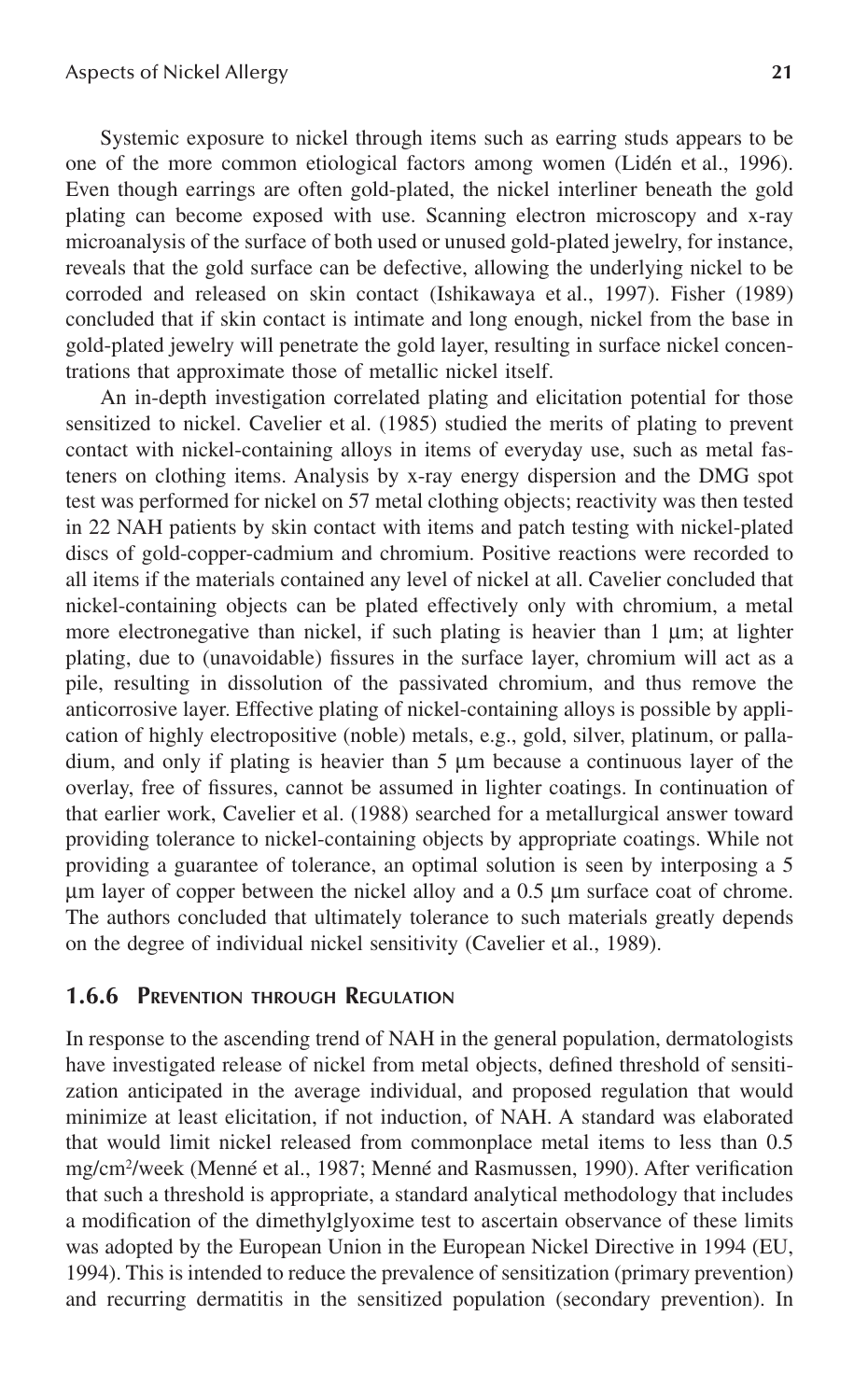Denmark, the Nickel Directive already became law in 1989. The directive states that nickel may not be used: (a) in earring-post assemblies used during epithelization unless they are homogenous and in which the concentration of nickel is less than 0.05%; (b) in products intended to come into direct and prolonged contact with the skin, such as earrings, necklaces, watch straps, or zippers, if the nickel release is greater than 0.5 mg/cm2/week; and (c) in coated products under (b), unless the coating is sufficient to ensure that nickel release will not exceed 0.5 mg/cm2/week after 2 years of normal use.

This threshold of 0.5 mg/cm2/week will avoid ACD in most sensitized subjects, although some nickel-allergic individuals may still be expected to react even to levels of 0.05 mg/cm2/week (Fischer et al., 1984; Gawkrodger, 1996).

That such regulation has its desired effect becomes evident in the latest statistics on NAH from Denmark. Epidemiology from that country shows that, counter to the unremitting increase of NAH in most populations, among the youngest female age group in Denmark prevalence of nickel sensitivity is on the decline (Johansen et al., 2000; Veien et al., 2001).

The new European Dangerous Preparations Directive requires that household products and personal-care preparations containing skin sensitizers of more than 0.1% feature a warning label cautioning the sensitized consumer of the risk of eliciting an allergic reaction on contact with the skin. An earlier directive required such labeling in the presence of 1% sensitizer with the intent of preventing induction of sensitivity. Neither of the two regulations takes threshold levels or degree of allergen release into consideration, a shortcoming that hopefully will be rectified upon intervention by the scientific community (Roggeband et al., 2001).

#### **1.7 THERAPY**

#### **1.7.1 TOPICAL THERAPY**

While *in vitro* DDC gave indications that it would detoxify nickel ion (Resl and Sykora, 1965), its application in ointments for the suppression of patch test reactions in nickel-sensitive patients proved ineffective (Samitz and Pomerantz, 1958; van Ketel and Bruynzeel, 1982). To test the prophylactic effect of cream formulations, Fisher and Rystedt (1990) incorporated nickel ion as a dilution series in the preparations and applied the creams under occlusion to the skin of NAH patients. As an alternative treatment, nickel was applied over the cream-pretreated skin. While some formulations increased test reactivity due to an irritative effect, a surprising result was the (partial) effectiveness of polyethylene glycol (PEG) as base in that it had a strong inhibitory effect in both application modes. The authors hypothesize that PEG may have augmented the skin's barrier properties by interacting with the SC. CS formulations also had a suppressive effect, most likely due to their antiinflammatory action. Acceleration in the healing process of nickel ACD was demonstrated by application of an essentially unmedicated, hydrating cream after inducing nickel ACD reactions on the skin of volunteers. Experimentally elicited dermatitis was followed by treatment with the object cream over four days. Recovery as measured by transepidermal water loss (TEWL) demonstrated a marked improvement of the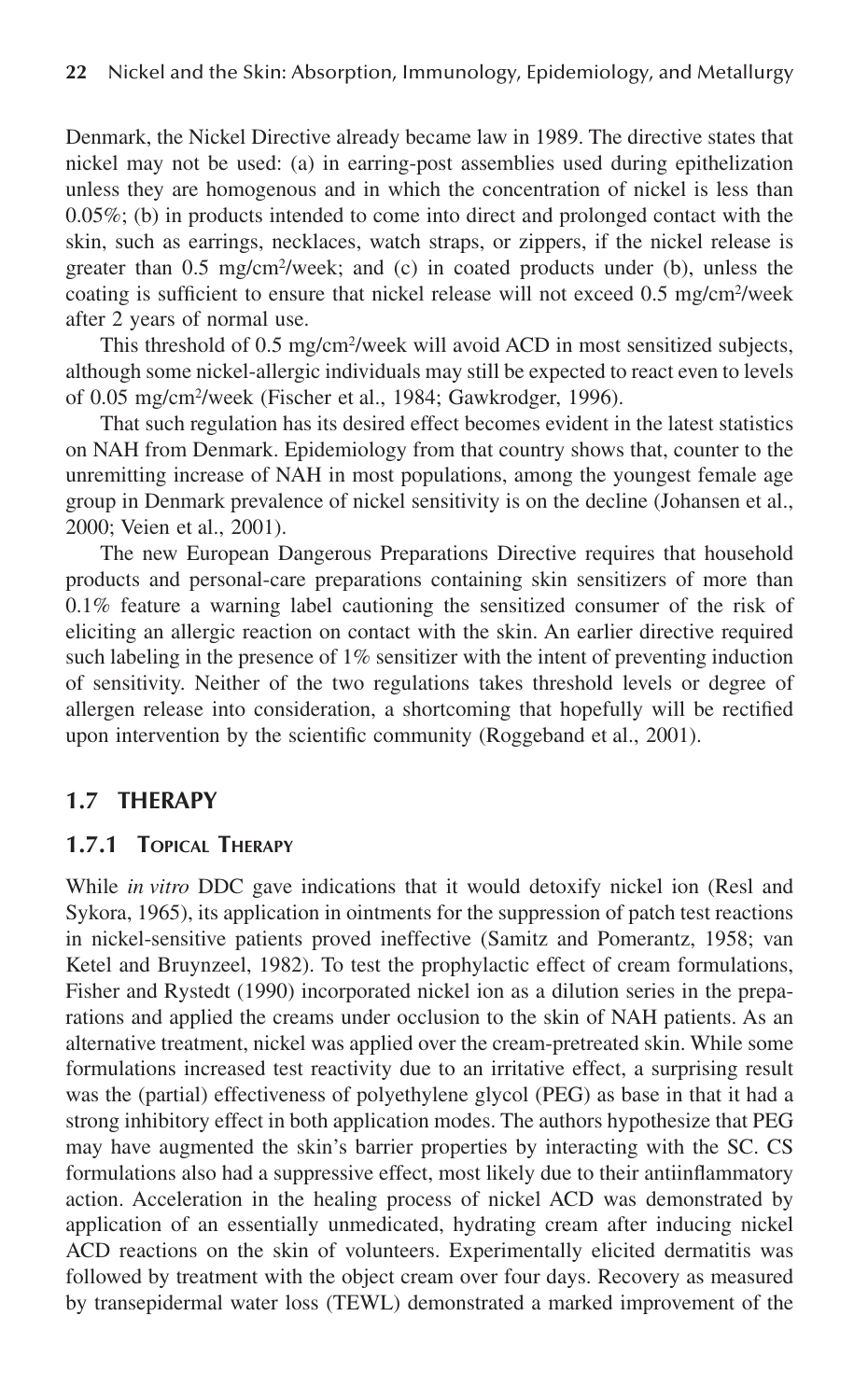cream-treated test spots as compared to untreated skin. Recovery was complete to baseline TEWL values after five days, whereas the TEWL values were still unchanged for cream-untreated skin. The clinical scores, however, remained unchanged after five days (de Paepe et al., 2001).

In a review of 36 cases of women with pompholyx-type eczema due to NAH, Christensen (1982b) noted that topical application of CS brought only partial relief. Inherent risk in the topical use of CS is acquisition of (often undiagnosed) allergies due to components used in formulating the cream (Dooms-Goossens, 1988).

#### **1.7.2 SYSTEMIC THERAPY**

In cases of extremely hypersensitive patients, an alternative therapeutic approach to using antiinflammatory topical corticoids is the systemic administration of chelating agents such as tetraethylthiuramdisulfide (TETD, Antabuse, disulfiram), DDC, or triethylenetetramine. It only yields limited success, however; the dermatitis is not completely suppressed or resumes after cessation of treatment. Eleven patients whose NAH status was confirmed by oral nickel dosing were given 100 mg TETD tablets orally over 2 months. In some of the patients dermatitis cleared, but skin flares reappeared when treatment was discontinued (Kaaber et al., 1979). A similar course and outcome of chelation therapy with a daily oral dose of 200 mg disulfiram over 8 weeks was reported by Christensen. Although in 11 patients with pompholyx the condition resolved and 8 showed partial improvement, relapse occurred in all patients within weeks after treatment was discontinued (Christensen and Kristensen, 1982). TETD and DDC given orally brought relief in nickel dermatitis only as long as dosing continued (Menné and Kaaber, 1978). TETD given orally caused a measurable rise in serum and urinary nickel levels, suggesting that preexisting nickel deposits are mobilized and excreted by chelation (Christensen, 1982b; Christensen and Kristensen, 1982; Kaaber et al., 1979; Menné et al., 1980). Chelating drugs given systemically were reported to produce toxic side effects, however (Spruit et al., 1978). TETD caused lassitude in patients (Kaaber et al., 1979) and hepatotoxicity (Kaaber et al., 1987).

Following up on reports that PUVA therapy was successful in the treatment of ACD (Bruynzeel et al., 1982; Kalimo et al., 1983; Volden et al., 1978), Kalimo et al. investigated the merits of such treatment on nickel dermatitis. Five NAH patients were given oral methoxypsoralen, followed by whole-body UVA irradiation. Lymphocyte stimulation was monitored prior to UVA treatment, during PUVA therapy, and 1 year thereafter. Dermatosis of the patients cleared to varying degrees during radiation treatment, in one case ending with complete remission. Sensitivity of blood lymphocytes to nickel remained unchanged or even increased as measured by the lymphocyte transformation tests, however. This leads to the conclusion that nickelspecific, suppressive immune-regulative mechanisms had not been activated, because systemic sensitivity to nickel remained undiminished (Kalimo et al., 1989).

The scope of desensitization through oral (sublingual) therapy using increasing doses of nickel sulfate in glycerin was tested by Morris in a program with 39 intradermally confirmed NAH patients. Degree of reactivity was first established by intradermal testing with a dilution series of nickel sulfate. According to the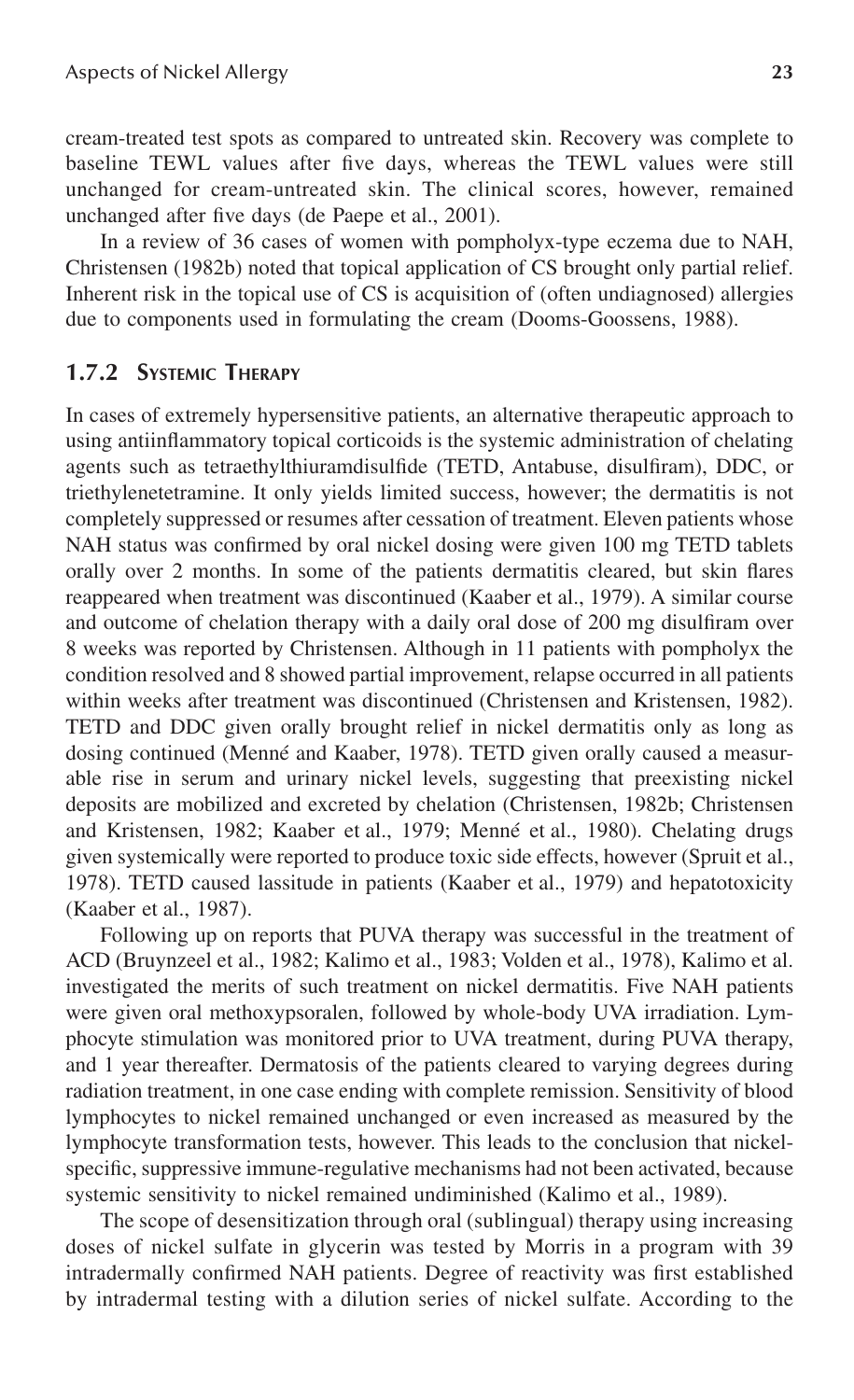readout, nickel sulfate solutions ranging from 0.008 to 0.2% nickel were given to the patients sublingually three times a day. Periodic intradermal tests to verify degree of sensitivity showed increasing tolerance, and the sublingual dose was increased accordingly. At the end of treatment, averaging 16 months, all in the cohort tested showed at least partially improved tolerance for nickel, expressed as decreased intradermal reactivity. Four patients registered unlimited tolerance for the allergen (Morris, 1998).

#### **1.8 CONCLUSIONS**

The action of nickel ion in the human organism presents the medical practitioner and cell biologist with several paradoxes. A large part of the general population tests positive to skin patch testing with nickel sulfate, but clinical relevance is questionable since large numbers of those tested who are positives remain asymptomatic, i.e., show no overt signs of NAH. Conversely, many of those who complain of metal intolerance test negative on skin patch testing. Epidemiological data on NAH, therefore, indicating a steady increase in most countries, may be flawed by uncertainty due to frequent false positive and false negative readings of (mostly nickel sulfate) skin patch test reactions, contamination of patch test materials with traces of cobalt, and the incidence of nonreactants in population and clinical studies. The clinical relevance of NAH statistics therefore may not be as dire as the numbers imply.

Recent data on the prevalence of NAH give indications of public-health benefits resulting from regulations, which in some countries seek to limit the release of nickel ion from articles intended for prolonged and intimate skin contact. Warnings required by the European Dangerous Preparations Directive for the presence of skin sensitizers, however, appear to be unwarranted as presently formulated.

Data acquired in our laboratory offer an explanation for the observed facile elicitation of NAH reactions upon skin contact with nickel-releasing objects. Diffusion of lipophilic derivatives resulting from contact of the metal with free fatty acids present on the skin appear to follow different pathways from those observed for simple inorganic nickel salts. Prognosis for NAH status remains poor, in the workplace as well as among the general population.

Experimental evidence points to nickel trivalent ion as the actual immunogenic species, generated by active oxygen in endogenous peroxide or hypochlorite formed in the process of tissue inflammation.

Prevention, particularly in the nickel-manufacturing and -utilization industries, appears to be effective because industry-wide statistics of NAH indicate a decline in the total number of cases recorded; the only exceptions are nickelmilling operations.

Protection through the use of gloves and barrier creams may introduce new sources of allergens, potentially leading to an increase in skin problems; nevertheless, additional quantitative data is welcomed.

Most types of plating leave a number of avenues open for nickel to diffuse to the surface of metal objects, which defeats the intent of preventing release of the allergen. The benefits of topical or systemic therapies often are only partial or temporary, and systemic chelation especially brings the risk of toxic side effects.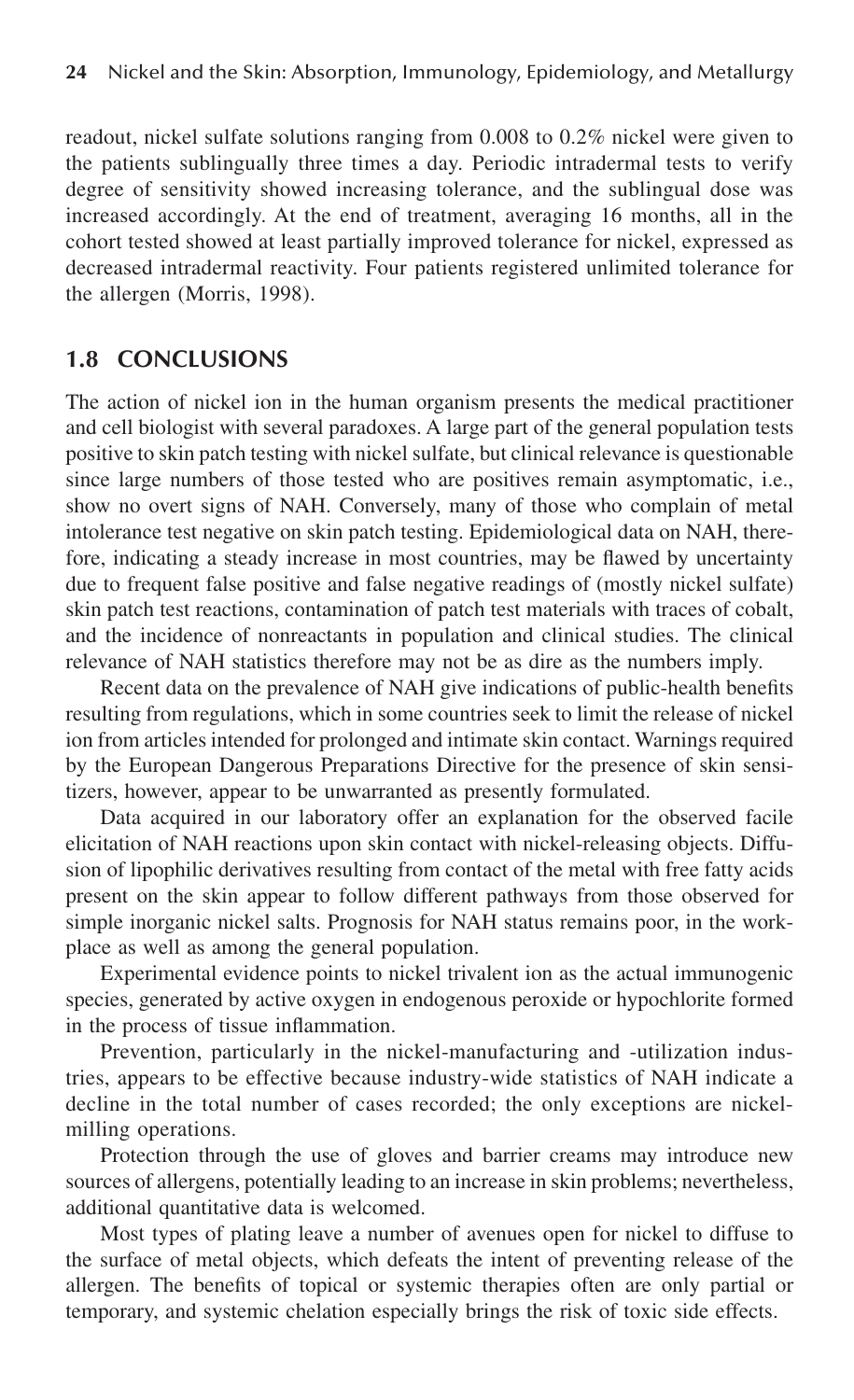#### **ABBREVIATIONS**

**ACD** allergic contact dermatitis **CS** corticosteroids **DMG** dimethyl glyoxime **CUS** contact urticaria syndrome **ICU** immunological contact urticaria **LC** Langerhans cells **NAH** nickel allergic hypersensitivity **SAR** systemic allergic reactions **SC** stratum corneum **SLS** sodium lauryl sulfate

#### **REFERENCES**

- AAD, Position Statement, National Conference on Environmental Hazards to the Skin, Washington, D.C., 1992.
- Abeck, D. et al., Chronic urticaria due to nickel intake, *Acta Derm. Venereol*., 73, 438–439, 1993.
- ADA Council on Dental Materials, Instruments, and Equipment, Biological effects of nickelcontaining dental alloys, *J. Am. Dent. Assoc.*, 104, 501, 1982.
- Adams, R.M., Contact dermatitis due to irritation and allergic sensitization, in *Occupational Skin Disease*, Grune & Stratton, New York, 1983a, pp. 1–26.
- Adams, R.M., Metals, in *Occupational Skin Disease*, Grune & Stratton, New York, 1983b, pp. 204–237.
- Allenby, C.F. and Goodwin, B.F., Influence of detergent washing powders on minimal elicting patch test concentrations of nickel and chromium, *Contact Dermatitis*, 9, 491–499, 1983.
- Allenby, C.F. and Basketter, D.A., An arm immersion model of compromised skin. II. Influence on minimal eliciting patch test concentrations of nickel, *Contact Dermatitis*, 28, 129–133, 1993.
- Amin, S. and Maibach H.I., Immunologic contact urticaria syndrome, in *Contact Urticaria Syndrome*, Amin, S., Lahti, A., and Maibach, H.I., Eds., CRC Press, Boca Raton, FL, 1997, pp. 11–26.
- Amin, S., Engasser, P., and Maibach, H.I., Sensitive skin: what is it?, in *Textbook of Cosmetic Dermatology*, Baran, R. and Maibach, H.I., Eds., Martin Dunitz, Ltd., London, 1998, pp. 343–349.
- Angelini, G. and Veña, G.A., Allergia da contatto al nickel: considerazioni su vecchie e nuove acquisizioni, *Bollettino di Dermatologia Allergologica e Professionale*, 4, 5–14, 1989.
- Anon., Nickel, in Threshold Limit Values for Chemical Substances and Physical Agents, American Conference of Governmental Industrial Hygienists, Cincinnati, 2001, p. 38.
- Artik, S. et al., Nickel allergy in mice: enhanced sensitization capacity of nickel at higher oxidation states, *J. Immunol.*, 163, 1143–1152, 1999.
- Avnstorp, C., Prevalence of cement eczema in Denmark before and since addition of ferrous sulfate to Danish cement, *Acta Derm. Venereol. (Stockh.)*, 69, 151–155, 1989.
- Bang Pedersen, N. et al., Release of nickel from silver coins, *Acta Derm. Venereol. (Stockh.)*, 54, 231–234, 1974.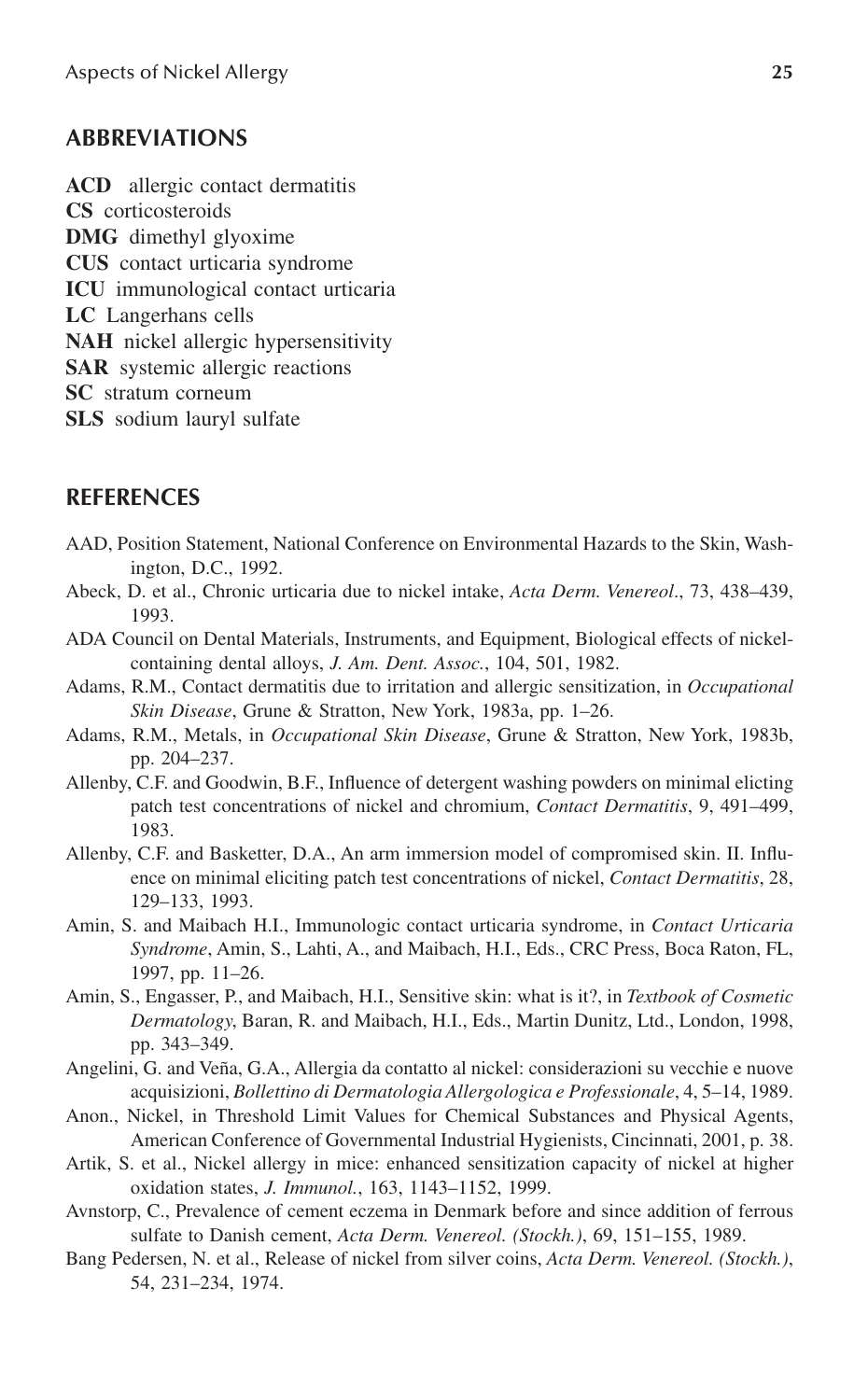- Barranco, V.P. and Solomon, H., Eczematous dermatitis caused by internal exposure to nickel, *South. Med. J.*, 66, 447–448, 1973.
- Basketter D.A. et al., Nickel, cobalt, and chromium in consumer products: a role in allergic contact dermatitis?, *Contact Dermatitis*, 28, 15–25, 1993.
- Bennett, B.G., Environmental nickel pathways to man, in Nickel in the Human Environment: Proceedings of a Joint Symposium Held at the International Agency for Research on Cancer, Lyon, France, 8–11 March 1983, Sunderman, F.W. and Aitio, A., Eds., Oxford University Press, New York, 1984, pp. 487–495.
- Berardesca, E. et al., Eds., *Bioengineering of the Skin: Methods and Instrumentation*, CRC Press, Boca Raton, FL, 1995.
- Bezzon, O.L., Allergic sensitivity to several base metals: a clinical report, *J. Prosth. Dent.*, 69, 243–244, 1993.
- Blanco-Dalmau, L., Carrasquillo-Alberty, H., and Silva-Parra, J., A study of nickel allergy, *J. Prosth. Dent.*, 52, 116–119, 1984.
- Blaschko A., Die Berufsdermatosen der Arbeiter, Ein Beitrag zur Gewerbehygiene (I), *Deutsche Medizinische Wochenschrift*, 15, 925–927, 1889.
- Block, G.T. and Yeung, M., Asthma induced by nickel, *JAMA*, 247, 1600–1602, 1982.
- Borg, L. et al., Nickel-induced cytokine production from mononuclear cells in nickel-sensitive individuals and controls, *Arch. Dermatol. Res.*, 292, 285–291, 2000.
- Boyle, R.W. and Robinson, H.A., Nickel in the natural environment, in *Nickel and Its Role in Biology*, Sigel, H. and Sigel, A, Eds., Marcel Dekker, New York, 1988, p. 17.
- Bracun, R. et al., Wirksamkeit von Diethylentetramin-pentaacetat und anderen Chelatoren in der Praevention Nickel-induzierter Kontaktekzeme, *Dermatosen*, 47, 8–12, 1999.
- Brasch, J. and Geier, J., Patch test results in schoolchildren, Results from the Information Network of Departments (IVDK) and the German Contact Dermatitis Research Group (DKG), *Contact Dermatitis*, 37, 286–293, 1997.
- Brasch, J., Geier, J., and Schnuch, A., Differentiated contact allergy lists serve in quality improvement, *Hautarzt, Zeitschrift fur Dermatologie, Venerologie und Verwandte Gebiete*, 49, 184–191, 1998.
- Brooks, S.M., Bronchial asthma of occupational origin: a review, *Scand. J. Work Environ. Health*, 3, 53–72, 1977.
- Bruynzeel, D.P., Boork, W.J., and van Koteel, W.G., Oral psoralen photochemotherapy of allergic contact dermatitis of the hands, *Dermatosen*, 30, 16–20, 1982.
- Bulmer, F.M.R. and Mackenzie, E.A., Studies in the control and treatment of nickel rash, *J. Ind. Hyg.*, 8, 517–527, 1926.
- Bumgardner, J.D. and Lucas, L.C., Corrosion and cell culture evaluations of nickel-chromium dental castings, *J. Appl. Biomat*., 5, 203–213, 1994.
- Bumgardner, J.D. and Lucas, L.C., Cellular response to metallic ions released from nickelchromium dental alloys, *J. Dent. Res.*, 74, 1521–1527, 1995.
- Cavelier, C., Foussereau, J., and Massin, M., Nickel allergy: analysis of metal clothing objects and patch testing to metal samples, *Contact Dermatitis*, 12, 65–75, 1985.
- Cavelier, C. et al., Nickel allergy: tolerance to metallic surface-plated samples in nickelsensitive humans and guinea pigs, *Contact Dermatitis*, 19, 358–361, 1988.
- Cavelier, C. et al., Allergy to nickel or cobalt: tolerance to nickel and cobalt samples in man and in the guinea pig allergic or sensitized to these metals, *Contact Dermatitis*, 21, 72–78, 1989.
- Chia, S.E. and Goh, C.L., Prognosis of occupational dermatitis in Singapore workers, *Am. J. Contact Dermat.,* 2, 105–109, 1991.
- Christensen, O.B. and Möller, H., External and internal exposure to the antigen in the hand eczema of nickel allergy, *Contact Dermatitis*, 1, 136–141, 1975.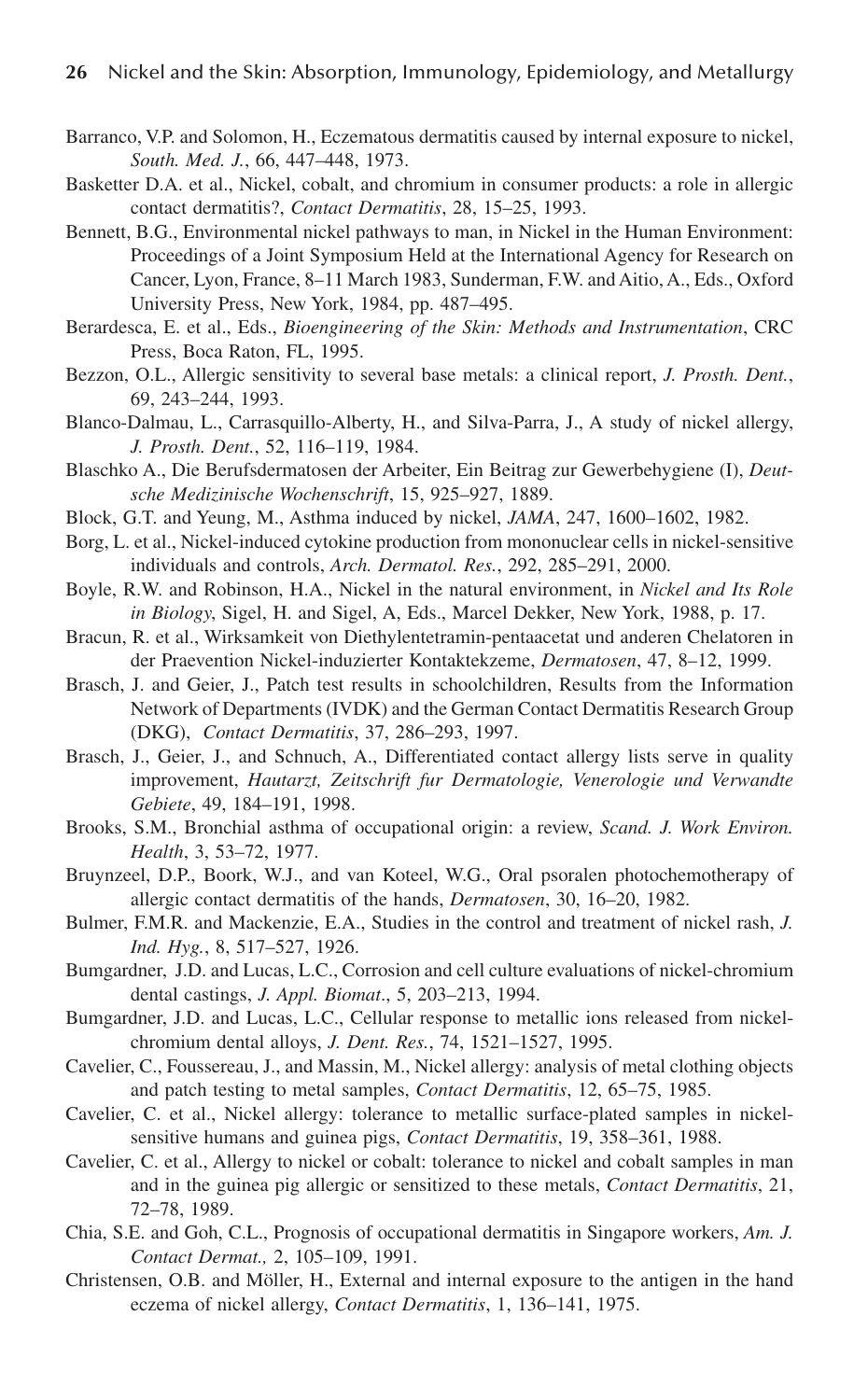- Christensen, O.B. and Möller, H., Release of nickel from cooking utensils, *Contact Dermatitis*, 4, 343–346, 1978.
- Christensen, O.B. et al., Micromorphology and specificity of orally induced flare-up reactions in nickel-sensitive patients, *Acta Derm. Venereol.*, 61, 505–510, 1981.
- Christensen, O.B., Prognosis in nickel allergy and hand eczema, *Contact Dermatitis*, 8, 7–15, 1982a.
- Christensen, O.B., Disulfiram treatment of three patients with nickel dermatitis, *Contact Dermatitis*, 6, 105–108, 1982b.
- Christensen, O.B. and Kristensen, M., Treatment with disulfiram in chronic nickel hand dermatitis, *Contact Dermatitis*, 8, 59–63, 1982.
- Conde-Salazar, L. et al., Type IV allergy to rubber additives, *J. Am. Acad. Dermatol.*, 29, 176–180, 1993.
- Coombs, R.R.A. and Gell, P.G.H., Classification of allergic reactions responsible for hypersensitivity and clinical disease, in *Clinical Apects of Immunology*, Gell, P.G.H., Coombs, R.R.P., and Lachman, J., Eds., Plenum, New York, 1975, pp. 261–280.
- Cormio, L. et al., Toxicity and immediate allergenicity of latex gloves, *Clin. Exp. Allergy*, 23, 618–623, 1993.
- Cornacoff, J.B., House, R.V., and Dean, J.H., Comparison of a radioisotopic incorporation method and the mouse ear swelling test, MEST, for contact sensitivity to weak sensitizers, *Fund. Appl. Toxicol.*, 10, 40–44, 1984.
- Costa, M. et al., Phagocytosis, cellular distribution, and carcinogenic activity of particulate nickel compounds in tissue culture, *Canc. Res.*, 41, 2868–2876, 1981.
- Creason, J.P. et al., Trace elements in hair, as related to exposure in metropolitan New York, *Clin. Chem.*, 21, 603–612, 1975.
- De Groot, A.C., Patch testing concentrations and vehicles for testing contact allergens, in *Handbook of Occupational Dermatology*, Kanerva, L. et al., Eds., Springer, New York, 2000, pp. 1257–1276.
- de Paepe, K. et al., Beneficial effects of a skin tolerance-tested moisturizing cream on the barrier function in experimentally-elicited irritant and allergic contact dermatitis, *Contact Dermatitis*, 44, 337–343, 2001.
- Dearman, J. and Kimber, I., Divergent immune responses to respiratory and contact chemical allergens: antibody elicited by phthalic anhydride and oxazolone, *Clin. Exp. Allergy*, 22, 241–250, 1992.
- Dearman, R.J. et al., Differential ability of occupational chemical contact and respiratory allergens to cause immediate and delayed dermal hypersensitivity reactions in mice, *Int. Arch. Allergy Immunol.*, 97, 315–321, 1992.
- Dickel, H. et al., Patch testing with a standard series, *Dermatosen*, 46, 234–243, 1998.
- Diepgen, T.L. and Coenraads, P.J., The epidemiology of occupational contact dermatitis, *Int. Arch. Occup. Environ. Health*, 72, 496–506, 1999.
- Doll, R., Morgan, L.G., and Speizer, F.E., Cancers of the lung and nasal sinuses in nickel workers, *Br. J. Cancer*, 24, 623–632, 1970.
- Dolovich, J., Evans, S.L., and Nieboer, E., Occupational asthma from nickel sensitivity: I. Human serum albumin in the antigenic determinant, *Br. J. Ind. Med.*, 41, 51–55, 1984.
- Dooms-Goossens, A. et al., Contact dermatitis caused by airborne agents: a review and case reports, *J. Am. Acad. Dermatol.*, 15: 1–10, 1986.
- Dooms-Goossens, A., Identification of undetected corticosteroid allergy, *Contact Dermatitis*, 18, 124–129, 1988.
- Dupuis, G. and Benezra, C., *Contact Dermatitis to Simple Chemicals*, Marcel Dekker, New York, 1982.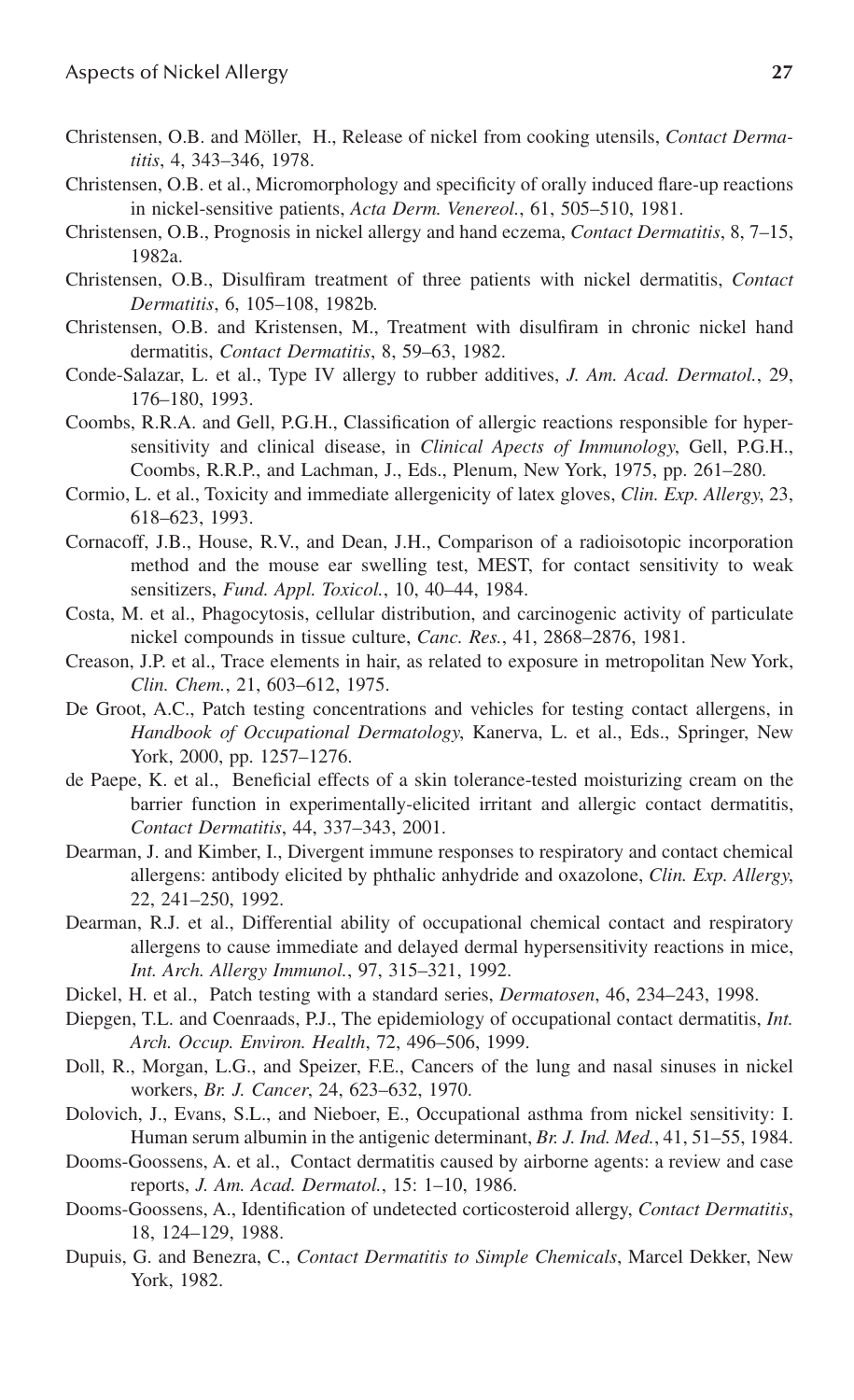- Eggleston, D.W., Effect of dental amalgam and nickel alloys on T-lymphocytes: preliminary report, *J. Prosth. Dentistry*, 51, 617–623, 1984.
- Ehrlich, A., Kucenic, M., and Belsito, D.V., Role of body piercing in the induction of metal allergies, *Am. J. Contact Dermat.*, 12, 151–155, 2001.
- Elves, M.W. et al., Incidence of metal sensitivity in patients with total joint replacements, *Br. J. Dermatol.*, 4, 376–378, 1975.
- Emilson, A., Lindberg, M., and Forslind, B., The temperature effect on in vitro penetration of sodium lauryl sulfate and nickel chloride through human skin, *Acta Derm. Venereol.*, 73, 203–207, 1993.
- España, A. et al., Chronic urticaria after implantation of 2 nickel-containing dental prosthesis in a nickel-allergic patient, *Contact Dermatitis*, 21, 204–206, 1989.
- Estlander, T. et al,, Immediate and delayed allergy to nickel with contact urticaria, rhinitis, asthma and contact dermatitis, *Clin. Exp. Allergy*, 23, 306–310, 1993.
- Estlander, T., Jolanki, R., and Kanerva, L., Allergic contact dermatitis from rubber and plastic gloves, in *Protective Gloves for Occupational Use*, Mellstrom, G.A., Wahlberg, J.E., and Maibach, H.I., Eds., CRC Press, Boca Raton, FL, 1994, pp. 221–239.
- Estlander, T., Kanerva, L., and Jolanki, R., Rubber additive sensitization from synthetic rubber gloves and boots, *Allergologie*, 18, 470, 1995.

EU, Nickel, *Official Journal of the European Communities*, 22 July 1994 (L 188)/1–2 nickel.

Eversole, L.R., Allergic stomatitides, *J. Oral. Med.*, 34, 93–102, 1979.

- Fernández-Redondo, V., Gomez-Centeno, P., and Toribio, J., Chronic urticaria from a dental bridge, *Contact Dermatitis*, 38, 178–179, 1998.
- Fischer, T. et al., Nickel release from ear piercing kits and earrings, *Contact Dermatitis*, 10, 39–42, 1984.
- Fisher, A.A., "Internal" allergic contact dermatitis, *Cutis*, 5, 407–410, 1969.
- Fisher, A.A., Contact stomatitis, glossitis, and cheilitis, *Otolaryngologic Clin. North Am.*, 7, 827–843, 1974.
- Fisher, A.A., Allergic dermatitis presumably due to metallic foreign bodies containing nickel and cobalt, *Cutis*, 19, 285–295, 1977.
- Fisher, A.A., Nickel the ubiquitous contact allergen, in *Contact Dermatitis*, Lea & Febiger, Philadelphia, 1986, pp. 745–761.
- Fisher, A.A., Reactions of the mucous membrane to contactants, *Clin. Dermatol.*, 5, 123–136, 1987.
- Fisher, J.R., Rosenblum, G.A., and Thomson, B.D., Asthma induced by nickel, *JAMA*, 248, 1065–1066, 1982.
- Fisher, T., Occupational nickel dermatitis, in *Nickel and the Skin: Immunology and Toxicology*, Maibach, H.I. and Menné, T., Eds., CRC Press, Boca Raton, FL, 1989, pp. 117–132.
- Fisher, T. and Rystedt, I., Influence of topical metal binding substances, vehicles, and corticosteroid creams on the allergic patch test reaction in metal-sensitive patients, *Dermatol. Clin.*, 8, 27–31, 1990.
- Flessel, C.P., Furst, A., and Radding, S.B., A comparison of carcinogenic metals, in *Carcinogenicity and Metal Ions*, Sigel, H., Ed., Marcel Dekker, New York, 1980, pp. 23–53.
- Forman, L. and Alexander, S., Nickel antibodies, *Br. J. Dermatol.*, 87, 320–326, 1972.
- Francomano, M., Bertoni, L., and Seidenari, S., Sensitive skin as subclinical expression of contact allergy to nickel sulfate, *Contact Dermatitis*, 42, 169–170, 2000.
- Frosch, P.J. et al., Evaluation of skin barrier creams. II. Ineffectiveness of a popular "skin protector" against various irritants in the repetitive irritation test of the guinea pig, *Contact Dermatitis*, 29, 74–77, 1993a.
- Frosch, P.J., Kurte, A., and Pilz, B., Efficacy of skin barrier creams. III. The repetitive irritation test (RIT) in humans, *Contact Dermatitis*, 29, 113–118, 1993b.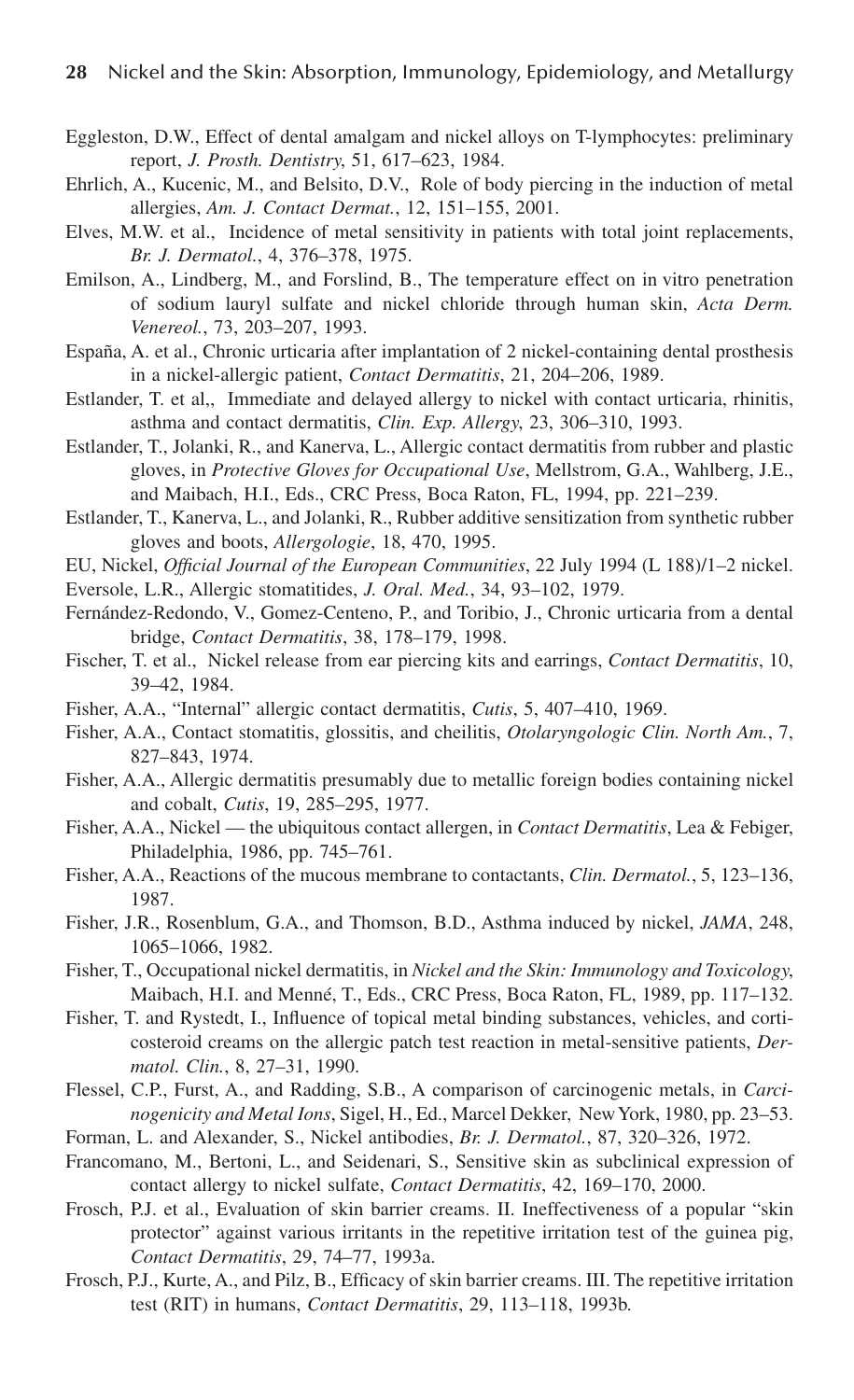- Fullerton, A. et al., Permeation of nickel salts through human skin *in vitro*, *Contact Dermatitis*, 15, 173–177, 1986.
- Fullerton, A., Andersen, J.R., and Hoelgaard, A., Permeation of nickel through human skin *in vitro* — effect of vehicles, *Br. J. Dermatol.*, 118, 509–516, 1988a.
- Fullerton, A. and Hoelgaard, A., Binding of nickel to human epidermis *in vitro*, *Br. J. Dermatol.,* 119, 675–682, 1988b.
- Fullerton, A. and Menné, T., In vitro and in vivo evaluation of the effect of barrier gels in nickel contact allergy, *Contact Dermatitis*, 32, 100–106, 1995.
- Gaul, L., Development of allergic nickel dermatitis from earrings, *JAMA*, 200, 176–179, 1967.
- Gawkrodger, D.J., Healy, J., and Howe, A.M., The prevention of nickel contact dermatitis: a review of the use of binding agents and barrier creams, *Contact Dermatitis*, 32, 257–265, 1995.
- Gawkrodger, D.J., Nickel dermatitis: how much nickel is safe?, *Contact Dermatitis*, 35, 267–271, 1996.
- Gilboa, R., Al-Tawil, N.G., and Marcusson, J.A., Metal allergy in cashiers, *Acta Derm. Venereol. (Stockh.)*, 68, 317–324, 1988.
- Giménez-Arnau, A. et al., Metal-induced generalized pruriginous dermatitis and endovascular surgery, *Contact Dermatitis*, 43, 35–40, 2000.
- Goh, C.L., An epidemiological comparison between occupational and non-occupational hand eczema, *Br. J. Dermatol.*, 120, 77–82, 1989.
- Gollhausen, R. and Ring, J., Allergy to coined money: nickel contact dermatitis in cashiers, *J. Am. Acad. Dermatol.*, 25, 365–369, 1991.
- Graham, J.A. et al., Influence of cadmium, nickel, and chromium on primary immunity in mice, *Environ. Res.*, 16, 77–87, 1978.
- Grandjean, P., Human exposure to nickel, *IARC Sci. Publ.*, 53, 469–485, 1984.
- Guéniche, A. et al., Effect of nickel on the expression of immune-associated antigens (1L-1 and 1CAM-1) by cultured normal human keratinocytes, *J. Invest. Dermatol.*, 100, 437, 1993.
- Guerra, L. et al., Role of contact sensitizers in the "burning mouth syndrome," *Am. J. Contact Dermat.*, 4, 154–157, 1993.
- Guimaraens, D., Gonzales, M.A., and Condé-Salazar, L., Systemic contact dermatitis from dental crowns, *Contact Dermatitis*, 30, 124–125, 1994.
- Haley, P.J. et al., The immunotoxicity of three nickel compounds following 13-week inhalation exposure in the mouse, *Fund. Appl. Toxicol.*, 15, 476–487, 1990.
- Hamann, C.P., Natural rubber latex protein sensitivity in review, *Am. J. Contact Dermat.*, 4, 4–21, 1993.
- Hanson, C. and Ågrup, G., Stability of mercaptobenzothiazole compounds, *Contact Dermatitis*, 28, 29–34, 1993.
- Harrison, P.V., A postal survey of patients with nickel and chromate dermatitis, *Contact Dermatitis*, 5, 29–232, 1979.
- Harvell, J., Bason, M., and Maibach, H.I., Contact urticaria and its mechanisms, *Food Chem. Toxicol.*, 32, 103–112, 1994.
- Haudrechy, P. et al, Nickel release from stainless steels, *Contact Dermatitis*, 37, 113–117, 1997.
- Healy, J. et al., An *in vitro* study of the use of chelating agents in cleaning nickel-contaminated human skin: an alternative approach to preventing nickel allergic contact dermatitis, *Contact Dermatitis*, 39, 171–181, 1998.
- Heese, A. et al., Allergic and irritant reactions to rubber gloves in medical health services, *J. Am. Acad. Dermatol.*, 25, 831–839, 1991.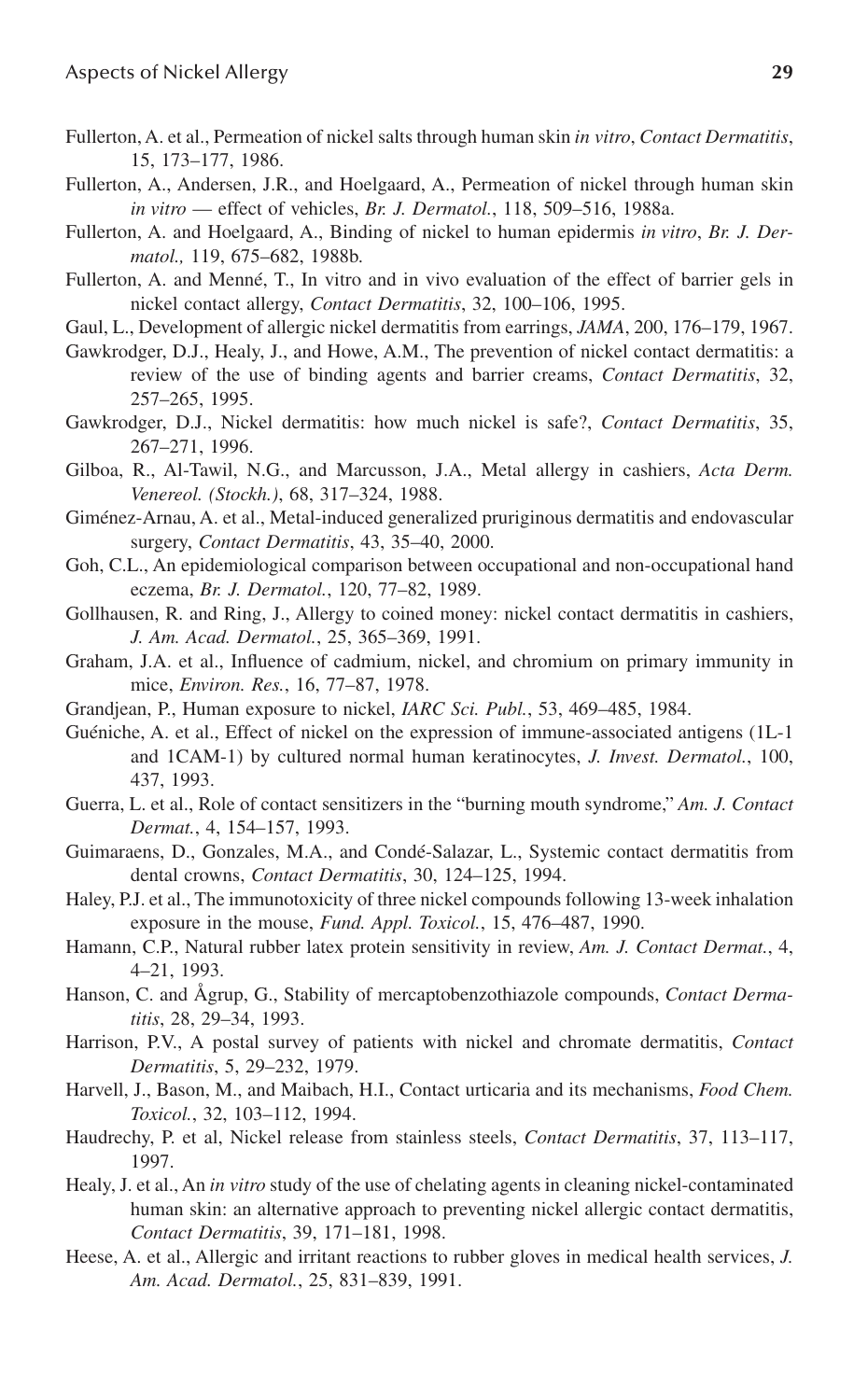- Hensten-Pettersen, A., Nickel allergy and dental treatment procedures, in *Nickel and the Skin: Immunology and Toxicology*, Maibach, H.I. and Menné, T., Eds., CRC Press, Boca Raton, FL, 1989, pp. 195–205.
- Hensten-Pettersen, A., Casting alloys: side-effects, *Adv. Dent. Res.*, 6, 38–43, 1992.
- Hensten-Pettersen, A., Skin and mucosal reactions associated with dental materials, *Eur. J. Oral Sci.*, 106, 707–712, 1998.
- Hildebrand, H.F., Veron, C., and Martin, P., Nickel, chromium, cobalt dental alloys and allergic reactions: an overview, *Biomater*, 10, 545–548, 1989a.
- Hildebrand, H.F., Veron, C., and Martin, P., Non-precious dental alloys and allergy, *J. Biol. Buccale*, 17, 227–243, 1989b.
- Hogan, D.J. et al., An international survey on the prognosis of occupational contact dermatitis of the hands, *Dermatosen*, 38, 143–147, 1990a.
- Hogan, D.J., Dannaker, C.J., and Maibach, H.I., Contact dermatitis: prognosis, risk factors, and rehabilitation, *Semin. Dermatol.*, 9, 233–246, 1990b.
- Hogan, D.J., Dannaker, C.J., and Maibach, H.I., The prognosis of contact dermatitis, *J. Am. Acad. Dermatol.*, 23, 300–307, 1990c.
- Holti, G., Immediate and Arthus-type hypersensitivity to nickel, *Clinical Allergy*, 4, 437–438, 1974.
- Hostýnek, J.J., Metals, in *Contact Urticaria Syndrome*, Amin, S., Lahti, A., and Maibach, H.I., Eds., CRC Press, Boca Raton, FL, 1997, pp. 189–211.
- Hostýnek, J.J., Multiple allergic responses to metals, in Metals and the Skin: Topical Effects *and Systemic Absorption*, Marcel Dekker, New York, 1999, pp. 10–13.
- Hostýnek, J.J. et al., Human stratum corneum adsorption of nickel salts: investigation of depth profiles by tape stripping in vivo, *Acta Derm. Venereol.*, Suppl. 212, 11–18, 2001a.
- Hostýnek, J.J. et al., Human stratum corneum penetration by nickel: in vivo study of depth distribution after occlusive application of the metal as powder, *Acta Derm. Venereol.*, Suppl. 212, 5–10, 2001b.
- Ingber, A., Klein, S., and David, M., The nickel released from jewelry in Israel and its clinical significance, *Contact Dermatitis*, 39, 195–197, 1997.
- Ishii, N. et al., Nickel sulfate-specific suppressor T cells induced by nickel sulfate in drinking water, *J. Dermatol. Sci.*, 6, 159–164, 1993.
- Ishikawaya, Y., Suzuki, H., and Kullavanija, P., Exposure of nickel in used and unused goldplated earrings: a study using scanning electron microscopy and x-ray microanalysis, *Contact Dermatitis*, 36, 1–4, 1997.
- Johansen, J. et al., Changes in the pattern of sensitization to common contact allergens in Denmark between 1985–86 and 1997–98, with a special view to the effect of preventive strategies, *Br. J. Dermatol.*, 142, 490–495, 2000.
- Jones, T.K. et al., Dental implications of nickel hypersensitivity, *J. Prosth. Dent.*, 56, 507–509, 1986.
- Kaaber, K. et al., Antabuse treatment of nickel dermatitis: chelation a new principle in the treatment of nickel dermatitis, *Contact Dermatitis*, 5, 221–228, 1979.
- Kaaber, K., Sjolin, K.E., and Menné, T., Elbow eruptions in nickel and chromate dermatitis, *Contact Dermatitis*, 9, 213–216, 1983.
- Kaaber, K. et al., Some adverse effects of disulfiram in the treatment of nickel-allergic patients, *Dermatosen*, 35, 209–211, 1987.
- Kalimo, K., Koulu, L., and Jansen, C.T., Effect of single UVB or PUVA exposure on immediate and delayed skin hypersensitivity reactions in humans, *Arch. Dermatol. Res.*, 275, 374–378, 1983.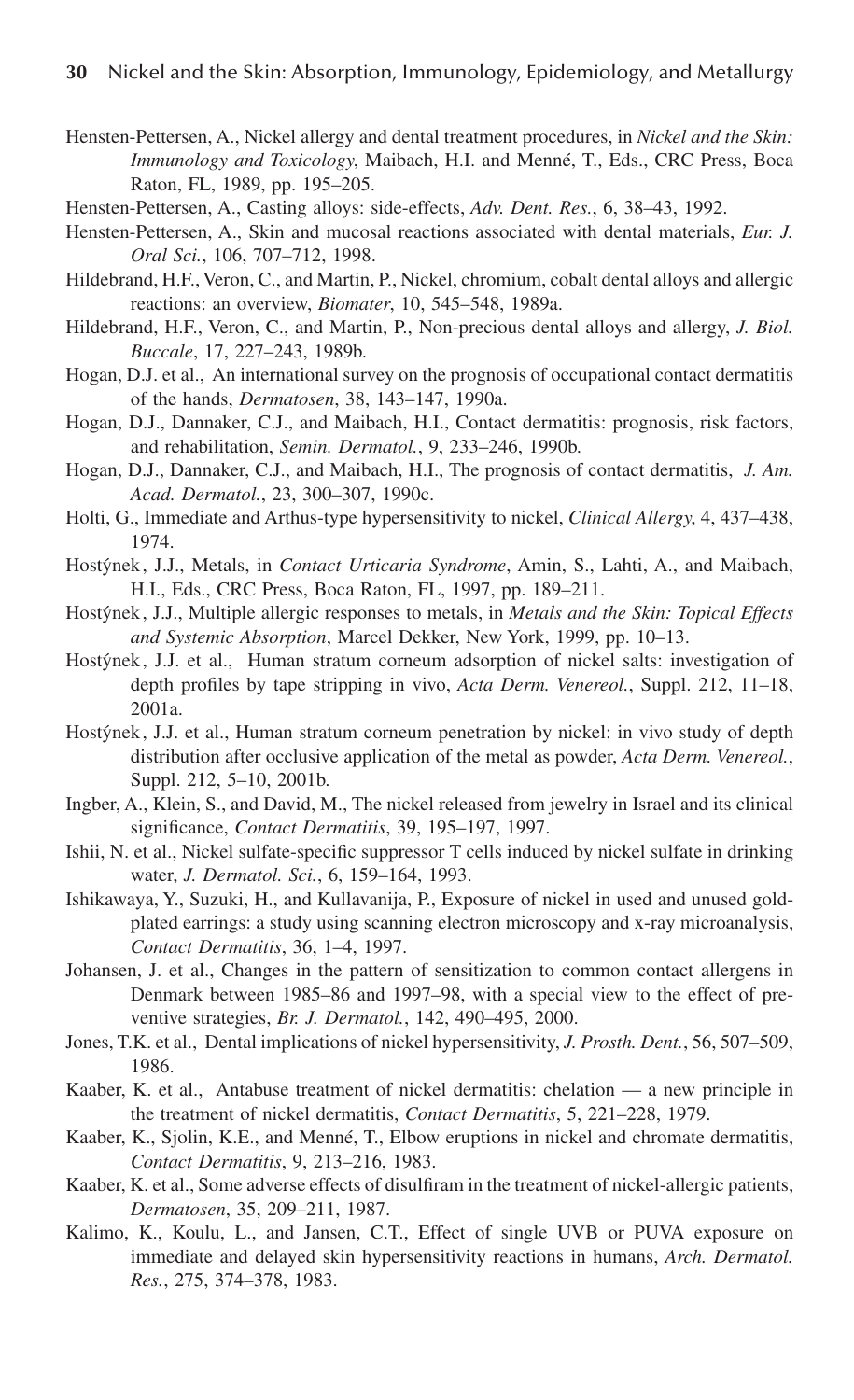- Kalimo, K. et al., PUVA treatment of nickel contact dermatitis: effect on dermatitis, patch test sensitivity, and lymphocyte transformation reactivity, *Photodermatology*, 6, 16–19, 1989.
- Kalimo, K. et al., Is it possible to improve the prognosis in nickel contact dermatitis, *Contact Dermatitis*, 37, 121–124, 1997.
- Kanerva, L. et al., Occupational allergic contact dermatitis from mercury, *Contact Dermatitis*, 28, 26–28, 1993.
- Kanerva, L., Estlander, T., and Jolanki, R., Occupational allergic contact dermatitis caused by thiourea compounds, *Contact Dermatitis*, 31, 242–248, 1994a.
- Kanerva, L. et al., Nickel release from metals, and a case of allergic contact dermatitis from stainless steel, *Contact Dermatitis*, 31, 299–303, 1994b.
- Kanerva, L., Estlander, T., and Jolanki, R., Bank clerk's occupational allergic nickel and cobalt contact dermatitis from coins, *Contact Dermatitis*, 38, 217–218, 1998.
- Kanerva, L. et al., A multicenter study of patch test reactions with dental screening series, *Am. J. Contact Dermat.,* 12, 83–87, 2001.
- Katchen, B.R. and Maibach, H.I., Immediate-type contact reaction: immunologic contact urticaria in *Exogenous Dermatoses: Environmental Dermatitis*, Menné, T. and Maibach, H.I., Eds., CRC Press, Boca Raton, FL, 1991, pp. 51–63.
- Kerosuo, H. et al., Nickel allergy in adolescents in relation to orthodontic treatment and piercing of ears, *Am. J. Orthod. Dentofac. Orthop.,* 109, 148–154, 1996.
- Kerosuo, H., Moe, G., and Hensten-Pettersen, A., Salivary nickel and chromium in subjects with different types of fixed orthodontic appliances, *Am. J. Orthod. Dentofac. Orthop.*, 111, 595–598, 1997.
- Keskinen, H., Kalliomäki, P.-L., and Alanko, K., Occupational asthma due to stainless steel welding fumes, *Clin. Allergy*, 10, 151–159, 1980.
- Kiec-Swierczynska, M., Occupational dermatoses and allergy to metals in Polish construction workers manufacturing prefabricated building units, *Contact Dermatitis*, 23, 27–32, 1990.
- Kiec-Swierczynska, M., Occupational allergic contact dermatitis in Lodz: 1990–1994, *Occup. Med.*, 46, 205–208, 1996.
- Kimber, I. and Dearman, R.J., Immune responses to contact and respiratory allergens, in *Immunotoxicology and Immunopharmacology*, Dean, J.H. et al., Eds., Raven Press, New York, 1994, pp. 663–679.
- Kligman, A. M., The identification of contact allergens by human assay. 3. The maximization test: a procedure for screening and rating contact sensitizers, *J. Invest. Dermatol.,* 47, 393–409, 1966.
- Kurtin, A. and Orentreich, N., Chelation deactivation of nickel ion in allergic eczematous sensitivity, *J. Invest. Dermatol.*, 22, 441–445, 1954.
- Kusaka, Y., Occupational diseases caused by exposure to sensitizing metals, *Jpn. J. Ind. Health*, 35, 75–87, 1993.
- Kwangsukstith, C.H. and Maibach, H.I., Contact urticaria from polyurethane-membrane hypoallergenic gloves, *Contact Dermatitis*, 33, 200–201, 1995.
- Lachapelle, J.M., Principles of prevention and protection in contact dermatitis (with special reference to occupational dermatology), in *Textbook of Contact Dermatitis*, Rycroft, R.J.G., Menné, T., and Frosch, J.P., Eds., Springer, Berlin, 1995, pp. 695–702.
- Lacroix, J., Morin, C.L., and Collin, P.-P., Nickel dermatitis from a foreign body in the stomach, *J. Pediat.*, 95, 428, 1979.
- Lahti, A., Immediate contact reactions, in *Contact Dermatitis*, Rycroft, R.J.G. et al., Eds., Springer-Verlag, Heidelberg 1992, pp. 62–72.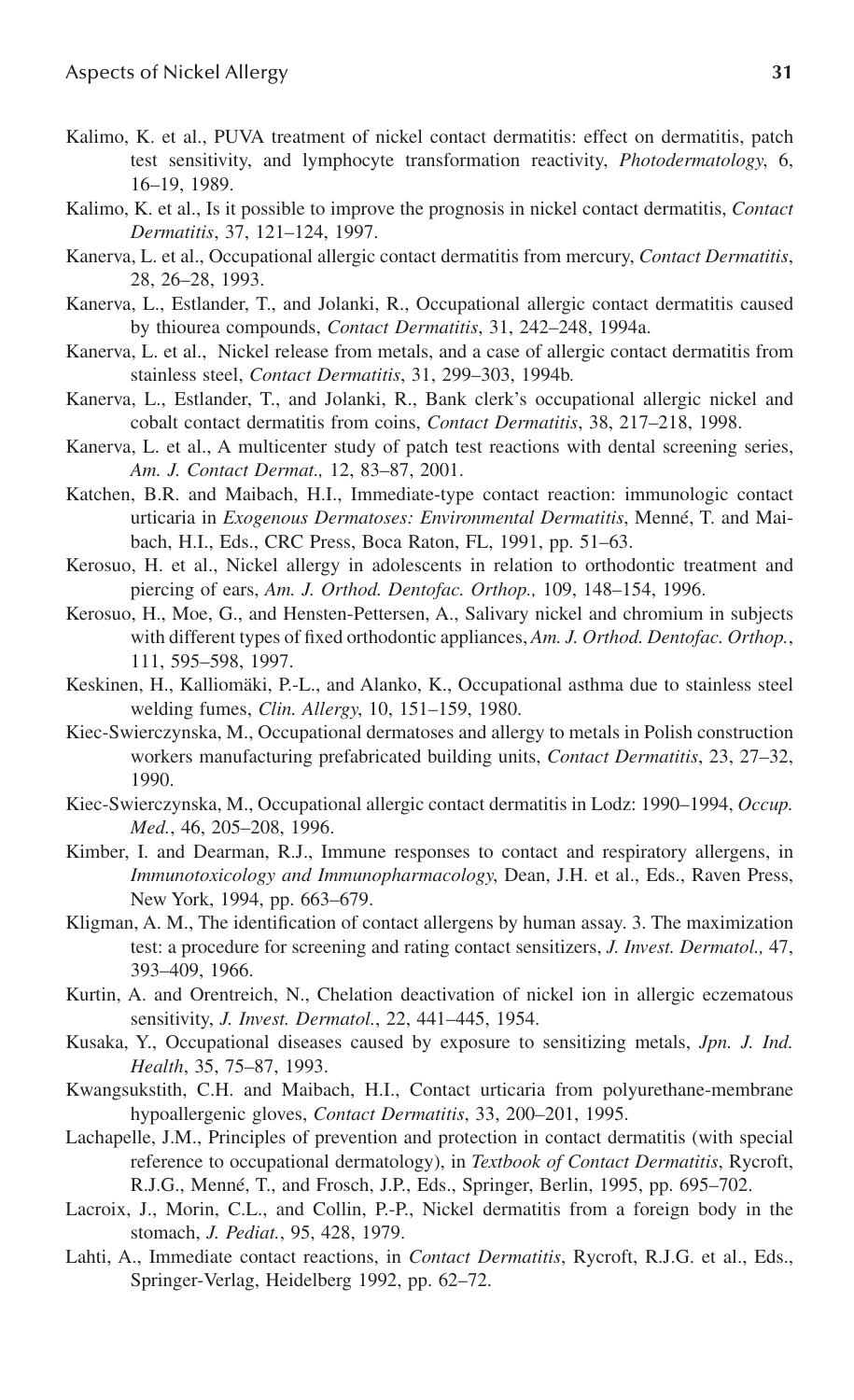- Lahti, A. and Maibach, H.I., Contact urticaria syndrome, in *Dermatology,* Vol. 1, 3rd ed., Moschella, S.L. and Hurley, H.J., Eds., W.B. Saunders, Philadelphia, 1992, pp. 433–440.
- Lahti, A. and Maibach, H.I., Immediate contact reactions, in *Allergy: Principles and Practice,* Middleton, E. et al., Eds., C.V. Mosby, St Louis, 1993, pp. 1641–1647.
- Lammintausta, K. et al., Interrelationship of nickel and cobalt contact sensitization, *Contact Dermatitis*, 13, 148–152, 1985.
- Laschi-Loquerie, A. et al., Influence of heavy metals on the resistance of mice towards infection, *Immunopharmacol. Immunotoxicol.*, 9, 235–241, 1987.
- Levantine, A.V., Sensitivity to metal dental plate, *Proc. Royal. Soc. Med.*, 67, 1007, 1974.
- Levin, C. and Maibach, H.I., An overview of the efficacy of topical corticosteroids in experimental human nickel contact dermatitis, *Contact Dermatitis*, 43, 317–321, 2000.
- Lidén, C., Nickel in jewellery and associated products, *Contact Dermatitis*, 26, 73–75, 1992.
- Lidén, C., Menné, T., and Burrows, D., Nickel-containing alloys and platings and their ability to cause dermatitis, *Br. J. Dermatol.*, 134, 193–198, 1996.
- Lidén, C. et al., Nickel release from tools on the Swedish market, *Contact Dermatitis*, 39, 127–131, 1998.
- Lim, J.T.E. et al., Changing trends in the epidemiology of contact dermatitis in Singapore, *Contact Dermatitis*, 26, 321–326, 1992.
- Lisby, S. et al., Nickel-induced proliferation of both memory and naive T cells in patch testnegative individuals, *Clin. Exp. Immunol.,* 117, 217–222, 1999a.
- Lisby, S. et al., Nickel-induced activation of T cells in individuals with negative patch test to nickel sulfate, *Arch. Dermatol. Res.,* 291, 247–252, 1999b.
- Lundborg, M. and Camner, P., Lysozyme levels in rabbit lung after inhalation of nickel, cadmium, cobalt, and copper chlorides, *Environ. Res.*, 34, 335–342, 1984.
- Maibach, H.I., Sensitive skin syndrome what is it?, *Skin and Aging*, 60–65, 2000.
- Malo, J.-L. et al., Occupational asthma caused by nickel sulfate, *J. Allergy Clin. Immunol.*, 69, 55–59, 1982.
- Malo, J.-L. et al., Isolated late asthmatic reaction to nickel sulphate without antibodies to nickel, *Clinical Allergy*, 15, 95–99, 1985.
- Malo, J.-.L. and Cartier, A., Occupational asthma due to fumes of galvanized metal, *Chest*, 92, 375–377, 1987.
- Marks, J.G. et al., North American Contact Dermatitis Group patch test results for the detection of delayed-type hypersensitivity to topical allergens, *J. Am. Acad. Dermatol.*, 38, 911–918, 1998.
- Marzulli, F.N. and Maibach, H.I., Contact allergy: predictive testing in man, *Contact Dermatitis*, 1–17, 1976.
- Massone, L. et al., Positive patch test reactions to nickel, cobalt, and potasium dichromate in a series of 576 patients, *Cutis*, 47, 119–122, 1991.
- Mattila, L. et al., Prevalence of nickel allergy among Finnish university students, *Contact Dermatitis*, 44, 218–223, 2001.
- McConnell, L.H. et al., Asthma caused by nickel sensitivity, *Ann. Intern. Med.*, 78, 888–890, 1973.
- McKenzie, A.W. and Aitken, C.V.E., Urticaria after insertion of Smith-Petersen Vitallium nail, *Br. Med. J.*, 4, 36, 1967.
- Meding, B., Differences between the sexes with regard to work-related skin disease, *Contact Dermatitis*, 43, 65–71, 2000.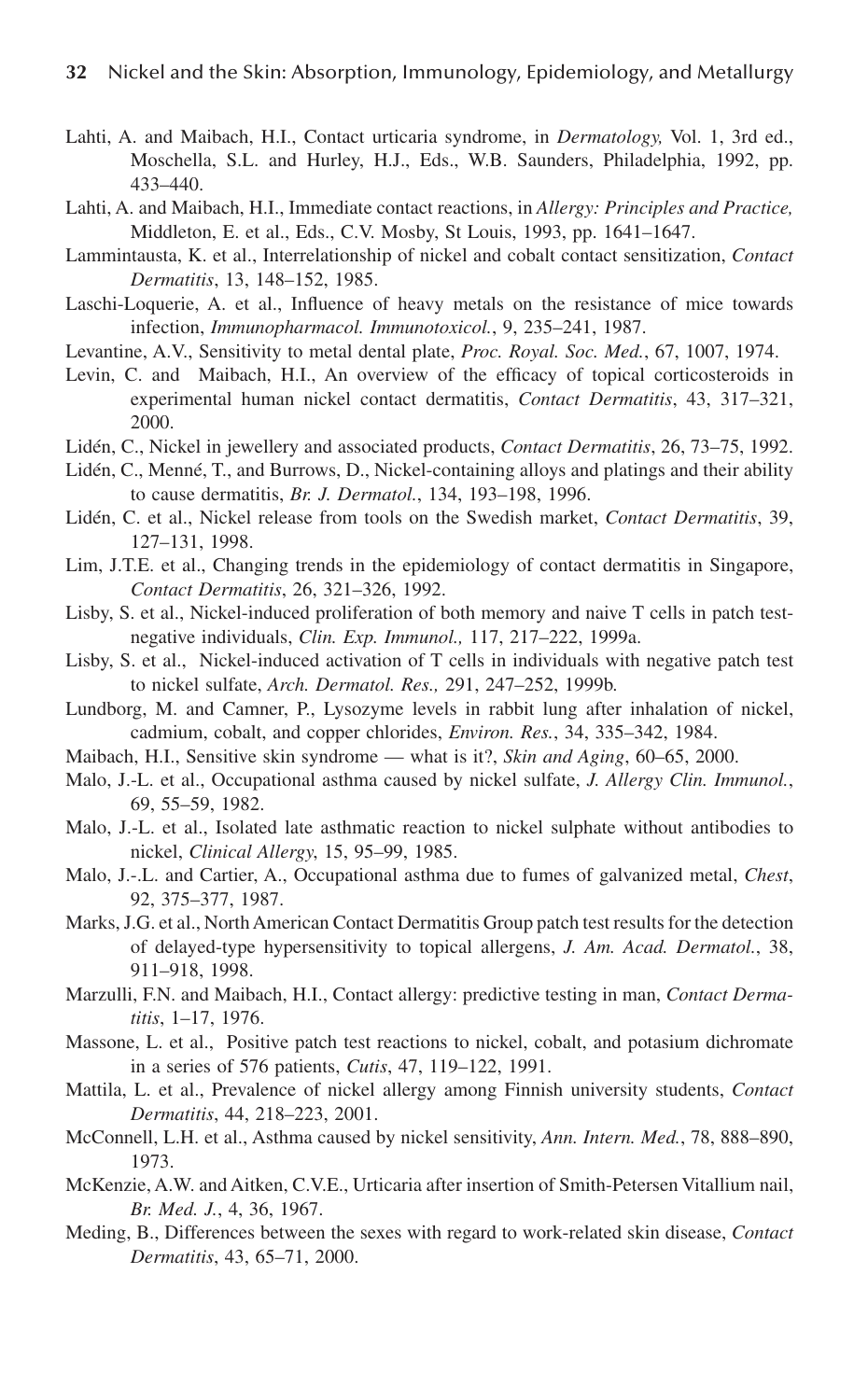- Memon, A.A., Molokhia, M.M., and Friedmann, P.S., The inhibitory effects of topical chelating agents and antioxidants on nickel-induced hypersensitivity reactions, *J. Am. Acad. Dermatol.*, 30, 560–565, 1994.
- Meneghini, C. and Angelini, G., Intradermal test in contact allergy to metals, *Acta Derm. Venereol.*, 85 suppl., 123–124, 1979.
- Menné, T. and Kaaber, K., Treatment of pompholyx due to nickel allergy with chelating agents, *Contact Dermatitis*, 4, 289–290, 1978.
- Menné, T., Kaaber, K., and Tjell, J.C., Treatment of nickel dermatitis (the influence of tetraethylthiuramdisulfide, Antabuse) on nickel metabolism, *Ann. Clin. Lab. Sci.*, 10, 160–164, 1980.
- Menné, T. and Maibach, H.I., Reactions to systemic exposure to contact allergens: systemic contact allergy reactions (SCAR), *Immunol. Allergy Practice*, 9, 373–385, 1987.
- Menné, T. et al., Evaluation of the dimethylglyoxime stick test for the detection of nickel, *Dermatosen*, 35, 128–130, 1987.
- Menné, T., Christophersen, J., and Green, A., Epidemiology of nickel dermatitis, in *Nickel and the Skin: Immunology and Toxicology*, Maibach, H.I. and Menné, T., Eds., CRC Press, Boca Raton, FL, 1989, pp. 109–115.
- Menné, T. and Rasmussen, K., Regulation of nickel exposure in Denmark, *Contact Dermatitis,* 23, 57–58, 1990.
- Menné, T. et al., Systemic contact dermatitis, *Am. J. Contact Dermat.,* 5, 1–12, 1994.
- Mitchell, J.C., Type I without type II and type IV hypersensitivity reaction to nickel, *Contact Dermatitis*, 7, 270, 1981.
- Mobacken, H. et al., Oral lichen planus: hypersensitivity to dental restoration material, *Contact Dermatitis*, 10, 11–15, 1984.
- Möller, H., Attempts to induce contact allergy to nickel in the mouse, *Contact Dermatitis*, 10, 65–68, 1984.
- Möller, H. and Svensson, A., Metal sensitivity: positive history but negative test indicates atopy, *Contact Dermatitis*, 14, 57–60, 1986.
- Morris, D.L., Intradermal testing and sublingual desensitization for nickel, *Cutis*, 61, 129–132, 1998.
- Mosmann, T.R. and Coffman, R.L., Heterogeneity of cytokine secretion patterns and functions of helper T cells, *Adv. Immunol.*, 46, 111–147, 1989.
- Mosmann, T.R. et al., Diversity of cytokine synthesis and function of mouse CD4+ T cells, *Immunol. Rev.*, 123, 209–229, 1991.
- Motolese, A., Truzzi, M., and Seidenari, S., Nickel sensitization and atopy, *Contact Dermatitis*, 26, 274–275, 1992.
- Najem, N. and Hull, D., Langerhans cells in delayed skin reactions to inhalant allergens in atopic dermatitis — an electron microscopic study, *Clin. Exp. Dermatol.*, 14, 218–222, 1989.
- Nethercott, J.R. and Holness, D.L., Cutaneous nickel sensitivity in Toronto, Canada, *J. Am. Acad. Dermatol.*, 22, 756–761, 1990.
- Nieboer, E., Evans, S.L., and Dolovich, J., Occupational asthma from nickel sensitivity. II. Factors influencing the interaction of Ni2+, HSA, and serum antibodies with nickel related specificity, *Br. J. Ind. Med.*, 41, 56–63, 1984.
- Nielsen, G.D. et al., Nickel-sensitive patients with vesicular hand eczema: oral challenge with a diet naturally high in nickel, *Br. J. Dermatol.*, 122, 299–308, 1990.
- Nielsen, N.H. and Menné, T., Allergic contact sensitization in an unselected Danish population. The Glostrup Allergy Study, Denmark, *Acta Derm. Venereol.*, 72, 456–460, 1992.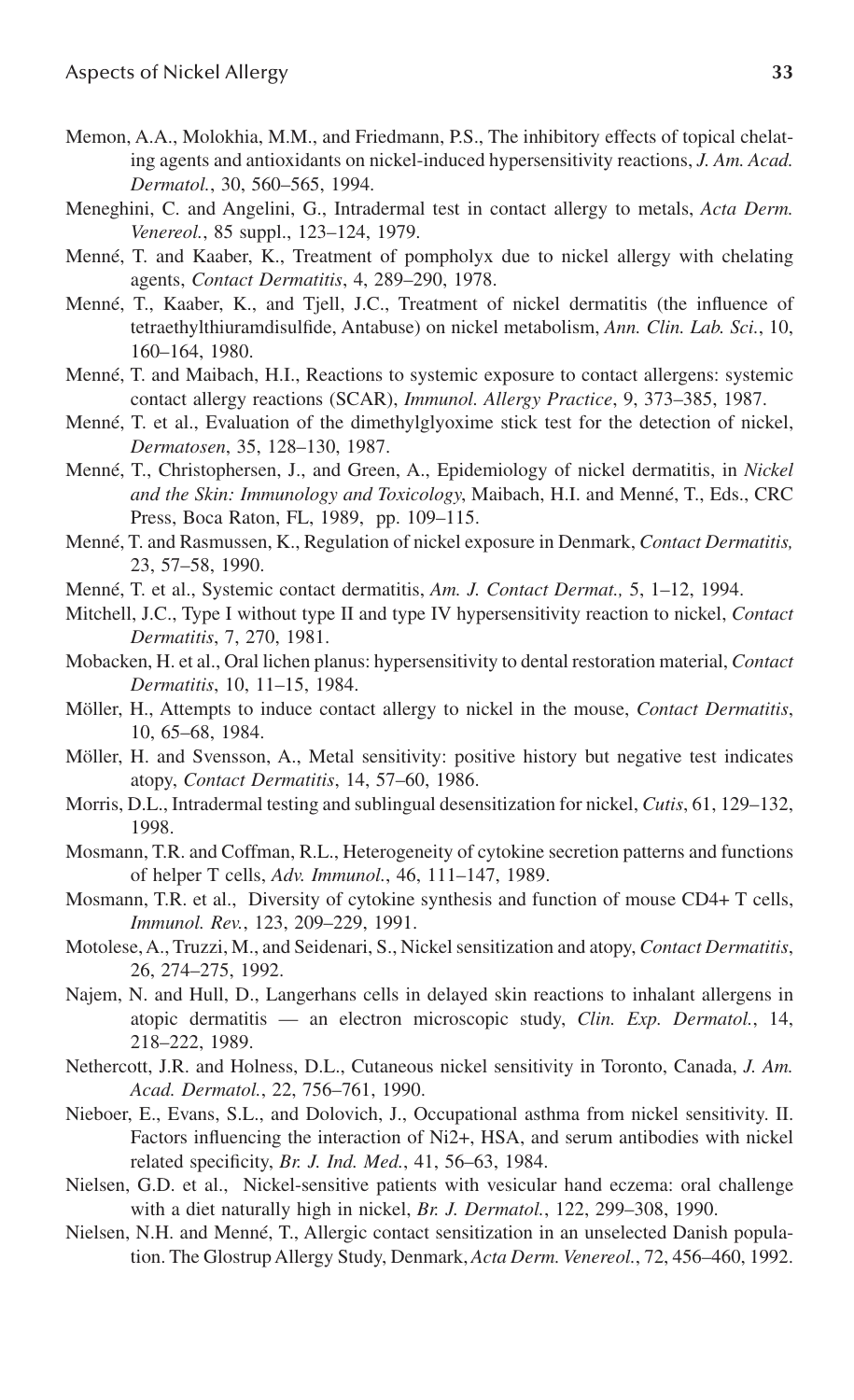- Nielsen, N.H. et al., Effects of repeated skin exposure to low nickel concentrations: a model for allergic contact dermatitis to nickel on the hands, *Br. J. Dermatol.*, 141, 676–682, 1999.
- NIOSH, Proposed National Strategies for the Prevention of Leading Work-Related Diseases and Injuries, Part 2, Association of Schools of Public Health/NIOSH, 1988.
- NIOSH, National Occupational Research Agenda (NORA), U.S. Department of Health and Human Services, 1996, pp. 96–115.
- Novey, H.S., Habib, M., and Wells, I.D., Asthma and IgE antibodies induced by chromium and nickel salts, *J. Allergy Clin. Immunol.*, 72, 407–412, 1983.
- Orchard, S., Barrier creams, *Dermatol. Clin.*, 2, 619–629, 1984.
- Osmundsen, P.E., Contact urticaria from nickel and plastic additives (butylhydroxytoluene, oleylamide), *Contact Dermatitis*, 6, 452–454, 1980.
- Paliard, X. et al., Simultaneous production of IL-2, IL-4, and IFN-gamma by activated human CD4+ and CD8+ T cell clones, *J. Immunol.*, 141, 849–855, 1988.
- Park, H.Y. and Shearer, T.R., In vitro release of nickel and chromium from simulated orthodontic appliances, *Am. J. Orthodont.*, 84, 156–159, 1983.
- Peltonen, L., Nickel sensitivity in the general population, *Contact Dermatitis*, 5, 27–32, 1979.
- Peters, M.S. et al., Pacemaker contact sensitivity, *Contact Dermatitis*, 11, 214–218, 1984.
- Pigatto, P.D. et al., Are barrier creams of any use in contact dermatitis?, *Contact Dermatitis*, 26, 19, 1992.
- Pirilä, V. and Kajanne, H., Sensitization to cobalt and nickel in cement eczema, *Acta Derm. Venereol.*, 45, 9–14, 1965.
- Popa, V. et al., Bronchial asthma and asthmatic bronchitis determined by simple chemicals, *Dis. Chest*, 56, 395–404, 1969.
- Räsänen, L. and Tuomi, M., Diagnostic value of the lymphocyte proliferation test in nickel contact allergy and provocation in occupational coin dermatitis, *Contact Dermatitis*, 27, 250–254, 1992.
- Resl, V. and Sykora, J., In vitro testing of ointments designed to protect the skin from damage by chromium and nickel, *Dermatol. Wochenschr.,* 151, 1327–1340, 1965.
- Ricciardi, L. et al., Nickel allergy, a model of food cellular hyersensitivity?, *Allergy*, 56, 109–112, 2001.
- Richter, G., Dental materials problem substances in allergologic diagnosis? II. Patch test diagnosis and relevance evaluation of selected dental material groups, *Hautarzt, Zeitschrift fòr Dermatologie, Venerologie und Verwandte Gebiete*, 47, 844–845, 1996.
- Richter, G., Ergebnisse und Probleme mit Dentallegierungen im Epikutantest, *Occup. Environ. Dermatol.*, 49, 5–12, 2001.
- Ring, J. and Thewes, M., The clinical expression of allergy in the skin, *Allergy*, 54, 192–197, 1999.
- Roggeband, R. et al., Labelling of skin sensitizers: the new European Dangerous Preparations Directive, *Contact Dermatitis*, 44, 321–324, 2001.
- Romaguera, C. and Grimalt, F., Pacemaker dermatitis, *Contact Dermatitis,* 7, 333, 1981.
- Romaguera, C., Grimalt, F., and Vilaplana, J., Contact dermatitis from nickel: an investigation of its sources, *Contact Dermatitis*, 19, 52–57, 1988.
- Romaguera, C., Vilaplana, J., and Grimalt, F., Contact stomatitis from a dental prosthesis, *Contact Dermatitis*, 21, 204, 1989.
- Roshchin, A.V., Industrial aerosols of rare metals and their hygienic significance, in *Inhaled Particles III: Proceedings of an international symposium organized by the British Occupational Hygiene Society in London, 14–23 Sept., 1970*, Walton, W.H., Ed., Unwin Brothers, Old Woking, U.K., 1971, pp. 611–817.

Rostenberg, A. and Perkins, A.J., Nickel and cobalt dermatitis, *J. Allergy*, 22, 466–451, 1951.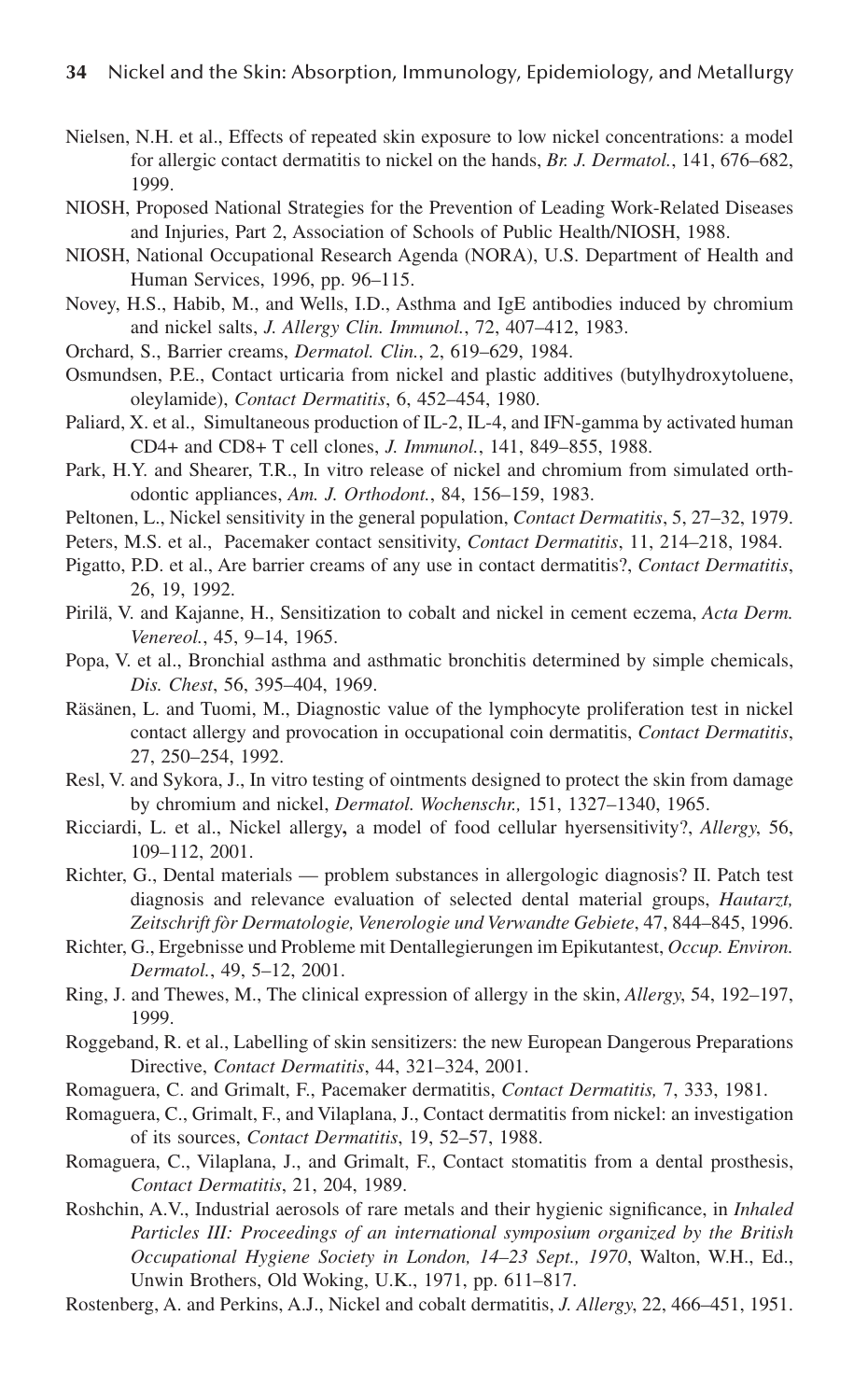- Rougier, A., Lotte, C., and Dupuis, D., An original predictive method for in vivo percutaneous absorption studies, *J. Soc. Cosmetic Chemists*, 38, 397–403, 1987.
- Samitz, M.H. and Pomerantz, H., Studies of the effects on the skin of nickel and chromium salts, *A.M.A. Arch. Ind. Health,* 18, 473–479, 1958.
- Samitz, M.H. and Katz, S.A., Nickel–epidermal interactions: diffusion and binding, *Environ. Res*., 11, 34–39, 1976.
- Savolainen, H.,Biochemical and clinical aspects of nickel toxicity, *Rev. Environmental Health*, 11, 167–173, 1996.
- Schubert, H.J., Nickel dermatitis in medical workers, *Dermatol. Clin.*, 8, 45–47, 1990.
- Schurer, N.Y. and Elias, P.M., The biochemistry and function of stratum corneum lipids, *Adv. Lipid Res.*, 24, 27–56, 1991.
- Seaton, A., Cherry, B., and Trunbull, J., Rubber glove asthma, *Br. Med. J.*, 296, 531–532, 1988.
- Seidenari, S. et al., Comparison of 2 different methods for enhancing the reaction to nickel sulfate patch tests in negative reactors, *Contact Dermatitis*, 35, 308, 1996a.
- Seidenari, S., Motolese, A., and Belletti, B., Pretreatment of nickel test areas with sodium lauryl sulfate detects nickel sensitivity in subjects reacting negatively to routinely performed patch tests, *Contact Dermatitis*, 34, 88–92, 1996b.
- Sertoli, A. et al., Epidemiological survey of contact dermatitis in Italy (1984–1993) by GIRDCA, *Am. J. Contact Dermat*., 10, 18–30, 1999.
- Shah, M., Lewis, M., and Gawkrodger, D.J., Prognosis of occupational hand dermatitis in metalworkers, *Contact Dermatitis*, 34, 27–30, 1996.
- Shah, M., Lewis, F.M., and Gawkrodger, D.J., Nickel as an occupational allergen, *Arch. Dermatol.,* 134, 1231–1236, 1998.
- Shirakawa, T. et al., Positive bronchoprovocation with cobalt and nickel in hard metal asthma, *Am. Rev. Resp. Dis.*, 135, 233, 1987.
- Shirakawa, T. et al., Hard metal asthma: cross immunological and respiratory reactivity between cobalt and nickel?, *Thorax*, 45, 267–271, 1990.
- Shirakawa, T., Kusaka, Y., and Morimoto, K., Specific IgE antibodies to nickel in workers with known reactivity to cobalt, *Clin. Exp. Allergy*, 22, 213–218, 1992.
- Sinigaglia, F., The molecular basis of metal recognition by T cells, *J. Invest. Dermatol.,* 102, 398–401, 1994.
- Slaweta, G. and Kiec-Swierczynska, M., Contact allergy to nickel, *Medycyna Pracy,* 49, 305–308, 1998.
- Sosroseno, W., A review of the mechanisms of oral tolerance and immunotherapy, *J. R. Soc. Med.,* 88, 14–17, 1995.
- Spruit, D., Bongaarts, P.J.M., and De Jongh, G.J., Dithiocarbamate therapy for nickel dermatitis, *Contact Dermatitis*, 4, 350–358, 1978.
- Stenman, E. and Bergman, M., Hypersensitivity reactions to dental materials in a referred group of patients, *Scand. J. Dent. Res.*, 97, 76–83, 1989.
- Stoddard, J.D., Nickel sensitivity as a cause of infusion reactions, *Lancet*, 2, 741–742, 1960.
- Sunderman, F.W., Jr. et al., Biological monitoring of nickel, *Toxicol. Ind. Health*, 2, 17–78, 1986.
- Symanski, E., Kupper, L.L., and Rappaport, S.M., Comprehensive evaluation of long term trends in occupational exposure. I. Description of the database, *J. Sci. Occup. Environ. Health Safety*, 55, 300–309, 1998.
- Symanski, E., Chang, C., and Chan, W., Long-term trends in exposure to nickel aerosols, *J. Sci. Occup. Environ. Health Safety*, 61, 324–333, 2000.
- Symanski, E., Chan, W., and Chang, C., Mixed-effects models for the evaluation of longterm trends in exposure levels with an example from the nickel industry, *Ann. Occup. Hyg.*, 45, 71–81, 2001.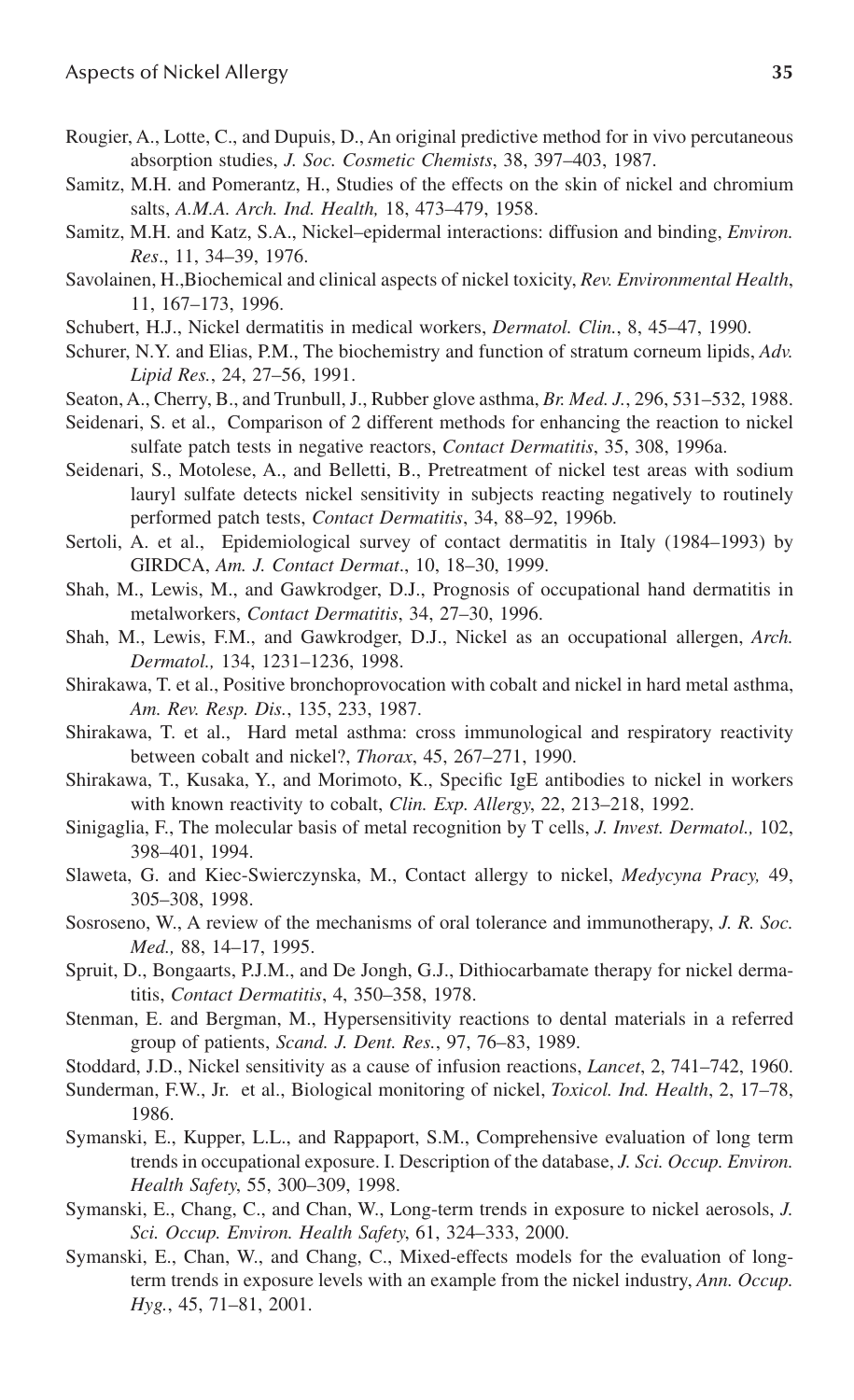- Tanojo, H. Hostýnek, J.J., Mountford, H.S., and Maibach, H.I., In vitro permeation of nickel salts through human stratum corneum, *Acta Derm. Venereol.*, Suppl. 212, 19–23, 2001.
- Temesvári, E. and Racz, I., Nickel sensitivity from dental prosthesis, *Contact Dermatitis*, 18, 50–51, 1988.
- Todd, D.J., Burrows, D., and Stanford, C.F., Atopy in subjects with a history of nickel allergy but negative patch tests, *Contact Dermatitis*, 21, 129–133, 1989.
- Tosti, A. et al., Immediate hypersensitivity to nickel, *Contact Dermatitis*, 15, 95, 1986.
- Trombelli, L. et al., Systemic contact dermatitis from an orthodontic appliance, *Contact Dermatitis*, 27, 259–260, 1992.
- Uter, W. et al., Epidemiology of contact dermatitis, *Eur. J. Dermatol.,* 1, 36–40, 1998.
- Valsecchi, R. and Cainelli, T., Contact urticaria from nickel, *Contact Dermatitis*, 17, 187, 1987. van Hoogstraten, I.M.W. et al., Preliminary results of a multicenter study on the incidence of nickel allergy in relationship to previous oral and cutaneous contacts, in *Current Topics in Contact Dermatitis*, Frosch, P.J. et al., Eds., Springer-Verlag, Heidelberg,

- van Hoogstraten, I.M.W. et al., Reduced frequency of nickel allergy upon oral nickel contact at an early age, *Clin. Exp. Immunol.*, 85, 441–445, 1991.
- van Joost, T.H., van Ulsen, J., and van Loon, L.A., Contact allergy to denture materials in the burning mouth syndrome, *Contact Dermatitis*, 18, 97–99, 1988.
- van Ketel, W.G. and Bruynzeel, D.P., The possible chelating effect of sodium diethylcarbamate of nickel allergic patients, *Dermatosen*, 30, 198–202, 1982.
- van Loon, L.A.J. et al., Contact stomatitis and dermatitis to nickel and palladium, *Contact Dermatitis,* 11, 294–297, 1984.
- van Loveren, H., Meade, R., and Askenase, P.W., An early component of delayed-type hypersensitivity mediated by T-cells and mast cells, *J. Exp. Med.*, 157, 1604–1617, 1983.
- Varigos, G.A. and Dunt, D.R., Occupational dermatitis an epidemiological study in the rubber and cement industries, *Contact Dermatitis*, 7, 105–110, 1981.
- Veien, N.K. et al., Antibodies against nickel-albumin in rabbits and man, *Contact Dermatitis*, 5, 378–382, 1979.
- Veien, N.K., Systemically induced eczema in adults, *Acta Derm. Venereol.,* 147 (Supp.), 12–55, 1989.
- Veien, N.K. and Menné, T., Nickel contact allergy and nickel restricted diet, *Semin. Dermatol.*, 9, 197–205, 1990.
- Veien, N.K. et al., New trends in the use of metals in jewelry, *Contact Dermatitis*, 25, 145–148, 1991.
- Veien, N.K. et al., Stomatitis or systemically-induced contact dermatitis from metal wire in orthodontic materials, *Contact Dermatitis*, 30, 210–213, 1994.
- Vilaplana, J., Romaguera, C., and Cornellana, F., Contact dermatitis and adverse oral mucous membrane reactions related to the use of dental prostheses, *Contact Dermatitis*, 30, 80–84, 1994.
- Volden, G., Molin, L., and Thomsen, K., PUVA-induced suppression of contact sensitivity to mustine hydrochloride in mycosis fungoides, *Br. Med. J.*, 2, 865–866, 1978.
- von der Burg, C.K.H. et al., Hand eczema in hairdressers and nurses: a prospective study, *Contact Dermatitis*, 14, 275–279, 1986.
- von Krogh, G. and Maibach, H.I., The contact urticaria syndrome, *Semin. Dermatol.*, 1, 59–66, 1982.
- Wahlberg, J.E. and Skog, E., Nickel allergy and atopy. Threshold of nickel sensitivity and immunoglobulin E determinations, *Br. J. Derm.*, 85, 97–104, 1971.

<sup>1989,</sup> pp. 178–183.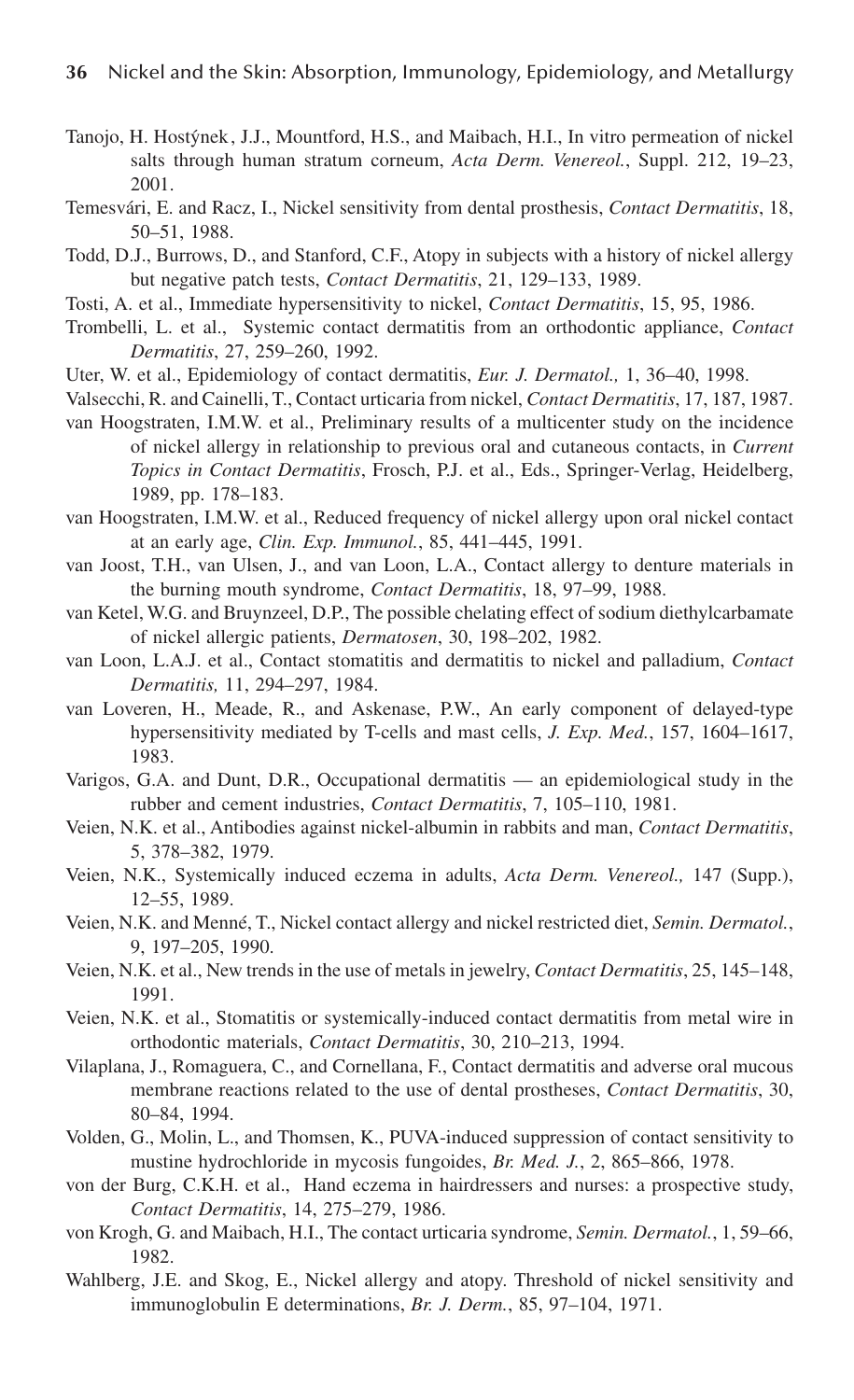- Wahlberg, J.E., Nickel: animal sensitization assays, in *Nickel and the Skin: Immunology and Toxicology*, Maibach, H.I. and Menné, T., Eds., CRC Press, Boca Raton, FL, 1989, pp. 65–73.
- Wall, L.M., Nickel penetration through rubber gloves, *Contact Dermatitis*, 6, 461–463, 1980.
- Warin, R.P. and Smith, R.J., Chronic urticaria: investigations with patch and challenge test, *Contact Dermatitis*, 8, 117–121, 1982.
- Wataha, J.C., Biocompatibility of dental casting alloys: a review, *J. Prosth. Dentistry*, 83, 223–234, 2000.
- Waters, M.D. et al., Metal toxicity for rabbit alveolar macrophages *in vitro*, *Environ. Res.*, 9, 32–47, 1975.
- Watt, T.L. and Baumann, R.R., Nickel earlobe dermatitis, *Arch. Dermatol.,* 98, 155–158, 1968.
- Weerheim, A. and Ponec, M., Determination of stratum corneum lipid profile by tape stripping in combination with high-performance thin-layer chromatography, *Arch. Dermatol. Res.*, 293, 191–199, 2001.
- Weismann, K. and Menné, T., Nickel allergy and drug intraction, in *Nickel and the Skin: Immunology and Toxicology*, Maibach, H.I. and Menné, T., Eds., CRC Press, Boca Raton, FL, 1989, pp. 179–186.
- Wertz, P.W., Epidermal lipids, *Semin. Dermatol.,* 11, 106–113, 1992.
- Weston, W.L. and Weston, J.A., Allergic contact dermatitis in children, *Am. J. Dis. Child.*, 138, 932–936, 1984.
- Wilkinson, J.D., Nickel allergy and orthodontic prostheses, in *Nickel and the Skin: Immunology and Toxicology*, Maibach, H.I. and Menné, T., Eds., CRC Press, Boca Raton, FL, 1989, pp. 187–193.
- Wilson, A.G. and Gould, D.J., Nickel dermatitis from a dental prosthesis without buccal involvement, *Contact Dermatitis*, 21, 53, 1989.
- Wöhrl, S. et al., A cream containing the chelator DTPA (diethylenetriaminepenta-acetic acid) can prevent contact allergic reactions to metals, *Contact Dermatitis*, 44, 224–228, 2001.
- Wrangsjö, K. and Meding, B., Occupational allergy to rubber chemicals: a follow-up study, *Dermatosen*, 42, 184–189, 1994.
- Young, E., van Weelden, H., and van Osch, L., Age and sex distribution of the incidence of contact sensitivity to standard allergens, *Contact Dermatitis*, 19, 307–308, 1988.
- Zachariae, C.O.C., Agner, T., and Menné, T., Chromium allergy in consecutive patients in a country where ferrous sulfate has been added to cement since 1981, *Contact Dermatitis*, 35, 83–85, 1996.
- Zhai, H. and Maibach, H.I., Dermatopharmacokinetics in evaluating barrier creams, in *Prevention of Contact Dermatitis*, Elsner, P. et al., Eds., S. Karger, Basel, 1996, pp. 193–205.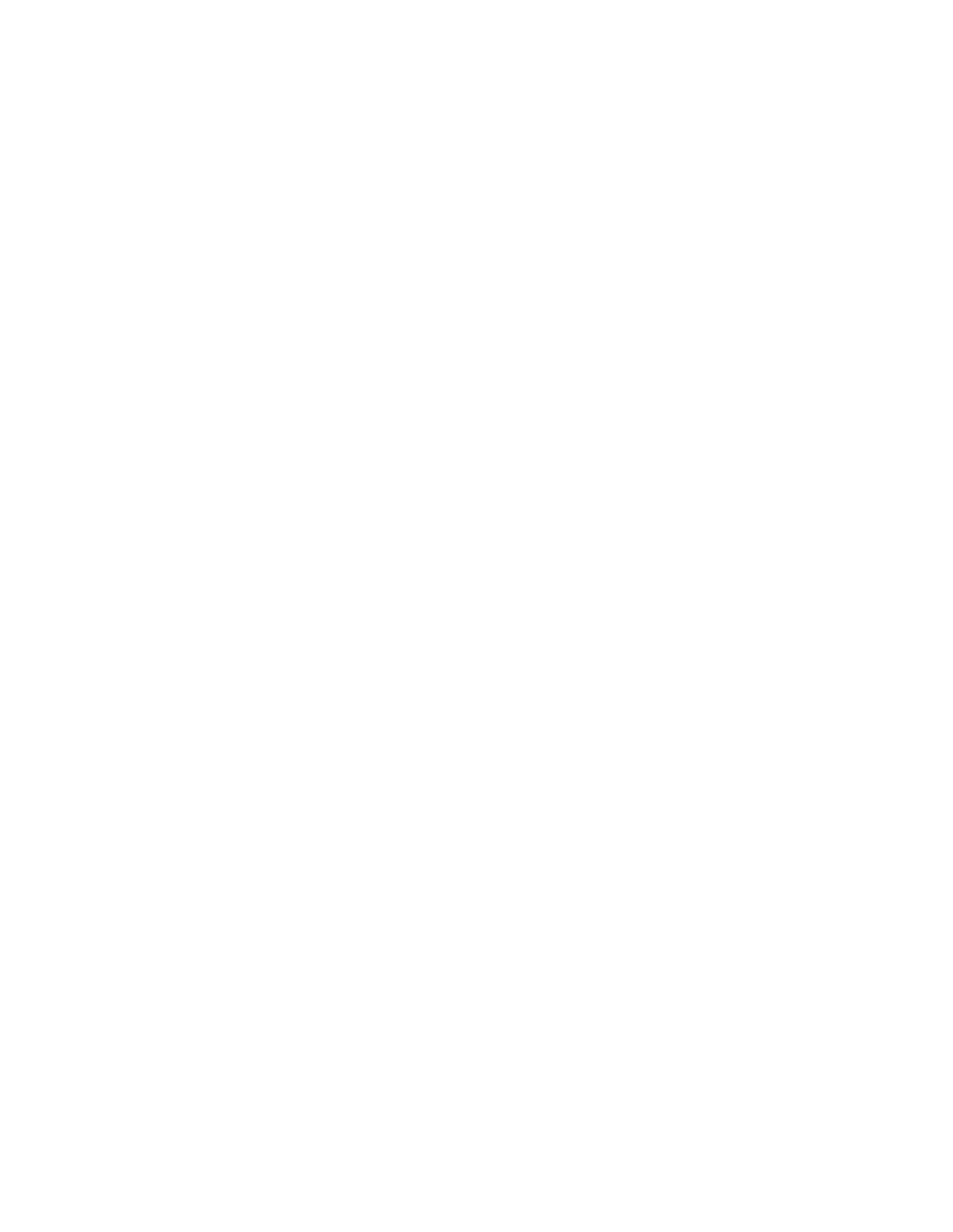### Nickel Allergic Hypersensitivity: Prevalence and Incidence by Country, Gender, Age, and Occupation 2

*Jurij J. Hostýnek, Katherine E. Reagan, and Howard I. Maibach*

### **CONTENTS**

| 2.1 |        |                                                                 |  |
|-----|--------|-----------------------------------------------------------------|--|
| 2.2 |        |                                                                 |  |
|     | 2.2.1  |                                                                 |  |
|     | 2.2.2. |                                                                 |  |
|     | 2.2.3  |                                                                 |  |
|     | 2.2.4  |                                                                 |  |
|     | 2.2.5  |                                                                 |  |
|     | 2.2.6  | Thin Layer Rapid Use Epicutaneous Test (T.R.U.E.® TEST) 56      |  |
|     | 2.2.7  |                                                                 |  |
|     | 2.2.8  |                                                                 |  |
|     | 2.2.9  |                                                                 |  |
|     |        |                                                                 |  |
| 2.3 |        |                                                                 |  |
|     | 2.3.1  | Nickel Allergic Hypersensitivity According to Gender            |  |
|     |        |                                                                 |  |
|     | 2.3.2  |                                                                 |  |
|     | 2.3.3  | Prevalence and Incidence of Nickel Allergy According to Age  65 |  |
|     | 2.3.4  | Prevalence/Incidence of Nickel Allergy According                |  |
|     |        |                                                                 |  |
| 2.4 |        |                                                                 |  |
| 2.5 |        |                                                                 |  |
| 2.6 |        |                                                                 |  |
| 2.7 |        |                                                                 |  |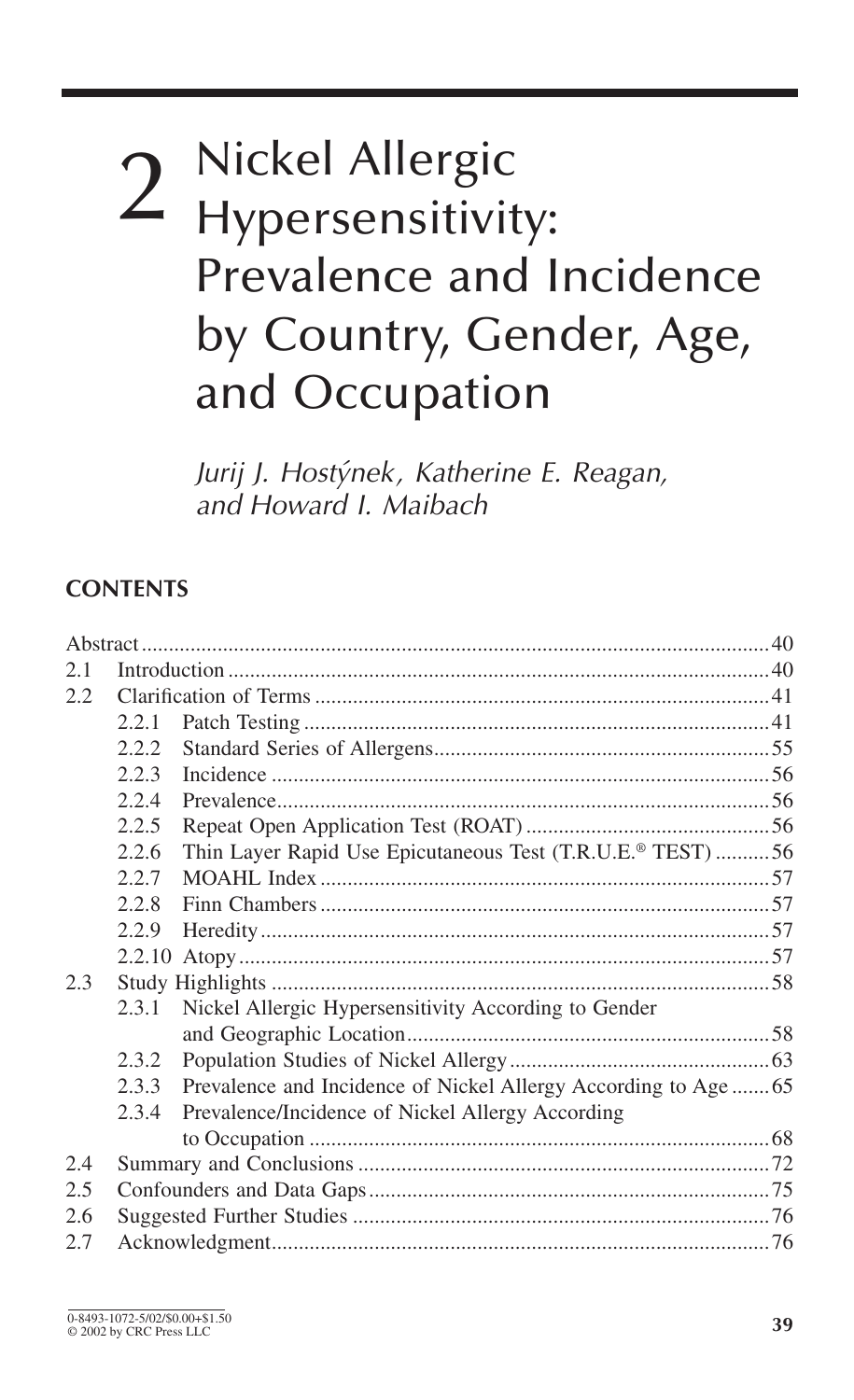#### **ABSTRACT**

Consistently, nickel ranks as the most common cause of allergic contact dermatitis (ACD) in the countries where statistics on occurrence of sensitization are recorded, and population as well as patient studies indicate that the prevalence of nickel hypersensitivity may be on a slow but steady increase. For that reason the literature has been scoured for epidemiological studies run over the past century, in order to create an overview of trends and differences in particular populations, ages, occupations, and genders.

The female population is particularly affected due to its frequent use of jewelry and accessories. Although not always of overt clinical relevance, the incidence of nickel allergic hypersensitivity (NAH) in patch-tested women rose from 12% in 1967 to 21% in 1976, and in men from 1 to 4% over the same time interval. At present it is seen to reach 22% of the female and 4.7% of the male dermatology patients in the U.S. and Europe. In both female and male cohorts nickel often ranks as the number one contact allergen.

Such prevalence of NAH in both women and men is attributed mainly to the use of costume jewelry, often involving perforation of the skin on various parts of the body, and to the prolonged and intimate contact with buttons, rivets, and other types of metallic fasteners on clothes.

#### **2.1 INTRODUCTION**

The objective of the review is to document new aspects and trends in the immune response to nickel as revealed by patch testing and clinical manifestation of allergy over the past 30 years, by country, age group, and type of exposure, and to evaluate them against the background of earlier data. Since nickel became the most common of all causes of human skin sensitization and epidemiological studies began tracking the occurrence of NAH in the population, frequency of allergy was deduced mainly from the number of positive patch tests obtained from surveys of dermatology clinic patients. Initial studies indicated a prevalence of 10% for women and 1% for men, approximately consistent throughout the industrialized world. Such surveys were considered a relevant indicator until it became evident that, since a significant part of the general population was sensitized to nickel without overt symptoms of allergy, NAH was not part of clinical rosters or statistics, and thus eluded epidemiological survey. An additional element of uncertainty in population studies stems from the inadequately explained observation that negative nickel patch tests can even result in patients with a classical history suggestive of nickel allergy. Also the question whether atopics are less likely to develop hypersensitivity to nickel or are simply less reactive to patch test challenge remains *sub judice* (Möller and Svensson, 1986; Todd et al., 1989). Certainly part of the increase in frequency of NAH data registered in more recent time now reflects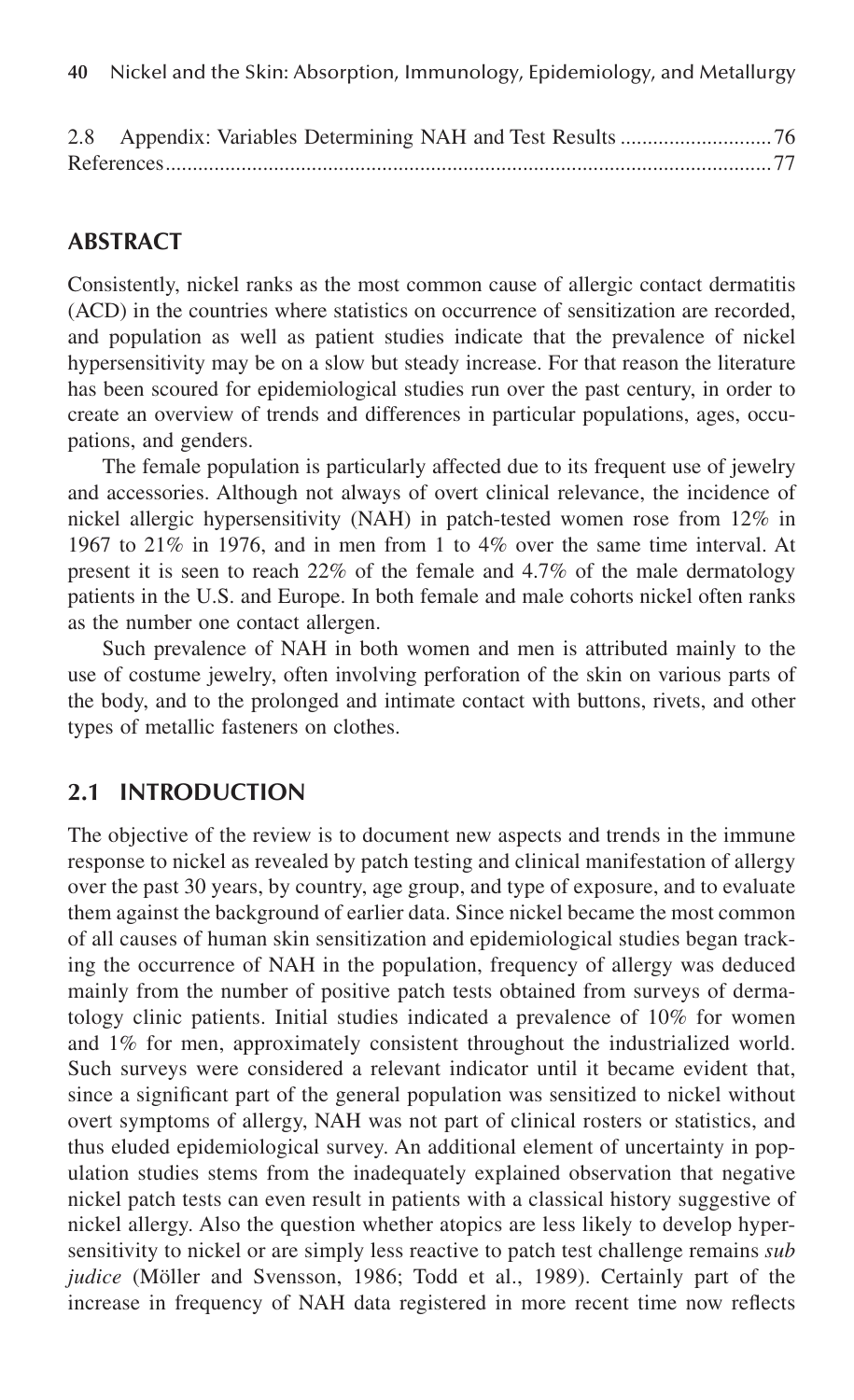increased awareness of NAH risk and wider testing for nickel sensitivity. The general population cohorts studied to that end involve specific segments, however, focusing on those recognized to be at higher risk of NAH, e.g., children and adolescents given to personal embellishment with metal objects (body piercing). Conversely, also cohorts developing tolerance to elicitation of NAH through early exposure to orthodontic appliances have become subjects of statistical evaluation. Such in-depth investigations focusing on particular causative (or preventive) factors (selection bias) result in a cluster effect, potentially leading to skewed data that can be difficult to interpret and cannot be used for generalizations, applicable to the entire population. The majority of studies published are based on patient populations from dermatology clinics and may not present a realistic picture of the occurrence of NAH in the general population. Conclusions from those numbers may serve as an indication of disease trends, or serve for risk-factor analysis, with due consideration given to the specific intent by investigators and the potential bias introduced in the studies reported. Risk evaluation will become more meaningful and revealing when it becomes based on unselected populations.

Atopy as an endogenous factor in susceptibility to systemic nickel sensitization and to contact dermatitis is still considered an unsettled issue, particularly in context with NAH prevalence studies, as clinical investigations report conflicting results and conclusions on the subject. (See Section 2.2.10.)

For overview and quick reference, the literature is organized in tables grouped by categories, presenting prevalence and incidence data generated in national or regional dermatology clinics (Table 2.1), from the general population (Table 2.2), specific age groups (Table 2.3), and occupation (Table 2.4). Particular aspects of certain studies and relevant information not amenable to tabulation are excerpted in respective Highlights, listed by category in chronological order. When studies summarized as Highlights address more than one such category, the data are presented in more than one table, but only once in the narrative. The many variables that determine induction of NAH and the outcome of test results are listed in Section 2.8.

#### **2.2 CLARIFICATION OF TERMS**

#### **2.2.1 PATCH TESTING**

The widely accepted test establishing ACD is the skin patch test. In most instances reviewed, the patch procedures are similar, but there may be variations to accommodate special situations or the practitioners' skills. The most important factor in successful patch testing is the knowledge and experience of the interpreting physican. Furthermore, optimum outcome of the test depends on appropriate dose (concentration and volume), technique of application (vehicle and type of occlusion), and occlusion time. The test is an occluded patch system commonly using Finn Chambers®, which contain the suspected causative allergen standardized for concentration and vehicle, most often petrolatum. (See Section 2.2.2.) In cases where a new allergen is under consideration, the highest concentration that does not irritate the patient's skin (highest nonirritating dose) is determined experimentally. Upper back or forearm is the most appropriate site of patch application.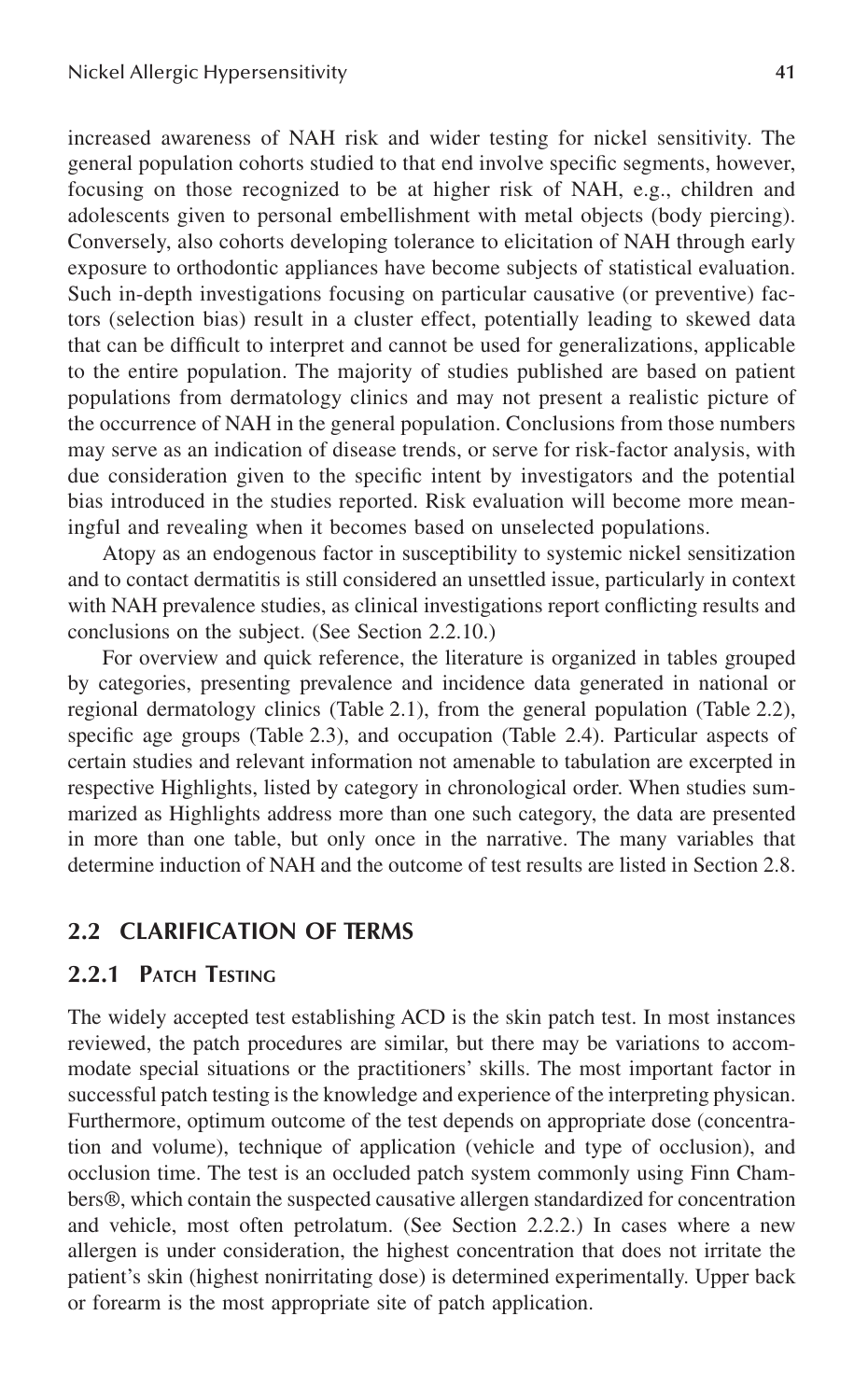# **TABLE 2.1**

|                             |                 |          |              | Cohort Tested |              |          | Prevalence  |                |
|-----------------------------|-----------------|----------|--------------|---------------|--------------|----------|-------------|----------------|
| Reference (specifics)       | Year            | Location | $\mathbf{M}$ | F             | <b>Total</b> | M(%)     | F(%)        | Total $(\% )$  |
| Rudner et al., 1973 (NACDG) | 1971-72         | U.S.     | 509          | 691           | 1,200        | 28(2.3)  | 103(19)     | 131(11)        |
| Menné, 1978                 |                 | Denmark  |              | 213           |              |          | 20(9.4)     |                |
| Dooms-Goossens et al., 1980 | 1975-77         | Belgium  | 396          | 604           | 1,000        | 8(2)     | 62(10.2)    | 70(7.0)        |
| Lynde, 1982                 | 1972-73         | Canada   | 80           | 119           | 199          | (6.3)    | (13.4)      | (11.6)         |
|                             | 1973-74         |          | 162          | 309           | 471          | (3.7)    | (15.2)      | (11.3)         |
|                             | 1974-75         |          | 149          | 256           | 405          | (12.8)   | (10.9)      | (11.6)         |
|                             | 1975-76         |          | 170          | 281           | 351          | (13.0)   | (22.1)      | (18.6)         |
|                             | 1976-77         |          | 192          | 288           | 480          | (5.7)    | (22.0)      | (15.6)         |
|                             | 1977-78         |          | 152          | 289           | 441          | (7.2)    | (18)        | (14.3)         |
|                             | 1978-79         |          | 164          | 311           | 475          | (5.0)    | (29.3)      | (22.0)         |
|                             | 1979-80         |          | 156          | 370           | 526          | (1.3)    | (18.0)      | (13.1)         |
|                             | 1980-81         |          | 267          | 475           | 742          | (5.5)    | (22.7)      | (16.4)         |
|                             | Total 1972-81   |          | 1,492        | 2,698         | 4,190        | (6.7)    |             |                |
|                             | (23 Allergens)  |          |              |               |              |          |             |                |
| Schubert et al., 1987       |                 | Eastern  | 913          | 1,487         | 2,400        | 19(2.1)  | 157(10.5)   | 176(7.3)       |
|                             |                 | Europe   |              |               |              |          |             |                |
| Lunder, 1988                |                 | Slovenia |              |               |              |          |             |                |
|                             | 1972-76         |          |              |               | 1,945        | 41       | 89          | 130(6.7)       |
|                             | 1977-81         |          |              |               | 2,082        | 28       | 104         | 132(6.3)       |
|                             | 1982-86         |          |              |               | 2,373        | 21       | 195         | 216(9.1)       |
|                             | Total 1972-86   |          |              |               | 6,400        | 90       | 388         | 478 (7.5)      |
| Gollhausen et al., 1988     | 1977-83<br>1977 | Germany  | 4,785        | 7,177         | 11,962       | 311(2.6) | 1,639(13.7) | (9.2)<br>(6.2) |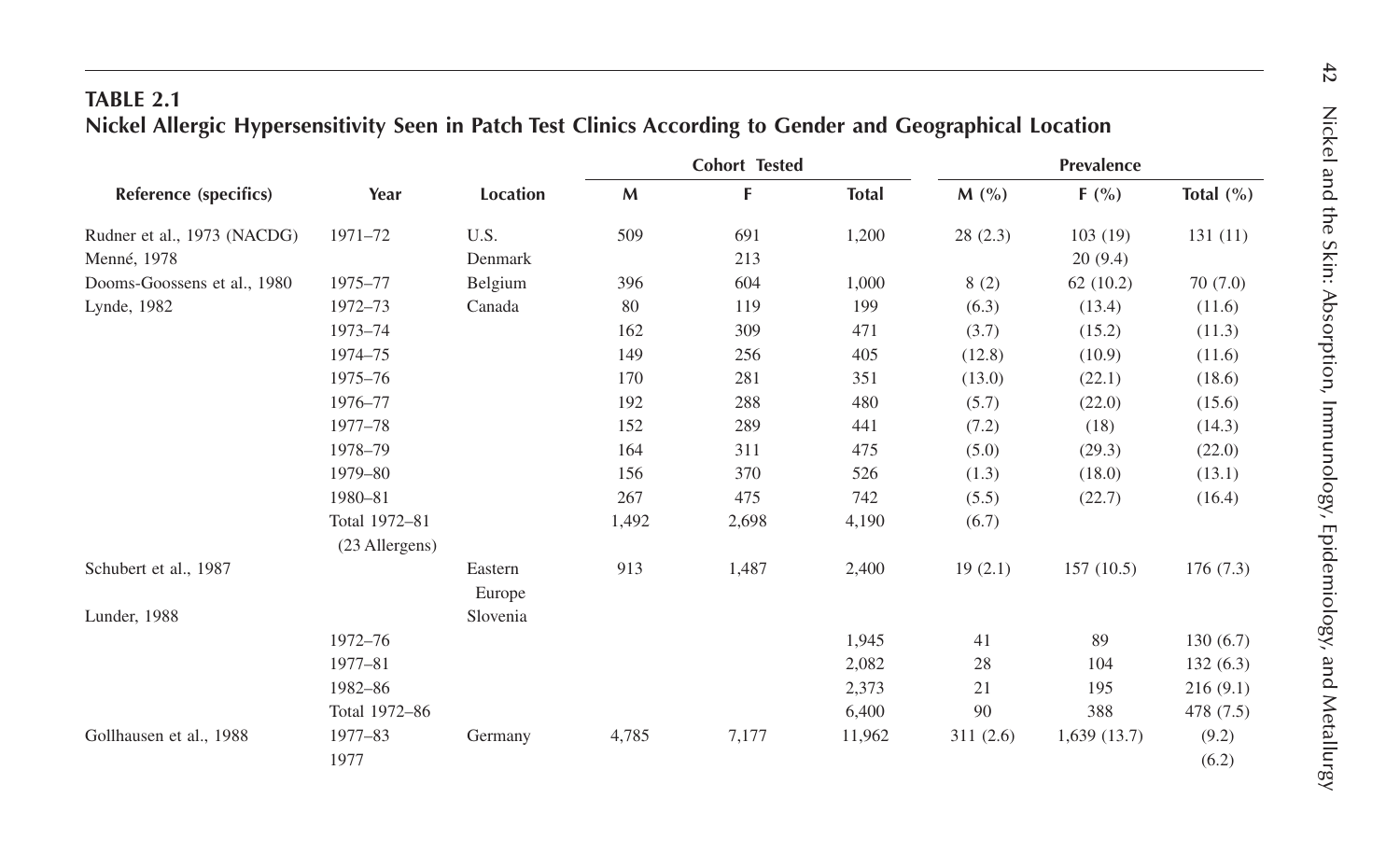|                              | 1983          |          |       |       |        |          |             | (12.7)      |
|------------------------------|---------------|----------|-------|-------|--------|----------|-------------|-------------|
| van Hoogstraten et al., 1989 | 1988          | Western  |       |       |        |          |             |             |
|                              |               | Europe   |       |       |        |          |             |             |
| $(Age \leq 31)$              |               |          |       |       |        |          |             |             |
| (Pierced)                    |               |          | 41    | 568   | 609    | 8(19.5)  | 225(39.6)   | 233 (38)    |
| (Not pierced)                |               |          | 149   | 48    | 197    | 4(2.7)   | 3(6.3)      | 7(4)        |
| (Brace only)                 |               |          |       |       | 200    |          |             | 7(3.5)      |
| (Brace and pierced)          |               |          |       |       | 431    |          |             | 168 (39)    |
| (Brace before pierced)       |               |          |       |       | 86     |          |             | 24(30)      |
| Todd, 1989                   |               | Ulster   |       |       |        |          |             |             |
| (Pierced)                    |               |          | 6     | 241   | 247    | 2(33)    | 75(31)      | 77(31)      |
| (Not pierced)                |               |          | 20    | 27    | 47     | 2(10)    | 1(4)        | 3(6)        |
| (Brace)                      |               |          |       |       | 6      |          |             | 1(17)       |
| (No brace; not pierced)      |               |          |       |       | 185    |          |             | 55 (30)     |
| (Brace before pierced)       |               |          |       |       | 36     |          |             | 9(25)       |
| (Brace after pierced)        |               |          |       |       | 26     |          |             | 13(36)      |
| Enders et al., 1989          | 1987          | Germany  | 684   | 1,161 | 1,845  | 31(4.5)  | 277(23.9)   | 308 (16.7)  |
|                              | 1977-83       |          | 4,785 | 7,177 | 11,962 | 311(2.6) | 1,639(13.7) | 1,950(9.2)  |
| Storrs et al., 1989 (NACDG)  | 1984-85       | U.S.     |       |       | 1,123  |          |             | 109(9.7)    |
| Stransky and Krasteva, 1989  | 1975          | Bulgaria |       |       | 220    |          |             | (5)         |
|                              | 1978          |          |       |       | 232    |          |             | (5)         |
|                              | 1981          |          |       |       | 270    |          |             | (9)         |
|                              | 1984          |          |       |       | 275    |          |             | (10)        |
|                              | 1987          |          |       |       | 240    |          |             | (9)         |
|                              | Total 1975-87 |          |       |       | 1,237  |          |             |             |
| Christophersen, 1989         | 1985-86       | Denmark  | 696   | 1,470 | 2,166  | 35(5.1)  | 303 (20.7)  | 338 (15.6)  |
|                              |               |          |       |       |        |          |             | (continued) |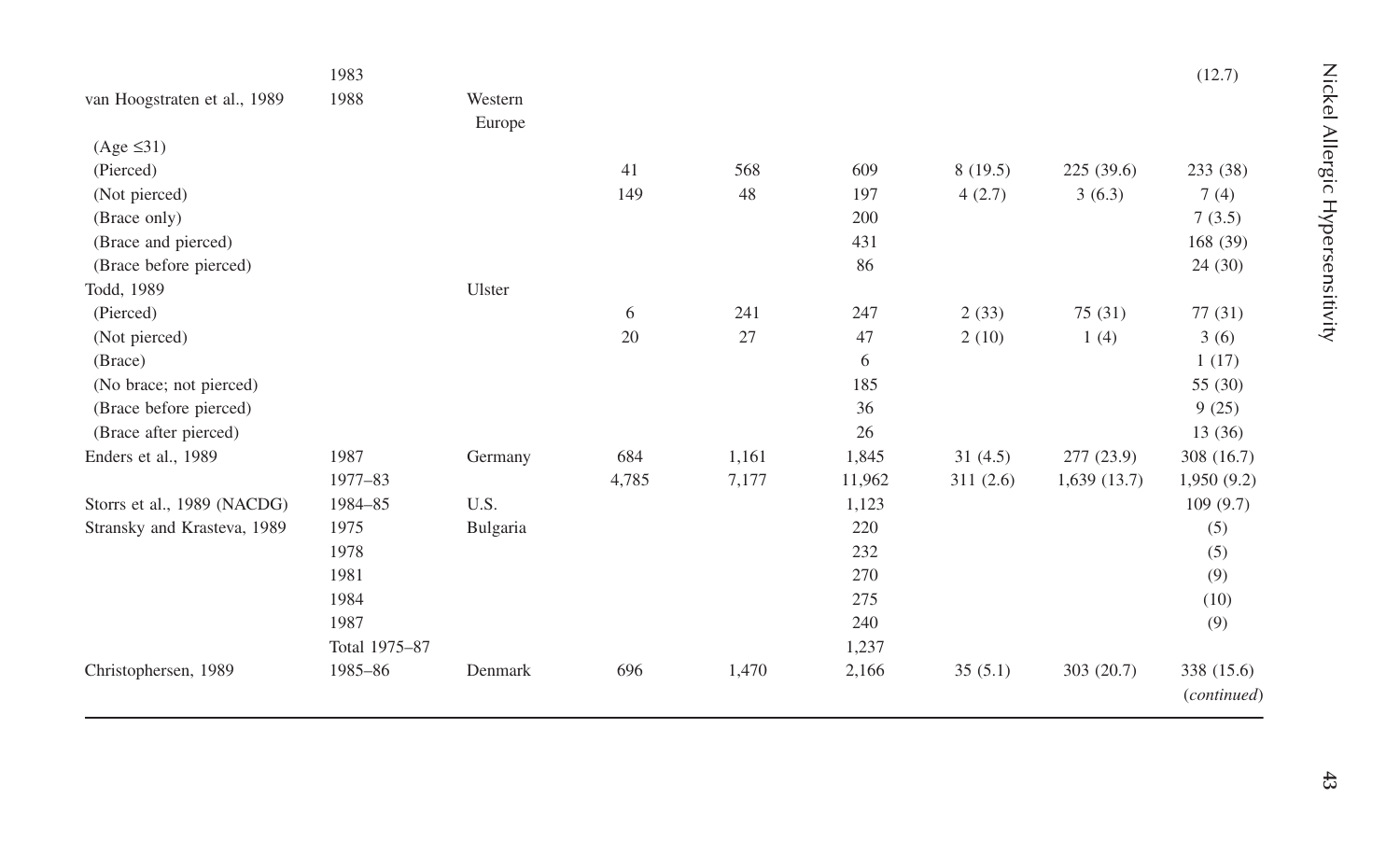### **TABLE 2.1 (CONTINUED)**

|                                           |         |             |              | Cohort Tested |              |                | Prevalence |               |
|-------------------------------------------|---------|-------------|--------------|---------------|--------------|----------------|------------|---------------|
| Reference (specifics)                     | Year    | Location    | $\mathbf{M}$ | F             | <b>Total</b> | M(%)           | F(%)       | Total $(\% )$ |
| Lipozencic et al., 1989                   |         | Croatia     |              |               | 1,412        |                |            | (11.4)        |
|                                           | 1984    |             |              |               |              |                |            | 28 (17.6)     |
|                                           | 1985    |             |              |               |              |                |            | 62(27.6)      |
|                                           | 1986    |             |              |               |              |                |            | 69(23.1)      |
|                                           | 1987    |             |              |               |              |                |            | 63(23.2)      |
| Sertoli, 1989 (GIRDCA)                    | 1984    | Italy       |              |               | 4,850        |                |            | 1,121(23.1)   |
|                                           | 1985    |             |              |               | 4,469        |                |            | 982 (21.9)    |
|                                           | 1986    |             |              |               | 4,952        |                |            | 1,705 (34.4)  |
|                                           | 1987    |             |              |               | 4,226        |                |            | 1,493(35.3)   |
|                                           | Total   |             |              |               | 18,497       |                |            | 5,301 (28.7)  |
| Widström, 1989                            |         | Sweden      | 216          |               |              | 3              |            | 3(1.4)        |
| (Male recruits; pierced)                  |         |             | 48           |               |              | $\overline{2}$ |            | 2(4.2)        |
| (Not pierced)                             |         |             | 168          |               |              |                |            | 1(0.6)        |
| Freeman, 1990                             | 1982-89 | Australia   |              |               | 3,300        |                |            | 226(6.9)      |
| Nethercott and Holness, 1990<br>$(2.5\%)$ | 1981-87 | Canada      | 246          | 201           | 447          | (7.7)          | (16.9)     | (11.9)        |
| (5%)                                      |         |             | 335          | 294           | 629          | (5.1)          | (16.7)     | (10.5)        |
| Shehade et al., 1991                      |         | U.K.        |              |               | 4,719        |                |            | 873 (18.5)    |
| Nethercott et al., 1991 (2.5%)<br>(NACDG) | 1985-89 | U.S.-Canada | 2,170        | 2,876         | 5,046        |                |            | 530 (10.5)    |
| Lim, 1992                                 | 1984-85 | Singapore   |              |               | 2,471        |                |            | 343 (13.9)    |
|                                           | 1986-90 |             | 2,634        | 2,923         | 5,557        |                |            | 986 (17.7)    |
| Marks, 1998 (NACDG)                       | 1994-96 | U.S.        |              |               | 3,108        |                |            | 444 (14.3)    |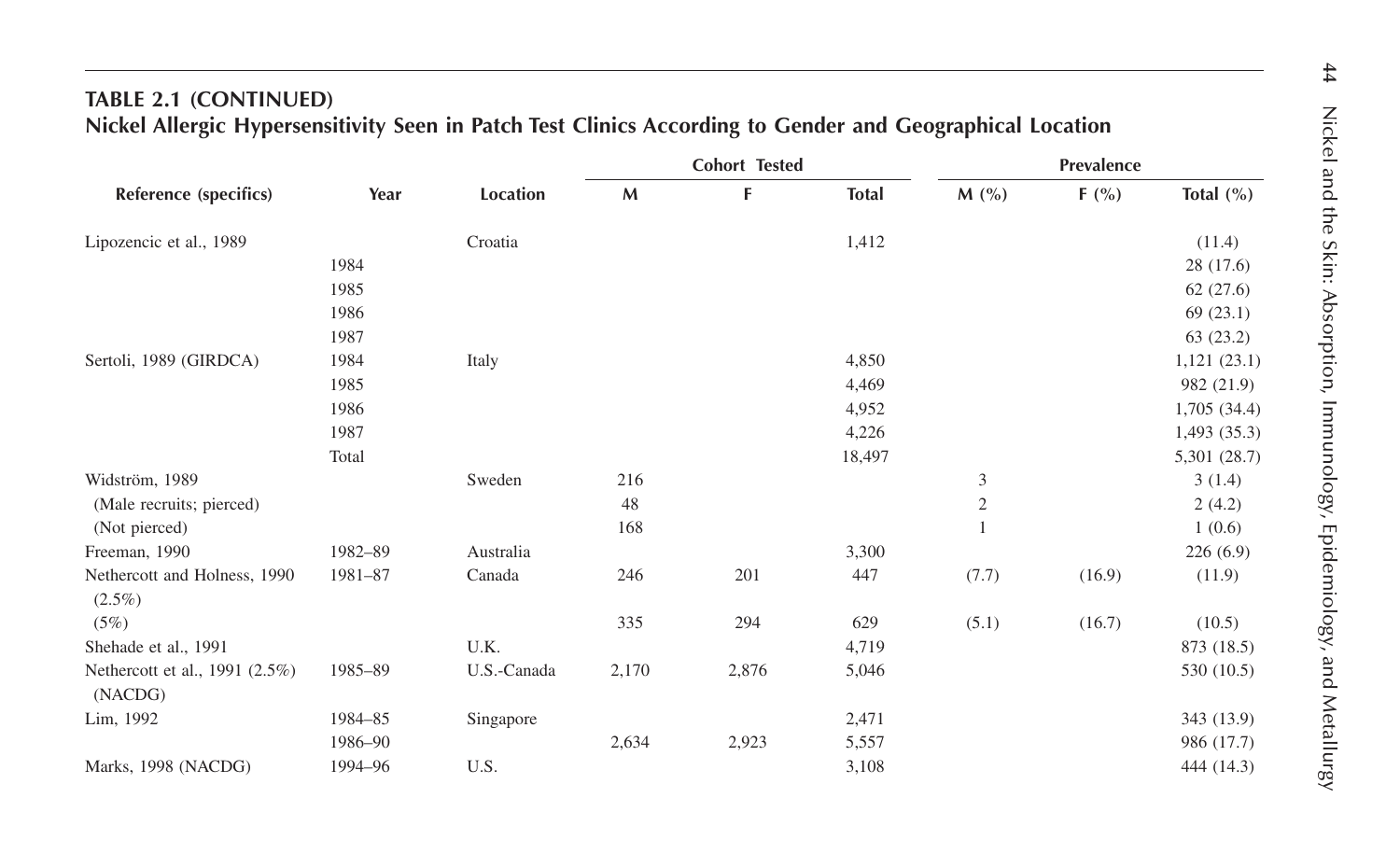|                                | 1992-94 |          |     |       | 3,508 |            |            | (14.3)     |
|--------------------------------|---------|----------|-----|-------|-------|------------|------------|------------|
|                                | 1985-89 |          |     |       | 3,969 |            |            | (10.5)     |
| Dawn, 2000                     | 1982    | Scotland | 307 | 493   | 800   | 18(7)      | 111(22)    | 129(16)    |
|                                | 1997    |          | 191 | 669   | 860   | 13(7)      | 174(26)    | 187 (22)   |
| Johansen, 2000                 |         | Denmark  |     |       |       |            |            |            |
| (Total patients)               | 1985-86 |          | 397 | 835   | 1,232 | (4.2)      | (18.3)     | (13.8)     |
| (Children 0-18 years)          |         |          |     |       | 145   |            |            | 36(24.8)   |
| (Atopic children, Ni sens.)    |         |          |     |       |       |            |            | (11.5)     |
| (Nonatopic children, Ni sens.) |         |          |     |       |       |            |            | (32.2)     |
| (Total patients)               | 1997-98 |          | 423 | 884   | 1,267 | (4.9)      | (20.0)     | (15)       |
| Children 0-18 years)           |         |          |     |       | 120   |            |            | 11(9.2)    |
| (Atopic children, Ni sens.)    |         |          |     |       |       |            |            | (10.5)     |
| (Nonatopic children, Ni sens.) |         |          |     |       |       |            |            | (7.9)      |
| Veien et al., 2001             |         | Denmark  |     |       |       |            |            |            |
|                                | 1986-89 |          |     |       |       |            |            |            |
| (Age < 20)                     |         |          | 303 | 702   | 1,005 | 9(3)       | 155(22.1)  | 164(16.3)  |
| (Age >20)                      |         |          | 832 | 2,322 | 3,154 | 26(3.1)    | 474 (20.4) | 500 (15.8) |
|                                | 1996-99 |          |     |       |       |            |            |            |
| (Age < 20)                     |         |          | 133 | 324   | 457   | 7(5.3)     | 54(16.7)   | 61(13.3)   |
| (Age >20)                      |         |          | 971 | 1,869 | 2,840 | 41 $(4.2)$ | 370 (19.8) | 411(14.5)  |
|                                |         |          |     |       |       |            |            |            |
|                                |         |          |     |       |       |            |            |            |
|                                |         |          |     |       |       |            |            |            |
|                                |         |          |     |       |       |            |            |            |
|                                |         |          |     |       |       |            |            |            |
|                                |         |          |     |       |       |            |            |            |
|                                |         |          |     |       |       |            |            |            |
|                                |         |          |     |       |       |            |            |            |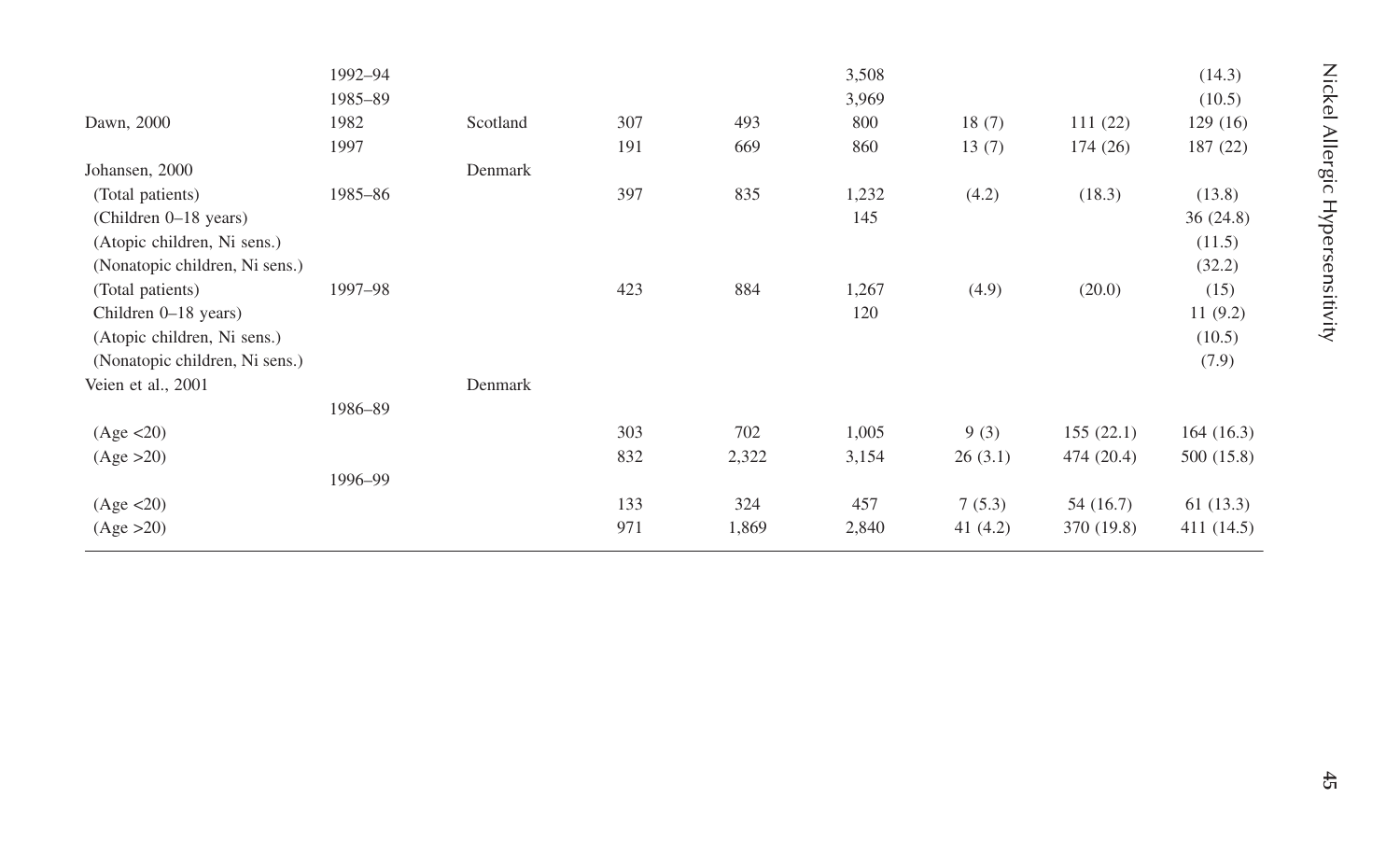| <b>TABLE 2.2</b>                   |         |          |              |                      |              |         |            |               |
|------------------------------------|---------|----------|--------------|----------------------|--------------|---------|------------|---------------|
| <b>Population Studies of NAH</b>   |         |          |              |                      |              |         |            |               |
|                                    |         |          |              | <b>Cohort Tested</b> |              |         | Prevalence |               |
| Reference (specifics)              | Year    | Location | $\mathbf{M}$ | F                    | <b>Total</b> | M(%)    | F(% )      | Total $(\% )$ |
| Kieffer, 1979 (students)           |         | Denmark  | 247          | 168                  | 415          | 7(2.8)  | 6(9.5)     | 23(5.5)       |
| Peltonen and Terho, 1989           | 1987-88 |          |              |                      |              |         |            |               |
| (Age 7, pierced and not pierced)   |         |          | 108          | 31/57                | 196          | 3       | 3/1        | 6             |
| (Age 11, pierced and not pierced)  |         |          | 121          | 110/38               | 269          | 3       | 11/2       | 14            |
| (Age 14, pierced and not pierced)  |         |          | 104          | 103/18               | 225          |         | 22/0       | 23            |
| (Age 17, pierced and not pierced)  |         |          | 73           | 132/10               | 215          |         | 39/0       | 40            |
| (Overall)                          |         |          | 406          | 499                  | 905          | 8(2)    | 78 (16)    | 86(9.5)       |
| Dotterud and Falk, 1994 (age 7-12) | 1992-93 | Norway   |              |                      |              |         |            |               |
| (Pierced)                          |         |          | 11           | 78                   | 89           | 1(9.1)  | 24(30.8)   | 25(28)        |
| (Not pierced)                      |         |          | 212          | 123                  | 335          | 18(8.5) | 20(16.3)   | 38(11)        |
| (Overall)                          |         |          | 223          | 201                  | 424          | 19(9.5) | 44 (21.9)  | 63(15)        |
| Meijer et al., 1995 (military)     |         | Sweden   | 520          |                      |              |         |            |               |
| (Pierced)                          |         |          | 152          |                      |              | 7(4.6)  |            |               |
| (Not pierced)                      |         |          | 368          |                      |              | 3(0.8)  |            |               |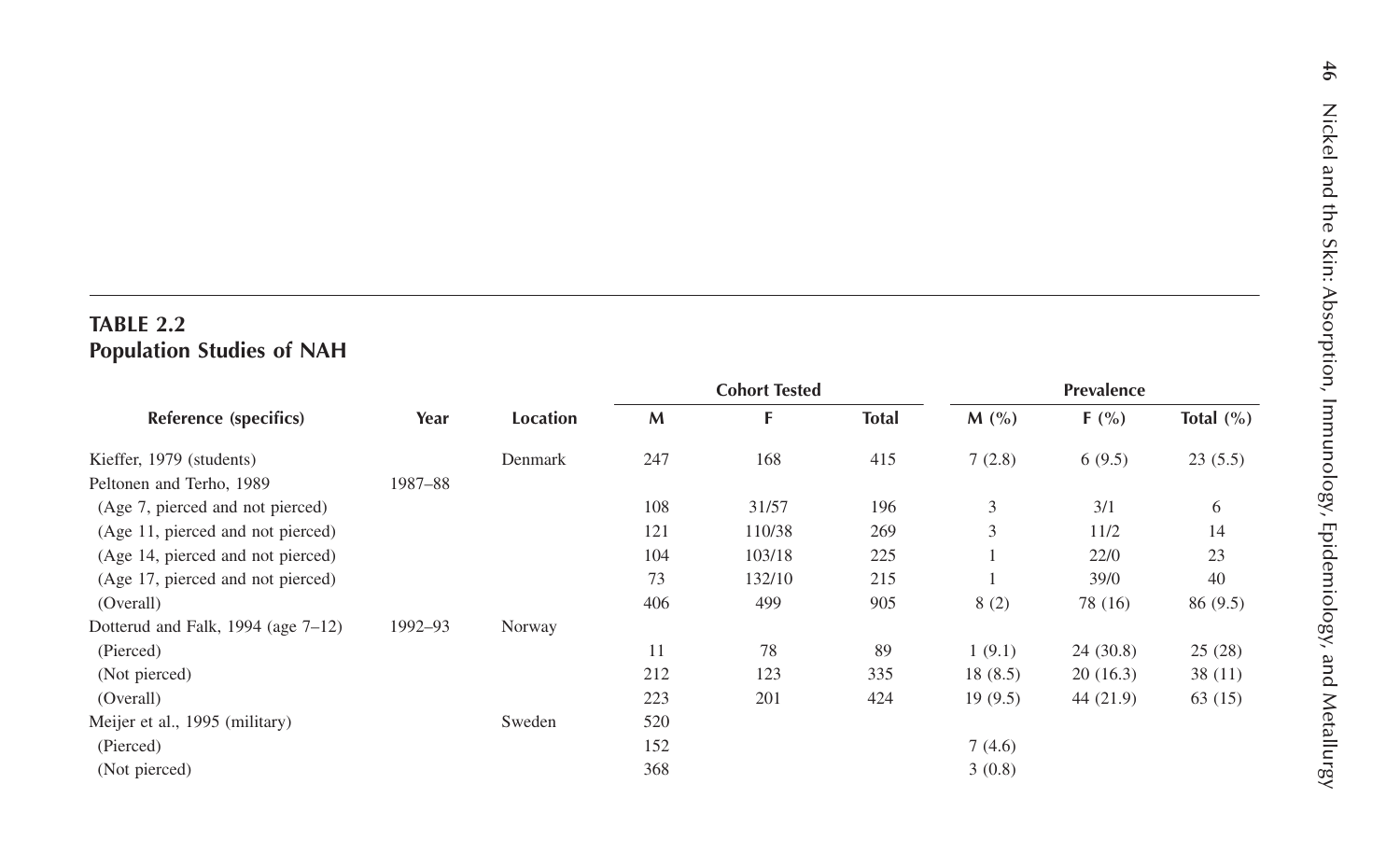| Kerosuo et al., 1996              | 1992-93 | $\ensuremath{\mathrm{Fin}}\xspace$ land |        |         |     |      |                  |          |
|-----------------------------------|---------|-----------------------------------------|--------|---------|-----|------|------------------|----------|
| $(Age group 14-18)$               |         |                                         |        |         |     |      |                  |          |
| (Ear pierced before orthodontics) |         |                                         |        |         |     | 3(9) | 123 (32)         | 126(31)  |
| (Not pierced)                     |         |                                         |        |         |     | 6(2) | $\boldsymbol{0}$ | 6(2)     |
| (Overall)                         |         |                                         | 283    | $417\,$ | 700 | 9(3) | 123 (30)         | 132 (19) |
| Mattila et al., 2001              | 1995    | Finland                                 | $96\,$ | 188     | 284 |      |                  |          |
| (Female, pierced)                 |         |                                         |        |         |     |      | (42)             |          |
| (Female, not pierced)             |         |                                         |        |         |     |      | (14)             |          |
| (Overall)                         |         |                                         |        |         |     |      | (39)             |          |
| (Male, pierced)                   |         |                                         |        |         |     | (3)  |                  |          |
| (Male, not pierced)               |         |                                         |        |         |     | (7)  |                  |          |
| (Overall)                         |         |                                         |        |         |     | (3)  |                  |          |
|                                   |         |                                         |        |         |     |      |                  |          |
|                                   |         |                                         |        |         |     |      |                  |          |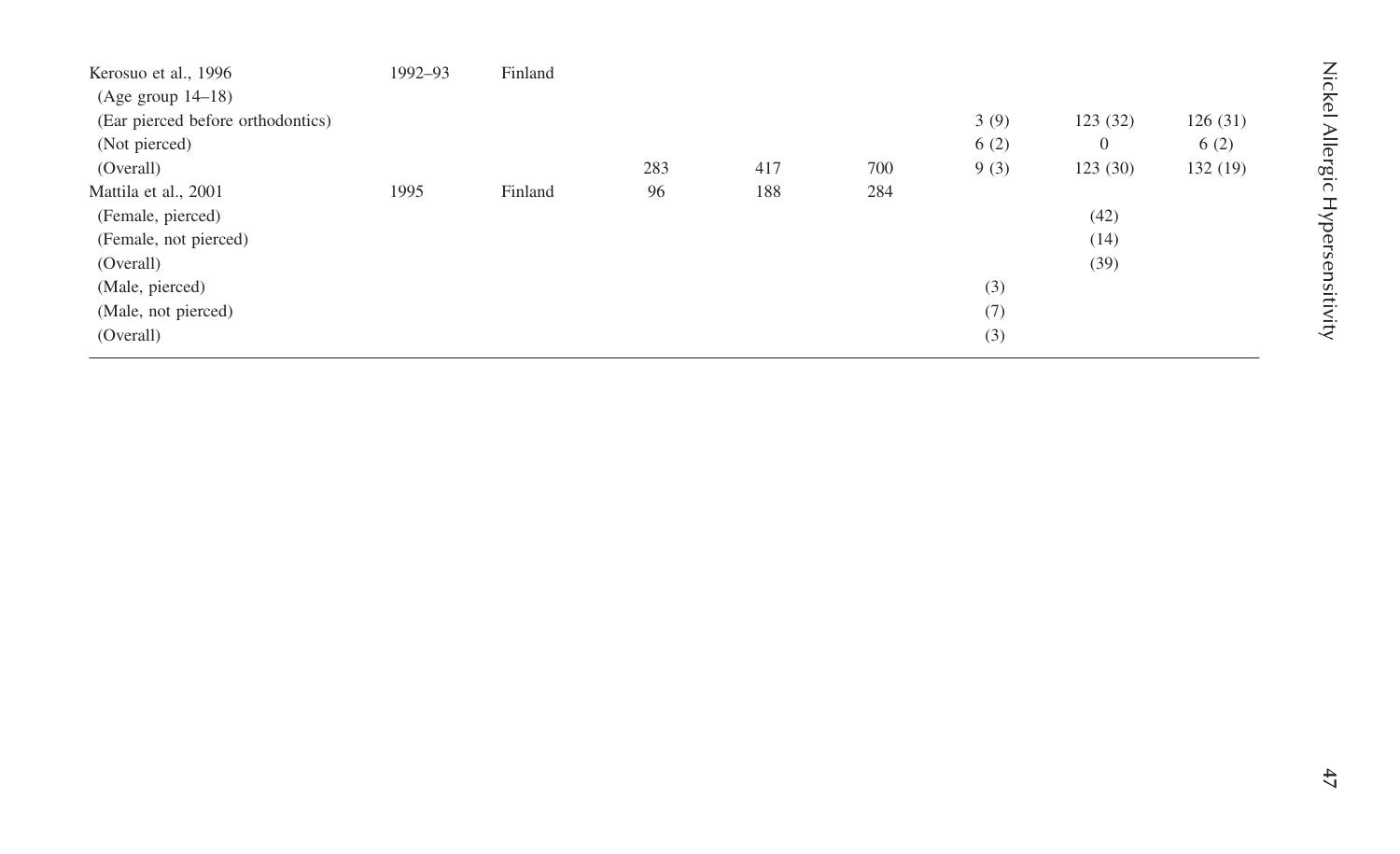### **TABLE 2.3**

|                       |           |         |            |              | <b>Cohort Investigated</b> |              |                | Prevalence |                |
|-----------------------|-----------|---------|------------|--------------|----------------------------|--------------|----------------|------------|----------------|
| Reference (specifics) |           | Year    | Location   | $\mathsf{M}$ | F                          | <b>Total</b> | $M$ (%)        | F(% )      | Total $(\% )$  |
| Prystowsky, 1979      |           |         | California |              |                            |              |                |            |                |
| Age group             | $<$ 24    |         |            | 182          | 243                        | 425          | 0(0)           | 26(11)     | 26(6.1)        |
|                       | $25 - 34$ |         |            | 96           | 219                        | 415          | 3(1.5)         | 20(9.1)    | 23(5.5)        |
|                       | $>35$     |         |            | 82           | 236                        | 318          | 1(2.4)         | 17(7.2)    | 18(5.7)        |
|                       | Total     |         |            | 460          | 698                        | 1,158        | 4(0.9)         | 63(9.0)    | 67(5.8)        |
| Peltonen, 1979        |           | 1976-77 | Finland    |              |                            |              |                |            |                |
| Age group             | $10 - 19$ |         |            | 84           | 95                         | 179          |                | $\sqrt{2}$ | $\mathfrak{Z}$ |
|                       | $20 - 29$ |         |            | 164          | 146                        | 310          |                | 12         | 13             |
|                       | $30 - 39$ |         |            | 111          | 89                         | 200          | $\mathfrak{2}$ | 6          | $8\,$          |
|                       | $40 - 49$ |         |            | 66           | 69                         | 135          |                | $\tau$     | $\tau$         |
|                       | $50 - 59$ |         |            | 26           | 62                         | 88           |                | 9          | 9              |
|                       | $>60$     |         |            | 27           | 41                         | 68           |                | 4          | $\overline{4}$ |
|                       | Total     |         |            | 478          | 502                        | 980          | 4(0.8)         | 40(8)      | 44 $(4.5)$     |
| Menné, 1982           |           | 1978    | Denmark    |              |                            |              |                |            |                |
| Female, age group     | $16 - 19$ |         |            |              |                            | 139          |                | 16(11)     | 16(11)         |
|                       | $20 - 29$ |         |            |              |                            | 351          |                | 65(19)     | 65(19)         |
|                       | $30 - 39$ |         |            |              |                            | 383          |                | 66 (17)    | 66 (17)        |
|                       | $40 - 49$ |         |            |              |                            | 289          |                | 55 (19)    | 55 (19)        |
|                       | $50 - 59$ |         |            |              |                            | 308          |                | 34(11)     | 34(11)         |
|                       | $60 - 69$ |         |            |              |                            | 239          |                | 29(12)     | 29(12)         |
|                       | $70 - 79$ |         |            |              |                            | 188          |                | 18(9.6)    | 18(9.6)        |
|                       | Total     |         |            |              | 1,976                      | 1,976        |                | 286 (14.5) | 286 (14.5)     |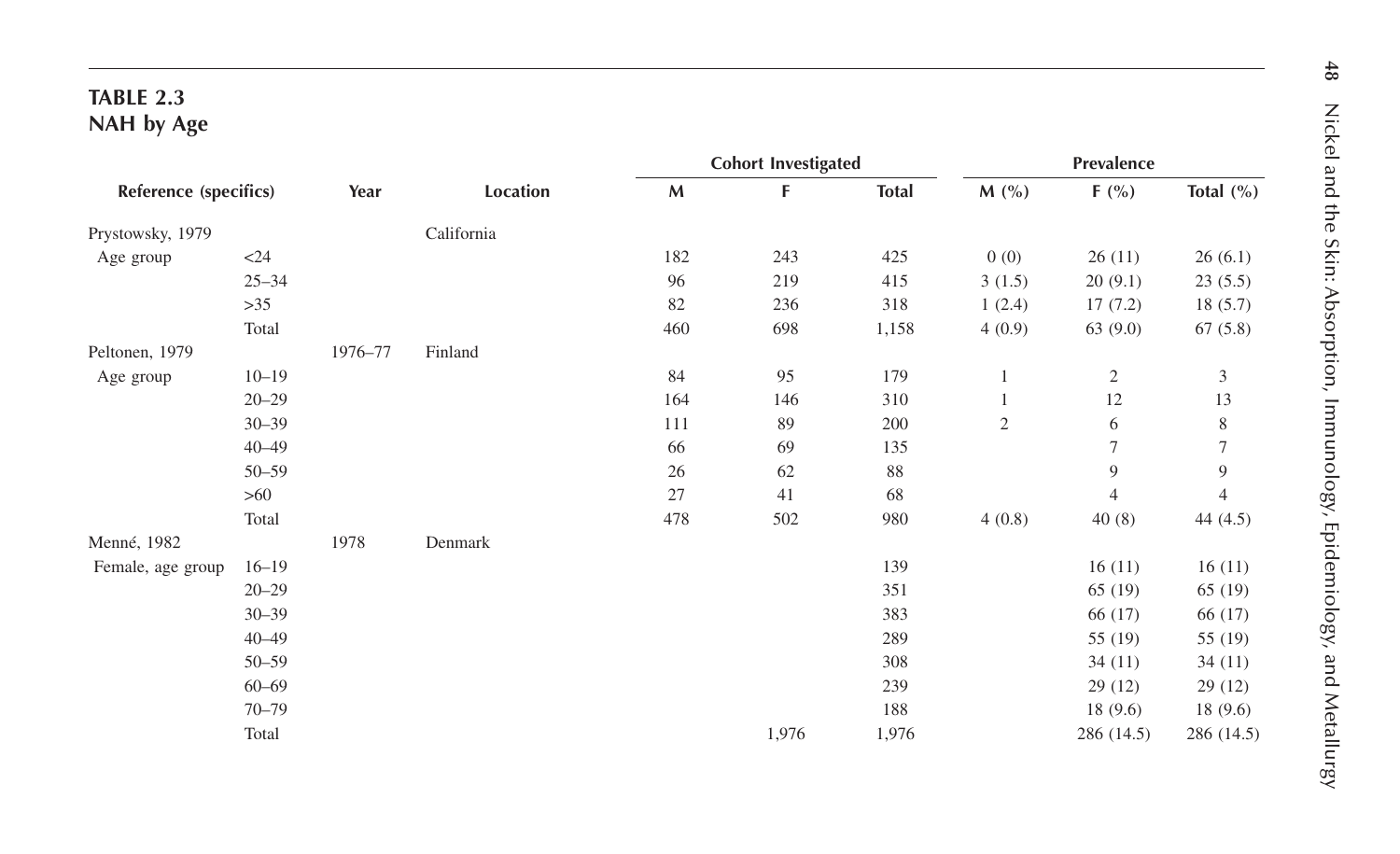| Menné, 1983              |             |         |                        |       |     |                |             |             |
|--------------------------|-------------|---------|------------------------|-------|-----|----------------|-------------|-------------|
| Female, twins, age 50-59 |             |         |                        | 315   |     |                | 40(12.7)    |             |
|                          | $60 - 69$   |         |                        | 598   |     |                | 83 (13.9)   |             |
|                          | $70 - 75$   |         |                        | 185   |     |                | 14(7.6)     |             |
|                          | Total       |         |                        | 1,098 |     |                | 137(12.5)   |             |
| General                  |             |         |                        |       |     |                |             |             |
| population, age 50-59    |             |         |                        | 308   |     |                | 34(11)      |             |
|                          | $60 - 69$   |         |                        | 239   |     |                | 29(12.1)    |             |
|                          | $70 - 75$   |         |                        | 188   |     |                | 18(9.6)     |             |
|                          | Total       |         |                        | 735   |     |                | 81 (11)     |             |
| Larsson-Stymne, 1985     |             | 1982-83 | Sweden                 |       |     |                |             |             |
| Age group                | $\,$ 8 $\,$ |         |                        | 285   |     |                | 22(8)       | 22(8)       |
|                          | 11          |         |                        | 304   |     |                | 26(9)       | 26(9)       |
|                          | 15          |         |                        | 371   |     |                | 43 (12)     | 43(12)      |
|                          | Total       |         |                        | 960   |     |                | 91 (9)      | 91 (9)      |
| Gawkrodger, 1986         |             | 1982-85 | Scotland               |       |     |                |             |             |
| Age group                | $10 - 19$   |         |                        |       |     |                | $18\,$      |             |
|                          | $20 - 29$   |         |                        |       |     |                | $38\,$      |             |
|                          | $30 - 39$   |         |                        |       |     | $\sqrt{2}$     | 19          |             |
|                          | $40 - 49$   |         |                        |       |     | $\mathfrak{Z}$ | $20\,$      |             |
|                          | $50 - 59$   |         |                        |       |     | 6              | 14          |             |
|                          | $60 - 69$   |         |                        |       |     | 3              | $\,$ 8 $\,$ |             |
|                          | $70 - 79$   |         |                        |       |     |                |             |             |
|                          | Total       |         |                        |       | 501 | 15             | 119         | 134 (27)    |
| Schubert, 1987           |             | 1982    | Central/Eastern Europe |       |     |                |             |             |
| Female, age group        | <16         |         |                        |       |     |                | (30)        |             |
|                          | $16 - 19$   |         |                        |       |     |                | (25.8)      |             |
|                          | $20 - 24$   |         |                        |       |     |                | (27.1)      |             |
|                          | $25 - 29$   |         |                        |       |     |                | (17.2)      |             |
|                          |             |         |                        |       |     |                |             | (continued) |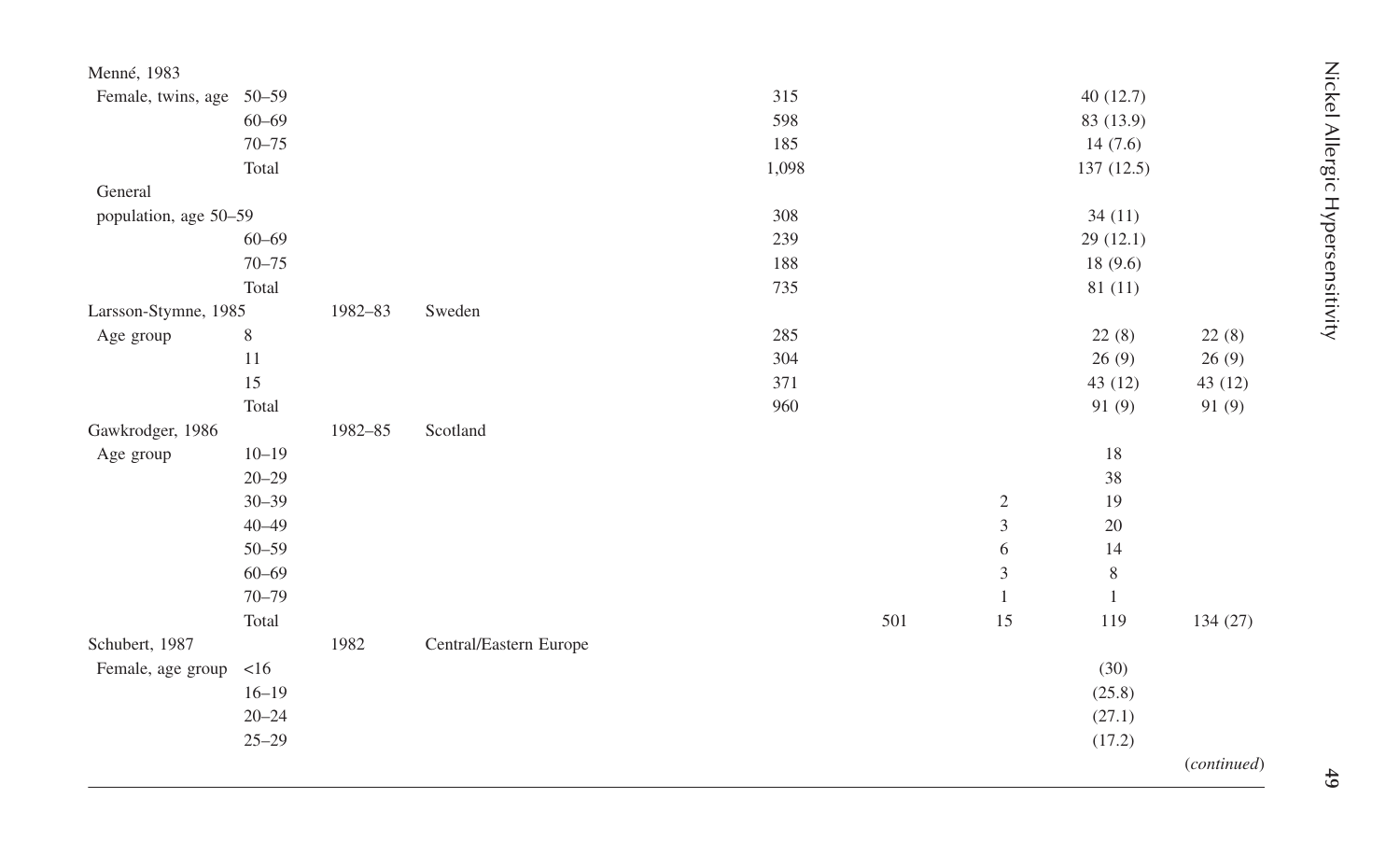## **TABLE 2.3 (CONTINUED)**

|                          |           |         |                |     | <b>Cohort Investigated</b> |              |        | Prevalence |               |
|--------------------------|-----------|---------|----------------|-----|----------------------------|--------------|--------|------------|---------------|
| Reference (specifics)    |           | Year    | Location       | M   | F                          | <b>Total</b> | M(%)   | F(% )      | Total $(\% )$ |
|                          | $30 - 34$ |         |                |     |                            |              |        | (7.2)      |               |
|                          | $35 - 39$ |         |                |     |                            |              |        | (5.4)      |               |
|                          | $40 - 44$ |         |                |     |                            |              |        | (1.3)      |               |
|                          | $45 - 49$ |         |                |     |                            |              |        | (4.9)      |               |
|                          | $50 - 54$ |         |                |     |                            |              |        | (1.3)      |               |
|                          | $55 - 59$ |         |                |     |                            |              |        | (5.3)      |               |
|                          | $\geq 60$ |         |                |     |                            |              |        | (3.8)      |               |
| Young, 1987 (2.5% patch) |           | 1974    | Holland        | 115 | 135                        | 250          | (3.3)  | (13.3)     | 22(8.8)       |
| $(5\% \text{ patch})$    |           | 1984    |                | 198 | 416                        | 614          | (5.6)  | (19.7)     | 93(15.1)      |
| Age groups 1984:         | $<$ 30    |         |                |     |                            | 250          |        |            | 57(22.7)      |
|                          | $30 - 50$ |         |                |     |                            | 256          |        |            | 29(11.3)      |
|                          | $>50$     |         |                |     |                            | 108          |        |            | 7(6.5)        |
| van Hoogstraten, 1991    |           | 1987-88 | Western Europe | 641 | 1,535                      | 2,176        |        |            |               |
| Female; pierced; age<35  |           |         |                |     | 755                        |              |        |            | (37.9)        |
|                          | $>35$     |         |                |     | 400                        |              |        |            | (20.5)        |
| n/pierced                | <35       |         |                |     | 84                         |              |        |            | (4.8)         |
|                          | $>35$     |         |                |     | 281                        |              |        |            | (10.0)        |
| Male; pierced            |           |         |                | 67  |                            |              |        |            | (21.6)        |
| n/pierced                |           |         |                | 563 |                            |              |        |            | (2.7)         |
| McDonagh, 1992           |           |         | U.K.           |     |                            |              |        |            |               |
| Age group                | $<$ 30    |         |                | 59  | 143                        | 202          | 4(7)   | 65(45)     | 69 (34)       |
|                          | $30 - 59$ |         |                | 143 | 168                        | 311          | 5(3.5) | 46(27)     | 51 (16)       |
|                          | $>60$     |         |                | 46  | 53                         | 99           | 2(4.3) | 8(15)      | 10(10)        |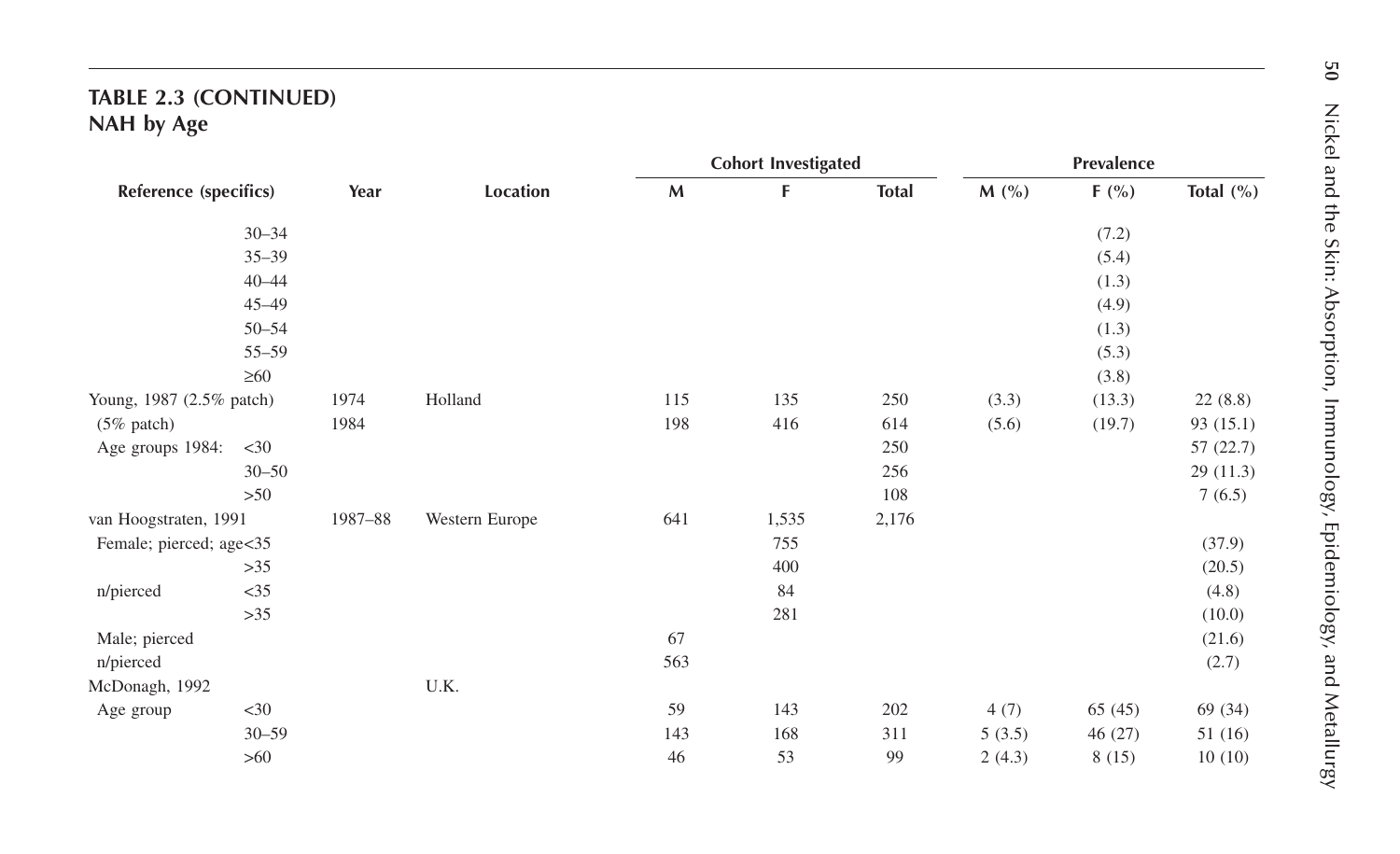|                     | $\operatorname{\mathsf{Total}}$ |         |                              | $248\,$ | 364     | 612    | 11(4.4) | 119 (32.7) | 130(21) |
|---------------------|---------------------------------|---------|------------------------------|---------|---------|--------|---------|------------|---------|
| Nielsen, 1993       |                                 |         | Denmark                      |         |         |        |         |            |         |
| Age                 | $15 - 34$                       |         |                              | 85      | $112\,$ | 197    | (2.4)   | (19.6)     | (12.2)  |
|                     | $35 - 49$                       |         |                              | 95      | $101\,$ | 196    | (1.1)   | (7.9)      | (4.6)   |
|                     | $50 - 69$                       |         |                              | 99      | $75\,$  | 174    | (3.0)   | (2.7)      | (2.9)   |
|                     | Total                           |         |                              | 279     | $288\,$ | 567    | (2.2)   | (11.1)     | (6.7)   |
| Mangelsdorf, 1996   |                                 |         | $\ensuremath{\mathrm{U.S.}}$ |         |         |        |         |            |         |
| Age<br>asymptomatic | 68-87                           |         |                              |         |         | $82\,$ |         |            | $5(6)$  |
| Brasch, 1997        |                                 | 1990-95 | Germany                      |         |         |        |         |            |         |
| Age group           | $6 - 15$                        |         |                              | 142     | 241     | 383    | (5.6)   | (22.0)     | (15.9)  |
|                     | $6 - 13$                        |         |                              | 89      | 109     | 198    | (4.5)   | (18.3)     | (12.1)  |
|                     | $14 - 15$                       |         |                              | 53      | 132     | 185    | (7.5)   | (25)       | (20)    |
|                     | Total                           |         |                              | 284     | 482     | 766    |         |            |         |
| Schnuch, 1997       |                                 | 1990-95 | Germany/Austria              |         |         | 36,720 | (4.8)   | (18.3)     | (15.7)  |
| Age group           | $20 - 29$                       |         |                              |         |         |        |         | (36.2)     |         |
|                     |                                 |         |                              |         |         |        |         |            |         |
|                     |                                 |         |                              |         |         |        |         |            |         |
|                     |                                 |         |                              |         |         |        |         |            |         |
|                     |                                 |         |                              |         |         |        |         |            |         |
|                     |                                 |         |                              |         |         |        |         |            |         |
|                     |                                 |         |                              |         |         |        |         |            |         |
|                     |                                 |         |                              |         |         |        |         |            |         |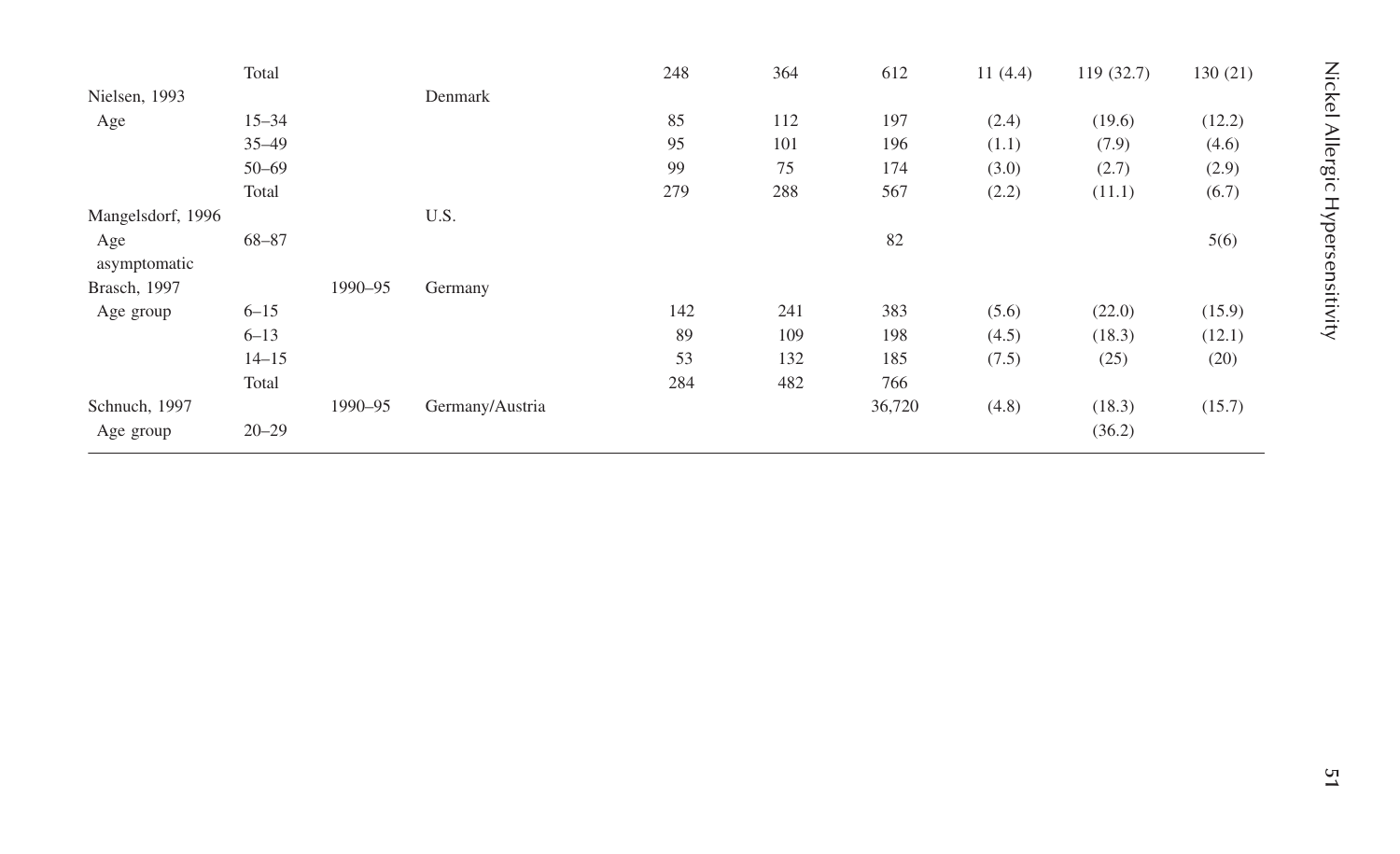#### **TABLE 2.4NAH** by Occupation

| <b>NAH</b> by Occupation |         |             |                      |       |              |                      |                |           |  |  |
|--------------------------|---------|-------------|----------------------|-------|--------------|----------------------|----------------|-----------|--|--|
| Reference (specifics)    | Year    | Location    | <b>Cohort Tested</b> |       |              | Prevalence           |                |           |  |  |
|                          |         |             | $\mathsf{M}$         | F     | <b>Total</b> | M(%)                 | F(%)           | Total (%) |  |  |
| Wahlberg, 1975           | 1970-71 | Sweden      |                      |       | 35           |                      |                | (17)      |  |  |
| hairdressers             |         |             |                      |       |              |                      |                |           |  |  |
| Lynde, 1982              | 1973-81 | Canada      |                      |       | 66           |                      |                | 18(27)    |  |  |
| Boss, 1982               |         | Denmark     |                      |       |              |                      |                |           |  |  |
| female hairdressers      |         |             |                      | 43    |              |                      | 11(25.6)       |           |  |  |
| Gawkrodger, 1986         | 1982-85 | Scotland    |                      |       |              |                      |                |           |  |  |
| office                   |         |             |                      |       |              | 3                    | 37             |           |  |  |
| cleaning                 |         |             |                      |       |              |                      | 37             |           |  |  |
| catering                 |         |             |                      |       |              |                      | 15             |           |  |  |
| nursing                  |         |             |                      |       |              |                      | 7              |           |  |  |
| engineering              |         |             |                      |       |              | $\overline{4}$       | 7              |           |  |  |
| hairdressing             |         |             |                      |       |              |                      | 6              |           |  |  |
| clothing                 |         |             |                      |       |              |                      | 6              |           |  |  |
| building                 |         |             |                      |       |              | $\boldsymbol{\beta}$ |                |           |  |  |
| other                    |         |             |                      |       |              | 5                    | 4              |           |  |  |
| Total                    |         |             |                      |       | 501          | 15                   | 119            | 134       |  |  |
| van der Burg, 1986       | 1982-83 | Holland     |                      |       |              |                      |                |           |  |  |
| nursing                  |         |             | 29                   | 188   | 217          | 0(0)                 | 25(13)         | 25(12)    |  |  |
| hairdressing             |         |             | 12                   | 74    | 86           | 2(17)                | 20(27)         | 22(26)    |  |  |
| Schubert, 1987           |         | Central and | 913                  | 1,487 | 2,400        | 19(2.1)              | 157(10.5)      | 176(7.3)  |  |  |
|                          |         | East Europe |                      |       |              |                      |                |           |  |  |
| electroplater            |         |             |                      |       |              | $\overline{2}$       | $\overline{7}$ |           |  |  |
| metal worker             |         |             |                      |       |              |                      | 10             |           |  |  |
| hairdresser              |         |             |                      |       |              |                      | $\tau$         |           |  |  |
| nurse                    |         |             |                      |       |              |                      | $\tau$         |           |  |  |
| tailor                   |         |             |                      |       |              |                      | 5              |           |  |  |
|                          |         |             |                      |       |              |                      |                |           |  |  |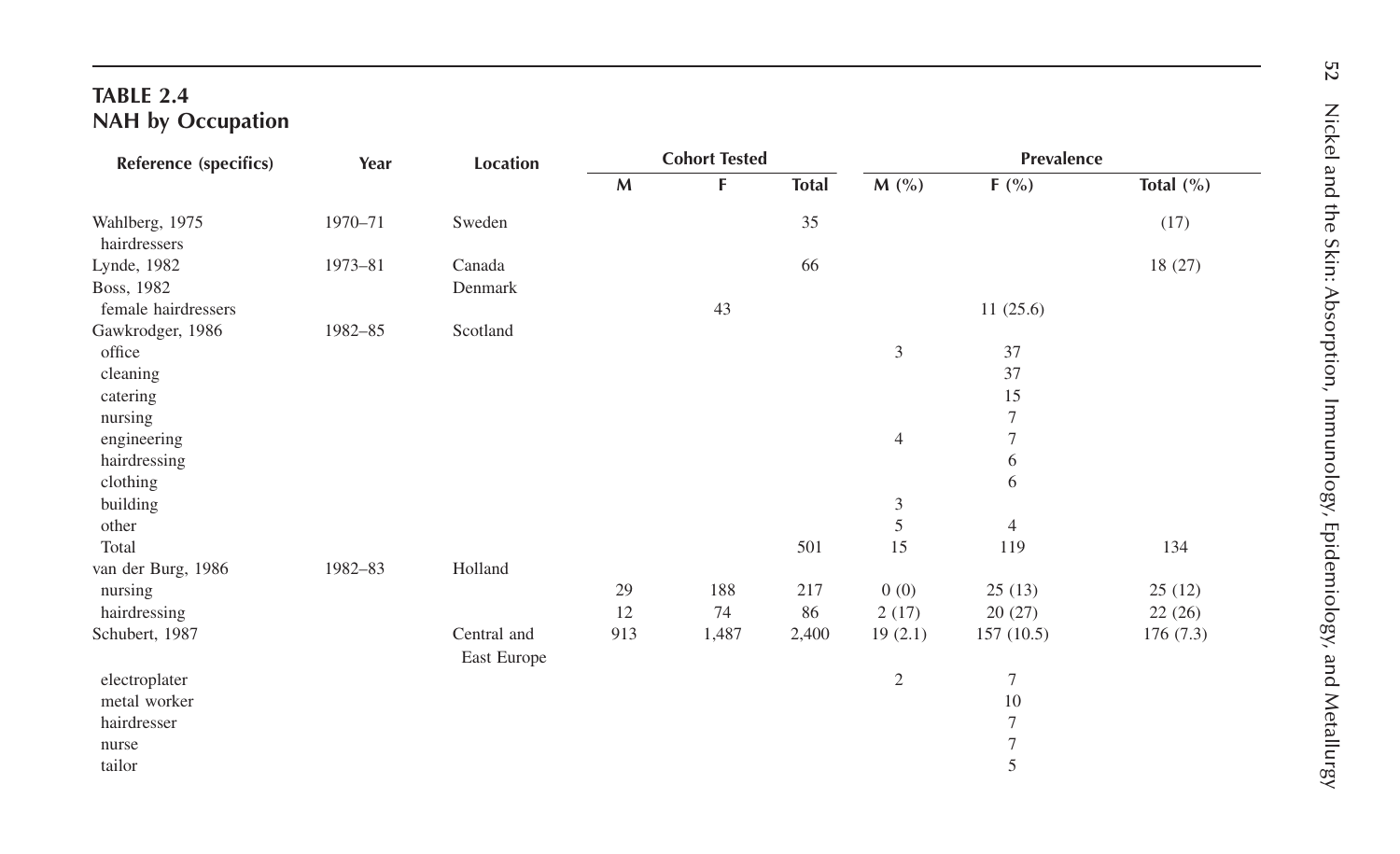| cook                                         |                                            |         |       |     |        |         | 4              |                                        |
|----------------------------------------------|--------------------------------------------|---------|-------|-----|--------|---------|----------------|----------------------------------------|
| cleaning                                     |                                            |         |       |     |        |         | $\mathfrak{2}$ |                                        |
| typists                                      |                                            |         |       |     |        |         | $\mathfrak{2}$ |                                        |
| other                                        |                                            |         |       |     |        | $\tau$  | $\tau$         |                                        |
| Matsunaga, 1988                              | 1982-86                                    | Japan   |       | 12  |        |         | 1(8)           |                                        |
| beauticians                                  |                                            |         |       |     |        |         |                |                                        |
| Schubert, 1989                               |                                            | Germany |       |     | 1,585  |         |                | 150(9.5)                               |
| concrete fabrication                         |                                            |         |       |     | 726    |         |                | 12(1.6)                                |
| Schubert, 1990                               | 1980-83                                    | Germany |       | 180 |        |         | 17(9.4)        |                                        |
| medical workers                              | 1986-87                                    |         |       | 130 |        |         | 34(26.2)       |                                        |
| <b>Holness</b> (1990)<br>hairdresser         | 1981-88                                    | Canada  |       |     | 53     |         |                | (17)                                   |
| Kiec-Swierczynska, 1990                      | 1972-87                                    | Poland  | 1,552 | 230 | 1,782  |         |                | 19(1.1)                                |
| building industry                            |                                            |         |       |     |        |         |                |                                        |
| Seidenari, 1990                              |                                            | Italy   |       |     |        |         |                |                                        |
| ceramic workers                              |                                            | Italy   |       |     | 139    | 2       | 6              | 8(6)                                   |
| Gola, 1992 (GIRDCA)                          | 1984                                       |         |       |     | 4,850  |         |                | 1,115 (23)(181/934) <sup>a</sup>       |
|                                              | 1985                                       |         |       |     | 4,469  |         |                | 910 (20)(88/822) <sup>a</sup>          |
|                                              | 1986                                       |         |       |     | 4,952  |         |                | 1,568 (32)(195/1373) <sup>a</sup>      |
|                                              | 1987                                       |         |       |     | 4,226  |         |                | 1,351 (32)(137/1214) <sup>a</sup>      |
|                                              | 1988                                       |         |       |     | 5,044  |         |                | $1,670$ (33)(218/1452) <sup>a</sup>    |
| total                                        | 1984-88                                    |         |       |     | 23,541 |         |                | $6,614$ (28.1)(819/5,795) <sup>a</sup> |
| Kanerva, 1994 misc. occup.;                  | 1991                                       | Finland |       |     |        |         |                |                                        |
| 1314 allergy cases/412 ACD                   |                                            |         | 165   | 247 | 412    | 2(1)    | 36(15)         | 38(9)                                  |
| Kiec-Swierczynska, 1996<br>misc. occupations | 1990-94                                    | Poland  |       |     | 1,619  | 30(1.8) | 72 (4.4)       | 102(6.3)                               |
| Kanerva, 1997                                |                                            |         |       |     |        |         |                |                                        |
| electroplaters                               |                                            | Finland | 48    | 55  | 103    | 2(4.2)  | 8(15)          | 10(9.7)                                |
|                                              | <sup>a</sup> Occupational/nonoccupational. |         |       |     |        |         |                |                                        |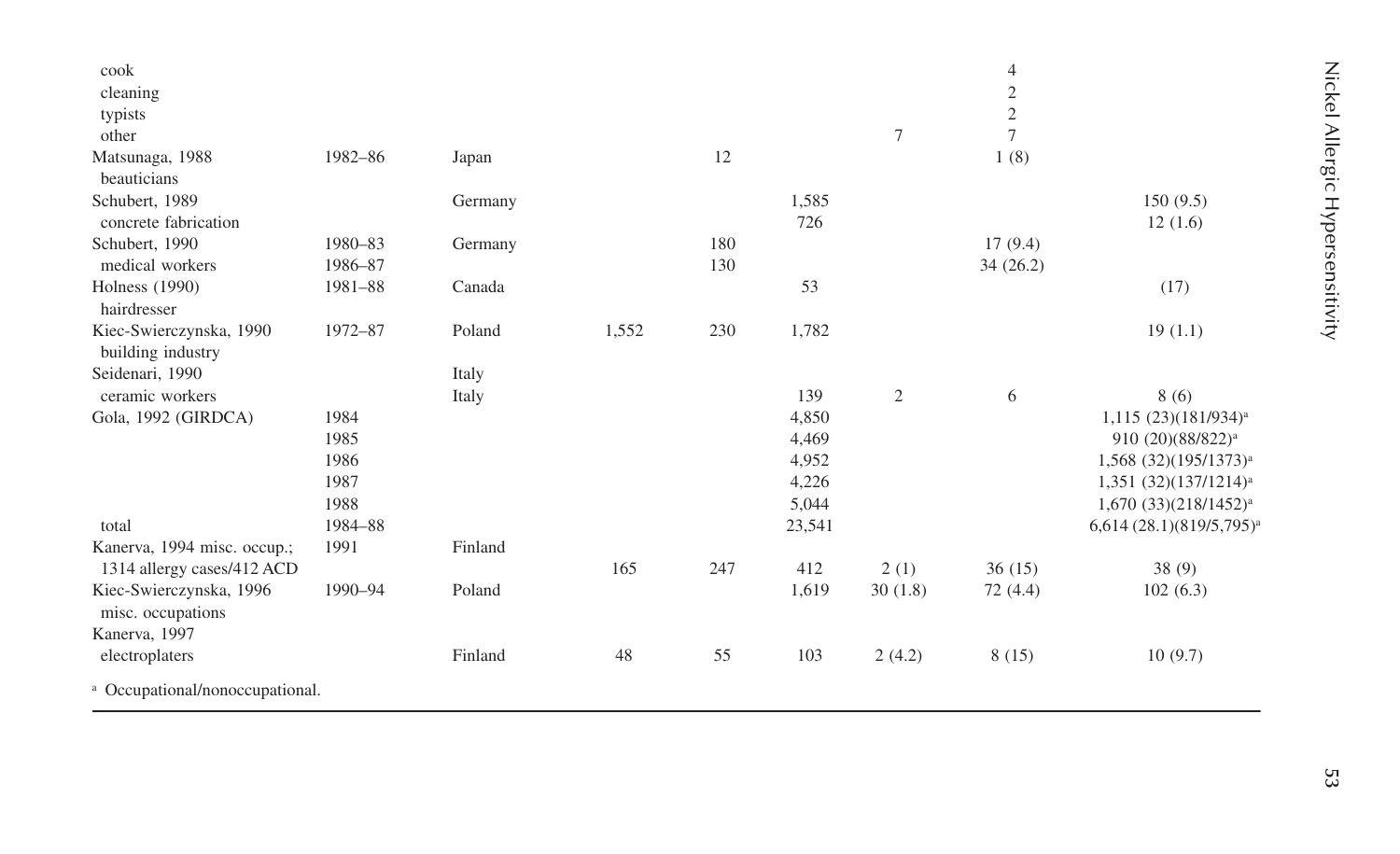Reaction to the patch is evaluated after 48, 72, or 96 h, or 1 week later since some reactions may be delayed, like those to gold thiosulfate, where reaction at first remains negative but in isolated cases may turn positive ten days after test application (Bruze et al., 1995).

Reading of reactions can assign them into four categories: irritant, doubtful, positive, and negative reactions. Scoring of the response follows degree of reaction based on certain morphologic features, starting from erythematous infiltration or erythematous infiltration with coalescing vesicles. Erythema without infiltration makes the reaction doubtful, borderline between irritant and marginally allergic, unlikely to be clinically relevant. In that case further testing is appropriate, either at a higher concentration or in a different vehicle. Severity increases going from erythema to formation of papules, oedema or vescicles, to spreading bullous or ulcerative reactions.

False-positive and false-negative reactions are problems that render correct interpretation of patch test results difficult, distorting the outcome in epidemiological studies. False positives are defined as positive reactions in absence of ACD, and may be irritant reactions instead. This potentially happens in tests with nickel salts that are intrinsically irritating. Irritant reactions have the same morphology as ACD and are indistinguishable from allergic reactions except by histological examination of the tissue involved or through appropriate dose-response studies. False positives can result from excessive dose or an irritant vehicle, or are attributable to "angry back syndrome." Inadequate dispersion of the test substance in the vehicle can result in foci of excessive (thus irritating) concentration, as may happen with nickel sulfate crystals in petrolatum. "Excited skin" and angry back syndrome are terms coined to describe a hyperirritable skin condition potentially occurring when multiple, concomitant skin reactions occur. Such a state may also lead to false-positive patch test results (van Hoogstraten et al., 1991).

False-negative reactions may result in patients who are idiosyncratic "late reactants," when the allergen is applied at too low a concentration or the duration of contact is too brief. False negative can also be a test outcome resulting from inadequate diffusion of the test material through the stratum corneum (SC) barrier, thus failing to reach the epidermis at the minimum sensitizing dose; this may happen in patch tests with nickel sulfate routinely applied to the back, a site where diffusion of that xenobiotic appears to be less than optimal (Hostýnek et al., 2001). The choice of the sulfate salt as patch test standard represents a compromise; although the chloride is the more sensitive agent and would be the better penetrant (Wahlberg, 1990; Hostýnek et al., 2001; Räsänen et al., 1999), it also proves to be more irritating.

Adding to the uncertain significance of patch test outcome is a large inter- and intra-individual variation in nickel patch test reactivity noted by Hindsén when retesting a cohort of females over several months. The outcome was different for each of four iterations. Thus, when a patient with a history of nickel allergy tests negative, retesting appears indicated to ascertain the significance of the test result (Hindsén et al., 1997; Hindsén, 1999).

Patch tests with nickel sulfate in petrolatum in particular appear associated with the occurrence of negative test results in patients who have a well-defined history of allergy due to contact with metal jewelry, supposedly the prime correlate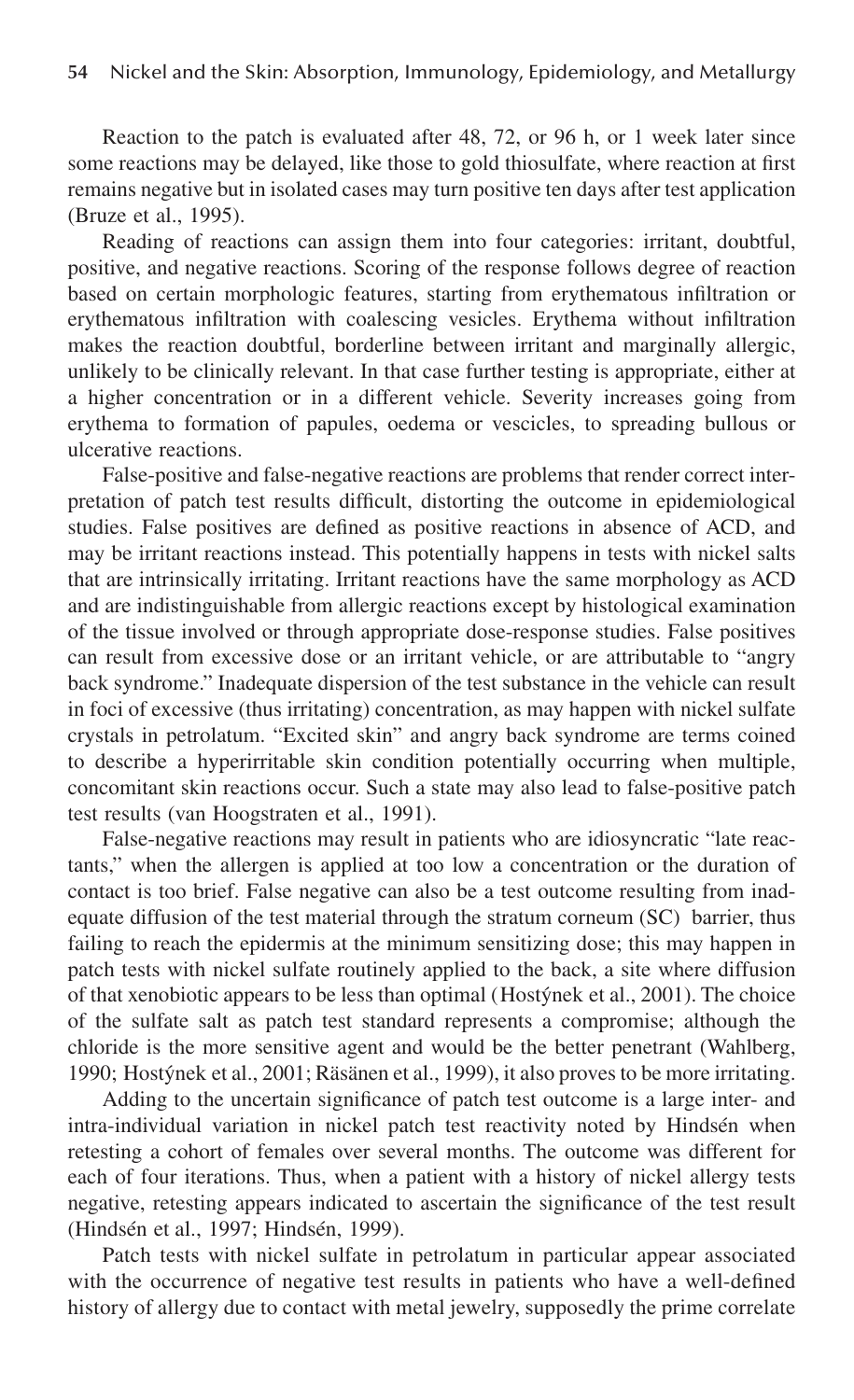in NAH etiology (Burrows, 1989; Kieffer, 1979; Mattila et al., 2001). Faulty execution of the skin patch procedure can be excluded when repeat tests with nickel chloride, a better SC penetrant than the sulfate (Hostýnek et al., 2001), does not substantially alter the test outcome (Möller and Svensson, 1986). Suggested is an association with atopy in those cases, where the observed reaction to nickel is one of irritation, rather than hypersensitivity (Gilboa et al., 1988; Möller and Svensson, 1986).

Appropriate application of the patch onto the test site is but one of the factors critical for the correct test outcome and its interpretation in ACD diagnosis. Several criteria have been defined in an algorithm that appear important in demonstrating clinical relevance of ACD (Ale and Maibach, 1995): personal history of exposure to a particular chemical or compound needs to be established in dialogue with the patient; the site of dermatitis must correspond with the site of contact with the putative allergen, established through careful clinical examination; and test material concentration used must be nonirritating, to be determined through preliminary application of a dilution series of the agent, yielding a dose-response relation. If occurrence of Excited Skin Syndrome (ESS) is suspected, the patch test is to be repeated on an alternate site; the (occluded) patch test is to be complemented with a use test or open patch. (See Section 2.2.5.)

It is likely that quality (reproducibility) and homogeneity of patch tests has benefited thanks to improved patch test materials since the Fischer publication (Fischer and Maibach, 1984).

#### **2.2.2 STANDARD SERIES OF ALLERGENS**

Of some 3700 allergens known (de Groot, 1994), various series are established based on experience gathered at dermatology clinics and based on population allergy incidence reports. The typical 20 to 25 test substances making up such series consist of chemically defined synthetic compounds and mixes of natural allergens. They change over time as they are reviewed regularly by national and international contact dermatitis groups, composed of dermatology specialists who review test methods, standardize techniques, and monitor information relating to the allergic sensitization potential of products and chemicals in their respective geographical areas (Andersen et al., 1992; Bruynzeel et al., 1995; Lachapelle et al., 1997). Thus several national (GIRDCA, Italy; JSDA, Japan; DKG, Germany) and supranational standard series are in use: the International Contact Dermatitis Research Group (NCDRG), the North American Contact Dermatitis Group (NACDG) (Storrs et al., 1989), and the European Environmental and Contact Dermatitis Research Group (EECDRG) (Fullerton et al., 1988). Various sublists address special occupational or population exposures, such as the test series for dental materials, metal compounds, photographic chemicals, and so on (Axéll et al., 1983).

Nickel is one of the test materials of the Standard Series, as it is the most common allergen in the population of industrialized countries (Marks et al., 1998; Marks et al., 2000; Storrs et al., 1989). The standardized nickel patch test concentrations in petrolatum used are either 2.5% (U.S., Japan), or 5% (Europe) (Nakada et al., 1998).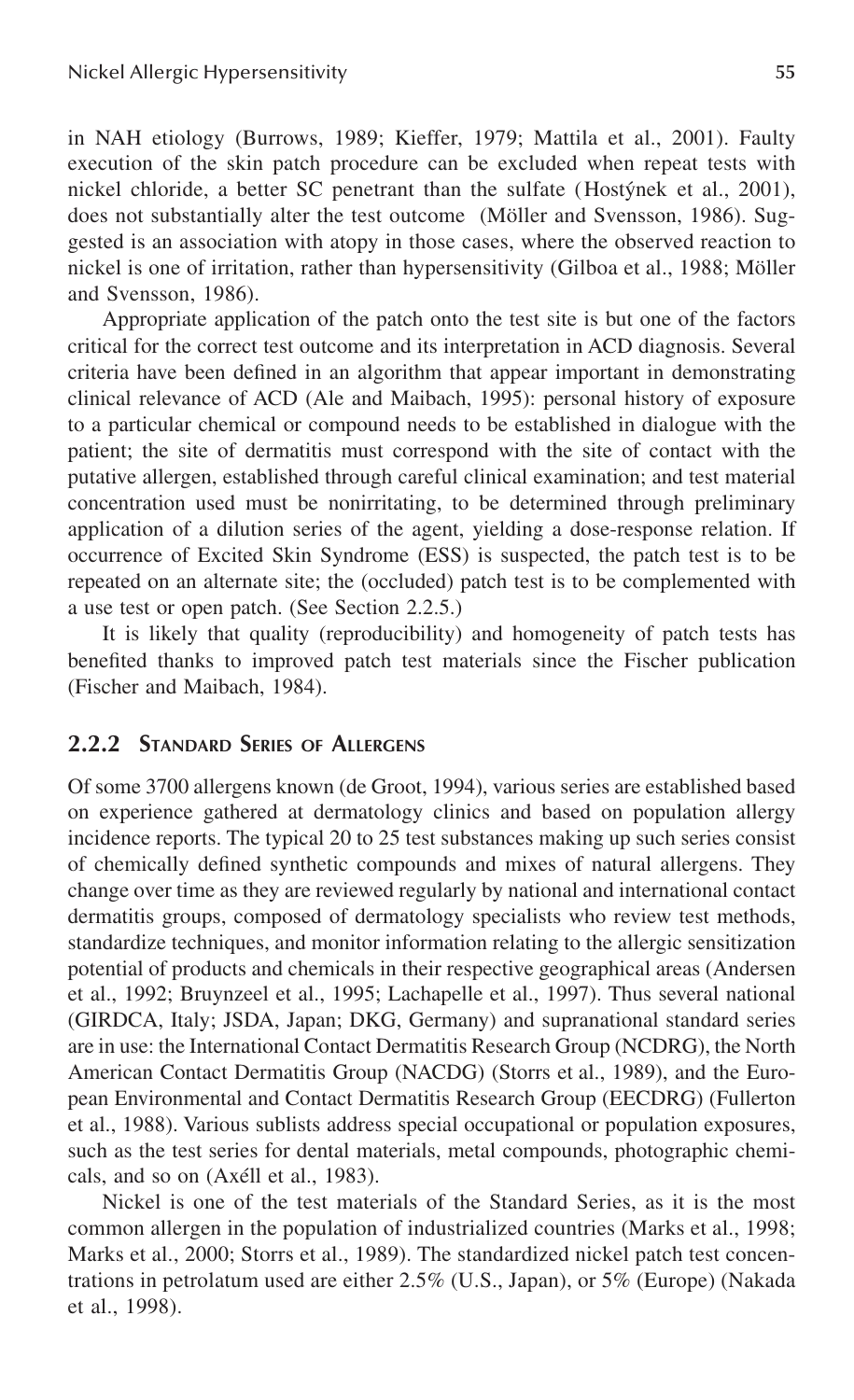# **2.2.3 INCIDENCE**

Incidence describes the number of specified new illnesses, such as persons developing NAH, as recorded in a specified population over a specified period of time. The finding of increased incidence of NAH over a number of years, for example, indicates that more people have developed that condition year after year.

# **2.2.4 PREVALENCE**

Prevalence refers to the number of people with NAH in a given population at a specific time period. Period prevalence includes cases with long-lasting NAH, diagnosed in prior years and up to the present, and often is based on (potentially unreliable) patient recall. Point prevalence represents cases only at a particular moment and includes only subjects with actual NAH. The incidence of X cases of NAH in a given year with a prevalence of Y, for example, indicates that X new cases are diagnosed in the year and that Y number of people live with that condition.

# **2.2.5 REPEAT OPEN APPLICATION TEST (ROAT)**

The ROAT or PUT (Provocative Use Test) is used to confirm the relevance of a positive or negative patch test reaction (Nakada et al., 2000). They are use tests more approximating the real-life condition of exposure to a suspected allergen. The substance is applied once or twice a day for 7 to 14 days on the flexor forearm or other relevant anatomic site (Chang et al., 1997). A positive reaction is usually seen within 4 days, less frequently between 5 and 7 days. In approximately half of the positive patch tests the (open) use test is negative, an indication that the individual threshold of response may not have been reached. A test with higher concentrations is then indicated. Should the open test be positive, then a repeat test using samples with and without allergen will clarify whether the reaction may be irritant in nature (both sites reacting).

# **2.2.6 THIN LAYER RAPID USE EPICUTANEOUS TEST (T.R.U.E.® TEST)**

The T.R.U.E. TEST is a ready-to-use system, developed to overcome some of the inaccuracies inherent in conventional skin patch testing. It is a commercially available, ready-to-use system comprising the standard panel of test materials by the NACDG, except for formaldehyde. The test allergens are prepared in advance and incorporated into a hydrophilic, multilayered, moisture-sensitive patch, and the practitioner has only to remove the covering material before applying it on the patient's skin. Taped onto the skin, the patch releases the test substance as perspiration hydrates the protactive film, transforming it into a permeable gel (Fisher, 1989; Lachapelle et al., 1988).

Although it lacks the flexibility of conventional patch testing and represents only a limited choice of allergens, advantages of the T.R.U.E. system are exact standardized dosage; stability of the test material, which is warranted by airtight and lightproof packaging; and ease of application and reproducibility of test results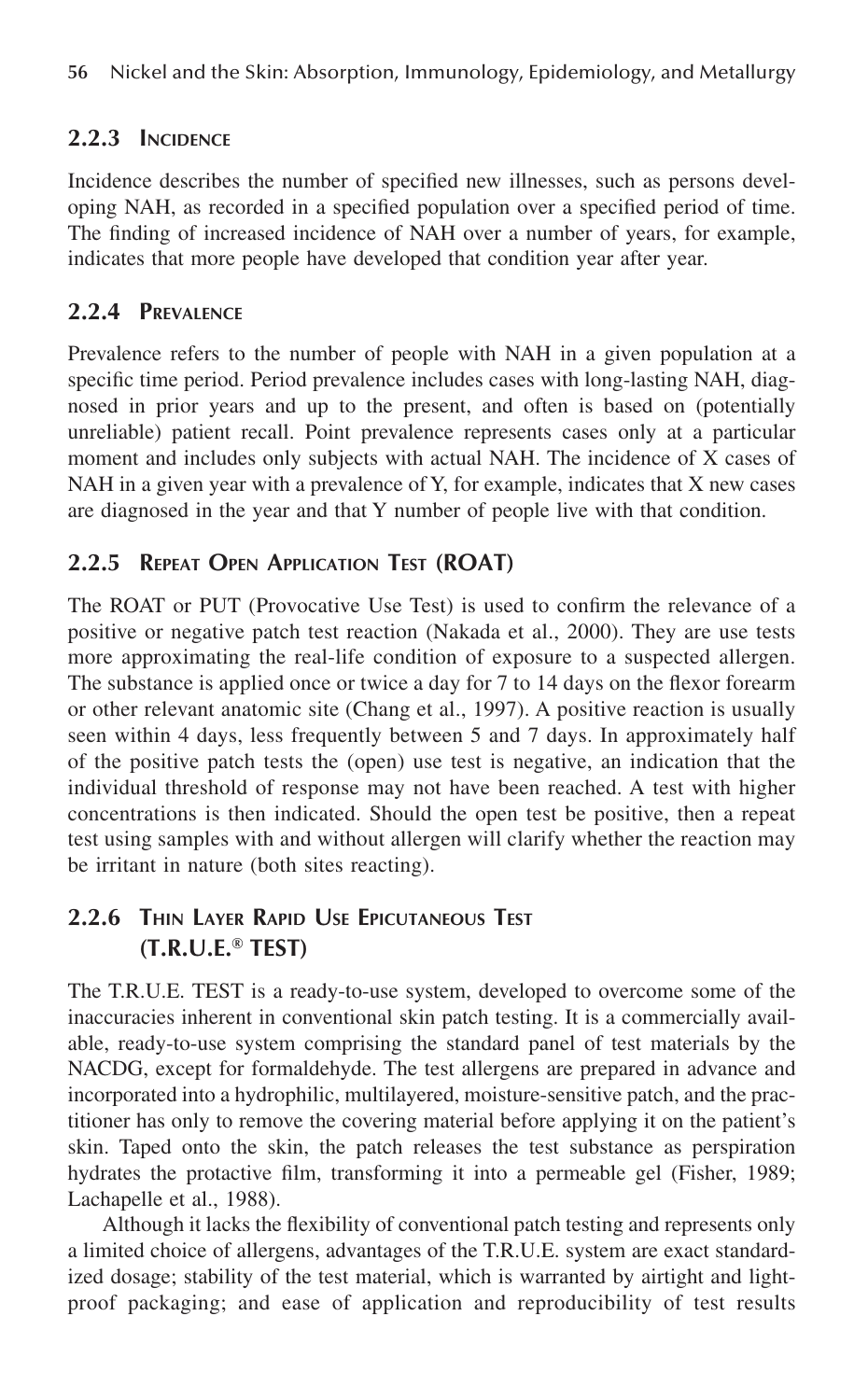(Lachapelle et al., 1988). It is a screening tool for the dermatologist who does not specialize in contact dermatitis.

# **2.2.7 MOAHL INDEX**

Comparison of the frequencies of skin disease in different populations (e.g., comparison between different dermatology centers), is meaningful only if the results are standardized, accounting for such factors as age, sex, atopy, diseased skin, or occupational exposure. For more adequate analysis of patch test results these characteristics have been combined in the MOAHL index, introduced by Wilkinson. It specifically accounts for the *m*ale-to-female ratio, *o*ccupational dermatitis, *a*topy, *h*and dermatitis, and *l*eg ulcers or stasis dermatitis, and serves to show the variance occurring between subpopulations (Andersen and Veien, 1985; Burrows, 1989; Christophersen et al., 1989a; Veien, 1989; Wilkinson et al., 1980).

# **2.2.8 FINN CHAMBERS**

Available commercially as ready-to-use screening trays, Finn Chambers are shallow aluminum cups, mounted on nonsensitizing and low-irritant acrylate adhesive tape, that contain preformulated standard series compounds (Andersen et al., 1992).

# **2.2.9 HEREDITY**

Addressing the question of heredity, Fleming et al. examined familial disposition to NAH among 258 patients, based on questionnaire and interview. Having determined a risk ratio of 2.83 for first-degree relatives of a NAH patient (parents, siblings, and offspring), the authors concluded that relatives of patients with NAH are at increased risk of developing the condition (Fleming et al., 1999).

# **2.2.10 ATOPY**

Atopy (Greek for uncommonness) describes conditions that manifest Type I hypersensitivity, including asthma, hay fever, and eczema, believed to be due to genetic predisposition. Definition of atopy, however, is not uniform. Some include family and personal history, while others distinguish between subjects with atopic eczema and those with respiratory allergy. Others again only consider prick-test positives as atopics. History of atopy is recognized as having a bearing on irritant contact dermatitis, but not on ACD, as the latter does not seem to be more prevalent among atopics (Klas et al., 1996; Rystedt, 1985). Between 10 and 20% of the population appear to belong to that group. Those sensitized by environmental antigens such as pollen, dust, plants, or fungi can exhibit typical anaphylactic symptoms when in contact with antigen.

Several studies have been conducted with the intent to clarify the importance and the effect of atopy as a contributing factor to the occurrence and course of NAH in normal subjects also. In a study investigating atopy as a factor in NAH susceptibility among hairdressers, Wahlberg (1975) noted a divergent trend between atopy and nickel allergy. Hindsén et al. (1994) indicated that in atopics a potential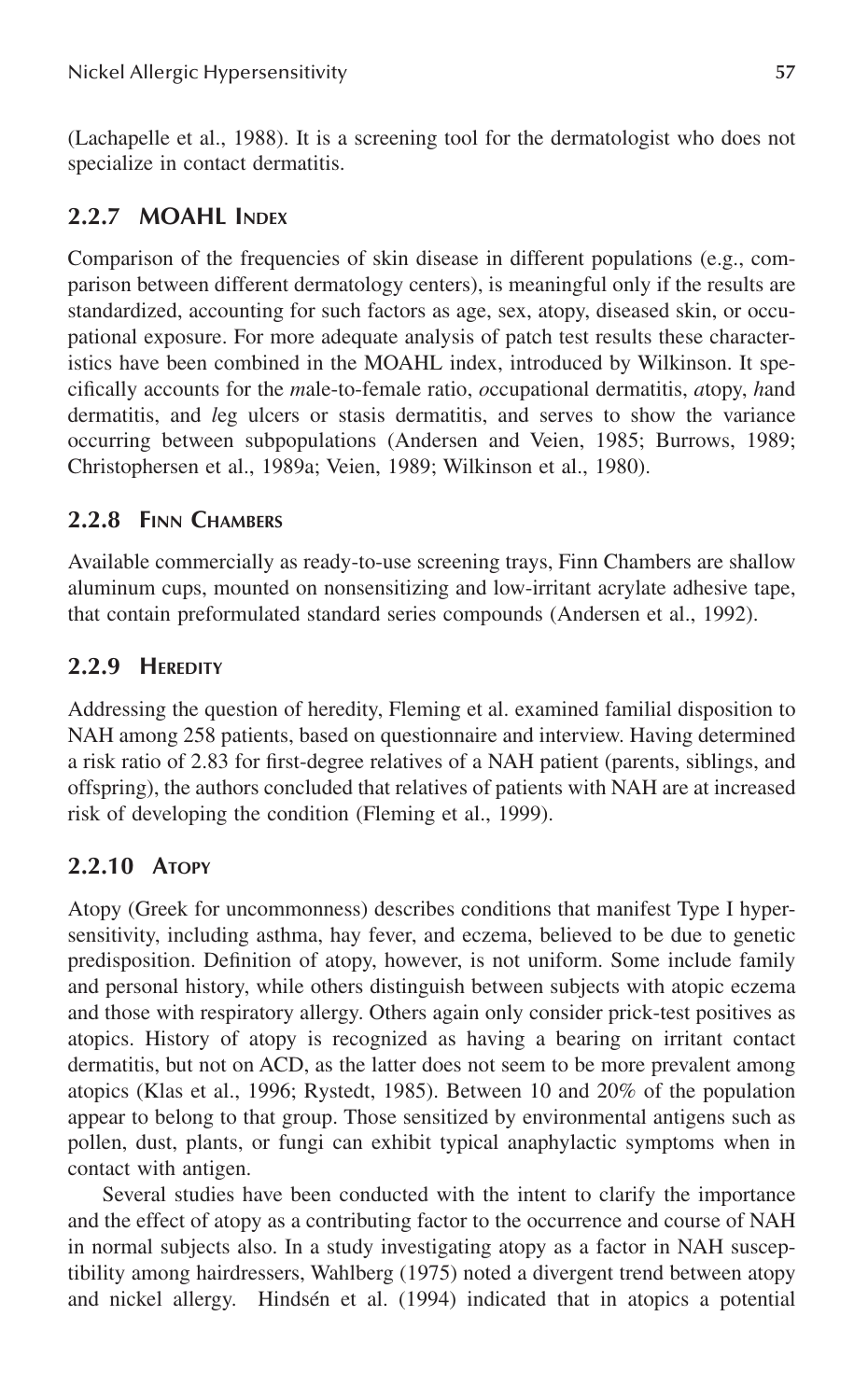difference may exist in gastrointestinal nickel absorption, through urine analysis after controlled oral dosing. Increased levels of nickel seen in urine from atopics after oral challenge were significant when compared to controls. Atopics have deficient T-lymphocyte function, which could result in diminished susceptibility to allergens (Hanifin, 1983; Hanifin and Rajka, 1980).

Clinical studies addressing both occurrence of irritant and allergic contact dermatitis in atopics are not consistent, however. Elevated transepidermal water loss on exposure to irritants in individuals with active atopic hand eczema was taken as an indication of impaired skin barrier function (Nassif et al., 1994). This can lead to enhanced susceptibility to irritant reactions, an explanation for the frequent recording of false-positive skin patch reactions to nickel sulfate. This was observed to occur in some atopics, but not consistently in all (Gehring et al., 1998).

Thus, the divergent characteristics and thus potentially confounding factors noted in atopics were:

- Increased permeability of the skin barrier
- Lessened immune reactivity due to reduced T-lymphocyte function
- Heightened GI nickel absorption

They contribute to the uncertainty in attempts to assess the role that such state may have on the susceptibility for systemic or skin-contact-induced NAH in atopic individuals. They help explain the less than consistent outcome of epidemiological studies.

# **2.3 STUDY HIGHLIGHTS**

# **2.3.1 NICKEL ALLERGIC HYPERSENSITIVITY ACCORDING TO GENDER AND GEOGRAPHIC LOCATION**

#### **2.3.1.1 Rudner et al., 1973 (Table 2.1)**

In 10 North American dermatology clinics, 1200 patients patch tested with nickel sulfate and 15 other allergens showed an overall incidence of NAH of 11%. Such high incidence was attributed to the large number of female patients sensitized to nickel contained in jewelry (103 out of 691). Several among the centers involved in the survey did not include cases of obvious earlobe nickel dermatitis in their tests. The reactivity of 11% seen in the North American Contact Dermatitis Group (NACDG) test program was found to be comparable to the 6.7% reactivity in a corresponding International Contact Dermatitis Research Group (ICDRG) study.

#### **2.3.1.2 Menné, 1978 (Table 2.1)**

In a Danish hospital 213 female patients were queried for NAH by anamneses. Twenty (9.4%) had a history pointing to nickel allergy, with a mean age of eczema onset of 25 years. Most frequent causes for sensitization were earrings and suspenders.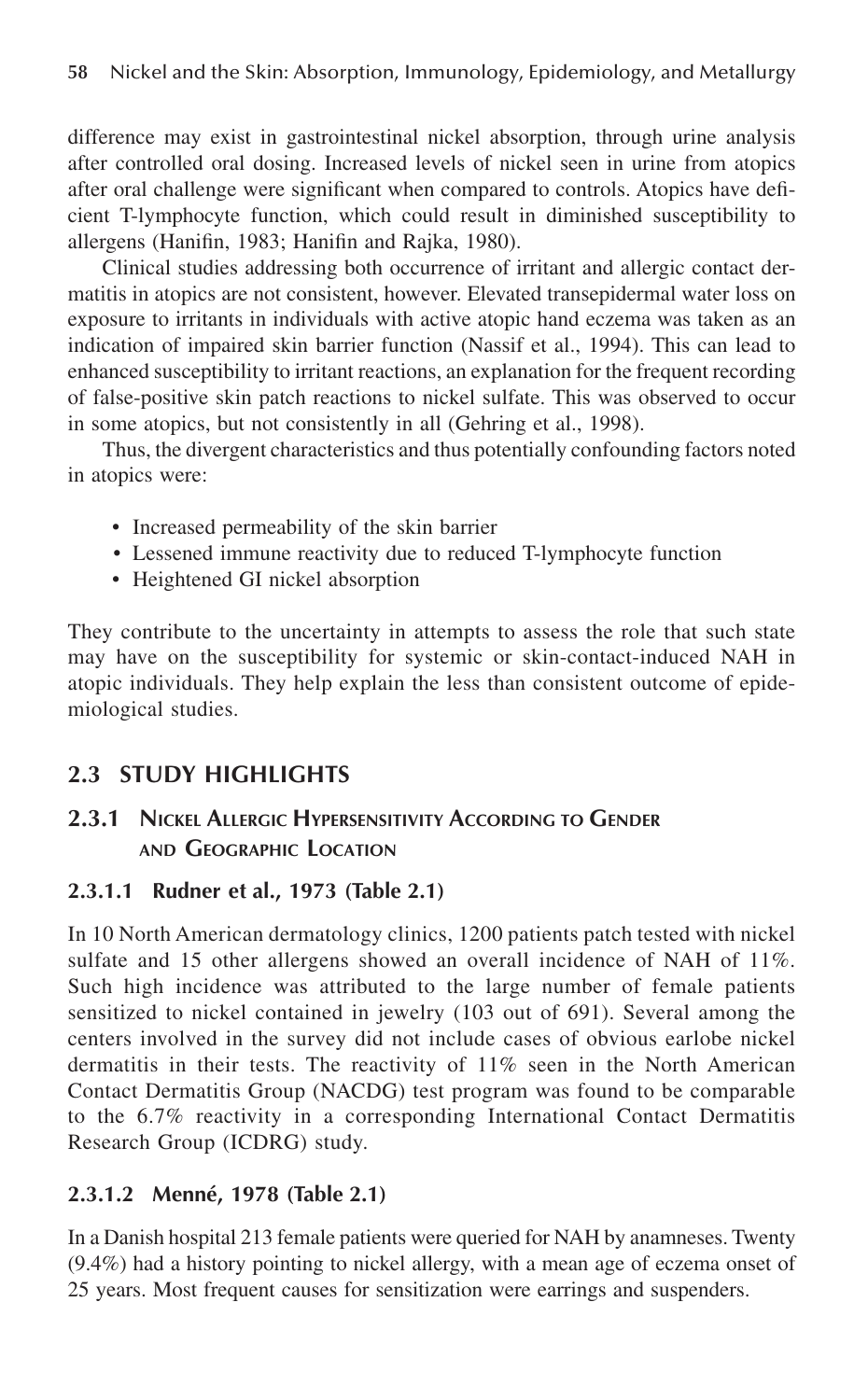# **2.3.1.3 Dooms-Goossens et al., 1980 (Table 2.1)**

One thousand dermatitis patients in Belgium were patch tested for NAH, and as follow-up, those found positive were screened for ongoing allergy by questionnaire 3 to 30 months later. In 62 women found allergic to nickel, 54 reactions (87%) were considered relevant to their dermatitis. Of the 45 NAH patients who answered the questionnaire, 34 (75%) continued to suffer from contact eczema after therapeutic measures were taken and instruction given to avoid contact with nickel-releasing materials. In the view of the authors, prognosis for hand eczema is very poor.

# **2.3.1.4 Edman and Möller, 1982 (Not Tabulated)**

Data from 12 years of standardized patch testing conducted in a dermatology clinic were analyzed statistically to determine incidence and trends in contact allergy in the city of Malmö, Sweden. The steepest increase was noted for NAH in females, attributed to metal in earrings and clothing accessories. While the prevalence seen in the general population was on the order of 10%, the prevalence in the hospital cohort reached 21.2% in 1980 (data presented in the report are not amenable to tabulation).

# **2.3.1.5 Lynde, Warshawski, and Mitchell, 1982 (Table 2.1)**

Changes in sensitization patterns in 4190 eczema patients in Vancouver, Canada were recorded over 10 years, from 1972 to 1981. Changing incidence of reactions to a standard screen of patch test chemicals was noted over that period among men: annual positive patch test results to nickel sulfate (2.5% in petrolatum) ranging between 1.3 and 12.8%, 6.7% of the total 1388 tested. Among women, however, nickel was the most frequently recorded allergen throughout, with 19.1% NAH cases registered among the 2534 women tested.

# **2.3.1.6 Schubert et al., 1987 (Tables 2.1, 2.3, 2.4)**

Epidemiology of NAH in 8 clinics in 5 Eastern European countries, based on 300 patients tested in each city, revealed an incidence ranging from 5.0% in Sofia to 12.7% in Erfurt. Of those testing positive for nickel out of a total 2400 patients, 19 were male (2.1%) and 157 female (10.5%).

# **2.3.1.7 Lunder, 1988 (Table 2.1)**

For a group of 6400 patients patch tested over a period of 15 years in Slovenia (1972–86), overall rate of NAH positivity rose from 6.7 to 9.1%. Striking was the shift in the female-to-male ratio: from 2:1 for 1972–76, doubling to 4:1 for 1977–81, and doubling again to 9:1 for 1982–86. Over the 15-year period, incidence declined in males while it steadily increased in females. There also nickel-releasing jewelry was seen as the main risk factor. Average annual prevalence over the three periods studied was steadily increasing among the youngest set (11 to 20 years of age): 2.3, 3, and 10.8%, respectively. Consistently the greatest prevalence of NAH was noted in the 21 to 30-year age group over the 15 years of the survey: 9, 10.2, and 19.1%.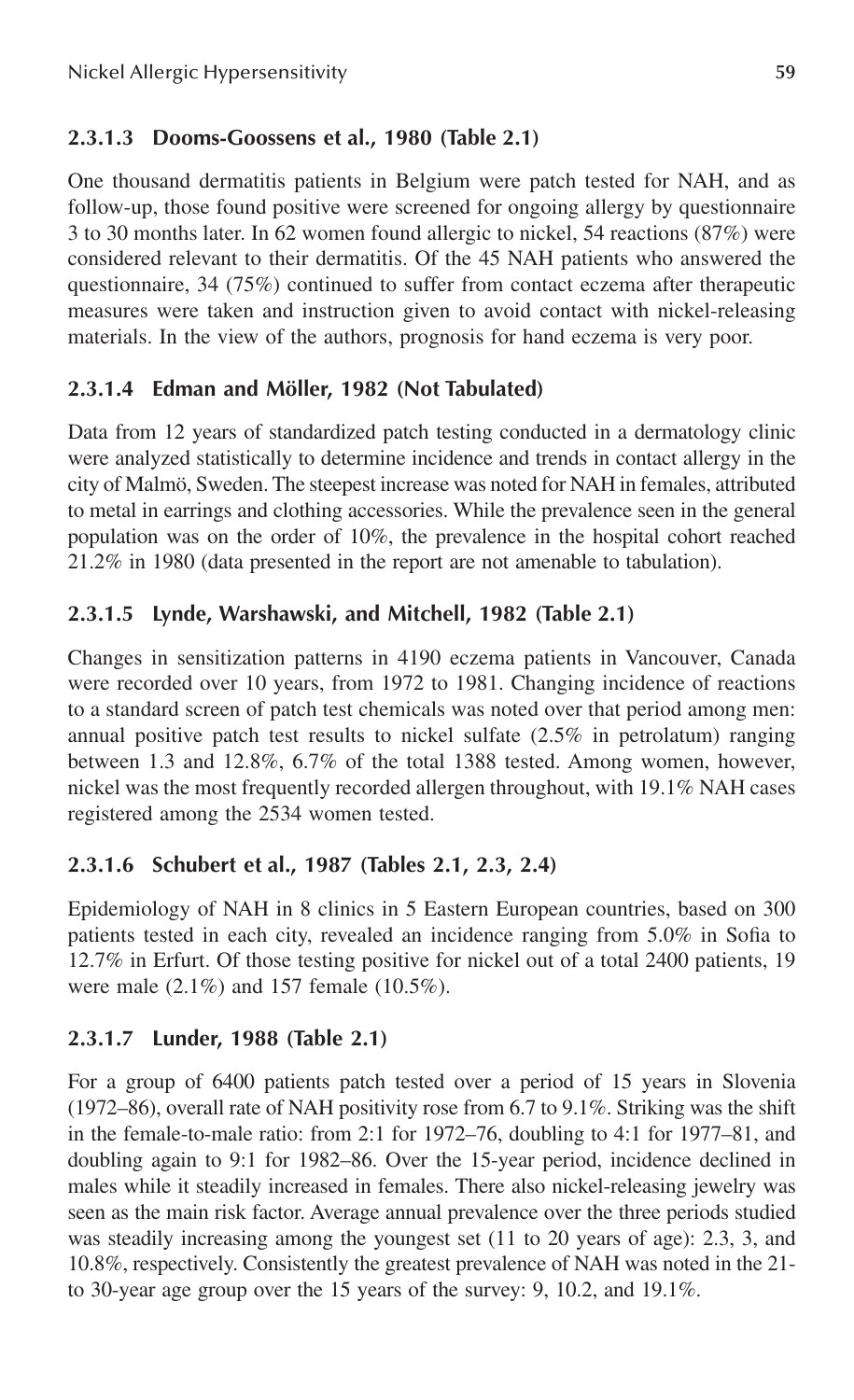#### **2.3.1.8 Gollhausen et al., 1988 (Table 2.1)**

Results from patch testing of 11,962 dermatology patients in West Germany showed that overall NAH seen in that population more than doubled in the 6 years from 1977 to 1983: from 6.2 to 12.7%, with a mean frequency of 2.6% among males and 13.7% among females.

#### **2.3.1.9 van Hoogstraten et al., 1989 (Table 2.1)**

In Western European clinics, 1252 females and 485 males were patch tested and interviewed by questionnaire, with a specific focus on the potential relationship between wearing of orthodontic devices and piercing of ears. The study shows that NAH is promoted by ear piercing, but also that, if orthodontic treatment precedes ear piercing at an early age, the frequency of NAH can be significantly reduced. In a group of 568 females and 41 males with pierced ears, the frequency of NAH was 39.6 and 19.5%, respectively. In contrast, NAH was observed in only 6.3% of 48 unpierced female and in 2.7% of 149 unpierced male patients. Of patients with pierced earlobes the frequency of NAH was markedly reduced (from 39 to 27.9%) when orthodontic treatment had preceded ear piercing. This supports the view that oral contact with allergen may induce immunological tolerance.

#### **2.3.1.10 Todd and Burrows, 1989 (Table 2.1)**

Relationships between development of NAH and previous ear piercing or orthodontic treatment with nickel-containing appliances were studied in 294 patients. Seventyseven (31.2%) of patients with pierced ears were allergic to nickel compared with only 3 (6.4%) of patients without pierced ears, representing a significant difference. When orthodontic treatment followed ear piercing the frequency of NAH was 36%, compared with 25% when orthodontic treatment preceded ear piercing. These results confirmed the correlation between ear piercing and the frequency of NAH, although statistically significant in female patients only. This also supported the view that oral exposure to low and steady levels of nickel at an early age, such as occurs through leaching of the metal ions from dental metal prostheses, may induce a state of immunological tolerance to nickel.

# **2.3.1.11 Enders et al., 1989 (Table 2.1)**

A review of patch test results from 11,962 patients from 1977 to 1983 and 18,456 patients in 1987 in a West German clinic showed a frequency in NAH that virtually doubled in both males and females, to 4.5 and 23.9%, respectively.

# **2.3.1.12 Storrs et al., 1989 (Table 2.1)**

Ten investigating centers in North America participated in studying prevalence and relevance of allergic reactions to nickel among the NACDG Standard Series. Of 1123 patients patch tested, 109 (9.7%) were found to be allergic. Gender in that cohort was not indicated.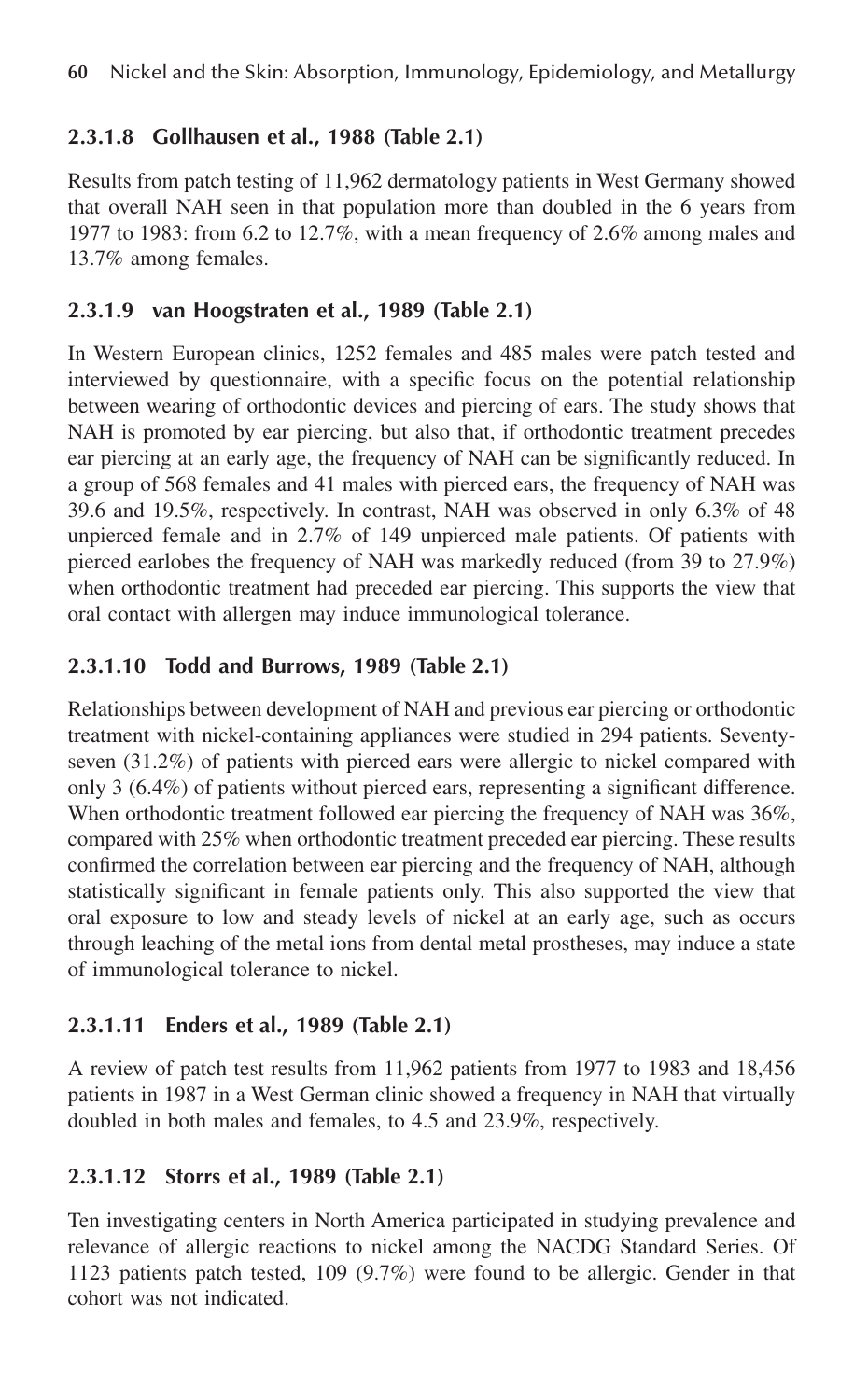# **2.3.1.13 Stransky and Krasteva, 1989 (Table 2.1)**

In 3-year intervals, 1237 patients from a dermatology clinic in Bulgaria were patch tested from 1975 to 1987. The increasing importance of nickel as allergen in Bulgaria over a 12-year period is noted, the incidence having risen from 5% in 1975 to 9% in 1987. Still, in contrast to its first rank in industrialized countries, in 1987 nickel as allergen ranked fourth in importance, following chromium, IPPD, and PPD.

# **2.3.1.14 Christophersen et al., 1989 (Table 2.1)**

Of 2166 patients tested for contact allergies in seven different Danish medical centers, 35 men  $(5.1\%)$  and 303 women  $(20.7\%)$  gave positive skin patch test reactions to nickel sulfate tested at 5%, making it the most common sensitizer in that cohort (15.6% of all patients). The relative risk for sensitization was seen in women of the age group under 30 years.

# **2.3.1.15 Lipozencic, Kansky, Peris et al., 1989 (Table 2.1)**

In five dermatology centers in Croatia, 1412 patients were examined for contact dermatitis by skin patch testing over 5 years from 1980 to 1986, 953 resulting in positives. The greatest percentage of patients were sensitive to chromium (321; 13.44%), followed by nickel (273; 11.43%). The high chromium sensitization is attributed to materials exposure in the construction industry (cement dermatitis).

# **2.3.1.16 Sertoli et al., 1989 (Table 2.1)**

NAH epidemiology based upon review of 18,497 patients patch tested in Italy showed a steady rise in prevalence from 23.1% in 1984 to 35.3% by 1987. Those numbers combined occupational and nonoccupational patch test positives. While nickel still ranked first as nonoccupational allergen, it was in second place in an industrial environment, following chromium.

# **2.3.1.17 Widström and Erikssohn, 1989 (Table 2.1)**

A patch test study of NAH among military recruits showed that men with pierced ears (22% of cohort) had a prevalence of 4.2%, lower than that generally observed among women (8% among girls of age 8; 12% of age 15; almost 20% in women of age 20 to 30).

# **2.3.1.18 Freeman, 1990 (Table 2.1)**

In 3300 eczema patients tested over 7.5 years from 1982 to 1989 in Sydney, Australia, the most common allergen seen was nickel, with 6.85%. A previously unsuspected allergy was confirmed by using the ROAT.

# **2.3.1.19 Nethercott and Holness, 1990 (Table 2.1)**

Two cohorts of a total of 1074 patients in a contact dermatitis clinic in Toronto were patch tested separately with two concentrations of nickel sulfate: 2.5 (447 patients)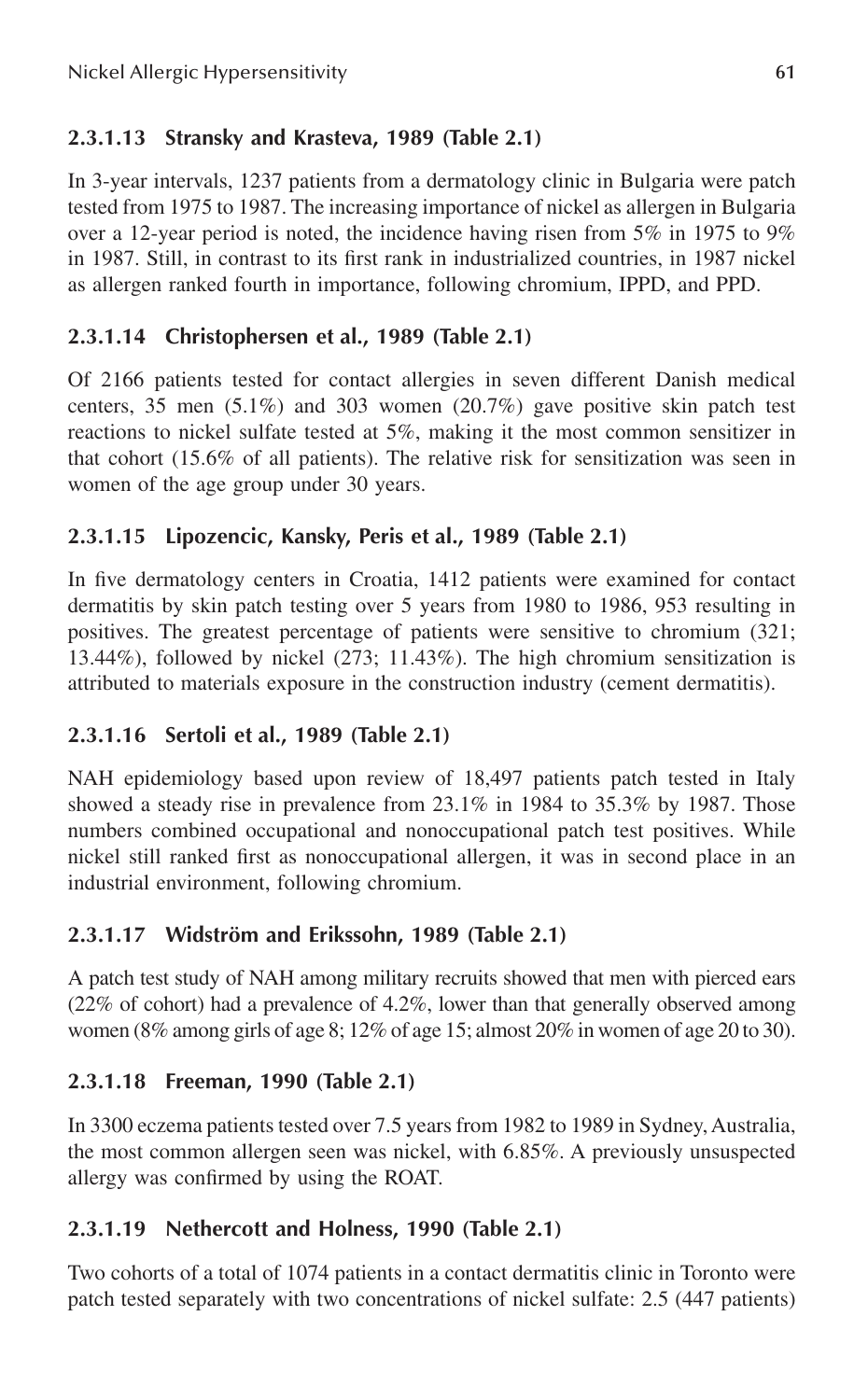and 5% (629 patients). 10% responded at the 5% level, 12% at 2.5%. The difference in response between the two eliciting concentrations was significant and directionally counterintuitive, possibly due to a number of confounding factors in the execution of the patch test. Sensitization in both cohorts was attributed to domestic rather than occupational exposure to the allergen.

#### **2.3.1.20 Shehade, Beck, and Hillier, 1991 (Table 2.1)**

Out of a total of 4719 patients tested in a patch test clinic in Manchester, 873 (18.5%) had a positive reaction to nickel sulfate. Response on day two versus day four post application of test patches was analyzed for occurrence of late-onset reactions. A significant difference was observed in reactions to nickel sulfate patches between the two readings, leading to the conclusion that day-two reading only of patch test reactions is insufficient.

#### **2.3.1.21 Nethercott et al., 1991 (Table 2.1)**

Between 1985 and 1989, 5046 patients in 14 North American clinics were examined for NAH by skin patch test. 10.5% were found positive to 2.5% nickel sulfate, an increase from 9.7% seen in the previous study done in 1984–85.

# **2.3.1.22 Lim et al., 1992 (Table 2.1)**

Of the 17.7% found sensitized to nickel in the multiracial cohort of 5557 dermatology patients in Singapore, in the majority (15.8%) the cause was attributed to nonoccupational exposure. The incidence had increased from the 13.9% recorded in the previous study, conducted there in 1994–95.

#### **2.3.1.23 Marks et al., 1998 (Table 2.1)**

Of 3120 patients patch tested by the North American Contact Dermatitis Group from 1994 to 1996, 66.5% had positive reactions, and 57% were assessed as clinically relevant. Of the 3108 individuals tested with nickel sulfate, the most frequent contact allergen was nickel sulfate, with 444 (14.3%) reactants, the same percentage as in the previous survey (1992–94), but up from 10.5% in 1985–89.

#### **2.3.1.24 Dawn, Gupta, and Forsyth, 2000 (Table 2.1)**

The aim of a study conducted in Scotland was to assess the change in trend of NAH by analyzing data collected for 1-year periods set 15 years apart. Data analysis covered patch test results from 800 (307 male, 493 female) and 860 patients (191 male, 669 female), in 1982 and 1997, respectively, also reviewing each patient's clinical presentation, demographics, symptoms, and affected sites, toward establishing a MOAHL index. A total of 129 (16% overall; 7% male, 22% female) patients in 1982, and 187 (22% overall; 7% male, 26% female) patients in 1997 developed relevant positive patch test reactions to nickel sulfate. The female preponderance increased from 1982 (female/male =  $6:1$ ) to 1997 (female/male = 13:1), and the rate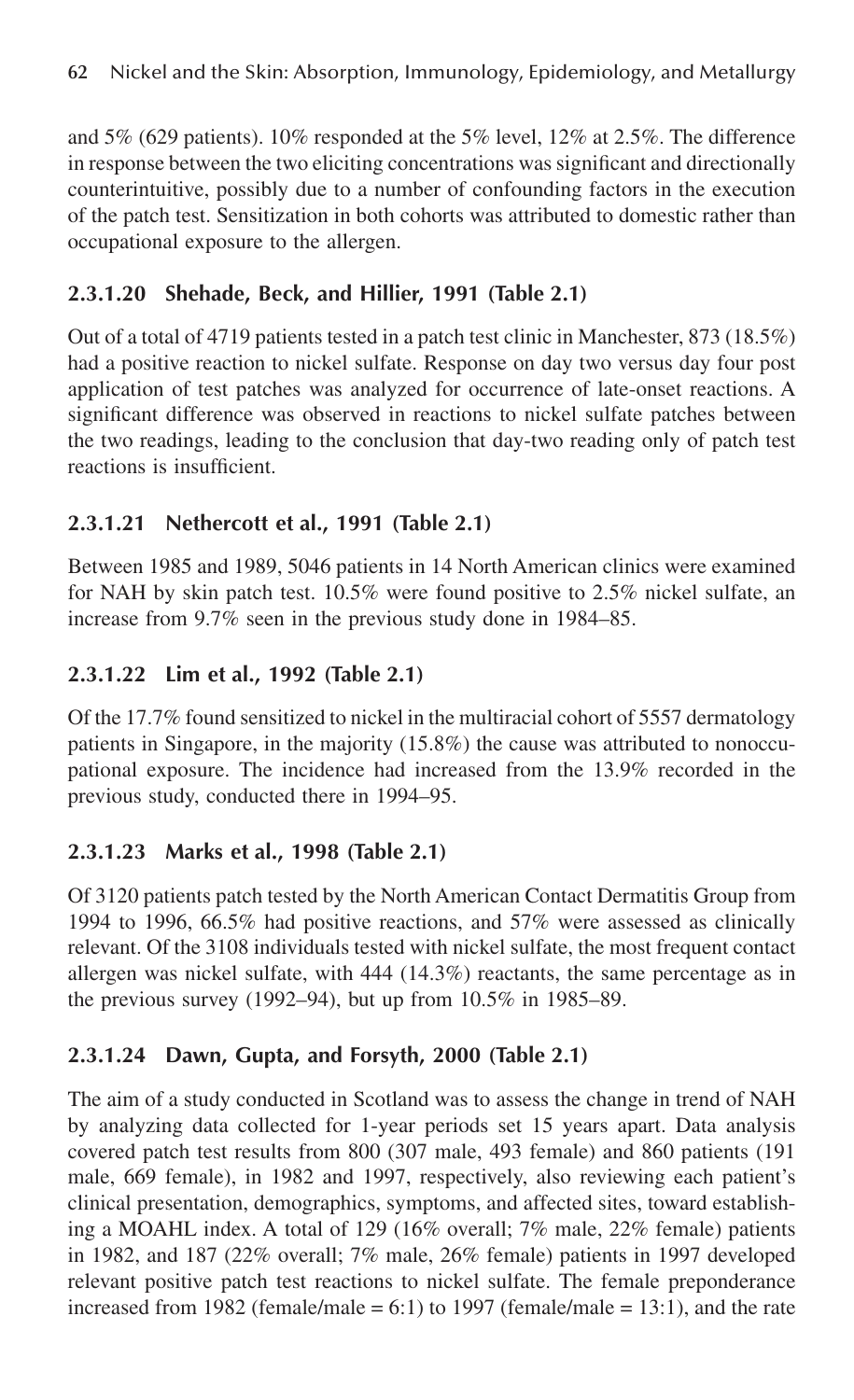of atopy in patients with NAH grew from 23% in 1982 to 33% in 1997. In both years, the vast majority of patients developed eruptions below the age of 30, with the most found in the 11 to 20 year age group in 1982 (40%), and in those aged 21 to 30 (35%) in 1997.

# **2.3.1.25 Johansen et al., 2000 (Table 2.1)**

Prevalence of NAH was studied in a Danish patient population by skin patch testing with nickel sulfate (5% in petrolatum) over the periods 1985–86 and 1997–98. While a small increase was noted among both males and females (4.2 to 4.9% and 18.3 to 20.0%, respectively, among children age 0 to 18) NAH decreased significantly, from 24.8 to 9.2%. Analysis of the numbers for that young cohort along lines of atopic status revealed that the decrease was mainly due to the decrease of nickel allergy among nonatopic children. While the decrease among atopic children remained virtually unchanged (11.5 to 10.5%), among nonatopics NAH went from 32.2% in 1986–87 to 7.9% in 1997–98.

# **2.3.1.26 Veien, Hattel, and Laurberg, 2001 (Table 2.1)**

In a retrospective study of patients with NAH seen in dermatological practice in Denmark, the comparison was made between the number of cases before and after implementation in 1991 of limits that regulate nickel exposure in that country. A marked decrease of cases was seen in the female age group under 20, which from 22.1% in the earlier period went to  $16.7\%$  (p < 0.05) in the postregulatory time span.

# **2.3.2 POPULATION STUDIES OF NICKEL ALLERGY**

# **2.3.2.1 Kieffer, 1979 (Table 2.2)**

The possible correlation between patch test results with a history of dermatitis was documented in a survey of unselected male and female veterinary students. The number of false-positive (13 of 28) and false-negative (8 of 23) predictions obtained from history or interview when compared with patch test outcome led the view that a number of variables were involved that preclude definite conclusions from being reached on NAH status of an individual, short of actual patch testing.

# **2.3.2.2 Peltonen, 1989 (Table 2.2)**

In a patch test study of NAH among schoolchildren in Finland, occurrence was compared between boys ( $n = 406$ ) and girls ( $n = 499$ ) with pierced and unpierced ears. Notable was the fact that besides the (expected) low incidence of nickel allergy among boys overall (2%), none of the boys with pierced ears (3%) was sensitized.

# **2.3.2.3 Dotterud and Falk, 1994 (Table 2.3)**

The study by patch testing and questionnaire involving 424 school children showed NAH among girls twice as high for those with pierced ears (30.8%) than the nonpierced  $(16.3\%)$ , while no such difference was noted among boys  $(9.1)$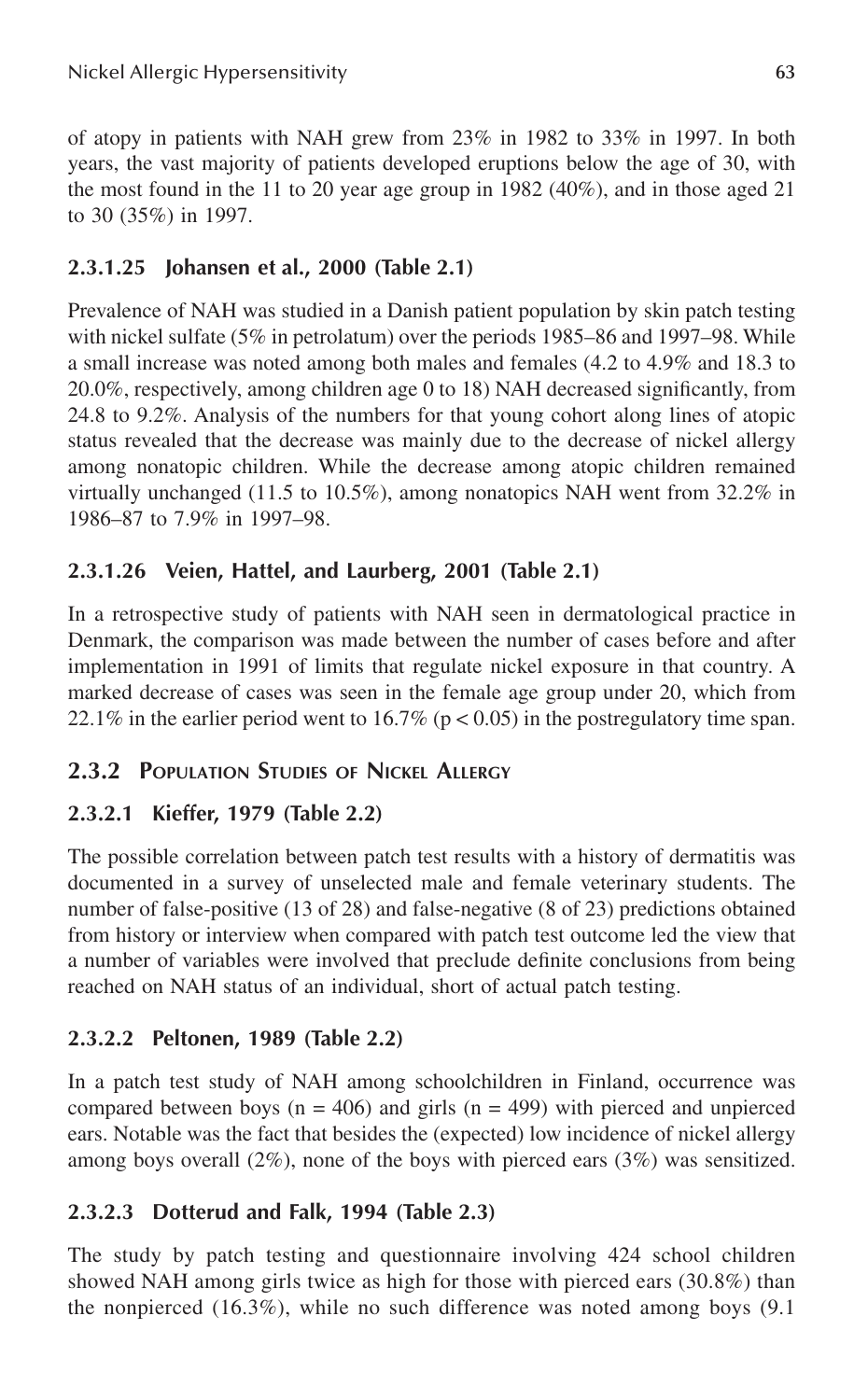versus 8.5%). Even among girls without pierced ears, the rate of positive reactions was relatively high (16.3%). Also a high incidence of NAH among boys without pierced ears resulted from that study (8.5%) When atopic status was noted, atopic girls had twice the positive patch test reactions (30.8%) to nickel when compared to nonatopics (17%). No such difference resulted from the survey of boys (12.4 versus 9.3%).

#### **2.3.2.4 Meijer et al., 1995 (Table 2.2)**

Questionnaires and patch tests of 520 Swedish (male) military conscripts age 20 to 24 revealed a significantly higher incidence in positive reactions among 152 with pierced earlobes (4.6%), as compared to the cohort without pierced earlobes (368, 0.8%). This was taken as an indication that the practice of piercing the skin can be considered a major factor in the etiology of increasing NAH also seen among women. No correlation resulted from this study between the occurrence of hand eczema and ear piercing or NAH.

#### **2.3.2.5 Kerosuo, 1996 (Table 2.2)**

Prevalence of NAH was investigated in adolescents in relation to sex, onset, duration and type of orthodontic treatment, and the age at which ears were pierced. The subjects were 700 Finnish adolescents, from 14 to 18 years of age, of which 476 (68%) had a history of orthodontic treatment with metallic appliances. The study consisted of patch testing for nickel allergy and a patient history obtained by a questionnaire and from patient records. The frequency of nickel sensitization in the entire group was 19%, significantly higher in girls (30%) than in boys (3%), and in subjects with pierced ears  $(31\%)$  than in those with no piercing of ears  $(2\%)$ . None of the girls who were treated with fixed orthodontic appliances before ear piercing showed hypersensitivity to nickel, whereas 35% of the girls who had experienced ear piercing before the onset of orthodontic treatment were sensitized to nickel. The results suggest that orthodontic treatment per se does not seem to increase the risk for nickel hypersensitivity. Rather, the data suggests that treatment with nickelcontaining metallic orthodontic appliances before ear piercing may have reduced the prevalence of NAH.

# **2.3.2.6 Mattila et al., 2001 (Table 2.2)**

In Finland, 284 university students were tested for delayed- and immediate-type sensitivity to nickel, by questionnaire, patch testing, prick testing, and serumspecific IgE levels. Overall, NAH was determined in 39% of the female students, in 42% of those with pierced skin, and in 14% without pierced skin. In the male cohort the corresponding numbers were 3, 7, and 3%, respectively. At the time of individual examination, dermatologists noted that  $82\%$  among females and  $74\%$ of males had skin contact with metal items. No association was noted between immediate-type reaction to allergens and nickel allergy. The authors note that from 1986 to 1995 the prevalence of NAH in females has increased from 13 to 39%, while among males it stayed at 3%.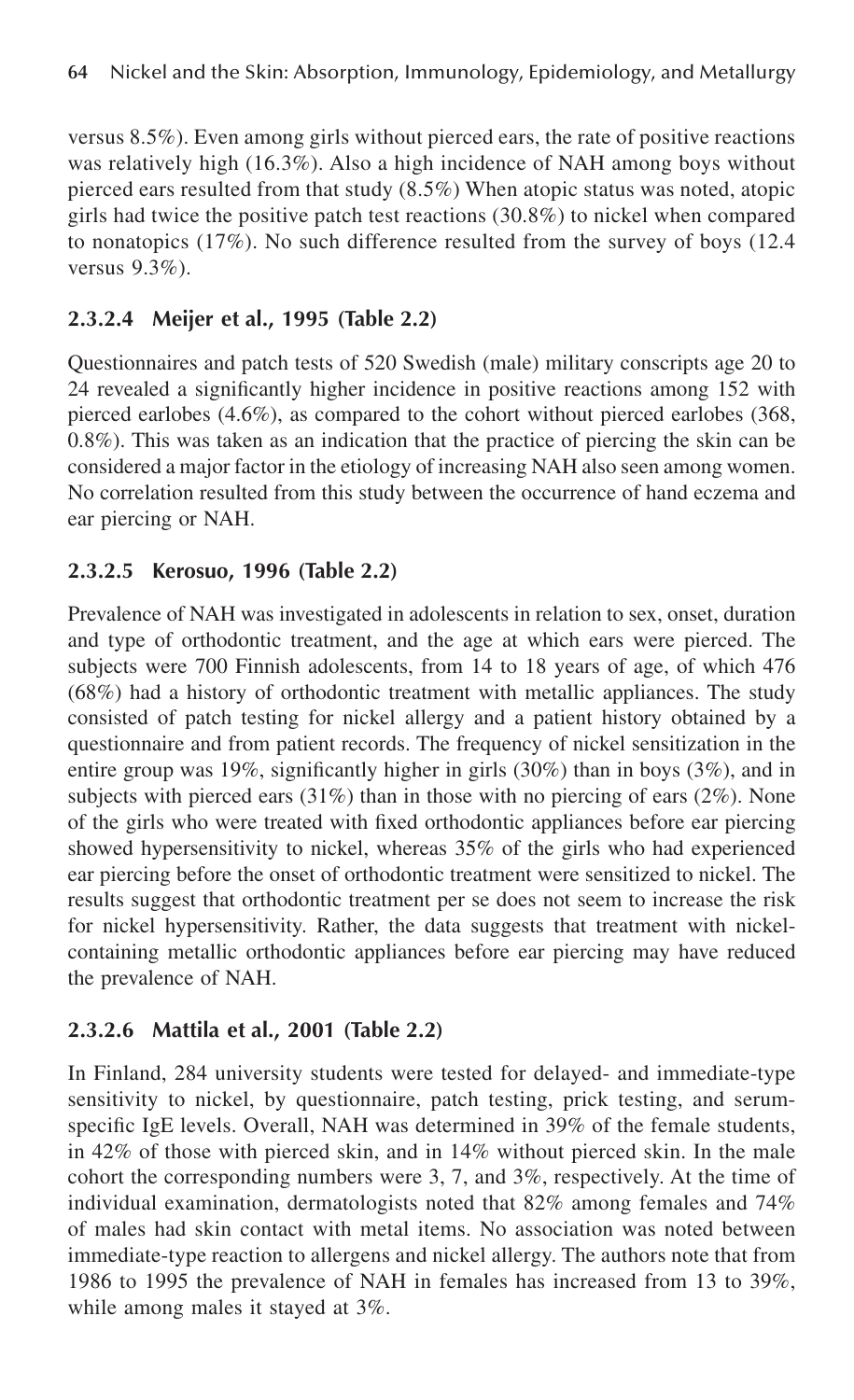# **2.3.3 PREVALENCE AND INCIDENCE OF NICKEL ALLERGY ACCORDING TO AGE**

#### **2.3.3.1 Prystowsky, 1979 (Table 2.3)**

A cohort of 1158 adult volunteers chosen from the general population in the San Francisco Bay Area was patch tested for nickel sensitivity and the numbers categorized by age group. Highest incidence was seen in those under age 24 (6.1% of total). 9% of 698 women reacted positively, compared to 0.9% of the 460 men. There was a strong correlation of NAH with a history of pierced ears, earlobe rash, and jewelry rash. Of 127 dermatology clinic patients presenting with contact dermatitis, 11% yielded positive tests to nickel.

#### **2.3.3.2 Peltonen, 1979 (Table 2.3)**

Prevalence of NAH in the Finnish general population was studied through epicutaneous tests on 980 individuals, subdivided by groups in function of age in 10 year segments, and correlated with incidence of eczema. A tenfold overall preponderance of hypersensitive female over male subjects is recorded (8% versus 0.8%), a ratio also observed in other study groups of that time. The most positive female reactors (14.5% of total females) were seen in the 50 to 59-year age group, with the highest percentage of reactors seen among the female staff of a newspaper and printing plants (10.3%). Overall, NAH was observed in 44 cases (4.5%), 42 of which had a history of dermatitis from metal contact. At the time of testing, 16 (34%) of the NAH subjects also presented with eczema, 1.6% of the total population tested (2.8% females and 0.4% males).

#### **2.3.3.3 Menné, Borgan, and Green, 1982 (Table 2.3)**

Based on a retrospective cohort study conducted by interview among a stratified sample of the Danish female population, incidence density of NAH was found to have doubled in all age groups from 1948 to 1973. Out of a total population sample of 1976, 286 recalled a history of allergy to suspenders, metal buttons, fasteners, or costume jewelry (14.2%). This was taken as an indication of the sources of nickel allergy in this study. Based on recall, the highest incidence in the onset of nickel allergy appeared to occur in the age bracket of 10 to 19 years (114; 40%); the highest prevalence of nickel allergy appeared to occur in the age brackets of 20 to 29 and 40 to 49 years at 19%.

#### **2.3.3.4 Menné and Holm, 1983 (Table 2.3)**

In Denmark, 1546 female twins were screened by questionnaire and some by patch testing for NAH with the intent to establish possible genetic predisposition of nickel allergy. The pairwise concordance rate based on a history of nickel allergy showed a statistically significant difference of 0.32 for the monozygotic and 0.14 for the dizygotic twins. Concerning the patch tests, the difference in pairwise concordance rate between the two classes was not statistically significant but did show the same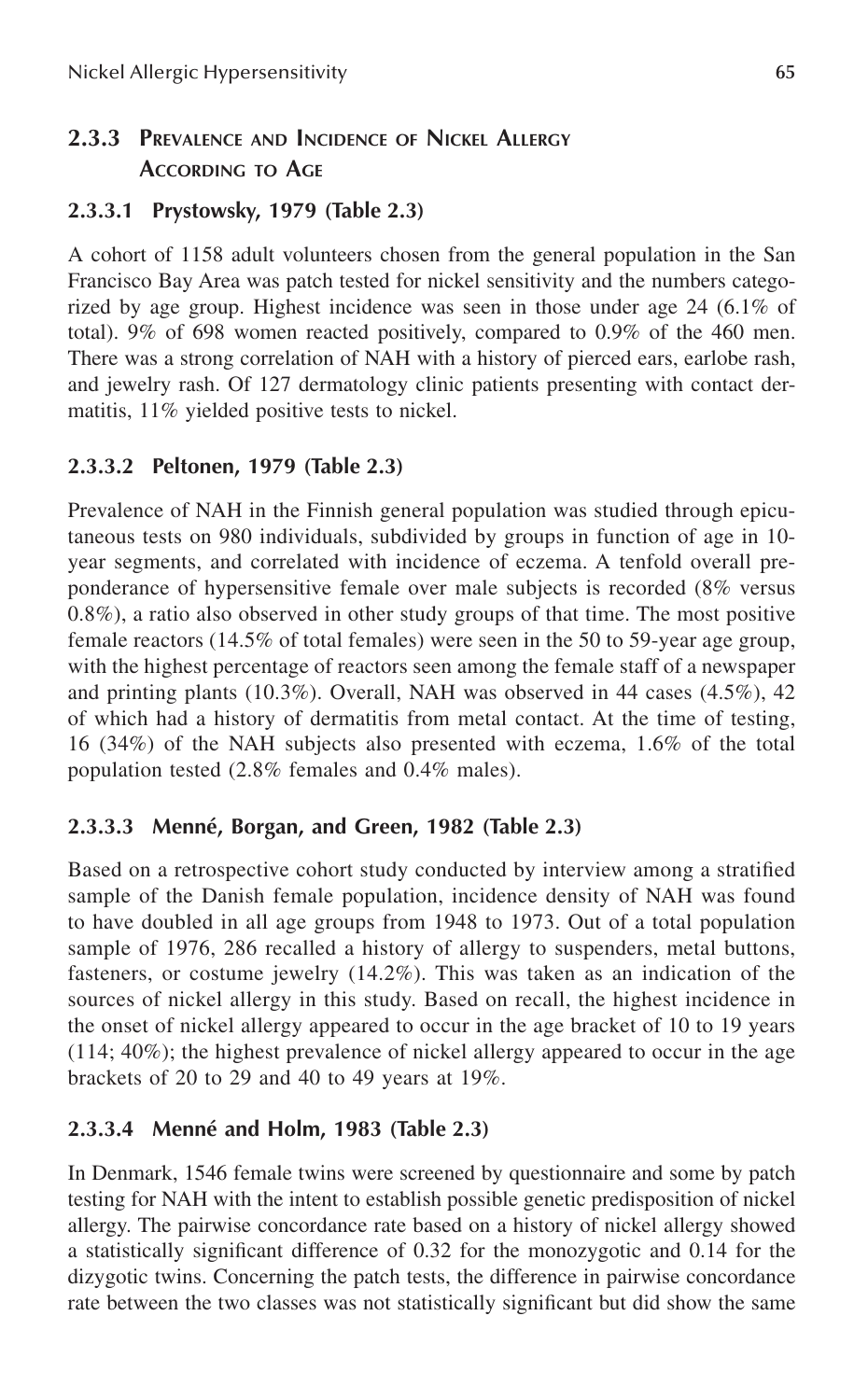trend as the results from the personal interviews. In a different study of genetic predesposition for NAH, Fleming et al. (1999) also came to the conclusion that firstdegree relatives of parents with NAH were at increased risk of developing the condition, with a risk ratio of 2.83.

When in the Menné and Holm study the prevalence rate in the history of nickel allergy among twins was compared with questionnaire results from a female cohort of the general population, no significant difference between the two became evident.

#### **2.3.3.5 Larsson-Stymne and Widström, 1985 (Table 2.3)**

In Sweden, 960 schoolgirls between the ages of 8 and 15 years, of whom 72% had pierced ears, were patch tested for NAH prevalence. Overall, hypersensitivity was noted in 9%; among those with pierced ears it reached 13%, and only 1% in those without. Thereby a clear correlation was noted between ear piercing and the prevalence of NAH.

#### **2.3.3.6 Gawkrodger et al., 1986 (Tables 2.3, 2.4)**

Data analysis of 134 patch test nickel-positive allergy clinic patients ages 15 to 78 identified women in the age group 20 to 29 and men in the 50 to 59 bracket as the most frequently presenting with NAH. In descending order, the areas most frequently involved were the hand, wrist, face, arm, and neck. The majority of affected women had had their ears pierced; in two thirds NAH followed ear piercing, and in one third it occurred before piercing. Remarkable is the delay between ear piercing and the onset of dermatitis, the mean figure being 13.5 years for women. The investigators concluded that the following factors influence the incidence for developing NAH: female gender, fashion jewelry, and wet work. Classified by occupation, the highest incidence (with equal number of cases) was seen among women office workers and building maintenance (37 cases; 7.4% of cohort tested).

# **2.3.3.7 Schubert et al., 1987 (Table 2.3)**

A survey of 2400 dermatology patients in 5 Central and Eastern European countries identified 176 cases (7.3%) of NAH, of which 19 were male (0.8%) and 157 (6.5%) female. Classification of cases by age showed that nickel dermatitis was highest in prevalence for schoolgirls and young women, the highest rate seen in the group younger than 25 years (60.6% of all female cases). Most cases were ascribed to contact with costume jewelry, watches, and clothing accessories. Citing data from Kuwait and Nigeria, the authors detect patterns according to which NAH is a sex-indifferent occurrence in certain countries, especially in third-world countries, as a result of such exposure (Kanan, 1969; Olumide, 1985). Data from Sweden point to a similar trend (Meijer et al., 1995). Positive patch test reactions to nickel sulfate without a dermatitis history were found in only nine cases (5%).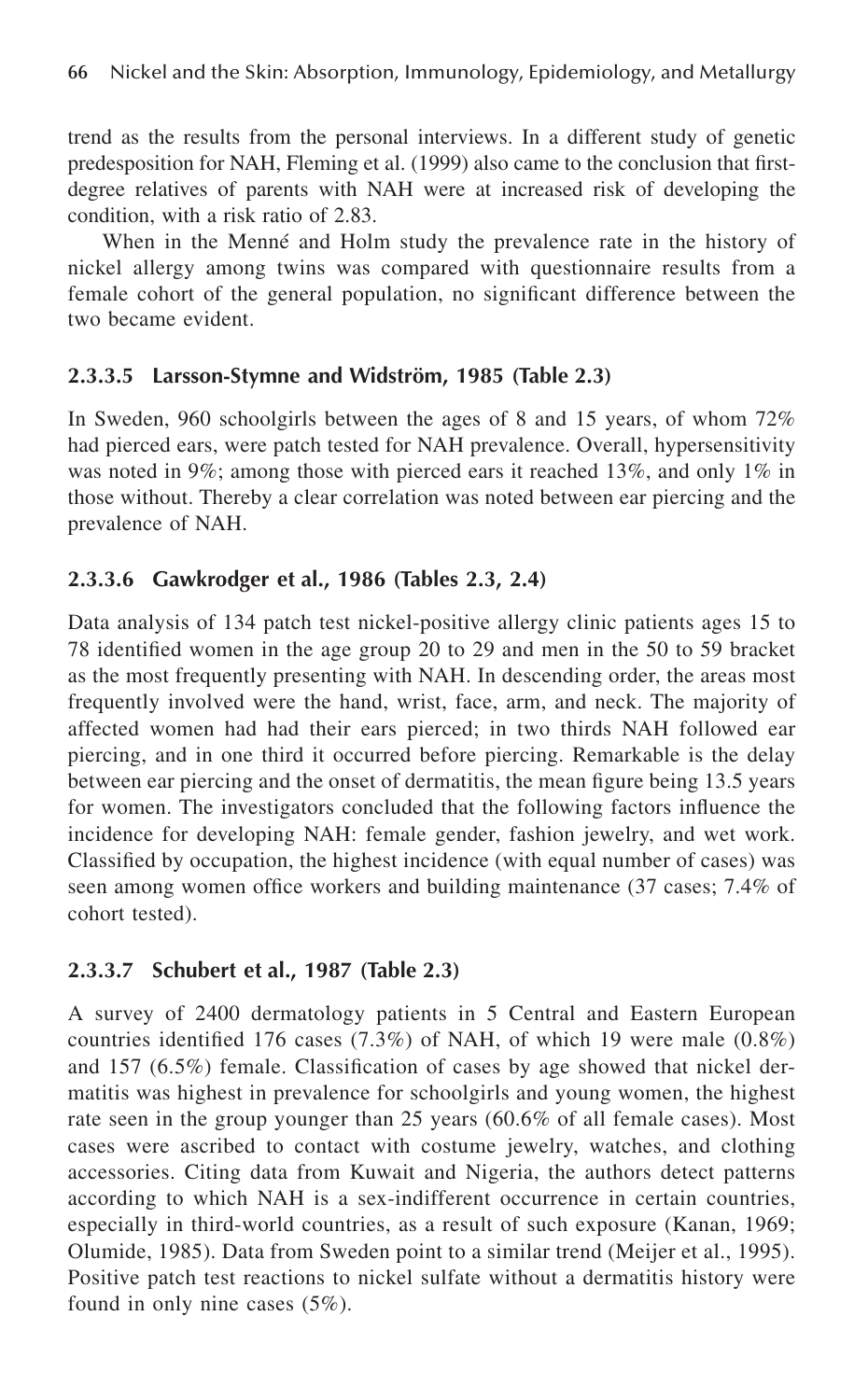#### **2.3.3.8 Young and Houwing, 1987 (Table 2.3)**

Based on patch test results from dermatitis patients, the change in NAH incidence in Holland is compared over a 10-year interval (1974–84), and stratified by age groups in the survey. By 1984, prevalence among the group younger than 30 years old was 22.7%. A significant increase in prevalence of NAH was observed for females: from 13.3% in 1974 to 19.7% in 1984, but not in males (from 3.3 to 5.6%, respectively). Although testing was performed with  $2.5\%$  NiSO<sub>4</sub> in 1974 and 5% in 1984, based on similar studies the number of responses should not be radically affected by that difference in challenge concentration.

#### **2.3.3.9 Van Hoogstraten et al., 1991 (Table 2.3)**

In Western European clinics, 1,535 females and 641 males were patch tested and interviewed by questionnaire, with a specific focus on the potential relationship between wearing of orthodontic devices and piercing of ears. The study showed that NAH is promoted by ear piercing, but also that, if orthodontic treatment preceded ear piercing at an early age, the frequency of NAH could be significantly reduced. In a group of 568 females and 41 males with pierced ears the frequency of NAH was 39.6 and 19.5%, respectively. In contrast, NAH was observed in only 6.3% of 48 unpierced female and in 2.7% of 149 unpierced male patients. Of patients with pierced earlobes the frequency of NAH was markedly reduced (from 39 to 27.9%) when orthodontic treatment had preceded ear piercing. This supported the view that oral contact with allergen may induce immunological tolerance (van Hoogstraten et al., 1991).

#### **2.3.3.10 McDonagh et al., 1992 (Table 2.3)**

In a contact dermatitis clinic in Sheffield, 612 patients were patch tested with the European standard series of contact allergens. A definite female preponderance in NAH over men with 32.7 versus 4.4% is noted. No evidence of altered susceptibility to nickel sensitization in atopic individuals was observed, and occurrence of hand dermatitis did not differ significantly between the two groups. A correlation between pierced ears and NAH was evident.

#### **2.3.3.11 Nielsen and Menné, 1993 (Table 2.3)**

The distribution of ACD was assessed in an unselected population living in Western Copenhagen, Denmark, by patch testing with 23 haptens and mixtures of haptens by means of the T.R.U.E. TEST. Among 567 participants, overall sensitization was less frequent in men than in women (11.5 versus 18.8%, p < 0.03). For the 23 chemicals tested, positive reactions to nickel were most frequent with 6.7%. Nickel sensitivity in particular was less frequent in men than in women (2.2 versus  $11.1\%$ ,  $p < 0.0001$ ). A clear association between NAH and ear piercing resulted from that study, with 14.8% sensitized among those with pierced ears versus 1.8% among the nonpierced. In the youngest age group, all women with NAH also had pierced ears. A history of metal-contact eczema was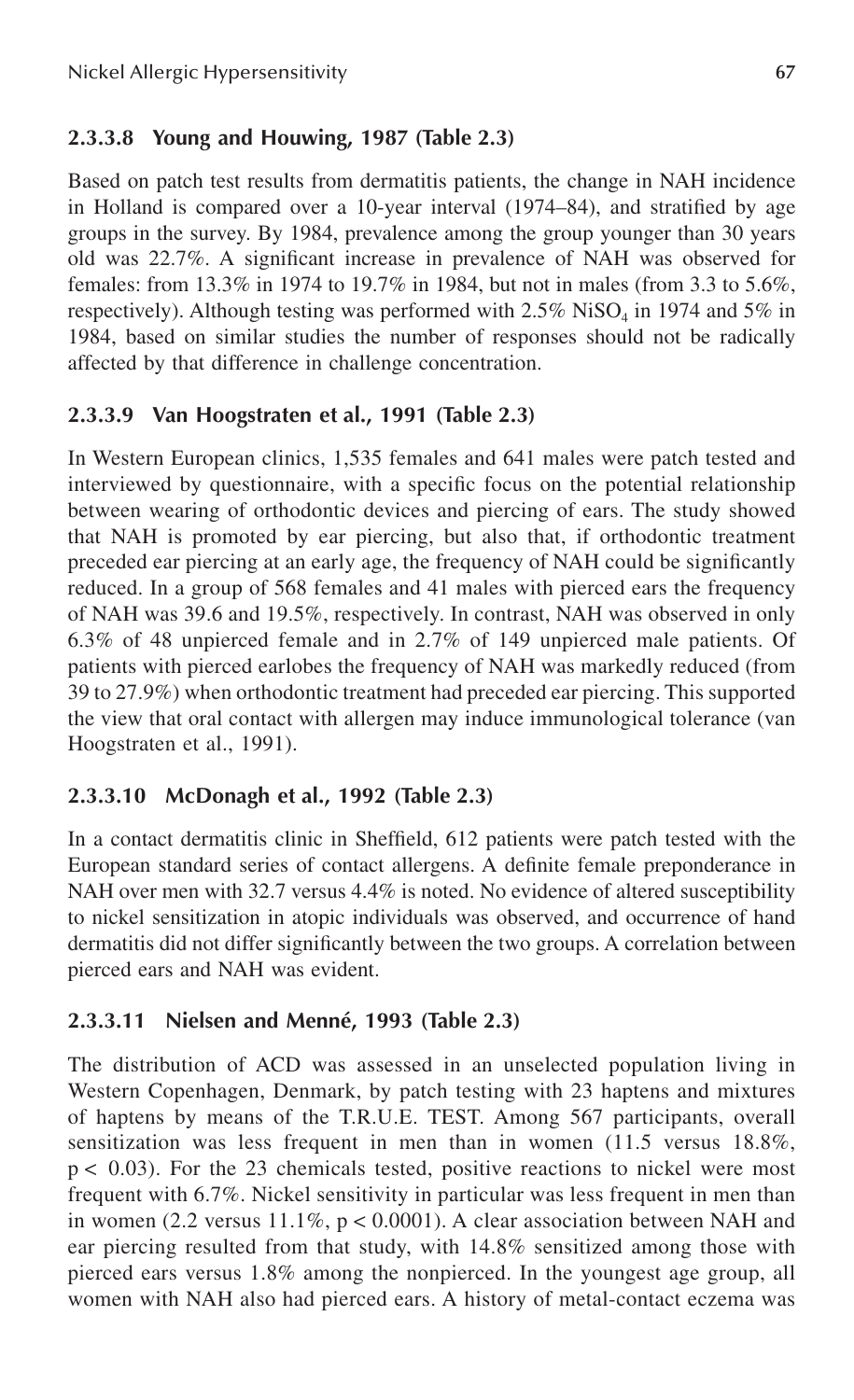researched by questionnaire. Fewer men than women reported such effects (21% versus 48%).

# **2.3.3.12 Mangelsdorf, Fleischer, and Sherertz, 1996 (Table 2.3)**

Patch test reactivity and its prevalence and relevance were investigated in the aging population of the U.S. Of 82 healthy individuals ranging in age from 68 to 87 years, 5 (6%) reacted to nickel, revealing the presence of positive reactions without a history of dermatitis. This was taken to signify a retained ability to develop contact allergy following a lifetime of exposure.

# **2.3.3.13 Brasch and Geier, 1997 (Table 2.3)**

Children were tested by gender and age group for contact allergy to 16 allergens in 22 centers in Germany from 1990 to 1995. Nickel sulfate elicited the highest number of positive reactions, ascribed to the wearing of costume jewelry, with 25% of 132 girls tested of age 14 to 15. The least number of reactions was seen among boys age 6 to 13: 4.5% positives of the 89 tested. Contact allergy in children appeared to be related to sex as well as age.

# **2.3.3.14 Schnuch et al., 1997 (Table 2.3)**

Sensitization rates to test allergens were studied in data for 40,004 patients from 24 dermatology centers in Germany and Austria from 1990 to 1995. Reactions to nickel sulfate in the 36,720 patients tested for that allergen showed the highest number overall, with 12.9% when standardized by sex and age. Standardized by age and gender, overall NAH was 12.9%, and among women age 20 to 29 the rate was 36.2%. Standardized by age and gender and applying the MOAHL index, the authors concluded that atopic dermatitis did not impact sensitization rates for a majority of allergens in the ICDRG standard series.

# **2.3.4 PREVALENCE/INCIDENCE OF NICKEL ALLERGY ACCORDING TO OCCUPATION**

# **2.3.4.1 Wahlberg, 1975 (Table 2.4)**

Of 35 Swedish hairdressers examined for NAH, 40% gave positive skin patch test reactions. Investigation of atopy as a contributing factor (by IgE determination) indicated that prevalence of personal atopy was higher in those negative to the nickel patch.

# **2.3.4.2 Lynde and Mitchell, 1982 (Table 2.4)**

In a program screening for allergic reactions, 66 dermatology patients (ages 16 to 65) in Vancouver working as hairdressers were skin patch tested from 1973–81, using the NACDG screening tray. Nickel sulfate patch testing produced 18 (27%) positive reactions, second after paraphenylenediamine (45%).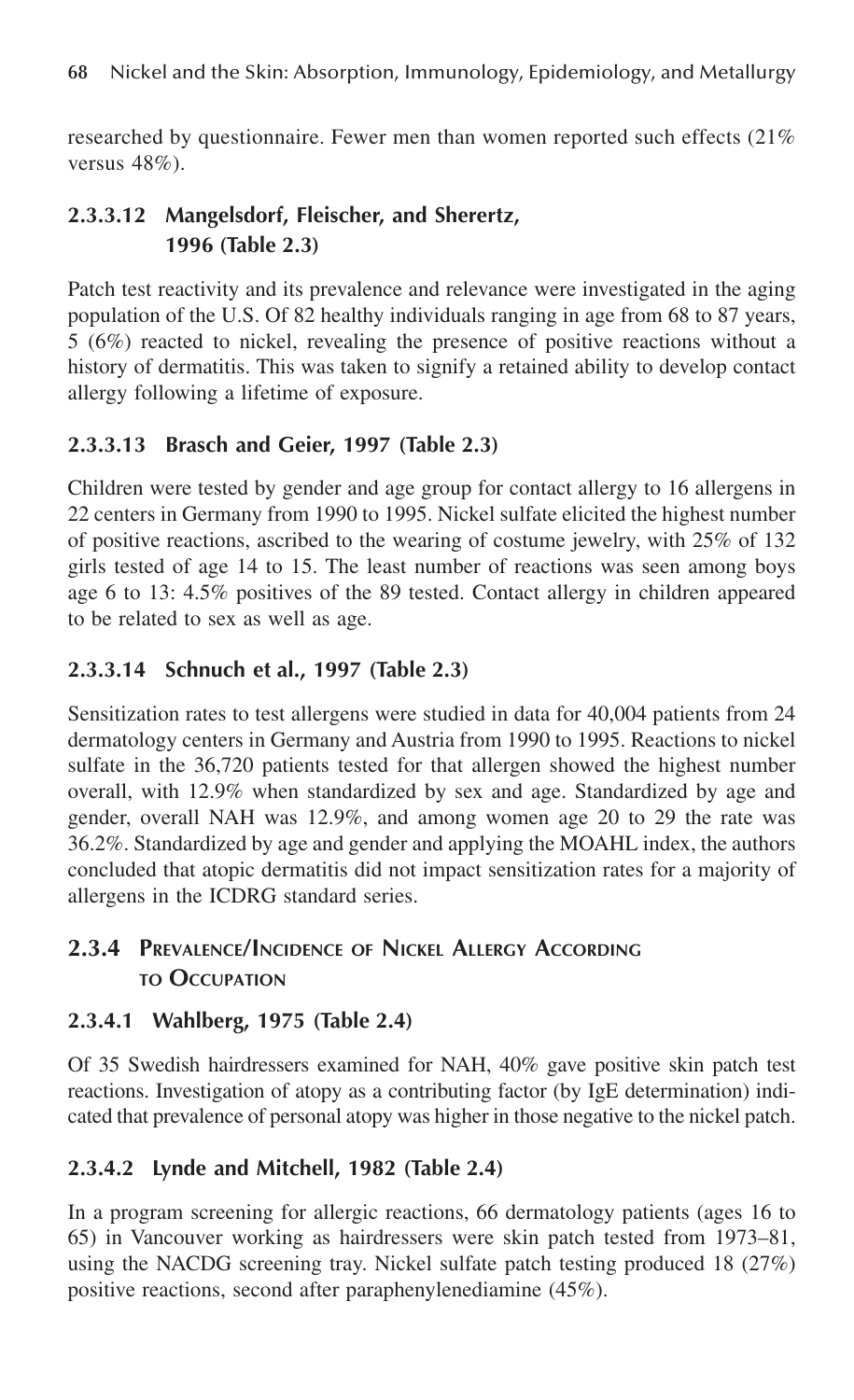# **2.3.4.3 Boss and Menné, 1982 (Table 2.4)**

NAH prevalence was evaluated in Denmark among young females attending a school for hairdressers who had had their ears pierced. One part of the survey was conducted exclusively by questionnaire, which included the question of subsequent lack of reactivity to costume jewelry earrings. The second group included patch testing with nickel sulfate. Of 53 individuals, 32 (60%) reported having had some reaction to costume jewelry; of 43 patch tested in the study, 11 reacted to nickel, indicating a sensitization rate of a minimum of 20%. The use test showed a higher degree of intolerance, pointing to a certain incidence of false negatives on patch testing.

# **2.3.4.4 van der Burg et al., 1986 (Table 2.4)**

In a prospective study of 303 hairdressers and nurses in Amsterdam, an effect contrary to sensitization was noted for the first time if exposure to nickel occurred in the form of orthodontic treatment at an early time in life, mainly prior to ear piercing. The incidence of nickel allergy among hairdressers was 26%, more than twice that seen among nurses (12%). Questioning of the cohorts' ear piercing history revealed that 13% of the nurses who had their ears pierced were sensitive to nickel, while none were sensitive among those without pierced ears; 16 of the 61 hairdressers with pierced ears were sensitive to nickel (28%).

# **2.3.4.5 Schubert et al., 1987 (Tables 2.3, 2.4)**

In the study of 2400 dermatology patients in Central and Eastern Europe, also listed above (see Section 2.3.1.6) by age, job-dependent NAH was mostly seen associated with wet work. In decreasing order of incidence, among men jobs at risk are electroplaters, engine fitters, and turners; among women, they were metal workers, electroplaters, hairdressers, nurses, tailors, cooks, and waitresses.

# **2.3.4.6 Matsunaga et al., 1988 (Table 2.4)**

Skin patch testing of 13 Japanese beauticians with hand dermatitis identified one of 12 as sensitized to nickel (8%), while 12 of 13 reacted to para-phenylenediamine (92%). Exposure to hair dyes thereby appears to be the highest risk factor for acquiring ACD in that profession.

# **2.3.4.7 Schubert, Lück, and Auermann, 1989 (Table 2.4)**

Analysis of NAH etiology in 12 construction workers among 1585 consecutive dermatology patients in Berlin failed to identify cement (known to contain up to 900 ppm nickel) as a causative factor; rather, nonoccupational sensitization due to common articles of everyday use was identified as the cause. Background investigation of exposure of a different cohort of 726 construction workers (12 sensitized) led to the same conclusion, explained by the low solubility of nickel compounds in those matrices.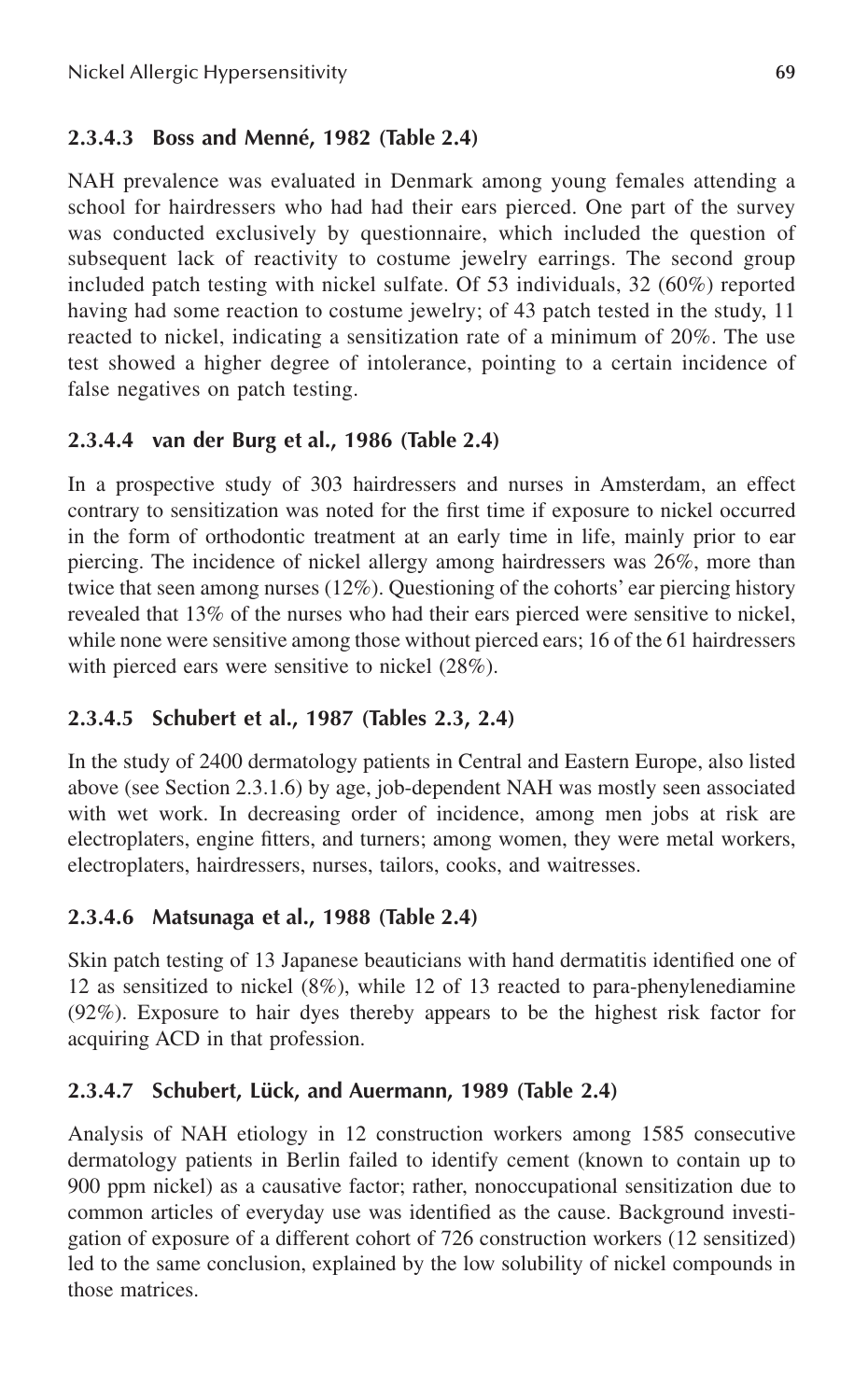#### **2.3.4.8 Schubert, 1990 (Table 2.4)**

Prevalence and incidence of nickel dermatitis among female medical workers observed in Erfurt, Germany (26.2%) is not significantly different from that seen in the general female population (27.4%). It was acquired in 70.6% of all cases before exposure to nickel ion in occupational activities. Secondary NAH was attributed to fashion jewelry, watch bands, and clothing fasteners, but the main source of primary sensitization is seen to be piercing of the ears.

#### **2.3.4.9 Holness and Nethercott, 1990 (Table 2.4)**

Assessment of NAH in hairdressers by epicutaneous testing leads the authors to the conclusion that allergy to nickel (seen in 17% of 53 subjects) due to potential onthe-job exposure to nickel-releasing utensils was not more frequent in that profession. They also see no convincing evidence from their own or earlier, similar studies that atopics were at greater risk of developing NAH on the job or that they should be discouraged from pursuing their profession as hairdressers.

# **2.3.4.10 Kiec-Swierczynska, 1990 (Table 2.4)**

In a total of 1782 male and female workers engaged in the manufacture of building components and exposed to cement, waste fly ash, and asbestos cement, NAH was seen in 2.7% of the cohort and confirmed in 1.1% by definitely positive patch tests. Such low incidence was attributed to the low solubility of nickel compounds present in those materials.

# **2.3.4.11 Seidenari et al., 1990 (Table 2.4)**

While 37 (27%) of 139 workers examined in 3 ceramics factories in Italy by skin patch test were diagnosed as sensitized to one or more substances from the standard and occupational patch test series, only in 18 subjects did sensitization express as dermatitis. In the 52 cases of dermatitis, 37% were diagnosed as ACD, while the other 63% were attributed to irritation.

Six women and two men (6% of total; three of the atopics) were positive to nickel sulfate. It was the most frequent sensitizing agent in the cohort, but the incidence was similar to that seen among the general population.

In that study 26 subjects were classified as atopics: 22 cases determined by positive prick tests, and 4 based on history of asthma or allergic rhinitis. This may put in doubt the immunologic nature of the 37% level of dermatitis afflicting the workforce, as atopy is associated with heightened skin susceptibility to irritant xenobiotics. The overall level of sensitization at 21% of the workforce was higher than that in the control group (11%), leading to the conclusion that work in that industry carries a risk of sensitization.

# **2.3.4.12 Gola et al., 1992 (Table 2.4)**

The Italian multicenter study of 23,541 dermatology patients showed a continuing increase in NAH, both occupationally and nonoccupationally, to 38.7% overall in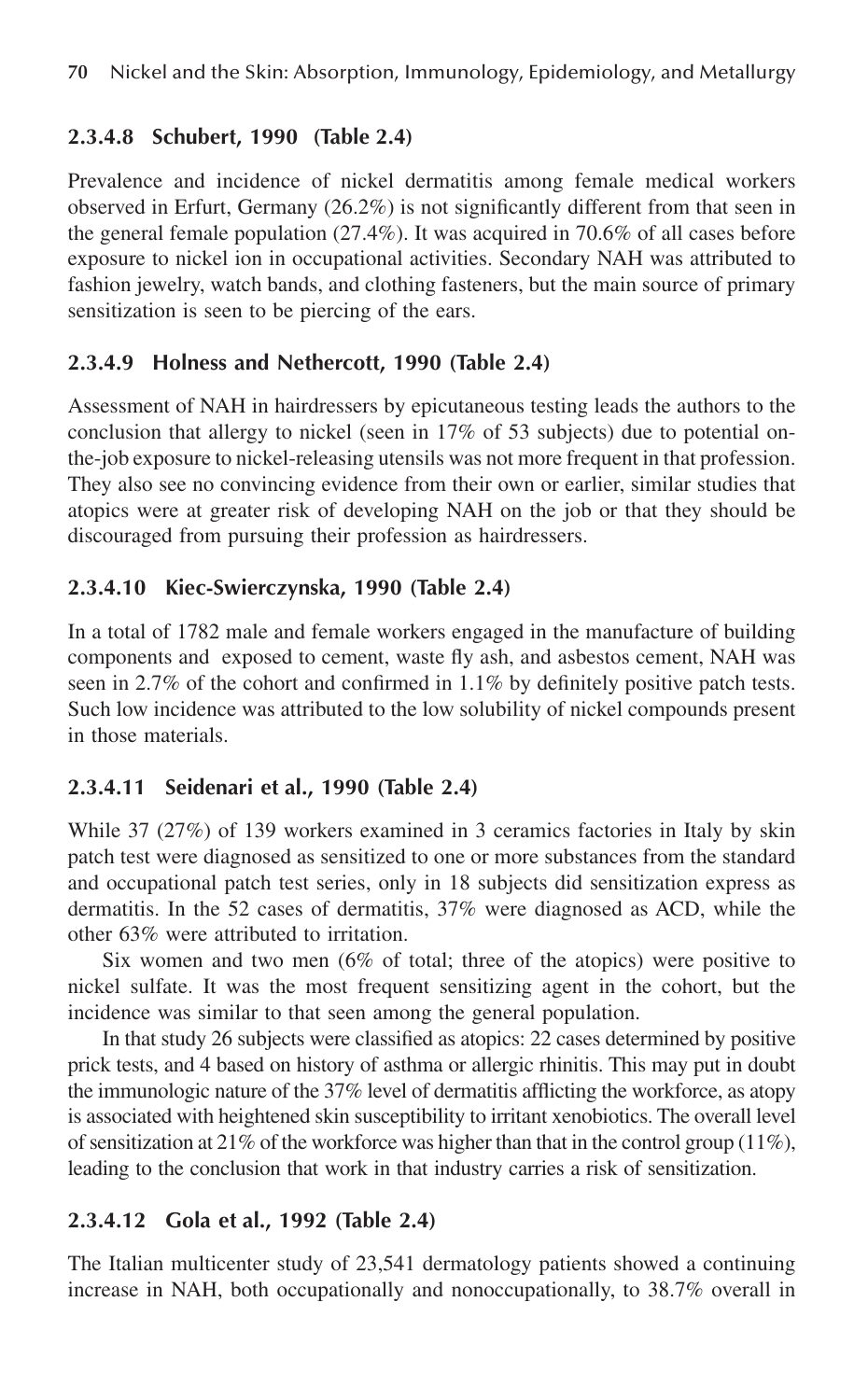1988, with 4.3 and 28.8%, respectively. This compared with the 1987 data of 35.3% overall and 3.2 and 28.7%, respectively. The most frequent cause of occupational sensitization, accounting for 70% of cases, was activity in housework, construction, metallurgy and mechanical, hairdressing, and health care.

# **2.3.4.13 Kanerva, Jolanki, and Toikkanen, 1994 (Table 2.4)**

Frequencies of occupational allergic diseases and gender differences were studied in Finland for 1991. Of a total of 1314 cases of occupational allergic diseases reported, comprising 14.2% of all registered occupational diseases, 412 cases were allergic contact dermatitis. Women were overrepresented in that category (247 women versus 165 men), taken as an indication of women's predisposition to delayed-type allergy as was also noted in other studies (Jordan and King, 1977; Leyden and Kligman, 1977; Rees et al., 1989) or women's greater occupational exposure to contact allergens. Prevalence of NAH among women tested was significantly higher than that noted in men: 36 of 247 (15%) versus 2 of 165 (1%). While NAH is also generally ten times more common in women than in men (Christensen, 1990), the number noted in that study may be due to changes in Finnish law that are reflected in census numbers; according to such law, preexisting conditions that have been aggravated by work are also considered occupational.

# **2.3.4.14 Kiec-Swierczynska, 1996 (Table 2.4)**

Consistent with surveys conducted in other socialist countries in Eastern Europe, nickel as occupational allergen in Poland is listed in third place only, following chromates and cobalt. A cohort of 1619 industry workers was included in a dermatological survey. The cases identified as NAH in Table 2.4 (102 out of a total of 332 diagnosed with occupational contact dermatitis; 30.7%) are expressed as percent of the total diagnosed with occupational allergic contact dermatitis due specifically to nickel (30/173 = 17.3% males;  $72/159 = 45.3\%$  females). Compared to a previous rate of NAH seen in 9.5% of subjects tested in 1987, in the most recent 5-year period studied (1990–94) occupational NAH in that country had risen to 30.7% of all occupational contact allergy cases, also confirmed by positive patch test results. In decreasing frequency by occupation, NAH was seen in fitters, seamstresses, lab assistants, masons, turners, and nurses.

# **2.3.4.15 Kanerva et al., 1997 (Table 2.4)**

A study of nickel allergy by patch testing and questionnaire among 163 electroplaters (94 men, 69 women) in Finland led to the conclusion that, although history (recall) of hand eczema among men and women was a common occurrence (30 and 35%, respectively) and significantly higher than patch test positivity (4 and 15%), workers did not necessarily have to change jobs because of allergy, presumably due to good industrial hygiene practices.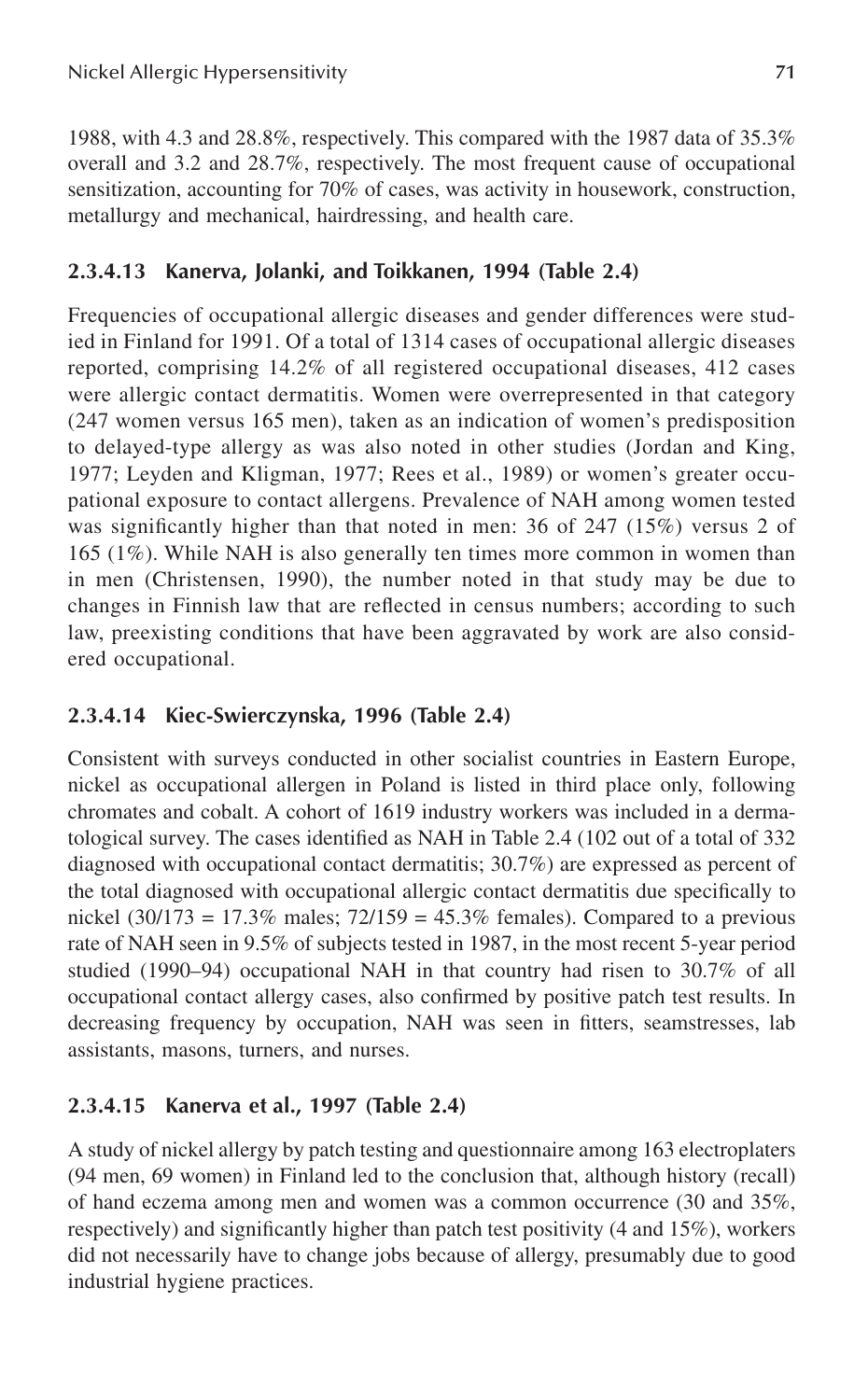#### **2.4 SUMMARY AND CONCLUSIONS**

As results from a review of the literature, a constant effort is expended to gain insight into factors that determine induction and elicitation of nickel allergy or a silent immune response to that allergen. The quality of the data found in the literature is not necessarily equivalent to the quantity of data reported. Knowledge of the relationship of patch test response and clinical disease is based on questionnaires and patch test data. Both approaches may give false-positive and false-negative readings. Over time, patch test results can vary, because they have been generated using an entire spectrum of changing test materials, from crude patches to Al-test® to Finn Chamber. (See also Section 2.8.) With patch testing utilizing standard commercial allergens, some patients have a history strongly suggestive of nickel allergy but a negative patch test, whereas others are patch-test positive but do not have a clinical history of NAH due to contact with nickel releasing objects (Kieffer, 1979). In earlier years, such an apparent paradox could be due to departures from the label concentration of commercial test materials (Fischer and Maibach, 1984), a problem that now appears to have come under control (Nakada et al., 1998). Only a closely supervised prospective study utilizing defined chemical and historical criteria and physical examination by trained observers, combined with serial dilution patch testing, will likely lead to the next level of quantitative insight. This type of analysis may not be of the highest priority at present, but will eventually be required to provide a gold standard for ascertaining the relationship between patch test positivity and clinical disease.

While several epidemiological studies of NAH have been performed, most are cross sectional, providing an assessment of prevalence. Incidence data are hard to come by because the condition is associated with relatively low rates of hospitalization and mortality. It thus is not considered serious enough to warrant prospective follow-up studies among the general population, and data from different dermatological clinics provide a base that is inadequate for estimating the prevalence rate (Rutstein et al., 1983). On the other hand, NAH may be underreported because individuals with a history of metal allergy have given false-negative patch test results. At least in part this may be attributed to the slow diffusion through the SC by  $Niso<sub>4</sub>$ used in epidermal patch testing, which could be circumvented by intradermal testing. This confirms nickel sensitivity in nickel patch test positive individuals. However, 48 h occluded patch testing was recommended until more controlled studies can be conducted (Christensen and Wall, 1987).

The opposite observation has also been recorded, because incidence of falsepositive patch test reactions to nickel were seen in patients who never experienced skin reactions from metal contact (Kieffer, 1979). It is possible that some of these were misread irritant reactions (Fisher, 1985; Podmore et al., 1984).

While in the first part of the twentieth century NAH was an occupational hazard, the emphasis now has shifted to the side of the consumer. Clothing accessories first were the main cause of sensitization, followed by metal buttons, and finally by the habit of ear piercing. Nickel now continues as the most common cause of allergic sensitization in Western industrialized countries. Prevalence reports indicate that nickel sensitization has been on a steady increase since World War II, and a doubling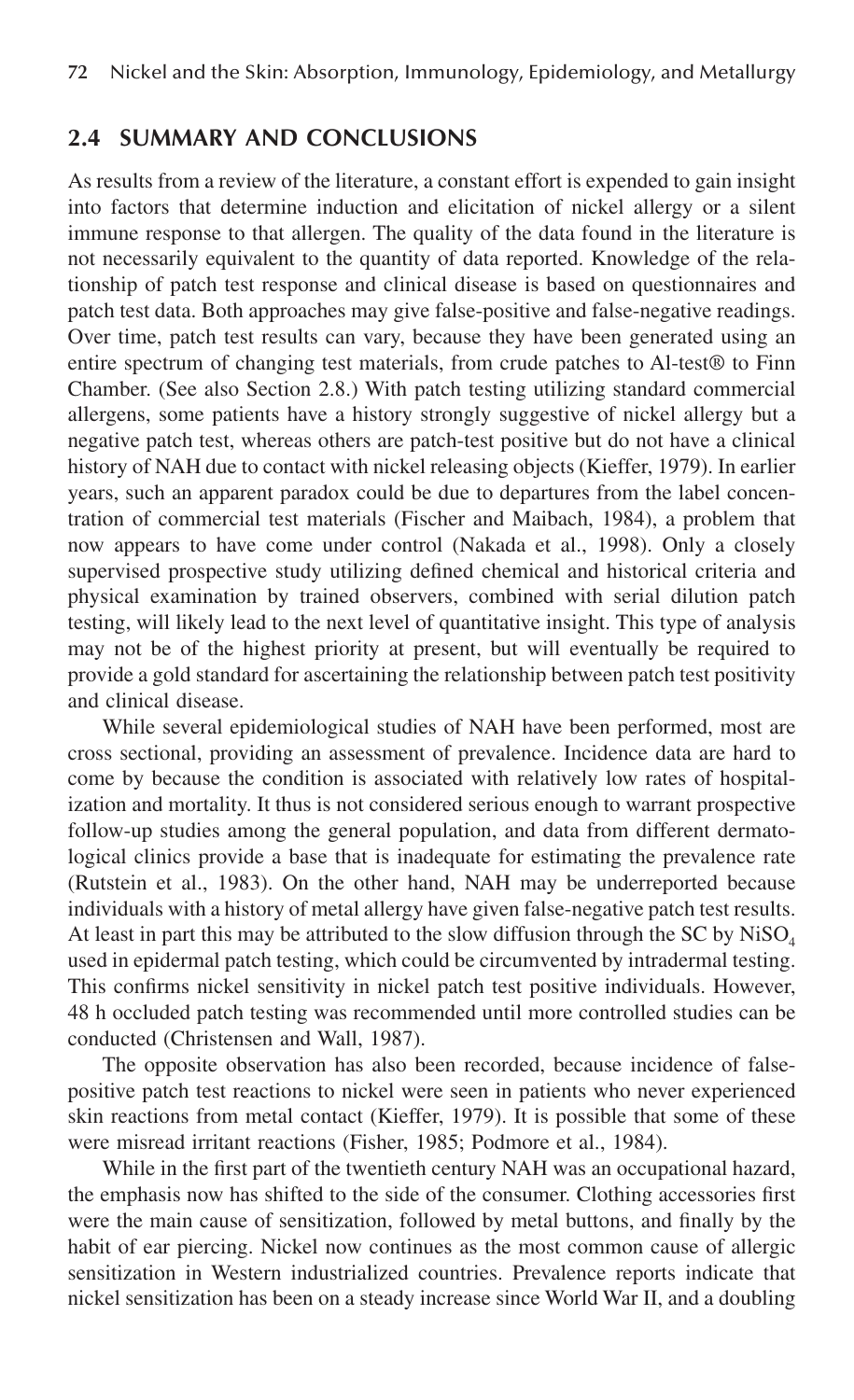in NAH numbers over a period of 10 years is not unusual (Diepgen and Coenraads, 1999; Enders et al., 1989; Gollhausen et al., 1988; Johansen et al., 2000; Kanerva et al., 2001; Kiec-Swierczynska, 1996; Massone et al., 1991; Mattila et al., 2001; Menné et al., 1982; Romaguera et al., 1988). In the early 1990s, population patch test data from Denmark showed a prevalence of 20% among women and 2 to 4% among men (Nielsen and Menné, 1992). Although such an increase continues especially among some cohorts of younger women (Brasch and Geier, 1997; Brasch et al., 1998; Dickel et al., 1998; Massone et al., 1991; Young et al., 1988), the gender difference in NAH seems to become less pronounced, as is seen several studies (Dotterud and Falk, 1994; Goh, 1988; Meijer et al., 1995; Nethercott and Holness, 1990; Widström and Erikssohn, 1989). Most recent data shows that a decrease in the prevalence among the young population and a leveling out of prevalence for the older population is now occurring, particularly in Denmark, where since 1991 regulation has limited nickel exposure (Johansen et al., 2000; Veien et al., 2001).

The high female-to-male ratio still persists when comparing nonoccupational exposure, mainly due to the predilection for ear piercing by women. Prevalence of NAH in the work environment, still prevalent in the former socialist countries of Eastern Europe, on the other hand, seems to be leveling out (Table 2.4). Prevalence statistics by country thus roughly fall into two groups, distinguishable by social and economic patterns. While the steady rise in NAH among women appears to be concordant with lifestyle and affluence prevailing in the Western industrial environment, in countries where occupational activities are less segregated by gender this trend is less pronounced. Where tradition along lines of occupation is not a determinant, and industrial hygiene is not a preeminent issue, the differences between the sexes due to ear piercing appear less pronounced, and nickel still ranks third or fourth, after chromates and cobalt.

Reports of ear piercing as a causative factor for NAH among males are inconsistent: while Widström and Erikssohn (1989), Todd and Burrows (1989), van Hoogstraten et al. (1989), and Meijer et al. (1995) found that the frequency of NAH in men with pierced ears was significantly elevated over that of nonpierced, Dotterud and Falk (1994) noted no such difference among school-age boys. Finally, an earlier study conducted by Olumide (1985) in Nigeria had registered equally high NAH rates for both men and women, explained by similar traditions between the genders in wearing jewelry. The increase in NAH frequency in women with pierced ears compared with unpierced ears is highly significant, and the growing prevalence recorded at the end of the 1980s continues its ascent into the 1990s, particularly among the young (Table 2.3). With time, however, this trend is also becoming more pronounced among the young male population, which apparently is increasingly adopting the fashion of permanent adornment with metal objects through intradermal traumatization of the integument (van Hoogstraten, 1989; Christophersen, 1989; Nethercott, 1990; Dawn, 2000; Dotterud, 1994; Brasch, 1997). Such concordance between fashion and prevalence can be explained as the consequence of the insertion of metal objects immediately following scarring of dermal tissues. Intimate contact between nickel-containing metal and living tissue results in corrosion (oxidation) and solubilization of nickel, and the cellular response to the foreign agent in the dermis constitutes systemic exposure, distinct from epicutaneous contact with aller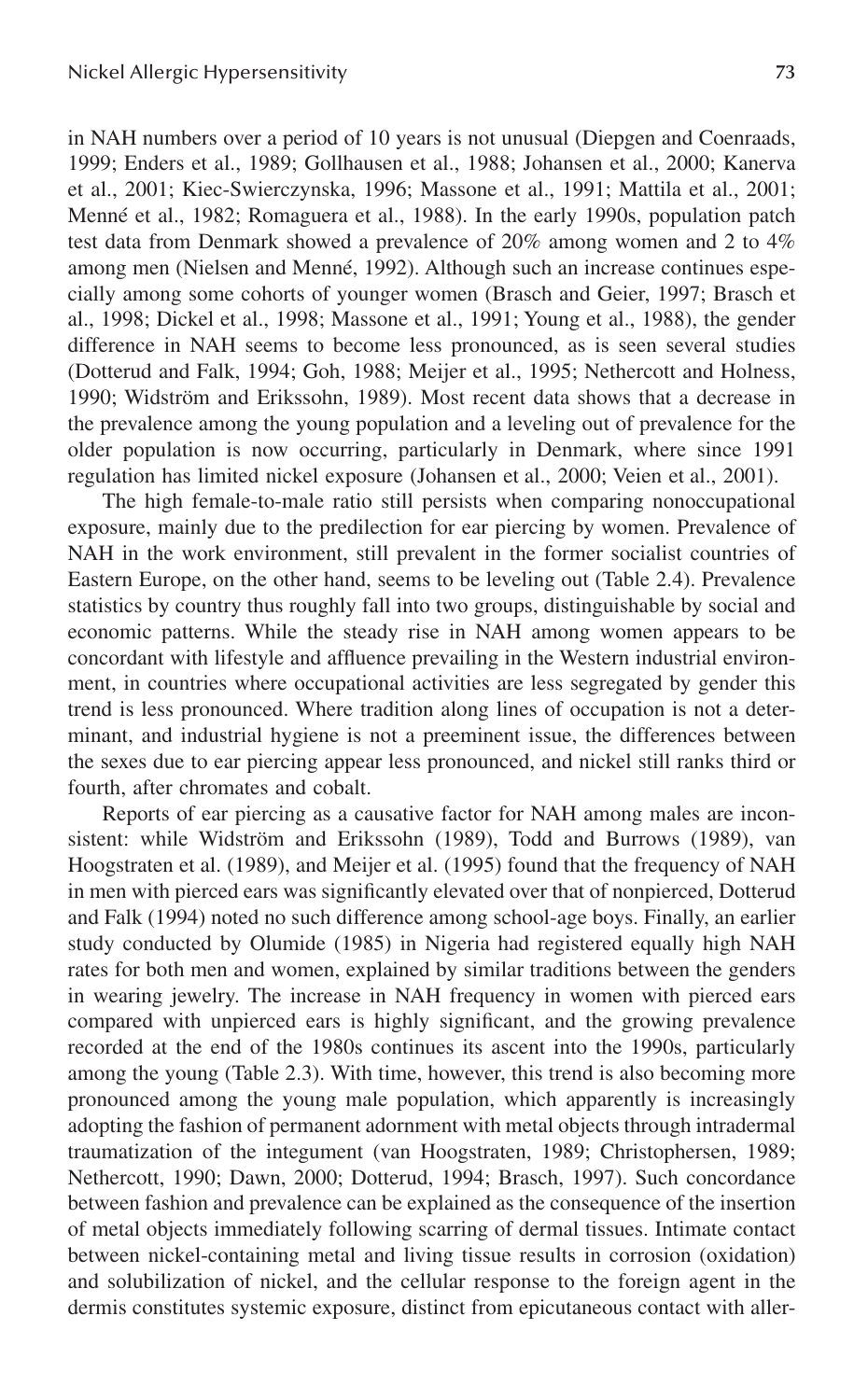gen resulting from simple wearing of jewelry. Occurrence of distal eczema sometimes observed in challenged patients can be seen as a reaction pointing to such systemic sensitization.

In summary on the gender issue, the difference in susceptibility to NAH remains controversial. While the earlier 10:1 ratio seems to be closing due to changing lifestyle in the Western industrialized world, conflicting data from the few and relatively heterogeneous prevalence studies still make it difficult to arrive at clear and unambiguous conclusions due to the many confounding factors seemingly critical in this issue. Studies conducted in Europe show higher NAH prevalence levels than those from America, a difference that can be explained by the selection of cohorts examined in a number of European studies. The lesser focus on gender and occupation, particularly in the youngest sector among women in studies conducted in America precludes drawing corresponding conclusions on NAH prevalence that can claim general validity.

 The function of gender as factor in susceptibility to hypersensitivity has been raised by some investigators for allergens in general (Christensen, 1990; Jordan and King, 1977; Leyden and Kligman, 1977; Polak et al., 1968) and for nickel, specifically concerning the female population: based on interviews of 1546 Danish female twins, the difference in pairwise concordance rate for predisposition to NAH between monozygotic and dizygotic twins was statistically significant (60%), but not when it was based on patch testing with nickel sulfate (Menné and Holm, 1983). This led the authors to the conclusion that a genetic predisposition is of possible importance in the development of nickel allergy. While some individuals may be sensitized more easily by nickel than others due to genetic background, the total number sensitized in the population will depend on the degree of exposure.

Atopy as a condition impacting on the development of NAH has been investigated, with differing results. Certain studies characterize atopics as exhibiting an increased frequency of NAH (Diepgen et al., 1989). Others see a correlation between atopy and occurrence of dermatitis, but not necessarily of the immunologic type (Seidenari et al., 1990). Thus the predisposition of atopics for irritant hand dermatitis is considered by Möller to be a confounding factor in the interpretation of diagnostic skin patch testing for NAH (Möller and Svenson, 1986).

Todd et al. (1989) specifically investigated the phenomenon of patients with a history of nickel allergy but negative patch test results by closely analyzing reactants and nonreactants for markers of atopy. The authors concluded that individuals with a nickel-positive history but negative patch test results do not show a higher than normal incidence of atopy. A separate study of school children, on the other hand, observed that atopic girls were twice as likely to develop metal sensitization than nonatopics (Dotterud and Falk, 1994). In a cohort of hairdresser professionals, a group at high risk for eczema and NAH, atopy correlated with eczema, but a diverging trend was noted between individuals with NAH and atopics (Wahlberg, 1975).

In a series of studies, Hindsén (1999) correlated atopic state with intestinal nickel absorption and skin reactivity to oral nickel provocation. Significantly more urinary nickel was present in atopics than in controls, taken as an indication of increased intestinal nickel absorption, which also correlated with stronger clinical reactions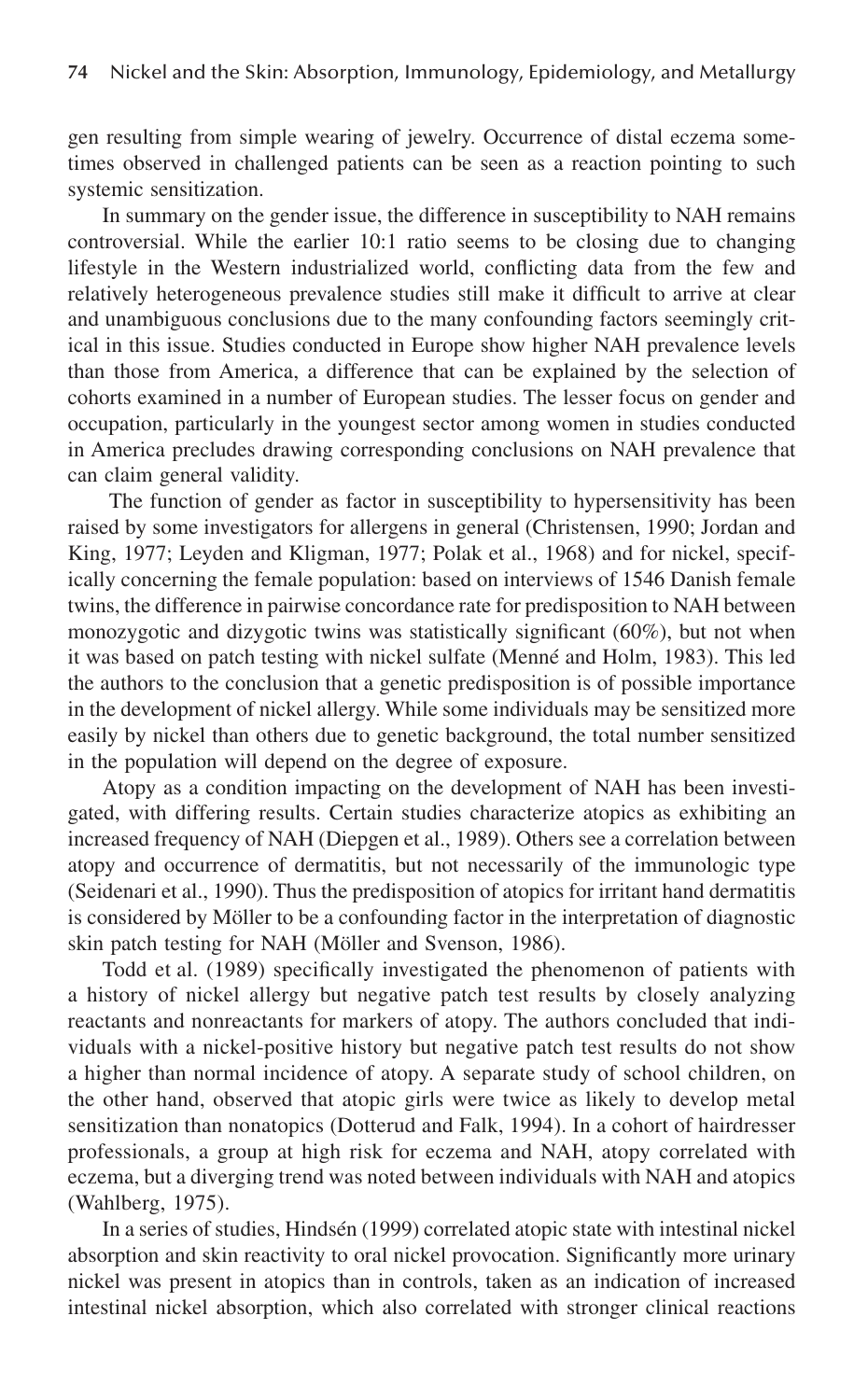seen in atopics. A significant positive correlation between urinary nickel and total iron-binding capacity in female atopics may also indicate that the iron status of atopic females may have significance for nickel absorption.

# **2.5 CONFOUNDERS AND DATA GAPS**

A number of experimental variables can be discerned that may alter the outcome of future prevalence studies. (See Section 2.8.) Investigations should become more comparable when these factors are considered:

- Most publications are of uncorrected patch test data; they do not account for false negatives or false positives. It is likely that approximately one third of the positives are false positives, due to the ESS. Some studies (Andersen et al., 1993; Menné, 1983) have been performed with a limited number of patches applied at the same time in a "normal" population free of dermatitis. These studies avoid ESS and they presumably have few false-positive responses.
- It is standard procedure to test with 2.5% nickel sulfate in North America, with 5% in Europe, and with both concentrations in Japan. Depending on the idiosyncrasy of the SC and the microenvironment of the skin, 2.5% may be too low for elicitation, and conversely, 5% may cause nonspecific irritation.
- Few of the studies on record are dose–response in nature. Important exceptions are those of Andersen et al. (1993). That experiment defines the patch test dose response and dramatically demonstrates the tenfold variation of positivity (end-point dilutions) in the test population (N  $=$  72). A larger population would be expected to demonstrate an even greater range of end-point sensitivity. Today we realize that allergy is not "all-or-none," but a graded level of sensitivity in the general population.
- This review was mainly a computer, key-reference, and key-textbook search. Performing a hand search and contacting key government, industry, and academic centers might provide additional information.

To summarize, from a synopsis of earlier and more recent investigations, a number of risk factors for NAH emerge that are reasonably secure:

- Young age
- Female gender
- Wearing of (nickel-releasing) costume jewelry
- Hand eczema
- Systemic exposure to nickel ion by piercing of the skin

However, the historical gender gap is closing as skin piercing becomes a common denominator.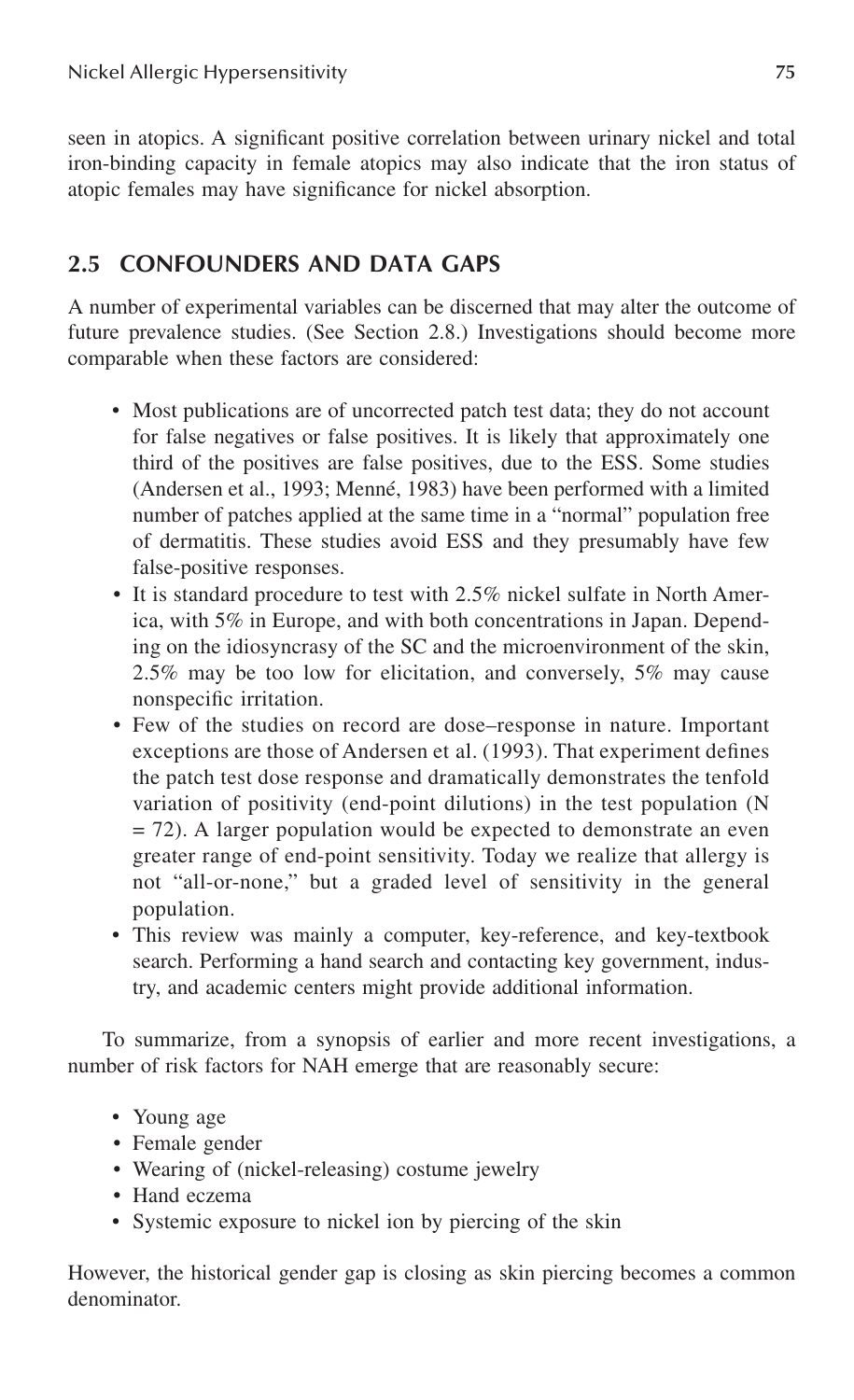# **2.6 SUGGESTED FURTHER STUDIES**

In spite of the considerable efforts expended to date in the epidemiology of nickel allergic contact dermatitis, numerous gaps require filling:

- Consistent dosing with equivalent and accurate challenge concentrations.
- Measurement of percutaneous penetration to explain individual reactivity. The method of SC stripping could lead to actual assessment of exposure.
- Strict dose-response NAH studies.
- Studies simulating actual use could be conducted with application of disks of known nickel content to verify the dose from contact with metal objects, such as tools and coins, to quantify nickel released from metal objects under use conditions.

# **2.7 ACKNOWLEDGMENT**

We gratefully acknowledge the financial support by the Nickel Producers Environmental Research Association (NiPERA) toward this review project.

# **2.8 APPENDIX: VARIABLES DETERMINING NAH AND TEST RESULTS**

- Reproducibility of nickel patch testing, i.e., "left-right" comparison
- Reproducibility of nickel release from petrolatum (Fischer and Maibach, 1984)
- Purity of nickel, free from cobalt and other metals
- Solubility and penetration ability of various salts
- Use of petrolatum in Finn Chamber technique versus T.R.U.E. TEST
- Patch utilized: Finn Chamber, Al-test, T.R.U.E. TEST
- 24 h versus 48 h patching
- 48 h versus 72 h versus 96 h test reading
- Difference between European standard (5%) versus NACDG standard (2.5%), expressed as nickel concentration
- Eliciting dose–response curve (Andersen et al., 1993)
- "Normals" versus dermatitis patients tested
- Earlier diagnosis, increasing frequency of patch testing
- Correlations with Provocative Use Test (Repeat Open Application Test)
- Correction of data for ESS and the MOAHL index (Ale and Maibach, 1995)
	- $(M = male versus female)$
	- (O = occupational versus non-occupational)
	- $(H = hand)$
	- $(L = \text{leg ulcers versus none})$
- Ear and body piercing method
- Changing personal habits over time (multiple piercing, etc.)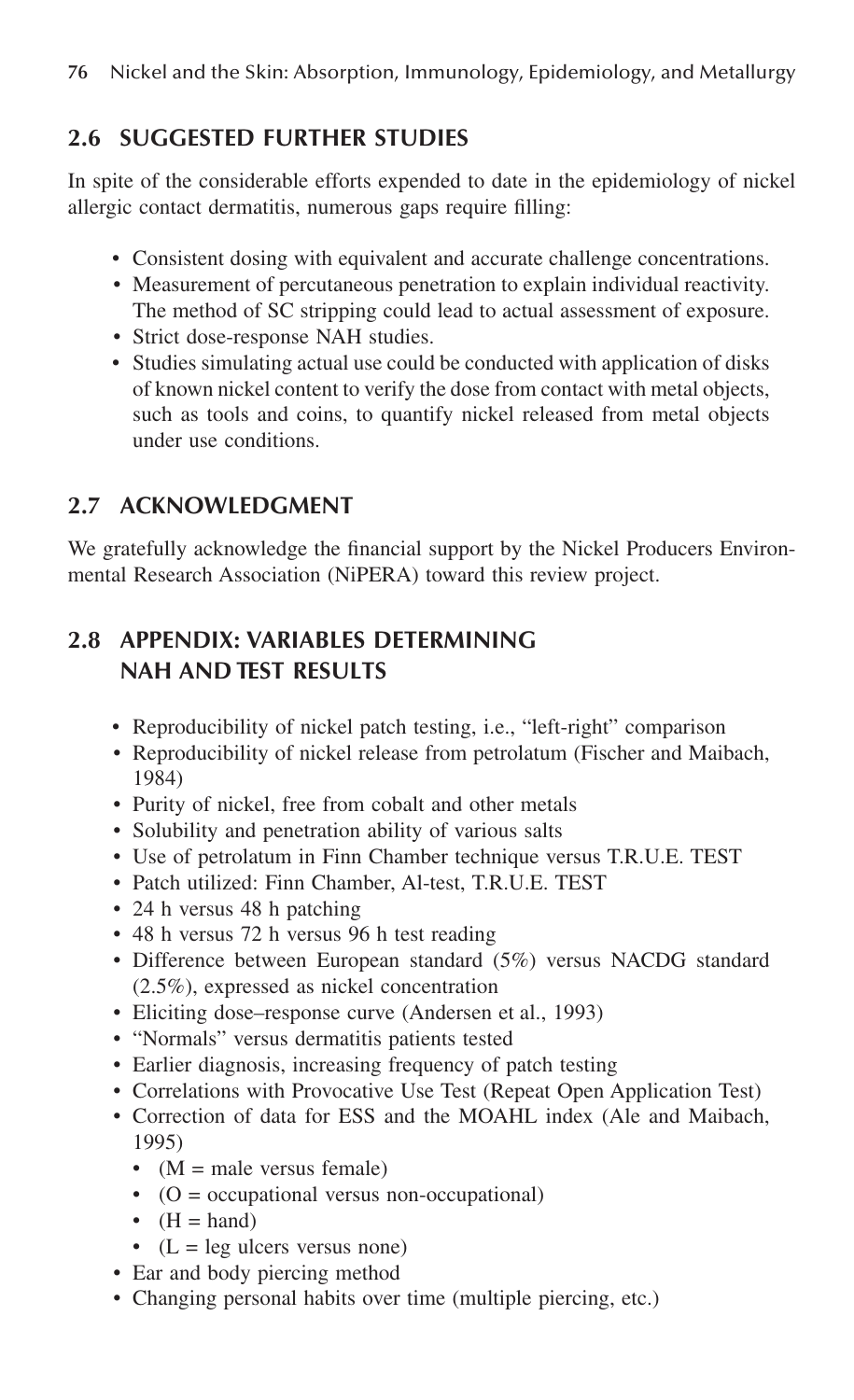- Age of surveyed population, high prevalence of subclinical dermatitis in the aged (Mangelsdorf et al. 1996)
- Altered percutaneous absorption in the aged

#### **REFERENCES**

- Ale, S.I. and Maibach, H.I., Clinical relevance in allergic contact dermatitis, *Dermatosen in Beruf und Umwelt,* 43, 119–121, 1995.
- Andersen, K., Burrows, D., and White, I.R., Allergens from the standard series, in *Textbook of Contact Dermatitis*, Rycroft, R.J.G. et al., Eds., Springer-Verlag, Heidelberg, 1992, pp. 416–456.
- Andersen, K.E. et al., Dose-response testing with nickel sulphate using TRUE test in nickelsensitive individuals, *Br. J. Dermatol.,* 129, 50–56, 1993.
- Axéll, T. et al., Standard patch test series for screening of contact allergy to dental materials, *Contact Dermatitis*, 9, 82–84, 1983.
- Boss, A. and Menné, T., Nickel sensitization from ear piercing, *Contact Dermatitis*, 8, 211–213, 1982.
- Brasch, J. and Geier, J., Patch test results in schoolchildren: results from the Information Network of Departments (IVDK) and the German Contact Dermatitis Research group (DKG), *Contact Dermatitis*, 37, 286–293, 1997.
- Brasch, J., Geier, J., and Schnuch, A., Differentiated contact allergy lists serve in quality improvement, *Hautarzt, Zeitschrift fur Dermatologie, Venerologie und Verwandte Gebiete*, 49, 184–191, 1998.
- Bruynzeel, D.P. et al., The European standard series, *Contact Dermatitis*, 33, 145–148, 1995.
- Bruze, M. et al., The development and course of test reactions to gold sodium thiosulfate, *Contact Dermatitis*, 33, 386–391, 1995.
- Burrows, D., Prosser White oration, mischievous metals chromate, cobalt, nickel and mercury, *Clin. Exp. Dermatol.*, 14, 266–272, 1989.
- Chang, Y., Clarke, G., and Maibach, H.I., The provocative use test (PUT) and repeat open application test (ROAT) in topical corticosteroid allergic contact dermatitis, *Contact Dermatitis*, 37, 309–311, 1997.
- Christensen, O.B. and Wall, L.M., Open, closed and intradermal testing in nickel allergy, *Contact Dermatitis*, 16, 21–26, 1987.
- Christensen, O.B., Nickel dermatitis an update, *Dermatologic Clinics*, 8, 37–40, 1990.
- Christophersen, J. et al., Clinical patch test data evaluated by multivariate analysis, *Contact Dermatitis*, 21, 291–299, 1989a.
- Christophersen, J. et al., Impact of individual factors on clinical patch test results with special reference to age, *Semin. Dermatol.*, 8, 127–129, 1989b.
- Dawn, G., Gupta, G., and Forsyth, A., The trend of nickel allergy from a Scottish tertiary referral centre, *Contact Dermatitis*, 43, 27–30, 2000.
- de Groot, A.C., *Patch Testing. Test Concentrations and Vehicles for 3700 Allergens*, Elsevier, Amsterdam, 1994.
- Dickel, H. et al., Patch testing with a standard series, *Dermatosen*, 46, 234–243, 1998.
- Diepgen, T.L., Fartasch, M., and Hornstein, O.P., Evaluation and relevance of atopic basic and minor features in patients with atopic dermatitis and in the general population, *Acta Derm. Venereol. Suppl. (Stockh.)*, 144, 50–54, 1989.
- Diepgen, T.L. and Coenraads, P.J., The epidemiology of occupational contact dermatitis, *Int. Arch. Occup. Environ. Health*, 72, 496–506, 1999.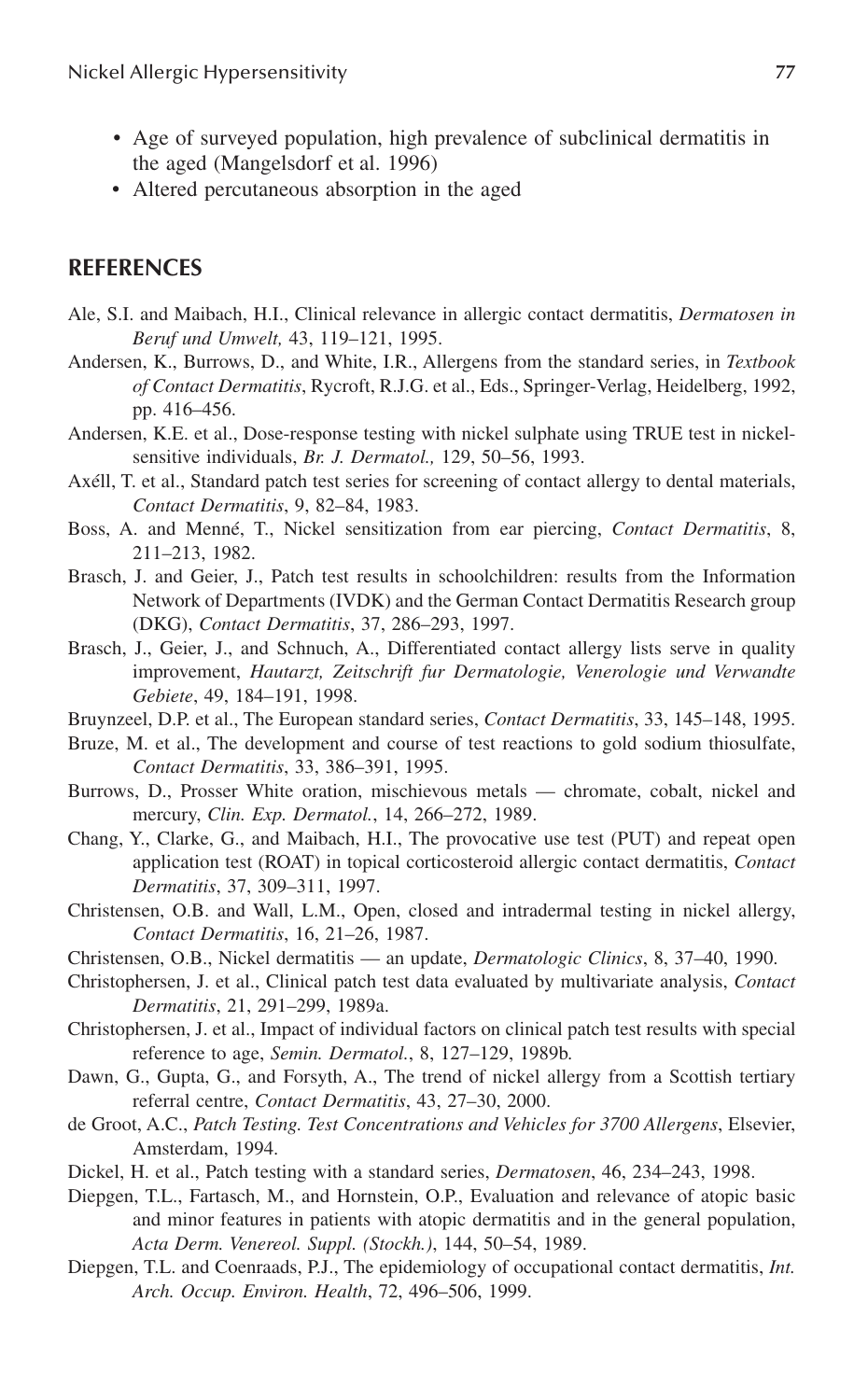- Dooms-Goossens A. et al., Follow-up study of patients with contact dermatitis caused by chromates, nickel and cobalt, *Dermatologica*, 160, 249–260, 1980.
- Dotterud, L.K. and Falk, E.S., Metal allergy in north Norwegian schoolchildren and its relationship with ear piercing and atopy, *Contact Dermatitis*, 31, 308–313, 1994.
- Edman, B. and Möller, H., Trends and forecasts for standard allergens in a 12-year patch test material, *Contact Dermatitis*, 8, 95–104, 1982.
- Enders, F. et al., Patch test results in 1987 compared to trends from the period 1977–1983, *Contact Dermatitis,* 20, 230–232, 1989.
- Fischer, T. and Maibach, H.I., Amount of nickel applied with a standard patch test, *Contact Dermatitis*, 11, 285–287, 1984.
- Fisher, A.A., Allergic stomatitis from dental impression compounds, *Cutis*, 36, 295–296, 1985.
- Fisher, T., Occupational nickel dermatitis, in *Nickel and the Skin: Immunology and Toxicology*, Maibach, H.I. and Menné, T., Eds., CRC Press, Boca Raton, FL, 1989, pp. 117–132.
- Fleming, C.J., Burden, A.D., and Forsyth, A., The genetics of allergic contact hypersensitivity to nickel, *Contact Dermatitis*, 41, 251–253, 1999.
- Freeman, S., Fragrance and nickel: old allergens in new guises, *Am. J. Contact Dermat.*, 1, 47–52, 1990.
- Fullerton, A., Andersen, J.R., and Hoelgaard, A., Permeation of nickel through human skin in vitro — effect of vehicles, *Br. J. Dermatol.*, 118, 509–516, 1988.
- Gawkrodger, D.J. et al., Contact clinic survey of nickel-sensitive subjects, *Contact Dermat*., 14, 165–169, 1986.
- Gehring, W., Gloor, M., and Kleesz, P., Predictive washing test for evaluation of individual eczema risk, *Contact Dermatitis*, 39, 8–13, 1998.
- Gilboa, R., Al-Tawil, N.G., and Marcusson J.A., Metal allergy in cashiers: an in vitro and in vivo study for the presence of metal allergy, *Acta Derm. Venereol. (Stockh.)*, 68, 317–324, 1988.
- Goh, C.L., Epidemiology of contact allergy in Singapore, *Int. J. Derm.*, 27, 308–311, 1988.
- Gola, M. et al., GIRDCA Data Bank for Occupational and Environmental Contact Dermatitis (1984 to 1988), *Am. J. Contact Dermat.,* 3, 179–188, 1992.
- Gollhausen, R. et al., Trends in allergic contact sensitization, *Contact Dermatitis*, 18, 147–154, 1988.
- Hanifin, J.M. and Rajka, G., Diagnostic features of atopic dermatitis, *Acta Derm. Venereol.*, 92, 44–47, 1980.
- Hanifin, J.M., Atopic dermatitis: Special clinical complications, *Postgraduate Medicine,* 74, 188–193, 1983.
- Hindsén, M., Christensen, O.B., and Möller, H., Nickel levels in serum and urine in five different groups of eczema patients following oral ingestion of nickel, *Acta Derm. Venereol. (Stockh.)*, 74, 176–178, 1994.
- Hindsén, M., Bruze, M., and Christensen, O.B., The significance of previous allergic contact dermatitis for elicitation of delayed hypersensitivity to nickel, *Contact Dermatitis*, 37, 101–106, 1997.
- Hindsén, M., Clinical and experimental studies in nickel allergy, *Acta Derm. Venereol. (Suppl.)*, 204, 1–22, 1999.
- Holness, D.L. and Nethercott, J.R., Dermatitis in hairdressers, *Dermatol. Clin.,* 8, 119–126, 1990.
- Hostýnek, J.J. et al., Human stratum corneum adsorption of nickel salts: investigation of depth profiles by tape stripping in vivo, *Acta Derm. Venereol. (Suppl.)*, 212, 5–10, 2001.
- Johansen, J. et al., Changes in the pattern of sensitization to common contact allergens in Denmark between 1985–86 and 1997–98, with a special view to the effect of preventive strategies, *Br. J. Dermatol.*, 142, 490–495, 2000.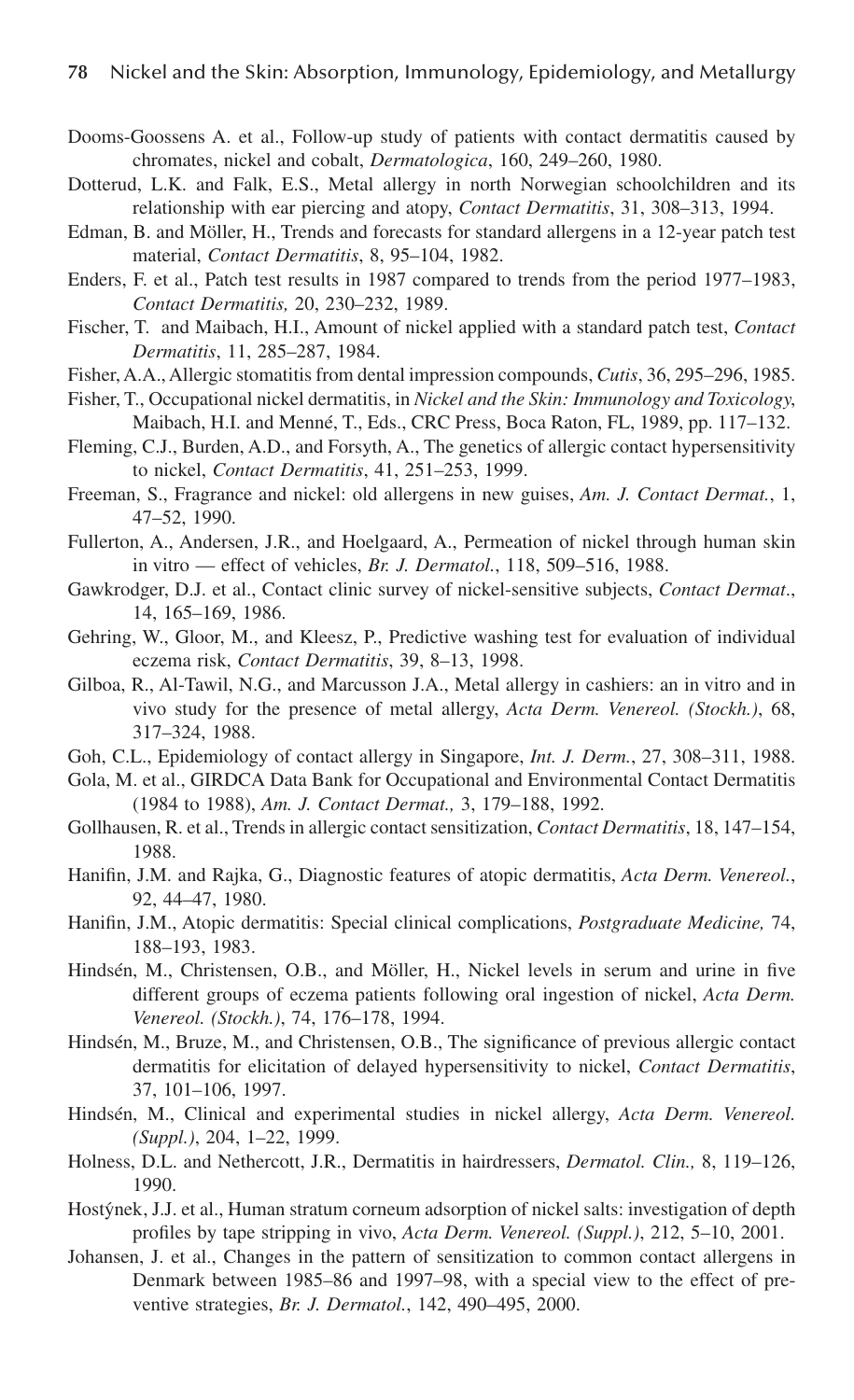- Jordan, W. and King, S., Delayed hypersensitivity in females: sex differences, *Contact Dermatitis*, 3, 19–26, 1977.
- Kanan, M.W., Contact dermatitis in Kuwait, *J. Kuwait Med. Assoc.,* 3, 129–137, 1969.
- Kanerva, L., Jolanki, R., and Toikkanen, J., Frequencies of occupational allergic diseases and gender differences in Finland, *Int. Arch. Occup. Environ. Health,* 66, 111–116, 1994.
- Kanerva, L. et al., Hand dermatitis and allergic patch test reactions caused by nickel in electroplaters, *Contact Dermatitis*, 36, 137–140, 1997.
- Kanerva, L. et al., A multicenter study of patch test reactions with dental screening series, *Am. J. Contact Dermat.*, 12, 83–87, 2001.
- Kerosuo, H. et al., Nickel allergy in adolescents in relation to orthodontic treatment and piercing of ears, *Am. J. Orthodont. Dentofacial Orthoped.,* 109, 148–154, 1996.
- Kiec-Swierczynska, M., Occupational dermatoses and allergy to metals in Polish construction workers manufacturing prefabricated building units, *Contact Dermatitis*, 23, 27–32, 1990.
- Kiec-Swierczynska, M., Occupational allergic contact dermatitis in Lodz: 1990–1994, *Occup. Med.*, 46, 205–208, 1996.
- Kieffer, M., Nickel sensitivity: relationship between history and patch test reaction, *Contact Dermatitis*, 5, 398–401, 1979.
- Klas, P.A. et al., Allergic and irritant patch test reactions and atopic disease, *Contact Dermatitis*, 34, 121–124, 1996.
- Lachapelle, J.-M. et al., European multicenter study of the TRUE test, *Contact Dermatitis*, 19, 91–97, 1988.
- Lachapelle, J.-M. et al., Proposal for a revised international standard series of patch tests, *Contact Dermatitis*, 36, 121–123, 1997.
- Larsson-Stymne, B. and Widström, L., Ear-piercing a cause of nickel allergy in schoolgirls?, *Contact Dermatitis*, 13, 289–293, 1985.
- Leyden, J. and Kligman, A., Allergic contact dermatitis: sex differences, *Contact Dermatitis*, 3, 333–338, 1977.
- Lim, J. et al., Changing trends in the epidemiology of contact dermatitis in Singapore, *Contact Dermatitis*, 26, 321–326, 1992.
- Lipozencic, A. et al., Epidemiology of contact allergic dermatitis in Croatia, in *Current Topics in Contact Dermatitis*, Frosch, P.J. et al., Eds, Springer-Verlag, Heidelberg, 1989, pp. 57–80.
- Lunder, M., Variable incidence of nickel dermatitis, *Contact Dermatitis*, 18, 287–289, 1988.
- Lynde, C.W. and Mitchell, J.C., Patch test results in 66 hairdressers 1973–1981, *Contact Dermatitis*, 8, 302–307, 1982.
- Lynde, C.W., Warshawski, L., and Mitchell, J.C., Screening patch tests in 4190 eczema patients 1972–81, *Contact Dermatitis,* 8, 417–421, 1982.
- Mangelsdorf, H.C., Fleischer, A.B., and Sherertz, E.F., Patch testing in an aged population without dermatitis: high relevance of patch test positivity, *Am. J. Contact Dermat.*, 7, 155–157, 1996.
- Marks, J. et al., North American Contact Dermatitis Group patch test results for the detection of delayed-type hypersensitivity to topical allergens, *J. Am. Acad. Dermatol.*, 38, 911–918, 1998.
- Marks, J. et al., North American Contact Dermatitis Group Patch-Test Results, *Arch. Dermatol.*, 136, 272–273, 2000.
- Massone, L. et al., Positive patch test reactions to nickel, cobalt, and potasium dichromate in a series of 576 patients, *Cutis*, 47, 119–122, 1991.
- Matsunaga, K. et al., Occupational allergic contact dermatitis in beauticians, *Contact Dermaitis*, 18, 94–96, 1988.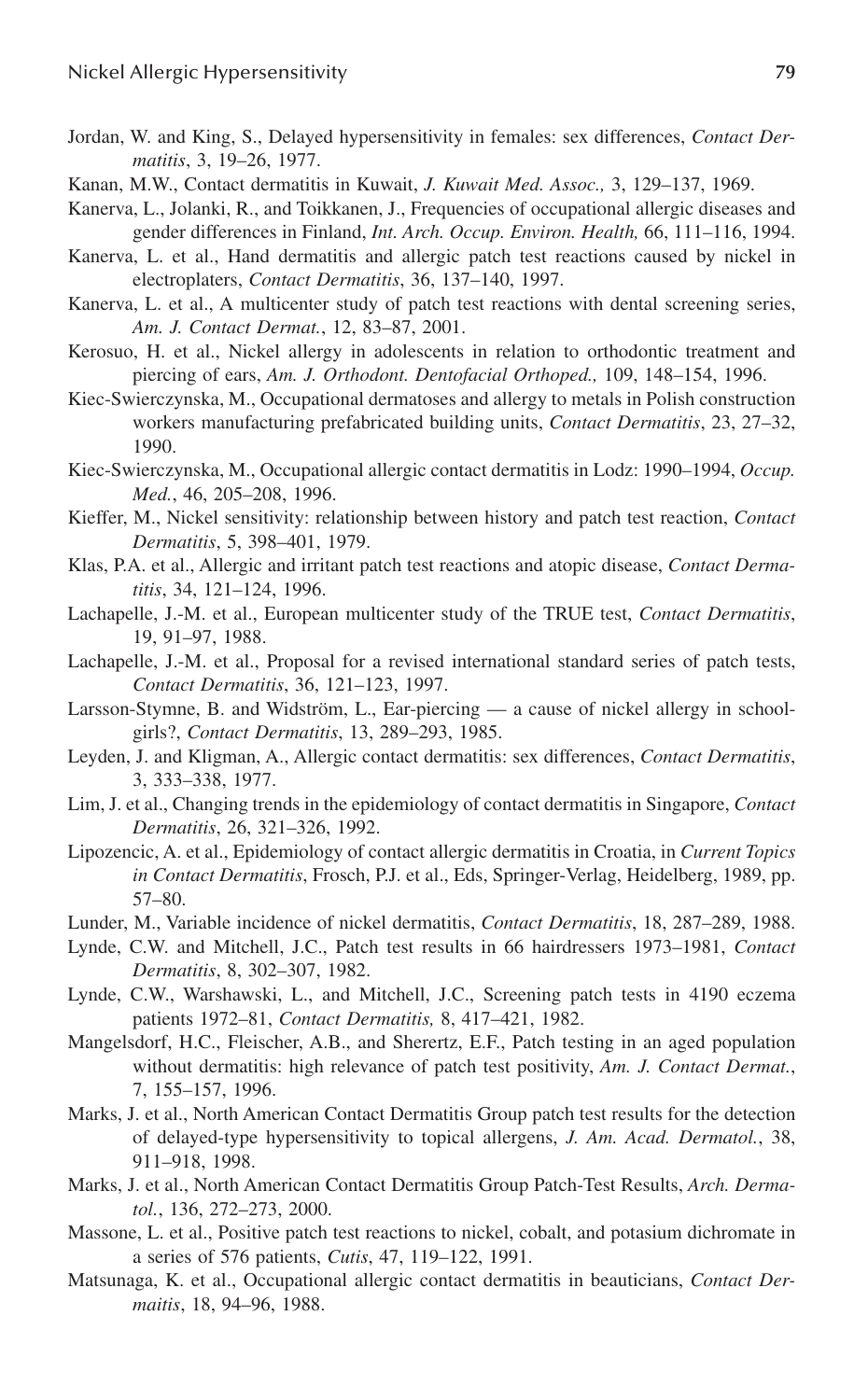- Mattila, L. et al., Prevalence of nickel allergy among Finnish university students, *Contact Dermatitis*, 44, 218–223, 2001.
- McDonagh, A.J.G. et al., Nickel sensitivity: the influence of ear piercing and atopy, *Br. J. Dermatol.*, 126, 16–18, 1992.
- Meijer, C. et al., Ear piercing, and nickel and cobalt sensitization, in 520 young Swedish men doing compulsory military service, *Contact Dermatitis*, 32, 147–149, 1995.
- Menné, T., The prevalence of nickel allergy among women, *Dermatosen*, 26, 123–125, 1978.
- Menné, T., Borgan, O., and Green, A., Nickel allergy and hand dermatitis in a stratified sample of the Danish female population: an epidemiological study including a statistic appendix, *Acta Derm. Venereol. (Stockh.)*, 62, 35–41, 1982.
- Menné, T. and Holm, N.V., Nickel allergy in a female twin population, *Int. J. Derm.*, 22, 22–28, 1983.
- Menné, T., Reactions to systemic exposure to contact allergens, in *Dermatotoxicology*, Marzulli, F.N. and Maibach, H.I.., Eds., Hemisphere, Washington, 1983, pp. 483–499.
- Möller, H. and Svensson, A., Metal sensitivity: positive history but negative test indicates atopy, *Contact Dermatitis*, 14, 57–60, 1986.
- Nakada, T., Hostýnek, J.J., and Maibach, H.I., Nickel content of standard patch test materials, *Contact Dermatitis*, 39, 68–70, 1998.
- Nakada, T., Hostýnek, J.J., and Maibach, H.I., Use tests: ROAT (repeated open application test)/PUT (provocative use test): an overview, *Contact Dermatitis*, 43, 1–3, 2000.
- Nassif, A. et al., Abnormal skin irritancy and atopic dermatitis and in atopy without dermatitis, *Arch. Dermatol.*, 130, 1402–1407, 1994.
- Nethercott, J.R. and Holness, D.L., Cutaneous nickel sensitivity in Toronto, Canada, *J. Am. Acad. Dermatol.*, 22, 756–761, 1990.
- Nethercott, J. et al., Patch testing with a routine screening tray in North America, 1985 through 1989. I. Frequency of response, *Am. J. Contact Dermat.*, 2, 122–129, 1991.
- Nielsen, N.H. and Menné, T., Allergic contact sensitization in an unselected Danish population, The Glostrup Allergy Study, Denmark, *Acta Derm. Venereol.*, 72, 456–460, 1992.
- Nielsen, N.H. and Menné, T., Nickel sensitization and ear piercing in an unselected Danish population, *Contact Dermatitis*, 29, 16–21, 1993.
- Olumide, Y.M., Contact dermatitis in Nigeria, *Contact Dermatitis*, 12, 241–246, 1985.
- Peltonen, L., Nickel sensitivity in the general population, *Contact Dermatitis*, 5, 27–32, 1979.
- Peltonen, L. and Terho, P., Nickel sensitivity in schoolchildren in Finland, in *Current Topics in Contact Dermatitis*, Frosch, P.J. et al., Eds., Springer-Verlag, Heidelberg, 1989, pp. 184–187*.*
- Podmore, P., Burrows, D., and Bingham, E.A., Prediction of patch tets results, *Contact Dermatitis*, 11, 283–284, 1984.
- Polak, L., Barnes, J.M., and Turk, J.L., The genetic control of contact sensitization to inorganic metal compounds in guinea-pigs, *Immunology*, 14, 707–711, 1968.
- Prystowsky, S.D. et al., Allergic contact hypersensitivity to nickel, neomycin, ethylenediamine, and benzocaine, *Arch. Dermatol.*, 115, 959–962, 1979.
- Räsänen, L., Mattila, U., and Kalimo, K., Patch testing with nickel sulfate versus nickel chloride, *Contact Dermatitis,* 40, 287–288, 1999.
- Rees, J.L., Friedmann, P.S., and Matthews, J.N., Sex differences in susceptibility to development of contact hypersensitivity to dinitrochlorobenzene (DNCB), *Br. J. Dermatol.*, 120, 371–374, 1989.
- Romaguera, C., Grimalt, F., and Vilaplana, J., Contact dermatitis from nickel: an investigation of its sources, *Contact Dermatitis*, 19, 52–57, 1988.
- Rudner, E.J. et al., Epidemiology of contact dermatitis in North America, *Arch. Dermatol.*, 108, 537–540, 1973.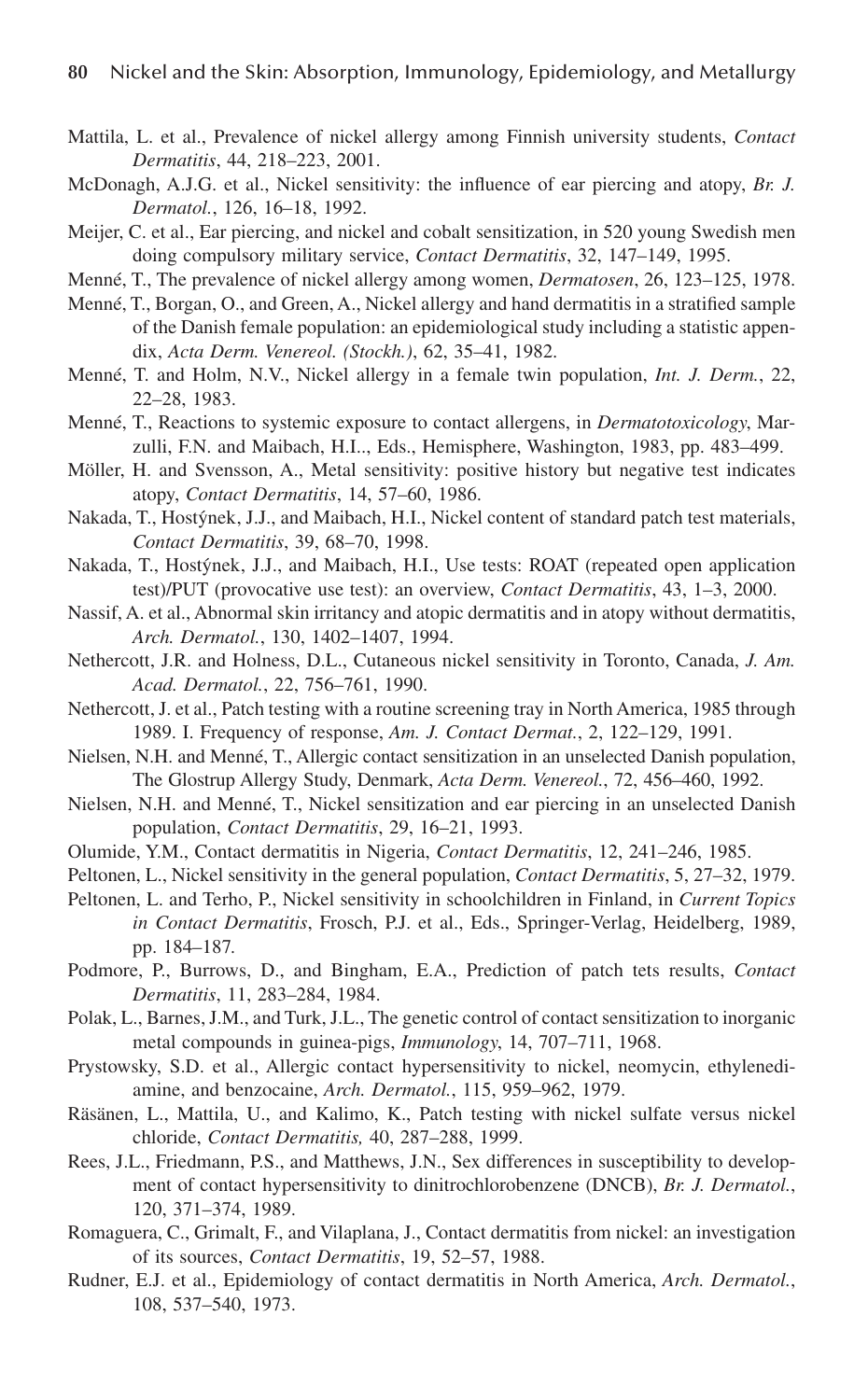- Rutstein, D.D. et al., Sentinel health events (occupational): a basis for physician recognition and public health surveillance, *Am. J. Publ. Health*, 73, 1054–1062, 1983.
- Rystedt, I., Hand eczema and long-term prognosis in atopic dermatitis, *Acta Derm. Venereol.*, 117, 1–59, 1985.
- Schnuch, A. et al., National rates and regional differences in sensitization to allergens of the standard series, Population-adjusted frequencies of sensitization (PAFS) in 40,000 patients from a multicenter study (IVDK), *Contact Dermatitis*, 37, 200–209, 1997.
- Schubert, H. et al., Epidemiology of nickel allergy, *Contact Dermatitis*, 16, 122–128, 1987.
- Schubert, H.J., Lück, H., and Auermann, E., Nickel dermatitis in construction workers, in *Current Topics in Contact Dermatitis*, Frosch, P.J. et al., Eds., Springer-Verlag, Heidelberg, 1989, pp. 191–194.
- Schubert, H.J., Nickel dermatitis in medical workers, *Dermatol. Clin.*, 8, 45–47, 1990.
- Seidenari, S. et al., Contact sensitization among ceramic workers, *Contact Dermatitis*, 22, 45–49, 1990.
- Sertoli, A. et al., Epidemiology of Contact Dermatitis, *Semin. Dermatol.*, 8, 120–126, 1989.
- Shehade, S.A., Beck, M.H., and Hillier, V.F., Epidemiological survey of standard series patch test results and observations on day 2 and day 4 readings, *Contact Dermatitis*, 24, 119–122, 1991.
- Storrs, F.J. et al., Prevalence and relevance of allergic reactions in patients patch tested in North America — 1984–1985, *J. Am. Acad. Dermatol.,* 20, 1038–1045, 1989.
- Stransky, L. and Krasteva, M., Dynamics of the pattern of contact dermatitis, *Contact Dermatitis*, 20, 224, 1989.
- Todd, D.J. and Burrows D., Nickel allergy in relationship to previous oral and cutaneous nickel contact, *Ulster Med. J.*, 58, 168–171, 1989.
- Todd, D.J., Burrows, D., and Stanford, C.F., Atopy in subjects with a history of nickel allergy but negative patch tests, *Contact Dermatitis*, 21, 129–133, 1989.
- van der Burg, C.K.H. et al., Hand eczema in hairdressers and nurses: a prospective study, *Contact Dermatitis*, 14, 275–279, 1986.
- van Hoogstraten, I.M. et al., Preliminary results of a multicenter study on the incidence of nickel allergy in relationship to previous oral and cutaneous contacts, in *Current Topics in Contact Dermatitis*, Frosch, P.J. et al., Eds., Springer-Verlag, Heidelberg, 1989, pp. 178–183.
- van Hoogstraten, I.M.W. et al., Reduced fequency of nickel allergy upon oral nickel contact at an early age, *Clin. Exp. Immunol.*, 85, 441–445, 1991.
- Veien, N.K., Systemically induced eczema in adults, *Acta Derm. Venereol. (Stockh.)*, 147 (Suppl.), 12–55, 1989.
- Veien, N.K., Hattel, T., and Laurberg, G., Reduced nickel sensitivity in young Danish women following regulation of nickel exposure, *Contact Dermatitis*, 45,104–106, 2001.
- Wahlberg, J.E., Nickel allergy and atopy in hairdressers, *Contact Dermatitis*, 1, 161–165, 1975.
- Wahlberg, J.E., Nickel chloride or nickel sulfate? Irritation from patch-test preparations as assessed by laser doppler flowmetry, *Dermatol. Clin.*, 8, 41–44, 1990.
- Widström, L. and Erikssohn, I., Nickel allergy and ear piercing in young men, in *Current Topics in Contact Dermatitis*, Frosch, P.J. et al., Eds., Springer-Verlag, Heidelberg, 1989, pp. 188–190.
- Wilkinson, J.D., Hambly, E.M., and Wilkinson, D.S., Comparison of patch test results in two adjacent areas of England, *Acta Derm. Venereol.*, 60, 245–249, 1980.
- Young, E. and Houwing, R.H., Patch test results with standard allergens over a decade, *Contact Dermatitis*, 17, 104–107, 1987.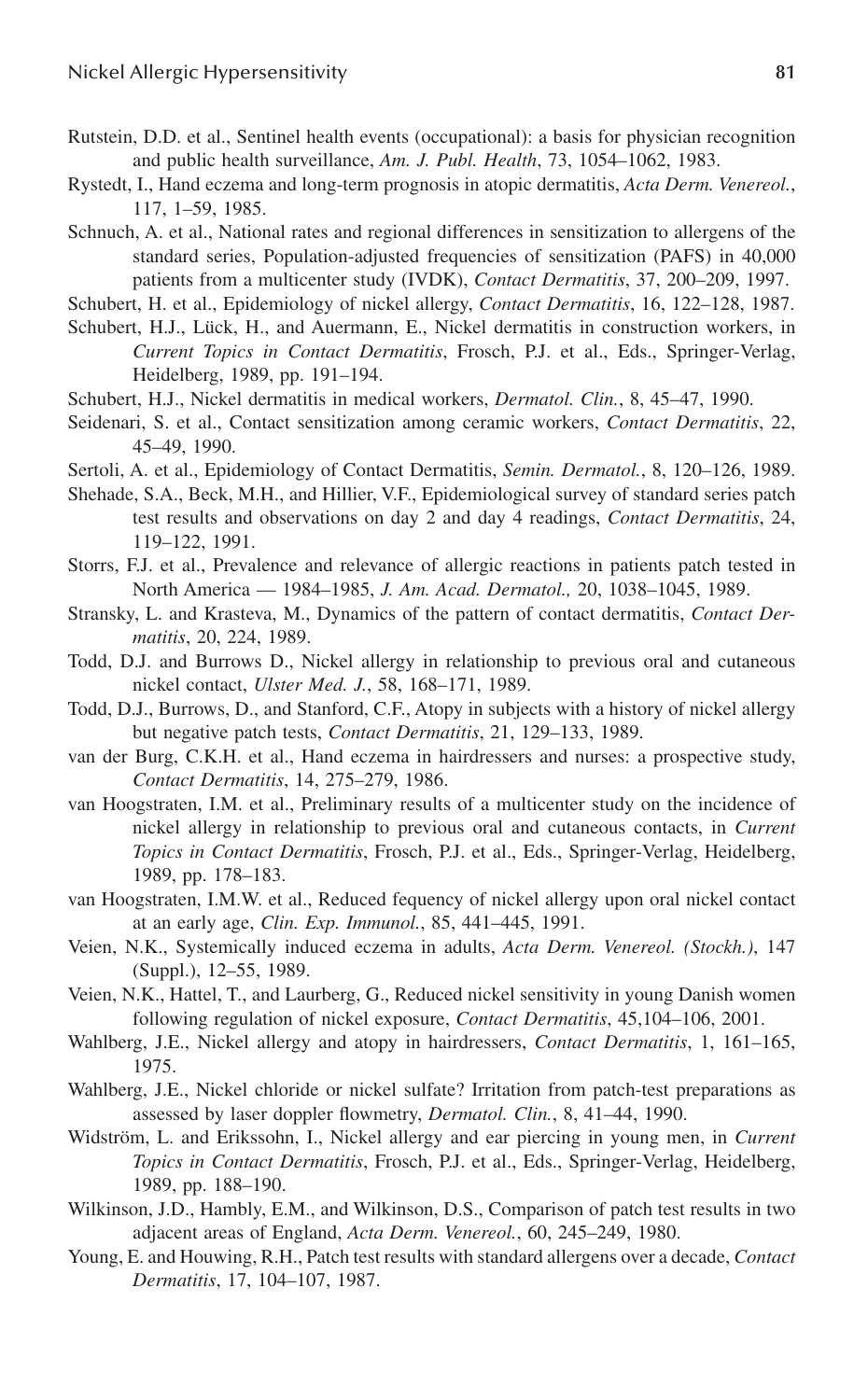Young, E., van Weelden, H., and van Osch, L., Age and sex distribution of the incidence of contact sensitivity to standard allergens, *Contact Dermatitis*, 19, 307–308, 1988.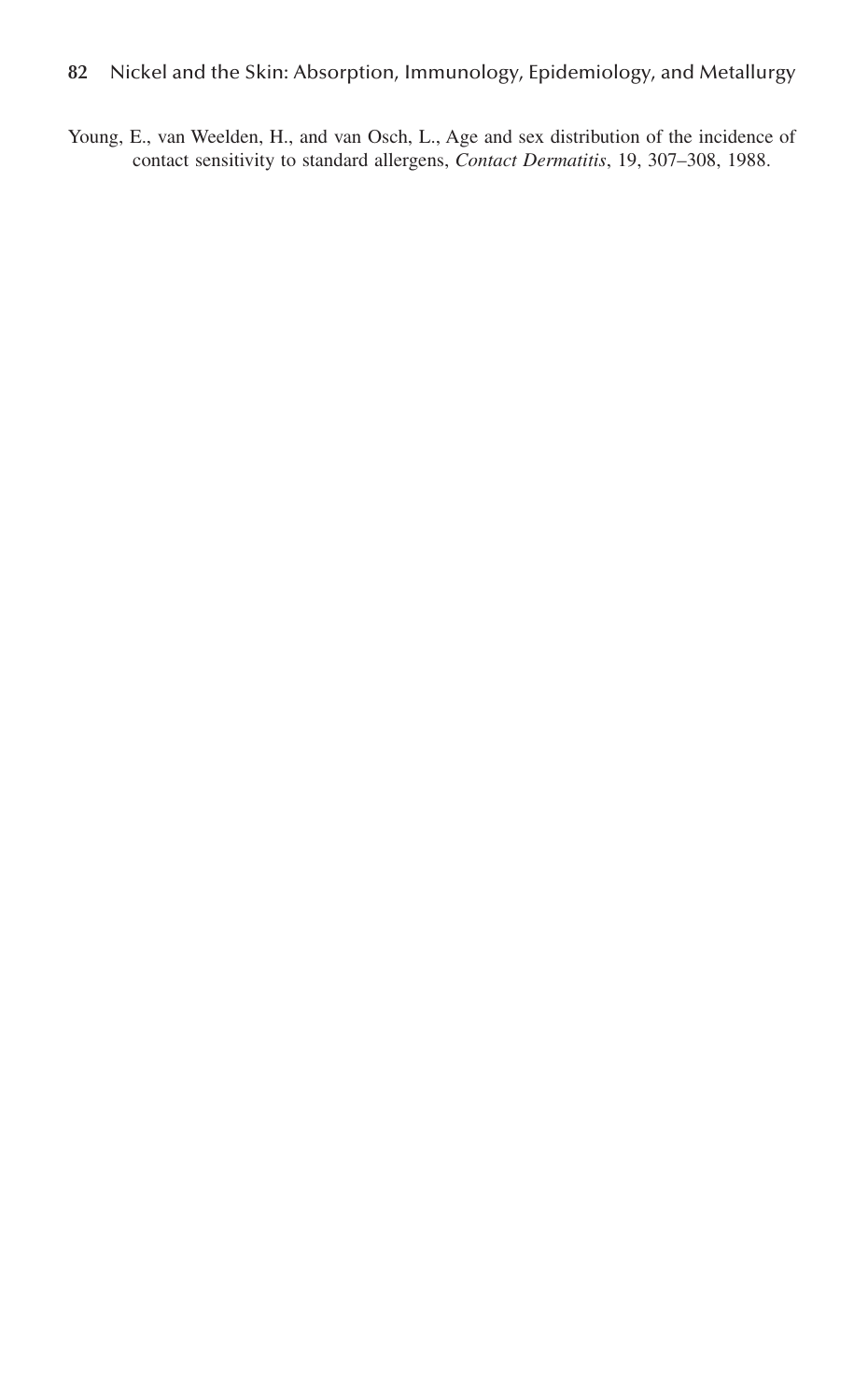# Oxidative Properties of the Skin: A Determinant for Nickel Diffusion 3

*Jurij J. Hostýnek, Katherine E. Reagan, and Howard I. Maibach*

# **CONTENTS**

| 3.1 |       |         |  |  |  |
|-----|-------|---------|--|--|--|
| 3.2 |       |         |  |  |  |
|     | 3.2.1 |         |  |  |  |
|     | 3.2.2 |         |  |  |  |
|     |       |         |  |  |  |
|     |       | 3.2.2.2 |  |  |  |
|     |       | 3.2.2.3 |  |  |  |
|     |       | 3.2.2.4 |  |  |  |
|     |       |         |  |  |  |
| 3.3 |       |         |  |  |  |
| 3.4 |       |         |  |  |  |
| 3.5 |       |         |  |  |  |
| 3.6 |       |         |  |  |  |
| 3.7 |       |         |  |  |  |
|     |       |         |  |  |  |
|     |       |         |  |  |  |

# **ABSTRACT**

Skin exudates can corrode (oxidize, dissolve) metal surfaces they contact. Their composition varies as a function of physical, pharmacological and environmental conditions, gender, age, sweat rate, body site, and methods of collection, also in a healthy organism. This overview includes sweat composition and discusses components that constitute the skin's acid mantle: low molecular weight acids in sweat, and fatty acids in sebum, with a particular potential to solubilize nickel-containing metal objects contacting skin. They can form nickel salts whose molecular characteristics will determine the preferred route of penetration: either appendageal diffusion, or through the intercellular lipid domains, besides the commonly assumed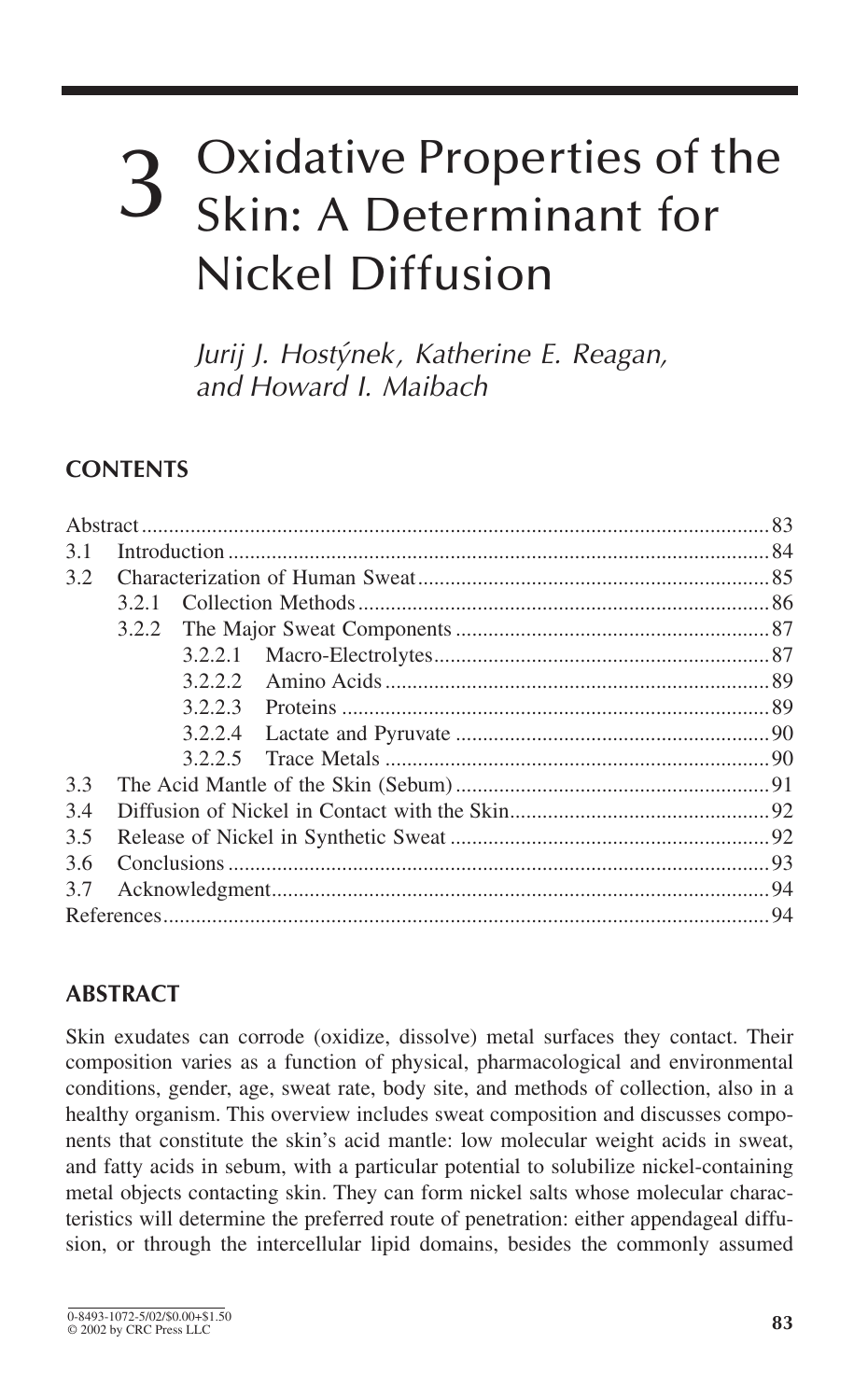transcellular path. Considering the ease with which elicitation reactions set in when highly sensitized individuals come into prolonged contact with nickel-containing metal objects, these two alternatives appear to represent pathways that are more likely routes than is conventional transcellular diffusion. Occlusive application of micronized nickel powder on human skin *in vivo* in fact leads to a time-dependent concentration gradient of the metal in the stratum corneum, as was demonstrated in our laboratory using inductively coupled plasma mass spectroscopy to analyze the spatial nickel distribution within the superficial layer of the skin.

#### **3.1 INTRODUCTION**

To understand the phenomenon of skin penetration by metals, it is important to account for the role played in that process by the chemical microenvironment prevailing on the skin surface. By the action of salts and acids present in sweat and sebum, metals in their elemental state can be converted to the hydrophilic or lipophilic salt form, respectively. Only then do they become diffusible via the transcellular, intercellular, and transappendageal routes. This overview describes in detail the microenvironment of the skin as a factor in the corrosion of metallic surfaces containing nickel. Exposure to potentially allergenic corrosion products resulting from intimate and prolonged skin contact with articles of daily use can lead to elicitation of nickel allergic hypersensitivity (NAH). This overview is part of the discussion of nickel released from metal alloys in various media and its effects.

Using the brick-and-mortar model to describe it, the stratum corneum (SC) consists of proteinaceous corneocytes (bricks) imbedded in an intercellular matrix of lipids (mortar), rendering the skin poorly permeable to water and other polar compounds (Elias, 1983). Interspersed in this envelope are appendageal orifices comprised of hair follicles and sweat ducts. An overall envelope covering that outer layer of the epidermis is a thin film that complements its barrier function; it consists of two main components of endogenous origin: sweat and sebum, secreted by the respective glands. An abundance of eccrine sweat glands occurs widely distributed over all exposed skin areas; its function is to dissipate body heat through evaporation. Sebaceous glands, closely asociated with hair follicles, produce an oily secretion, sebum (Sens et al., 1985). Combined, these secretions form a chemical environment that fluctuates in function of endogenous processes and environmental factors, and that can corrode metal. Organometallic compounds, such as derivatives of lead (Rasetti et al., 1961), mercury (Toribara et al., 1997), or tin (Stoner, 1966), have been characterized as relatively good skin penetrants. Nickel reacting with fatty acids may thus also form lipophilic salts that are equally diffusible. The pathways that nickel oxidation products can follow in the process of diffusion through the skin will depend on the polarity of the salts formed with exudates, and can be anticipated in light of those earlier investigations on skin penetration by xenobiotics.

Overall, depending on the polarity of the ion pair formed, three routes of entry appear available for skin penetration by nickel: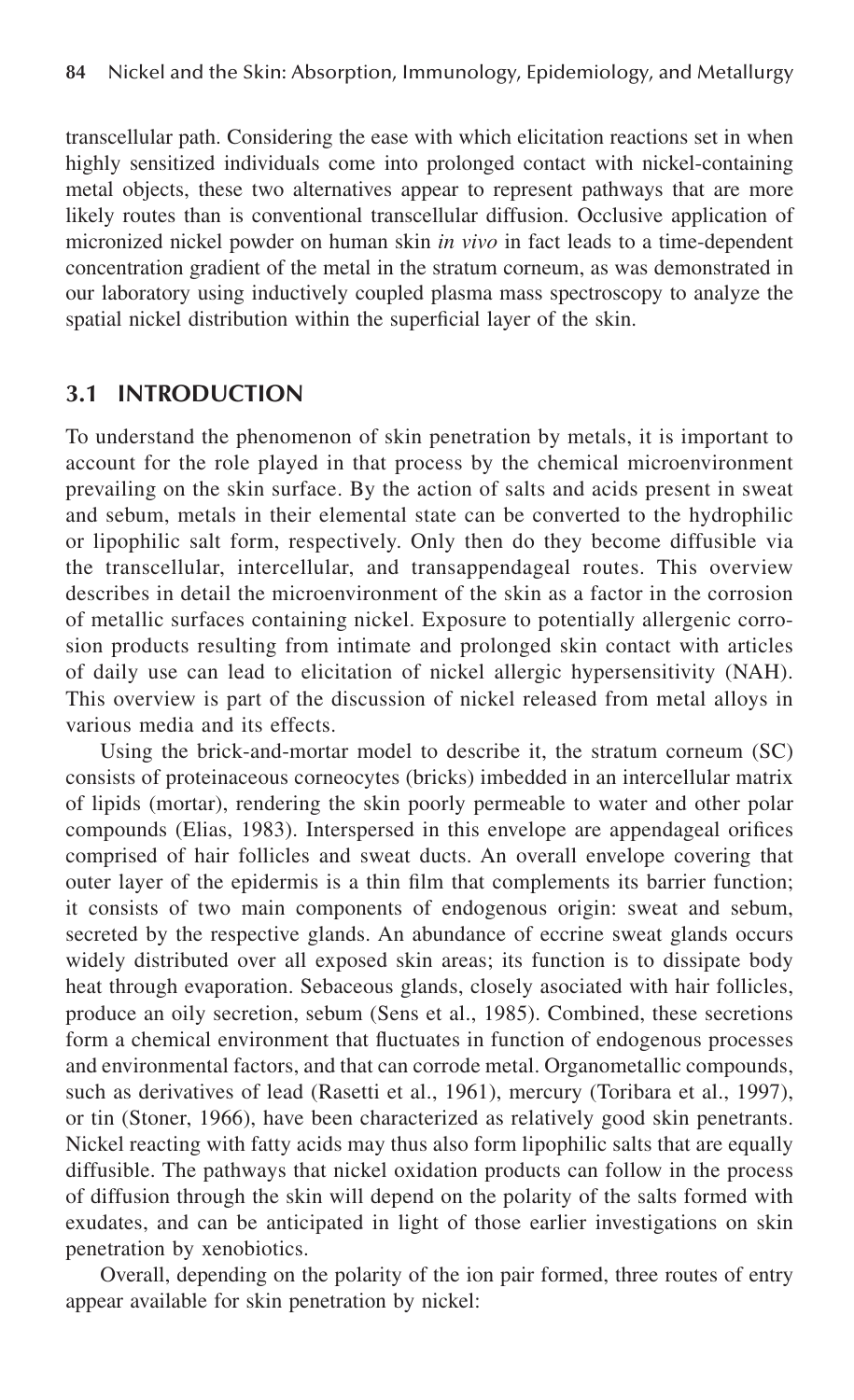- Shunts may serve for rapid passage of hydrophilic salts as an early-stage event.
- This can be followed by slower but continuous, potentially more important intercellular diffusion. It appears reasonable to postulate that nickel ion pairs formed with fatty acids on the skin surface will preferably partition into the lipophilic environment. The intercellular lipid domains in the SC may present a ready pathway for diffusion of lipophilic compounds, since transcellular penetration does not explain such phenomena as provocation of allergic reactions due to simple handling of metallic nickel. It is not likely that nickel, solubilized by palmar sweat, for instance, will penetrate callus on the palms (of the order of 0.8 mm thickness) in amounts sufficient to elicit an allergic reaction. Even urushiol, one of the most potent allergens, rarely causes dermatitis of the palms.
- The route of transcellular diffusion would appear to be of marginal immunological importance; it would be limited to adsorption in the outermost layers of the SC, and possibly the epithelium of appendages. Such adsorption may well be terminal, resulting in the depot formation repeatedly described (Fullerton and Hoelgaard, 1988; Samitz and Katz, 1976).

These three modes of diffusion available to xenobiotics thus puts in evidence the characteristics of the skin, which can function as a barrier, a reservoir, and a filter, depending on the polarity and chemical reactivity of the solute.

The components of skin exudates will determine the diffusible form of nickel responsible for the easy onset of allergic reactions, and help explain the observations of nickel allergic reaction on prolonged skin contact. Highly sensitized individuals may react to contact with coinage, or nickel-containing tools, jewelry, or articles of daily use (Gollhausen and Ring, 1991; Preininger, 1934; Rothman, 1930; Samitz and Pomerantz, 1958). Also, the occurrence of "nickel rash" observed in the metalworking industry (Buckley and Lewis, 1960; Bulmer and Mackenzie, 1926) might be explained by the ready formation of skin-diffusible, lipophilic salts by nickel on contact with the skin. Such transformation may also account for significant increased risk of the more general adverse health effects observed among nickel refinery workers (Chashschin et al., 1994).

#### **3.2 CHARACTERIZATION OF HUMAN SWEAT**

Sweat is the most copious bodily secretion after urine and feces; it can also be an important pathway in metabolism, maintaining the balance of minerals and other substances critical for normal physiology, as well as providing a detoxification route. This latter role has been investigated for metals, using different methods of sweat collection. However, for purposes of diagnosing disease, indicating body burden for a specific metal, or assessing the nutritional status of the organism, the interpretation of data is associated with problems due to a variety of factors discussed in the following. Analytical samples must originate only from the eccrine sweat gland and not include glandular and skin-derived components. In elemental analysis, allowance must be made for the different levels of desquamated cells present, versus data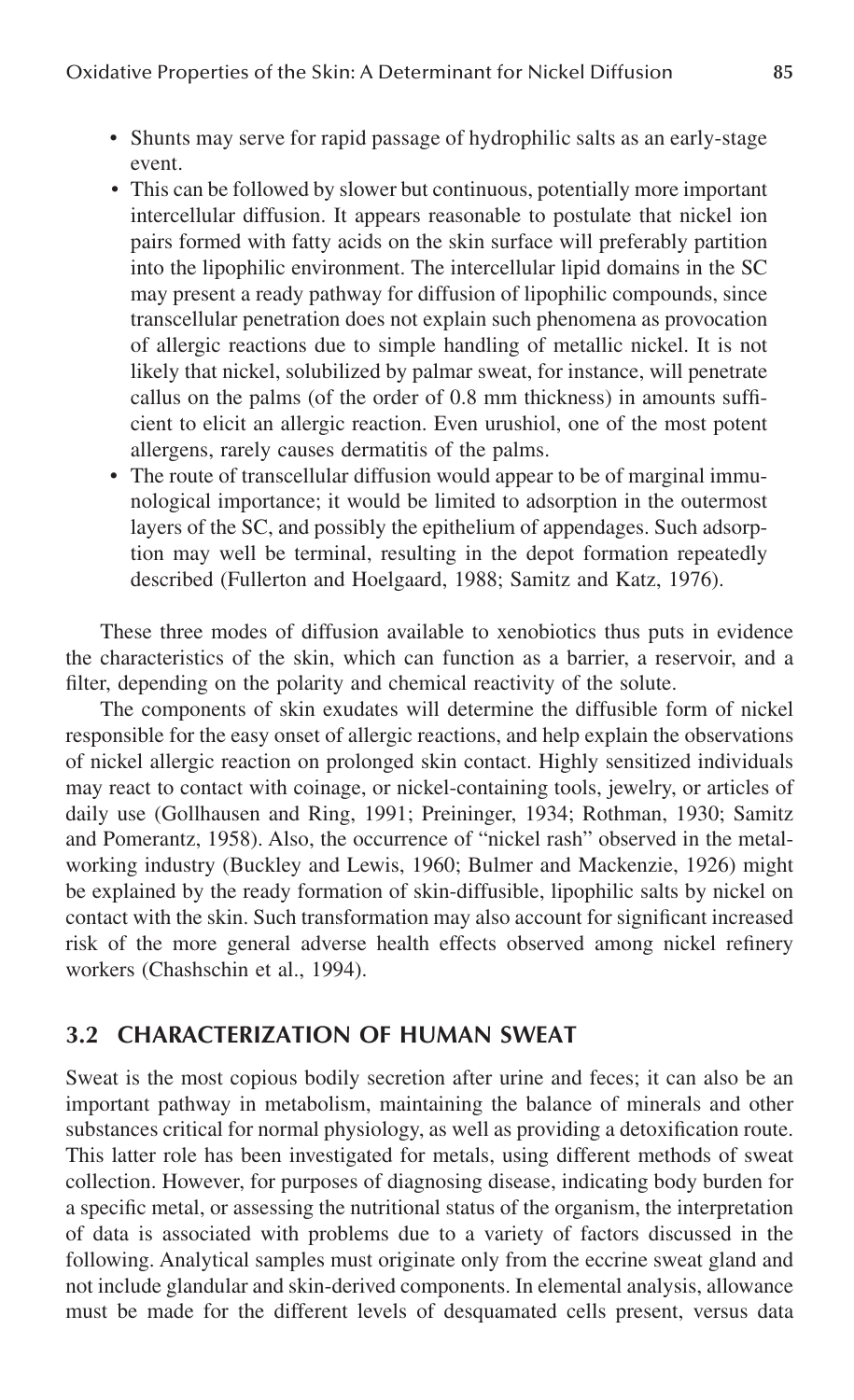|             |       | <b>Mean Levels of Eccrine Sweat Components*</b>                  |
|-------------|-------|------------------------------------------------------------------|
| Sodium      | Men   | $51.9 \text{ meq/l}$                                             |
|             | Women | $36.5 \text{ meq/l}$                                             |
| Potassium   | Men   | $7.5 \text{ meq/l}$                                              |
|             | Women | $10.0$ meq/l                                                     |
| Chloride    |       | $29.7 \text{ meq/l}$                                             |
| Urea        |       | 260-1220 mg/l                                                    |
| Lactic acid |       | 360-3600 mg/l                                                    |
| Amino acids |       | 270-2590 mg/l                                                    |
| Ammonia     |       | $60 - 110$ mg/l                                                  |
|             |       | * Excerpted from <i>Geigy Scientific Tables</i> , 7th ed., 1975. |

**TABLE 3.1**

obtained from cell-free sweat. As an example, "cell-rich" sweat averaged 1.15 µg/ml iron, compared to 0.34 µg/ml iron for the cell-free sweat (Morris, 1987). The rate of elimination follows element- and individual-specific patterns, such as acclimatization or, in the case of essential elements, reabsorption governed by homeostasis (Cage and Dobson, 1965).

With respect to detoxification, the levels of lead found in human sweat, for instance, were equal to those in urine; for nickel, on the other hand, sweat levels exceeded those found in urine, underscoring the importance of sweat glands as an excretory organ (Cohn and Emmett, 1978; Suzuki, 1976).

Values for the main components of sweat have repeatedly been investigated over time, yielding increasingly accurate data reflecting improvements in analytical techniques. The main categories of solutes are discussed here. Table 3.1 lists the prevalent ranges; they are approximations, because values are unavoidably subject to variation even in normal subjects due to the type of stress applied for sweat stimulation, environmental and individual temperature, environmental humidity, diet and nutritional status, age, gender, sweat rate, skin area of collection, local skin temperature, and muscular activity.

#### **3.2.1 COLLECTION METHODS**

Sweat composition varies with collection method — gauze pad, filter-paper disks, arm bag, or total wash-down technique — as well as the site of collection: arm, back, chest, abdomen, forehead, or total body. The mean total concentration of components routinely measured including sodium, potassium, chloride, nitrogen, calcium, and magnesium was lowest in total body sweat (Costa et al., 1969), and thus the total body washdown method appears to be most representative when measuring total solute eliminated from the skin surface. The collection of sweat limited to discrete body sites and under occlusion, such as the most frequently used arm-bag sweat-collection method, yields variable results, and the values thus obtained cannot be extrapolated to predict body losses accurately (Cohn and Emmett, 1978).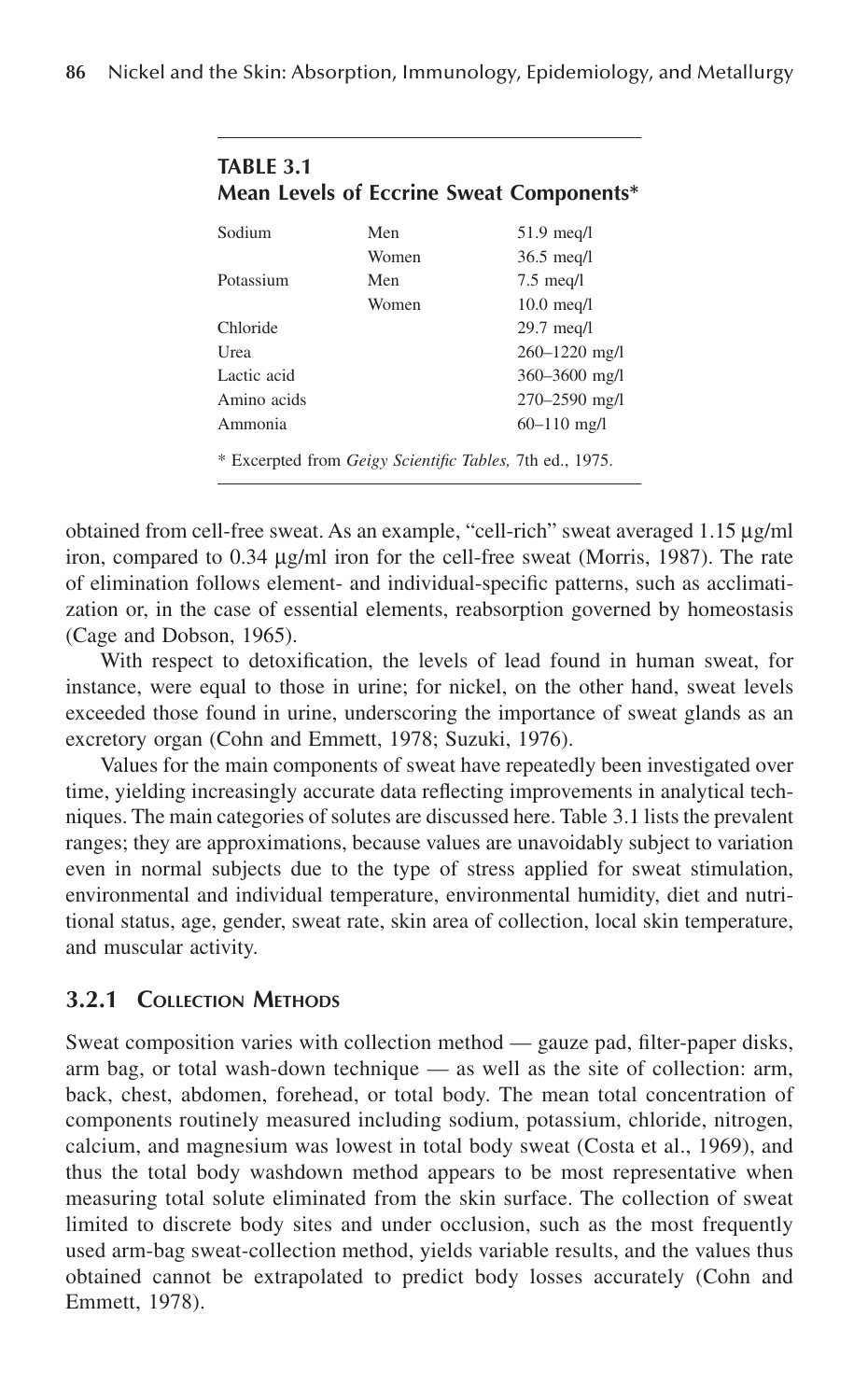#### **3.2.2 THE MAJOR SWEAT COMPONENTS**

#### **3.2.2.1 Macro-Electrolytes**

Elevated levels of sodium and chloride concentrations in sweat are a hallmark of environmental deprivation (malnutrition) as well as of cystic fibrosis (CF) of the pancreas and other disorders (Beck et al., 1986). This appears as a criterion that may lead to erroneous diagnosis (Christoffel et al., 1985; Davis et al., 1983; Sekelj et al., 1973). Due to this, data on those two elements are the most common values found in the literature. The validity of these electrolyte levels in adults are often questioned, however, due to their particular susceptibility to methods of analysis and sweat stimulation (physiological, physical, or pharmacological).

Literature values define levels of less than 50 mmol/l of sodium in sweat as normal, 50 to 70 mmol/l as equivocal, and greater than 70 mmol/l as abnormal.

Values comparing electrode readings in normal subjects without local stimulation and data from pilocarpine electrophoresis of palmar sweat were equivalent. The upper limit for both sodium and chloride falls below 50 meq/l in 99% of subjects tested and lower than 65 meq/l in all 649 volunteers (Sekelj et al., 1973). Another study of sweat induced by pilocarpine iontophoresis in 187 healthy subjects contained chloride concentrations below 70 meq/l in 99% of those tested, and less than 60 meq/l in 96% (Davis et al., 1983).

Using direct-reading ion-selective electrodes on normal volunteers, mean sodium concentration in forearm transudate was 1.7 meq/l  $\pm$  0.7, and chloride concentration 2.8 meq/l  $\pm$  3.5 (n = 6). In normally nourished, healthy patients sweat chloride values ranged from 50 to 60 mmol/l. Malnourished children had chloride values greater than 60 mmol/l (Grice et al., 1975). The range of ionic forearm sweat composition in meq/l was measured as: Na = 10 to 146; K = 2.7 to 10; Ca = 0.41 to 12.4; Mg  $= 0.03$  to 0.58; and Cl = 16 to 100 (Verde et al., 1982).

The range of chloride ion concentration in thermally induced sweat measured from 5 to 148 meq/l (Robinson and Robinson, 1954). Sodium content in thermally induced sweat of normal women, collected on filter paper, is of isotonic concentration, and is the same as that seen in men (Brown and Dobson, 1967). Mean body sweat induced through exercise contained  $24.2 \pm 2.2$  meq/l chloride ion in men, and  $26.0 \pm 4.6$  in women (Yousef and Dill, 1974). Sodium and potassium content of pharmacologically stimulated sweat in men (pilocarpine, methylcholine, and acetylcholine) was seen to be higher than that measured in thermal sweat: mean values (in meq/l) are  $8.3 \pm 0.66$  and  $4.9 \pm 0.17$ , respectively (Sato et al., 1970).

Elevated concentrations of sodium in sweat are considered diagnostic for CF, a pulmonary obstructive disease due to a genetic defect. While differences in electrolyte concentration are significant between healthy and CF patients at an early age, the standard diagnostic marker for that condition becomes blurry with advancing age. Kirk and Westwood arrived at a definition of less than 50 mmol/l as normal, 50 to 70 mmol/l as equivocal, and greater than 70 mmol/l as abnormal. They determined values in prepubertal children to verify the relevance of such data: sodium levels induced by pilocarpine iontophoresis in children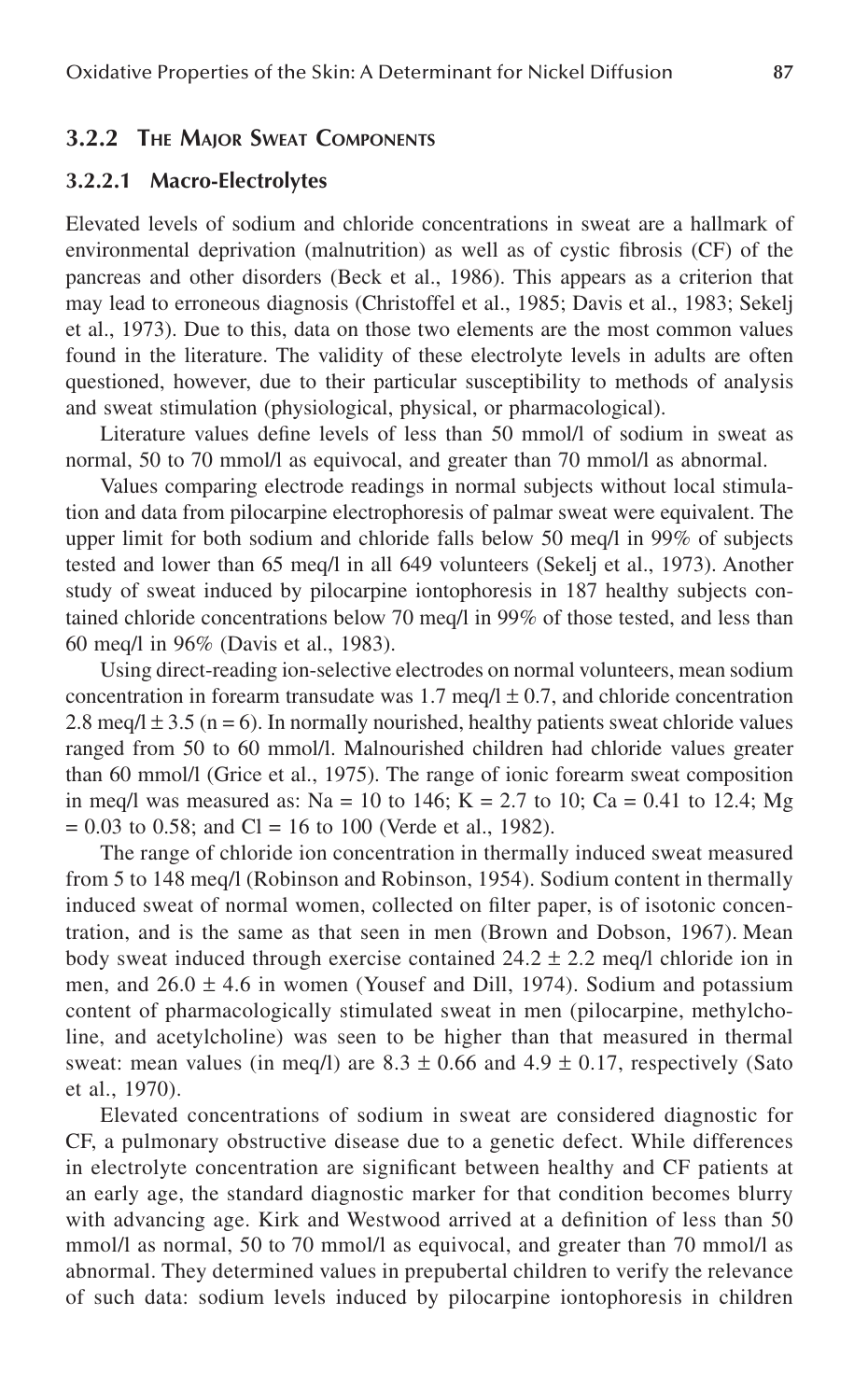without cystic fibrosis ( $n = 595$ ) rose from mean values of 23.0 mmol/l in babies below 4 months in age, to 41.3 in children aged 6 to 11 years (Kirk and Westwood, 1989). Environmental (nutritional) deprivation in children ( $n = 5$ ; age 1 to 6) leads to elevated electrolyte levels (Na, K, and Cl) in sweat. They rapidly return to normal levels upon return to a normal diet; this may also serve as a caveat in diagnosing CF in infants (Christoffel et al., 1985). Further, for diagnostic purposes it must be ascertained that sweat collected is indeed from eccrine sweat glands. Sebaceous sweat glands outnumber eccrine glands on the forehead; at other sites such as the forearm the inverse ratio holds true. Experimental method for obtaining so-called pure (or eccrine) sweat has been described (Sens et al., 1985).

Sweat osmolality values in normal adults were seen to increase with increasing age. Range/mean (SD) values for men are 49 to 151/117 mmol/kg (33.4) and for women 66 to 187/134 mmol/kg (38.6). An increase in osmolality was observed to increase in tandem with the (normal) increase in sodium concentration in sweat on aging (Willing and Gamlen, 1987).

The main cause for corrosion of metal surfaces from skin contact in individuals referred to as "rusters" is not due to elevated electrolyte concentration, as generally assumed, but rather seems to coincide with palmar hyperhydrosis. When the sodium concentration measured in normal subjects was compared to that of "rusters," no significant difference could be observed (mean values of 49.6 versus 49.1 meq/l, respectively) (Jensen and Nielsen, 1979).

Mean ion concentrations in sweat collected from normal subjects  $(n = 10)$  upon iontophoretic stimulation with pilocarpine were compared with values from patients  $(n = 22)$  with chronic renal failure (Table 3.2) (Prompt et al., 1978). Predialysis concentrations of Ca, Mg, and phosphate from patients were significantly elevated when compared with controls ( $p = 0.05$ ), while concentrations of Na, K, and Cl were equal to normal values.

Differences in sweat composition between sweat induced by thermal stress and physical exercise were determined in seven healthy male volunteers (Fukumoto, et al., 1988).

| <b>TABLE 3.2</b><br>Ion Concentrations in Sweat (Normal vs. Renal Failure) |                    |                    |  |  |  |
|----------------------------------------------------------------------------|--------------------|--------------------|--|--|--|
|                                                                            | Controls           | <b>Predialysis</b> |  |  |  |
| Na                                                                         | $46.1 \pm 24.5$ mM | $34.2 \pm 17.1$ mM |  |  |  |
| K                                                                          | $11.5 \pm 4.7$ mM  | $14.9 \pm 6.6$ mM  |  |  |  |
| Cl                                                                         | $45.6 \pm 24.5$ mM | $33.9 \pm 17.2$ mM |  |  |  |
| Mg                                                                         | $0.10 \pm 0.09$ mM | $0.31 \pm 0.11$ mM |  |  |  |
| Ca                                                                         | $0.45 \pm 0.08$ mM | $0.90 \pm 0.39$ mM |  |  |  |
| $PO4$ , $\times 10^{-2}$                                                   | $5.7 \pm 3.3$ mM   | $8.0 \pm 3.0$ mM   |  |  |  |
| <b>U</b> rea                                                               | $13.9 \pm 6.0$ mM  | $66 \pm 31.1$ mM   |  |  |  |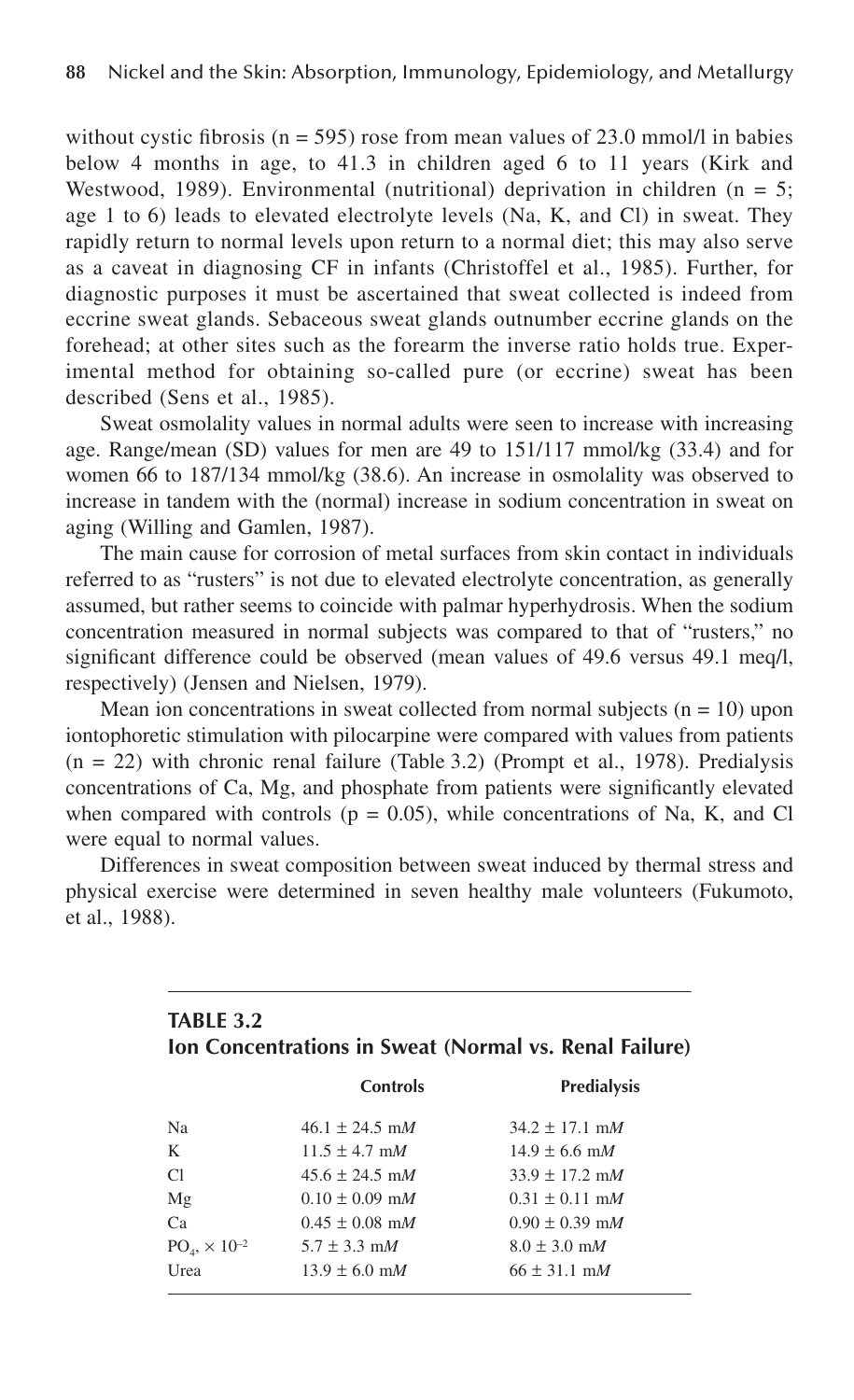#### **3.2.2.2 Amino Acids**

Proteins and amino acids (AAs) are normal components of mammalian sweat. Quantitative analysis for AAs has become facile thanks to ion-exchange chromatography. The data documented for man differ significantly, however, probably due to differences in the stimulation methods applied, to regional differences in anatomical site, or to the sampling methods used. Substantial variations were observed in relative concentrations of AAs in sweat collected from various body parts. AAs excreted in sweat are independent of dietary intake (Hier et al., 1946), although their concentrations increase markedly in blood and urine on oral protein intake. No differences in AA patterns are seen between young and middle-aged adults, or between men and women (Coltman et al., 1966). In contrast to essential elements, AAs are neither selectively excreted nor reabsorbed (Gitlitz et al., 1974).

In skin washings from forehead and both arms of three males and two females, the acids occurred in the free state in significantly greater amounts than do proteins, at 97 versus 3%. At rest, the presence of virtually all essential AAs has been determined there, detected in an approximate total amount of 72 mg/m<sup>2</sup>/h at  $40^{\circ}$ C thermal stimulation (McEwan Jenkinson et al., 1974). Large individual differences occur in AA composition between eccrine forearm sweat from men under controlled exercise conditions. Comparison of AA excretions analyzed in sweat and urine by ion exchange chromatography shows comparable losses in those two media. As a rule, AA concentrations are considerably higher in the exercise sweat of trained men than in the sweat of untrained men determined by thermal and physiological stimulation. Total average AA values collected from 20 untrained men and 20 trained men) were 12,797 and 24,855 µmol/l, respectively. Highest values were seen for serine (3954/7782), glycine (2239/4392), alanine (1559/3029), and threonine (1057/1856) (Liappis et al., 1979).

#### **3.2.2.3 Proteins**

It has become possible to analyze sweat for qualitative and quantitative protein content on a sub-picogram level by several techniques: agarose-gel isotachaphoresis (McEwan Jenkinson et al., 1974; Uyttendaele et al., 1977), two-dimensional polyacrylamide gel electrophoresis, or isoelectric focusing (Rubin and Penneys, 1983; Sens et al., 1985). Thus the occurrence of over 400 polypeptide components in the molecular weight range of 10,000 to 70,000 has been revealed in eccrine sweat (Marshall, 1984). Departure from the norm and variations in peptide patterns thus detectable are a valuable assist in the diagnosis of pathological conditions such as CF, renal failure, and diabetes. The main protein components of sweat have been tentatively identified as serum albumin and alpha-1-antitrypsin, present in roughly equal amounts (Rubin and Penneys, 1983). While isolation and quantitative analysis in absolute terms are not possible, the identity and relative abundance of macromolecules in sweat are determined by analogy based on molecular weight, isoelectric point, and multiplecharge characteristics. Protein material in human skin washings accounts for about 3% of amino acids, and the mean output from forehead and arms at rest was determined at 1.44 mg/m<sup>2</sup>/h at 15<sup>o</sup>C and 2.28 mg/m<sup>2</sup>/h at 40<sup>o</sup>C (McEwan Jenkinson et al., 1974).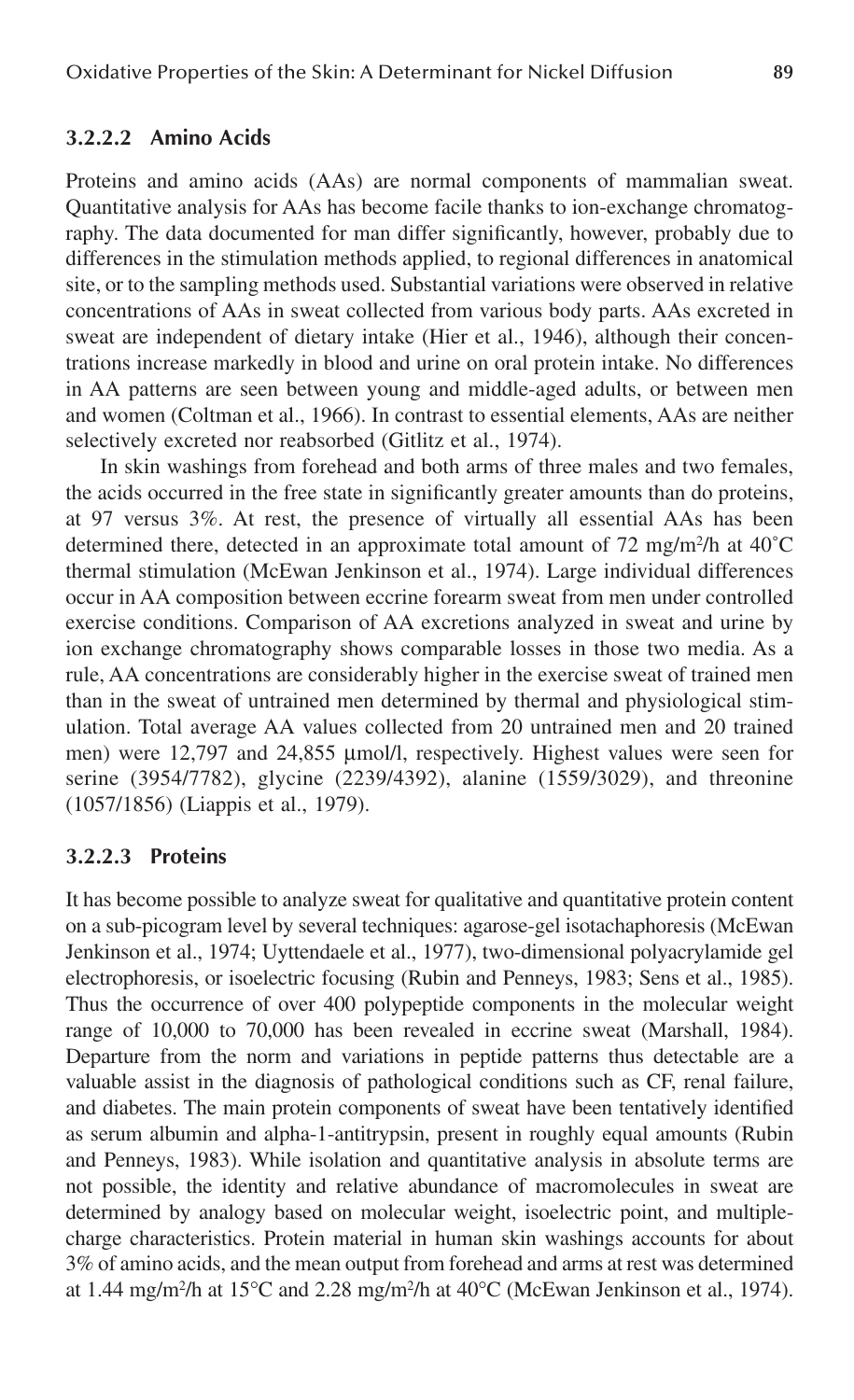| <b>TABLE 3.3</b><br><b>Sweat Composition under Thermal and Exercise Stress</b> |                |              |  |  |  |  |
|--------------------------------------------------------------------------------|----------------|--------------|--|--|--|--|
|                                                                                | <b>Thermal</b> | Exercise     |  |  |  |  |
| $Na$ (meg/l)                                                                   | $84 \pm 31$    | $123 \pm 33$ |  |  |  |  |
| $K$ (meg/l)                                                                    | $14 \pm 4$     | $11 \pm 3$   |  |  |  |  |
| $Cl$ (meq/l)                                                                   | $67 \pm 31$    | $104 \pm 31$ |  |  |  |  |

By pattern recognition in proteinograms it was demonstrated that proteins in sweat are sex-specific. Thus isoelectric focusing demonstrated that the proteins present in sweat samples from adult males are absent in sweat from females or prepubertal males, and that samples from different healthy females have identical sweat protein composition regardless of age and sexual maturity (Sens et al., 1985).

Total nitrogen content of sweat varies with variations in nitrogen content in the diet (Ashworth and Harrower, 1967).

#### **3.2.2.4 Lactate and Pyruvate**

Lactate is the major organic compound secreted in sweat. At rest and low sweating rates, lactate concentrations are 30 to 40 mmol/l; at higher sweat levels they are 10 to 15 mmol/l. During passive heat tests and also during exercise, lactate concentration decreases with increasing sweating rate, while it remains constant in blood. Differences in the excretion of lactate were also observed in function of physical fitness of three male volunteers: Mean value for the sedentary individual was  $21.71 \pm 0.85$ m*M*, for the fit individual 16.75  $\pm$  0.99, and for the very fit individual 12.75  $\pm$ 0.50 m*M* (Fellmann et al., 1983).

In contrast, pyruvic acid (pyruvate) concentrations in sweat are very low, found to vary between 0.1 and 1.2 µmol/l. The ratio of the two metabolites, lactate and pyruvate, increases even further with rising heart rate (Pilardeau et al., 1988).

#### **3.2.2.5 Trace Metals**

Human studies conducted at sustained elevated temperatures (thermal stimulation) underscore the significance of sweat secretion to essential trace element balance, as extreme losses of Na, K, Mg, and Fe can result (Consolazio et al., 1963). The average sodium content is 60 m*M* and that of potassium 8 m*M*, but these values fluctuate significantly as a function of sweat rate, hormonal control, diet (Dobson and Sato, 1972), and, particularly in the case of sodium, their reabsorption (Cage and Dobson, 1965). Also for zinc and copper, sweat can be a critical excretory pathway, possibly resulting in significant depletion leading to adverse acute or even chronic manifestations such as heat stroke and iron deficiency anemia, respectively. Whole body sweat collected during a 90-min exercise period from six male and three female volunteers by the whole body washdown technique was analyzed for trace metal concentration by atomic absorption spectroscopy (Cohn and Emmett, 1978). The mean values by gender are in Table 3.4.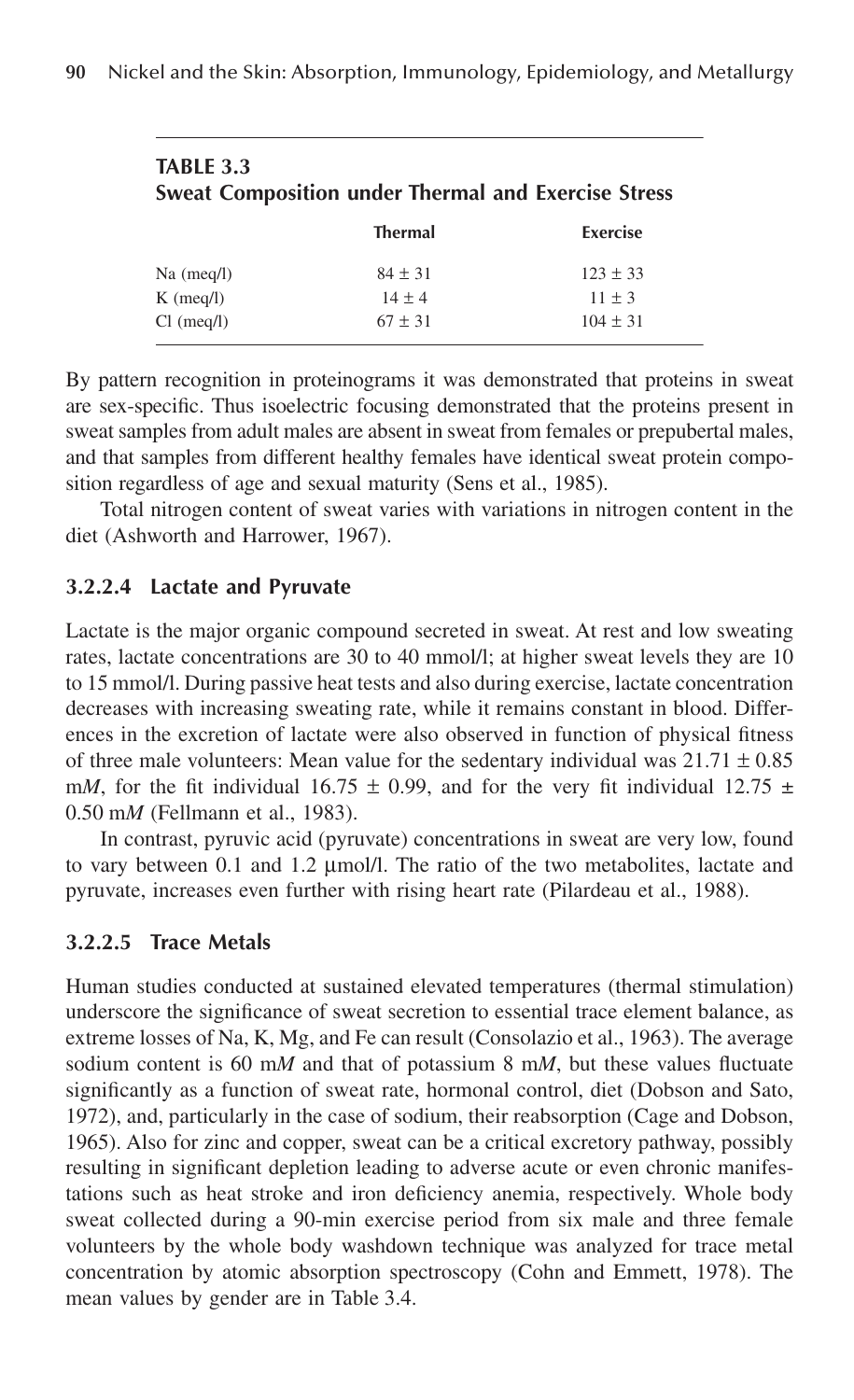| <b>TABLE 3.4</b><br><b>Gender Difference in Exercise Sweats</b> |                           |                             |  |  |  |  |
|-----------------------------------------------------------------|---------------------------|-----------------------------|--|--|--|--|
| Element                                                         | <b>Males</b><br>$(n = 6)$ | <b>Females</b><br>$(n = 3)$ |  |  |  |  |
| $Zn (\mu g/l)$                                                  | 960                       | 507                         |  |  |  |  |
| Cu (µg/l)                                                       | 1427                      | 1533                        |  |  |  |  |
| Fe $(\mu g/l)$                                                  | 630                       | 163                         |  |  |  |  |
| Ni (µg/l)                                                       | 57                        | 57                          |  |  |  |  |
| Pb $(\mu g/l)$                                                  | 62.                       | 53                          |  |  |  |  |
| $Mn$ ( $\mu$ g/l)                                               | 23                        | 17                          |  |  |  |  |
| $Na$ (meg/l)                                                    | 11.5                      | 21.8                        |  |  |  |  |
| $Cl$ (meq/l)                                                    | 7.6                       | 19.2                        |  |  |  |  |

For nickel the concentration in sweat was higher than that in urine; for lead it was approximately equivalent.

#### **3.3 THE ACID MANTLE OF THE SKIN (SEBUM)**

Human skin features an acid mantle of pH 4 to 6 at the surface of the SC, which increases with depth to pH 7 at the juncture with live tissue (Öhman and Vahlquist, 1998). Determinants of this pH are protons, which gradually reach the surface of the skin, originating in the epidermis or as products of sebaceous gland activity. They stem from three classes of compounds:

- Amino acids, e.g., urocanic acid, pyrrolidone carboxylic acid
- Alpha-hydroxy acids, e.g., lactic and butyric acid, also present in sweat
- Acidic lipids, e.g., cholesteryl sulfate and free fatty acids, primarily oleic and linoleic (Elias, 1983; Lampe et al., 1983; Schurer and Elias, 1991).

At its point of origin, in the viable epidermis, sebum as secreted by the sebaceous glands is a complex mixture of lipids consisting of glycerides but no free fatty acids.

The occurrence of free acids in the SC and on the skin surface is the result of hydrolysis of phospholipids and glycerides by lipolytic enzymes occurring in the sebaceous ducts and on the skin surface, and of bacterial decomposition. On the skin surface, lipids of epidermal origin contain up to 20% free fatty acids; lipids originating in the pilosebaceous glands contain 16% (Schurer and Elias, 1991). They consist for the greater part of C16 and C18 acids, but their full range reaches from C5 to C22, with an average length of C16. Such an acid milieu plays a regulating role for SC homeostasis with relevance to the integrity of the barrier function and regeneration of the SC barrier (Feingold, 1991). It is widely believed that the acid environment on the skin surface both controls moisture loss from the epidermis and protects the skin from fungal and bacterial infection.

These acid components making up the sebum play an important role in solubilizing ("corroding") metal surfaces in amounts apparently sufficient to elicit an allergic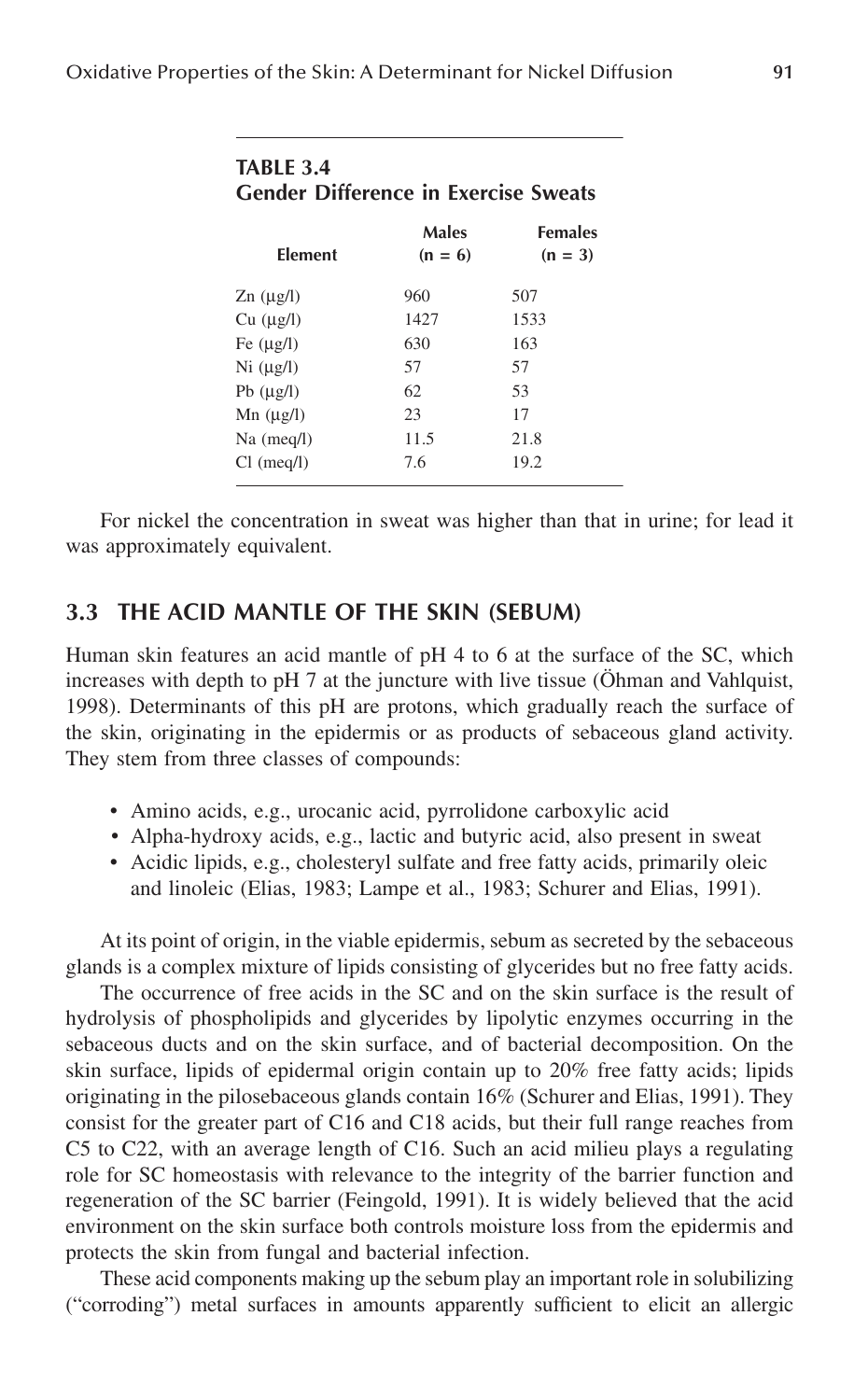reaction when nickel-containing alloys contact the skin of sensitive individuals (Rothman, 1930; Preininger, 1934; Menné and Maibach, 1987; Menné and Solgaard, 1979).

# **3.4 DIFFUSION OF NICKEL IN CONTACT WITH THE SKIN**

The tape-stripping assay is used to detect xenobiotics present on the skin or diffusing into the skin (Pinkus, 1951; Rougier et al., 1986). Such sequential tape stripping was implemented on healthy volunteers to investigate the diffusion of nickel through human SC *in vivo* following occlusive application of the metal as finely divided powder on the volar forearm.

Exposure sites were stripped 20 times at intervals from 5 min to 96 h postdosing and the strips analyzed for metal content by inductively coupled plasma mass spectroscopy.

The gradients of nickel distribution profiles increase proportionally with occlusion time, but level off with increasing depth after the tenth strip, to continue at constant levels to the twentieth strip.

Total nickel removed with 20 SC strips to the level of the glistening layer after maximum occlusion of 96 h was  $41.6 \mu g/cm^2$  (average, n = 3). In order to normalize the nickel depth distribution profiles obtained, SC removed by stripping of untreated skin after occlusion was determined by weighing. Following application of nickel dust over 24 h, analysis of the twentieth strip still indicates nickel present at 1.42  $\mu$ g/cm<sup>2</sup> ( $\pm$ 0.68; average, n = 3). This serves to demonstrate that, in contact with skin, nickel metal is oxidized to form lipophilic, SC-diffusible compounds that penetrate via the intracellular route. This appears to be a contributing factor in the elicitation of allergic reactions (Hostýnek et al., 2001).

### **3.5 RELEASE OF NICKEL IN SYNTHETIC SWEAT**

Leaching or release of nickel ion from metal objects in contact with sweat is a continuous variable that defeats prediction. Aside from immediate environmental factors, the microenvironment within the particular alloy in contact with a conducting medium is a principal determinant, due to the action of electromotive forces generated by the presence of a multitude of possible accompanying metals (Cavelier et al., 1985). Review of published data on corrosion rates by Lidén et al. (1998) shows that release rates do not correlate with nickel content. That study also concluded that the wear and corrosion test adopted as directive in the European Union is suited for articles of personal adornment (jewelry, clothing fasteners, etc.), but may not be adequate for hand-held nickel-containing tools.

Other metals in immediate proximity with nickel form a galvanic element (or pile), whereby an electron current flows from the more electro-negative to the more electro-positive one, resulting in oxidation or solution ("corrosion") of the more electro-negative metal.

The most frequently used synthetic sweat formulations used experimentally are given in Table 3.5.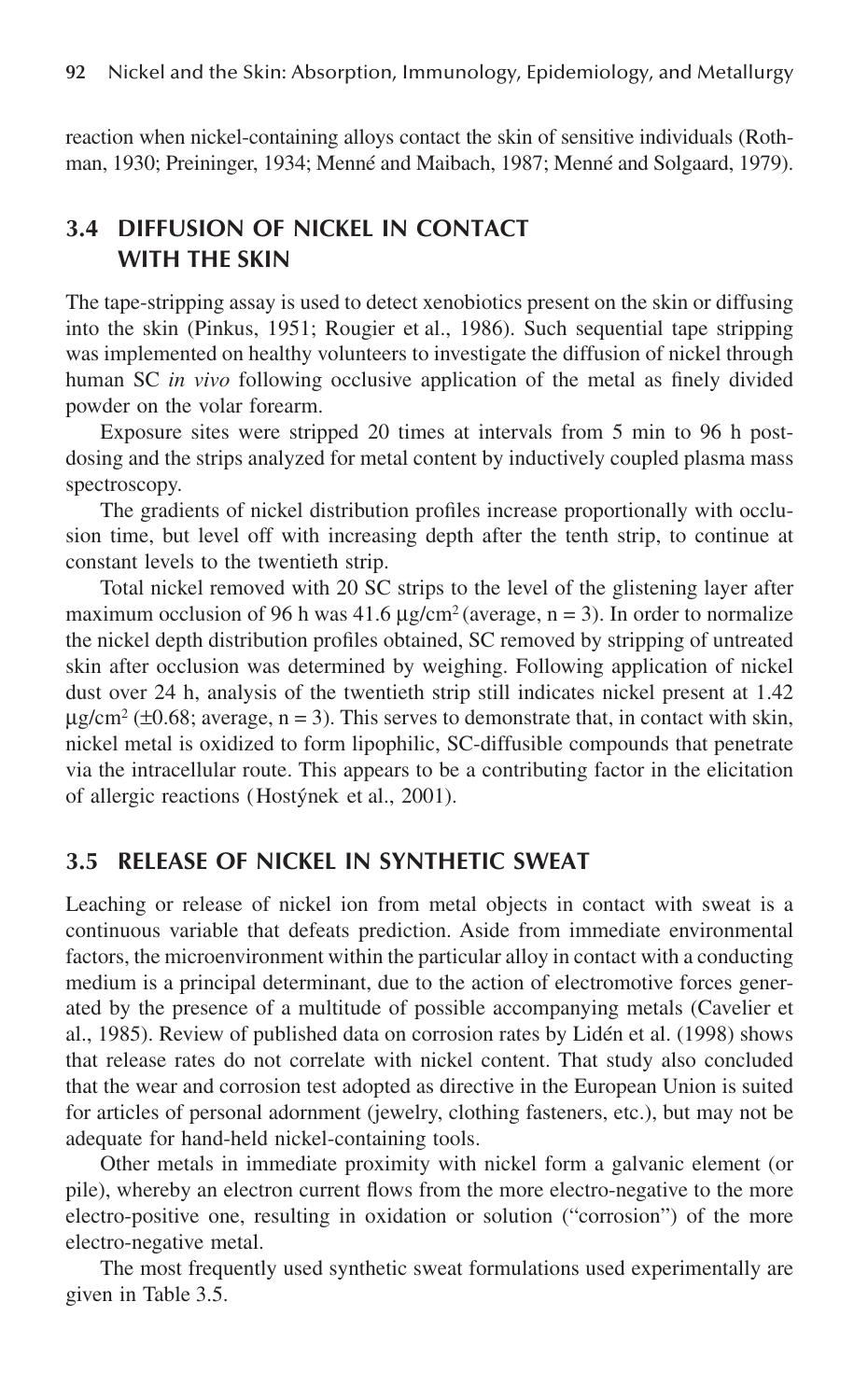| <b>TABLE 3.5</b><br><b>Synthetic Sweat Formulations</b> |                                |  |  |
|---------------------------------------------------------|--------------------------------|--|--|
| Author                                                  | Formula                        |  |  |
| Bang Pedersen et al., 1974                              | $0.5\%$ NaCl                   |  |  |
|                                                         | $0.1\%$ lactic acid            |  |  |
|                                                         | $0.1\%$ urea                   |  |  |
|                                                         | pH 6.5 (NH <sub>4</sub> OH)    |  |  |
| Hemingway and Molokhia, 1987                            | $0.3\%$ NaCl                   |  |  |
|                                                         | $0.1\%$ NaSO <sub>4</sub>      |  |  |
|                                                         | $0.2\%$ urea                   |  |  |
|                                                         | $0.2\%$ lactic acid            |  |  |
|                                                         | $0.19\%$ glycerol trioleate    |  |  |
|                                                         | $0.01\%$ Na oleate             |  |  |
|                                                         | $0.019\%$ glycerol tristearate |  |  |
|                                                         | $0.01\%$ Na stearate           |  |  |
|                                                         |                                |  |  |

The amount of nickel liberated from metal objects immersed in synthetic sweat has been determined in several model experiments (Table 3.6).

Analysis of new and used articles of personal adornment in particular showed that they all released nickel to some degree upon a 1-week storage in synthetic sweat, and neither gold nor silver plating prevented this. Release ranged between 0.005 and 442 µg nickel (Fischer et al., 1984).

### **3.6 CONCLUSIONS**

Definition, and thereby reconstitution of human sweat in absolute terms is not feasible because of variability in its composition and pH. Gender differences are marked, and even in normal and healthy subjects fluctuations occur due to environmental as well as subjective, endocrine factors.

| <b>TABLE 3.6</b><br>Nickel Release from Metal Objects in Synthetic Sweat |                |                                                      |  |  |  |
|--------------------------------------------------------------------------|----------------|------------------------------------------------------|--|--|--|
| <b>Reference</b>                                                         | <b>Object</b>  | <b>Nickel Released</b>                               |  |  |  |
| Bang Pedersen et al., 1974                                               | Coins          | $96 - 137$ ug                                        |  |  |  |
| Emmett et al., 1988                                                      | Earrings       | $1.6 - 103 \mu g/cm^2$                               |  |  |  |
| Fischer et al., 1984                                                     | White gold     | $0.09 - 0.82$ ug                                     |  |  |  |
| Haudrechy et al., 1994                                                   | Ni metal/steel | $0.03 - 100 \text{ µg}$                              |  |  |  |
| Hemingway and Molokhia, 1987                                             | Wire           | $2 \times 10^{-6} - 10^{-4}$ mg/cm <sup>2</sup> /min |  |  |  |

Kanerva et al., 1994 Jewelry  $\langle 0.5-435 \text{ µg/cm}^2/\text{wk}$ 

Coins 409–691 µg

Menné and Solgaard, 1979 Buttons <0.5–7 $\mu$ g

Santucci et al., 1989 Clips  $\frac{29-103 \text{ µg}}{2}$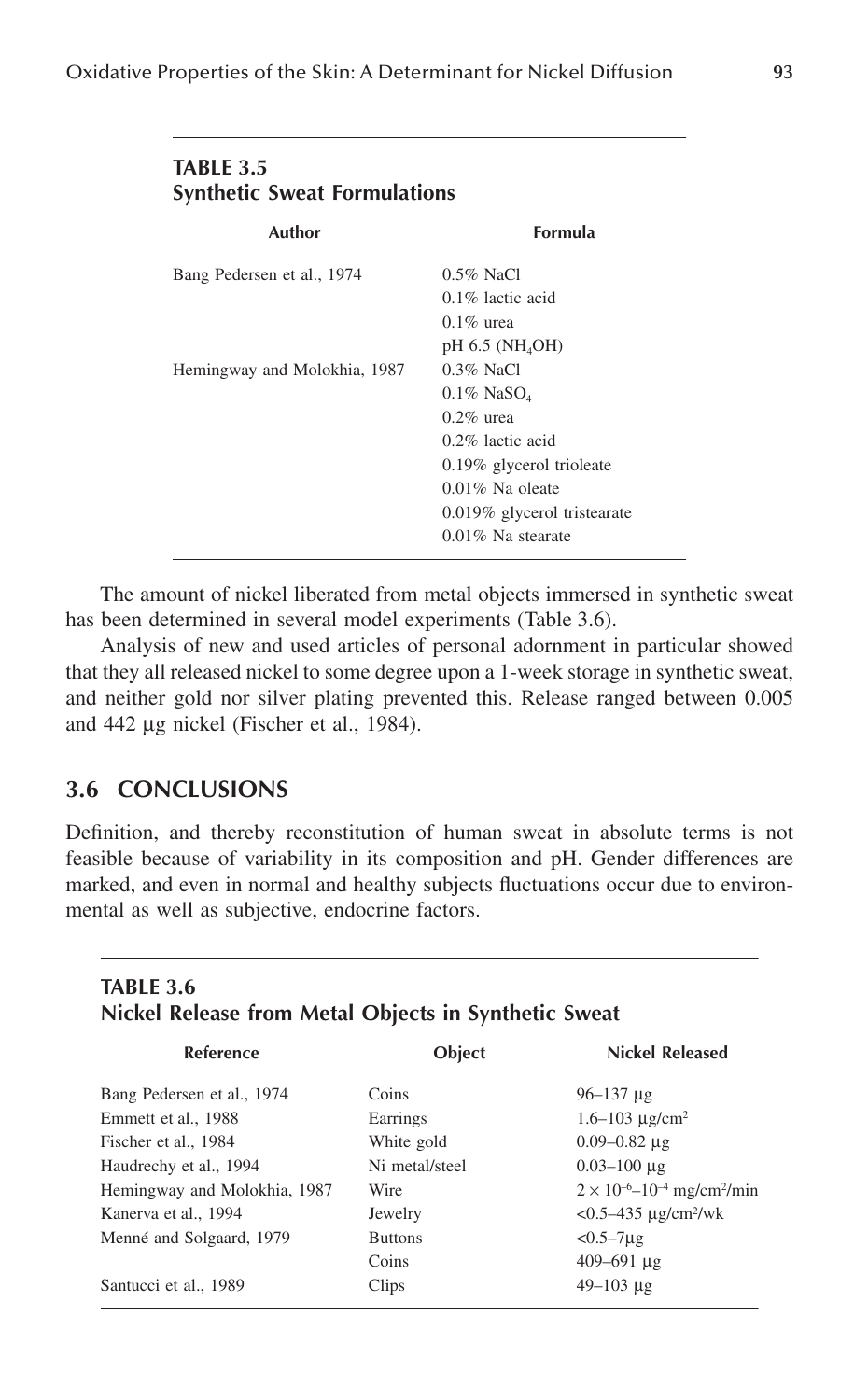Most striking are changes in sweat composition due to the rate of sweat secretion. Sodium and chloride content, one decisive factor in the corrosivity of sweat, is as low as 5 meq/l under quiescent conditions, due to the reabsorption (conservation) mechanism. As sweating rate increases, that control mechanism is overwhelmed and the sodium concentration can rise to approximate that occurring in plasma.

Conversely, other significant components of sweat — urea, lactic acid, and potassium ions — increase at high rates of secretion, and their concentrations can reach the levels of plasma.

Most publications reflect state-of-the-art analytical science and cutaneous biology at the time written. Repetition with current analytical technology detecting ppb levels, larger cohorts, special populations (race, age, gender, etc.) and current biology should provide refinement. This validation can and should be pursued.

Possible future studies could include:

- Analytical chemistry; as noted above, current methods would refine the data, at the ppb level
- Comparison of artificial and "natural" sweat in leaching properties
- Inadequate validation exists to document that artificial sweat will mimic the more complex natural sweat in leaching and other studies
- Dose of nickel on and through skin

The interest in sweat in nickel toxicology relates to sweat's ability to solubilize nickel from alloys and permit entry of the ion into the stratum corneum. This field was largely theoretical because of the lack in technology to relate this directly to flux. There is now analytical and tape strip technology to define surface dose at the ppb level. This information should be merged with previous studies.

Recently evolved technology combined with improvements in quantitative chemistry of nickel will permit fundamental refinement and possibly provide new insights into the role of eccrine sweat in human percutaneous penetration.

#### **3.7 ACKNOWLEDGMENT**

We gratefully acknowledge the financial support by the Nickel Producers Environmental Research Association (NiPERA) toward this review project.

### **REFERENCES**

Ashworth, A. and Harrower, A.D.B., Protein requirements in tropical countries: nitrogen losses in sweat and their relation to nitrogen balance, *Br. J. Nutr.*, 21, 833–839, 1967.

- Bang Pedersen et al., Release of nickel from silver coins, *Acta Derm.Venereol. (Stockh.)*, 54, 231–234, 1974.
- Beck, R. et al., Malnutrition: a cause of elevated sweat chloride concentration, *Acta Paed. Scand.*, 75, 639–644, 1986.
- Brown, G. and Dobson, R.L., Sweat sodium excretion in normal women, *J. Appl. Physiol.,* 23, 97–99, 1967.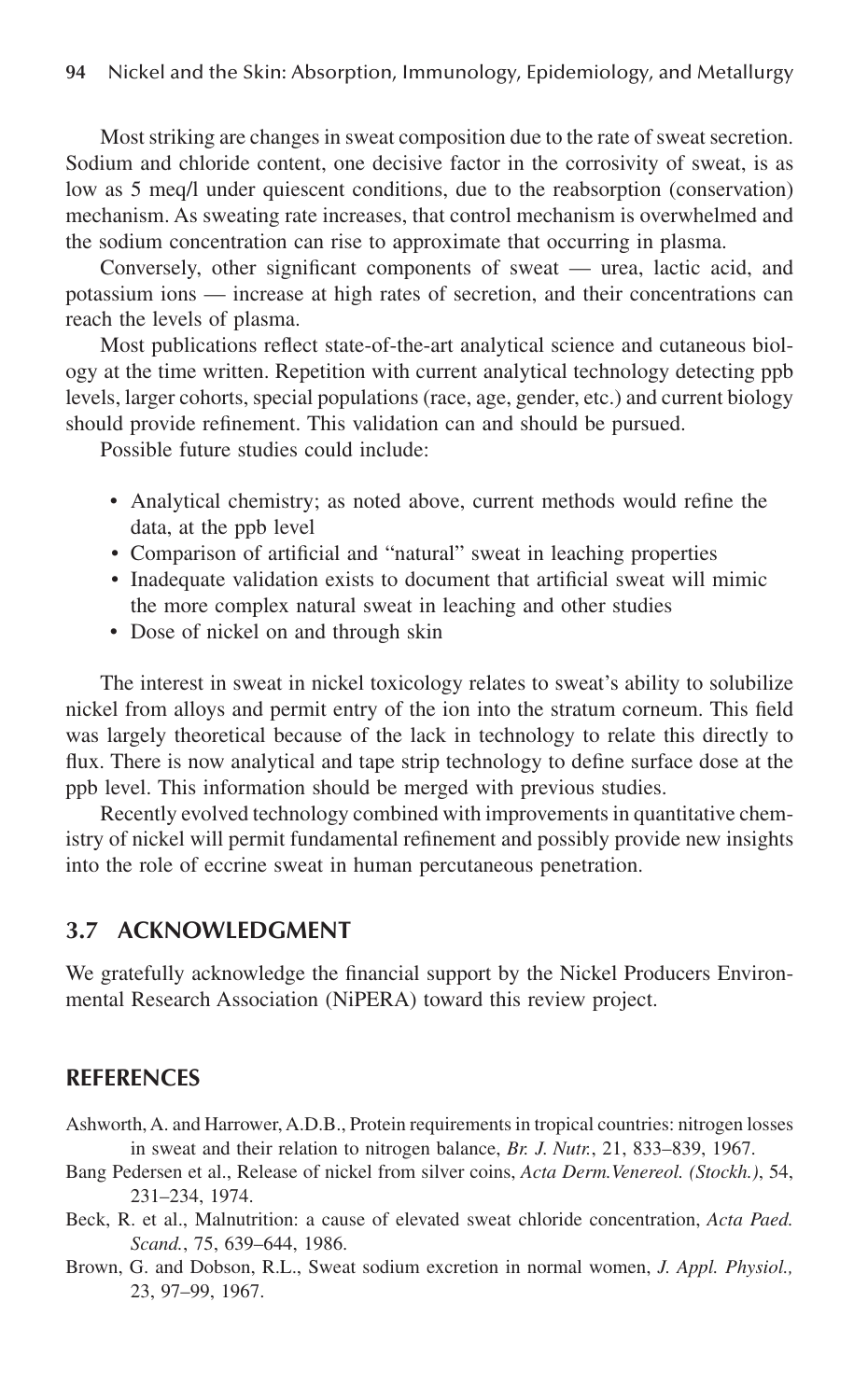Buckley, W.R. and Lewis, C.E., The "ruster" in industry, *J. Occup. Med.*, 2, 23–31, 1960.

- Bulmer, F.M.R. and Mackenzie, E.A., Studies in the control and treatment of nickel rash, *J. Ind. Hyg.*, 8, 517–527, 1926.
- Cage, G.W. and Dobson, R.L., Sodium secretion and reabsorption in the human eccrine sweat gland, *J. Clin. Invest*., 44, 1270–1276, 1965.
- Cavelier, C., Foussereau, J., and Massin, M., Nickel allergy: analysis of metal clothing objects and patch testing to metal samples, *Contact Dermatitis,* 12, 65–75, 1985.
- Chashschin, V.P., Artunina, G.P., and Norseth, T., Congenital defects, abortion and other health effects in nickel refinery workers, *Sci. Tot. Environ*., 148, 287–291, 1994.
- Christoffel, K.S. et al., Environmental deprivation and transient elevation of sweat electrolytes, *J. Pediatr.*, 107, 231–234, 1985.
- Cohn, J.R. and Emmett, E.A., The excretion of trace metals in human sweat, *Ann. Clin. Lab. Sci*., 8, 270–275, 1978.
- Coltman, C.A., Rowe, N.J., and Atwell, R.J., The amino acid content of sweat in normal adults, *J. Clin. Nutr.*, 18, 373, 1966.
- Consolazio, C.F. et al., Excretion of sodium, potassium, magnesium and iron in human sweat and the relation of each to balance and requirements, *J. Nutr.*, 79, 407–415, 1963.
- Costa, F., Howes Calloway, D., and Margen, S., Regional and total body sweat composition of men fed controlled diets, *Am. J. Clin. Nutr.*, 22, 52–58, 1969.
- Davis, P.A. et al., Sweat chloride concentration in adults with pulmonary diseases, *Am. Rev. Resp. Dis.*, 128, 34–37, 1983.
- Dobson, R.L. and Sato, K., The secretion of salt and water by the eccrine sweat gland, *Arch. Dermatol*., 105, 366–370, 1972.
- Elias, P., Epidermal lipids, barrier function, and desquamation, *J. Invest. Dermatol.*, 80, 44s–49s, 1983.
- Emmett, E.A. et al., Allergic contact dermatitis to nickel: bioavailability from consumer products and provocation threshold, *J. Am. Acad. Dermatol.*, 19, 314–322, 1988.
- Feingold, K.R., The regulation of epidermal lipid synthesis by permeability barrier requirements, *Crit. Rev. Ther. Drug Carrier Syst.*, 8, 193–210, 1991.
- Fellmann, N., Grizard, G., and Coudert, J., Human frontal sweat rate and lactate concentration during heat exposure and exercise, *J. Appl. Physiol*., 54, 355–360, 1983.
- Fischer, T. et al., Nickel release from ear piercing kits and earrings, *Contact Dermatitis*, 10, 39–42, 1984.
- Fukumoto, T. et al., Differences in composition of sweat induced by thermal exposure and by running exercise, *Clin. Cardiol.*, 11, 707–709, 1988.
- Fullerton, A. and Hoelgaard, A., Binding of nickel to human epidermis in vitro, *Br. J. Dermatol.*, 119, 675–682, 1988.
- Gitlitz, P.H., Sunderman, F.W., and Hohnadel, D.C., Ion-exchange chromatography of amino acids in sweat collected from healthy subjects during sauna bathing, *Clin. Chem.,* 20, 1305–1312, 1974.
- Gollhausen, R. and Ring, J., Allergy to coined money: nickel contact dermatitis in cashiers, *J. Am. Acad. Dermatol*., 25, 365–369, 1991.
- Grice, K. et al., An evaluation of Na, Cl and pH ion-specific electrodes in the study of the electrolyte contents of epidermal transudate and sweat, *Br. J. Dermatol.*, 92, 511–518, 1975.
- Haudrechy, P. et al., Nickel release from nickel-plated metals and stainless steel, *Contact Dermatitis*, 31, 249–255, 1994.
- Hemingway, J. D. and Molokhia, M.M., The dissolution of metallic nickel in artificial sweat, *Contact Dermatitis*, 16, 99–105, 1987.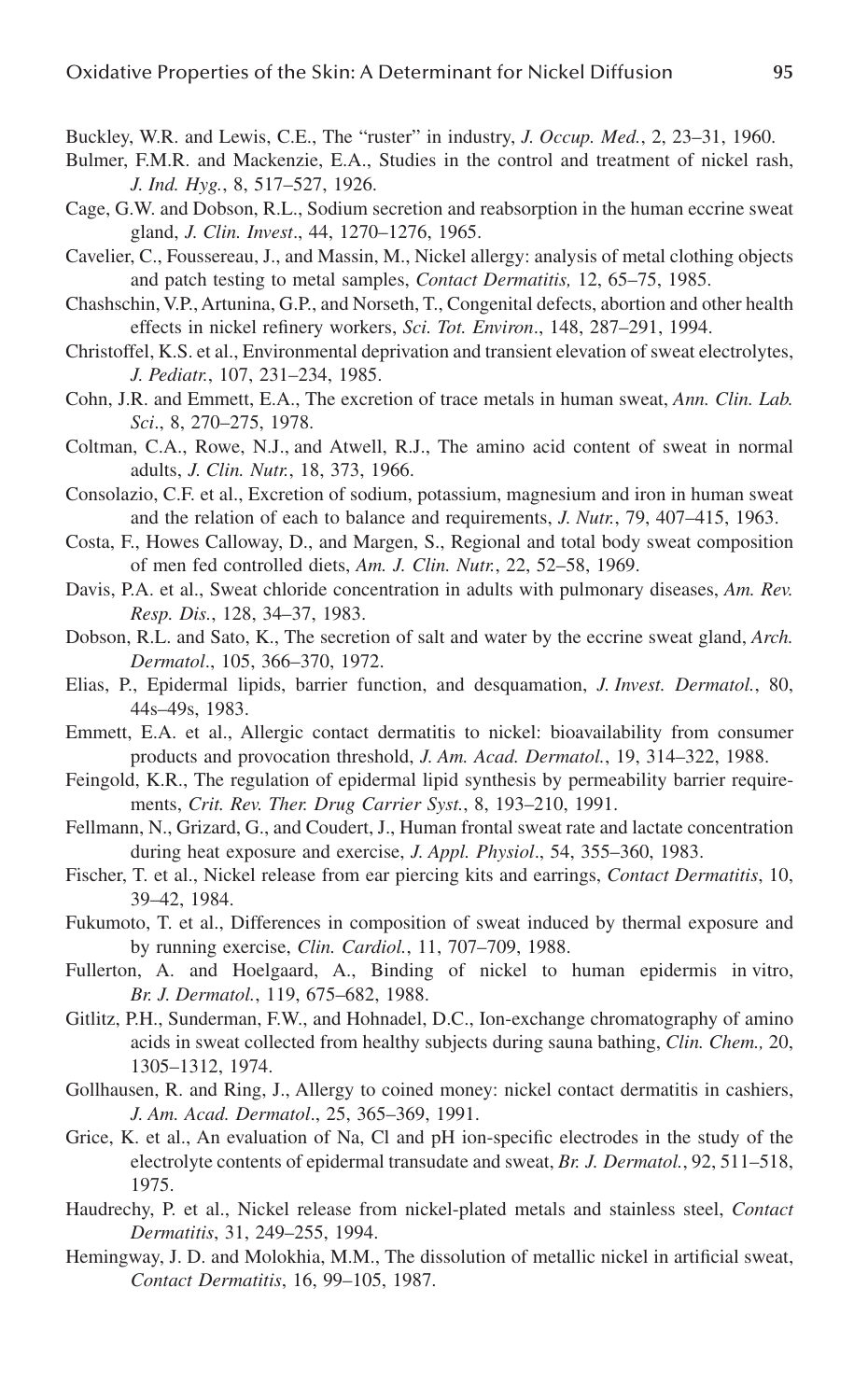- Hier, S.W., Cornbleet, T., and Bergheim, O., The amino acids of human sweat, *J. Biol. Chem.*, 166, 327, 1946.
- Jensen, O. and Nielsen, E., "Rusters" The corrosive action of palmar sweat: 2 physical and chemical factors in palmar hyperhidrosis, *Acta Derm. Venereol.*, 59, 139, 1979.
- Kanerva, L. et al., Nickel release from metals, and a case of allergic contact dermatitis from stainless steel, *Contact Dermatitis*, 31, 299–303, 1994.
- Kirk, J. M. and Westwood, A., Interpretation of sweat sodium results the effect of patient age, *Ann. Clin. Biochem.*, 26, 38–43, 1989.
- Lampe, M.A. et al., Human stratum corneum lipids: characterization and regional variations, *J. Lipid Res.,* 24, 120–130, 1983.
- Liappis, N. et al., Quantitative study of free amino acids in human eccrine sweat excreted from the forearms of healthy trained and untried men during exercise, *Eur. J. Appl. Physiol.*, 42, 227–234, 1979.
- Lidén, C. et al., Nickel release from tools on the Swedish market, *Contact Dermatitis*, 39, 127–131, 1998.
- Marshall, T., Analysis of human sweat proteins by two-dimensional electrophoresis and ultrasensitive silver staining., *Anal. Biochem.*, 139, 506–509, 1984.
- McEwan Jenkinson, D., Mabon, R.M., and Manson, W., Sweat proteins, *Br. J. Dermatol.*, 90, 175–181, 1974.
- Menné, T. and Solgaard, P., Temperature-dependent nickel release from nickel alloys, *Contact Dermatitis*, 5, 82–84, 1979.
- Menné, T. and Maibach, H.I., Reactions to systemic exposure to contact allergens: systemic contact allergy reactions (SCAR), *Immunol. Allergy Pract*., 9, 373–385, 1987.
- Morris, E.R., Iron. II. Iron metabolism, in *Trace Elements in Human and Animal Nutrition*, Vol. 1, Mertz, W., Ed., Academic Press, New York, 1987, pp. 91–108.
- Öhman, H. and Vahlquist, A., The pH gradient over the stratum corneum differs in X-linked recessive and autosomal dominant ichthyosis: a clue to the molecular origin of the "Acid Skin Mantle," *J. Invest. Dermatol*., 111, 674–677, 1998.
- Pilardeau, P.A. et al., Effect of different work-loads on sweat production and composition in man, *J. Sports Med. Phys. Fitness*, 28, 247–252, 1988.
- Pinkus, H., Examination of the epidermis by the strip method of removing horny layers. I. Observation on thickness of the horny layer, and on mitotic activity after stripping, *J. Invest. Dermatol.*, 383–386, 1951.
- Preininger, T., Überempfindlichkeit gegen Nickelgeld, *Dermatol. Wochenschr.*, 99, 1082–1084, 1934.
- Prompt, C.A., Quinton, P.M., and Kleeman, C.R., High concentrations of sweat calcium, magnesium and phosphate in chronic renal failure, *Nephron*, 20, 4–9, 1978.
- Rasetti, L., Cappellaro, F., and Gaido, P., Contribution to the study of saturnism by inhibited oils, *Rass. Med. Ind. Igiene Lavoro*, 30, 71–75, 1961.
- Robinson, S. and Robinson, A.H., Chemical composition of sweat, *Physiol. Rev.*, 34, 202–209, 1954.
- Rothman, S., Überempfindlichkeit gegen Hartgeld, *Dermatol. Wochenschr.*, 90, 98–99, 1930.

Rougier, A. et al., Regional variation in percutaneous absorption in man: measurement by the stripping method, *Arch. Dermatol. Res*., 278, 465–469, 1986.

- Rubin, R.W. and Penneys, N.S., Subpicogram analysis of sweat proteins using two-dimensional polyacrylamide gel electrophoresis, *Anal. Biochem.*, 131, 520–524, 1983.
- Samitz, M.H. and Pomerantz, H., Studies of the effects on the skin of nickel and chromium salts, *AMA Arch. Ind. Health*, 18, 473–479, 1958.
- Samitz, M.H. and Katz, S.A., Nickel–epidermal interactions: diffusion and binding, *Environ. Res.*, 11, 34–39, 1976.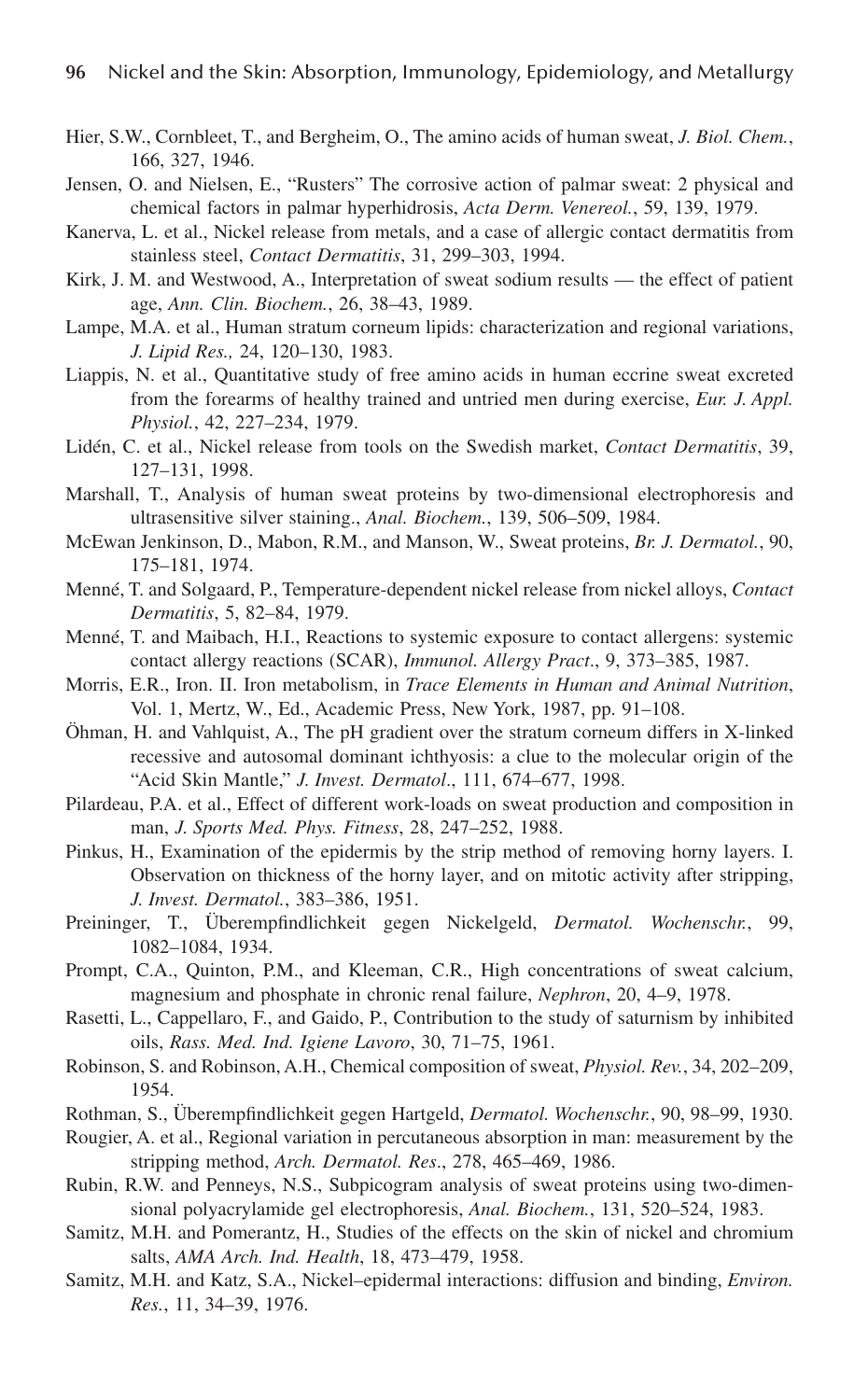- Santucci, B. et al., Nickel dermatitis from cheap earrings, *Contact Dermatitis*, 21, 245–248, 1989.
- Sato, K., Feibleman, C., and Dobson, R.L., The electrolyte composition of pharmacologically and thermally stimulated sweat: a comparative study, *J. Inv. Dermatol.*, 55, 433–438, 1970.
- Schurer, N.Y. and Elias, P.M., The biochemistry and function of stratum corneum lipids, *Adv. Lipid Res.,* 24, 27–56, 1991.
- Sekelj, P. et al., Survey of electrolytes of unstimulated sweat from the hand in normal and diseased adults, *Am. Rev. Resp. Disease*, 108, 603–609, 1973.
- Sens, D.A., Simmons, M.A., and Spicer, S.S., The analysis of human sweat proteins by isoelectric focusing. I. Sweat collection utilizing the Macroduct® system demonstrates the presence of previously unrecognized sex-related proteins, *Pediatr. Res*., 19, 873–878, 1985.
- Stoner, H.B., Toxicity of triphenyltin, *Br. J. Ind. Med*., 23, 222–229, 1966.
- Suzuki, T., Study on dermal excretion of metallic elements (Na, K, Ca, Mg, Fe, Mn, Zn, Cu, Cd, Pb), in *Proceedings of the Tenth International Congress of Nutrition, August 3–9, 1975, Kyoto, Japan*, Kyoto: International Congress of Nutrition, 1976, pp. 568–.
- Toribara, T.Y., Clarkson, T.W., and Nierenberg, D.W., Chemical safety: more on working with dimethylmercury, *C. and E. News*, 75, 6, 1997.
- Uyttendaele, K. et al., Analysis of the proteins in sweat and urine by agarose-gel isotachophoresis, *J. Chromatogr.*, 132, 261–266, 1977.
- Verde, T. et al., Sweat composition in exercise and in heat, *J. Appl. Physiol*., 53, 1540–1545, 1982.
- Willing, S.K. and Gamlen, T.R., Sweat osmolality values in normal adults, *Clin. Chem.*, 33, 612–613, 1987.
- Yousef, M.K. and Dill, D.B., Sweat rate and concentration of chloride in hand and body sweat in desert walks: male and female, *J. Appl. Physiol*., 36, 82–85, 1974.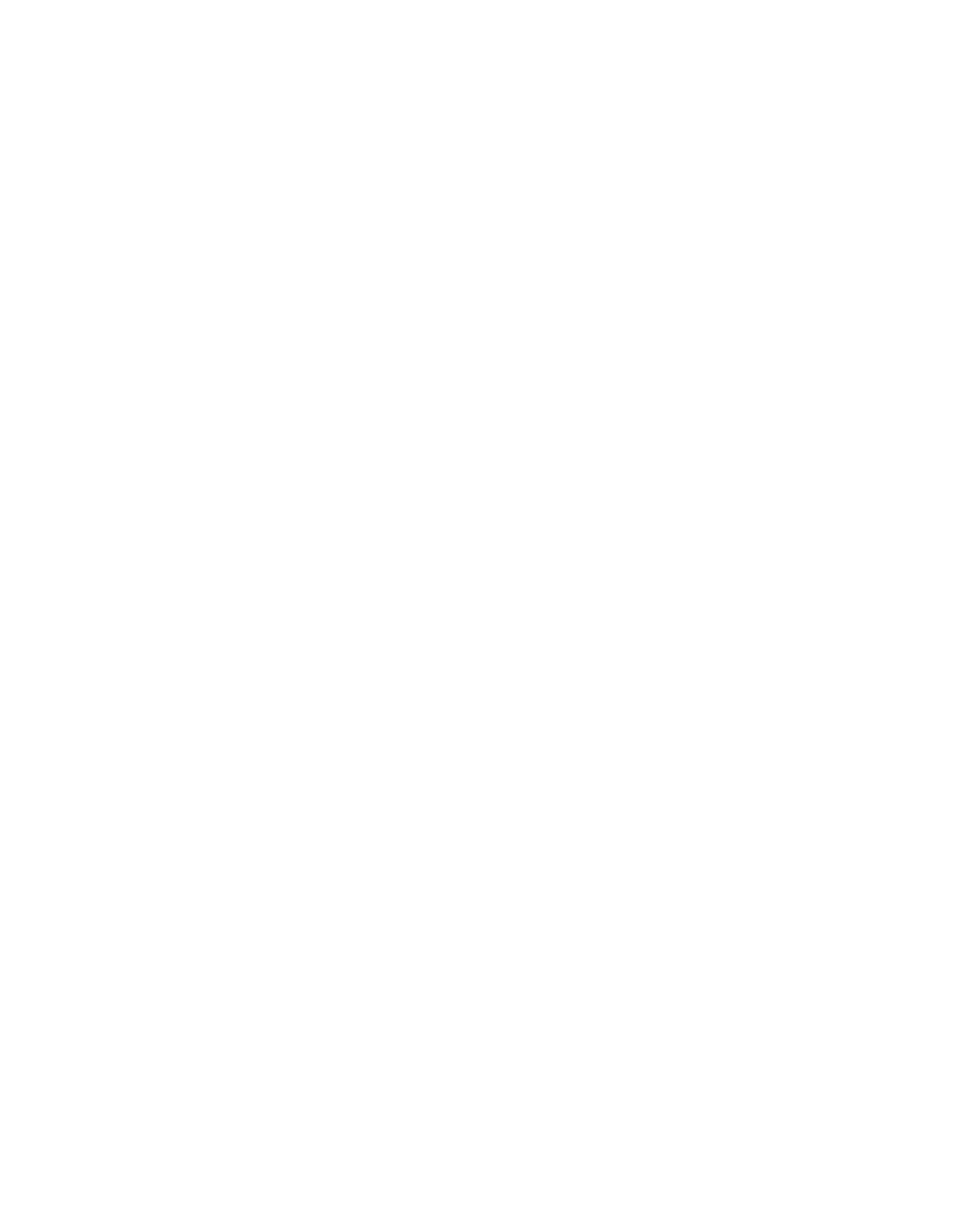# Release of Nickel Ion from the Metal and Its Alloys as Cause of Nickel Allergy 4

*Jurij J. Hostýnek, Katherine E. Reagan, and Howard I. Maibach*

# **CONTENTS**

| 4.1 |       |                                                                         |  |
|-----|-------|-------------------------------------------------------------------------|--|
| 4.2 |       |                                                                         |  |
|     | 4.2.1 |                                                                         |  |
|     |       |                                                                         |  |
|     |       | 4.2.1.2                                                                 |  |
|     | 4.2.2 |                                                                         |  |
|     |       | Inductively Coupled Plasma-Atomic<br>4.2.2.1                            |  |
|     |       |                                                                         |  |
|     |       | <b>Inductively Coupled Plasma-Mass</b><br>4.2.2.2                       |  |
|     |       |                                                                         |  |
|     |       | Atomic Absorption Spectrophotometry (AAS)114<br>4.2.2.3                 |  |
|     |       | Particle Induced X-Ray Emission (PIXE)  114<br>4.2.2.4                  |  |
| 4.3 |       | In Vitro Release of Nickel in Artificial Sweat and Other                |  |
|     |       |                                                                         |  |
|     |       | 4.3.1 Leaching Experiments Done on Metallic Objects                     |  |
|     |       |                                                                         |  |
| 4.4 |       | Safe Limits of Exposure: Danish and European Union                      |  |
|     |       |                                                                         |  |
| 4.5 |       | In Vivo Nickel Release and Its Clinical Effects by Type of Exposure 121 |  |
|     | 4.5.1 |                                                                         |  |
|     | 4.5.2 | Pierced Skin: Systemic Induction of Nickel Allergy 123                  |  |
|     | 4.5.3 |                                                                         |  |
|     | 4.5.4 |                                                                         |  |
|     | 4.5.5 |                                                                         |  |
| 4.6 |       |                                                                         |  |
| 4.7 |       |                                                                         |  |
|     |       |                                                                         |  |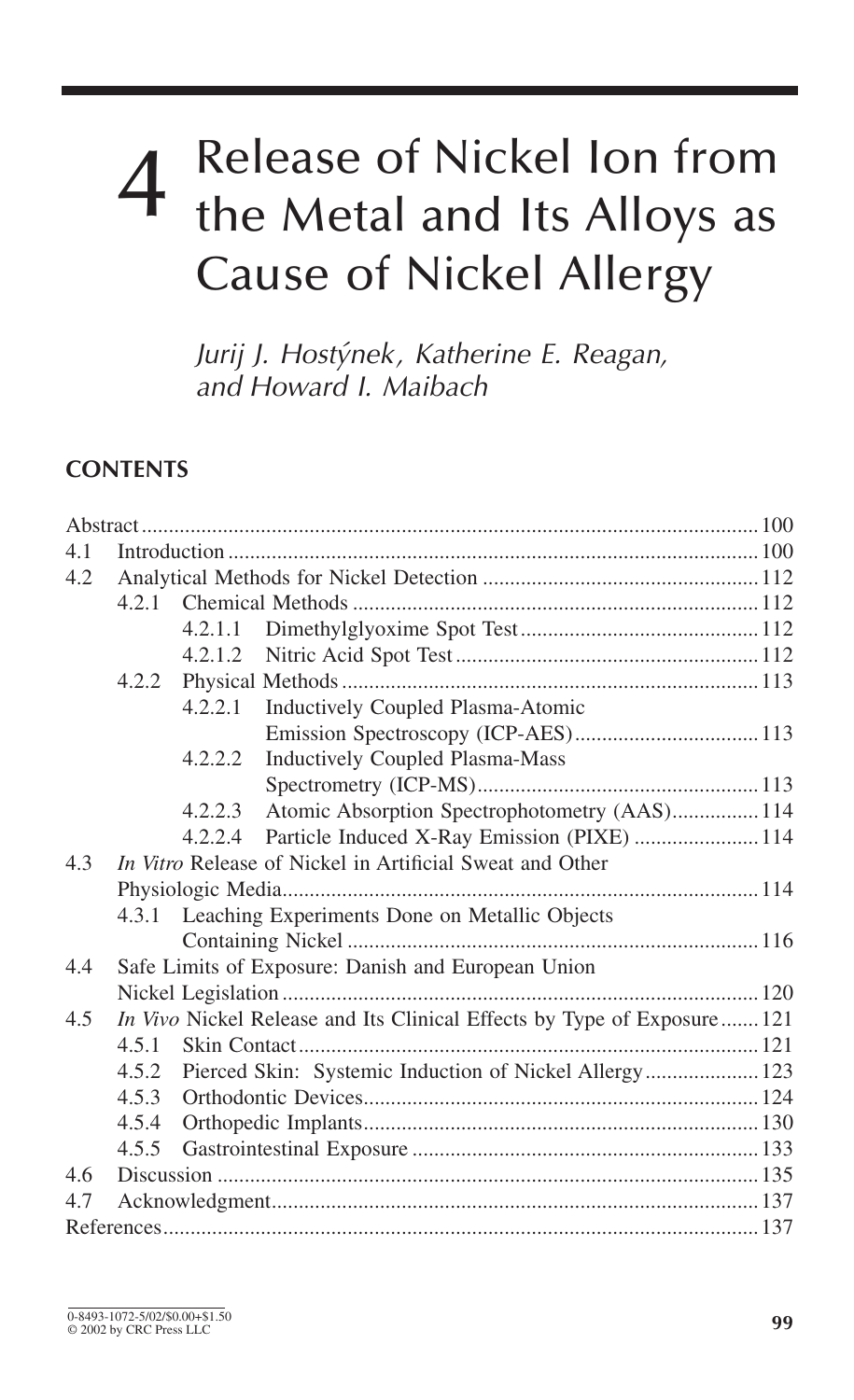**100** Nickel and the Skin: Absorption, Immunology, Epidemiology, and Metallurgy

# **ABSTRACT**

We have reviewed the release of nickel ion from the metal or its alloys in contact with sweat and other potentially corrosive artificial or physiological media; the effects that can have on the human organism; methods of nickel analysis; and recommended limits of exposure, designed to avoid further, inadvertent sensitization among the population. In the endeavor to identify the most likely sources of nickel with which people come in contact, and through which they are likely to acquire nickel sensitivity, researchers have examined a variety of nickel-containing alloys and articles such as jewelry, medical devices, tools, and coins to determine release of nickel ion. For that purpose the materials were immersed in blood, serum, artificial sweat, or physiological saline, and the media analyzed for resulting nickel content. Their data show that a number of the alloys and consumer items tested release amounts of nickel sufficient to elicit allergic reactions in those sensitized, if not induce nickel allergic hypersensitivity (NAH) in the naive organism. The most corrosive of the media tested proved to be those that contain proteins, serum being the most aggressive. Protection through plating with noble metals proves to be only partially effective in preventing nickel ion release, due to imperfections in surface coating. Such plating of the nickel interliner in jewelry may wear off with use, exposing the base metal matrix to chemical attack. The proximity of nickel to other metals creates a local galvanic element that promotes nickel ion release in a corrosive environment, and degree of sulfurization of stainless steel also has a significant effect on such release. Piercing of the earlobes, which amounts to systemic exposure, seems to be the main etiological factor leading to high prevalence of NAH among the young. The increasing use of nickel-releasing alloys in orthodontic appliances and orthopedic implants, on the other hand, constitutes only a minor factor in the incidence of NAH in the population, and exposure of the young, naive organism to low-level, slow release of nickel ion appears to have a tolerizing effect.

# **4.1 INTRODUCTION**

Due to its metallurgical characteristics, nickel is a component of most alloys used in metal objects with which people come into frequent contact: articles of common everyday use, as well as medical devices designed for prolonged, intimate contact with live tissue. According to epidemiologic studies, three types of exposure can be considered the principal etiological factors leading to primary (induction) or secondary (elicitation) nickel sensitivity:

- Intimate and prolonged skin contact with nickel-releasing costume jewelry, particularly when piercing of the skin is involved for the sake of embellishment with articles made of nickel-releasing metal, which may also constitute systemic sensitization as the key inductive effect
- Sustained and habitual contact with nickel-releasing metal objects, particularly if the skin is chronically irritated by exposure to harsh chemicals, as it occurs in the occupational setting
- Exposure of the organism to nickel releasing orthopedic devices, such as prostheses or pace makers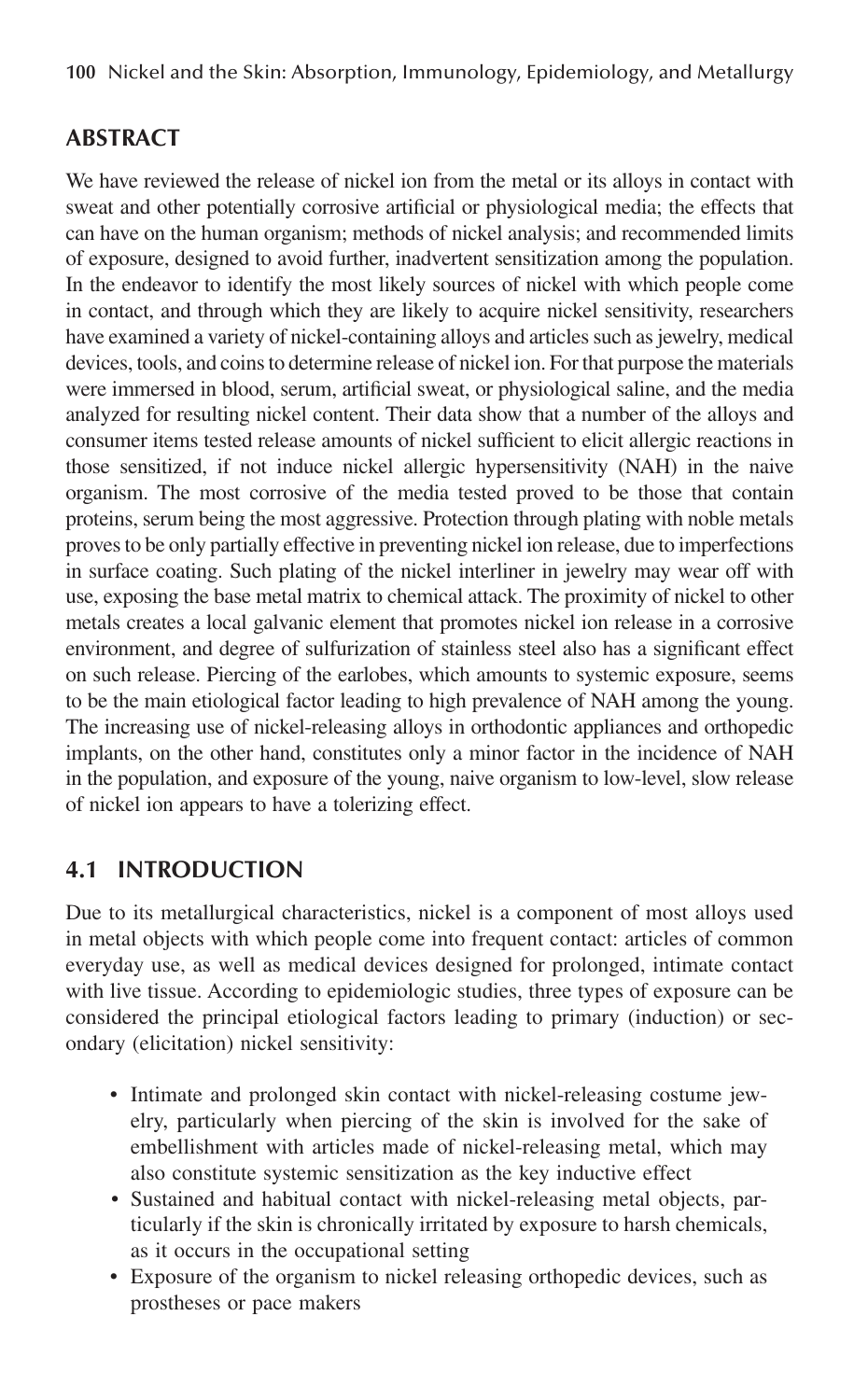Nickel thus continues in the role of premier contact allergen in industrialized societies. While survey of the general population indicates the level of sensitization (sometimes expressed as metal intolerance) to be around 10% among women and 3% among men (Bangha and Elsner, 1996; Marks et al., 1998; Sertoli et al., 1999), a good part of those tested do not exhibit clinical signs of allergy, and such prevalence is not obvious. Many patch test positive patients can tolerate low nickel exposures, presumably due to either low bioavailability or low sensitization levels (Kieffer, 1979; Andersen et al., 1993).

Test results from dermatology clinics on patients with dermatitis, however, document higher levels. Incidence of NAH among those patients can run as high as 17.6% among women and 11.7% among men (Dickel et al., 1998).

When skin, mucous membranes (e.g., oral exposure), or live tissue (e.g., ear piercing) come in contact with nickel metal or nickel-containing alloys, nickel ions are released through the natural process of oxidation (corrosion), with the potential to penetrate the organism. The free nickel ions bear the risk of primary sensitization of a naive organism or elicitation of an immune reaction in a nickel-sensitized individual. Such a reaction can be:

- Immediate type, IgE-mediated skin, nasal and bronchial (type I, anaphilactoid) reactions
- Delayed type, cell-mediated (type 4) reactions, manifest as allergic contact dermatitis or eczema
- Systemic allergic rections, to gastrointestinal, respiratory, parenteral, or implantation exposure, most commonly manifest as pompholyx
- Contact stomatitis or mucosal allergy: stomatitis, gingivitis, cheilitis, oral or lichenoid reactions, with episodic skin involvement

With the premier role of nickel as a sensitizer in industrialized countries, and the increasing prevalence of hypersensitivity among the occupational and general populations, an ongoing research effort into the causes leading to this public health problem and the possible methods of prevention has resulted in a large volume of scientific publications. The connection between cause and effect, the many aspects of morbidity, and the deeper immunological mechanisms involved have been addressed there.

The purpose of this review is to present a comprehensive picture of the literature published since the various aspects associated with exposure to nickel were reviewed by Maibach and Menné (1989). The present review focuses primarily on the aspects of mobilization of nickel in various physiological media and the effects that it can have on humans. Derived from metal alloys as they are encountered in tools, medical devices, everyday objects of use, and personal adornment, nickel ions potentially become biologically available. Also discussed are methods of analysis and recommended limits of exposure designed to avoid further, inadvertent sensitization among the population.

Data on nickel release are presented in Table 4.1.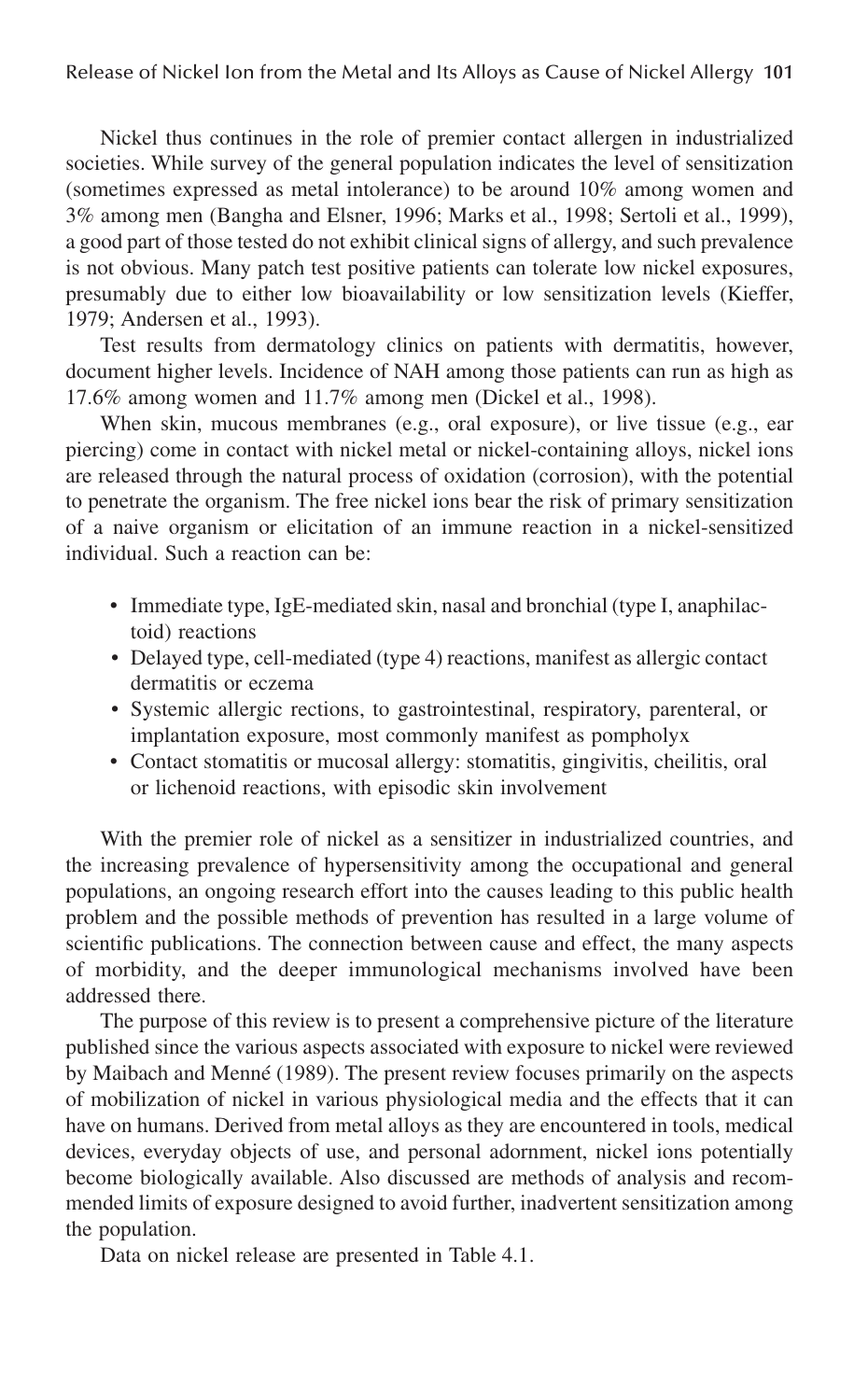# **<sup>102</sup> TABLE 4.1**TABLE 4.1<br>Release Rates of Nickel in Various Media, Including Synthetic Sweat

| Author                     | Medium                       | <b>Article</b>          | Nickel Leached      | <b>Comments</b>          |
|----------------------------|------------------------------|-------------------------|---------------------|--------------------------|
| Bang Pedersen et al., 1974 | Synthetic sweat:             | Coins                   | $96-137$ µg/coin    | 24 h; ambient temp.      |
|                            | 0.1% Lactic acid             |                         |                     |                          |
|                            | $0.1\%$ Urea                 |                         |                     |                          |
|                            | pH 6.5 (NH <sub>4</sub> OH)  |                         |                     |                          |
|                            | Distilled water              | Coins                   | $15-49$ µg/coin     | do.                      |
|                            | Distilled water/sweat        | Alloys                  | $5 \mu g$           | do., $11.2 \text{ cm}^2$ |
| Samitz and Katz, 1975      | Physiologic saline           | Prosthetic materials    | $10-98$ ppm         | $20 - 22$ °C             |
|                            |                              | <b>AISI 303</b>         | 11 ppm              | $(1$ ppm = 10 $\mu$ g)   |
|                            |                              | <b>AISI 316</b>         | $<1$ ppm            |                          |
|                            | Sweat***                     | Prosthetic materials    | $<$ 1-990 ppm       |                          |
|                            |                              | <b>AISI 302</b>         | 3 ppm               |                          |
|                            |                              | <b>AISI 303</b>         | $102$ ppm           |                          |
|                            |                              | <b>AISI 316</b>         | $<1$ ppm            |                          |
|                            | Whole blood                  | <b>AISI 316</b>         | $<1$ ppm            |                          |
|                            |                              | Prosth. materials       | $<1-174$ ppm        |                          |
|                            | Blood plasma                 | <b>AISI 316</b>         | $<1$ ppm            |                          |
|                            |                              | Prosth. materials       | $10$ ppm            |                          |
| Katz and Samitz, 1975      | Physiologic saline           | Stainless steel objects | $1.5 - 0.25 \mu g$  | 7 days; r.t.             |
|                            | 1% Ivory <sup>®</sup> liquid |                         | $0.51 - 0.25$ µg    |                          |
|                            | 1% Palmolive® liquid         |                         | $0.48 - 1.19$ µg    |                          |
|                            | Synthetic sweat*             |                         | $15.2 - 175 \mu g$  |                          |
|                            | Physiologic saline           | Alloys                  | $0 - 5.97$ $\mu$ g  | $2 - 10$ cm <sup>2</sup> |
|                            | 1% Ivory liquid              |                         | $0.37 - 41$ µg      |                          |
|                            | 1% Palmolive liquid          |                         | $0.33 - 1.00 \mu$ g |                          |
|                            | Synthetic Sweat*             |                         | $1.8 - 51.1 \mu g$  |                          |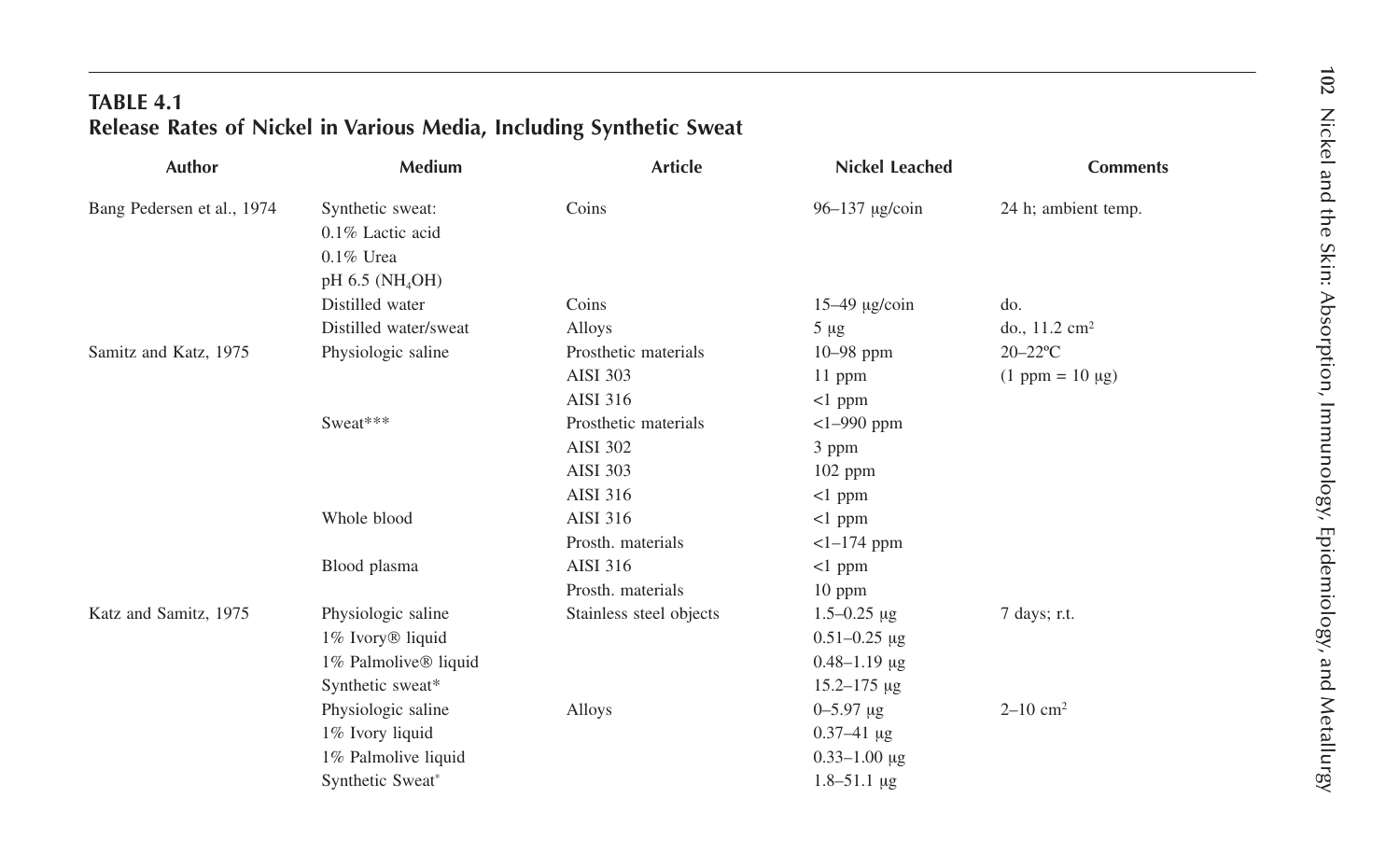|                              | Physiologic saline    | Coins                     | 268-453 µg            | $2 - 10$ cm <sup>2</sup>        |             |
|------------------------------|-----------------------|---------------------------|-----------------------|---------------------------------|-------------|
|                              | Synthetic sweat*      |                           | 3348-5637 µg          |                                 |             |
| Christensen and Möller, 1978 | Water                 | Stainless-steel saucepans |                       | Boiling temp.<br>80 min, pH 3.2 |             |
|                              |                       | <b>New</b>                | Mean $6.0 \mu g$      | pH 4-5                          |             |
|                              |                       | <b>New</b>                | Mean $12.4 \mu g$     | pH 2.3-3.5                      |             |
|                              |                       | <b>New</b>                | Mean 14.7 µg          | pH 2-3                          |             |
|                              |                       | Used                      | Mean $20.3 \mu g$     | pH 1.8-3.2                      |             |
| Menné and Solgaard, 1979     | Synthetic sweat*      | Danish kroner             | 409 µg/coin           | 24 h, 20°C                      |             |
|                              |                       |                           | $691 \mu g$ /coin     | 24 h, 35°C                      |             |
|                              |                       | Jeans buttons             | $<$ 0.5–2.2 µg/button | 24 h, 20°C                      |             |
|                              |                       |                           | $<$ 0.6–7.0 µg/button | 24 h, 35°C                      |             |
| Brun, 1979                   | Water                 | Food preserves            | $0.05 - 1.5$ mg/kg    | 1 h; boiling                    |             |
|                              |                       | Stainless steel           | $0.15 - 1.7$ mg/kg    |                                 |             |
|                              |                       | Enamel                    | $0.08 - 0.25$ mg/kg   |                                 |             |
|                              |                       | Stainless steel           |                       |                                 |             |
|                              | Citric acid $0.1 M$   |                           | $0.33$ mg/kg          |                                 |             |
|                              | Citric acid $0.01 M$  |                           | $0.05$ mg/kg          |                                 |             |
|                              | Malic acid $0.1 M$    |                           | $0.25$ mg/kg          |                                 |             |
|                              | Malic acid 0.01 M     |                           | Trace                 |                                 |             |
|                              | Oxalic acid $0.1 M$   |                           | $9.5 \text{ mg/kg}$   |                                 |             |
|                              | Oxalic acid $0.01 M$  |                           | $3.2 \text{ mg/kg}$   |                                 |             |
|                              | Oxalic acid $0.001 M$ |                           | Trace                 |                                 |             |
|                              | Citric acid $0.1 M$   |                           | $0.08$ mg/kg          |                                 |             |
|                              | Citric acid $0.01 M$  |                           | Trace                 |                                 |             |
|                              |                       |                           |                       |                                 | (continued) |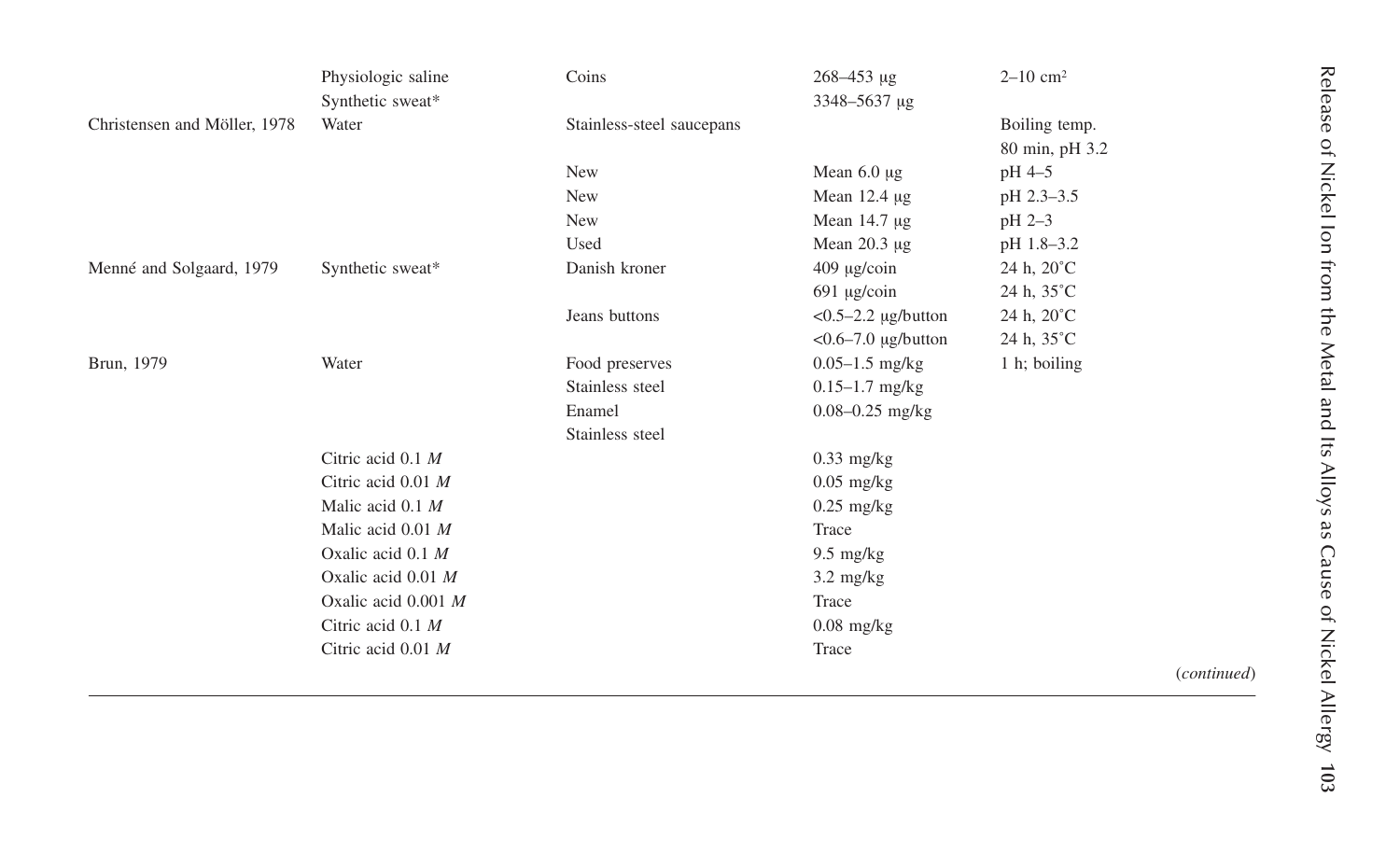| Author                    | Medium                              | <b>Article</b>              | <b>Nickel Leached</b>     | <b>Comments</b>    |
|---------------------------|-------------------------------------|-----------------------------|---------------------------|--------------------|
|                           | Malic acid $0.1 M$                  |                             | $0.05$ mg/kg              |                    |
|                           | Malic acid $0.01 M$                 |                             | Trace                     |                    |
|                           | Oxalic acid $0.1 M$                 |                             | $0.45$ mg/kg              |                    |
|                           | Oxalic acid $0.01 M$                |                             | 0.15                      |                    |
|                           | Oxalic acid $0.001 M$               |                             | Trace                     |                    |
| Larsen and Brandrup, 1980 | Synthetic sweat***                  | <b>Buttons</b>              | $< 0.01 - 14.6$ ppm/10 ml | 24 h               |
| Park and Shearer, 1983    | 0.05% NaCl                          | Stainless steel (AISI 304,  |                           | $37^{\circ}$ C     |
|                           |                                     | AISI 303)                   | $40 \mu g$                | 2 days             |
|                           |                                     |                             | 125 $\mu$ g ± 22          | 12 days            |
| Fischer et al., 1984a     | Synthetic sweat*                    | Earring studs and clasps    |                           | Room temp., 1 week |
|                           |                                     |                             |                           | pH 6.4             |
|                           | Hypoallergenic                      | $0.005 \mu g$               |                           |                    |
|                           | Gold plated                         | $0.04 - 25 \text{ µg}$      |                           |                    |
|                           | Silver plated                       | $0.05 - 1.0 \mu$ g          |                           |                    |
|                           | <b>Stainless</b>                    | $0.05 - 19 \mu g$           |                           |                    |
|                           | Earring studs and clasps,<br>unused |                             |                           |                    |
|                           | <b>Stainless</b>                    | $0.06 \mu$ g                |                           |                    |
|                           | Gold plated                         | $2.6 - 7.5 \mu g$           |                           |                    |
|                           | Silver plated                       | $0.05 - 0.1 \mu g$          |                           |                    |
| Fischer et al., 1984b     | Synthetic sweat*                    | White-gold discs            | $0.09 - 0.82$ µg          | Room temp., 1 week |
|                           |                                     | Rh plated discs             | $0.04 - 0.54$ µg          | pH 6.4             |
| Menné et al., 1987a       | Synthetic sweat*                    | Dermatitis-causing earrings |                           | 30°C, 6 weeks      |
|                           |                                     | Safe alloys                 |                           | pH 6.5             |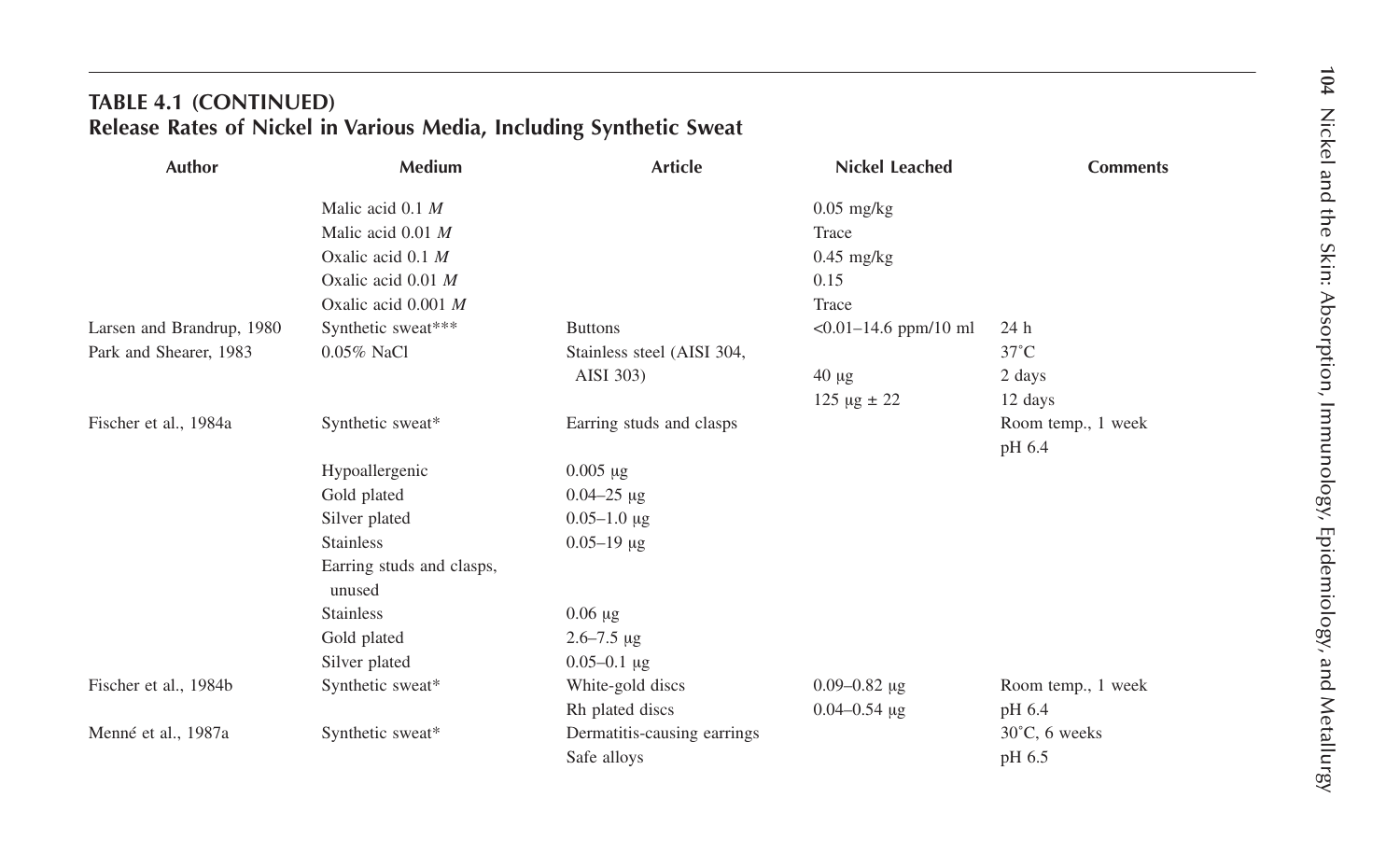|                         |                             | <b>Stainless</b>   | $0.01 \mu g$                    |                        |             |
|-------------------------|-----------------------------|--------------------|---------------------------------|------------------------|-------------|
|                         |                             | White gold         | $0.02 \mu g$                    |                        |             |
|                         |                             | Ni-tin             | $0.1 \mu g$                     |                        |             |
|                         |                             | Sensitizing alloys |                                 |                        |             |
|                         |                             | Nickel-silver      | $20 \mu g$                      |                        |             |
|                         |                             | Ni-iron            | $65 \mu g$                      |                        |             |
|                         |                             | Ni, chemical       | $32 \mu g$                      |                        |             |
|                         |                             | Ni, chemical       | $40 \mu g$                      |                        |             |
|                         |                             | Ni, chemical       | $45 \mu g$                      |                        |             |
| Hemingway and Molokhia, | Synthetic sweat:            | Ni wire            | $1 \mu g/cm^2/150 \text{ min}$  | 30°C, pH 4.05          |             |
| 1987                    | 0.3% NaCl                   | Ni wire            | $3 \mu g/cm^2/150 \text{ min}$  | 30°C, pH 4.48          |             |
|                         | $0.1\%$ NaSO <sub>4</sub>   | Ni wire            | $12 \mu g/cm^2/150 \text{ min}$ | 30°C, pH 5.7           |             |
|                         | $0.2\%$ Urea                |                    |                                 |                        |             |
|                         | 0.2% Lactic acid            |                    |                                 |                        |             |
|                         | 0.19% Glycerol trioleate    |                    |                                 |                        |             |
|                         | $0.01\%$ Na oleate          |                    |                                 |                        |             |
|                         | 0.019% Glycerol tristearate |                    |                                 |                        |             |
|                         | $0.01\%$ Na stearate        |                    |                                 |                        |             |
| Emmett et al., 1988     | Human plasma                | Earrings           | $0.99 \text{ µg/cm}^2$          | $37^{\circ}$ C, 2 days |             |
|                         |                             |                    | 279 $\mu$ g/cm <sup>2</sup>     | 37°C, 7 days           |             |
|                         | Physiologic saline          |                    | 3.95 $\mu$ g/cm <sup>2</sup>    | $37^{\circ}$ C, 2 days |             |
|                         |                             |                    | 44 $\mu$ g/cm <sup>2</sup>      | 37°C, 7 days           |             |
|                         | Synthetic sweat*            |                    | 1.6 $\mu$ g/cm <sup>2</sup>     | 37°C, 2 days, pH 5.3   |             |
|                         |                             |                    | $103 \text{ µg/cm}^2$           | 37°C, 7 days, pH 5.3   |             |
|                         |                             |                    | 3.95 $\mu$ g/cm <sup>2</sup>    | 37°C, 2 days, pH 6.6   |             |
|                         |                             |                    | 11 $\mu$ g/cm <sup>2</sup>      | 37°C, 7 days, pH 6.6   |             |
|                         |                             |                    | $1.75 \text{ µg/cm}^2$          | 37°C, 2 days, pH 7.8   |             |
|                         |                             |                    | $4 \mu g/cm^2$                  | 37°C, 7 days, pH 7.8   |             |
|                         |                             |                    |                                 |                        | (continued) |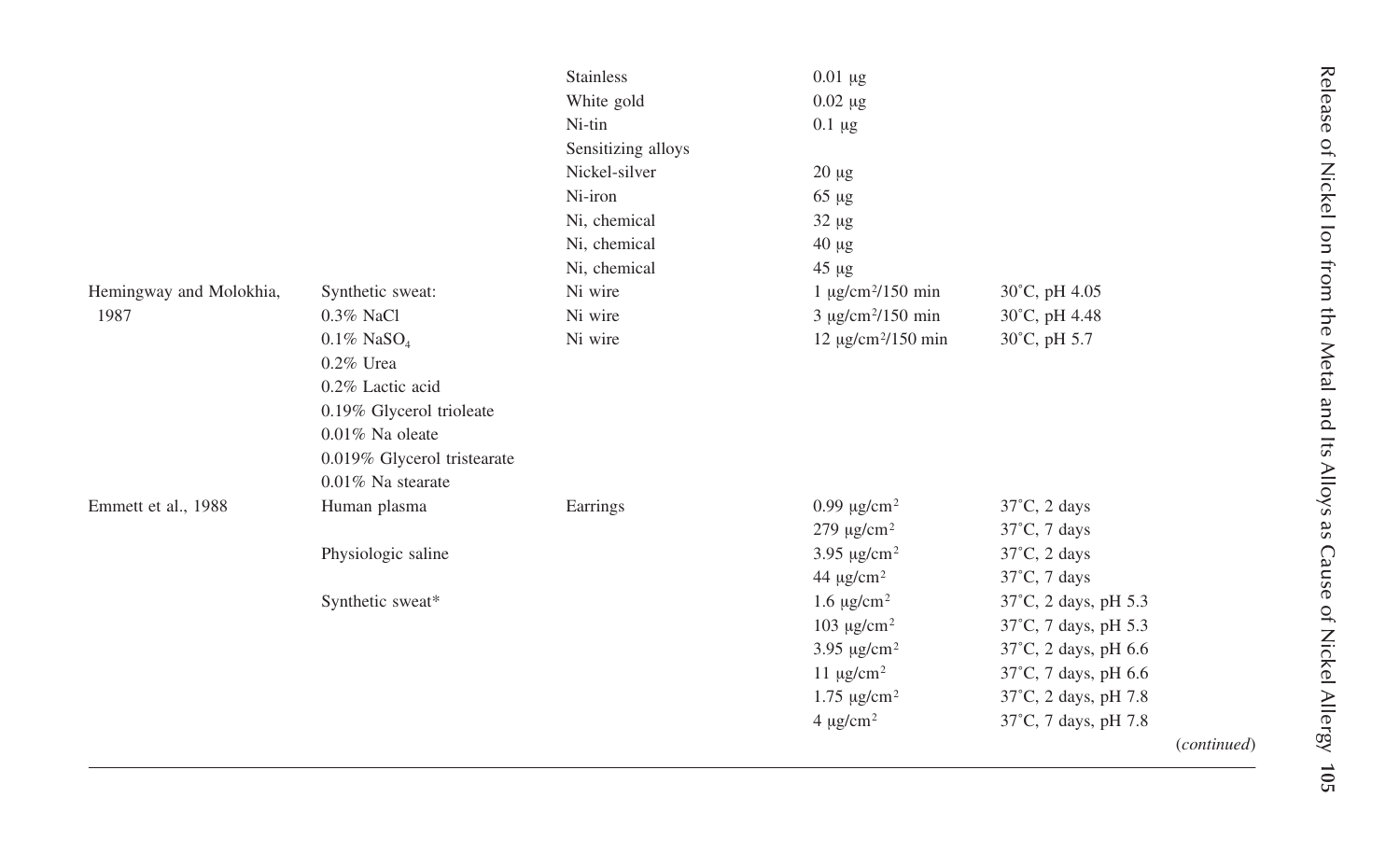| Author                    | Medium             | <b>Article</b>           | <b>Nickel Leached</b>                            | <b>Comments</b>             |
|---------------------------|--------------------|--------------------------|--------------------------------------------------|-----------------------------|
| Santucci et al., 1988     | Synthetic sweat*   | Earring clips and clasps | $49 - 103$ µg                                    | 23°C, av. of 12 h           |
| Gjerdet et al., 1991      | Saliva             | Orthodontic appliances   | $67.6$ ng/ml                                     | In vivo, immediate          |
|                           |                    |                          | $7.8$ ng/ml                                      | In vivo, after 3-week delay |
|                           |                    |                          | $8.2$ ng/ml                                      | In vivo, with no appliance  |
| Grimsdottit et al., 1992a | Physiologic saline | Orthodontic appliances   | ND - 10.4 µg                                     | 23°C, 14 days               |
|                           |                    |                          | ND - 7.6 µg                                      | $23^{\circ}$ C, 7 days      |
| Räsänen et al., 1993      | Human plasma       | Ear piercers             | $0.03 - 104.59$<br>$\mu$ g/cm <sup>2</sup> /week | $37^{\circ}$ C              |
| Kanerva et al., 1994      | Synthetic sweat*   | Rivets                   | $<$ 0.1–95 µg/cm <sup>2</sup> /week              | $30^{\circ}$ C, 7 days      |
|                           |                    | Earrings                 | $0.8 - 165$ do.                                  |                             |
|                           |                    | Necklace                 | $6.4 - 62$ do.                                   |                             |
|                           |                    | Watchband                | $< 0.1 - 3.1$ do.                                |                             |
|                           |                    | Ring                     | 216-435 do.                                      |                             |
|                           |                    |                          |                                                  | 2nd to 3rd week             |
|                           |                    | Rivets                   | $< 0.1 - 33$ µg/cm <sup>2</sup>                  |                             |
|                           |                    | Earrings                 | $0.5 - 65$                                       |                             |
|                           |                    | Necklace                 | $1.1 - 3.1$                                      |                             |
|                           |                    | Watchband                | $< 0.1 - 1.9$                                    |                             |
|                           |                    | Ring                     | $40 - 108$                                       |                             |
|                           |                    |                          |                                                  | 4th to 6th week             |
|                           |                    | Rivets                   | $< 0.1 - 8.6$ µg/cm <sup>2</sup>                 |                             |
|                           |                    | Earrings                 | $1.2 - 15$                                       |                             |
|                           |                    | Necklace                 | $2.5 - 15$                                       |                             |
|                           |                    | Watchband                | $< 0.1 - 0.9$                                    |                             |
|                           |                    | Ring                     | $17 - 96$                                        |                             |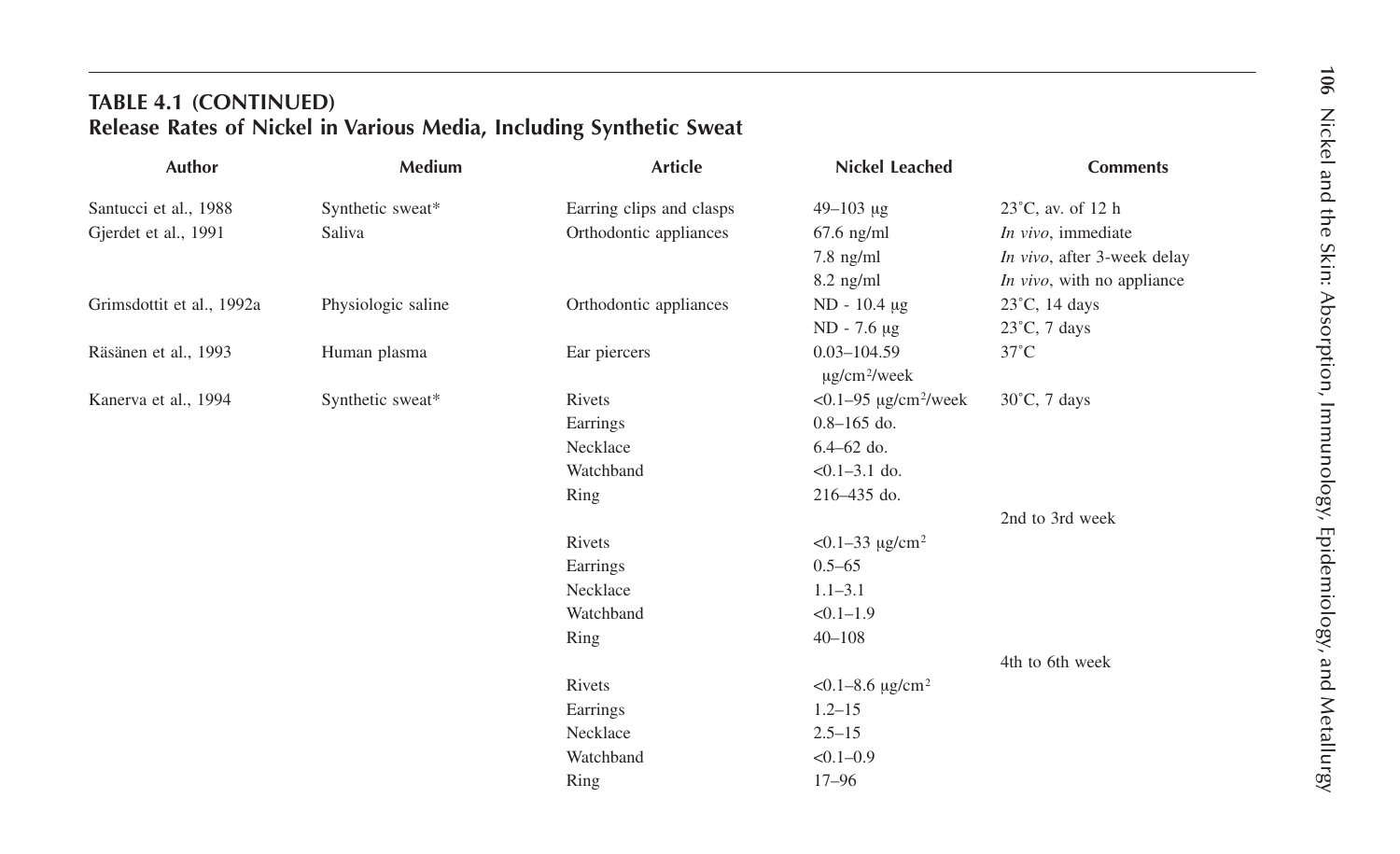| Haudrechy et al., 1994     | Synthetic sweat**         | Ni plated stainless | 100 µg/cm <sup>2</sup> /week     | pH 4.5, room temp. |             |
|----------------------------|---------------------------|---------------------|----------------------------------|--------------------|-------------|
|                            |                           | Stainless steel     | $< 0.3 \mu g/cm^2$ /week         |                    |             |
|                            |                           | <b>AISI 304</b>     | $< 0.3 \mu g/cm^2$ /week         |                    |             |
|                            |                           | <b>AISI 316L</b>    | $< 0.3 \mu g/cm^2$ /week         |                    |             |
|                            |                           | <b>AISI 430</b>     | $<$ 0.3 µg/cm <sup>2</sup> /week |                    |             |
|                            |                           | <b>AISI 303</b>     | $1.5 \mu g/cm^2$ /week           |                    |             |
| Bumgardner and Lucas, 1994 | 95% Minimum ess. Medium + | Dental alloys       |                                  | 37°C, 24 h         |             |
|                            | 5% Fetal bovine serum     | Ni metal            | $400$ ppm                        |                    |             |
|                            |                           | Neptune™            | $100$ ppb                        |                    |             |
|                            |                           | Rexalloy™           | $259$ ppb                        |                    |             |
|                            |                           | Regalloy TTM        | $200$ ppb                        |                    |             |
|                            |                           | Vera Bond™          | $225$ ppb                        |                    |             |
| Bumgardner and Lucas, 1995 | 95% Minimum ess. Medium + | Dental alloys       |                                  |                    |             |
|                            | 5% Fetal bovine serum     | Ni metal            | $>324.1$ ppm                     | 37°C, 24 h         |             |
|                            |                           | Neptune             | $1$ ppb                          |                    |             |
|                            |                           | Rexalloy            | $253$ ppb                        |                    |             |
|                            |                           | Regalloy T          | $200$ ppb                        |                    |             |
|                            |                           | Vera Bond           | $225$ ppb                        |                    |             |
|                            |                           | Ni metal            | 324.1 ppm                        | 37°C, 48 h         |             |
|                            |                           | Neptune             | $150$ ppb                        |                    |             |
|                            |                           | Rexalloy            | $290$ ppb                        |                    |             |
|                            |                           | Regalloy T          | 225 ppb                          |                    |             |
|                            |                           | Vera Bond           | 260 ppb                          |                    |             |
|                            |                           | Ni metal            | 324.1 ppm                        | 37°C, 72 h         |             |
|                            |                           | Neptune             | $190$ ppb                        |                    |             |
|                            |                           | Rexalloy            | $340$ ppm                        |                    |             |
|                            |                           | Regalloy T          | $290$ ppb                        |                    |             |
|                            |                           | Vera Bond           | 310 ppb                          |                    |             |
|                            |                           |                     |                                  |                    | (continued) |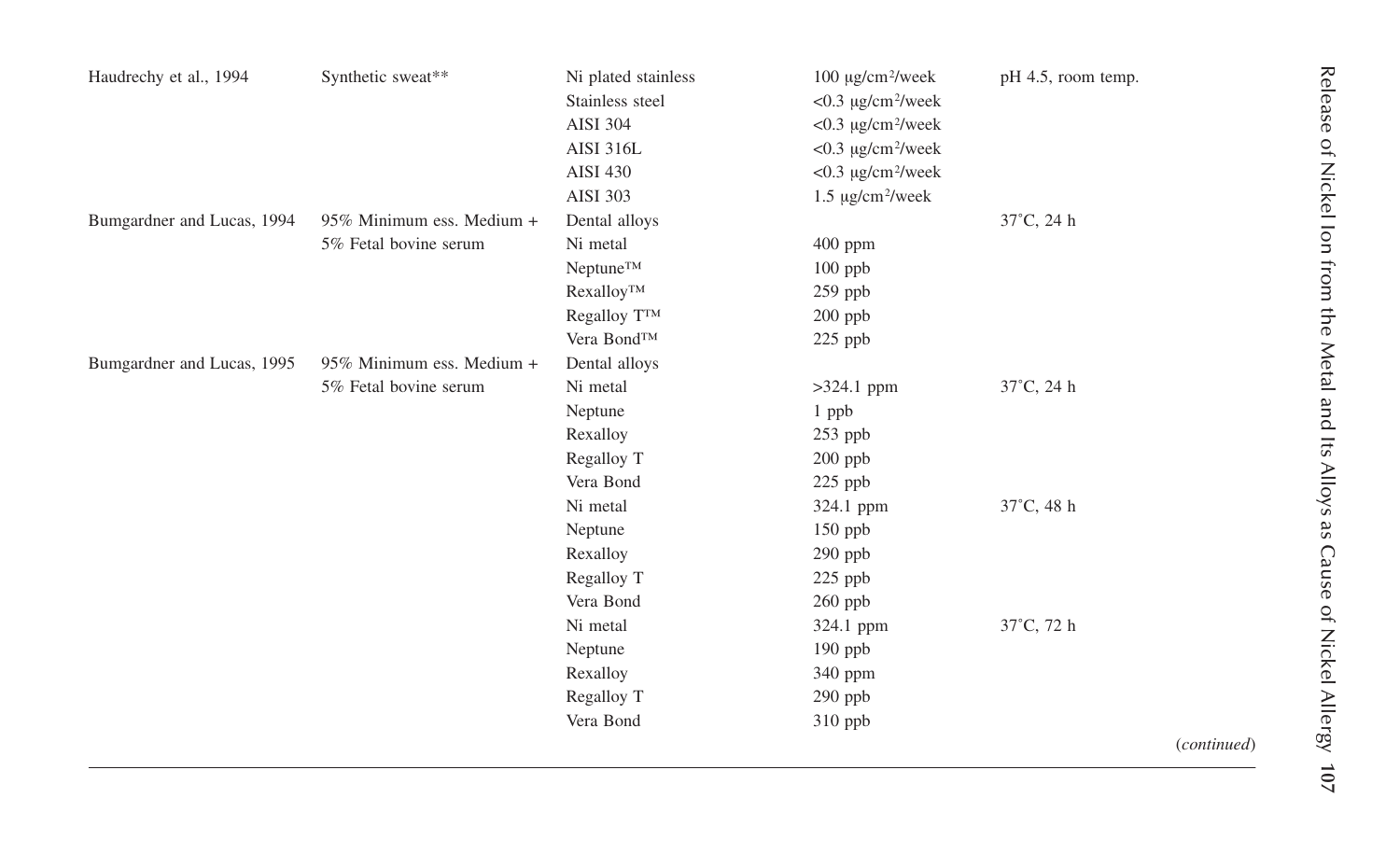| Author                      | Medium                   | <b>Article</b>              | Nickel Leached                    | <b>Comments</b>       |
|-----------------------------|--------------------------|-----------------------------|-----------------------------------|-----------------------|
| Kerosuo et al., 1995        | Physiologic saline       | Orthodontic appliances      | $ND - 2 \mu g$                    | Static conditions     |
|                             |                          |                             | $0 - 2.5 \text{ µg}$              | 2 h, 23°C             |
|                             |                          |                             | $0.5 - 2 \mu g$                   | $2 - 26 h$            |
|                             |                          |                             | $17.1 \mu g$                      | $2-8$ days            |
|                             |                          |                             |                                   | 8 days (fixed appls.) |
|                             |                          |                             | $44.3 \mu g$                      | Dyn. conditions       |
|                             |                          |                             |                                   | 8 days                |
| Flint and Packirisamy, 1995 | Water                    | Foodstuffs in new S30400 SS | $ND - 8$ µg                       | $4$ min- $2$ h        |
|                             |                          | saucepans                   |                                   | Boiling temp.         |
| Haudrechy et al., 1997      | Synthetic sweat**        | Stainless steel             |                                   | Room temp.            |
|                             |                          | <b>AISI 303</b>             | $1.4 \mu g/cm^2$ /week            | pH 4.5                |
|                             |                          | <b>AISI 303</b>             | $0.3 \mu g/cm^2$ /week            | pH 6.6                |
|                             |                          | <b>AISI 304</b>             | $0.2 \mu g/cm^2$ /week            | pH 4.5                |
|                             |                          | <b>AISI 304L</b>            | $0.11 \mu g/cm^2$ /week           | pH 4.5                |
|                             |                          | AISI 304L                   | $<$ 0.09 µg/cm <sup>2</sup> /week | pH 6.6                |
|                             |                          | AISI $304L + Ca$            | $< 0.09 \mu g/cm^2$ /week         | pH 4.5                |
|                             |                          | AISI $304L + Ca$            | $< 0.09 \mu g/cm^2$ /week         | pH 6.6                |
|                             |                          | AISI $304L + Cu$            | $<$ 0.09 µg/cm <sup>2</sup> /week | pH 4.5                |
|                             |                          | AISI $304L + Cu$            | $0.29 \mu g/cm^2$ /week           | pH 6.6                |
| Cortada et al., 1997        | Artificial saliva (g/l): | Cr-Ni alloy                 | $50$ ng/ml                        | 37°C, 15 days, pH 6.7 |
|                             | $K_2HPO_4$ 0.2           |                             |                                   |                       |
|                             | <b>KCl 1.2</b>           |                             |                                   |                       |
|                             | <b>KSCN 0.33</b>         |                             |                                   |                       |
|                             | $N_{2}HPO_{4}$ 0.26      |                             |                                   |                       |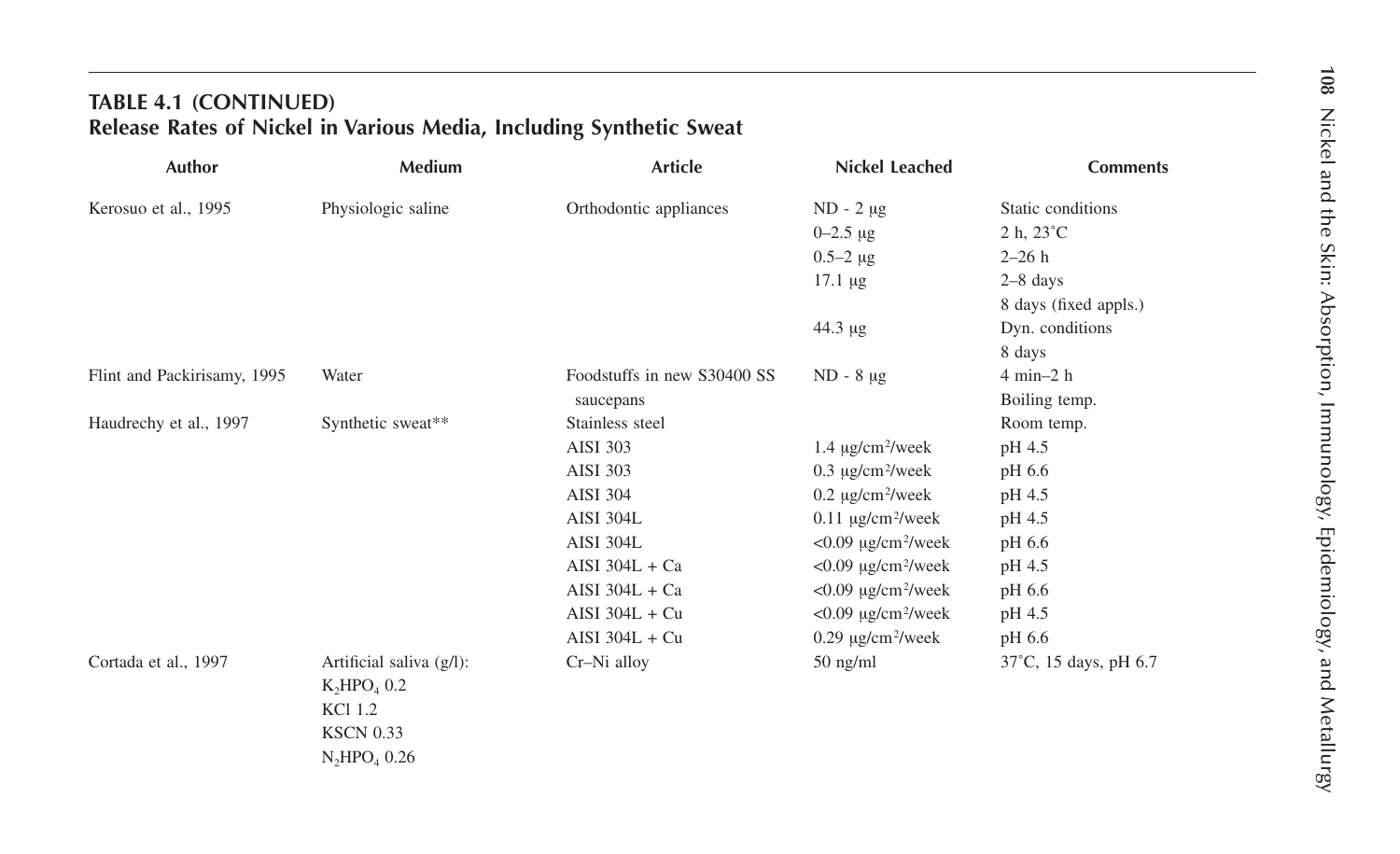|                          | NaCl 0.70<br>NaHCO $3, 1.50$<br>Urea 1.50<br>Lactic acid to pH 6.7 |                     |                 |        |             | <b>Kelease</b>          |
|--------------------------|--------------------------------------------------------------------|---------------------|-----------------|--------|-------------|-------------------------|
| Accominotti et al., 1998 | Water                                                              | Menu #1 in:         |                 |        |             | of Nickel lon trom the  |
|                          |                                                                    | Glass               | $155 \mu g/kg$  | pH 8.7 |             |                         |
|                          |                                                                    | Stainless steel 436 | $88 \mu g/kg$   |        |             |                         |
|                          |                                                                    | Stainless steel 304 | $11.2 \mu g/kg$ |        |             |                         |
|                          |                                                                    | do. - polished      | $131 \mu g/kg$  |        |             |                         |
|                          |                                                                    | Menu #2 in:         |                 | pH 7.5 |             |                         |
|                          |                                                                    | Glass               | $62 \mu g/kg$   |        |             |                         |
|                          |                                                                    | Stainless steel 436 | $85 \mu g/kg$   |        |             |                         |
|                          |                                                                    | Stainless steel 304 | $75 \mu g/kg$   |        |             |                         |
|                          |                                                                    | do. - polished      | $65 \mu g/kg$   |        |             |                         |
|                          |                                                                    | Menu #3 in:         |                 | pH 7.5 |             | Metal and Its Alloys as |
|                          |                                                                    | Glass               | $22 \mu g/kg$   |        |             |                         |
|                          |                                                                    | Stainless steel 436 | 38 µg/kg        |        |             |                         |
|                          |                                                                    | Stainless steel 304 | $22 \mu g/kg$   |        |             |                         |
|                          |                                                                    | do. - polished      | $24 \mu g/kg$   |        |             |                         |
|                          |                                                                    | Menu #4 in:         |                 | pH 8.5 |             |                         |
|                          |                                                                    | Glass               | $86 \mu g/kg$   |        |             |                         |
|                          |                                                                    | Stainless steel 436 | $91 \mu g/kg$   |        |             |                         |
|                          |                                                                    | Stainless steel 304 | 98 µg/kg        |        |             |                         |
|                          |                                                                    | do. - polished      | 78 μg/kg        |        |             |                         |
|                          |                                                                    | Menu #5 in:         |                 | pH 8   |             |                         |
|                          |                                                                    | Glass               | 93 $\mu$ g/kg   |        |             |                         |
|                          |                                                                    | Stainless steel 436 | $67 \mu g/kg$   |        |             |                         |
|                          |                                                                    | Stainless steel 304 | 93 $\mu$ g/kg   |        |             |                         |
|                          |                                                                    | do. - polished      | $84 \mu g/kg$   |        |             | Cause of Nickel Allergy |
|                          |                                                                    |                     |                 |        | (continued) | 60L                     |

Release of Nickel Ion from the Metal and Its Alloys as Cause of Nickel Allergy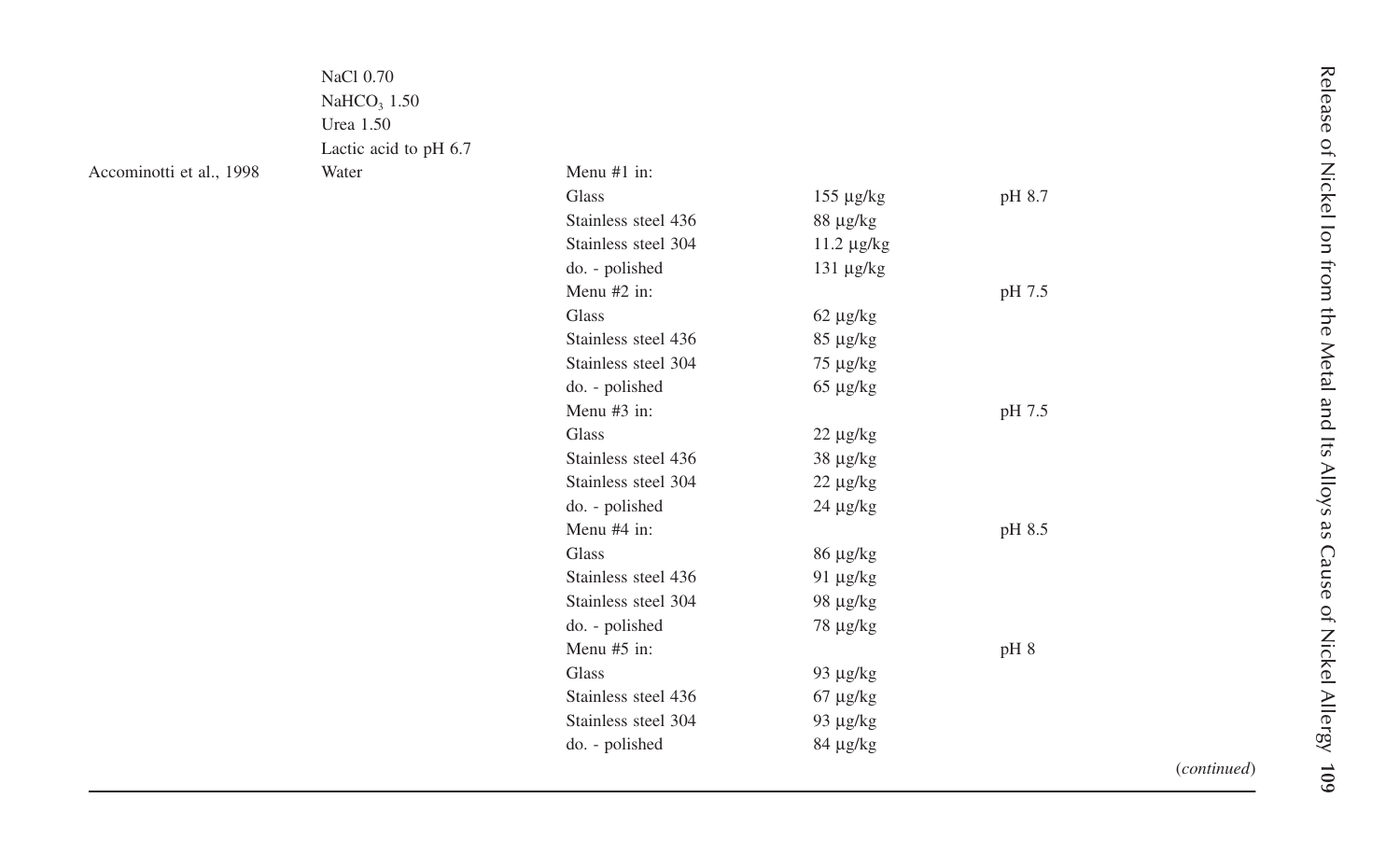| Author | Medium | <b>Article</b>      | Nickel Leached | <b>Comments</b> |
|--------|--------|---------------------|----------------|-----------------|
|        |        | Menu #6 in:         |                | pH 8            |
|        |        | Glass               | $20 \mu g/kg$  |                 |
|        |        | Stainless steel 436 | $14 \mu g/kg$  |                 |
|        |        | Stainless steel 304 | $21 \mu g/kg$  |                 |
|        |        | do. - polished      | $18 \mu g/kg$  |                 |
|        |        | Menu #7 in:         |                | pH 8.5          |
|        |        | Glass               | $91 \mu g/kg$  |                 |
|        |        | Stainless steel 436 | $65 \mu g/kg$  |                 |
|        |        | Stainless steel 304 | $75 \mu g/kg$  |                 |
|        |        | do. - polished      | $70 \mu g/kg$  |                 |
|        |        | Menu #8 in:         |                | pH 8            |
|        |        | Glass               | $16 \mu g/kg$  |                 |
|        |        | Stainless steel 436 | $10 \mu g/kg$  |                 |
|        |        | Stainless steel 304 | $18 \mu g/kg$  |                 |
|        |        | do. - polished      | $19 \mu g/kg$  |                 |
|        |        | Menu #9 in:         |                | pH 7            |
|        |        | Glass               | $8 \mu g/kg$   |                 |
|        |        | Stainless steel 436 | $17 \mu g/kg$  |                 |
|        |        | Stainless steel 304 | $17 \mu g/kg$  |                 |
|        |        | do. - polished      | $21 \mu g/kg$  |                 |
|        |        | Menu #10 in:        |                | pH 7.5          |
|        |        | Glass               | $28 \mu g/kg$  |                 |
|        |        | Stainless steel 436 | $27 \mu g/kg$  |                 |
|        |        | Stainless steel 304 | $33 \mu g/kg$  |                 |
|        |        | do. - polished      | $17 \mu g/kg$  |                 |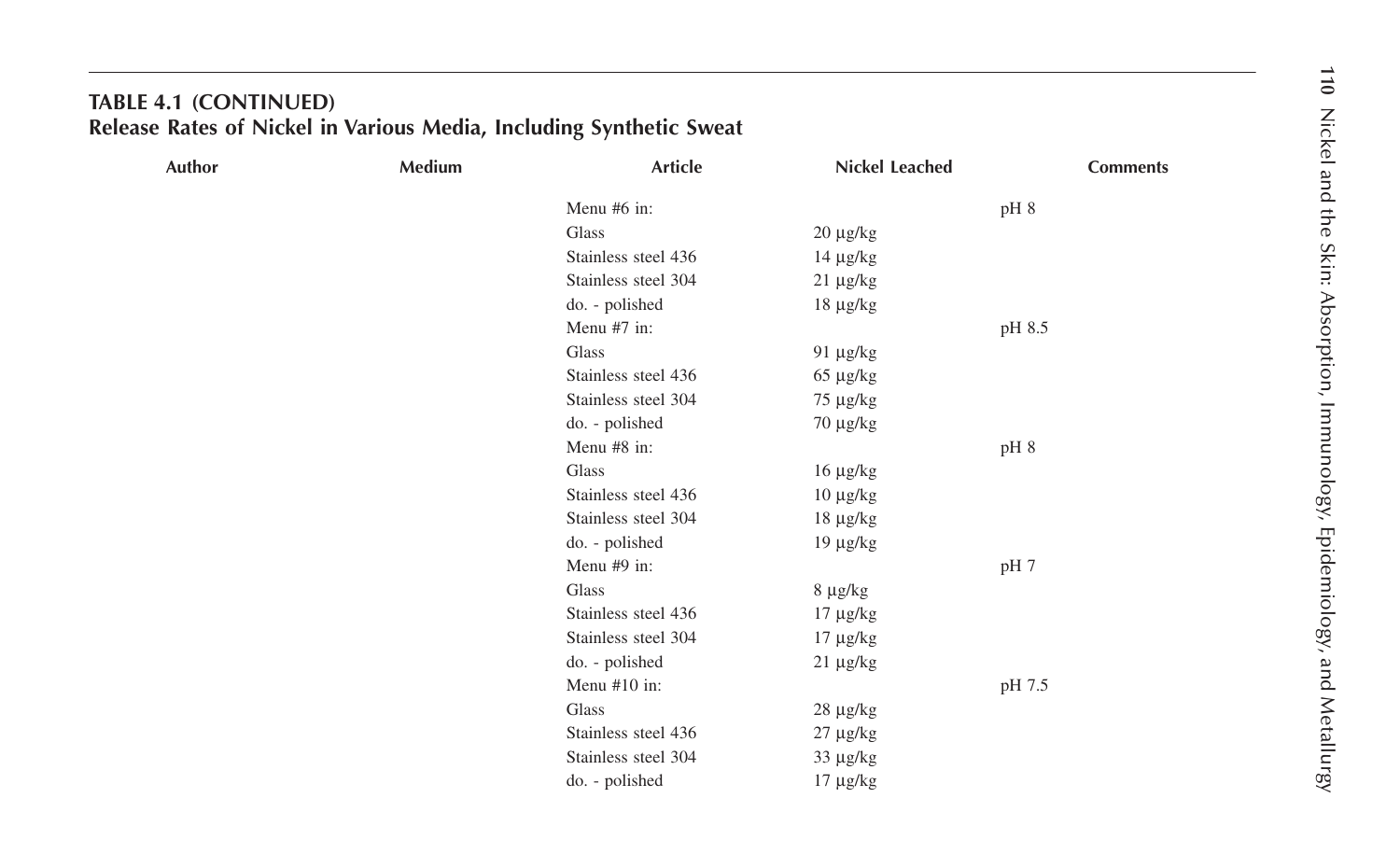| Lidén et al., 1998 | Synthetic sweat**** | Menu #11 in:<br>$\operatorname{Glass}$<br>Stainless steel 436<br>Stainless steel 304<br>do. - polished<br>${\rm Tools}$ | 75 μg/kg<br>$42 \ \mu g/kg$<br>$54 \ \mu g/kg$<br>$43 \ \mu g/kg$<br>$0.11 - 36$<br>$\mu\text{g/cm}^2\text{/kg}$ | pH 8<br>pH 6.5, 30°C, 1 week | Release of Nickel Ion from the Metal and Its Alloys as Cause of Nickel Allergy |
|--------------------|---------------------|-------------------------------------------------------------------------------------------------------------------------|------------------------------------------------------------------------------------------------------------------|------------------------------|--------------------------------------------------------------------------------|
|                    |                     |                                                                                                                         |                                                                                                                  |                              |                                                                                |
|                    |                     |                                                                                                                         |                                                                                                                  |                              |                                                                                |
|                    |                     |                                                                                                                         |                                                                                                                  |                              |                                                                                |
|                    |                     |                                                                                                                         |                                                                                                                  |                              |                                                                                |
|                    |                     |                                                                                                                         |                                                                                                                  |                              | $\frac{1}{2}$                                                                  |
|                    |                     |                                                                                                                         |                                                                                                                  |                              |                                                                                |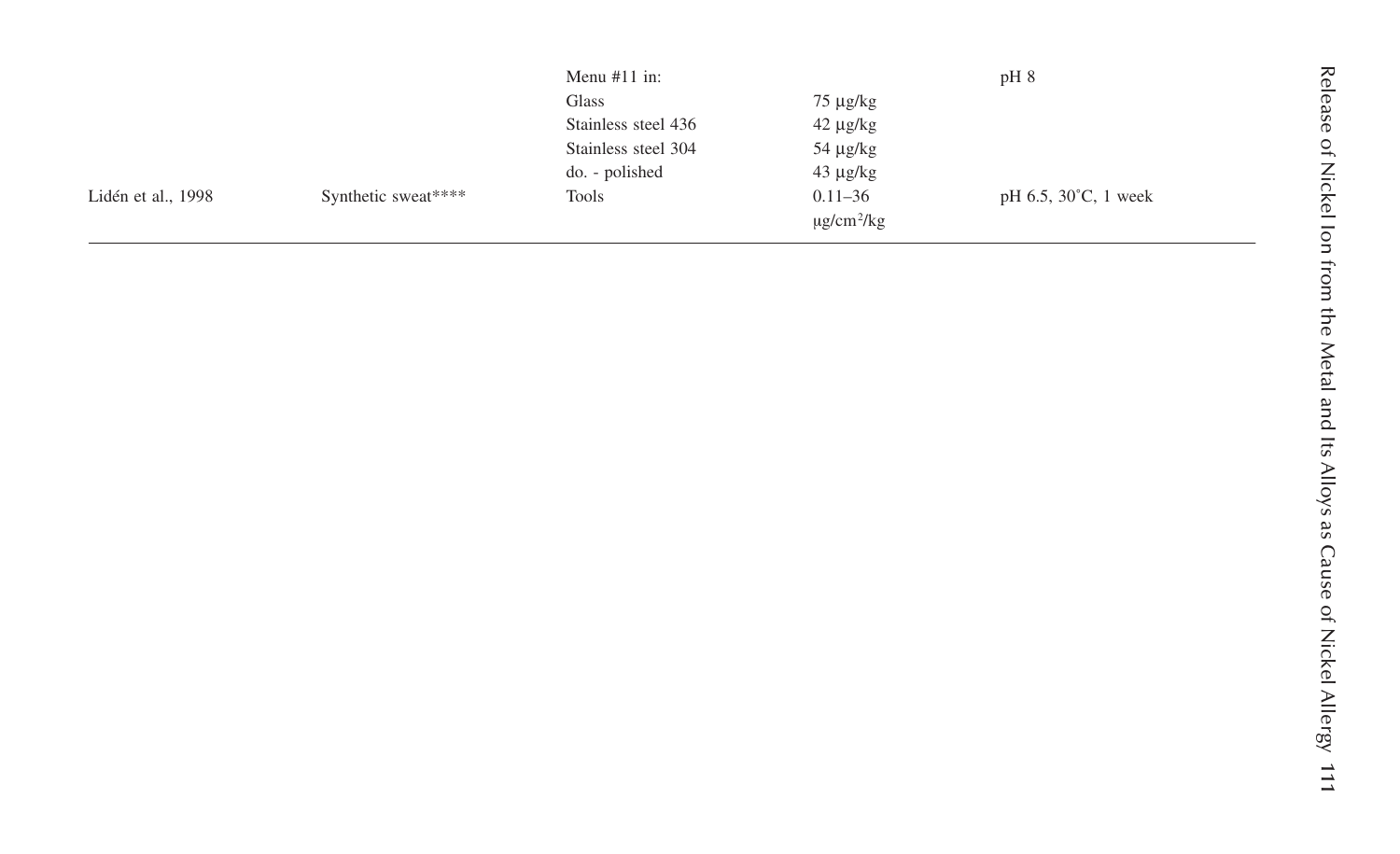# **4.2 ANALYTICAL METHODS FOR NICKEL DETECTION**

#### **4.2.1 CHEMICAL METHODS**

The most commonly used general procedures in analytical chemistry are based on colorimetry, whereby a metal is complexed with an organic molecule to yield a characteristic color.

#### **4.2.1.1 Dimethylglyoxime Spot Test**

The dimethylglyoxime (DMG) test is one such colorimetric method commonly used in analytical inorganic chemistry to detect the presence of nickel (Feigl, 1958) and a method designated to quantitate nickel release on metal surfaces as a potential source of NAH. The test is rapid and easily performed for screening purposes, accurate to approximately 10 ppm (0.001% or 2.1 µg Ni/g) (Wall, 1992). That semiquantitative test is based on complexation of nickel (II) ions with DMG in ammoniacal solution, yielding a pink-colored solution or precipitate, followed by addition of hydrogen peroxide to reduce the possibility of false-positive reactions, since silver, manganese, iron, and cobalt ions also give colored precipitates with this reagent.

As used in dermatology, the DMG test verifies the presence of (bioavailable) nickel in materials suspected of causing nickel allergy in patients (Marks and DeLeo, 1992). False-negative test results have been noted, however; materials did not give a color reaction, yet NAH patients reacted on intimate and prolonged skin contact with the tested alloy (Menné et al., 1987c). In case of suspected false-negative reaction, the material surface is etched with strong acid to penetrate possible patina of passive surface film (oxidized metal) prior to application of DMG and ammonia; the presence of nickel in the bulk of the material is thus revealed, but not necessarily the presence of nickel that may become bioavailable on simple skin contact (Cavelier et al., 1985).

#### **4.2.1.2 Nitric Acid Spot Test**

Recent research by Haudrechy and Kanerva into allergenic potential of nickel-containing consumer goods, where the DMG and synthetic sweat tests were the methods of choice, correlated those test results with patch tests using the same materials. Some resulting discrepancies have led these same researchers to question the accuracy and validity of the DMG test for the safety assessment of stainless steels (Haudrechy et al., 1994; Haudrechy et al., 1997; Kanerva et al., 1994). When the DMG test is applied to the analysis of certain grades of stainless steel, the test appears to be negative, and only on addition of hydrochloric acid does the coloration appear. When peroxide is added, however, that coloration may disappear again, indicating that complex formation has occurred between DMG and iron, and not nickel.

To yield a reliable reading in the analysis of stainless steels in particular, with the purpose of detecting their allergenic potential on skin contact, differentiation is necessary between high- and low-sulfur steels, since only the former were shown to release harmful amounts of nickel. For that purpose, use of  $3N HNO<sub>3</sub>$  is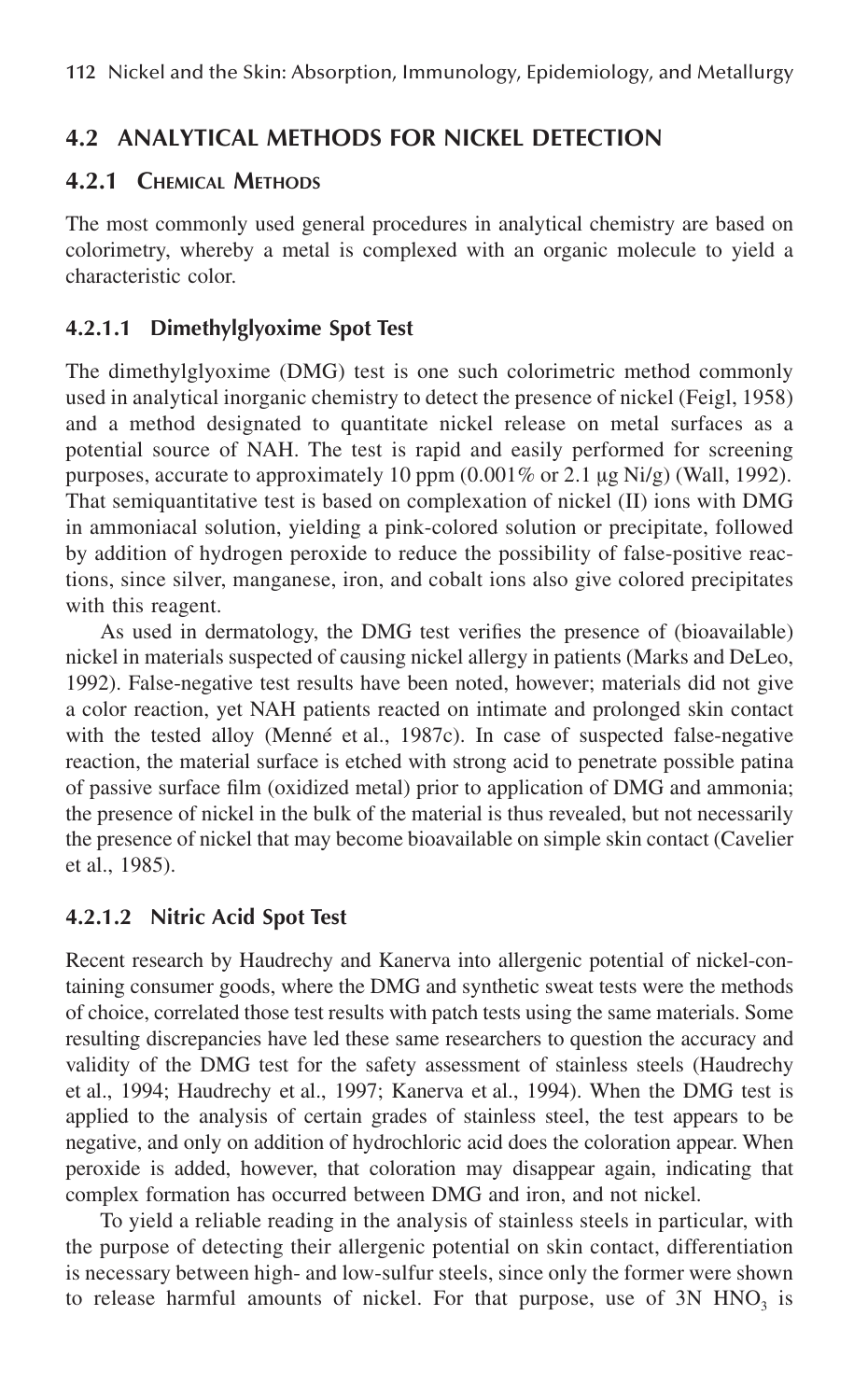recommended as an alternative to the DMG tests; it is applied as a drop and left on the metal surface for 5 minutes. A black coloration indicates the presence of a high quantity of sulfur in the alloy, sufficient indication for the presence of leachable nickel and thus of allergenic potential (Haudrechy et al., 1994).

# **4.2.2 PHYSICAL METHODS**

Going beyond conventional chemical analysis, physical methods afford sensitivities in metal detection that are lower by several orders of magnitude, often reaching below the ppb level. Adapted to monitoring of toxic elements in biological substrates, such as tissues or body fluids, such sensitivity is essential for the assessment of risk to humans from environmental and occupational exposures to toxic metals without the need to resort to radionuclides. Thus monitoring of nickel levels in skin and body fluids by physical methods can provide adequate estimates of dose absorbed, indicating the need for corrective intervention.

# **4.2.2.1 Inductively Coupled Plasma-Atomic Emission Spectroscopy (ICP-AES)**

ICP-AES permits detection of metals at the trace amount level, obviating the use of radioisotopes (Dipietro et al., 1988; Parsons et al., 1983). For the detection of nickel, the current quantitation limit falls in the 5 to 10 ppb  $(\mu g/L)$  range, a factor of five above the true instrumental detection limit as defined by the Environmental Protection Agency (U.S.) (EPA, 1986).

Quantitative detection of metals is accomplished by ionization of elements in inductively coupled argon plasma maintained by the interaction of a radio frequency field and ionized argon gas. In a sample aerosol (e.g., a vaporized metal salt solution) atoms and ions are activated at 6000° C to an unstable energy state, and as they revert to their ground state they emit light of characteristic wavelength and intensity that can be measured.

# **4.2.2.2 Inductively Coupled Plasma-Mass Spectrometry (ICP-MS)**

ICP-MS is a technique that is applicable to  $\mu$ g/l (ppb) concentrations of a large number of elements in aqueous medium upon appropriate sample preparation of biological materials. Reliability of the method for elemental analysis is based upon multilaboratory performance compared with that of either furnace atomic absorption spectroscopy or ICP-AES. Normal instrument detection limit for nickel can be anticipated at 0.5 ppb.

The method measures ions produced by a radio-frequency inductively coupled plasma. The compound to be analyzed, present in liquid form, is nebulized and the resulting aerosol transported by argon gas into the plasma torch. The ions produced are entrained in the plasma gas and introduced, by means of a water-cooled interface, into a quadrupole mass spectrometer. The ions produced in the plasma are sorted according to their mass-to-charge ratios and quantified with a channel electron multiplier (EPA, 1986).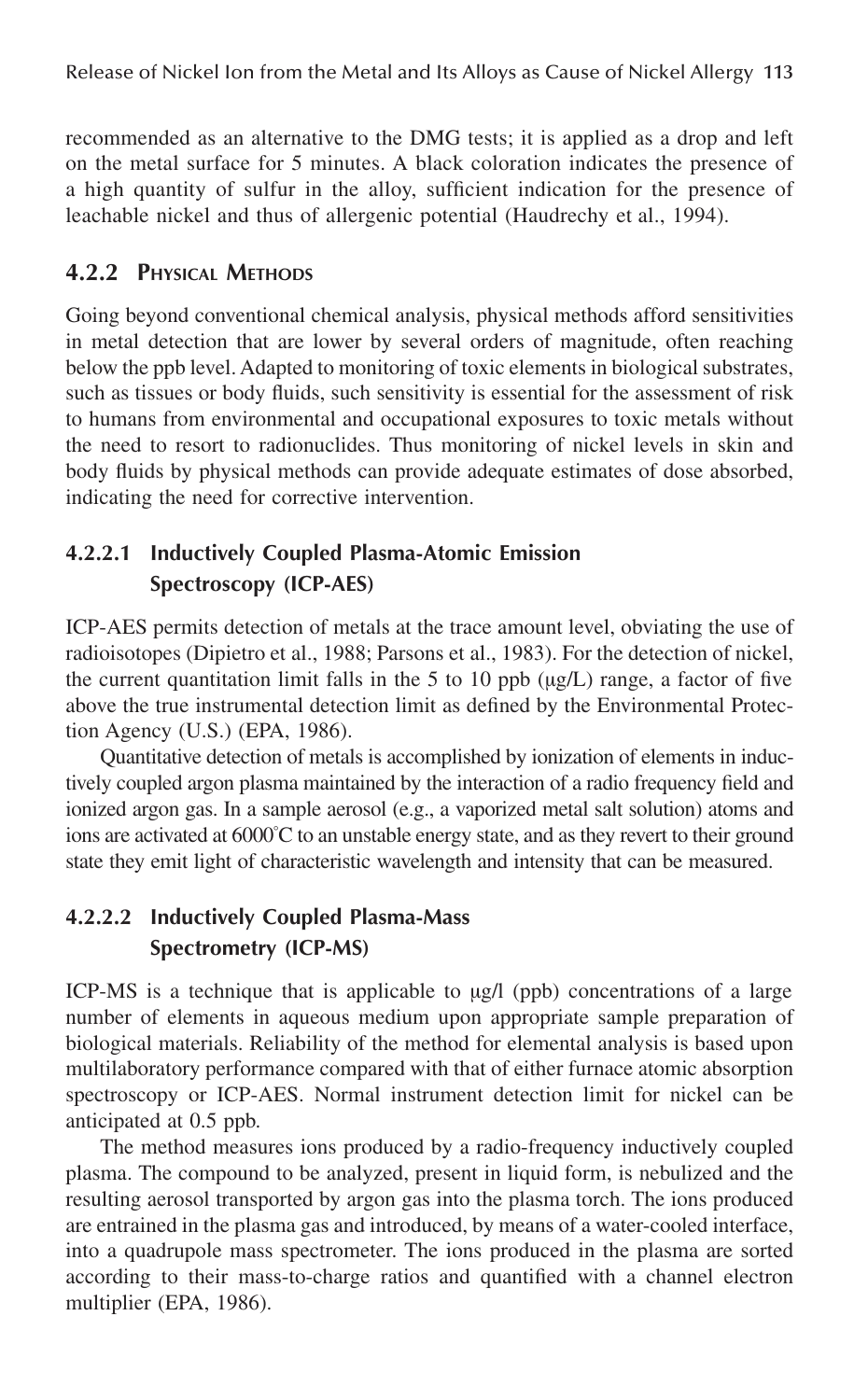### **4.2.2.3 Atomic Absorption Spectrophotometry (AAS)**

AAS with Zeeman background correction is the reference method accepted by the International Union of Pure and Applied Chemistry (IUPAC) and the International Agency for Research on Cancer (IARC) for trace element analysis (Brown et al., 1981).

The method is based on absorption of radiation energy by free atoms, characteristic for each element. In an atomizer, thermal energy (air-acetylene flame) converts the analyte to free atoms. In the ground state they absorb resonance radiation from a light source that emits characteristic radiation, i.e., the spectrum of the analyte element, whereby an electron transitions from the ground state to one of the empty orbitals at a higher energy level. A portion of this light is thus attenuated by such resonance absorption in the probe. A photomultiplier detector measures the change in radiation intensity and converts it into an absorbance signal. There is a linear relationship between absorbance and the concentration of the analyte. The technique is intrinsically specific, since the atoms of a particular element absorb radiation only of their own characteristic wavelength (Reynolds, 1970).

AAS is the most common technique for nickel analysis in biological fluids. The sample to be analyzed is digested in acid, the nickel then either chelated with ammonium tetramethylene dithiocarbamate, the chelate extracted with 4-methyl-2 pentanone, and the nickel in the extract measured by AAS, or the initial acid solution analyzed as such by AAS directly (Sunderman, 1989). Currently the detection limit for nickel by AAS in body fluids (urine, serum) is 0.4 to 0.05 ppb (Sunderman, 1993).

#### **4.2.2.4 Particle Induced X-Ray Emission (PIXE)**

Particle induced x-ray emission analysis with a proton microprobe allows the determination of trace elements in epidermal strata prepared by cryosection (Cullander et al., 2000). In PIXE a proton beam activates an atomic electron, lifting it into a higher orbital. When an outer shell electron falls back to fill the vacancy created, the transition is measured as the emission of an x-ray photon characteristic of the excited atom. The method with an elemental sensitivity approaching 0.1 mg/kg (0.1 ppm) is also useful in bulk analysis of alloys with multi-element detection capability, and in spatial analysis to localize elements present in a sample (Johansson and Campbell, 1988). Using this analytical method, Forslind et al. (1985) and Malmqvist et al. (1987) have been able to localize nickel in the superficial strata of human skin, with a spacial resolution of  $3 \mu m$  by  $15 \mu m$  and a detection limit of about 30 ppm. The concentration of nickel following exposure to a nickel solution was found to be highest in the outer parts of the epidermis, mainly in the outermost stratum corneum.

# **4.3** *IN VITRO* **RELEASE OF NICKEL IN ARTIFICIAL SWEAT AND OTHER PHYSIOLOGIC MEDIA**

Analytical results on leaching rates for nickel from various alloys and objects in a variety of biological media are presented in Table 4.1.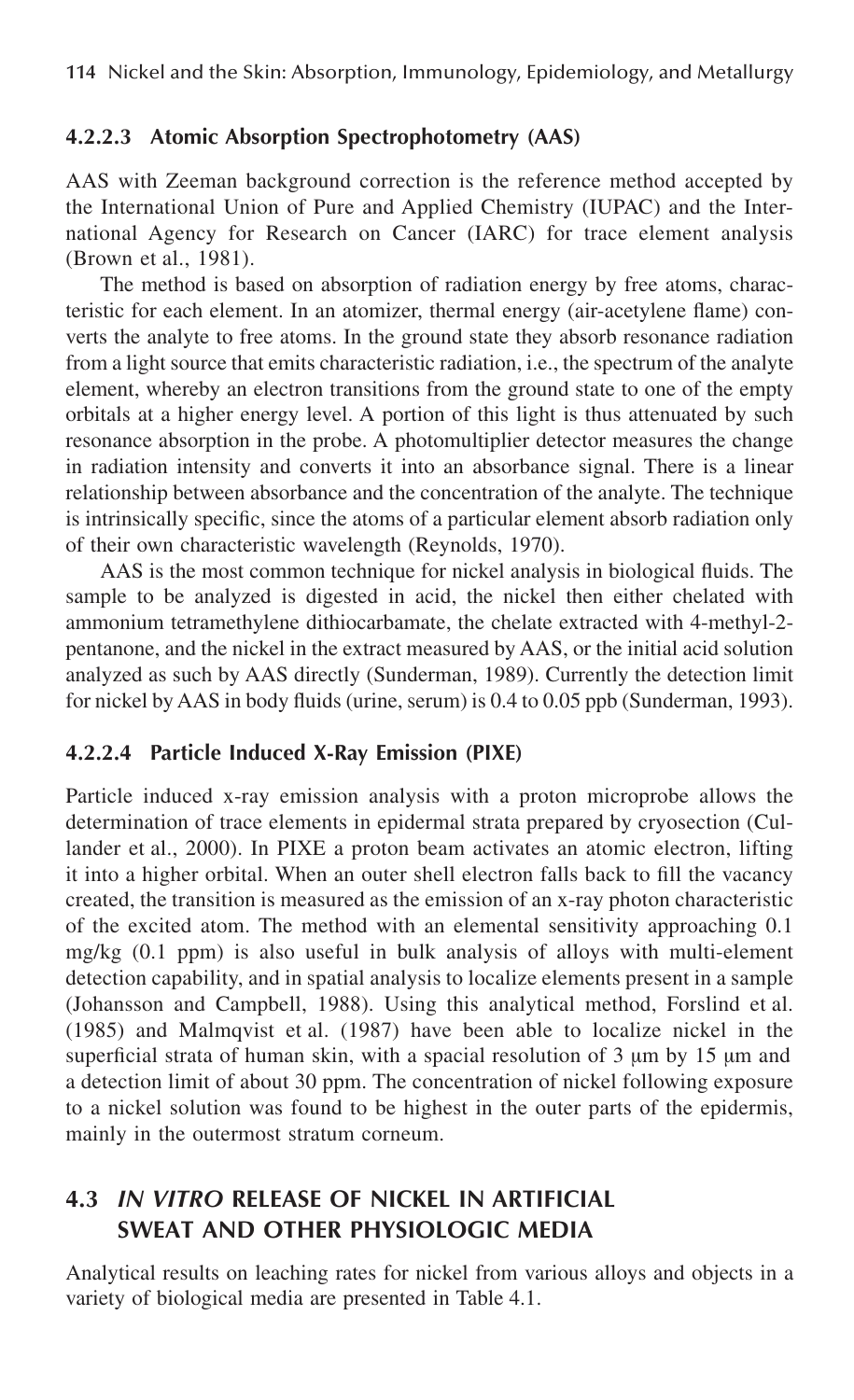Definition and thereby reconstitution of human sweat in absolute terms is not feasible because of variability in its composition and pH. Gender differences are marked, and fluctuations occur due to environmental as well as subjective, endocrine factors. Most striking are changes in composition due to the rate of sweat secretion. Sodium and chloride content, one decisive factor in the corrosivity of sweat, is low under quiescent conditions due to the reabsorption (conservation) mechanism before sweat reaches the ostium of the sweat duct (Cage and Dobson, 1965). Sodium ion level can be as low as 1.7 meq/l and chloride ion 2.8 meq/l (Grice et al., 1975). As sweating rate increases, that control mechanism is overwhelmed and the salt concentration can rise, approximating or even exceeding that in plasma (Guyton, 1991).

Other significant components of sweat — urea, lactic acid, and potassium ions — also increase at high rates of secretion, and their concentrations can reach the levels in plasma (Guyton, 1991).

Another factor defeating the attempt to standardize artificial sweat is the phenomenon experienced by a group of individuals, referred to as "rusters," who exude palmar sweat of inordinately high rate and low pH, resulting in a pronounced corrosive action on metal surfaces (Jensen, 1979). Variability of sweat pH was measured as pH 2.1 to pH 6.9 (Haudrechy et al., 1997).

Values of the main components of sweat are listed in Table 4.2, the levels representing approximations only, however, which are subject to variation due to environmental and individual temperature, diet, age, gender, etc.

Leaching or release of nickel from metal objects in contact with bodily fluids is a continuous variable which is difficult to predict with accuracy. Aside from immediate environmental factors, the microenvironment within the particular alloy is a principal determinant, due to the action of electromotive forces generated by the presence of a multitude of possible accompanying metals (Cavelier et al., 1985). Denture and orthodontic materials, for example, may feature as many as 5 to 20 metals. Review of published data on corrosion shows that release rates, as determined through leaching tests, do not correlate with Ni content in an alloy (Flint, 1998). Other metals in immediate proximity form a galvanic element (or pile), whereby an electron current flows from the more electro-negative (e.g., nickel) to the more

| Sodium      | Men   | $51.9 \text{ meq/l}$ |  |
|-------------|-------|----------------------|--|
|             | Women | $36.5 \text{ meq/l}$ |  |
| Potassium   | Men   | $7.5 \text{ meq/l}$  |  |
|             | Women | $10.0$ meg/l         |  |
| Chloride    |       | $29.7 \text{ meq/l}$ |  |
| Urea        |       | $260 - 1220$ mg/l    |  |
| Lactic acid |       | 360-3600 mg/l        |  |
| Amino acids |       | 270-2590 mg/l        |  |
| Ammonia     |       | $60 - 110$ mg/l      |  |
|             |       |                      |  |

### **TABLE 4.2 Mean Levels of Eccrine Sweat Components in meq**

*Source: Geigy Scientific Tables,* 7th Ed., 1975.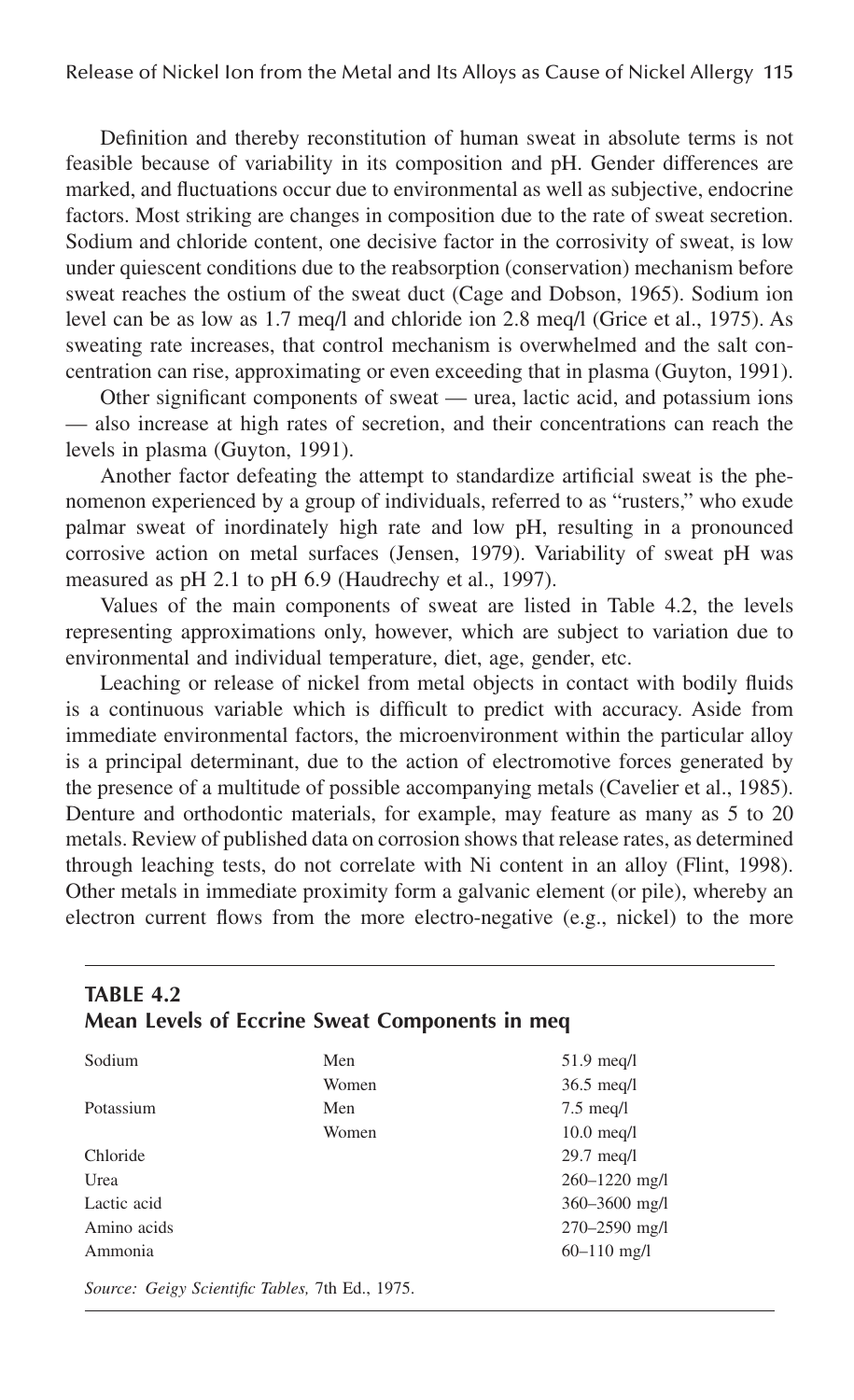electro-positive one (e.g., Cu), resulting in oxidation or solution ("corrosion") of the more electro-negative metal. Thus whether and how much nickel can be extracted will depend on the immediate surrounding materials (metals) present in the alloy.

# **4.3.1 LEACHING EXPERIMENTS DONE ON METALLIC OBJECTS CONTAINING NICKEL**

Model solubilization studies by Samitz and Katz (1975) show that levels of up to 99 ppm of nickel are released from a 2 to 5 cm2 surface area of (unspecified) stainless steel prostheses, suture wires, and screws on immersion in physiological saline, sweat, or blood plasma for one week at room temperature.

Elicitation of nickel allergic reactions upon handling (or swallowing) of coinage has been repeatedly reported (Bettley, 1971; Black, 1972; Ewing and Miller, 1991; Gilboa et al., 1988; Gollhausen and Ring, 1991; Husain, 1977; Kanerva et al., 1998; Lacroix et al., 1979; Preininger, 1934; Räsänen and Tuomi, 1992; Rothman, 1930; van Ketel, 1985), and nickel release by the action of sweat has been measured for coins of different origins (Bang Pedersen et al., 1974; Katz and Samitz, 1975; Menné and Solgaard, 1979). Also the accelerated leaching of nickel from coins and metal buttons in distilled water and synthetic sweat at elevated temperatures was determined in those two studies by Katz and by Menné. Refer to Table 4.1 for details.

Comparative tests simulating corrosion of implant metals *in vitro* demonstrated that the electrochemical process of oxidation in the presence of enzymes, proteins, and other components of actual serum is accelerated in comparison to straight physiological saline. Corrosion testing of implants thereby becomes more relevant for *in vivo* conditions when it is conducted in a proteinaceous medium (whole blood, serum, saliva) (Brown and Merritt, 1980; Samitz and Katz, 1975) as opposed to testing in standard saline solution (Grimsdottir, 1992a; Kerosuo, 1995).

Upon critical review of published patch test results, of the effects of exposure to nickel occurring in the work environment, and evaluation of typical consumer exposure, Menné (1994) concluded that induction of NAH was not likely below a threshold release concentration of 0.5 µg/cm2/week from consumer products, or elicitation at concentrations of <0.1 to 1  $\mu$ g/cm<sup>2</sup> under occlusion, or 15  $\mu$ g/cm<sup>2</sup> nonoccluded. The irritated skin of hypersensitive individuals might react to 0.5 ppm nickel (0.0075 mg/cm2). These conclusions were based primarily on the following data reviewed in his paper.

Primary sensitization (induction) was seen in 9% of a cohort of 172 volunteers on repeated occluded exposure to  $25\%$  NiCl<sub>2</sub> in  $0.1\%$  SLS (over unspecified lengths of time), and further prolonged exposure increased that sensitization rate (Vandenberg and Epstein, 1963). The highest sensitization rate of 50% was reached with 10% induction concentration and 2.5% eliciting concentration when using nickel sulfate (Kligman, 1966). Industrial or occupational exposure ranging from 2 to 6% to 10 to 30% solutions were seen to result in correspondingly elevated rates of sensitization. Larsen and Bandrup (1980) suggest that levels of nickel released from clothes accessories are 100 to 1000 times higher to induce NAH than would occur in already sensitized individuals. Thus primary sensitization will not be likely from exposure of healthy, intact skin to nickel released from objects of everyday use.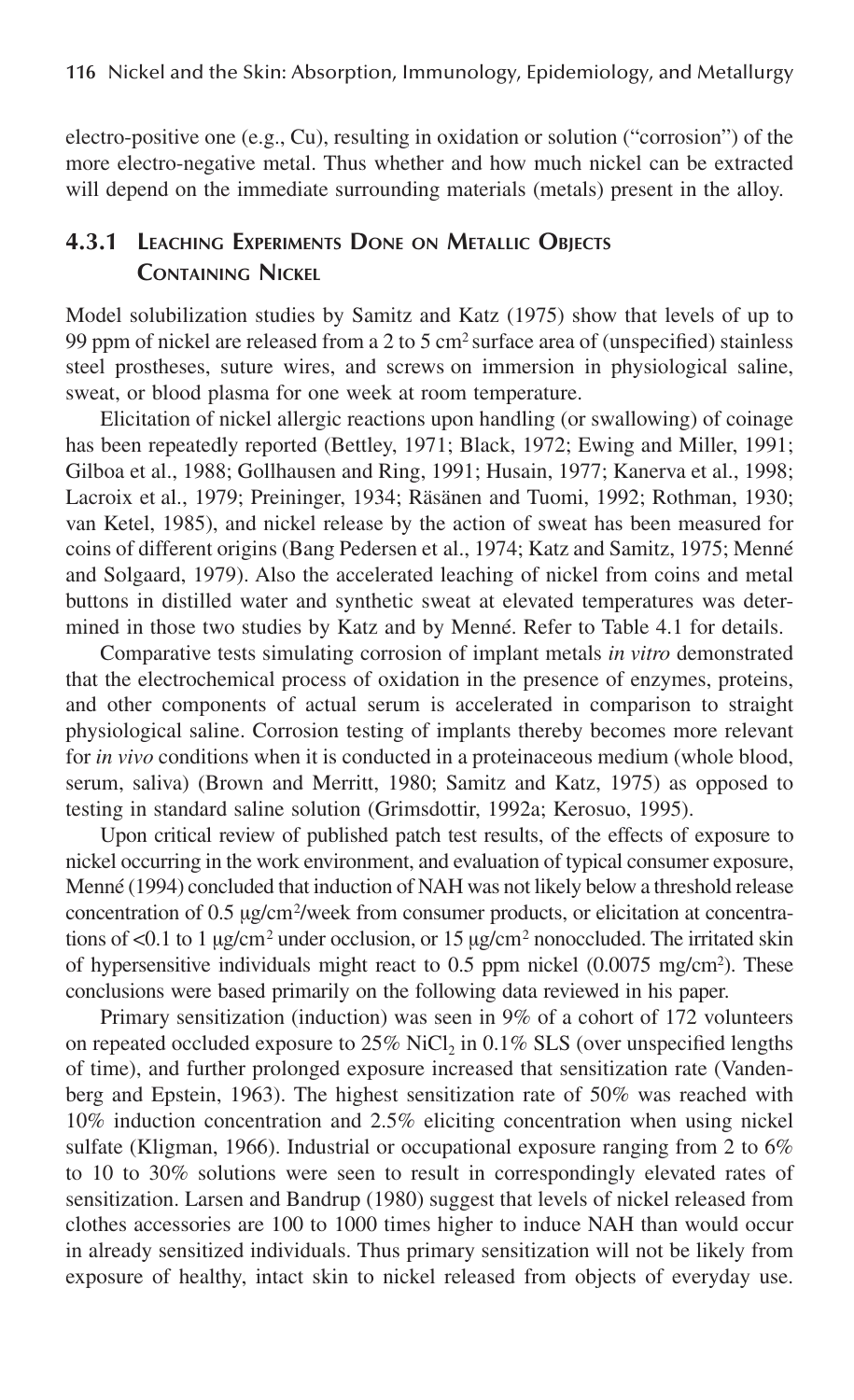Only the high concentrations of nickel found in solutions of industrial use carry such risks.

An approach to measure threshold levels for reactivity is the application on the skin of metal disks (7 mm diameter, 0.4 mm thickness) of known nickel release in sweat under standard conditions, illustrated by Fischer et al. (1984b). All 18 patients thus reacted positively to at least one of the white-gold disks of 2.5 to 15% nickel content, releasing 0.09 to 0.82 µg Ni/week. There was no correlation between nickel content and nickel release. Analysis of used and unused studs, clasps, and earrings showed that they all released nickel to some degree upon one-week storage in synthetic sweat, and neither gold nor silver plating prevented this. Nickel release ranged from 0.005 to 442 µg/object/week. Nickelsensitive women wearing these studs and clasps showed reactions to objects that released <0.5 µg/object/week.

The corrosion resistance of various nickel-containing materials was measured by Randin (1988) in oxygenated artificial sweat (perspiration): Ni, CuNi 25 (coin alloy), NiAl (colored intermetallic compounds), tungsten carbide + Ni (hard metal), white gold (jewelry alloy), FN42 and Nilo Alby K (controlled expansion alloys), and NiP (electroless nickel coating) are in an active state and dissolve as measured by corrosion current density (no numerical nickel data given). By contrast, austenitic stainless steels, TiC + Mo2C + Ni (hard metal), NiTi (shape-memory alloy), Hastelloy X (superalloy), Phydur (precipitation hardening alloy), PdNi and SnNi (nickel-containing coatings) are in a passive state and may pit only under certain extreme conditions.

Bioavailability of nickel from metal alloy samples and metal objects designed for prolonged skin contact was measured in a number of studies. First, Menné and Maibach (1987) compared the analytical sensitivity of the dimethylglyoxime (DMG) stick test with energy dispersive x-ray and Zeeman atomic absorption spectrometry. While the DMG stick test will identify most nickel-releasing alloys, exceptions would still point to provocation tests or patch tests in suspected cases of NAH. Flame atomic absorption analysis for the metal upon immersion in synthetic sweat was compared with results from the DMG test (Kanerva et al., 1994). Out of ten samples studied, only small amounts  $\left($ <0.5 µg/cm<sup>2</sup>/week) were released from two samples, and the DMG test was negative. From five samples, more than 0.5 µg/cm<sup>2</sup>/week was released, and the DMG test was positive. For three samples, however, the DMG test was negative, though the flame atomic absorption spectrometry test showed considerable nickel release (up to 165 µg/cm<sup>2</sup>/week). Therefore, although the DMG test can be used as a first-line test for determining nickel release, also some DMGnegative metal materials can possibly induce nickel sensitization, and should not be advertised as safe in this respect (Menné et al., 1987b).

In a study by Haudrechy et al. (1994), the release of nickel from nickel-plated materials and various grades of stainless steel in artificial sweat was investigated systematically in a study of standard alloys: low-sulfur stainless steel grades like AISI 304, 316L, or 430 ( $S \le 0.007\%$ ) released less than 0.03 ug/cm<sup>2</sup>/week of nickel in acid artificial sweat and elicited no reactions in patients already sensitized to nickel. In contrast, nickel metal or nickel-plated samples released around 100 ug/cm<sup>2</sup>/week of Ni, and high-sulfur stainless steel (AISI 303, with approximately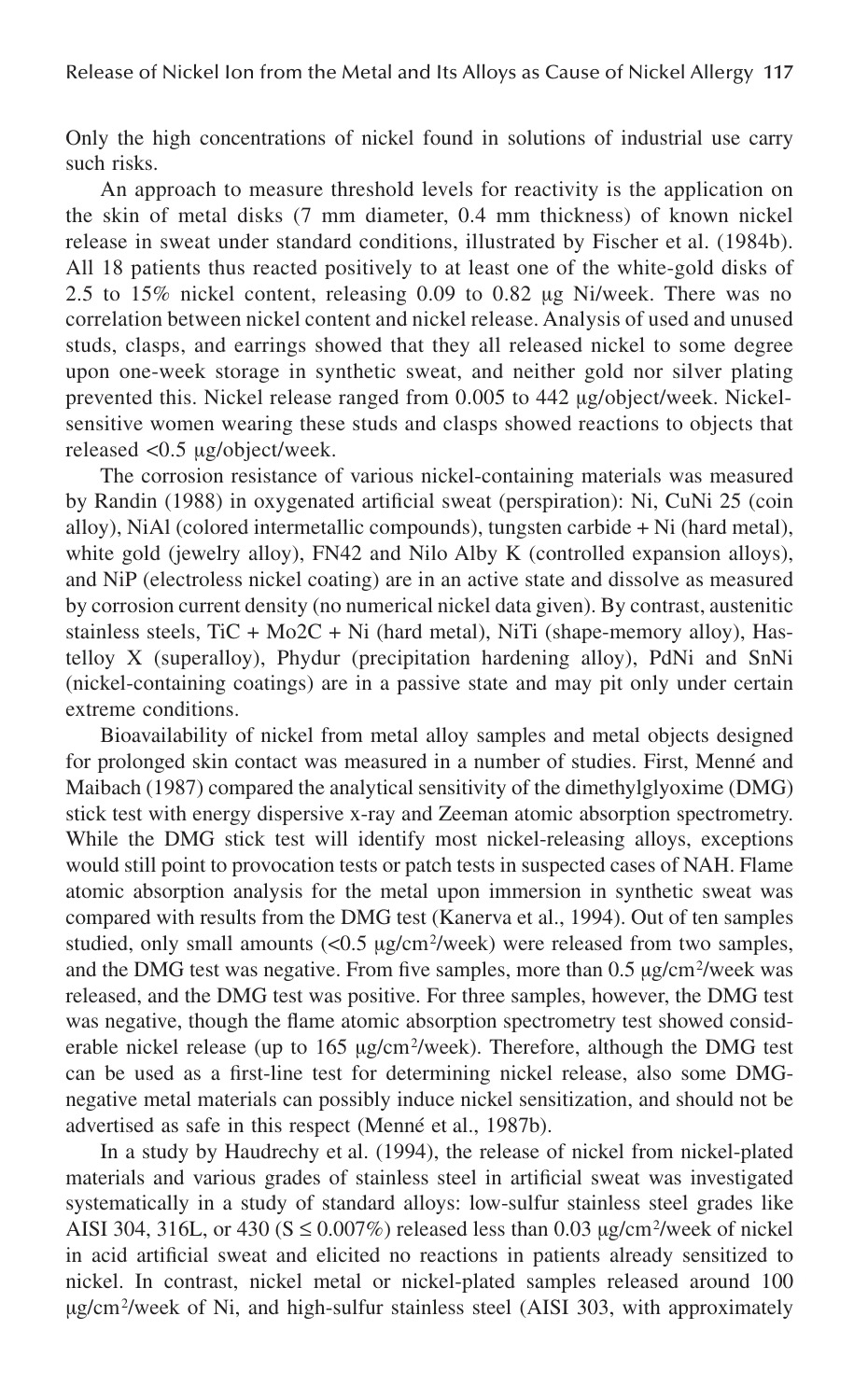0.3% sulfur added) released about 1.5 µg/cm2/week in artificial sweat. Applied as patch tests on patients sensitized to nickel, the latter metals elicited positive reactions in 96% and 14% of the patients, respectively. The authors concluded that low-sulfur stainless steels like AISI 304, 316L, or 430, even though containing Ni, should not elicit nickel contact dermatitis, while metals having a mean corrosion resistance like the high-sulfur stainless steel (AISI 303) or nickel-plated steel should be avoided. The determining characteristic was the corrosion resistance in chloride media, which, for stainless steels, is connected, among other factors, to sulfur content. Also suggested is replacing the DMG test, which can give false negative readings on stainless steels, with the nitric acid spot test, which allows identification of low-sulfurcontaining steels.

The question remained open concerning the grades with an intermediate sulfur content, around 0.03%. Subsequently Haudrechy et al. (1997) performed three tests: leaching experiments, DMG and  $HNO<sub>3</sub>$  spot tests, and clinical patch tests. However, only stainless steels were tested: a low-sulfur AISI 304 and high-sulfur AISI 303 as references and three grades with a sulfur content around 0.03%: AISI 304L, AISI 304L with added Ca, and AISI 304L+Cu. Leaching experiments showed that the four grades of stainless steel with a sulfur content of less than 0.03% released less than 0.5 µg/cm2/week in acid sweat while the resulfurized AISI 303 released around or more than 0.5 µg g/cm<sup>2</sup>/week. This was explained by the poorer corrosion resistance of the resulfurized grade. Yet all grades had the same negative reaction to the DMG test, which demonstrates again its lack of sensitivity. In contrast, the  $HNO<sub>3</sub>$ spot test distinguished AISI 303 from the nonresulfurized grades. Clinical patch tests again showed that some patients (4%) were intolerant to AISI 303, while none was intolerant to the other grades. This study confirms that nonresulfurized stainless steels ( $S \le 0.03\%$ ) like Ni-containing 304 and 304L should not elicit Ni contact dermatitis, while the resulfurized grades such as AISI 303 or nickel-plated steel (S > 0.1%) should be avoided. Leaching, DMG test, and nitric acid spot tests showed that 304 and 316 grades released low levels of nickel  $\langle$ <0.5 µg/cm<sup>2</sup>/week) and gave negative DMG and spot tests. Ni-plated steels and AISI 303 released higher levels of nickel (>0.5 µg/cm2/week) and showed positive DMG and spot tests. Thus, Nicontaining 304 and 316 steels should not induce contact dermatitis, while 303 should be avoided. A reliable nitric acid spot test is proposed to distinguish this grade from other stainless steels.

Different alloys used in orthodontics were studied by Grimsdottir et al. (1992a) to determine whether nickel and chromium will be released from these alloys when stored in physiologic saline. Face-bows, brackets, molar bands, and arch wires were analyzed. Most of the different parts in the face-bows, brackets, and molar bands were similar to conventional 18/8 stainless steel. Except for the wires, most appliances included a variable amount of silver solder, the highest found in face-bows. After 14 days in 0.9% sodium chloride, the largest amount of nickel and chromium was leached from face-bows and the least from arch wires. Soldered stainless steel face-bows seemed to be very susceptible to corrosion. The release of nickel seemed to be related to both the composition and the method of manufacture of the appliances, but the release was not proportional to the nickel content.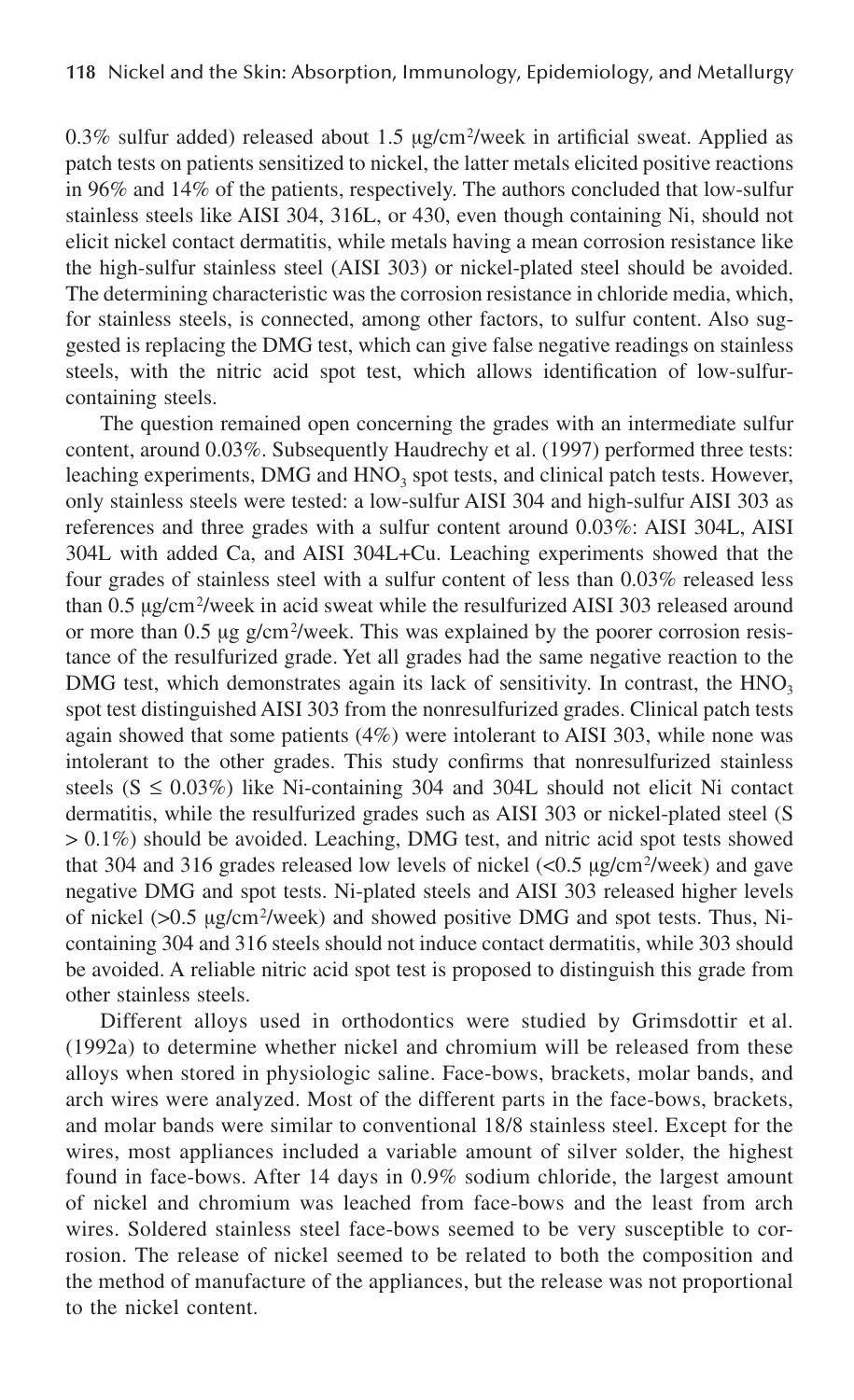Four commercially available nickel–chromium alloys used in orthodontry, Neptune™, Rexalloy™, Regalloy T™, and Vera Bond™, were tested as to their corrosion behavior using Auger electron microscopy, and corrosion resistance was put in relation with the surface characteristics of the alloys, which have a bearing on corrosivity. The alloys were chosen in order to compare a possible effect that the presence of beryllium in the alloy may have on surface characteristics and corrosion resistance. Neptune and Rexalloy are free of beryllium; the other two contain low levels of the element. Corrosivity was tested in culture conditions at 37˚C, conditions chosen to make comparisons with further planned cell culture studies possible. In this investigation, Neptune had the best corrosion characteristics of the Ni-Cr dental casting alloys evaluated; together with Rexalloy it exhibited the more smooth and featureless surface. Vera Bond and Regalloy T, both containing Be, had etched appearances and severe pitting, and showed accumulation of corrosion products (Bumgardner and Lucas, 1993).

Bumgardner and Lucas (1994) further evaluated the dental alloys Neptune, Rexalloy, Regalloy T, and Vera Bond for their suitability as dental restorative materials, by an electrochemical corrosion test and the cytotoxicity of the resulting metal ion release in culture media. Pure nickel metal released on the order of 400 ppm nickel in cell culture media, compared with 100 to 255 ppb from the four Ni-Cr dental casting alloys. Particularly the comparison of the effect of beryllium as a component of the dental alloys Regalloy T and Vera Bond on their corrosion resistance with nonberyllium, nickel base alloys revealed increased corrosivity due to the presence of Be. All alloys demonstrated decreased corrosion rates in cold solution sterilized samples in complete cell culture media. The viability of human gingival fibroblast cell cultures was not affected by metal ions released from any of the nickel alloys tested.

The release of metal ions from nickel-chrome casting alloys was investigated in incremental three-dimensional cell culture tests, again by Bumgardner and Lucas (1995). Metal ion release was correlated to changes in cellular morphology, viability, and proliferation. Morphology and viability were not affected by the alloys' corrosion products, but cellular proliferation did decrease. Analysis of nickel levels showed that, of four dental alloys tested (Rexalloy, Regalloy T, Vera Bond, and Neptune), Neptune released the lowest amount of nickel and also caused the smallest decrease in cellular proliferation. Pure nickel samples released greater than 324 ppm nickel over the 24 to 72 h tests. These levels are 1000 times greater than those determined from the commercial alloys. All alloys released increasing amounts of nickel ions at successive test intervals.

The metallic ion release in oral implants with superstructures of different metals and alloys used in clinical dentistry was determined by Cortada et al. (1997) in an artificial saliva environment at 37˚C. The measurements of the ion release were performed by means of the Inductively Coupled Plasma Mass Spectrometry technique. The titanium oral implant coupled with a chromium–nickel alloy released a high quantity of ions, while the implant coupled with the titanium superstructure presents a low value of ion release.

The amount of nickel ions liberated from various metal objects, including metal fashion accessories, orthopedic implants and orthodontic appliances, and its effect in biological systems, have been determined in several model experiments as well as *in vivo* measurements. Nickel release data are summarized in Table 4.1.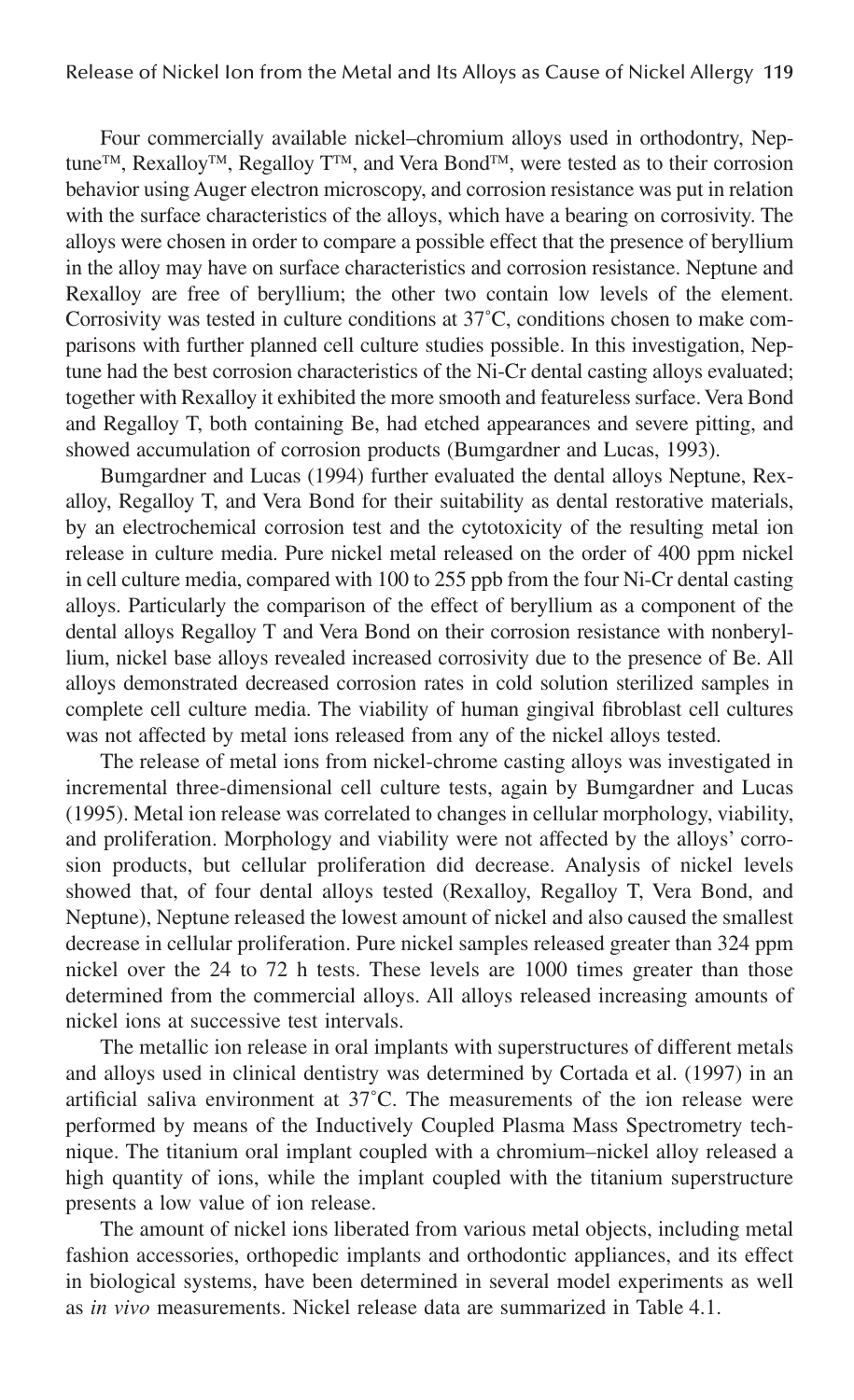# **4.4 SAFE LIMITS OF EXPOSURE: DANISH AND EUROPEAN UNION NICKEL LEGISLATION**

In view of the increasing incidence of NAH noted in most industrialized countries where epidemiology is conducted, based on clinical experience and investigations of reactivity to nickel alloys, dermatologists in Europe have elaborated regulatory standards that would limit nickel present or released from commonplace metal items of direct and prolonged contact, in order to minimize the risk of induction or elicitation of nickel allergy (Avnstorp et al., 1990; Lidén et al., 1996; Menné, 1994; Menné et al., 1987a; Menné et al., 1987b). The intent was to remove the most sensitizing nickel alloys from direct and prolonged skin contact by the consumer, but still make it possible for industry to continue its use of low nickel-releasing stainless steels and white-gold alloys.

Nickel release from items designed for prolonged use coming in direct contact with the skin was evaluated in a differentiated approach, based on two benchmarks:

- Levels known to rarely cause NAH or elicit allergic reactions, such as low sulfur stainless steel or white gold (Fischer et al., 1984a; Kanerva and Aitio, 1997; Menné et al., 1987a; Menné et al., 1987b)
- Levels commonly inducing and eliciting nickel dermatitis (Haudrechy et al., 1994; Haudrechy et al., 1997; Menné, 1994; Menné and Calvin, 1993)

Based on the results of such research (Menné and Rasmussen, 1990), legislation was introduced in Denmark in 1991, and subsequent to verification that such a maximum threshold is appropriate, a standard analytical methodology that includes analysis of nickel release from objects stored in artificial sweat to ascertain observance was adopted by the European Union (EU) in the European Nickel Directive in 1994 (EU, 1994; Lidén et al., 1996). Intended to reduce the prevalence of sensitization (primary prevention) and recurring dermatitis in the sensitized population (secondary prevention), the legislation states that nickel may not be used (a) in post assemblies used during epithelization unless they are homogenous and the concentration of nickel is less than 0.05%; (b) in products intended to come into direct and prolonged contact with the skin, such as earrings, necklaces, watch straps, or zippers, if the nickel release is greater than 0.5 µg Ni/cm2/week; and (c) in coated products under (b), unless the coating is sufficient to ensure that nickel release will not exceed 0.5 µg Ni/cm2/week after 2 years of normal use (EU, 1994). Standard methods to implement the control of the three parts that make up the regulation are in place and have been agreed upon, and in different countries of the EU the legislation is now in force.

The threshold thus mandated should prevent contact dermatitis in most sensitized subjects, albeit some nickel-allergic individuals are still expected to react even to levels of 0.05 µg Ni/cm2/week (Fischer et al., 1984b; Gawkrodger, 1996).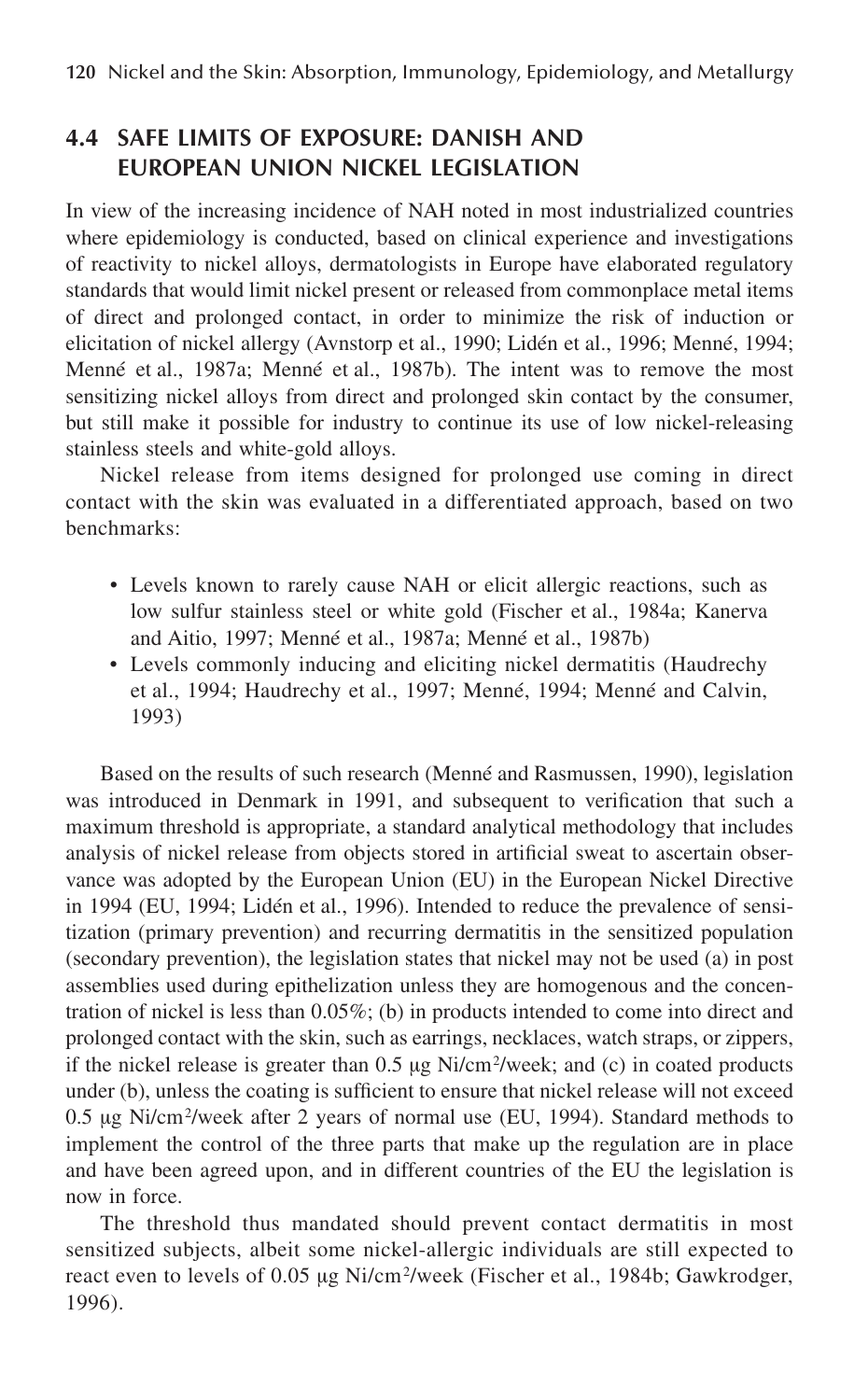# **4.5** *IN VIVO* **NICKEL RELEASE AND ITS CLINICAL EFFECTS BY TYPE OF EXPOSURE**

The etiology of NAH can involve several types of exposure and routes of penetration: intimate skin contact, systemic absorption through piercing of live tissue, presence of orthodontic devices or orthopedic implants, or intake with food or drink. Sensitization through systemic exposure in particular typically becomes manifest through periodically recurring vesicular, palmar eczema known as pompholyx, a clinical form never elicited by dermal (external) contact (Möller, 1993).

The widely accepted diagnostic test for NAH is the skin patch test. In most instances reviewed, the patch procedures shared similarities, but may not have been identical. Application was mainly for 48 h with nickel sulfate — with either the Altest® or Finn Chamber® — and readings at 48, 72, or 96 h. Most followed the International Contact Dermatitis Research Group (ICDRG) or related reading scales that required a minimum of erythema and edema for allergic morphology considerations (ICDRG, 1988).

#### **4.5.1 SKIN CONTACT**

A broad range of nickel-containing objects and coatings used in jewelry, watches, and clothes were patch tested in 100 nickel-sensitive subjects and in 20 nickelnegative controls by Lidén et al. (1996). Three nonplated stainless-steel alloys tested caused no patch-test reaction. Nickel interliners under gold, silver, or chromium plating, as well as silver and some white-gold alloys, caused positive patch-test reactions. Ear ornaments, wrist watches, and buttons were the objects most frequently causing dermatitis. Half the nickel-sensitive participants suspected that they had been sensitized before the age of 20. These results have been used as the basis for developing clinically relevant analytical methods for nickel release in the EU Nickel Directive (EU, 1994) regulation aimed at the prevention of nickel allergy.

The levels of incidental nickel encountered in objects of daily use were found to lie below 5 ppm, not representing a risk of eczematous reaction even in sensitized individuals, as such exposure is brief (Basketter et al., 1993). In a single open application on the forearm of 51 nickel-sensitive subjects, over an observation period of 2 to 3 days none reacted to 100 ppm of an aqueous nickel solution, indicating a threshold for casual open exposure to lie above that level (Menné and Calvin, 1993).

In the application of nickel alloy disks, the release rate of metal ions determined in synthetic sweat at 0.5 µg Ni/cm<sup>2</sup>/week appeared to represent a threshold value, having induced only weak reactions if any in nickel-sensitive subjects (Menné et al., 1987b).

Twelve subjects sensitive to nickel were patch tested with serial dilutions of  $Niso<sub>4</sub>$  in petrolatum and water. The provocation thresholds of nickel producing reactions in those patients ranged from 0.47  $\mu$ g (0.01%) to 5.2  $\mu$ g (2.5%) in petrolatum and higher in aqueous solutions (Emmett et al., 1988).

Cavelier et al. (1985) inquired into the reactivity to nickel-containing objects habitually coming into intimate contact with the skin of nickel-sensitive individuals, such as is realized with metal fasteners on clothing items. In the first experiment,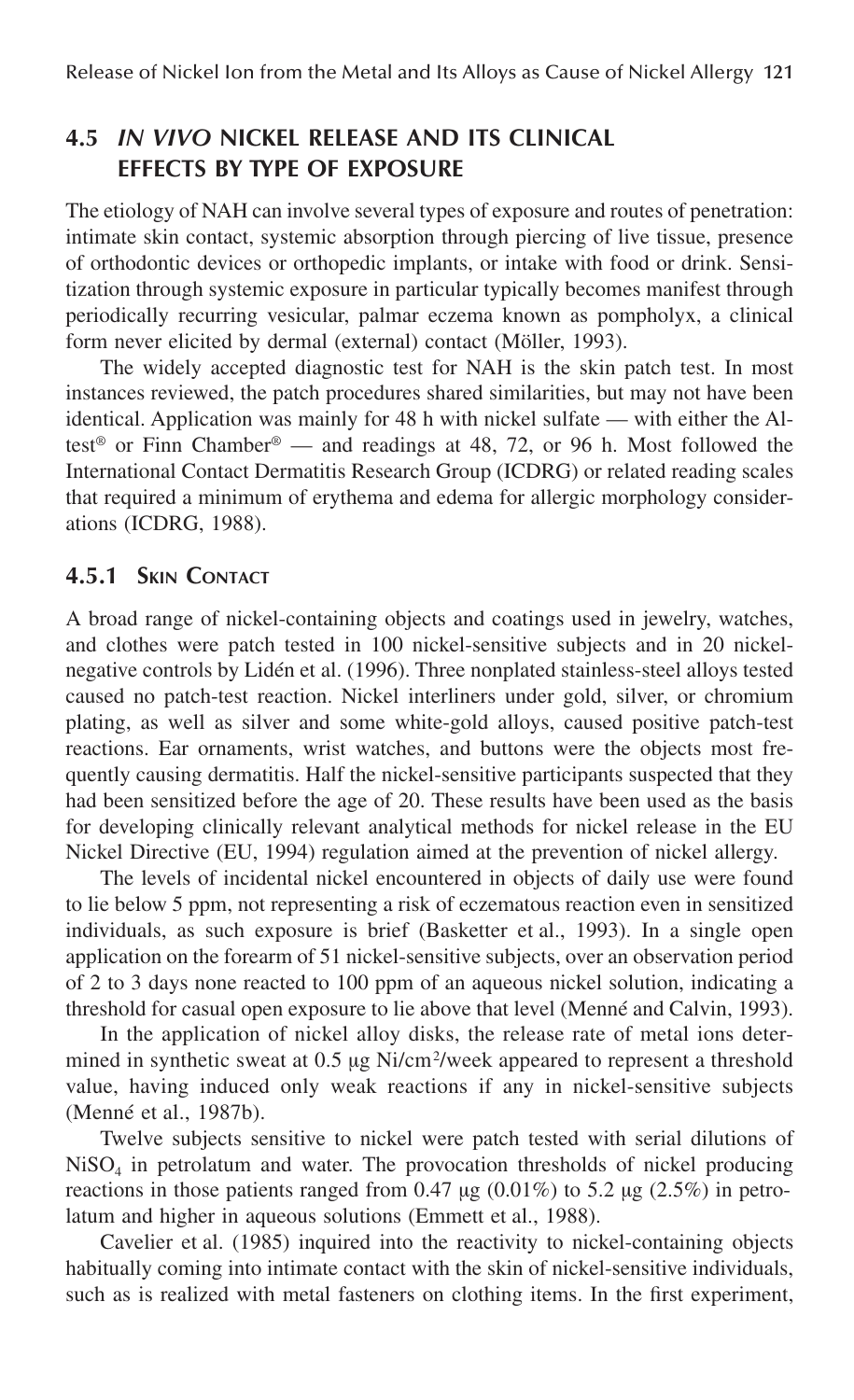analysis by x-ray energy dispersion and the DMG spot test was performed for nickel on 57 metal clothing objects containing nickel but not alloys. Reactivity was then tested in 22 NAH patients by skin contact with a variety of items and patch testing with nickel-plated discs of gold/copper/cadmium and chromium of varying thickness. Reactivity to nickel was observed if the metal was at all part of the objects tested. The study led to the conclusions:

- Lack of dermatitis in NAH individuals can be achieved only if no nickel is used in objects such as those that were investigated in the study, although nickel-containing alloys were not tested in this study. The DMG test is not sufficiently sensitive to analyze for nickel release at levels that will still elicit reactions in those sensitized to nickel.
- Nickel-containing objects intended for long-term, intimate skin contact can be plated effectively only with chromium, a metal more electronegative than nickel, if such plating is heavier than one micron; at lighter plating, due to (unavoidable) fissures in the surface layer, chromium will act as a pile, resulting in dissolution of the passivated chromium and thus remove the anticorrosive layer.
- Protective plating of nickel-containing alloys can be achieved by use of highly electropositive (noble) metals such as gold, silver, platinum, or palladium, if plating is heavier than 5 µm. This is due to the imperfections in the surface of deposited metal; permeation of such layers through fissures will only favor corrosion (dissolution) of the more electronegative nickel.

Reaction of 13 patients sensitized to one or more metals was tested by Cavelier et al. (1989) with various metallic discs kept in contact with the skin over 48 h. Reactivity was observed for all samples, although application of a protective layer of bright copper greatly reduces the occurrence of untoward reactions. Reaction or the variability in reactivity to different manufactured metal samples of nickel–cobalt alloy, chromium, or chromium-plated cobalt were also tested in nine individuals positive to patch testing with nickel sulfate (5% in petrolatum) or to nickel sulfate and cobalt chloride. Five patients sensitive to nickel only did not react to all metal samples, except for the nickel–cobalt alloy in three cases; three patients allergic to nickel and cobalt reacted to all the metal samples. Four of the five patients allergic only to nickel failed to react to cobalt metal samples only.

In order to assess the "angry back" phenomenon in adjacent patch test sites in the range of 300 to 0.01 µg nickel sulfate hexahydrate/cm<sup>2</sup>, patch testing using nickel sulfate under occlusion (T.R.U.E. TEST®) was conducted on the back of 72 nickelsensitive patients randomly selected from two dermatology clinics in Denmark and Sweden by Andersen et al. (1993). Ten patches of differing dilutions and two placebos were left in place for 48 h; reaction was read at 96 h: 64 subjects responded to 0.1 to 300 µg Ni/cm2 (threshold). Such a range in response, even in this homogenous cohort, is an indication of the individual variation in susceptibility to sensitization and in the allergenic reactivity of nickel. Statistics did not show evidence of "angry back" phenomenon in this study. However, some placebos in nickelsensitives and nickel patches in controls also showed a positive reaction.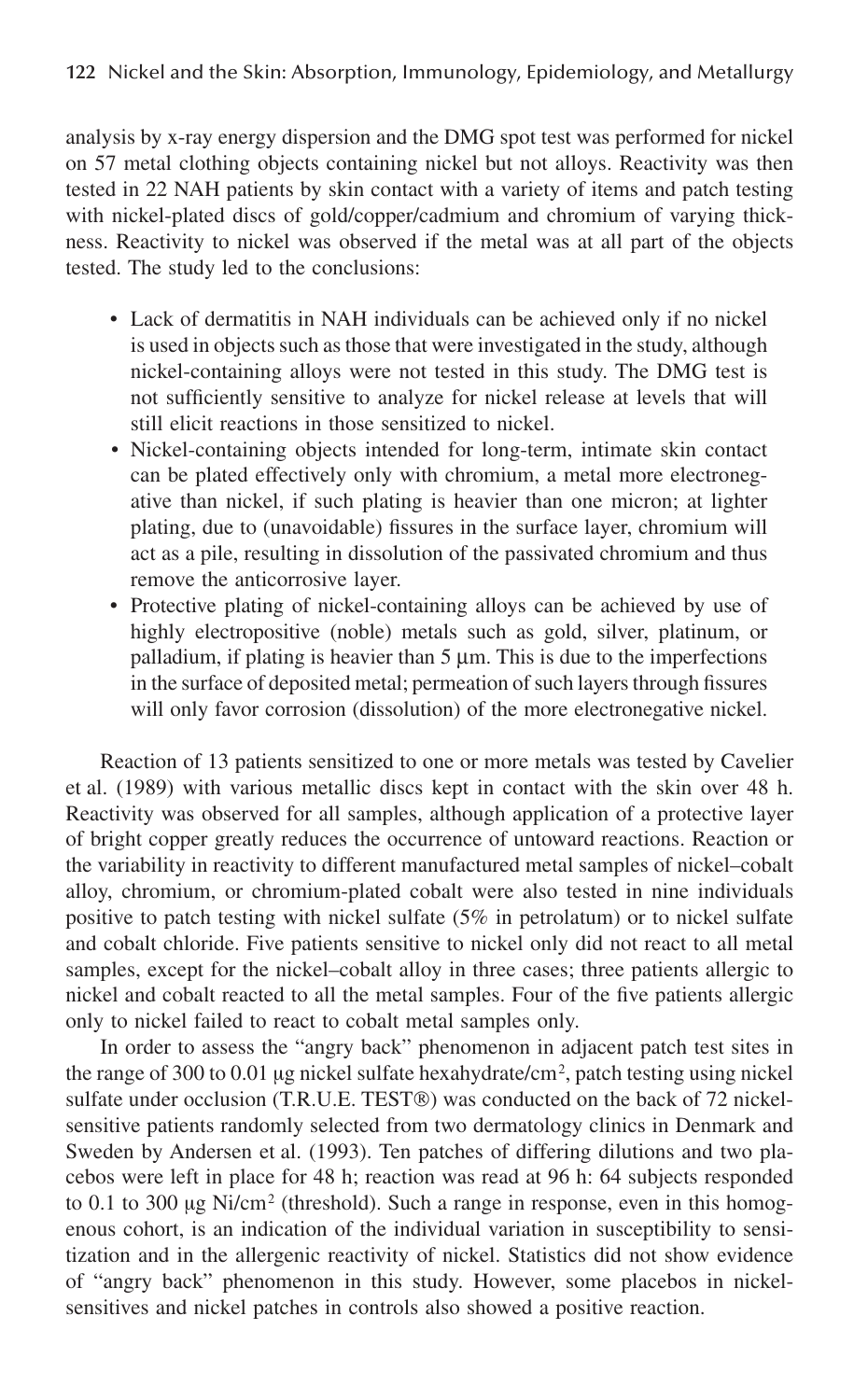The potential threshold for evoking a reaction to nickel on contact of irritated skin with that ubiquitous metal was investigated through the hand-immersion experiment on a cohort of volunteers with NAH. Upon exposure twice daily to a surfactant solution containing various concentrations of nickel, there was no evidence of elicitation reactions up to a nickel concentration of 0.1 ppm (Allenby and Goodwin, 1983). No reaction was seen in another hand-immersion study at a 1 ppm nickel concentration twice daily for 23 days on the skin of four sensitized volunteers following pretreatment with SDS (Allenby and Basketter, 1994). In another threshold study by the same authors, the minimal eliciting concentration on SDS-pretreated skin of nickel-sensitized individuals was 0.5 ppm under occlusion (Allenby and Basketter, 1993).

Jewelry of 500 patients at a dermatology clinic was tested by Ingber et al. (1997) using the DMG test for nickel release, in addition to the jewelry of 32 female nickel patch test positive patients. The 32 patients were also screened by questionnaire for hand eczema and atopy. Watches, watchstraps, and earrings gave the most common positive DMG test results; 59.3% of the NAH patients presented with hand eczema, versus 15.4% of patients with nonnickel contact dermatitis. Earlobe dermatitis was present in 84.3%, and more than 80% were atopic.

Lidén et al. (1998) investigated nickel released from hand-held tools over one week in artificial sweat (Lidén et al., 1998). Nickel values ranged from 0.11 to 0.12 µg/cm2/week for multi-purpose pliers and socket wrenches, to 56 µg/cm2/week for bit holders. They conclude that limits for release of nickel as had been defined in the EU Directive by the Committee for Standardization may not be suitable for industrial materials and tools. Indeed, the EU regulation applies only to items intended to remain in close skin contact over prolonged periods of time.

Finally, Lidén et al. (1998) also determined the release in artificial sweat of nickel and various other precious and nonprecious metal ions from alloys used in industry to fabricate jewelry. Analysis of material typically used in the manufacture of jewelry was singled out for corrosion analysis to account for the fact that metals in contact with other metals, as in alloys, exhibit variable corrosion characteristics due to the variable galvanic effects prevailing. The one alloy containing nickel (white-gold solder also containing gold, silver, copper, and zinc) released 0.09 µg Ni/cm<sup>2</sup>/wk.

#### **4.5.2 PIERCED SKIN: SYSTEMIC INDUCTION OF NICKEL ALLERGY**

For purposes of the present review, piercing of the ears and other sites on the human integument, a practice becoming increasingly popular, is not considered to be equivalent to epicutaneous contact. Perforating the skin to anchor metallic objects involves exposure to alloys that may contain various amounts of nickel. In particular this involves post assemblies introduced during epithelization of the wound caused by piercing, objects that remain in place for extended periods. Such traumatization may be considered equivalent to systemic dosing. Human plasma is the most aggressive physiological medium for dissolving nickel, e.g., from earrings (Emmett et al., 1988). Corrosion of the foreign object in this microenvironment may release components into the organism, some of which can then act as allergens. As a rule,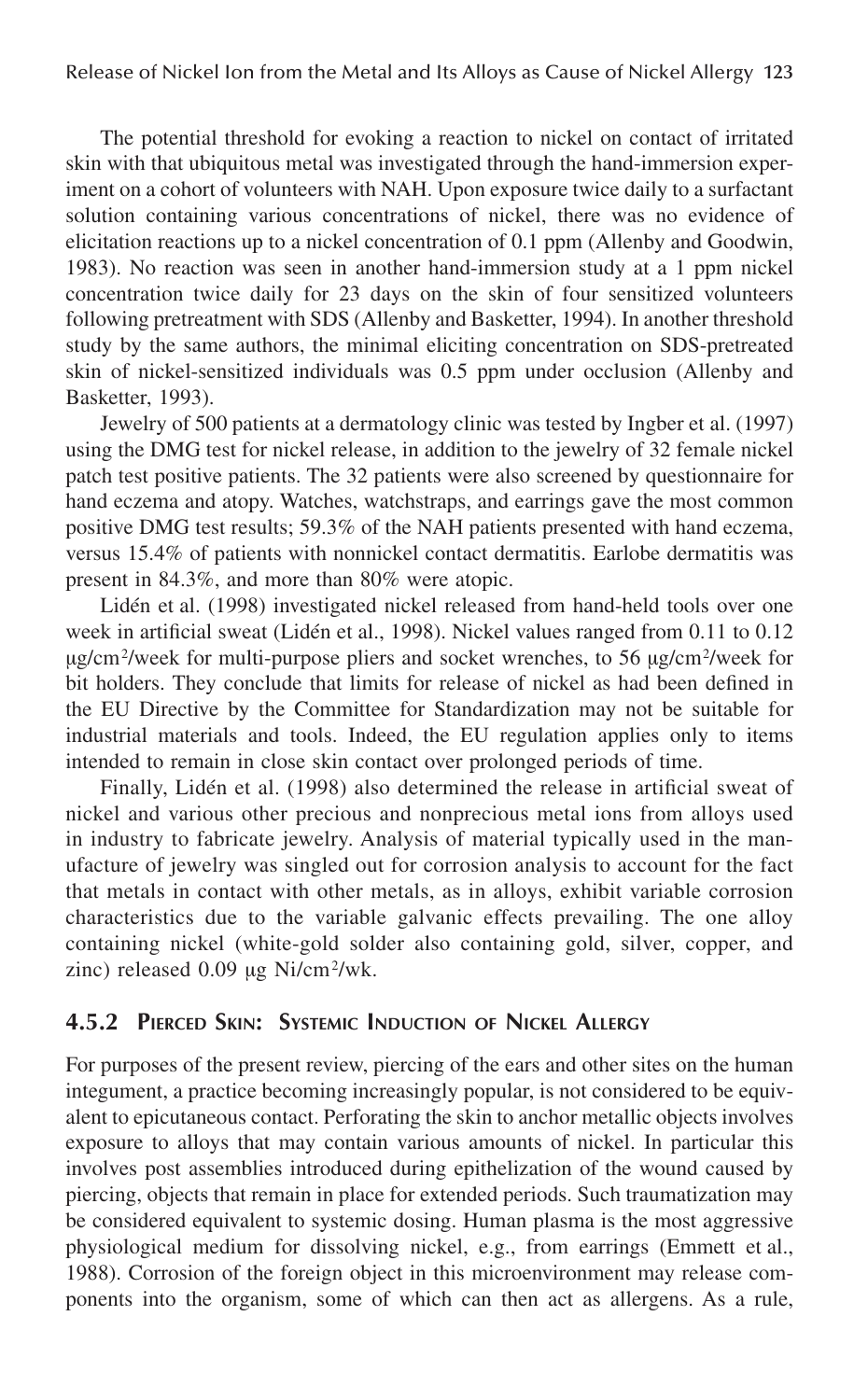literature refers to such objects used for personal adornment as costume jewelry, implying that they are made of inexpensive metallic materials potentially releasing high levels of nickel. In many cases, costume jewelry is plated with nickel, which may release nickel ions upon direct and prolonged contact with the skin. It was established, however, that higher-grade, gold-plated jewelry, and even some objects made of noble metal alloys that contain nickel and other metals to impart the appropriate metallurgical properties to them, may release nickel ions with intimate and prolonged contact. It is ultimately not the percentage in metal composition of alloys, for example those containing base metals such as nickel, that determines the rate of ion release; it is the microstructure of the alloy and the proximity of electropositive and electronegative metals that result in corrosion and ion release due to electrogalvanic effects (Cavelier et al., 1985; Flint and Packirisamy, 1995; Grimsdottir et al., 1992b). In gold-plated earrings, for instance, Ishikawaya et al. (1997) determined that the nickel interliner beneath the gold plating becomes exposed with use, with the potential to induce NAH. Scanning electron microscopy and x-ray microanalysis of the surface of both used or unused gold-plated jewelry revealed that the gold surface is defective, that is, not continuous, exposing the underlying nickel, which is then subject to corrosion and may release nickel ion on tissue contact.

In Denmark, NAH prevalence among women suspected to be a consequence of skin piercing now reaches 12.2% in the group aged 15 to 34 years (Nielsen and Menné, 1992). Such an elevated incidence of sensitization in the young finds confirmation in a Spanish study involving children up to the age of 14 (Sevila et al., 1994). Patch testing of patients in a dermatology clinic there resulted in 101 cases with a positive allergic contact dermatitis (ACD) reaction to at least one allergen, of which 57 (54.4%) were considered relevant. Among these, 21 tested positive to nickel. Such an increasing trend is attributed to the increase in the use of costume jewelry, often involving perforation of the skin on various parts of the body, or the intimate and prolonged contact with buttons, rivets, and other types of metallic fasteners on garments. In Japan, where ear piercing is also becoming increasingly popular, a study involving 377 dermatology patients compared occurrence of dermatitis due to diverse metal allergies, and identified ear piercing as a definite risk factor: rate of hypersensitivity to nickel (patch tested with 5% nickel sulfate) was 38.3% in patients with pierced ears, versus 25.6% of patients without (Nakada and Iijima, 1996).

#### **4.5.3 ORTHODONTIC DEVICES**

The release of ions from nickel (as well as other metals) present in orthodontic devices such as crowns, bands, brackets, wire retainers, and bridgework, is due to electrochemical corrosion occurring in microenvironments of varying composition (Cavelier et al., 1985; Flint, 1998). The oral cavity in particular provides exceptional conditions for this process, due to a combination of endogenous and exogenous factors (Gjerdet et al., 1991). The products of corrosion may then be taken up either through the oral mucosa directly, or by the soft tissues of the GI tract (Trombelli et al., 1992). Transported by blood throughout the organism, reaction products with endogenous proteins are deposited in various organs and tissues, and can elicit an allergic reaction in specific target organs such as the skin (Bergman et al., 1980).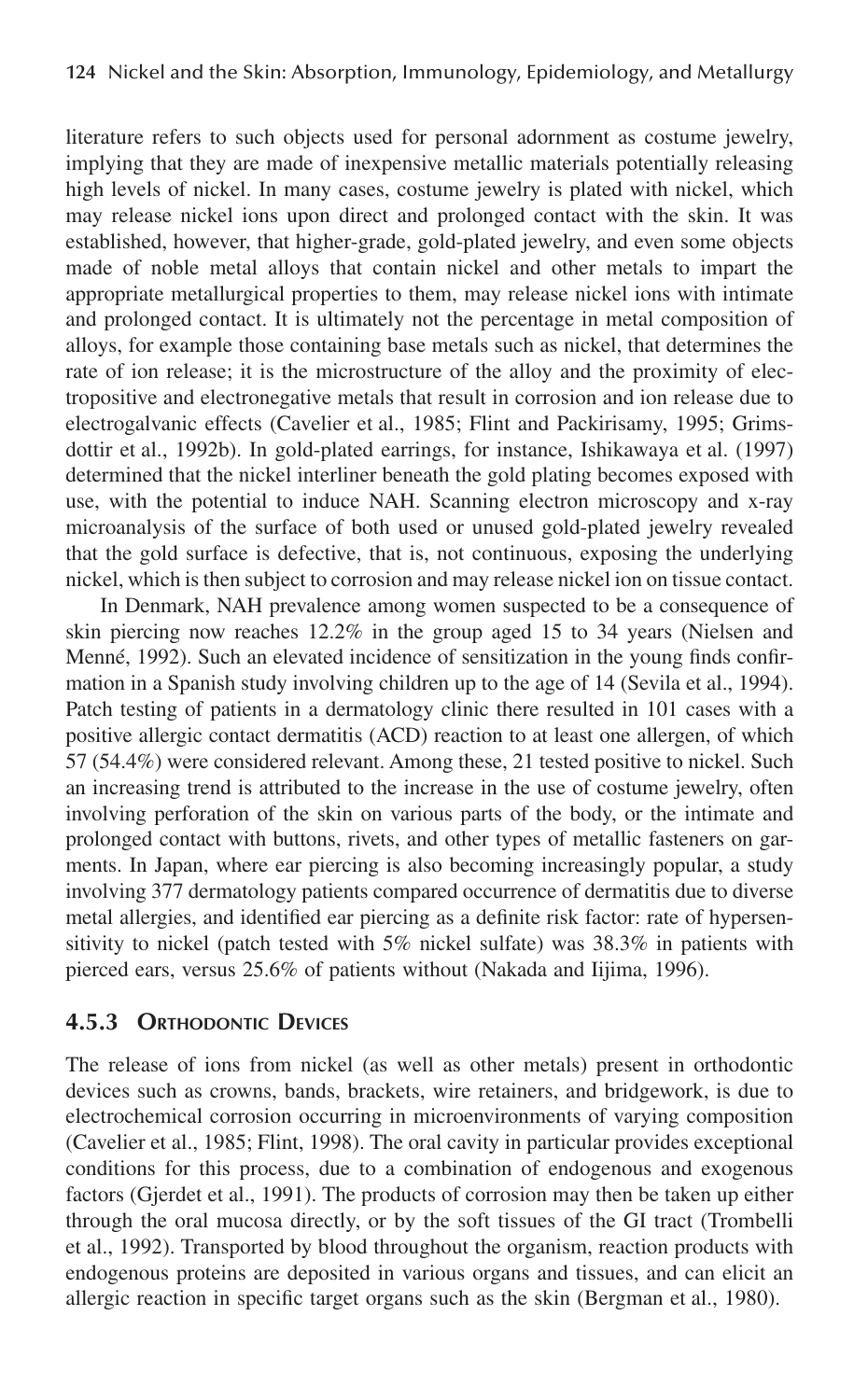Having observed several cases of multiple sensitivities to metals following restorative dentistry, Koch and Balmer (1995) coined the term "dental restoration metal intolerance syndrome" to describe the condition.

Blood analysis of patients receiving orthodontic treatment in particular showed that biodegradation of appliances had no measurable effect on nickel blood levels (Bishara et al., 1993).

Even though the extensive use of base-metal alloys has been of major concern to the dental profession, the relatively few case reports attributing hypersensitivity reactions of the skin to nickel in particular fail to substantiate this concern (Staerkjaer and Menné, 1990). In NAH reports where sensitization is confirmed by patch testing, clinical expression of sensitization due to orthodontic appliances (and to orthopedic implants as well), is the exception, and oral mucosal involvement is even rarer (Jones et al., 1986). This latter phenomenon has been explained by the apparent requirement for higher antigen concentrations to engender intraoral reaction, due to coating (passivation) of the mucosa by salivary glycoproteins, differences in permeability of the skin and oral mucosa, and differences in concentration of dendritic cells in the two membranes (Magnusson et al., 1982; Nielsen and Klaschka, 1971; Spiechowicz et al., 1984; Staerkjaer and Menné, 1990; Wilson and Gould, 1989).

Allergy to gold-based dental restorations is being reported with increasing frequency (Aro et al., 1993; Fisher, 1992; Fregert et al., 1979; Izumi, 1982; Koch and Bahmer, 1995; Marcusson, 1996; Mongkolnam, 1992; Mountcastle et al., 1986; Namikoshi et al., 1990; Schöpf et al., 1970; Stenman and Bergman, 1989; Wiesenfeld et al., 1984). Also, palladium-based alloys used in orthodontic appliances are increasingly being associated with cases of stomatitis and oral lichenoid reactions, aside from positive patch test reactions (Gebhardt and Geier, 1996; Downey, 1989; Marcusson, 1996; Nakayama and Imai, 1982; Richter, 2001; van Loon et al., 1984). It seems to occur mainly in patients who have high sensitivity to nickel (Guerra et al., 1988; van Loon et al., 1984; Wataha and Hanks, 1996).

All casting alloys, including titanium, seem to have a potential for eliciting adverse reactions in hypersensitive patients due to release of antigenic metal ions in the oral corrosive environment, and the recommendation to substitute allergenic nickel in prostheses with palladium or titanium may not yield the benefits hoped for. In an investigation of 311 patients referred to a German dental clinic for verification of suspected allergy, 13% were confirmed by Tschernitschek et al. (1998) as sensitized to various denture base materials. The remarkable result of patch testing was the preponderance of palladium positives for the period 1995–97 over all other metals tested (11), with 12 Pd positives versus 6 Ni positives. This represents a reversal in ranking when compared with the extended period 1982–97, where the overall incidence was 24 for Ni compared to 19 for Pd. New in that survey was also titanium hypersensitivity, with two cases testing positive.

Conversely, induction of tolerance may be a possible benefit of the use of intraorally placed alloys. In nonsensitized individuals, oral antigenic contacts to nickel and chromium may induce tolerance rather than sensitization, particularly if such exposure occurs at an early age. In a dermatology department in Belfast, records showed that orthodontic treatment preceding ear piercing reduced the occurrence of NAH from 36 to 25% (Todd and Burrows, 1989). When wearing dental braces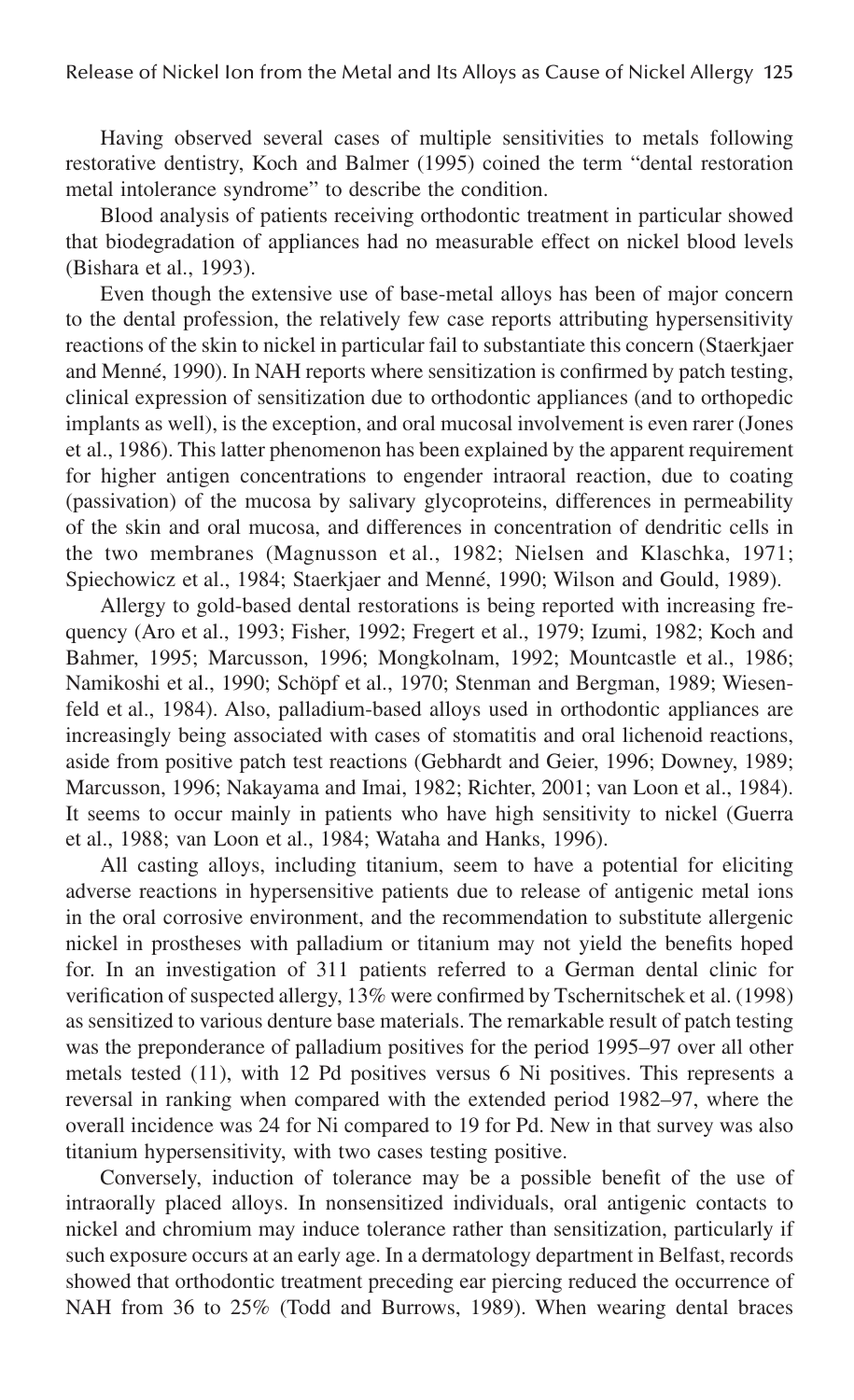preceded ear piercing, NAH was significantly reduced, as resulted from a retrospective review of records from 2176 patients attending 9 European patch test clinics: in female patients with pierced ears 25% versus 39%; in males 7% versus 22% (van Hoogstraten et al., 1991). Kerosuo et al. (1996) investigated the frequency of NAH in 700 adolescents in function of orthodontic treatment with metallic appliances and ear piercing, among other criteria by way of skin patch testing and patient history. None of the girls outfitted with orthodontic appliances prior to ear piercing was sensitive to nickel, while 35% of the girls having had ears pierced prior to orthodontic treatment were sensitized. Immersed in a 0.05% sodium chloride solution, a level typical for saliva, at 37˚C such appliances released an average of 40 µg total (soluble and precipitated) Ni per day,  $125 \mu g \pm 22$  for 4 quadrants of appliances over 12 days. This appears as a minor factor in relation to an average dietary intake of up to 500 µg/day (Park and Shearer, 1983).

Nickel release from orthodontic appliances was investigated in 0.9% physiologic saline over the extended period of 14 days. The amounts leaked ranged between none from archwires, to 10.4 µg from face-bows. These levels found were not proportional to the Ni content of the appliances (Grimsdottir et al., 1992a). Other metals present in the alloys appear to have a bearing on metal corrosion and release, depending on the electromotive gradients in the local galvanic elements (Cavelier et al., 1985).

Intraoral corrosion and release of nickel was recorded by Gjerdet et al. (1991) in a study of 34 patients outfitted with fixed orthodontic appliances. The levels of nickel in the saliva of 6 patients sampled within hours of placement of the appliances in the mouth were significantly elevated, versus levels detected prior to treatment (median of 67.6 ng/ml vs. 8.2 ng/ml;  $p < 0.05$ ; range of 0.0 to 200 ng/ml before appliances), but decreased again dramatically at 3 weeks posttreatment, to 7.8 ng/ml, not statistically significant from pretreatment. These findings may be due to the fact that the oral environment can passivate the metal surface through formation of an oxide layer formed in the oral environment, a phenomenon observed also by others (Edie et al., 1981). The investigators note, however, that such modification in corrosion dynamics is again subject to highly individual variables, as described by the wide variations in nickel levels recorded in the above study by Gjerdet.

The biocompatibility of a high-gold alloy (Iropal W), two low-gold alloys (Argenco 9 and Gold EWL-G), one palladium alloy (Argipal), two palladium–silver alloys (Argenco 23 and EWL-G), one chrome–nickel alloy (Wiron-88), two chrome–cobalt alloys (Wironium and Wirocast) and a 22-carat-gold alloy were evaluated histopathologically in rats for their suitability as dental alloys by Kansu and Aydin, by subcutaneous implantation. The metal discs were implanted for 15, 30, or 60 days in 111 rats, 7 samples for each test period. The most vigorous toxic reactions were seen with the chrome–nickel alloy samples (Wiron-88), according to all histopathology criteria. The high score exhibited by Wiron-88 is attributed to the 65% nickel content of the alloy. The mildest toxic response was recorded with the 22-carat-gold alloy. The high-gold alloy and the palladium groups showed reactions similar to that of 22-carat gold. The low-gold group and the palladium–silver alloys had scores falling between the basic metal alloy and the precious metal alloy groups (Kansu and Aydin, 1996a). Those metal alloys were also examined for relevance as to the allergenic potentials, by skin patch tests with the corresponding metal salts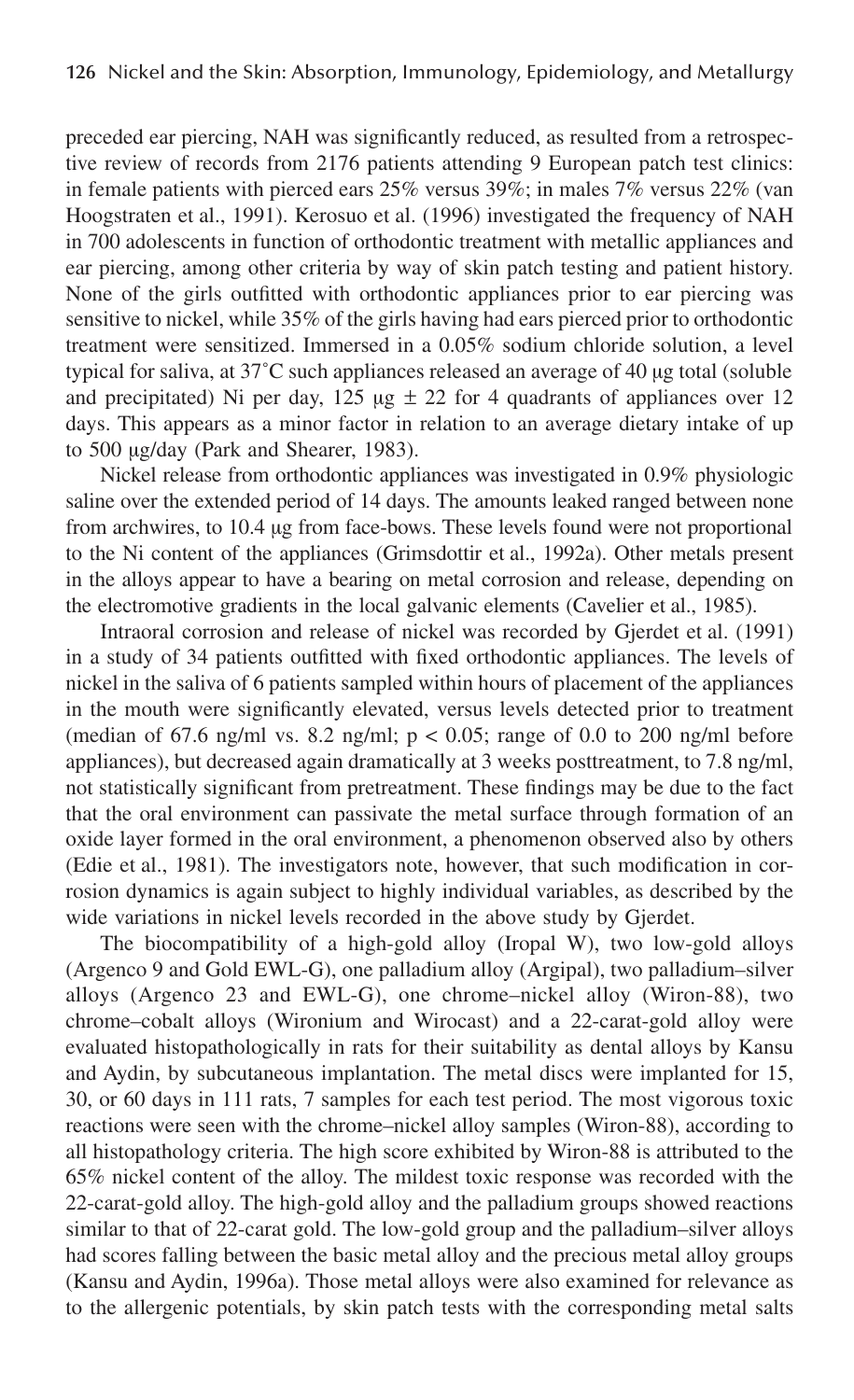on humans by Kansu and Aydin. This was done since significant correlation exists between reactivity to metal salts and the metallic form in respective alloys (Richter, 2001), depending on the amount of metal ion released from the alloy under relevant conditions. Sixty subjects (ages 17 to 23) were divided in 3 groups of 20, based on the criteria: (1) history of severe metal allergy; (2) moderate metal allergy; (3) no metal allergy known. Based on skin patch test results with nickel sulfate, potassium dichromate, silver nitrate, cobalt nitrate, copper sulfate, palladium chloride, platinum chloride, and gold chloride, nickel sulfate produced the most vigorous allergic response, while gold chloride showed the least of all. Also the number of positives was highest to nickel sulfate in all 3 groups tested. The authors conclude that patch testing is generally indicated in patients with a history of metal allergy to avoid elicitation of reactions by exposure to inappropriate materials (Kansu and Aydin, 1996b). Moffa et al. (1977), Blanco-Dalmau et al. (1984) and Morris (1987) had come to similar conclusions in their earlier work.

Nickel and chromium concentrations were investigated in saliva of patients with different types of fixed appliances by Kerosuo et al. (1997). Saliva samples were collected from 47 orthodontic patients, ages 8 to 30 years. Four samples from each subject were collected: (1) before insertion of the appliance, (2) 1 to 2 days after, (3) 1 week after, and (4) 1 month after insertion of the appliance. Although a considerable variation in individual concentrations of both nickel and chromium in the saliva was observed, no significant differences were found between the noappliance samples and the samples obtained after insertion of the appliances in the same patient. The results suggest that nickel and chromium concentrations of saliva are not significantly affected by fixed orthodontic appliances during the first month of treatment. Several studies in large and small cohorts of dental patients have been conducted to investigate the role of oral exposure to nickel containing restorative materials. These are reviewed here, together with reports of anecdotal observations.

Higher concentrations of the allergen appear to be required for the elicitation of reactions in the oral mucosa than those leading to involvement of the skin (Magnusson et al., 1982; Nielsen and Klaschka, 1971). In a controlled study  $(n = 10)$ involving subjects with skin reactions to nickel and positive nickel patch tests, prosthetic appliances containing as much as 66% Ni caused no adverse general or oral clinical or histological reactions over exposure times of up to 40 months.

With the purpose of observing whether sensitized subjects outfitted with a nickelremovable prosthesis would exhibit any manifestations of NAH, a population of 100 dental patients (50 women, 50 men) were subjected to a preoperative test for NAH by Jones et al. (1986) using a standard patch test. Inserts were put into 10 patients: 5 had positive patch test reactions, and 5 were patch-test negative. The metal insert consisted of Ticonium, an alloy of 70% nickel, 16% chromium, 2% aluminum, and 0.5% beryllium, and Vitallium™, an alloy that contains no nickel. The incidence of initial NAH was significant: 20% for women and 2% for men. However, none of the test subjects showed reactivity to nickel alloyed with chromium in the intraoral prostheses. Possibly the chromium metal alloyed with the nickel reduces the release of nickel ions in the oral environment. The authors conclude that patients with a history of NAH are not necessarily prevented from successfully wearing a nickelcontaining dental prosthesis.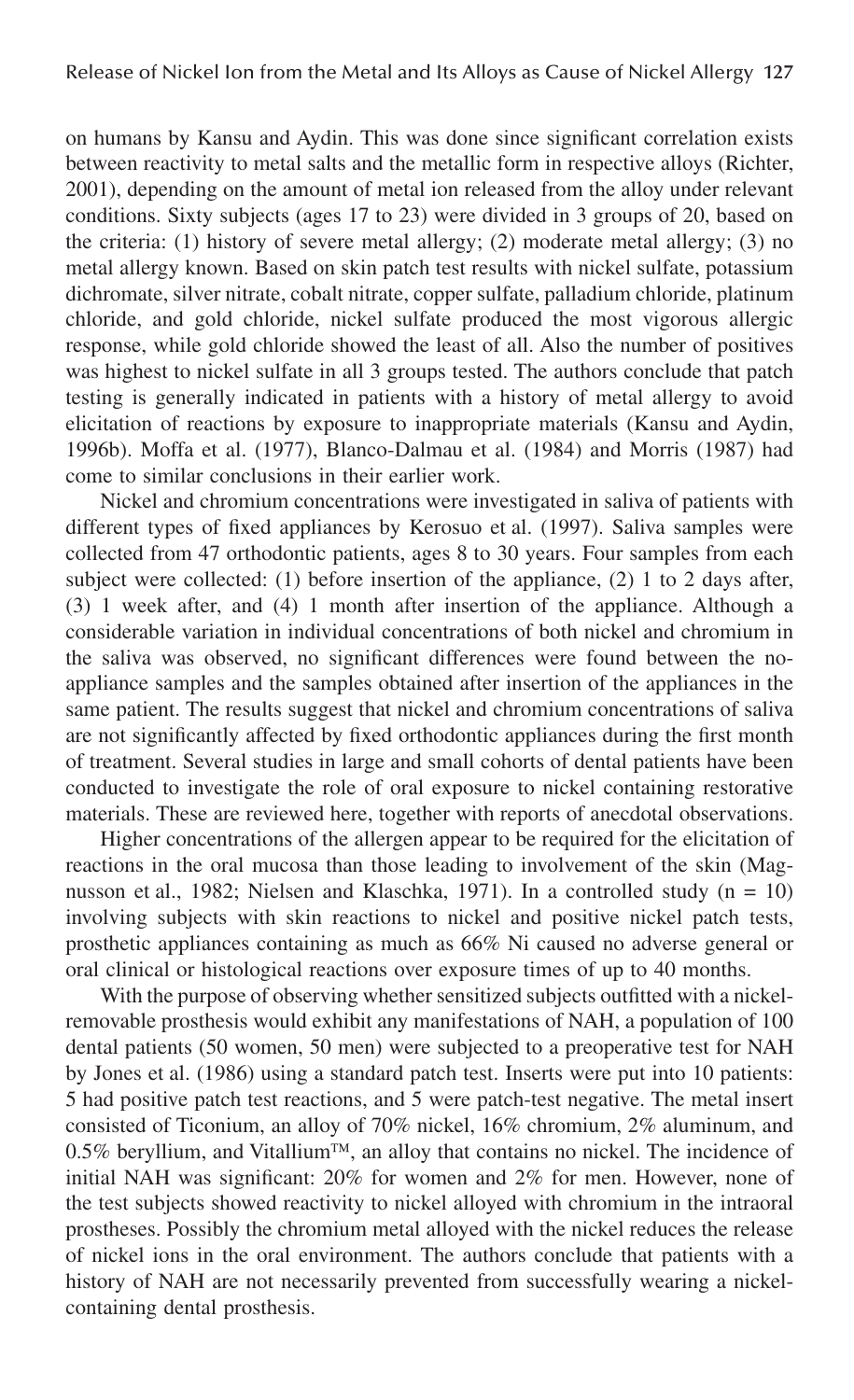A study conducted by Staerkjer and Menné (1990) with 1085 girls outfitted with orthodontic devices shows that even patients with NAH are not at greater risk of developing allergic reactions of the oral mucosa when wearing an intraoral appliance.

Bishara et al. (1993) studied accumulation of nickel in blood following orthodontic therapy, involving 18 females and 13 males, ages 12 to 38, treated for malocclusions. Orthodontic therapy using appliances made of nickel–titanium did not result in a significant or consistent increase in the blood levels of nickel. The amounts of nickel and chromium metal released in the oral environment due to corrosion over the 5 months of the study lay significantly below the average dietary intake (Bishara et al., 1993; Park and Shearer, 1983). Statistical analysis of the results was not deemed appropriate in Bishara's study because the majority of nickel blood levels lay below the limit of detection.

In a study by Koppenburg et al. (1988) involving 472 orthodontic patients and the analysis of their case histories, including immunotoxicological aspects, the conclusion is also reached that, while symptoms of a preexisting hypersensitivity to nickel may be amplified by salivary corrosion of dental (nickel containing) steel as it is used in banding and bracketing in orthodontics, induction of NAH through exposure of the oral mucosa is not likely.

While NAH does not necessarily result in adverse oral reactions on exposure to nickel-containing dental alloys, nevertheless an indirect causal relationship was demonstrated repeatedly between allergic reactions of the immediate or delayed type and nickel-releasing appliances, since oral and generalized symptoms cleared completely upon removal of orthodontic appliances (España et al., 1989; Guimaraens et al., 1994; Kerosuo and Kanerva, 1997; Romaguera et al., 1989; Temesvári and Racz, 1988; Trombelli et al., 1992; Veien et al., 1994). In a comparison of two distinct cohorts it resulted that allergy to  $NiSO<sub>4</sub>$  was significantly higher among dental patients (22%) than in eczematous subjects (17%) (Marcusson, 1996).

In a survey by Blanco-Dalmau et al. (1984), the prevalence of NAH among 403 students, faculty, and employees in a dental clinic was 28.5% patch-test positives to 5% nickel sulfate. Prevalence was significantly higher in women than men: 31.9% of the women tested were positive and 20.7% of the men, for a total of 115 patients, representing a significant difference between the two genders ( $p < 0.05$ ).

Other publications report onset and remission from NAH symptoms of the immediate type: impaired respiratory function and excematous skin, or of delayed, cell-mediated type characterized by stomatitis, "burning mouth syndrome" (Guerra et al., 1993; Kanerva et al., 1995), erythema, edema, and erosions, ulceration of the oral mucosa, generalized dermatitis, in function of presence and removal of dental devices, respectively, as mentioned below. These observations would point to such devices as causative in the occurrence of clinically relevant nickel allergy.

A female patient developed gingivostomatitis and ulceration after having a metal dental prosthesis fitted; this disappeared after removal of the prosthesis, which contained 74 to 78% nickel. Patch testing had shown positivity to nickel only, out of 21 allergens (Romaguera et al., 1989). Days after implantation of nickel-containing prostheses, a female patient developed generalized wheals. Patch tests were strongly positive to nickel (and cobalt), and at 24 h there was a positive reaction to nickel on intradermal testing. On oral administration of nickel sulfate, the patient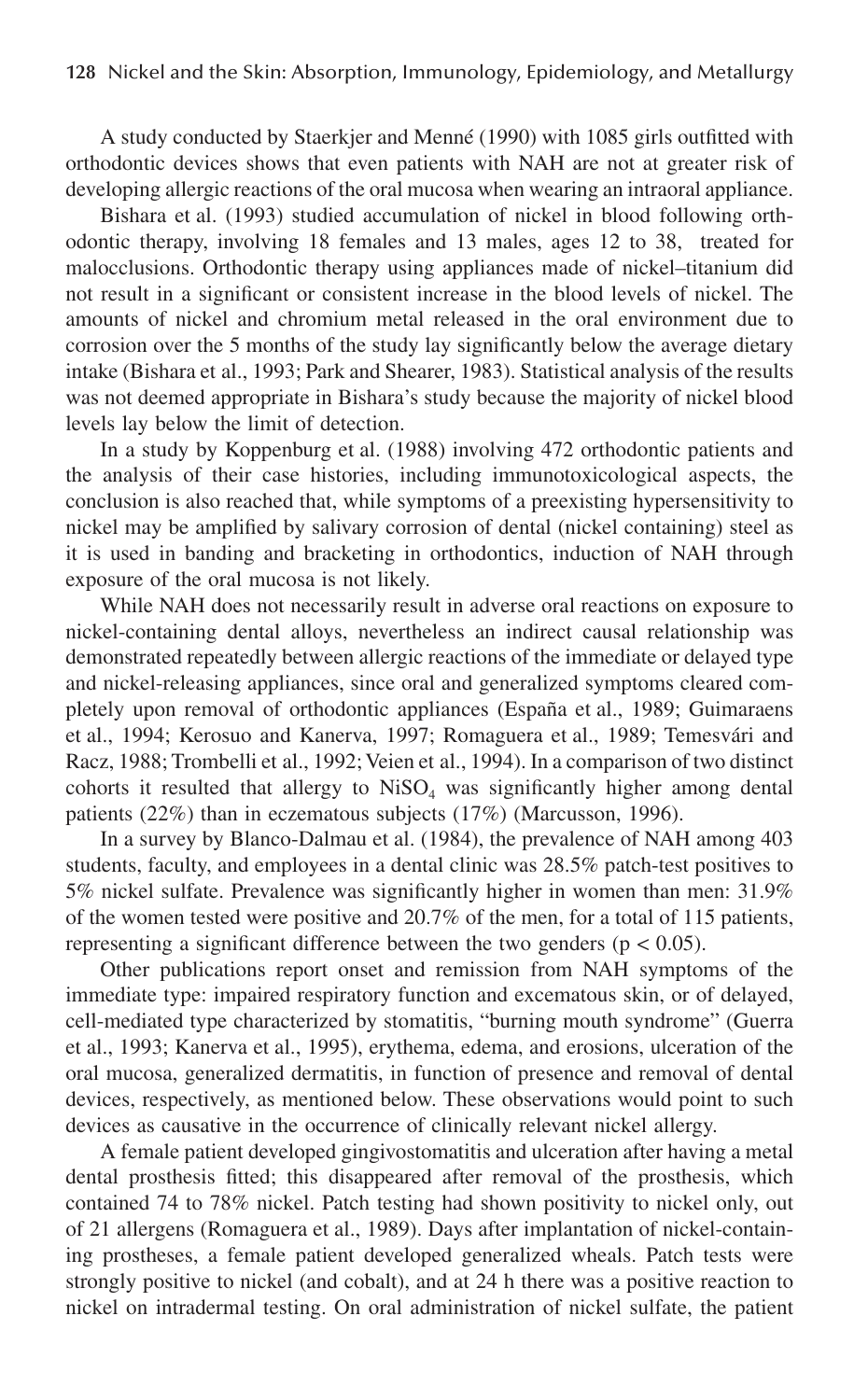developed itching of the skin without visible eruption, generalized wheals, and lowerlimb and eyelid oedema. After removal of the prostheses, however, the patient remained free of skin lesions for more than 2 years (España et al., 1989). In 3 girls ages 13 to 18 with NAH, removal of dental plates correlated with disappearance of the symptoms of hypersensitivity (Temesvári and Racz, 1988). Removal of orthodontic appliances (stainless-steel bracket, arch bands, and stainless-steel wiring) provided complete clearance of dermatitis due to nickel hypersensitivity in a 23 year-old woman (Trombelli et al., 1992). In a patient with vesicular hand eczema and a positive patch test to nickel, an orthodontic appliance was suspected to be the causative agent. Dermatitis cleared completely upon removal of the appliance and replacement with acrylic material (Veien et al., 1994). When the dental brace (containing 8% nickel) was removed, dermatitis cleared in a 17-year-old girl who patch tested positive to nickel sulfate (Wilson and Gould, 1989).

With recent efforts toward improving orthodontic materials, such as stainless steel which in those applications customarily contained 8 to 12% nickel and other materials, nickel-titanium alloys with as much as 74 to 78% nickel (Romaguera et al., 1989) are being adopted. It has been suggested that the use of titanium in these alloys improves performance and lessens allergenicity (Bass et al., 1993). These still contain as much as 70% nickel, however. What appears as incidence of *de novo* sensitization due to long-term orthodontic therapy using the so-labeled titanium wire was described by Bass et al. (1993). In a prevalence and longitudinal study of 29 patients, 5 were Ni patch test positive prior to orthodontic therapy, but the number rose to 7 at 3 months posttreatment. The two newly sensitized patients both had received Ni–Ti wire with stainless steel brackets. There was no clinical allergic response in those patients, however. Pure titanium wire free of nickel is available, to be sure, but is seldom used as it has insufficient tensile strength.

In the Department of Oral Diagnosis, University of Umea (Sweden), 151 patients were tested with the standard series of dental materials (Axéll et al., 1983) in an investigation of potential side-effects of dental materials (Stenman and Bergman, 1989). Twelve persons in this group had oral mucosal changes of different types, pointing to allergic reactions. Of the 151 patients, 39 women and 7 men had positive skin reactions to one or more of the substances used in patch testing with the standard test series of dental materials. The majority of the positive reactions were related to metals; 21 (14%) among them to nickel, 20 of them women, and 1 man. A number of positive reactions to organic test substances were also noted.

Patch testing of a battery of 35 dental test substances was performed in 24 patients with visible lichenoid oral mucosal lesions and in 24 patients with "burning mouth syndrome" (BMS) without visible lesions (Skoglund and Egelrud, 1991). Positive reactions to nickel sulfate patches were found in 21% (5 of 24) of the patients with BMS, as opposed to 3% (1 of 24) of the patients with lichenoid lesions. This difference was also statistically significant. Although metallic nickel is a rare component in dental restorations, the oral mucosa is daily exposed to nickel through food and water intake. Total removal of nickel from the environment of the patient can therefore be hard to accomplish.

The orthodontic studies noted, although epidemiologic and lacking the vigor of placebo-controlled observation, fit in with the experience of Lowney (1968) of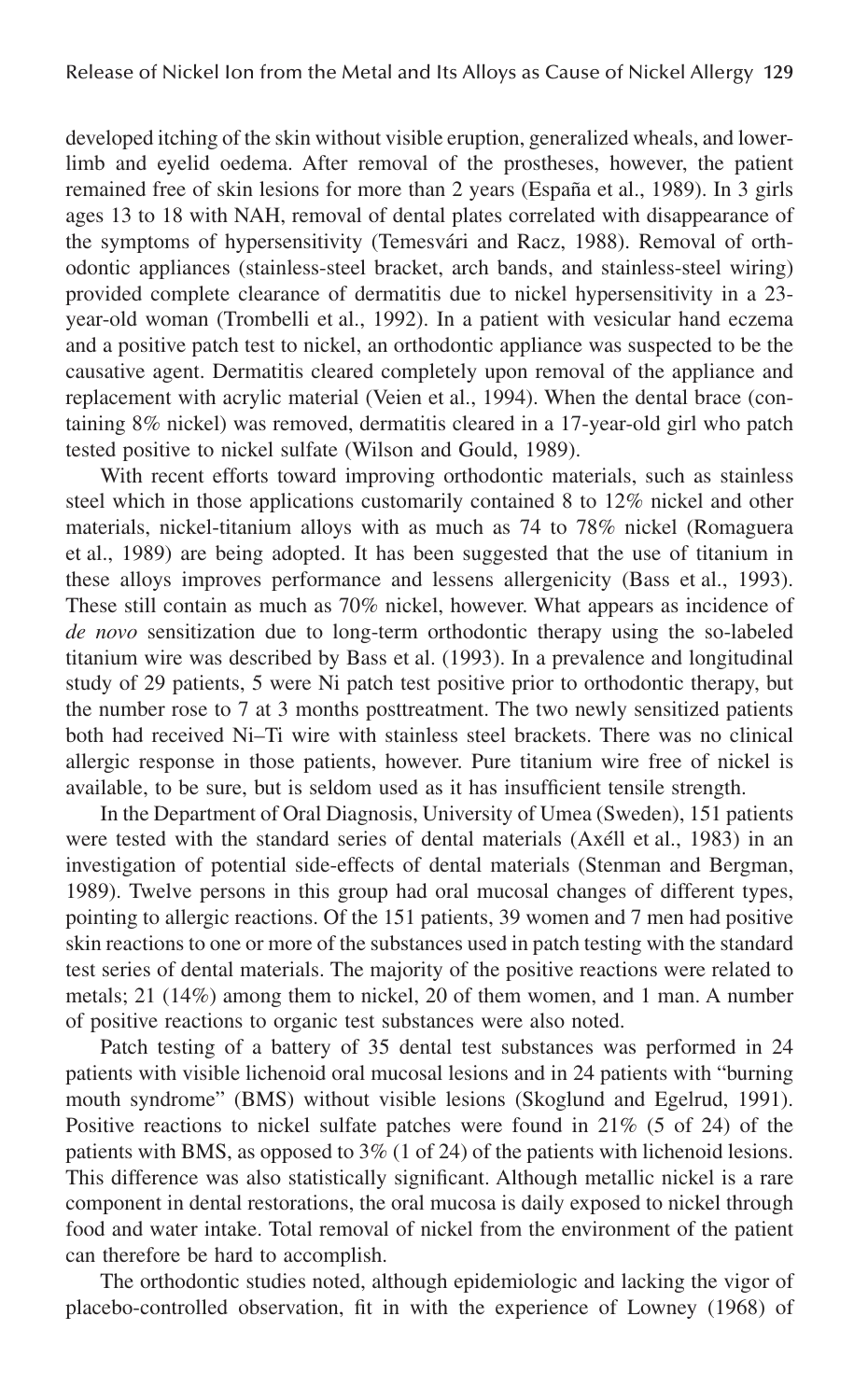inducing tolerance by oral exposure. The literature on induction of tolerance is beyond the scope of this review.

Following surgery to correct mandibular misalignment, a patient developed "burning mouth syndrome" at the site of the mandibular osteotomy. This patient also had had earlier adverse reactions to stainless-steel wire used in previous osteotomy that had to be removed because of similar symptoms, bringing relief from the allergic reaction. Removal of the mandibular wires resulted in elimination of the symptoms from the mandibular region as well. The patient's dermatologic tests confirmed allergy to nickel as well as to other substances (Guyuron and Lasa, 1992).

Vilaplana et al. (1994) patch tested 66 patients, who were referred by dermatologists and odontologists, for suspected adverse reactions to prostheses. In addition to the T.R.U.E. TEST, the Standard Series and Chemotechnique's dental screening series, a specially prepared test series of 16 metals was used for that investigation into the role of metal alloys in allergic reactions to dental materials. ACD or adverse reactions of the oral mucous membranes due to dental prostheses were more frequent than expected. The three top allergens found to give positive reactions on patch testing, in order of frequency (number in males in parentheses) were salts of nickel 21 (1), cobalt 10 (2) and dichromate 5 (2).

The case is reported of a nickel-sensitive patient who demonstrated loss of alveolar bone after the placement of crowns with a high nickel content. The authors recommend that the history of metal sensitivity be evaluated before placement of crowns which contain nonprecious alloys (Bruce and Hall, 1995).

Hay and Ormerod (1998) described severe oral and facial allergic reaction in a patient with extensive oral dental restoration presenting with allergy to six metals (confirmed by patch test), nickel among them. Use of the term "dental restoration metal intolerance syndrome" is suggested, and also patch-testing patients suspected of metal hypersensitivity prior to dental restoration.

## **4.5.4 ORTHOPEDIC IMPLANTS**

Leaching of nickel from metallic prostheses such as total joint replacements, pacemakers, or plates and screws implanted subcutaneously potentially leads to elicitation of allergic nickel contact dermatitis in patients allergic to nickel (Evans et al., 1974; Kubba et al., 1981; Landwehr and van Ketel, 1983; Laugier and Foussereau, 1966). Cutaneous reactions to such immune response due to orthopedic implants (eczematous dermatitis, urticaria, or bullous reactions) are difficult to categorize (i.e., induction versus elicitation reactions) because it is often difficult to establish a causeand-effect relationship between implant and clinical dermal event. While the allergenic potential of materials such as nickel or cobalt is well established, also the preexisting immunological state of a patient is difficult or impossible to ascertain. Review of cutaneous involvement as consequence of orthopedic (or orthodontic) implants shows that rarely do reports mention presurgical patch testing to determine the preexisting immune status of patients (Kubba et al., 1981).

Trace concentrations of nickel may be liberated from implants such as joint prostheses, plates and screws for fractured bones fabricated from stainless steel or Vitallium, all containing varying percentages of nickel, cobalt chromium, and molybdenum, or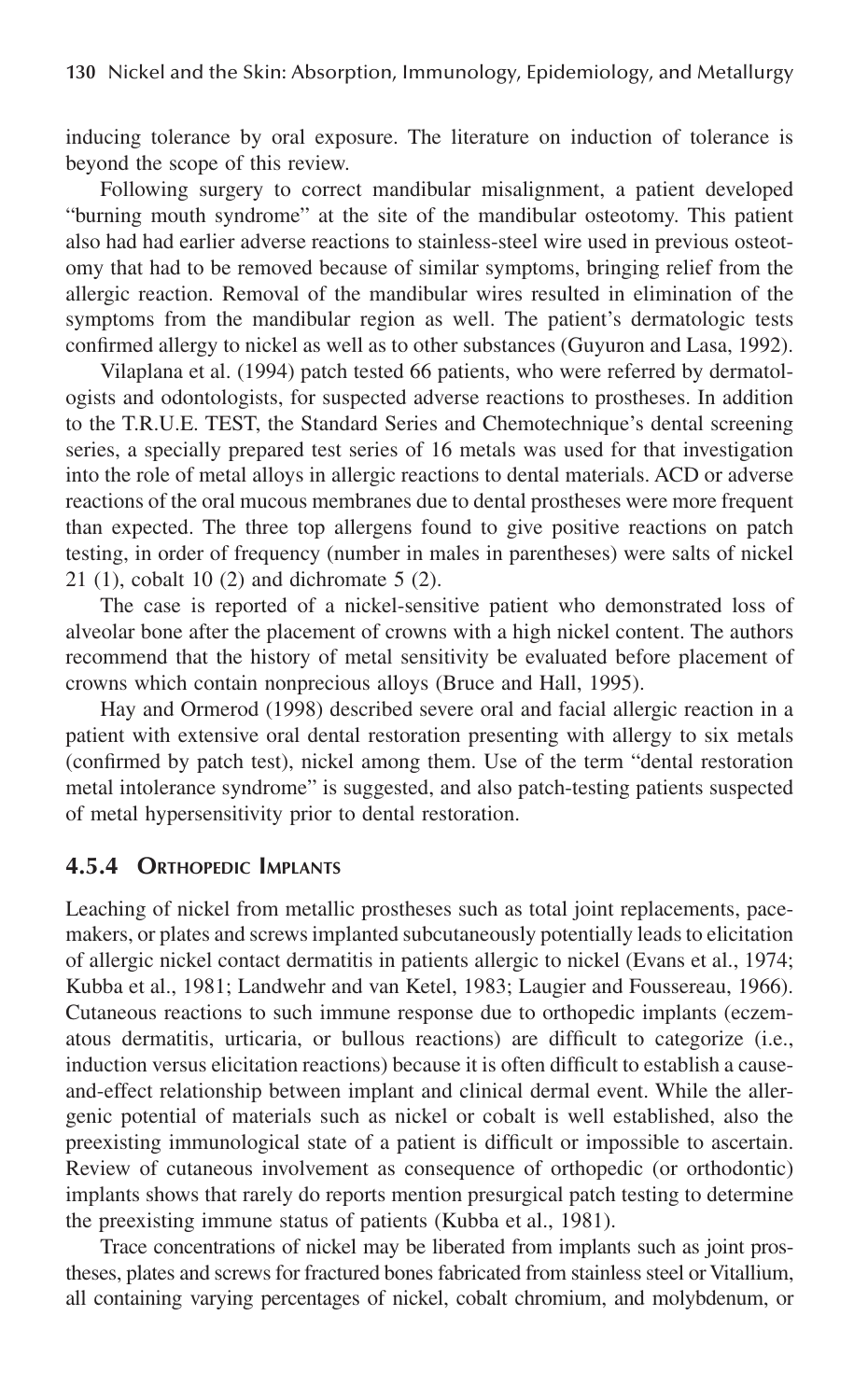from nickel–cadmium battery pacemakers which contain up to 35% nickel (Menné et al., 1987b). Model solubilization studies by Samitz and Katz (1975) show that ppm levels of nickel are released from stainless-steel prostheses materials AISI 302, 303, 316 (2 to 5 cm2 surface area) on immersion in physiological saline, sweat, or blood plasma for one week at room temperature (details in Table 4.1).

In most earlier cases, metal sensitization due to implanted joint replacements was correlated with loosening or mechanical failure of the prostheses; mechanical attrition of the loose parts articulating against each other leads to increased solubilization of the alloy components (Elves et al., 1975) and cell and bone necrosis due to inflammation can lead to loosening of the implant (Cortada et al., 1997). The risk of sensitization to nickel and other heavy metals used in artificial joints appears to be diminishing now, however, thanks to the development of improved materials and safer alloys, which minimize mechanical failure and abrasion through metal-to-metal contact (Török et al., 1995).

Metallic orthopedic implants, particularly those of the dynamic type such as full joint replacements, are subject to corrosion due to electrogalvanic effects (Brown and Merritt, 1980) and to mechanical wear as it occurs in articulating (dynamic) joints. Metal constituents are thereby liberated that potentially can trigger immune reactions (Török et al., 1995). The occurrence of metal sensitivity was evaluated by Merritt and Brown in 164 patients with orthopedic implants having implants removed, by measuring the *in vitro* lymphocyte migration inhibition factor (LIF) as an indicator of antigen-stimulated T cells.

Lymphocytes activated by an encounter with an antigen (a cell-mediated immune reaction) move through the blood and lymphatic circulation. Such migration explains why immunologic reactions acquire a systemic character, producing a generalized response causing release of cytokines, even though contact with antigen may occur only locally (internally through ion release from prostheses, or epicutaneously with an environmentally occurring antigen, such as nickel ions). Presence of LIF released by sensitized lymphocytes can be tested for by incubation with specific antigen, and LIF can then be assayed by purifying polymorphonuclear leukocytes from the blood and placing them in agarose. Cell migration is measured at 18 to 24 h, the relative areas of migration are determined, and the amount of inhibition of leukocyte migration calculated. The *in vitro* LIF test makes the determination of the state of sensitivity possible (preexisting, acquired, or none), on patients prior to implantation or after removal. The outcome of the test shows that the patient either does not produce LIF (a "nonmigrator," i.e., is not sensitive to the metal, or produces LIF to the metal salt, is sensitized). In case the patient shows no cell migration, including in the (positive) cell migration control test with PHA (phyto haemagglutinin, a T cell mitogen which can also trigger cell functions and lymphokine production), then the test is inconclusive.

In a study by Merritt and Brown (1981), of the 164 patients (all with metallic implants) tested for LIF, 61 (37%) were "nonmigrators." In the cases where blood samples were analyzed after implant removal, cell migration was reestablished in two to six weeks and gave a positive LIF test. Based on the outcome of their study, the authors came to the conclusion that in view of the frequency of orthopedic surgery the problem due to allergic sensitization is minor. The condition of failing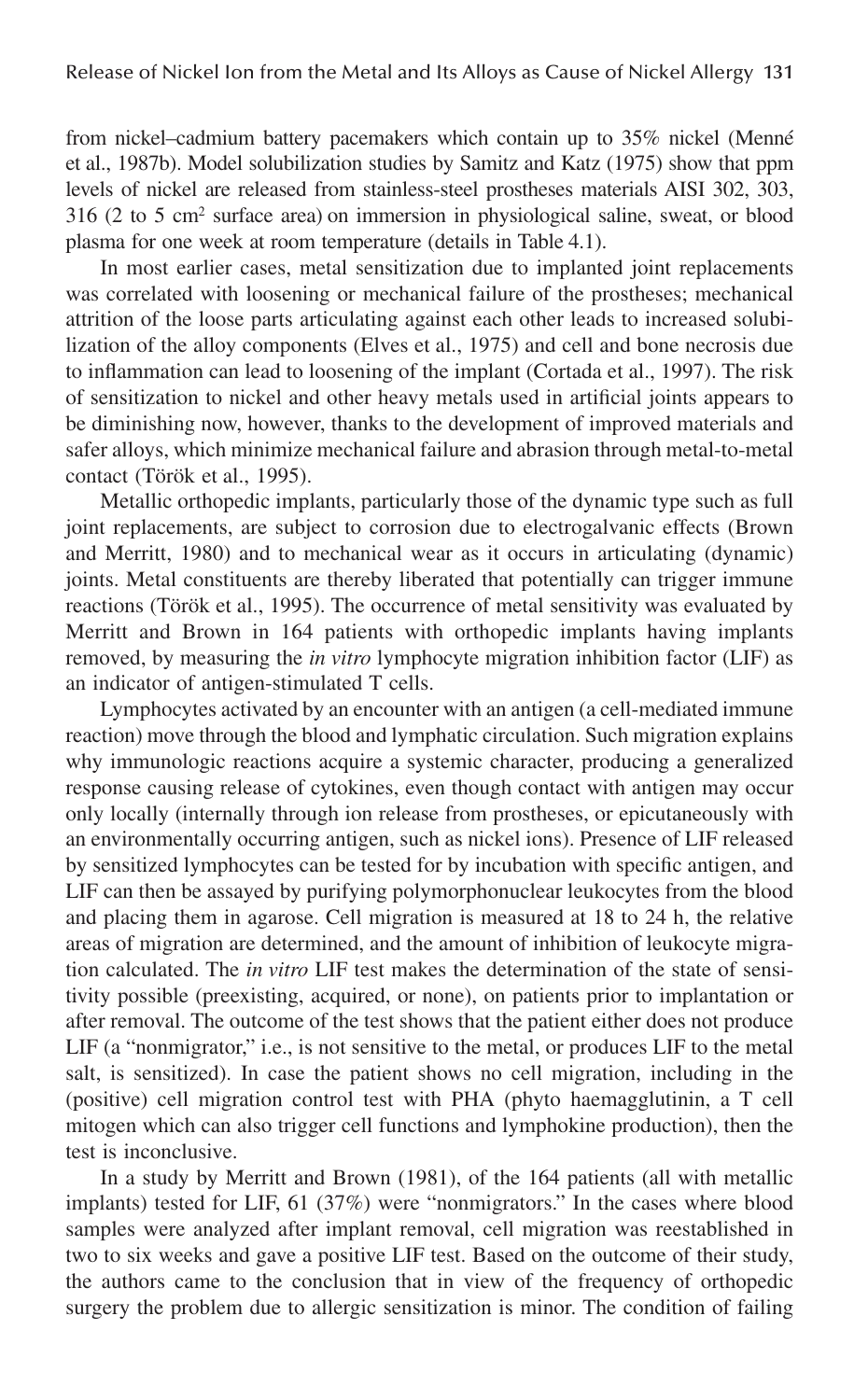cell migration by the LIF test may prove to be a valuable adjunct in patient diagnosis. The authors also suggest that, after careful search for other causes, the implant should be suspected and its removal be considered. Individuals who are skin test negative may still be reacting to the metal implant because of the presence of antibody or of deep-tissue–metal complexes antigenically distinct from skin–metal complexes. The use of the LIF test has been recommended to detect adverse reactions in sensitive individuals and in those reacting to the presence of an implant.

The choice of implant should be based on release of metal ion rather than on composition. The use of alternative alloys should be discouraged until their acceptability in regard to function, biocompatibility, and nonsensitizing qualities has been documented by groups such as the Biocompatibility Section of the ASTM Committee F-4 on Medical and Surgical Materials and Devices. Some patients are or may become sensitized to implant constituents and react to the implant. Animal studies (in rabbits and guinea pigs) indicate that such reactions are likely to involve the accumulation of inflammatory cells at the implant site, with eventual necrosis leading to implant loosening. The manifestation of the reaction *in vivo* will depend on the localization of the metal ion to which the host is reacting. Ions released from the corroded implant may spread throughout the body, leading to systemic reactions. The main focus of the reaction then may not be at the site of implant or skin contact, but the foreign body may still be its cause (Merritt and Brown, 1981).

It has been suggested by Kubba et al. (1981) and Merritt and Brown (1981) that there is an immunologic cross- or co-reaction between metal–protein complexes of nickel and cobalt. Thus, the use of cobalt–chrome alloys, considered as an alternative to (nickel-containing) stainless steel, will not necessarily avoid future problems in a nickel-sensitive subject. In the selection of implant materials, traditional materials should be replaced only when function, biocompatibility, and immunological characteristics have been certifed by competent institutions such as the Biocompatibility Section of the ASTM Committee F-4 on Medical and Surgical Devices.

The use of metallic heads articulating with metallic cups for total hip replacements was reviewed critically by Merritt and Brown (1996) for immunological and toxicological safety, as the alloys contain immunogenic metals such as nickel, cobalt, and chromium. Particular focus was directed to the release and biologic fate of those metal species liberated through corrosion and wear. For cobalt–chromium alloys, amount of metal ions liberated appears to be well tolerated by the biologic system. Nickel and cobalt ions are rapidly transported from local tissues to the blood and rapidly eliminated in the urine. Increases observed in urinary nickel levels are small and transient. Chromium, however, is stored in tissues and red blood cells, and is eliminated more slowly.

Blood nickel concentrations in patients with stainless-steel hip prostheses of the metal-to-plastic type were analyzed by Linden et al. (1985) by means of electrothermal atomic absorption spectrophotometry, in serum and whole-blood specimens from 13 patients 9 to 15 years after hip replacement. In 12 of the 13 patients, nickel concentrations in serum and whole blood did not differ significantly from those of 30 healthy controls. One patient was seen to have elevated nickel levels in serum and blood, attributed to renal insufficiency. X-ray examinations did not reveal alterations in bone structure in the area of the implants. The study shows that patients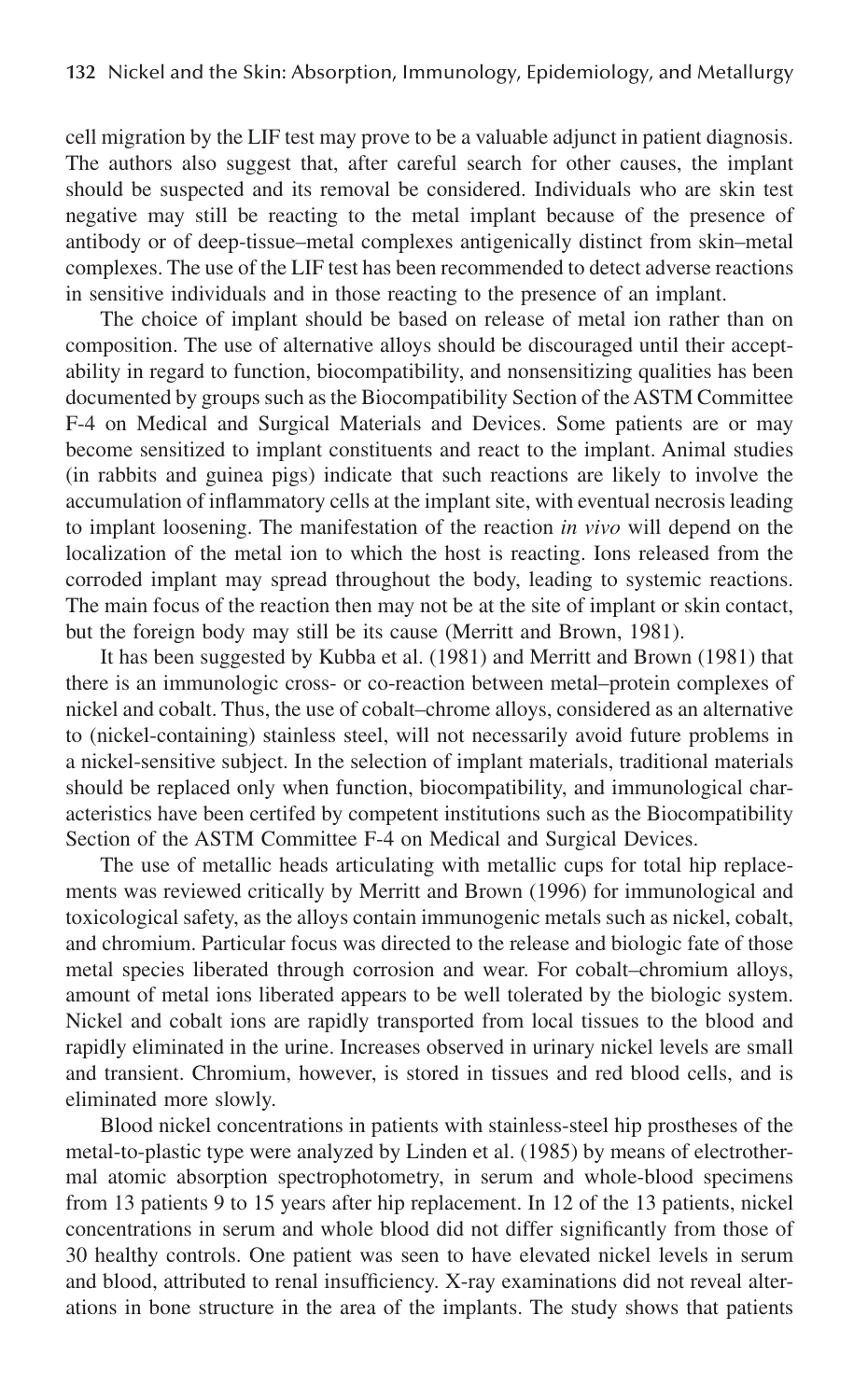with stainless-steel hip prostheses of the metal-to-plastic types do not develop hypernickelemia in the absence of corrosion.

Lyell et al. (1978) observed that life-threatening peri-prosthetic intolerance developed with two successive nickel-containing mitral-valve prostheses in a patient allergic to nickel. Neither prosthesis had been implanted satisfactorily. The nickelfree replacement prosthesis appeared satisfactory 22 months after insertion. It was unclear if allergy to nickel was involved in the failure of the earlier prostheses.

When a female patient was diagnosed with an abdominal aortic aneurysm, endoluminal repair was performed by insertion of a self-expanding endograft. Three weeks later the patient suffered a severe episode of erythema and eczema, and patch testing was positive to nickel and cobalt. Analysis of the endograft revealed a content of 55% nickel and 21% titanium (Giménez-Arnau et al., 2000).

In the attempt to resolve inconsistencies in the results of previous studies addressing trace metal concentrations in body fluids of patients with knee or hip replacement surgery, Ni (Co and Cr) concentrations in serum and urine were determined in a group of patients after total knee or hip replacement with porous-coated prostheses, selected to avoid metal-to-metal contact. Trace metal analyses were done by electrothermal atomic absorption spectrophotometry. Subjects in group A were healthy controls, subjects in group B had prostheses fabricated of Ti-Al-V alloy, subjects in group C prostheses made of Co-Cr alloy. Although nickel levels in the two types of alloys were  $\langle 0.2\% \rangle$  and  $\langle 0.1\% \rangle$  (by weight), respectively, one or two days after surgery nickel in serum and urine specimens from both groups were elevated 11-fold compared with preoperative values, diminishing again by two weeks. The postoperative levels of nickel noted in blood and urine are possibly due to metal release from the drills, scalpels, cutting jigs, and drilling jigs, or it may represent a previously unrecognized pathophysiological response to surgical stress, similar to disturbances noted in nickel metabolism observed in patients with other pathological conditions (Sunderman et al., 1989).

## **4.5.5 GASTROINTESTINAL EXPOSURE**

Induction of NAH by the oral route appears unlikely. The elicitation of a systemic dermal reaction in those already sensitized may occur, however, when they are exposed to soluble nickel species released from cooking utensils or certain foods (Accominotti et al., 1998; Brun, 1979; Flint and Packirisamy, 1995). Water faucets, often nickel plated, may release nickel, adding to oral exposure. It is also thought likely that nickel released from orthodontic devices by intraoral corrosion, reviewed earlier, bind to and thus activate lymphocytes via the gastrointestinal tract (Hutchinson, 1975; Veien, 1989; Burrows, 1992; Sinigaglia, 1994), enter the bloodstream, and preferentially concentrate on a specific organ, such as the skin, rather than by direct penetration through the oral mucosa. A state of NAH may thus be maintained by nickel ions of various origins that are ingested, eliciting immunologic reactions of both the immediate (urticaria) and delayed type (eczema), and may be a factor contributing to a state of chronic, unremitting sensitization. This dietary effect has been demonstrated by Cronin et al. (1980) by controlled exposure of nickel-sensitized eczematous patients to a soluble nickel salt in their diet. The cutaneous reaction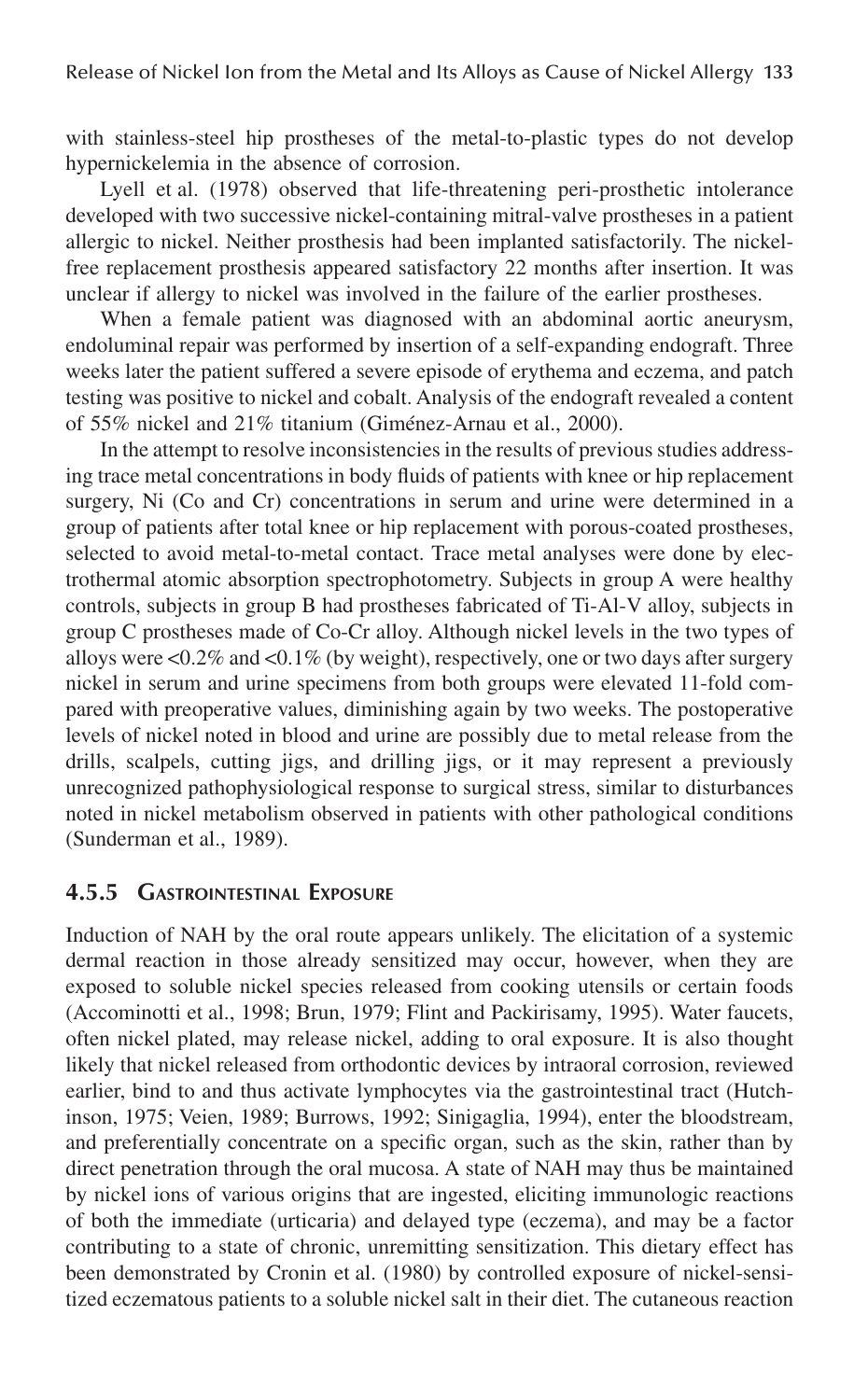following ingestion showed a dose-dependent response: only a few reacted to a bolus dose below 1.25 mg nickel ion (as nickel sulfate), but nearly all react to amounts over 2.5 mg Ni. Such exposure elevates serum levels and increases urinary excretion. In four female patients presenting with chronic hand eczema and periodic vesicular eruptions, levels of urinary nickel excretion were directly correlated with the outbreak of vesicles (Menné and Thorboe, 1976).

Urinalysis is seen to be the most practical indicator of chronic exposure to nickel and nickel compounds, and was used in controlled experiments to demonstrate the opposite effect: a nickel-poor diet resulted in reduced urinary excretion of the metal and alleviated symptoms of dermatitis in allergic subjects, commensurate with the degree of sensitization (Burrows, 1992; Veien et al., 1993a; Veien et al., 1993b).

Nickel intake is almost unavoidable through the normal human diet, since the element occurs in most plants, being especially concentrated in plant seeds (Schroeder et al., 1962). Nuts and cocoa beans, for example, are reported to contain as much as 5 to 10 mg Ni/kg (Ellen et al., 1978), which may explain the frequently voiced complaint of "allergy to nuts." The mechanism of adaptation to low doses of antigen was demonstrated by Santucci et al. (1988). When a group of 25 nickelsensitive females was given 10 mg nickel sulfate in a single dose, 18 experienced flare-ups. However, when 15 days later 17 of the 25 patients were given gradually increasing doses over 3 months (month  $1 = 0.67$  mg Ni/day; month  $2 = 1.34$  mg Ni/day; month  $3 = 2.24$  mg Ni/day), 14 ended the trial without flare-ups. The majority thus were able to adapt and finally showed no clinical reaction to continuing oral administration of the allergen. Challenge by patch test or incidental dermal exposure, however, produced an unchanged allergic reaction as observed before the study. That was taken as an indication of intestinal adaptivity, rather than a build-up of immunological tolerance. Role and impact of dietary nickel in nickel-sensitive patients has been investigated by Veien in dietary-depletion studies. Reducing nickel intake by half by adhering to a low-nickel diet, such restriction generally improves, but does not cure, clinical manifestations of NAH; only approximately 50% of patients with eczema involved in that program showed marked improvement of the hypersensitivity state (Veien, 1989).

Rate of nickel release from alloys is dependent on both pH (Accominotti et al., 1998; Christensen and Moller, 1978; Emmett et al., 1988; Haudrechy et al., 1997; Hemingway and Molokhia, 1987) and temperature (Menné and Solgaard, 1979).

Nickel is released in appreciable amounts (up to 38.7 µg Ni) from (used) stainless-steel cooking utensils at the low pH prevailing with certain foods. In an experiment by Christensen and Möller (1978) using boiling water at varying pH, Ni amounts released correlated inversely with the pH of the water (lower release at higher pH), with a maximum mean value of 20.3 µg released in 80 min. at boiling temperatures and at a pH of 3.2. In cooking experiments with various foods and natural organic acids, oxalic acid was seen as the most aggressive in releasing Ni from steel cooking utensils, releasing up to 9.5 mg Ni/l when boiling a 0.1 *M* solution for 1 h (Brun, 1979).

In an extensive program preparing standard household recipes in 19 Cr/9 Ni stainless-steel cooking utensils, Flint and Packirisamy (1995) showed that the contribution of nickel in the diet is negligible. In the worst-case scenario, where nickel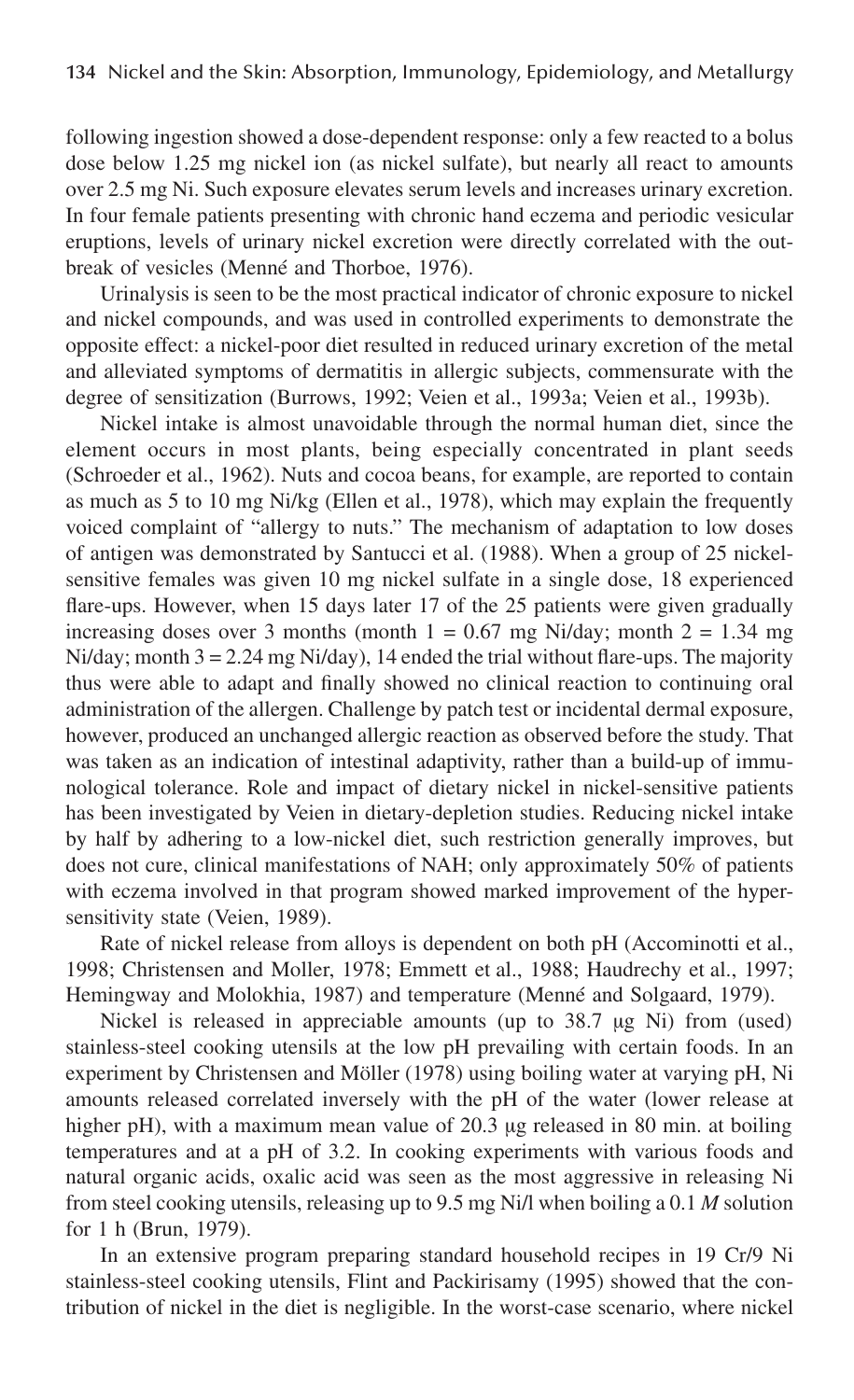release was measured in the processing of acid fruits, the amount released in new pans first used amounted to approximately one fifth of the normal daily intake for the average person (around 200 µg).

Accominotti et al. (1998) analyzed the release of nickel (and chromium) levels after cooking 11 standard menus in different grades of stainless-steel utensils. Those values were compared with those obtained by cooking in glassware (yielding Ni levels intrinsic in the foodstuff). The authors conclude that, while significant differences exist between the release of metal, depending on the materials used in food preparation, the levels of nickel release as measured by atomic absorption spectrometry are low (highest for vegetable preparation) when compared with the metal levels contained in the menus. They conclude that there is no advantage for nickel-sensitive patients in switching to materials other than good quality stainless steel.

Cases have been documented in which adverse reactions occurred as a consequence of swallowed nickel coins. Lacroix et al. (1979) described a widespread eczematous (allergic) reaction in a child 18 h after it had swallowed a Canadian quarter. After surgical removal of the coin, erythema markedly subsided, and 6 days later the child was free of dermatitis. Serum nickel levels were determined in a child that presented with generalized nickel dermatitis after having swallowed a Canadian nickel (Ewing and Miller, 1991). Twenty-four hours after ingestion, serum nickel levels were 20.2 µg/l (normal 0.2 to 3.0 µg/l). They returned to normal again after the (severely corroded) coin had been removed via endoscopy.

## **4.6 DISCUSSION**

Considerable data on the release of nickel on contact with skin and other tissues from all types of alloys used in the manufacture of items of everyday use and medical applications have become available, the investigations undoubtedly prompted by the perceived risk of NAH to public health. Not only sweat and inflammatory exudates are factors in solubilizing nickel; also serum, apparently the most aggressive medium acting in specific circumstances such as ear piercing, can play a decisive role on the path towards systemic immunization. This motivated the special requirement contained in the EU Nickel Regulation as to the permissible level of nickel  $\langle$ <0.05%) in materials intended for skin piercing (EU, 1994). This virtually mandates use of nickel-free materials for such applications. The remaining part of the EU Nickel Directive is based on release of nickel (<0.5 µg/cm<sup>2</sup>/week) for articles in direct and prolonged contact with the skin.

Results from the many studies conducted to clarify the causal relationship between exposure and risk for NAH induction or elicitation due to the introduction of extraneous materials in the human organism can lead to conflicting conclusions. The issues investigated are complicated by numerous objective and subjective factors; note that each investigator seeks the answers to a question, but isn't always able to control the biologic variables. Also, the literature must be "normalized" for dose: some provide data in percentages, others in molarity. In essence, reducing the data to mass per unit area (e.g.,  $\mu$ g/cm<sup>2</sup>) offers ease of extrapolation in those publications. Such a review therefore does not permit drawing definitive conclusions, as apparent contradictory findings on the subject abound in the literature. Also, the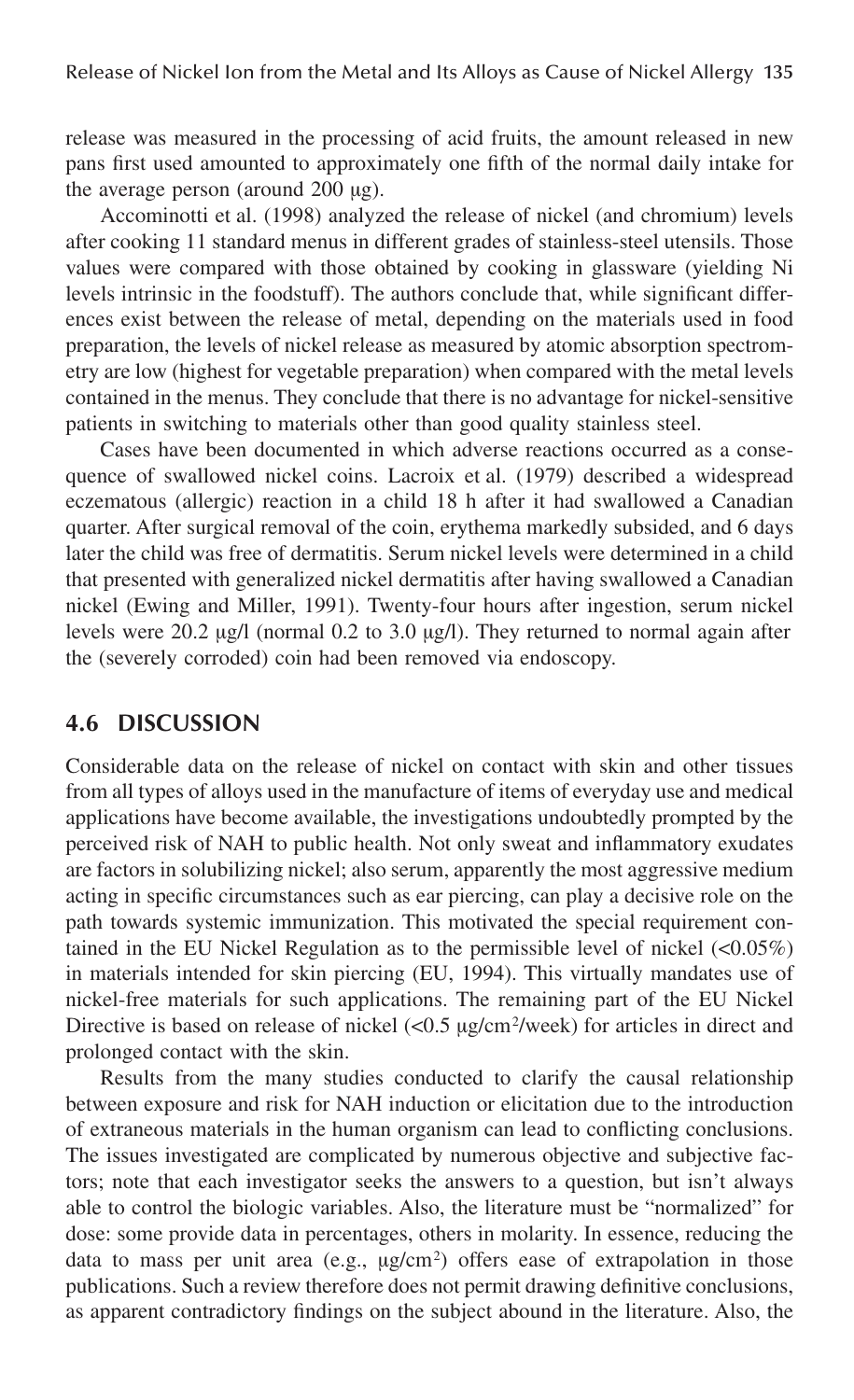fact that a reaction to nickel may not appear immediately, but months or years following first contact with the allergen, makes it difficult to project a focused picture correlating cause and effect (Marzulli and Maibach, 1976).

The risk assessment of the presence of nickel at any level in items intended for intimate, long-term contact with the skin seems to depend on the particular cohort involved in such studies. This appears due to the wide range of susceptibility to sensitization seen in the population, as well as the unknown release of nickel ion from the material in contact with corrosive materials. Some studies suggest that for human-health reasons the release of nickel in items coming into direct and prolonged contact should be closely monitored (Cavelier et al., 1988; Cavelier et al., 1985).

While data on dermal absorption of the Ni (II) ion are scant, even less is known about its penetration through mucous membranes. A number of elicitation and systemic reactions have been claimed as a consequence of oral exposure to dental materials, although such claims are generally poorly documented. The clinical data available suggests that the overall risk is low for patients who are not nickel hypersensitive prior to such exposure, and some authors even categorically reject the occurrence of nickel allergic reactions to dental alloys (Barrière et al., 1979; Spiechowicz et al., 1984). A patient with NAH prior to orthodontic treatment may in rare cases show adverse reactions induced by restorative materials. In young patients, the slow, sustained release of nickel from orthodontic appliances may even induce tolerance to nickel if they are not hypersensitive at the start of such exposure (Todd and Burrows, 1989; van Hoogstraten et al., 1991; Kerosuo et al., 1996). A major confounding factor determining the outcome of the many studies may be the large variety in nickel-bearing alloys that are the focus of a particular investigation. Electropositivity of the metals associated with nickel will create a galvanic element generating an electric current from the electronegative element (metal) to the electropositive and thus determine rate and extent of nickel release, particularly in a corrosive environment (Cavelier et al., 1985; Grimsdottir et al., 1992a; Lidén et al., 1998; Morgan and Flint, 1989).

NAH is becoming a minor component of complications in orthopedic surgery, thanks to the development of improved materials and safer alloys, which minimize mechanical failure and the incidence of abrasive metal-to-metal contact (Török et al., 1995). While the number of implants inserted is large, the incidence of clinically relevant metal sensitivity complications is small. There is not substantial-enough evidence to date to suggest that the orthopedic surgeon should alter the usual implant protocol because a patient is sensitive to a metal. Follow-up monitoring for longterm compatibility is indicated, however, for any type of adverse reactions.

Current *in vitro* release data offers an excellent start toward understanding the aspect of percutaneous penetration and NAH potential. Investigation of the other contributing factors should increase our insight, possibly leading to successful interventions that might decrease sensitization. The excellent data currently available could thus be appropriately refined using technological advances leading to insights that mimic the clinicalbiological situation existing for man and potentially resulting in NAH.

A practical and natural sequence of events could be:

- Exposure of metal objects to a more clinically relevant biological medium
- Definition of the nickel ion load in the SC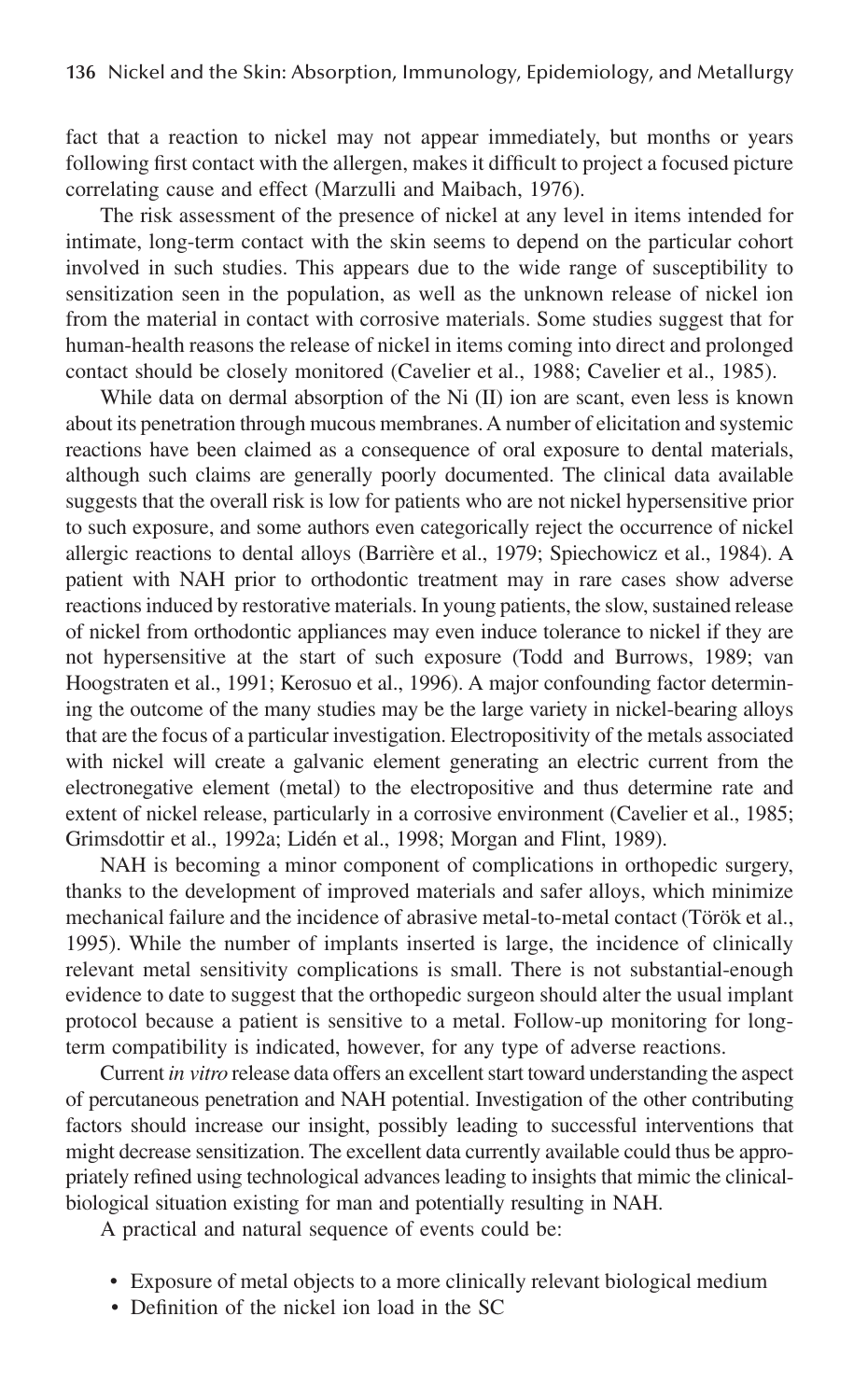- Correlation of SC load with percutaneous penetration
- Correlation of percutaneous penetration with elicitation of NAH

This sequence may then provide the possibility for clinical intervention and ultimately decrease the elicitation of NAH.

At this point it is not clear to what degree exposure to traditional metallic dental restoration materials has a bearing on the frequency of NAH. However, such hypersensitivity might be expected to increase with certain recent advances in materials technology, which, as an instance, brought the customary average of 8% nickel in stainless steel for such applications to 70% nickel in Ni–Ti in orthodontic wire. It is not content, but release of nickel ion from alloys, that needs to be considered. With the increase in NAH reported (Blanco-Dalmau et al., 1984; Angelini, 1989; Kiec-Swierczynska, 1990a; Kiec-Swierczynska, 1990b; Kiec-Swierczynska, 1996; Mattila, 2001), regulation of maximum permissible nickel release from metallic objects of daily use appears justified from the public-health point of view. Release from metal objects has been sufficiently researched to allow the conclusion that a likely possibility of breaking the increasing NAH incidence lies in marketing or using metal items for personal metal adornment with minimal release of nickel. Such an improving trend could be documented most recently by Johansen et al. (2001) in a Danish population, following implementation of the Danish regulation on nickel release.

The quality of the data reviewed represents state of the science at the time these studies were performed; subsequent advances in analytical chemistry and physical detection methods applicable to biological materials, such as inductively coupled plasma atomic emission spectroscopy and mass spectroscopy, permit highly reliable analyses of contamination and release concentrations down to the ppm and even to the ppb level for most heavy metals, including nickel. With the graded patch data now available, the ppm level is clinically relevant in terms of NAH elicitation (Andersen et al., 1993). Previous limitations can now be technically dealt with without the need to resort to nucleotides.

## **4.7 ACKNOWLEDGMENT**

We gratefully acknowledge the financial support by the Nickel Producers Environmental Research Association (NiPERA) toward this review project.

## **REFERENCES**

- Accominotti, M. et al., Contribution to chromium and nickel enrichment during cooking of foods in stainless steel utensils, *Contact Dermatitis*, 38, 305–310, 1998.
- Allenby, C.F. and Goodwin, B.F., Influence of detergent washing powders on minimal eliciting patch test concentrations of nickel and chromium, *Contact Dermatitis*, 9, 491–499, 1983.
- Allenby, C.F. and Basketter, D.A., An arm immersion model of compromised skin. II. Influence on minimal eliciting patch test concentrations of nickel, *Contact Dermatitis*, 28, 129–133, 1993.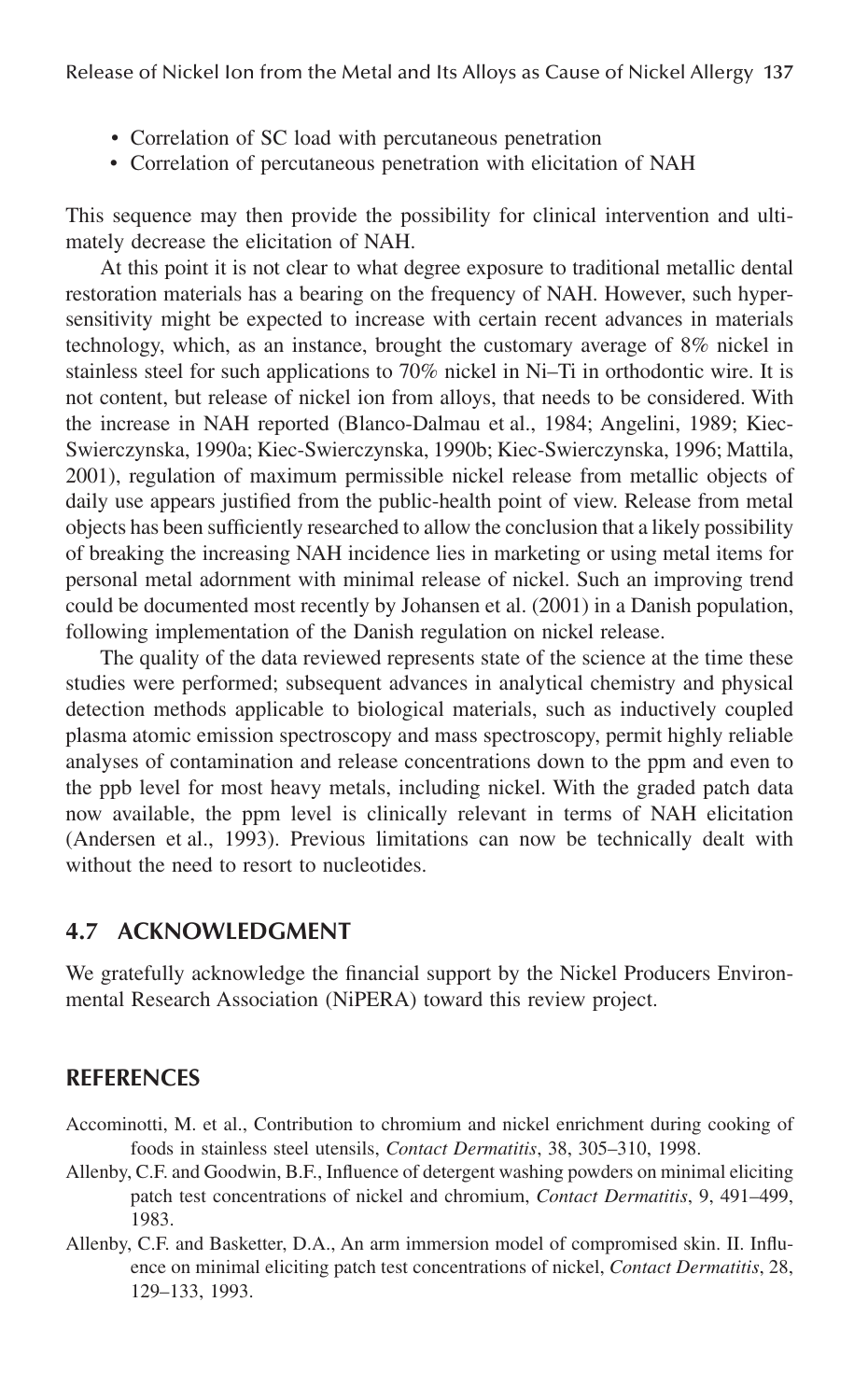- Allenby, C.F. and Basketter, D.A., The effect of repeated open exposure to low levels of nickel on compromised hand skin of nickel allergic subjects, *Contact Dermatitis*, 30, 135–138, 1994.
- Andersen, K.E. et al., Dose-response testing with nickel sulphate using TRUE test in nickelsensitive individuals, *Br. J. Dermatol.*, 129, 50–56, 1993.
- Angelini, G. and Veña, G.A., Allergia da contatto al nickel. Considerazioni su vecchie e nuove acquisizioni, *Bollettino di Dermatologia Allergologica e Professional*, 4, 5–14, 1989.
- Aro, T. et al., Long-lasting allergic patch test reaction caused by gold, *Contact Dermatitis*, 28, 276–281, 1993.
- Avnstorp, C., Menné, T., and Maibach, H.I., Contact allergy to chromium and nickel, in *Immunotoxicity of Metals and Immunotoxicology*, Dayan, A.D., Ed., Plenum Press, New York, 1990, pp. 83–91.
- Axéll, T. et al., Standard patch test series for screening of contact allergy to dental materials, *Contact Dermatitis*, 9, 82–84, 1983.
- Bang Pedersen, N. et al., Release of nickel from silver coins, *Acta Derm. Venereol. (Stockh.)*, 54, 231–234, 1974.
- Bangha, E. and Elsner, P., Sensitizations to allergens of the European standard series at the Department of Dermatology in Zurich 1990–1994, *Dermatology*, 193, 17–21, 1996.
- Barrière, H. et al., Allergie aux détergents et allergie au nickel, *Ann. Dermatol. Vénérol.*, 106, 33–37, 1979.
- Basketter, D.A. et al., Nickel, cobalt, and chromium in consumer products: a role in allergic contact dermatitis?, *Contact Dermatitis*, 28, 15–25, 1993.
- Bass, J.K., Fine, H., and Cisneros, G.J., Nickel hypersensitivity in the orthodontic patient, *Am. J. Orthodont. Dentofac. Orthop.*, 103, 280–285, 1993.
- Bergman, M., Bergman, B., and Söremark, R., Tissue accumulation of nickel released due to electrochemical corrosion of non-precious dental casting alloys, *J. Oral Rehab.*, 325–330, 1980.
- Bettley, F.R., Nickel coin dermatitis, *Contact Dermatitis Newsl.*, 9, 198, 1971.
- Bishara, S.E., Barrett, R.D., and Moustafa, I.S., Biodegradation of orthodontic appliances. Part II. Changes in the blood level of nickel, *Am. J. Orthodont. Dentofac. Orthop.*, 103, 280–285, 1993.
- Black, H., Dermatitis from nickel and copper in coins, *Contact Dermatitis Newsl*., 12, 326–327, 1972.
- Blanco-Dalmau, L., Carrasquillo-Alberty, H., and Silva-Parra, J., A study of nickel allergy, *J. Prosthet. Dent.*, 52, 116–119, 1989.
- Brasch, J. and Geier, J., Patch test results in schoolchildren. Results from the Information Network of Departments (IVDK) and the German Contact Dermatitis Research group (DKG), *Contact Dermatitis*, 37, 286–293, 1997.
- Brasch, J., Geier, J., and Schnuch, A., Differentiated contact allergy lists serve in quality improvement, *Hautarzt*, 49, 184–191, 1998.
- Brown, S.A. and Merritt, K., Electrochemical corrosion in saline and serum, *J. Biomed. Mat. Res.*, 14, 173–179, 1980.
- Brown, S.S. et al., IUPAC reference method for analysis of nickel in serum and urine by electrothermal atomic absorption spectrophotometry, *Clin. Biochem.*, 14, 295–302, 1981.
- Bruce, G.J. and Hall, W.B., Nickel hypersensitivity-related periodontitis, *Compendium of Continuing Education in Dentistry*, 178, 180–184, 1995.
- Brun, R., Nickel in food: the role of stainless-steel utensils, *Contact Dermatitis*, 5, 43–45, 1979.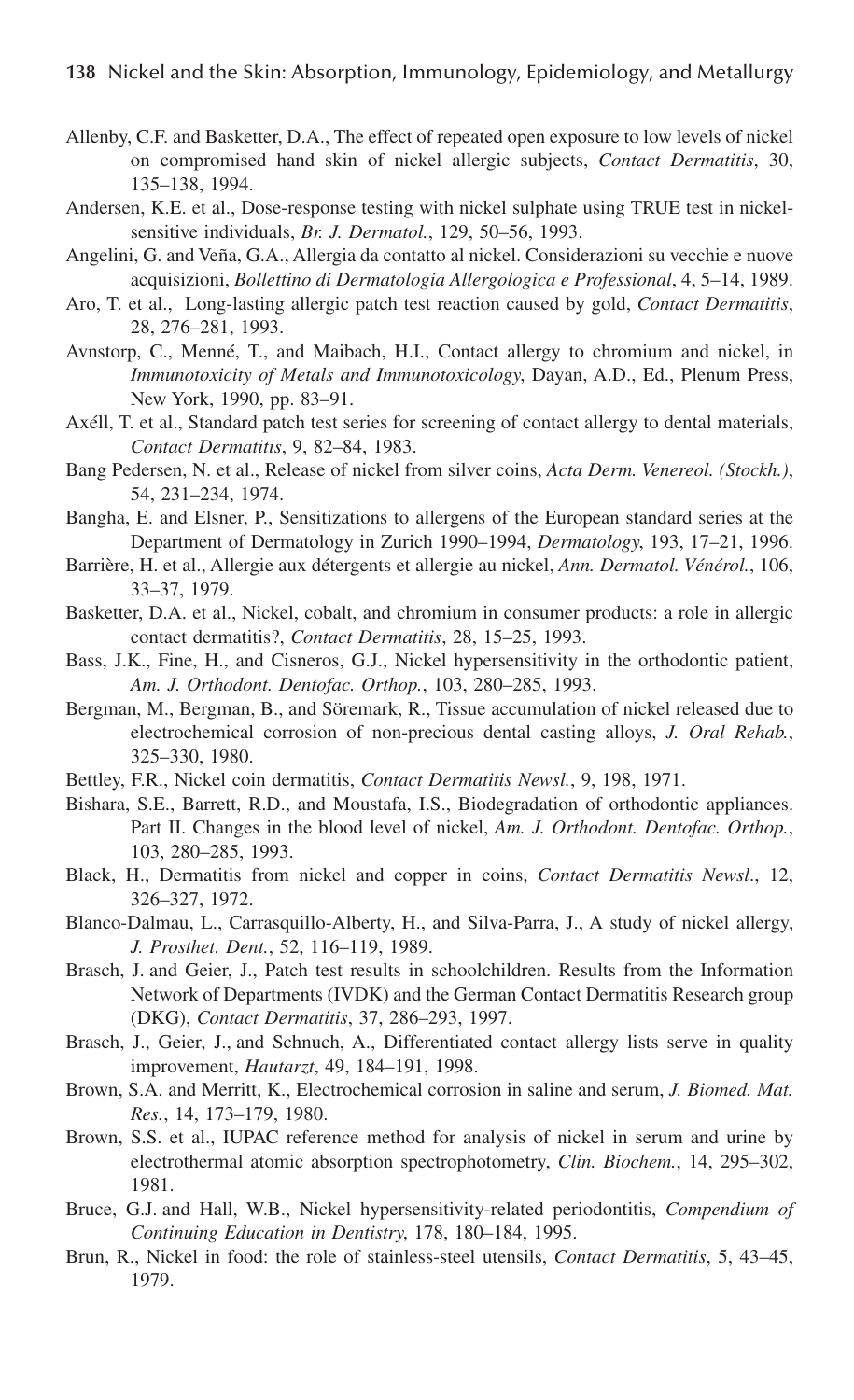- Bumgardner, J.D. and Lucas, L.C., Surface analysis of nickel-chromium dental alloys, *Dent. Mat.*, 9, 252–259, 1993.
- Bumgardner, J.D. and Lucas, L.C., Corrosion and cell culture evaluations of nickel-chromium dental castings, *J. Appl. Biomat.*, 5, 203–213, 1994.
- Bumgardner, J.D. and Lucas, L.C., Cellular response to metallic ions released from nickelchromium dental alloys, *J. Dent. Res.*, 74, 1521–1527, 1995.
- Cage, G.W. and Dobson, R.L., Sodium secretion and reabsorption in the human eccrine sweat gland, *J. Clin. Invest.*, 44, 1270–1276, 1965.
- Cavelier, C., Foussereau, J., and Massin, M., Nickel allergy: analysis of metal clothing objects and patch testing to metal samples, *Contact Dermatitis*, 12, 65–75, 1985.
- Cavelier, C. et al., Nickel allergy: tolerance to metallic surface-plated samples in nickelsensitive humans and guinea pigs, *Contact Dermatitis*, 19, 358–361, 1988.
- Cavelier, C. et al., Allergy to nickel or cobalt: tolerance to nickel and cobalt samples in man and in the guinea pig allergic or sensitized to these metals, *Contact Dermatitis*, 21, 72–78, 1989.
- Christensen, O.B. and Möller, H., Release of nickel from cooking utensils, *Contact Dermatitis*, 4, 343–346, 1978.
- Cortada, M. et al., Metallic ion release in artificial saliva of titanium oral implants coupled with different metal superstructures, *Bio.-Med. Mat. Eng.*, 7, 213–220, 1997.
- Cronin, E., Di Michiel, A.D., and Brown, S.S., Oral challenge in nickel-sensitive women with hand eczema, in *International Conference on Nickel Toxicology, Swansea, Wales*, Brown, S.S. and Sunderman, F.W., Eds., Academic Press, London, 1980, pp. 150–152.
- Cullander, C. et al., A quantitative minimally invasive assay for the detection of metals in the stratum corneum, *J. Pharm. Biomed. Anal.*, 22, 265–279, 2000.
- Dickel, H. et al., Patch testing with a standard series, *Dermatosen*, 46, 234–243, 1998.
- Dipietro, E.S. et al., Comparison of an inductively coupled plasma-atomic emission spectrometry method for the determination of calcium, magnesium, sodium, potassium, copper and zinc with atomic absorption spectroscopy and flame photometry methods, *Sci. Total Environ.*, 74, 249–262, 1988.
- Edie, J.W., Andreasen, G.F., and Zaytoun, M.P., Surface corrosion of nitinol and stainless steel under clinical conditions, *Angle Orthodontry*, 51, 319–324, 1981.
- Ellen, G., van den Bosch-Tibbesma, G., and Douma, F.F., Nickel content of various Dutch foodstuffs, *Z. Lebensm. Unters. Forsch.*, 166, 145–147, 1978.
- Emmett, E.A. et al., Allergic contact dermatitis to nickel: Bioavailability from consumer products and provocation threshold, *J. Am. Acad. Dermatol.*, 19, 314–322, 1988.
- España, A. et al., Chronic urticaria after implantation of 2 nickel-containing dental prosthesis in a nickel-allergic patient, *Contact Dermatitis*, 21, 204–206, 1989.
- Evans, E.M., Walex, S., and Freeman, M.A.R., Metal sensitivity as a cause of bone necrosis and loosening of the prosthesis in total joint replacement, *J. Bone Joint Surg.*, 56B, 626–642, 1974.
- Ewing, S. and Miller, R., Generalized nickel dermatitis in a 6-year-old boy as a result of swallowing a Canadian nickel, *J. Am. Acad. Dermatol.*, 25, 855–856, 1991.
- Fischer, T. et al., Contact sensitivity to nickel in white gold, *Contact Dermatitis*, 10, 23–24, 1984a.
- Fischer, T. et al., Nickel release from ear piercing kits and earrings, *Contact Dermatitis*, 10, 39–42, 1984b.
- Fisher, A.A., Possible combined nickel and gold allergy, *Am. J. Contact Dermat.*, 3, 52, 1992.
- Flint, G.N., A metallurgical approach to metal contact dermatitis, *Contact Dermatitis*, 39, 213–221, 1998.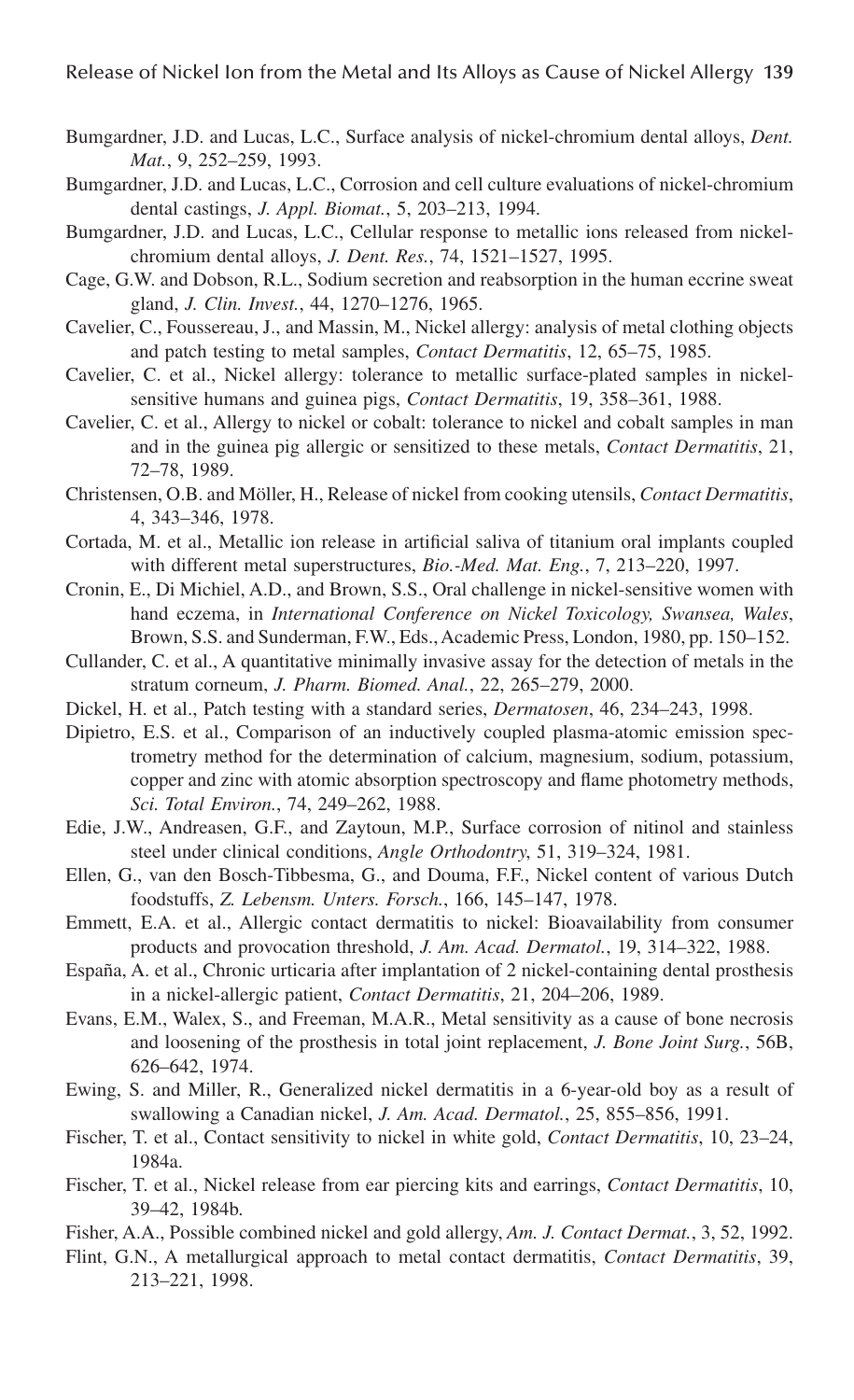- Flint, G.N. and Packirisamy, S., Systemic nickel: the contribution made by stainless-steel cooking utensils, *Contact Dermatitis*, 32, 218–224, 1995.
- Forslind, B. et al., Recent advances in x-ray microanalysis in dermatology, *Scanning Electron Microsc.*, Part 2, 687–695, 1985.
- Fregert, S., Kollander, M., and Poulsen, J., Allergic contact stomatitis from gold dentures, *Contact Dermatitis*, 5, 63–64, 1979.
- Gawkrodger, D.J., Nickel dermatitis: how much nickel is safe?, *Contact Dermatitis,* 35, 267–271, 1996.
- Gilboa, R., Al-Tawil, N.G., and Marcusson, J.A., Metal allergy in cashiers: an in vitro and in vivo study for the presence of metal allergy, *Acta Derm. Venereol. (Stockh.)*, 68, 317–324, 1988.
- Giménez-Arnau, A. et al., Metal-induced generalized pruriginous dermatitis and endovascular surgery, *Contact Dermatitis*, 43, 35–40, 2000.
- Gjerdet, N.R. et al., Nickel and iron in saliva of patients with fixed orthodontic appliances, *Acta Odont. Scand.*, 49, 73–78, 1991.
- Gollhausen, R. and Ring, J., Allergy to coined money: nickel contact dermatitis in cashiers, *J. Am. Acad. Dermatol.*, 25, 365–369, 1991.
- Grice, K. et al., An evaluation of Na, Cl and pH ion-specific electrodes in the study of the electrolyte contents of epidermal transudate and sweat, *Br. J. Dermatol.*, 92, 511–518, 1975.
- Grimsdottir, M.R., Gjerdet, N.R., and Hensten-Pettersen, A., Composition and in vitro corrosion of orthodontic appliances, *Am. J. Orthodont. Dentof. Orthop.*, 101, 525–532, 1992a.
- Grimsdottir, M.R., Hensten-Pettersen, A., and Kullmann, A., Cytotoxic effect of orthodontic appliances, *Eur. J. Orthodont.*, 14, 47–53, 1992b.
- Guerra, L. et al., Sensitization to palladium, *Contact Dermatitis*, 19, 306–307, 1988.
- Guerra, L. et al., Role of contact sensitizers in the "burning mouth syndrome," *Am. J. Contact Dermat.*, 4, 154–157, 1993.
- Guimaraens, D., Gonzales, M.A., and Condé-Salazar, L., Systemic contact dermatitis from dental crowns, *Contact Dermatitis*, 30, 124–125, 1994.
- Guyuron, B. and Lasa, C.I., Jr., Reaction to stainless steel wire following orthognathic surgery, *Plast. Reconstr. Surg.*, 89, 540–542, 1992.
- Haudrechy, P. et al., Nickel release from nickel-plated metals and stainless steel, *Contact Dermatitis*, 31, 249–255, 1994.
- Haudrechy, P. et al., Nickel release from stainless steels, *Contact Dermatitis*, 37, 113–117, 1997.
- Hay, I.C. and Ormerod, A.D., Severe oral and facial reaction to 6 metals in restorative dentistry, *Contact Dermatitis*, 38, 216, 1998.
- Hemingway, J.D. and Molokhia, M.M., The dissolution of metallic nickel in artificial sweat, *Contact Dermatitis*, 16, 99–105, 1987.
- Husain, S.L., Nickel coin dermatitis, *BMJ,* 2, 998, 1977.
- ICDRG, Revised European standard series, *Contact Dermatitis*, 19, 391, 1988.
- Ingber, A., Klein, S.K., and David, M., The nickel released from jewelry in Israel and its clinical significance, *Contact Dermatitis*, 39, 195–197, 1997.
- Ishikawaya, Y., Suzuki, H., and Kullavanija, P., Exposure of nickel in used and unused goldplated earrings: a study using scanning electron microscopy and x-ray microanalysis, *Contact Dermatitis*, 36, 1–4, 1997.
- Izumi, K., Allergic contact gingivostomatitis due to gold, *Arch. Dermatol. Res.*, 272, 387–391, 1982.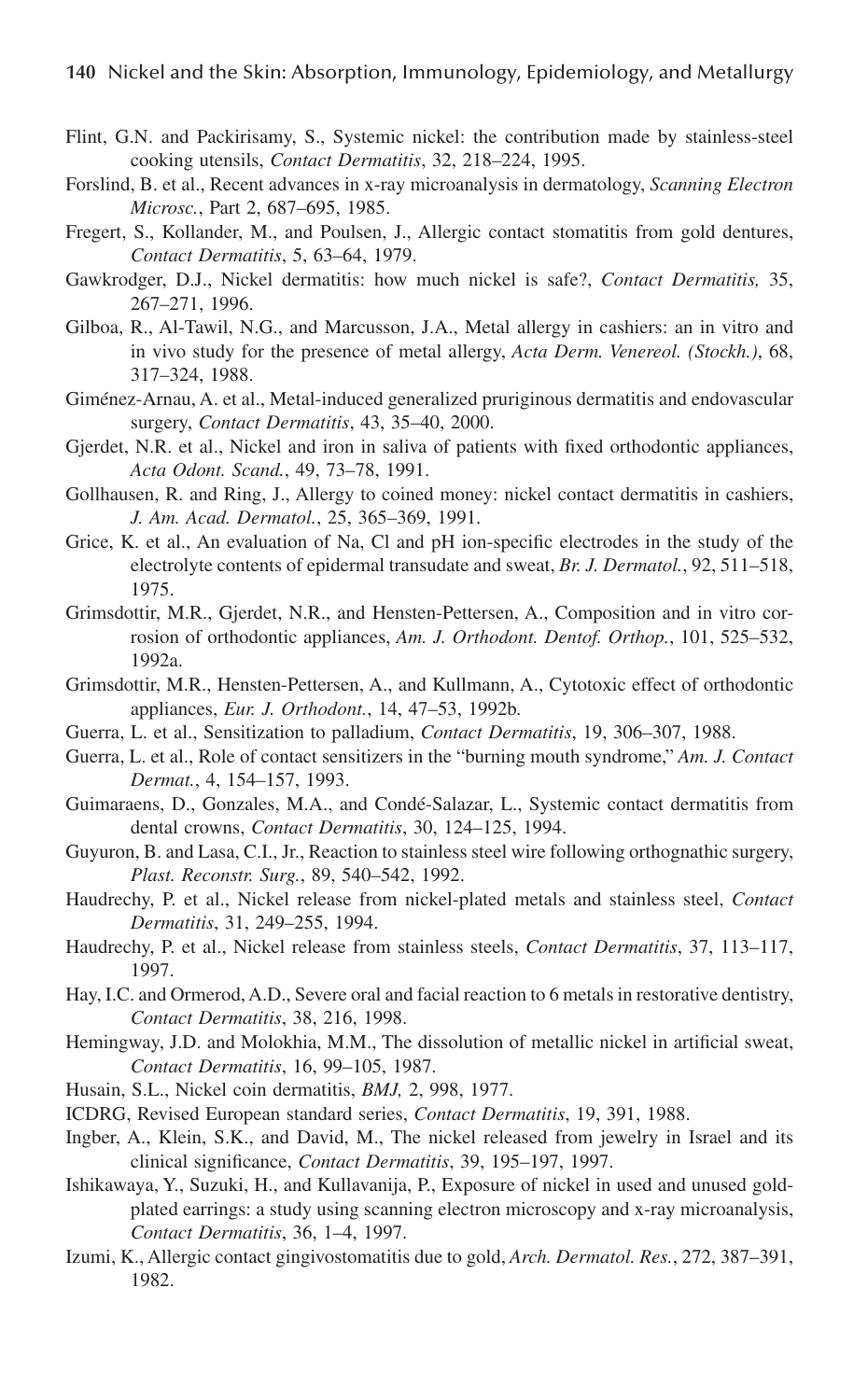- Jensen, O., "Rusters." The corrosive action of palmar sweat. II. Physical and chemical factors in palmar hyperhidrosis, *Acta Derm. Venereol. (Stockh.)*, 59, 139–143, 1979.
- Johansen, J. et al., Changes in the pattern of sensitization to common contact allergens in Denmark between 1985–86 and 1997–98, with a special view to the effect of preventive strategies, *Br. J. Dermatol.*, 142, 490–495, 2001.
- Johansson, S.A.E. and Campbell, J.L., *PIXE: A Novel Technique for Elemental Analysis,* John Wiley & Sons, New York, 1988.
- Kanerva, L. and Aitio, A., Dermatotoxicological aspects of metallic chromium, *Eur. J. Dermatol.*, 7, 79–84, 1997.
- Kanerva, L. et al., Nickel release from metals, and a case of allergic contact dermatitis from stainless steel, *Contact Dermatitis*, 31, 299–303, 1994.
- Kanerva, L., Estlander, T., and Jolanki, R., Dental problems, in *Practical Contact Dermatitis*, McGraw-Hill, New York, 1995, pp. 397–432.
- Kanerva, L., Estlander, T., and Jolanki, R., Bank clerk's occupational allergic nickel and cobalt contact dermatitis from coins, *Contact Dermatitis*, 38, 217–218, 1998.
- Katz, S.A. and Samitz, M.H., Leaching of nickel from stainless steel consumer commodities, *Acta Derm. Venereol. (Stockh.)*, 55, 113–115, 1975.
- Kerosuo, H. et al., Nickel allergy in adolescents in relation to orthodontic treatment and piercing of ears, *Am. J. Orthodont. Dentofac. Orthoped.*, 109, 148–154, 1996.
- Kerosuo, H., Moe, G., and Hensten-Pettersen, A., Salivary nickel and chromium in subjects with different types of fixed orthodontic appliances, *Am. J. Orthodont. Dentofac. Orthoped.*, 111, 595–598, 1997.
- Kiec-Swierczynska, M., Occupational dermatoses and allergy to metals in Polish construction workers manufacturing prefabricated building units, *Contact Dermatitis*, 23, 27–32, 1990a.
- Kiec-Swierczynska, M., Allergy to chromate, cobalt and nickel in Lodz 1977–1988, *Contact Dermatitis*, 22, 229–231, 1990b.
- Kiec-Swierczynska, M., Occupational allergic contact dermatitis in Lodz: 1990–1994, *Occup. Med.*, 46, 205–208, 1996.
- Kieffer, M., Nickel sensitivity: relationship between history and patch test reaction, *Contact Dermatitis*, 5, 398–401, 1979.
- Kligman, A.M., The identification of contact allergens by human assay. 3. The maximization test: a procedure for screening and rating contact sensitizers, *J. Invest. Dermatol.*, 47, 393–409, 1966.
- Koch, P. and Bahmer, F.A., Oral lichenoid lesions, mercury hypersensitivity and combined hypersensitivity to mercury and other metals: histologically-proven reproduction of the reaction by patch testing with metal salts, *Contact Dermatitis*, 33, 323–328, 1995.
- Koppenburg, P. et al., Die kieferothopädische Apparatur-ein Schritt zur Sensibilisierung gegen Metalle?, *Fortschritte in der Kieferothopaedie*, 49, 62–69, 1988.
- Kubba, R., Taylor, J. S., and Marks, K.E., Cutaneous complications of orthopedic implantations, *Arch. Dermatol.*, 117, 554–560, 1981.
- Lacroix, J., Morin, C.L., and Collin, P.-P., Nickel dermatitis from a foreign body in the stomach., *J. Pediat.*, 95, 428, 1979.
- Landwehr, A.J. and van Ketel, W.G., Pompholyx after implantation of a nickel-containing pacemaker in a nickel-allergic patient, *Contact Dermatitis*, 9, 147, 1983.
- Larsen, F.S. and Brandrup, F., Nickel release from metallic buttons in blue jeans, *Contact Dermatitis*, 6, 298–299, 1980.
- Laugier, P. and Foussereau, J., Les dermites allergiques à distance provoquées par le matériel d'osthéosynthèse, *Gazette Médicale de France*, 73, 3409–3418, 1966.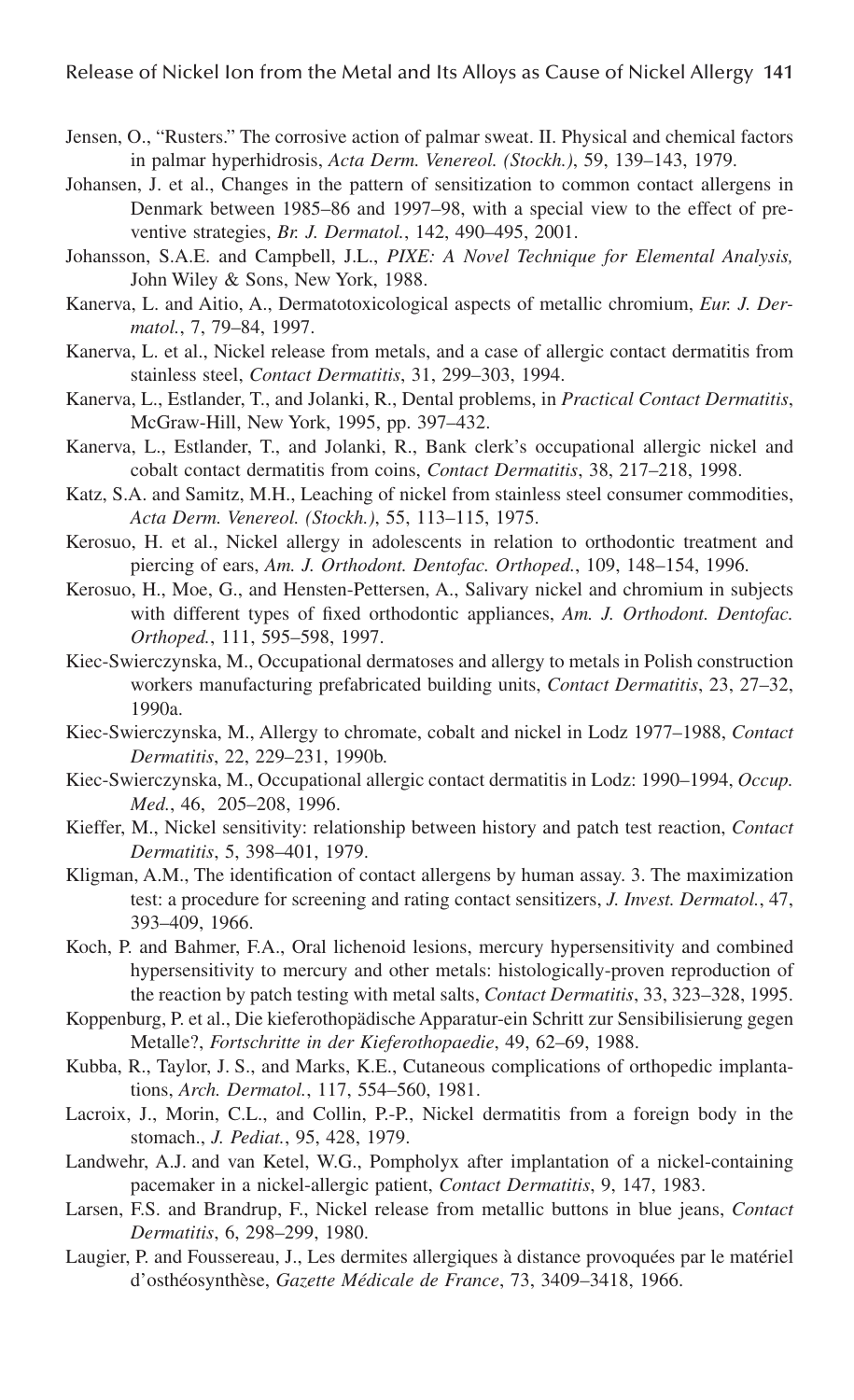- Lidén, C., Menné, T., and Burrows, D., Nickel-containing alloys and platings and their ability to cause dermatitis, *Br. J. Dermatol.*, 134, 193–198, 1996.
- Lidén, C. et al., Nickel release from tools on the Swedish market, *Contact Dermatitis*, 39, 127–131, 1998.
- Lim, J.T.E. et al., Changing trends in the epidemiology of contact dermatitis in Singapore, *Contact Dermatitis*, 26, 321–326, 1992.
- Linden, J. V. et al., Blood nickel concentrations in patients with stainless-steel hip prostheses, *Ann. Clin. Lab. Sci.*, 15, 459–464, 1985.
- Lowney, E.D., Immunologic unresponsiveness to a contact sensitizer in man, *J. Invest. Dermatol.*, 51, 411–417, 1968.
- Lyell, A., Bain, W.H., and Thomson, R.M., Repeated failure of nickel-containing prosthetic heart valves in a patient allergic to nickel, *Lancet*, 2, 657–659, 1978.
- Magnusson, B. et al., Nickel allergy and nickel-containing dental alloys, *Scand. J. Dent. Res.*, 90, 163–167, 1982.
- Maibach, H.I. and Menné, T., Eds., *Nickel and the Skin: Immunology and Toxicology,* CRC Press, Boca Raton, FL, 1989.
- Malmqvist, K.G. et al., The use of PIXE in experimental studies of the physiology of human skin epidermis, *Biol. Trace Element Res.*, 12, 297–308, 1987.
- Marcusson, J.A., Contact allergies to nickel sulfate, gold sodium thiosulfate and palladium chloride in patients claiming side-effects from dental alloy components, *Contact Dermatitis*, 34, 320–323, 1996.
- Marks, J.C. and DeLeo, V.A., *Contact and Occupational Dermatology*, Mosby Year Book, St. Louis, 1992.
- Marks, J.G. et al., North American Contact Dermatitis Group patch test results for the detection of delayed-type hypersensitivity to topical allergens, *J. Am. Acad. Dermatol.*, 38, 911–918, 1998.
- Marzulli, F.N. and Maibach, H.I., Contact allergy: predictive testing in man, *Contact Dermatitis*, 2, 1–17, 1976.
- Mattila, L. et al., Prevalence of nickel allergy among Finnish university students, *Contact Dermatitis*, 44, 218–223, 2001.
- Menné, T. and Solgaard, P., Temperature-dependent nickel release from nickel alloys, *Contact Dermatitis*, 5, 82–84, 1979.
- Menné, T. and Rasmussen, K., Regulation of nickel exposure in Denmark, *Contact Dermatitis*, 23, 57–58, 1990.
- Menné, T. and Maibach, H.I., Reactions to systemic exposure to contact allergens: systemic contact allergy reactions (SCAR), *Immunol. Allergy Pract.*, 9, 373–385, 1987.
- Menné, T. et al., Patch test reactivity to nickel alloys, *Contact Dermatitis*, 16, 255–259, 1987a.
- Menné, T. et al., Evaluation of the dimethylglyoxime stick test for the detection of nickel, *Dermatosen*, 35, 128–130, 1987b.
- Menné, T. and Calvin, G., Concentration threshold of non-occluded nickel exposure in nickelsensitive individuals and controls with and without surfactant, *Contact Dermatitis*, 29, 180–184, 1993.
- Menné, T., Quantitative aspects of nickel dermatitis. Sensitization and eliciting threshold concentrations, *Sci. Total Environ.*, 148, 275–281, 1994.
- Menné, T. and Thorboe, A., Nickel dermatitis nickel excretion, *Contact Dermatitis*, 2, 353–354, 1976.
- Merritt, K. and Brown, S.A., Distribution of cobalt chromium wear and corrosion products and biologic reactions, *Clinical Orthopaedics and Related Research*, 329 Suppl., S233–243, 1996.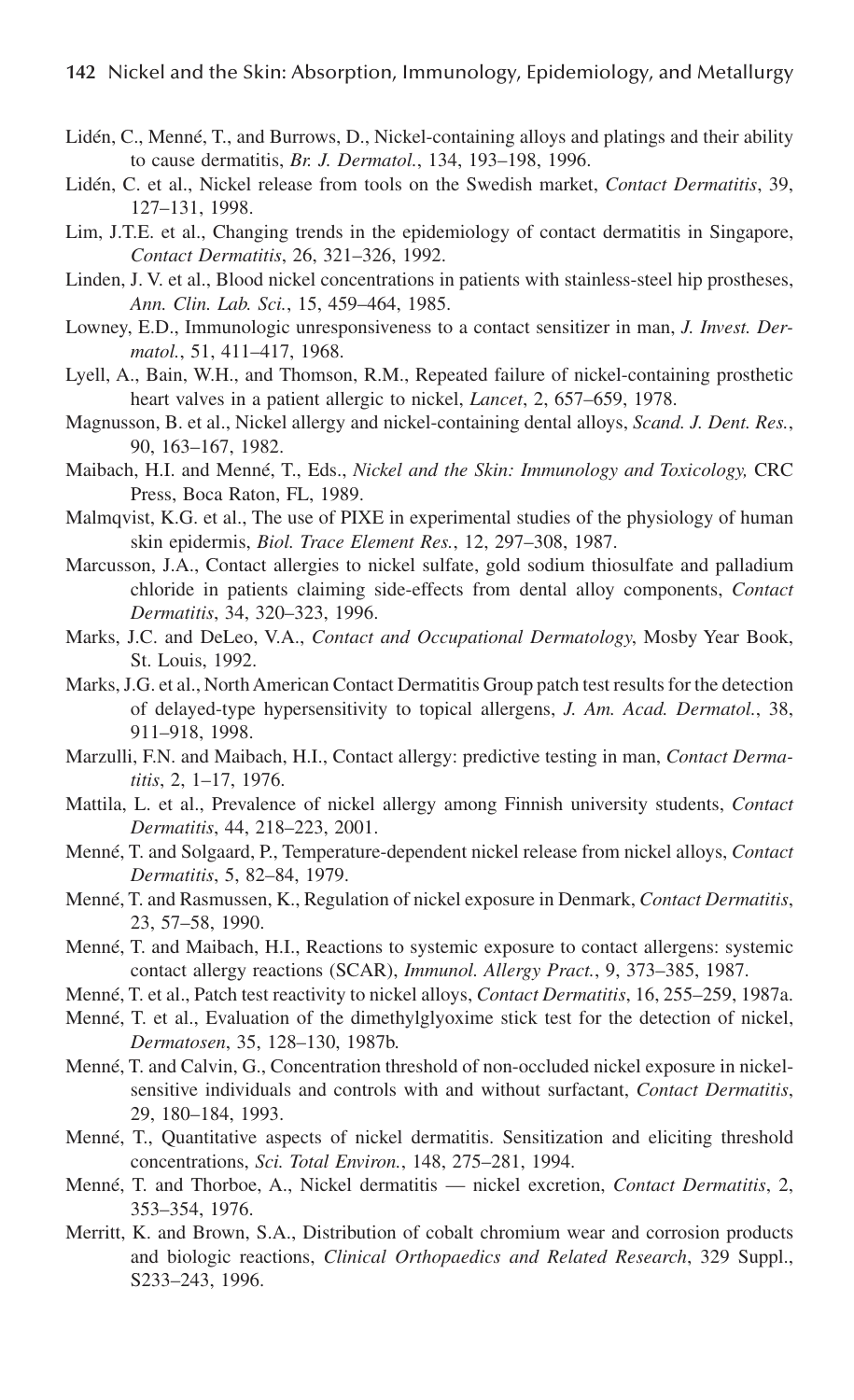- Merritt, K. and Brown, S.A., Metal sensitivity reactions to orthopedic implants, *Int. J. Derm.*, 20, 89–94, 1981.
- Moffa, J.P., Beck, W.D., and Hoke, A.W., Allergic response to nickel containing dental alloys, *J. Dent. Res.,* 56B, Abst. No. 107, 1977.
- Möller, H., Yes, systemic nickel is probably important! (letter), *J. Am. Acad. Dermatol.*, 28, 511–513, 1993.
- Mongkolnam, P., The adverse effects of dental restorative materials–a review, *Austr. Dent. J.*, 37, 360–367, 1992.
- Morgan, L.G. and Flint, G.N., Nickel alloys and coatings: release of nickel, in *Nickel and the Skin: Immunology and Toxicology*, Maibach, H.I. and Menné, T., Eds., CRC Press, Boca Raton, FL, 1989, p. 49.
- Morris, F.H., Veterans administration cooperative studies project no. 147. IV. Biocompatibility of base metal alloys, *J. Prosthet. Dent.*, 58, 1–4, 1987.
- Mountcastle, E.A., James, W.D., and Rodman, O.G., Allergic contact stomatitis to a dental impression material (letter), *J. Am. Acad. Dermatol.*, 15, 1055–1056, 1986.
- Nakada, T. and Iijima, M., Metal allergy, *Jpn. Med. J.*, 3756, 37–42, 1996.
- Namikoshi, T. et al., The prevalence of sensitivity to constituents of dental alloys, *J. Oral Rehab.*, 17, 377–381, 1990.
- Nielsen, C. and Klaschka, F., Teststudien an der Mundschleimhaut bei Ekzemallergikern, *Deutsche Zahn, Mund und Kieferheilkunde*, 57, 201–218, 1971.
- Nielsen, N.H. and Menné, T., Allergic contact sensitization in an unselected Danish population. The Glostrup Allergy Study, Denmark, *Acta Derm. Venereol. (Stockh.)*, 72, 456–460, 1992.
- Park, H.Y. and Shearer, T.R., In vitro release of nickel and chromium from simulated orthodontic appliances, *Am. J. Orthod.*, 84, 156–159, 1983.
- Parsons, M.L., Major, S., and Forster, A.R., Trace element determination by atomic spectroscopic methods-state of the art, *Appl. Spectrosc.*, 37, 411–418, 1983.
- Preininger, T., Überempfindlichkeit gegen Nickelgeld, *Dermatol. Wochenschr.*, 99, 1082–1084, 1934.
- Randin, J. P., Corrosion behavior of nickel-containing alloys in artificial sweat, *J. Biomed. Mat. Res.*, 22, 649–666, 1988.
- Räsänen, L. and Tuomi, M., Diagnostic value of the lymphocyte proliferation test in nickel contact allergy and provocation in occupational coin dermatitis, *Contact Dermatitis*, 27, 250–254, 1992.
- Reynolds, R.J. and Aldous, K., Eds., *Atomic Absorption Spectroscopy: A Practical Guide,* Barnes & Noble, New York, 1970.
- Richter, G., Ergebnisse und Probleme mit Dentallegierungen im Epikutantest, *Occup. Environ. Dermatol.*, 49, 5–12, 2001.
- Romaguera, C., Grimalt, F., and Vilaplana, J., Contact dermatitis from nickel: an investigation of its sources, *Contact Dermatitis*, 19, 52–57, 1988.
- Romaguera, C., Vilaplana, J., and Grimalt, F., Contact stomatitis from a dental prosthesis, *Contact Dermatitis*, 21, 204, 1989.
- Rothman, S., Überempfindlichkeit gegen Hartgeld, *Dermatol. Wochenschr.*, 90, 98–99, 1930.
- Samitz, M.H. and Katz, S.A., Nickel dermatitis hazards from prostheses, *Br. J. Dermatol.*, 92, 287–290, 1975.
- Santucci, B. et al., Nickel sensitivity: effects of prolonged oral intake of the element, *Contact Dermatitis*, 19, 202–205, 1988.
- Schöpf, E., Wex, O., and Schulz, K.H., Allergische Kontaktstomatitis mit spezifischer Lymphocytenstimulation durch Gold, *Hautarzt*, 21, 422–424, 1970.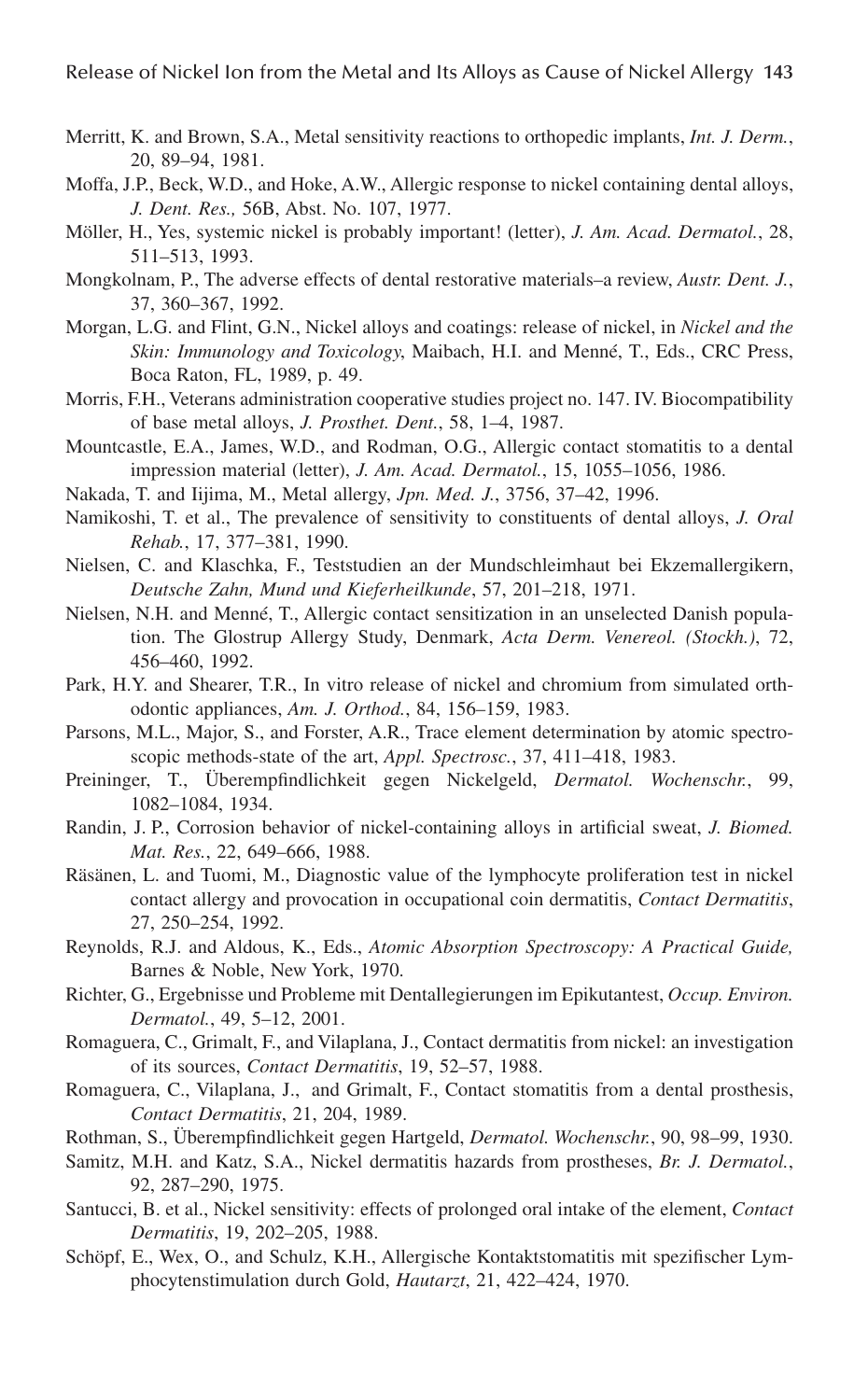- Schroeder, H.A., Balassa, J.C., and Tipton, I.H., Abnormal trace metals in man chromium, *J. Chronic Dis.*, 15, 941–964, 1962.
- Sertoli, A. et al., Epidemiological survey of contact dermatitis in Italy (1984–1993) by GIRDCA, *Am. J. Contact Dermat.*, 10, 18–30, 1999.
- Sevila, A. et al., Contact dermatitis in children, *Contact Dermatitis*, 30, 292–294, 1994.
- Skoglund, A. and Egelrud, T., Hypersensitivity reactions to dental materials in patients with lichenoid oral mucosal lesions and in patients with burning mouth syndrome, *Scand. J. Dent. Res.*, 99, 320–328, 1991.
- Spiechowicz, E. et al., Oral exposure to a nickel-containing dental alloy of persons with hypersensitive skin reactions to nickel, *Contact Dermatitis*, 10, 206–211, 1984.
- Staerkjaer, L. and Menné, T., Nickel allergy and orthodontic treatment, *Eur. J. Orthodont.*, 12, 284–289, 1990.
- Stenman, E. and Bergman, M., Hypersensitivity reactions to dental materials in a referred group of patients, *Scand. J. Dent. Res.*, 97, 76–83, 1989.
- Sunderman, F.W., Jr., Biological monitoring of nickel in humans, *Scand. J. Worker Environ. Health*, 19 (Suppl. 1), 34–38, 1993.
- Sunderman, F.W., Jr., Chemistry, analysis and monitoring, in *Nickel and the Skin: Immunology and Toxicology*, Maibach, H.I. and Menné, T., Eds., CRC Press, Boca Raton, FL, 1989, pp. 2–8.
- Sunderman, F.W. et al., Cobalt, chromium and nickel concentrations in body fluids of patients with porous-coated knee or hip prostheses, *J. Orthop. Res.*, 7, 307–315, 1989.
- Temesvári, E. and Racz, I., Nickel sensitivity from dental prosthesis, *Contact Dermatitis*, 18, 50–51, 1988.
- Todd, D.J. and Burrows, D., Nickel allergy in relationship to previous oral and cutaneous nickel contact, *Ulster Med. J.*, 58, 168–171, 1989.
- Török, L. et al., Investigation into the development of allergy to metal in recipients of implanted hip prostheses: a prospective study, *Eur. J. Dermatol.*, 5, 294–295, 1995.
- Trombelli, L. et al., Systemic contact dermatitis from an orthodontic appliance, *Contact Dermatitis*, 27, 259–260, 1992.
- Tschernitschek, H., Wolter, S., and Korner, M., Allergien auf Zahnersatzmaterialien, *Dermatosen*, 46, 244–248, 1998.
- van Hoogstraten, I.M.W. et al., Reduced frequency of nickel allergy upon oral nickel contact at an early age, *Clin. Exp. Immunol.*, 85, 441–445, 1991.
- van Ketel, W.G., Occupational contact with coins in nickel-allergic patients, *Contact Dermatitis*, 12, 108, 1985.
- van Loon, L.A.J. et al., Contact stomatitis and dermatitis to nickel and palladium, *Contact Dermatitis*, 11, 294–297, 1984.
- Vandenberg, J.J. and Epstein, W.L., Experimental nickel contact sensitization in man, *J. Invest. Dermatol.*, 41, 413–416, 1963.
- Veien, N.K., Systemically induced eczema in adults, *Acta Derm. Venereol. (Stockh.)*, 147 (Suppl), 12–55, 1989.
- Veien, N.K., Hattel, T., and Laurberg, G., Low nickel diet: an open, prospective trial, *Am. Acad. Dermatol.*, 29, 1002–1007, 1993a.
- Veien, N.K., Hattel, T., and Laurberg, G., Systemically aggravated contact dermatitis caused by aluminium in toothpaste, *Contact Dermatitis*, 28, 199–200, 1993b.
- Veien, N.K. et al., Stomatitis or systemically-induced contact dermatitis from metal wire in orthodontic materials, *Contact Dermatitis*, 30, 210–213, 1994.
- Veien, N. et al., Dental implications of nickel hypersensitivity, *J. Prosth. Dent.*, 56, 507–509, 1986.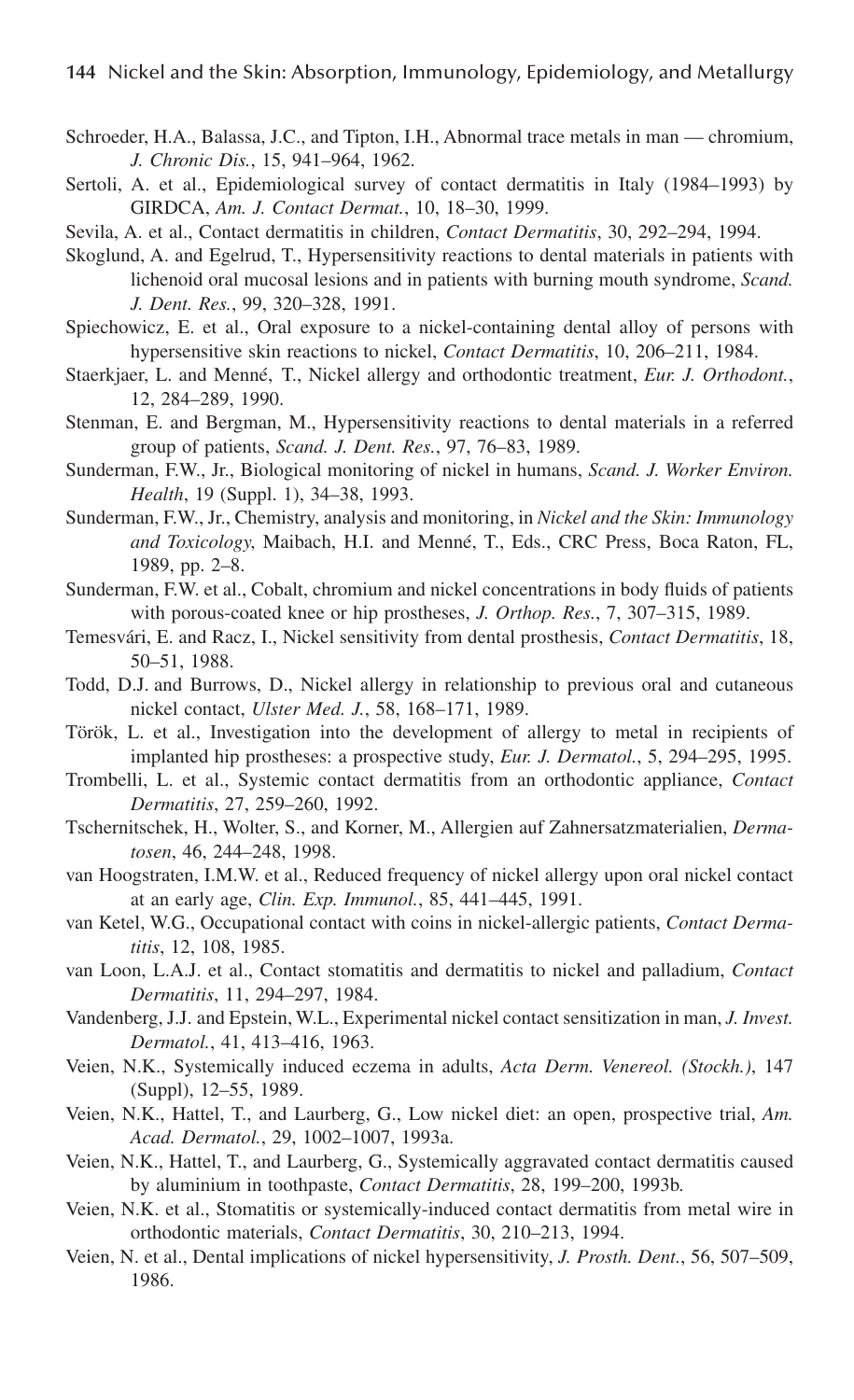- Vilaplana, J., Romaguera, C., and Cornellana, F., Contact dermatitis and adverse oral mucous membrane reactions related to the use of dental prostheses, *Contact Dermatitis*, 30, 80–84, 1994.
- Wall, L.M., Spot tests and chemical analysis for allergen evaluation, in *Textbook of Contact Dermatitis*, Rycroft, R.J.G. et al., Eds., Springer-Verlag, Heidelberg, 1992. pp. 277–285.
- Wataha, J.C. and Hanks, C.T., Biological effects of palladium and risk of using palladium in dental casting alloys, *J. Oral Rehab.*, 23, 309–320, 1996.

Wiesenfeld, D. et al., Allergy to dental gold, *Oral Surg.*, 57, 158–160, 1984.

Wilson, A.G. and Gould, D.J., Nickel dermatitis from a dental prosthesis without buccal involvement, *Contact Dermatitis*, 21, 53, 1989.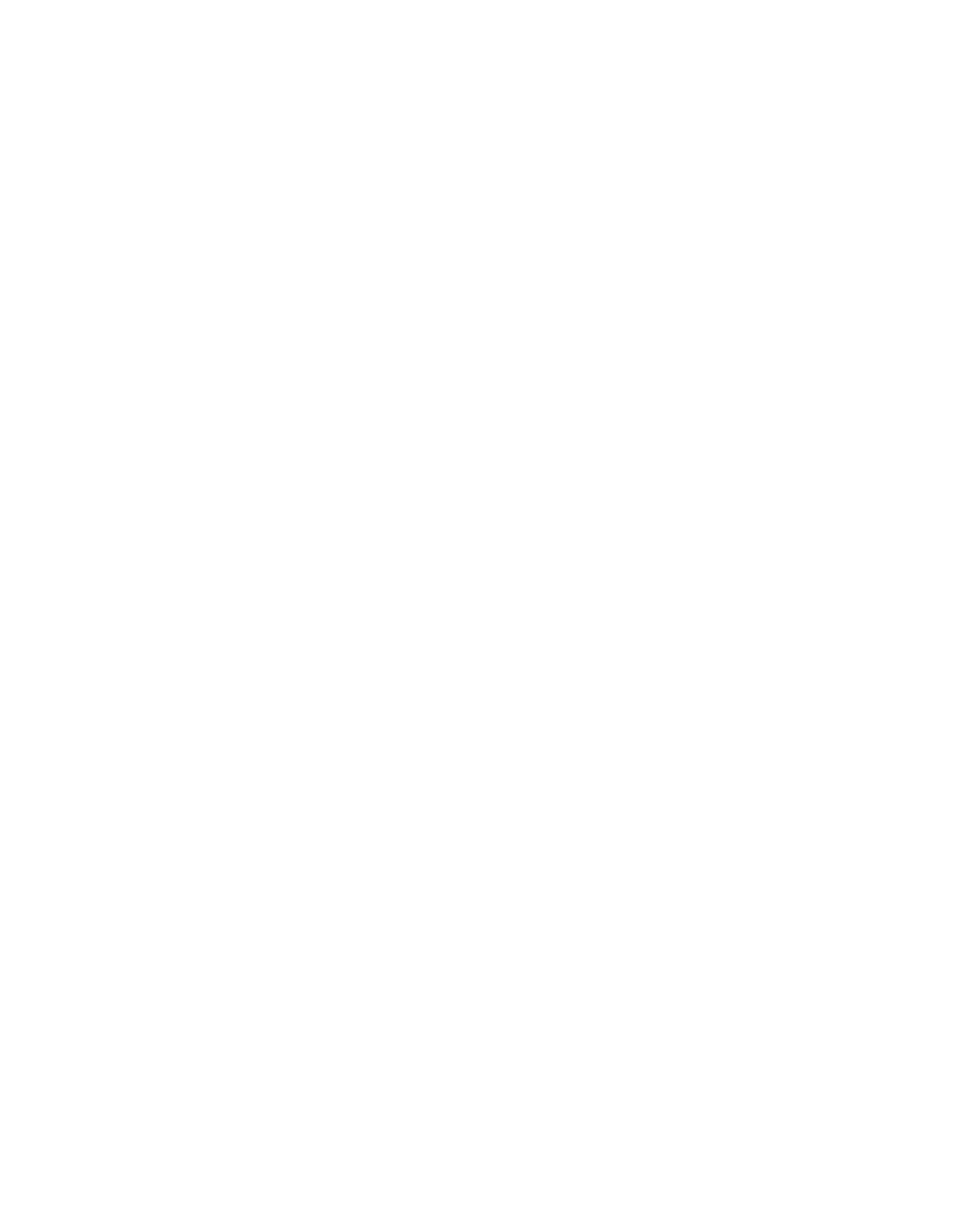# Skin Absorption of Nickel and Methods to Quantify Penetration 5

*Jurij J. Hostýnek, Katherine E. Reagan, and Howard I. Maibach*

## **CONTENTS**

| 5.1 |  |  |  |  |  |  |
|-----|--|--|--|--|--|--|
| 5.2 |  |  |  |  |  |  |
| 5.3 |  |  |  |  |  |  |
|     |  |  |  |  |  |  |
|     |  |  |  |  |  |  |
|     |  |  |  |  |  |  |
|     |  |  |  |  |  |  |
|     |  |  |  |  |  |  |
| 5.4 |  |  |  |  |  |  |
| 5.5 |  |  |  |  |  |  |
|     |  |  |  |  |  |  |
|     |  |  |  |  |  |  |
|     |  |  |  |  |  |  |

## **ABSTRACT**

Literature on qualitative and quantitative data of nickel absorbed through human or animal skin and its appendages *in vitro* or *in vivo* presents studies conducted using several experimental methods. Values for permeability coefficients (Kps), a yardstick permitting comparison of nickel salts in relation to other (metal) compounds, are rarely reported as such (an exception is nickel chloride [Emilson et al., 1993]) and for the present purpose are derived whenever possible by interpretation of the (often incomplete) experimental data. The "best number" for the *in vitro* Kps of nickel compounds gleaned from the literature is on the order of 10<sup>−</sup>6 cm/h. Also reported here are the Kps for four nickel salts determined in our laboratory through isolated human stratum corneum, measured for the first time under steady-state conditions. Using micro-diffusion cells and analysis by inductively coupled plasma mass spectroscopy, the values derived range from 5.2 to  $8.5 \times 10^{-7}$  cm/h.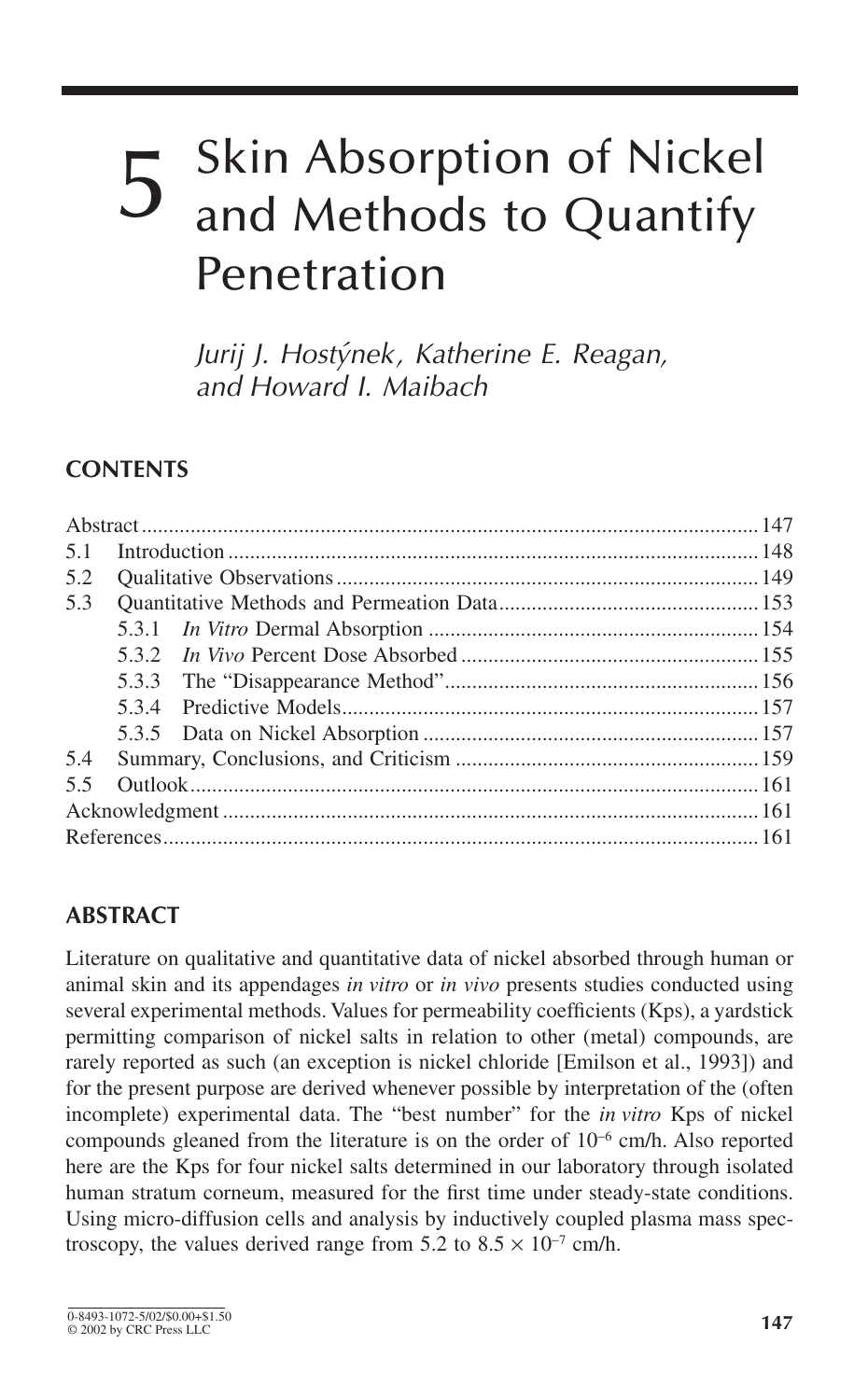## **5.1 INTRODUCTION**

Aside from endogenous factors in the target organism, skin permeation is determined by the physicochemical parameters and reactivity of permeants (Barry, 1983; Scheuplein and Blank, 1967; Scheuplein and Blank, 1971). Based on experience with the therapeutic action of dermatologicals, we anticipate ready skin penetration by lipophilic compounds. But it is counterintuitive that polar structures such as water or electrolytes, e.g., salts in aqueous solution, should also penetrate to a significant degree. For water and other hydrophilic, charged molecules, however, including several metal compounds, this could be observed also, not in the least based on morbidity due to skin exposure to such xenobiotics. That process, though, proceeds at an average of two to three orders of magnitude slower than the penetration of small-molecular-weight, lipophilic nonelectrolytes (Hostýnek et al., 1993). Reactions observed in the skin of hypersensitive individuals following frequent occupational contact or experimental exposure to allergenic metals such as nickel (Gilboa et al., 1988; Hegyi and Gasparik, 1989; Husain, 1977; Kaaber et al., 1987; Kanerva et al., 1998; Kanerva et al., 1994; Preininger, 1934; Rothman, 1930) are an indication of their diffusion through the stratum corneum (SC).

Numerous compounds commonly used in consumer and personal-care products bear an electron charge: quats (antimicrobials), betaines (surfactants) or salts of aluminum, zirconium, lead, zinc or mercury (antiperspirants, hair colorants, disinfectants, etc.). That such charged molecules may penetrate the skin was formerly disregarded, mainly due to lack of radioisotopes or analytical methods sufficiently sensitive to detect low levels of penetration. Metal isotopes and modern microanalytical methods now do provide ample evidence for ready permeation through the structures of the skin and its appendages (Potts et al., 1992). Uptake of zwitterionic surfactants has been measured *in vivo* (Bucks et al., 1993) and *in vitro* (Ridout et al., 1991). Finally, allergic sensitization as detected with patch testing using metalreleasing objects also provides evidence for the facile violation of the SC barrier. (Cavelier et al., 1985; Cavelier et al., 1989; Lidén et al., 1996; Menné et al., 1987; Haudrechy et al., 1994) Conventionally, skin diffusivity is described by the permeability coefficient  $Kp - a$  flux value, normalized for concentration, that represents the rate at which the chemical penetrates the skin. A wide range of experimental techniques has been used *in vivo* and *in vitro* to measure dermal absorption of nickel compounds; the results, when the data permit, are presented here as Kp values describing the flux of individual compounds through animal or human skin. The Kp is derived by Fick's law of diffusion (Fick, 1855) from flux measurements through a biological barrier under conditions of steady state (Jss), *in vitro*, from an infinite reservoir of the compound, through a biological barrier, and normalized for the concentration (C) applied: Jss = Kp $\Delta C$ . Expressed as depth of diffusion per unit of time (here in cm/h), it provides a basis for comparison of the relative absorption rates of diverse chemicals. When the permeant is applied from aqueous solution, it also represents the method by which numerous compound-specific penetration data currently available have been generated. While the Kp is the best descriptor of membrane penetration characteristic for those materials that do conform with Fick's law of diffusion**,** data, particularly on the absorption of nickel, have rarely been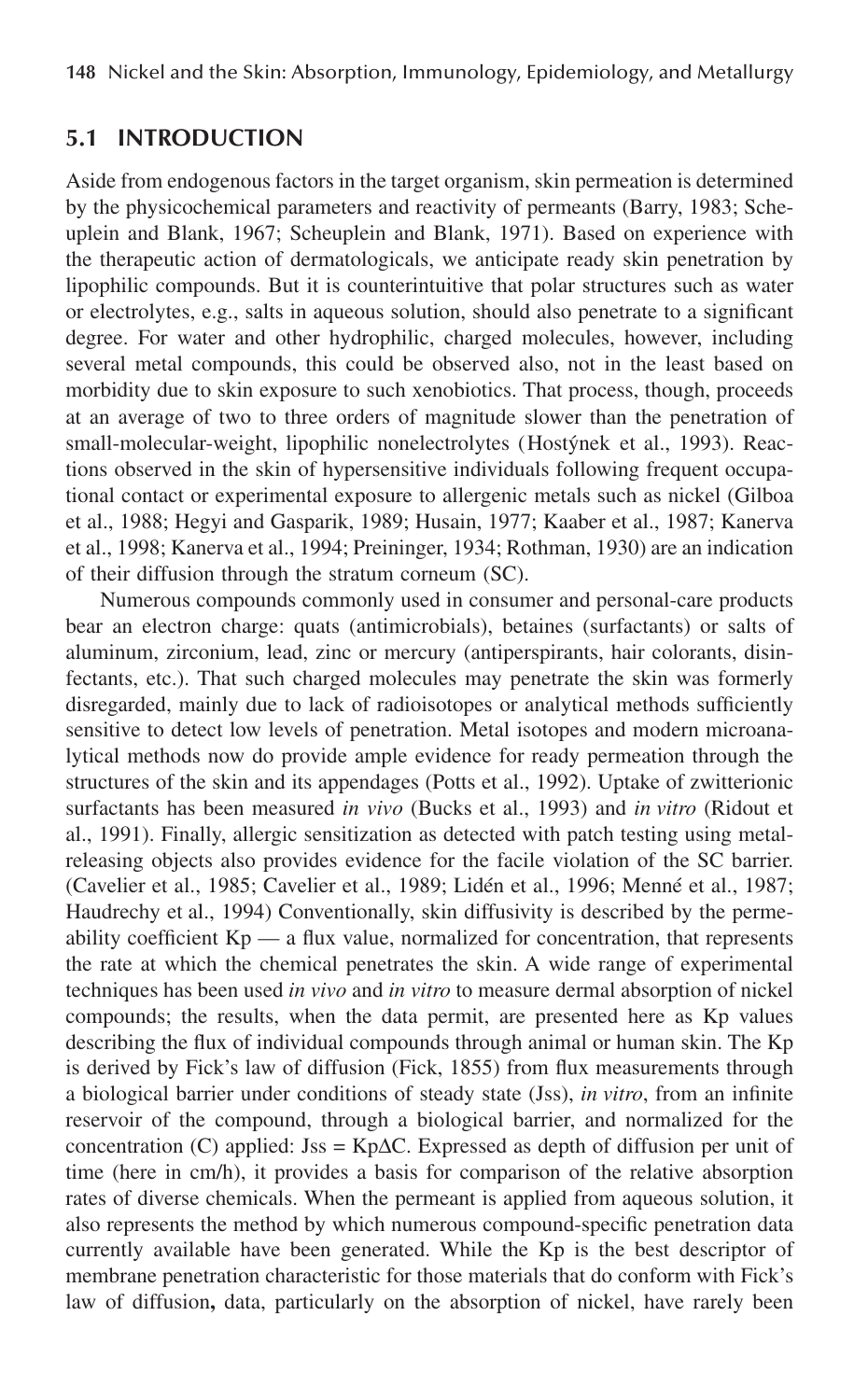collected in a manner permitting direct deduction of these values. Also, percutaneous diffusion characteristics of nickel salts do not meet the criteria of so-called Fickian behavior due to nickel's high electrophilicity, making it likely to bind to skin components, retarding its migration through the skin and resulting in the formation of depots. Nevertheless, because Kp is the most convenient parameter for comparison of percutaneous penetration kinetics, its value is estimated whenever literature results are amenable to appropriate transformation. Human skin absorption data for nickel is compiled in Table 5.1.

## **5.2 QUALITATIVE OBSERVATIONS**

Nickel shows a special affinity for keratin encountered in SC cells, which has a retarding effect on skin penetration rates (Alder et al., 1986; Cotton, 1964; Ermolli et al., 2001; Fullerton and Hoelgaard, 1988; Samitz and Katz, 1976; Santucci et al., 1998). Thus absorption through the appendages (sweat ducts, follicles, and sebaceous glands) appears to proceed at a faster rate than transcellularly (Wells, 1956). When applied on the skin, certain nickel salts thus also require considerable induction (lag) times before measurable penetration is observed (24 to 90 h) due to binding to cellular and intercellular components (Bennett, 1984; Ermolli et al., 2001; Fullerton et al., 1988; Fullerton et al., 1986). Such binding to epidermal and dermal tissue is also responsible for establishing depots of the metal in the epidermis, which functions as a local reservoir for xenobiotics. Such binding to tissue, reversible or irreversible, allows compounds to partition into the protein or lipid phases of the various dermal strata (Ermolli et al., 2001; Fullerton et al., 1986; Kolpakov, 1963; Samitz and Katz, 1976; Spruit et al., 1965) and for purposes of risk assessment represents one of the imponderables of skinpenetration studies with nickel and similar electrophilic compounds.

In penetration through the appendages, nickel appears to be sequestered by chelation, primarily by urocanic acid and histidine occurring in human sweat. Proposed as one of the functions of such components of sweat is the sequestration of nickel and other potentially toxic xenobiotics from the body, as well as the prevention of their absorption (Mali et al., 1964). Nickel absorption studies of nickel on powdered SC showed that the metal binds preferentially to carboxyl groups, rather than amino groups (Samitz and Katz, 1976), although Santucci arrived at the opposite conclusion (Santucci et al., 1998). Sustained exposure to nickel metal dust in the industrial setting can induce dermatitis collectively described as "nickel rash": papules, erythema, and vesicles progressing to weeping eczema resulting from release of nickel ion (Bulmer and Mackenzie, 1926). These effects seen in the epidermal tissues all confirm the ability of the metal ion to penetrate beyond the SC.

Autoradiography of human skin exposed *in vitro* to <sup>63</sup>NiC1<sub>2</sub> revealed that nickel accumulated within 1 h in the hair shafts besides depositing in the SC (Lloyd, 1980). After 4 h the basal and suprabasal epidermal cells were also labeled. Incubation of homogenized human epidermis with nickel chloride solutions indicated establishment of an equilibrium depending on the nickel concentration in the incubation medium (Fullerton and Hoelgaard, 1988). Such reversible binding to constituents of the skin is consistent with the observation *in vivo* that the epidermis can function as a dynamic nickel reservoir (Samitz and Katz, 1976).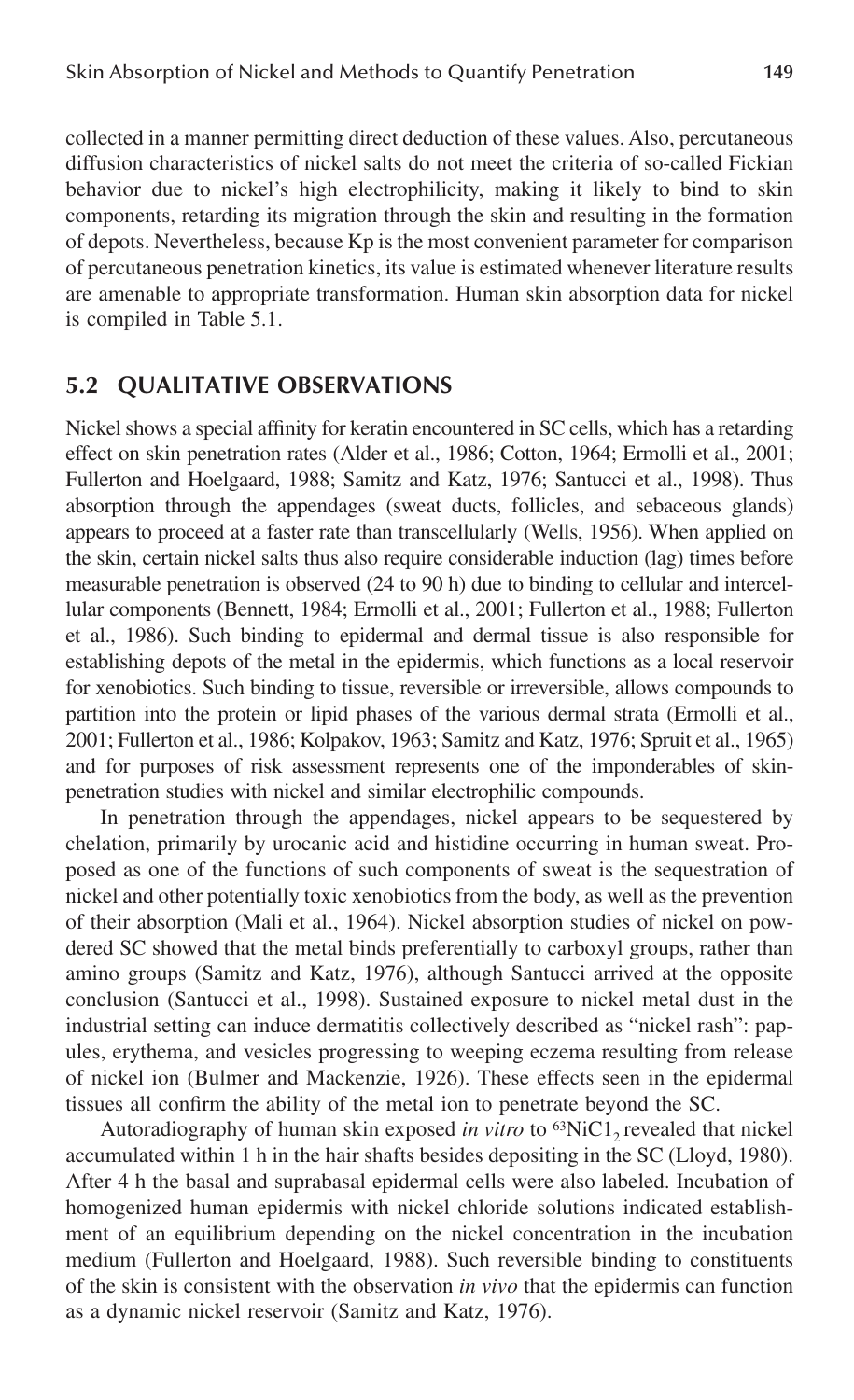| <b>TABLE 5.1</b><br>Human Skin Permeation by Nickel Compounds in Vitro |                              |                                                   |                |                |                               |                        |  |  |  |
|------------------------------------------------------------------------|------------------------------|---------------------------------------------------|----------------|----------------|-------------------------------|------------------------|--|--|--|
| Compound (Membrane)                                                    | Temperature<br>$(^{\circ}C)$ | Concentration                                     | <b>Vehicle</b> | Time (h)       | $104$ Kp (cm/h)               | Ref.                   |  |  |  |
| ${}^{63}NiSO4$ (epidermis)                                             | 37                           | $100 \text{ m}$<br>$100 \text{ m}$                | Saline         | 24<br>90       | 0.1<br>0.03                   | Samitz and Katz, 1976  |  |  |  |
|                                                                        |                              | $10 \text{ m}$<br>$10 \text{ m}$<br>$1 \text{ m}$ |                | 24<br>90<br>24 | 0.03<br>0.03<br>0.04          |                        |  |  |  |
|                                                                        |                              | $1 \text{ m}$<br>$2 \text{ m}$                    | Sweat          | 90<br>1        | 0.07<br>0.3                   |                        |  |  |  |
| $NiCl2$ (f. th., not occluded)<br>(f. th., occluded)                   | 37                           | $2 \text{ m}$<br>$1.32$ mg/ml                     | Water          | 5<br>144       | 0.02<br>0.034<br>$0.53 - 2.3$ | Fullerton et al., 1986 |  |  |  |
| $NiSO4$ (f. th., occluded)<br>$\mathrm{NiCl}_2$ (f. th.)               | 37                           | 0.62%<br>1.25%                                    | Hydrogel       | 48             | 0.03<br>< 0.045<br>0.13       | Fullerton et al., 1988 |  |  |  |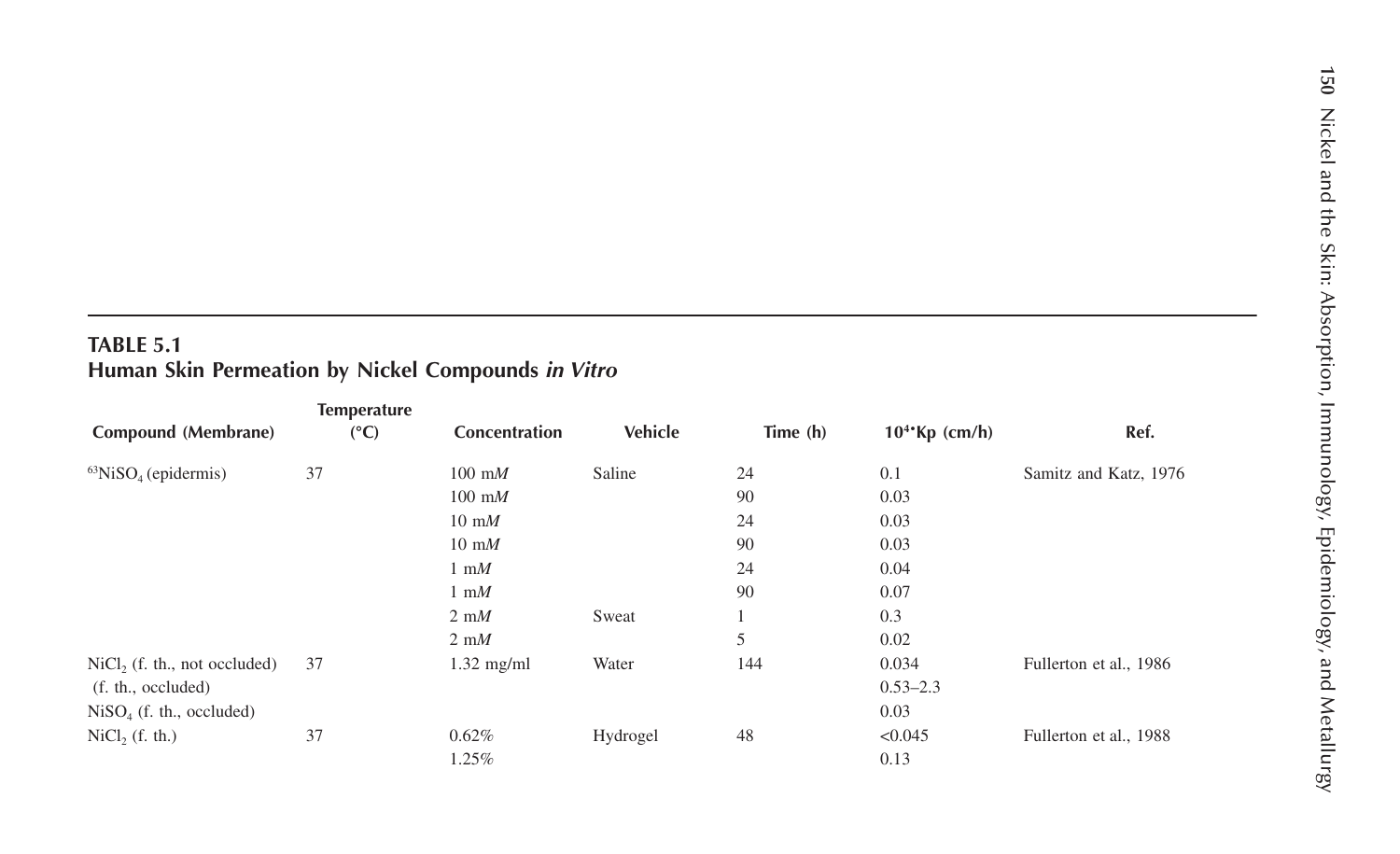| $^{63}\mathrm{NiCl}_{2}$ (f. th.)         | $22\,$<br>$40\,$ | $2.5\%$<br>$5\%$<br>$0.62\%$<br>1.25%<br>$2.5\%$<br>$5\%$<br>$5\%$ | Distilled water | 96     | $0.16\,$<br>0.37<br>0.045<br>0.088<br>0.13<br>0.29 |                      |
|-------------------------------------------|------------------|--------------------------------------------------------------------|-----------------|--------|----------------------------------------------------|----------------------|
|                                           |                  |                                                                    |                 |        |                                                    |                      |
|                                           |                  |                                                                    |                 |        |                                                    |                      |
|                                           |                  |                                                                    |                 |        |                                                    |                      |
|                                           |                  |                                                                    |                 |        |                                                    |                      |
|                                           |                  |                                                                    |                 |        |                                                    |                      |
|                                           |                  |                                                                    |                 | $18\,$ | $0.55\,$                                           | Emilson et al., 1993 |
|                                           |                  | $5\%$                                                              |                 |        | $1.2\,$                                            |                      |
|                                           | $60\,$           | $5\%$                                                              |                 |        | $1.4\,$                                            |                      |
| $NiSO4$ (stratum corneum)                 | 37               | $1\%$                                                              | Water           | 96     | 0.0085                                             | Tanojo et al., 2001  |
| $NiCl2$ (stratum corneum)                 | 37               | $1\%$                                                              | Water           | $96\,$ | 0.0068                                             |                      |
| $Ni(NO3)2$ (stratum<br>corneum)           | $37\,$           | $1\%$                                                              | Water           | $96\,$ | 0.0016                                             |                      |
| Ni(OAc) <sub>2</sub> (stratum<br>corneum) | $37\,$           | $1\%$                                                              | Water           | $96\,$ | 0.0010                                             |                      |
|                                           |                  |                                                                    |                 |        |                                                    |                      |
|                                           |                  |                                                                    |                 |        |                                                    |                      |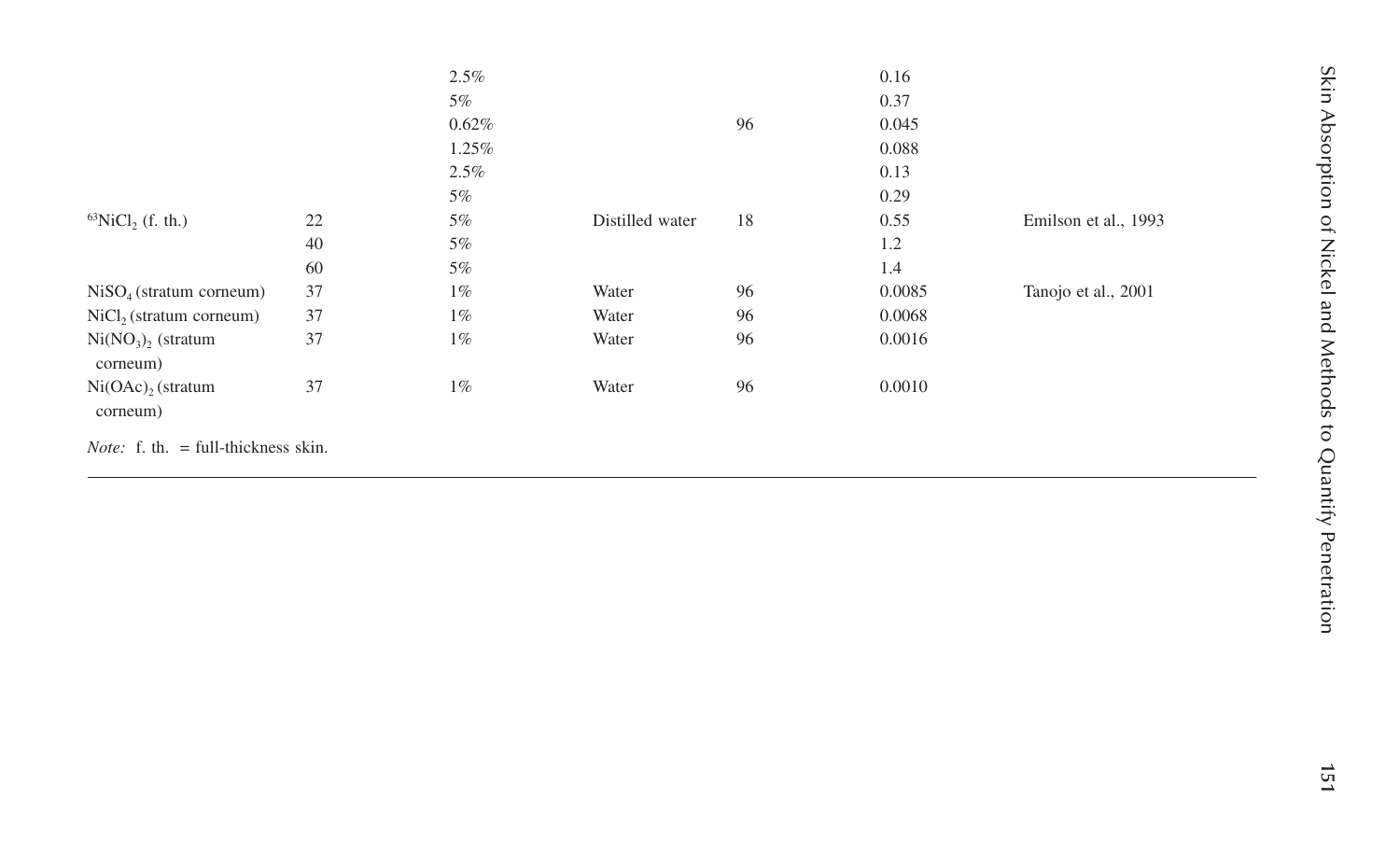The effect of the counter ion (e.g., chloride, sulfate), concentration, and occlusion on the percutaneous absorption rate and on the irritation potential of nickel salts as indicators of penetration has been demonstrated in human skin *in vivo* and *in vitro*. The irritation potential was determined by application under occlusion on healthy volunteers, and irritancy was evaluated by objective measurement with the laser Doppler technique. Comparison of equimolal concentrations showed a clear dose–response relationship, whereby nickel chloride and nickel nitrate were more irritating than nickel sulfate; 0.30 *M* aq. nickel chloride and nickel nitrate caused erythema, while lower concentrations (0.01 to 0.10 *M*) did not affect skin blood flow, a measure of irritation (Wahlberg, 1996). Applied as a chloride, nickel permeates at 50 times the rate of the sulfate. Occlusion may increase skin penetration by xenobiotics up to tenfold, as observed by Feldmann and Maibach (1965) and Maibach and Feldman (1994) and almost 20-fold by nickel chloride (Fullerton et al., 1986). Under all experimental conditions, induction times (time elapsed before permeant becomes detectable in the receptor phase) were substantial: 50 h for the chloride under occlusion (Fullerton et al., 1986) and 90 h for the sulfate (Samitz and Katz, 1976).

In order to visualize the depth-concentration profile of nickel as it transits the SC, and with the expectation of gaining insight into the mode of penetration through the microcosmos of the skin, the standard protocol of sequential tape stripping of the exposed skin (Pinkus, 1951; Rougier et al., 1986) was implemented in our laboratory on human volunteers exposed to a number of nickel salts (Hostýnek et al., 2001a).

Following single open application at levels of 0.001 to 1% of the metal in methanol as the chloride, sulfate, nitrate, and acetate salts over 30 min to 24 h on the skin of volunteers, the application sites (volar forearm and intrascapular region) were tape stripped 20 times and analyzed for metal content by inductively coupled plasma mass spectroscopy (ICP-MS).

In order to obtain an accurate, quantitative picture of the actual permeant depth concentration gradient, analytical results from individual strip analysis must be normalized for the mass of SC removed with each tape strip. While mean thickness and number of cell layers of the SC vary inter- and intraindividually with anatomical site, investigations demonstrated that, after the first two to three strips, for a given skin site and test subject each subsequent tape strip removed the same amount of SC, down to approximately the twentieth strip ( $r^2 = 0.99$ ) (Schwindt et al., 1998). This allows establishing a realistic permeant concentration profile in function of strip number for the interval of third to twentieth strip directly from analysis data.

The concentration-versus-depth profiles obtained using this method confirmed the diffusion characteristic of nickel, as described earlier by others (Fullerton et al., 1988; Fullerton et al., 1986). The four nickel salts followed similar patterns in their SC diffusion, leading to the following conclusions:

- Accumulation of nickel in the SC increased as a function of exposure time; i.e., the concentration gradient between the superficial and deeper layers of the SC increases commensurately with duration of exposure.
- While the concentration gradients of metal retained in the SC vary with counter ion, anatomical site, dose, and exposure time, for all variables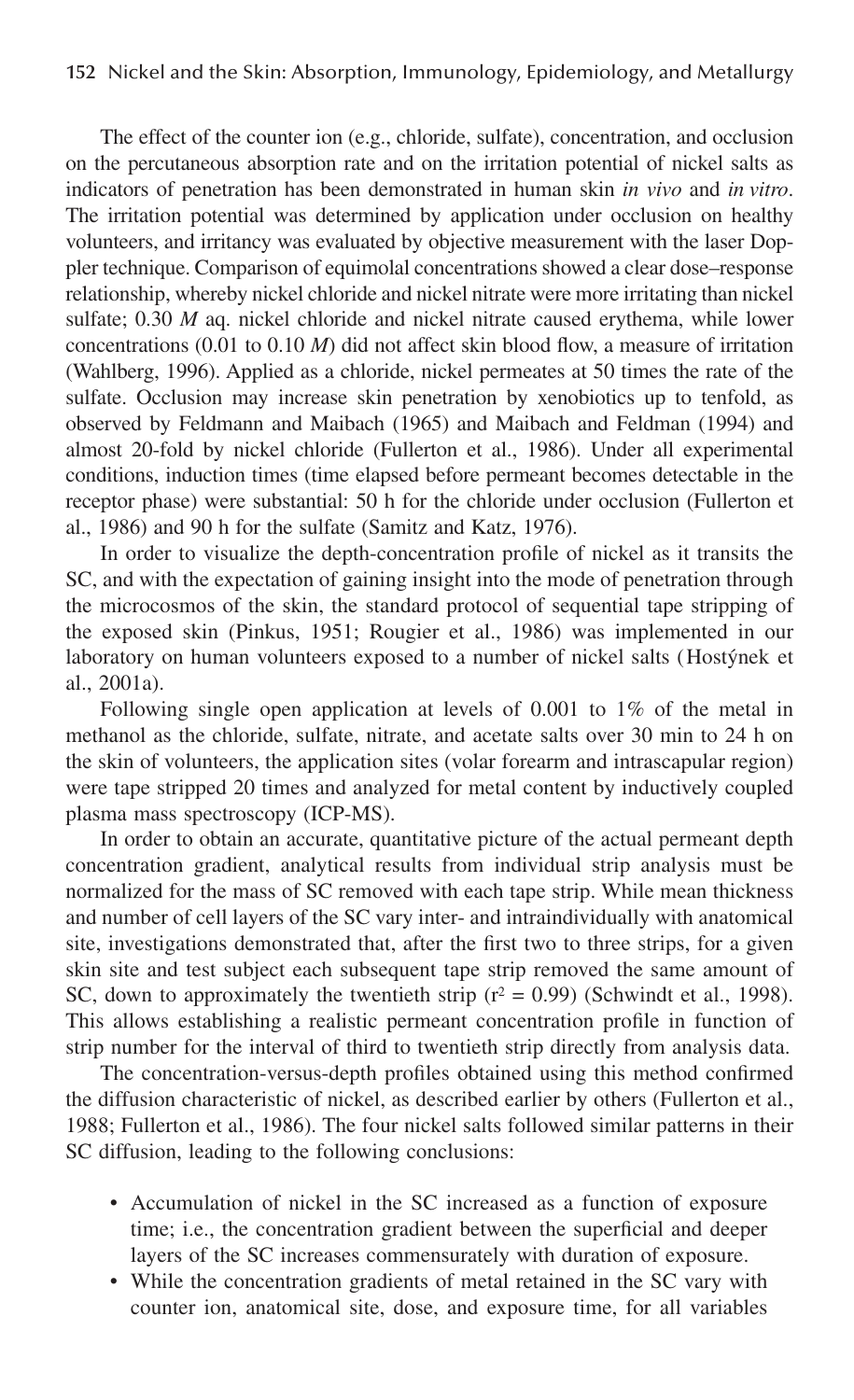tested the profiles converge toward nondetectable levels (<7 ppb) beyond the fifteenth tape strip, independent of these parameters. The only notable exception is the concentration profile of nickel applied as the nitrate, which remains constant at 1% of dose from the third through the twentieth strip. The nitrate was also found to be the most lipophilic of the four nickel salts, determined by solubility in n-octanol at saturation. This may explain the limited but steady diffusion of the nitrite occurring through the lipophilic medium of the intercellular lipid bilayer.

The steep initial concentration gradient observed for all four nickel salts confirmed earlier observations of surface reservoir formation. In-depth intracellular diffusion of nickel ion through human SC occurs to a minimal degree, and only after considerable lag times of 50 to 90 h (Bennett, 1984; Fullerton et al., 1988; (Fullerton et al., 1986; Samitz and Katz, 1976). Such accumulation of nickel in the uppermost layers of the SC was also visualized using proton-induced x-ray emission (micro-PIXE) analysis. (Forslind et al., 1985; Malmqvist et al., 1987). These results allow us to reach the following conclusions:

- The counter ion in nickel salts plays a major role in their passive diffusion through the SC, suggestive of ion pairing.
- Since mass balance calculations documented that, particularly at higher concentrations (1%), up to 35% of the applied dose remained unaccounted for, the metal may choose the alternate, shunt pathway for diffusion to a significant degree, an observation also made using autoradiography or Micro-PIXE analysis (Bos et al., 1985; Lloyd, 1980; Odintsova, 1975). In this context it is important to note that by tape stripping of the SC, hair follicles are not removed, whereby significant amounts of the nickel applied may elude detection (Finlay and Marks, 1982; Finlay et al., 1982).

Ready dissolution of nickel metal on contact with the skin (*in vivo*) was also demonstrated in a model experiment applying nickel powder on the skin of human volunteers under occlusion. Sequential tape stripping of the application site after increasing periods of occlusion, starting at 5 min, showed the presence of nickel in depth to the level of the glistening layer, in an increasing mode with elapsed time, penetration continuing after the tenth strip at a constant rate. The experiment helps to illustrate the ready oxidation of nickel metal to form the soluble (diffusible) ion, presumably penetrating along the intercellular route (Hostýnek et al., 2001b).

## **5.3 QUANTITATIVE METHODS AND PERMEATION DATA**

Different *in vitro* and *in vivo* methods are available for measuring skin diffusivity, and mathematical descriptions of dermal absorption toward formulation of predictive algorithms have been developed as well.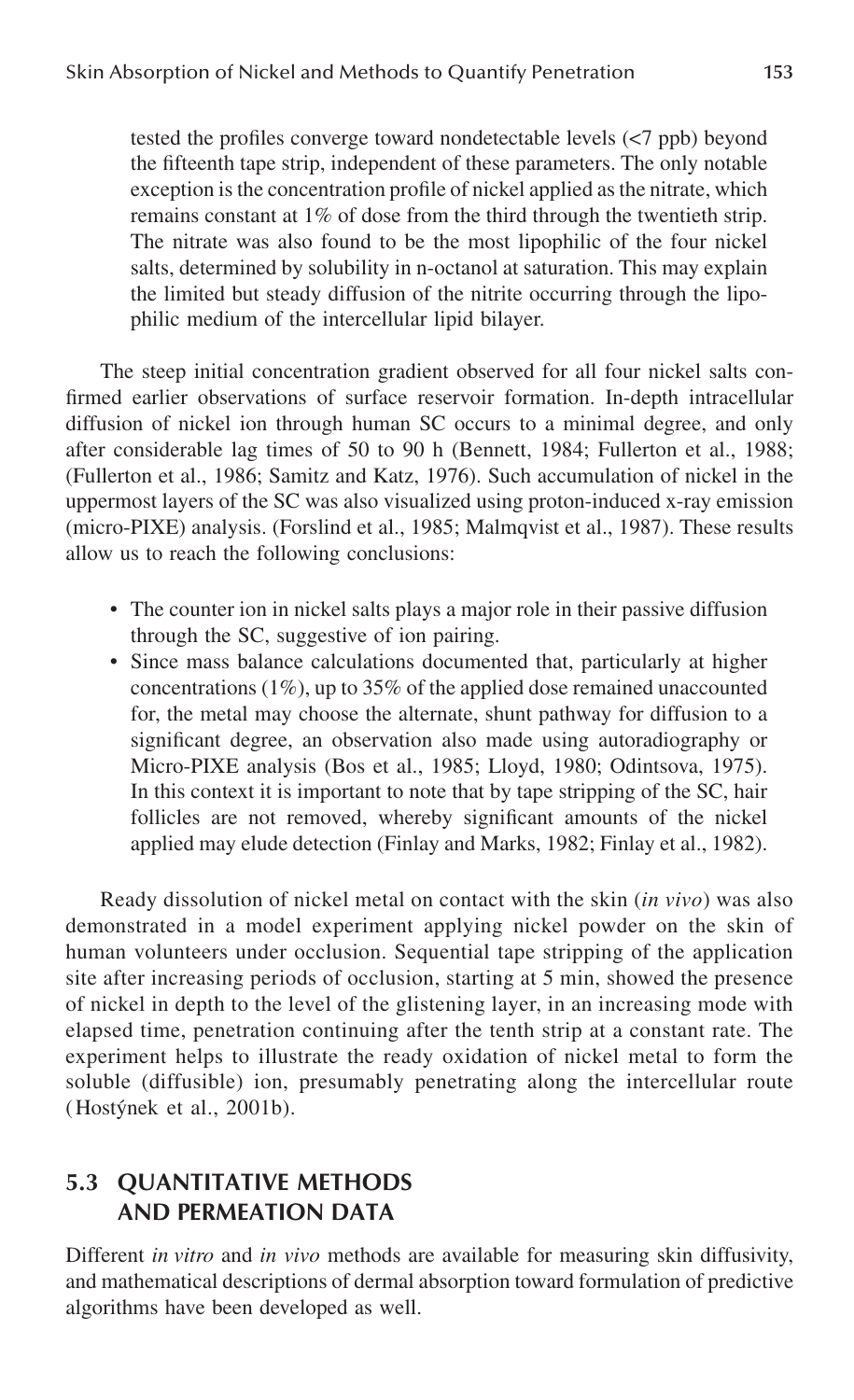## **5.3.1** *IN VITRO* **DERMAL ABSORPTION**

The *in vitro* method uses diffusion cells, whereby the permeant in the donor cell at a concentration C is detected in time intervals in the receptor cell allowing measuring the flux J. It is the preferred method for reliable deterivation of the permeation coefficient Kp, used to predict and optimize absorption characteristics of drugs for medical use.

Kp was adopted as a benchmark to characterize diffusivity of chemicals through biological membranes; it serves to describe the flux value Jss of xenobiotics through human skin. It is determined under conditions of steady state, *in vitro*, from a virtually infinite reservoir in the donor compartment, to a receptor compartment where concentration C remains close to zero (by constant solvent removal), and normalized for concentration. Expressed as depth of diffusion per unit of time (here in cm/h), the Kp provides a basis for comparison of the absorption rates of diverse chemicals, and when the permeant is applied from aqueous solution, it also represents the method by which most compound-specific penetration data currently available in the literature has been generated.

*In vitro* permeation studies are more reproducible than the *in vivo* approach, as they can be performed under controlled conditions using controllable parameters. Several static and flow-through *in vitro* diffusion cell designs have been developed for various purposes, representing the compartments inside and outside the body (Bronaugh and Stewart, 1985; Cooper, 1984; Franz, 1975; Gummer et al., 1987; Tiemessen et al., 1988).

In a characteristic arrangement, in the flow-through version the membrane (excised skin) is placed between the two cells, secured by an O ring. The top chamber receives an adequate volume of penetrant in solution, a temperature-controlled bottom chamber with continually circulating solution removes the penetrating amounts on the receptor side of the membrane, and a sampling port withdraws fractions at specific time intervals for analysis. The solute migrates by passive diffusion from the fixed higher concentration medium in the donor chamber into the less concentrated solution in the receptor chamber.

A newly designed diffusion cell of the two-chambered, flow-through type was used in our laboratory for monitoring permeation profiles and to determine the Kp for several nickel salts through human excised skin. (Tanojo et al., 1997). The new design allows application of the permeant in the donor compartment at finite or infinite dose, automated sampling, and maintenance of ideal sink conditions. The unique design optimizes acceptor–membrane contact by transporting the contents of the acceptor chamber through a spiral channel, eliminating stagnant domains in the compartment and ensuring optimal sink conditions and adquate mixing in the acceptor compartment.

According to Fick (1855), the steady-state penetration flux Jss per unit path length is proportional to the concentration gradient ∆C (or C, if receptor phase is constantly removed) and to the penetrant's permeation constant Kp. When the diffusion of permeant has reached a constant value (steady-state flux Jss), Fick's First Law of Membrane Diffusion allows the calculation of the permeation coefficient according to the equation:  $Jss = Kp \cdot C$ .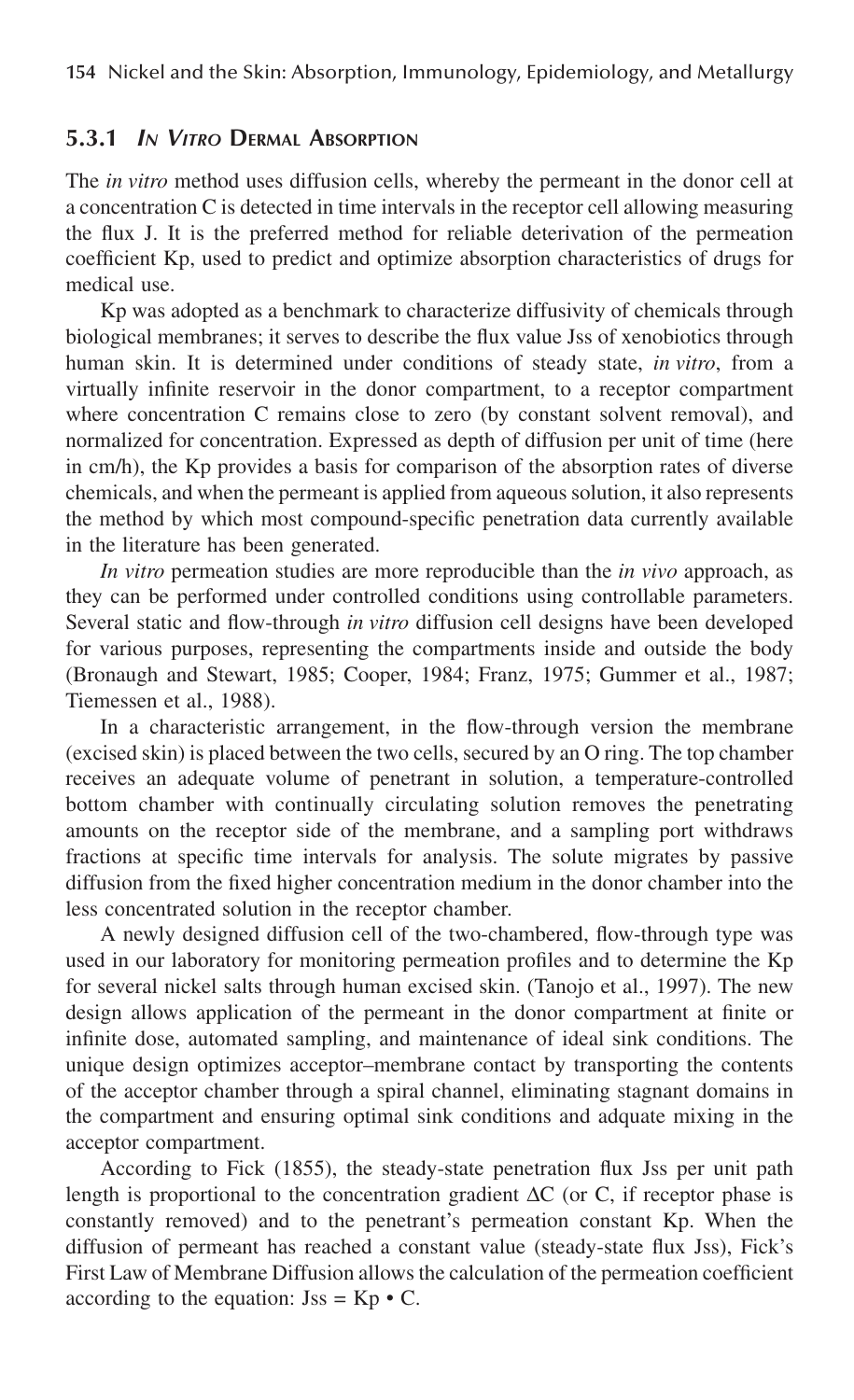The *in vitro* technique is easily standardized and allows the determination of Kp through skin as long as the barrier properties are not affected by either permeant or carrier solvent. That implies that the permeant may not react with barrier material, i.e., change barrier permeability with time. Since a number of heavy metals are reactive with epidermal protein to some degree, however, this somewhat prejudices the general validity of Kp values. Nickel has a particular affinity for keratin, which slows its penetration rate (Wells, 1956; Alder et al., 1986; Cotton, 1964; Ermolli et al., 2001; Fullerton and Hoelgaard, 1988; Menczel et al., 1985; Samitz and Katz, 1976; Santucci et al., 1998). Still, following the initial delay (lag time) in permeation, as is observed under the dynamic conditions of the diffusion experiment, steady flux Jssis attained through the membrane, which permits calculation of Kp. Expressing depth of permeation per unit of time (here in cm/h), human penetration data currently available for nickel, including those acquired in our own laboratory, are presented in Table 5.1.

A problem inherent in the *in vitro* approach as reported in the literature is the lack of total dose accountability, as often in experiments reported the results are based on the quantity of permeant found in the receptor phase of the *in vitro* system only, disregarding material retained in the SC. At steady-state flux, rate of penetration can be estimated, but the question of final body burden resulting from exposure remains unanswered. Residual permeant may subsequently diffuse further, eluding the risk-assessment effort. Retention in the SC, forming a depot in a dynamic equilibrium and thus potentially reversible, was shown to occur with nickel (Alder et al., 1986; Fullerton et al., 1986; Samitz and Katz, 1976; Santucci et al., 1998). In our *in vitro* experiment conducted using human SC with four nickel salts we also analyzed the membrane for such residual permeant (Tanojo et al., 2001).

## **5.3.2** *IN VIVO* **PERCENT DOSE ABSORBED**

It appears important that, whenever possible, absorption data be determined *in vivo*, in man or primates, for as accurate a risk assessment as possible. Human studies are the "gold standard" with which all other results should be evaluated. In this fashion uncertainties associated with the use of cadaver skin or adjustments for species variation are avoided. One principal *in vivo* methodology, using human volunteers or monkeys, was developed by Feldmann and Maibach, (1969; 1970; 1974) and is the most applied *in vivo* method for the determination of skin absorption. It yields a large part of all data so far available on skin penetration by drugs and pesticides, as it appears a valid alternative to the "disappearance" approach (see below). In the latter, any radioactive label retained in the body, or excreted via another route, will not be detected in the urine or feces.

In human studies, after topical application of the permeant the plasma levels of test compounds are low, usually falling below assay detection, and so it becomes necessary to use radiolabelled chemicals. In principle, the compound labeled with carbon-14 or tritium, or a metal nuclide, is applied to the skin in a minimal volume of a volatile solvent that is left to evaporate, and the total amount of radioactivity excreted is then determined. The amount retained in the body is corrected for by determining the amount of radioactivity excreted following parenteral administration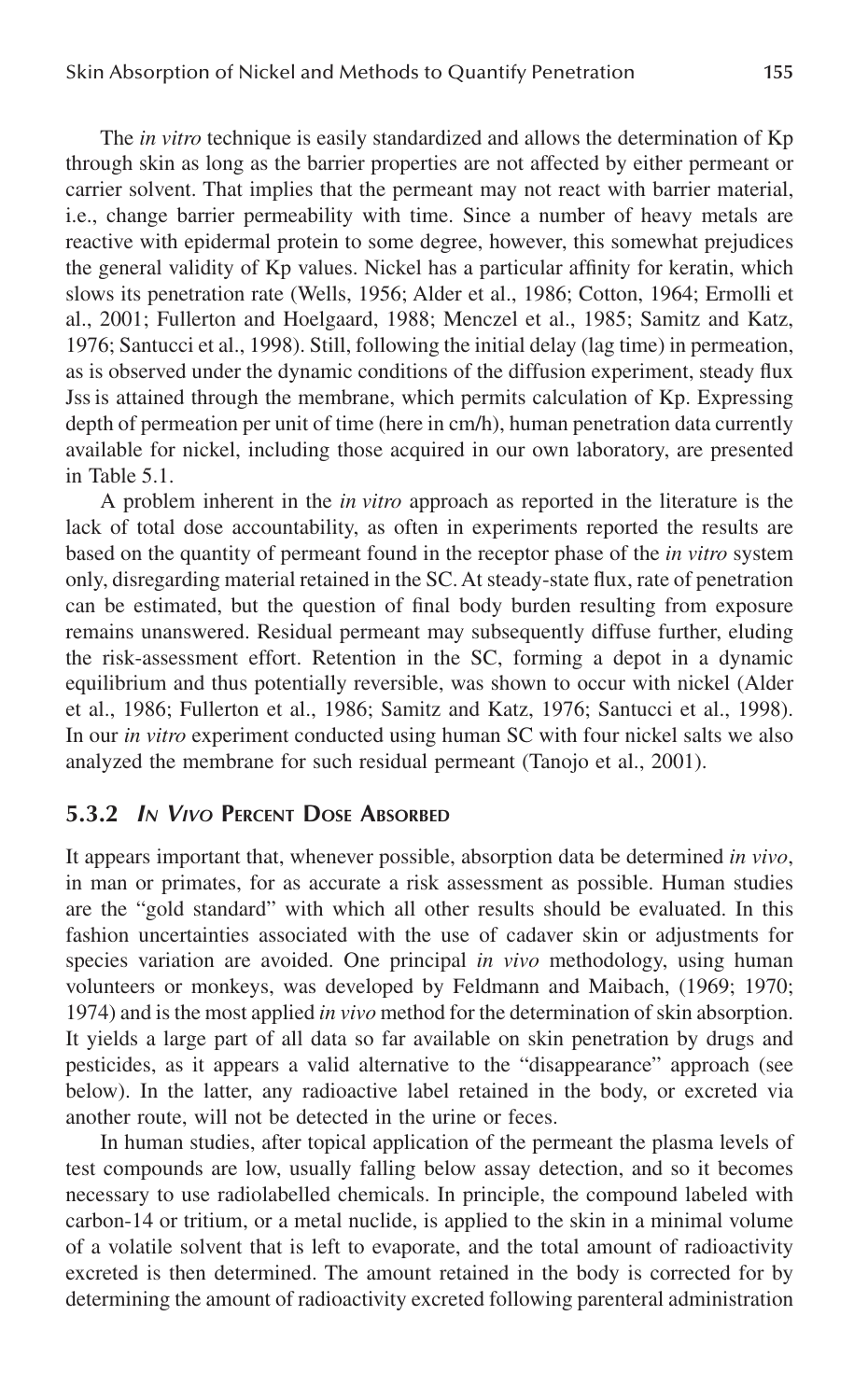of the test compound. According to Feldmann and Maibach the following expression to correct for nonassayed radioactivity  $(RA)$  applies: % absorbed = total RA after topical dosing  $\times$  100/total RA after parenteral dosing. The resulting radioactivity value is then expressed as the percent of the applied dose absorbed. Fick's postulates for membrane diffusion are not met there since a concentration of the penetrant cannot be defined, and neither is a steady-state equilibrium reached with this method; thus a permeability coefficient characterizing the compound cannot be calculated. Nevertheless, together with the toxicity of a chemical, the percent of a substance absorbed is the second factor critical for risk assessment; conducted in a vehicle relevant to human exposure and at realistic dose levels it gives a measure for human exposure and an indication of the amount potentially absorbed in (the worst) case of total body immersion.

In practice, a known amount of the test substance is applied to the skin; for absorption of the compound to mimic real-life exposure it is applied at the "in use" concentration; the site of application is left unprotected as the site of application should be relevant to the anticipated exposure; mostly, though, the skin area is covered with a rigid plastic shield, left in place for the duration of exposure to avoid mechanical loss of substance through abrasion. Duration of exposure will depend on the objectives of the study. At the end of the exposure period, the skin is washed to remove unabsorbed compound, and may be subjected to tape stripping to remove SC that has absorbed the test material. Skin washings and strips should be analyzed for compound as well as parent compound (metabolites) residing in the SC. Over the entire duration of the experiment, blood, urine, expired air, and feces may be collected at regular intervals for subsequent analysis for the presence of test compound or metabolites. Timing of blood sampling will depend on the pharmacokinetics of the chemical applied, i.e., on the movement of the dose, closely tracked from the start, along the ascending portion of the concentration curve, and several times before and after the apparent peak concentration. Urine sampling at intervals over the daytime should be documented as to timing and volume.

## **5.3.3 THE "DISAPPEARANCE METHOD"**

An indirect method to measure absorption involves monitoring the loss (disappearance) of radioactive compound following its application on the surface, and the appearance of radioactivity in the excreta following the topical application of a labeled compound. The total radioactivity in the excreta is a mixture of the parent compound and any labeled metabolites that may result from metabolism of the parent in the skin and in the body. The method can involve single-point measurement, or continuous or periodic monitoring of compound uptake.

The method has been used extensively with radiolabelled metal salts, primarily by Wahlberg (1965a). To measure the loss of material from the skin surface over time, the guinea pig is the model mostly used *in vitro* and *in vivo*, with a limited number of experiments conducted on human skin *in vitro*. Consistently using that technique, Wahlberg and co-workers studied a dozen metal salts for their skin diffusivity. Although the data on skin disappearance were obtained over relatively short exposure times, the results are valuable as benchmarks, allowing at least partial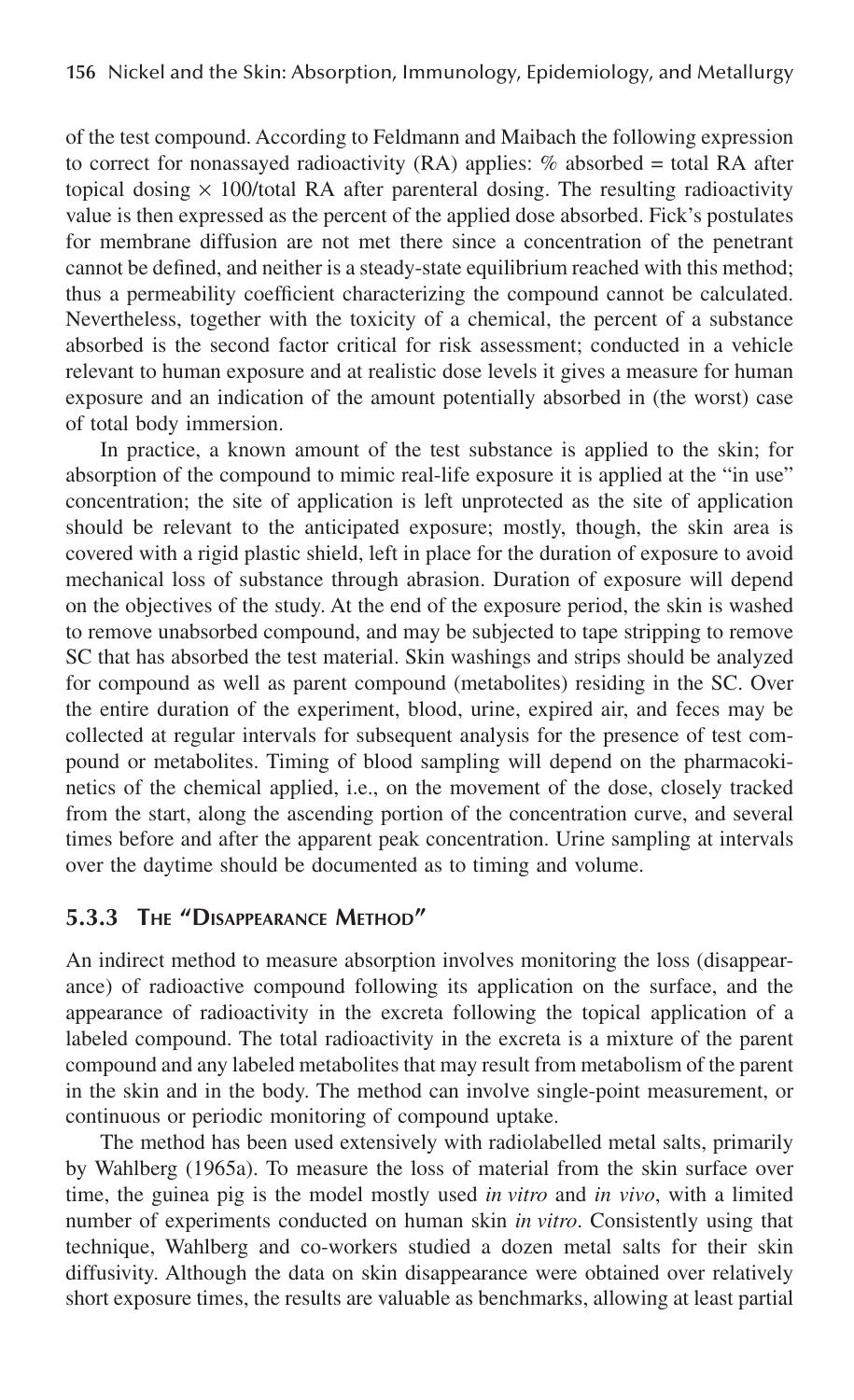validation of other measurements. The method has been used by others, also to investigate skin penetration of nickel through human skin. To make up for the overall paucity of data on skin absorption by nickel ion, those values are included in the table in a separate column.

A limitation in this approach lies in the fact that once the applied compound has penetrated beyond detection, its further fate remains inscrutable, especially since the application of radioactive material on man is limited for ethical reasons. Especially in the case of nickel, the depth of penetration through the epidermis remains unknown. Also, nickel is subject to some form of homeostatic control, and is known to reversibly form deposits in the skin (Fullerton et al., 1986). Thereby even recovery in excreta may not afford a relevant mass balance. Advantages of this method are that it requires small amounts of active formulation (at pharmacologically insignificant concentrations), it is inexpensive, relatively rapid, and applicable in clinical studies.

## **5.3.4 PREDICTIVE MODELS**

Scheuplein and coworkers formulated an anatomically based description of the skin penetration process (Scheuplein, 1965; Scheuplein and Blank, 1971) based on Fick's concept of permeability of biological membranes expressed as Kp, the permeability coefficient (Fick, 1855). Under the hypothesis that permeation of the SC barrier proceeds via the intercellular (interlamellar) lipid bilayers, Scheuplein et al. reduced the process to two determinants for skin diffusion by chemical compounds: size and polarity. These are expressed as molecular weight and octanol-water partition coefficient P, used to calculate Kp (as opposed to deriving it through *in vitro* experimentation). Under observance of ideal conditions required by Fick, this theoretical approach was used by different authors to formulate predictive algorithms for diffusivity of organic nonelectrolytes, arriving at varying degrees of correlation with actually measured permeation constants (Bunge et al., 1994; Kasting et al., 1987; Potts and Guy, 1992; Potts and Guy, 1995). The attempt to apply a mathematical approach to metal compounds thus far has failed, however, due to the idiosyncratic properties and behavior of metals in general, and nickel in particular: oxidation states, metabolism (change in ionic charge in transit through the dermal strata), ionic radius, electropositivity, redox potential, hydration state, homeostasis, regulating effect of metallothioneins, counter ion, pH, polarity, and polarizability (Hostýnek et al., 1998).

## **5.3.5 DATA ON NICKEL ABSORPTION**

A major factor affecting reliability of percutaneous absorption data is the methodology used. Different methods expectedly lead to different results. Hardly have any two investigators used the same approach (see Table 5.1).

Despite its prominent role as an allergen, reports on quantitative percutaneous absorption of nickel are infrequent, and *in vivo* experiments in humans involve few subjects. In the first such report, with an eye on the comparison of normal and hypersensitive individuals, Nørgaard (1955) demonstrated the absorption of nickel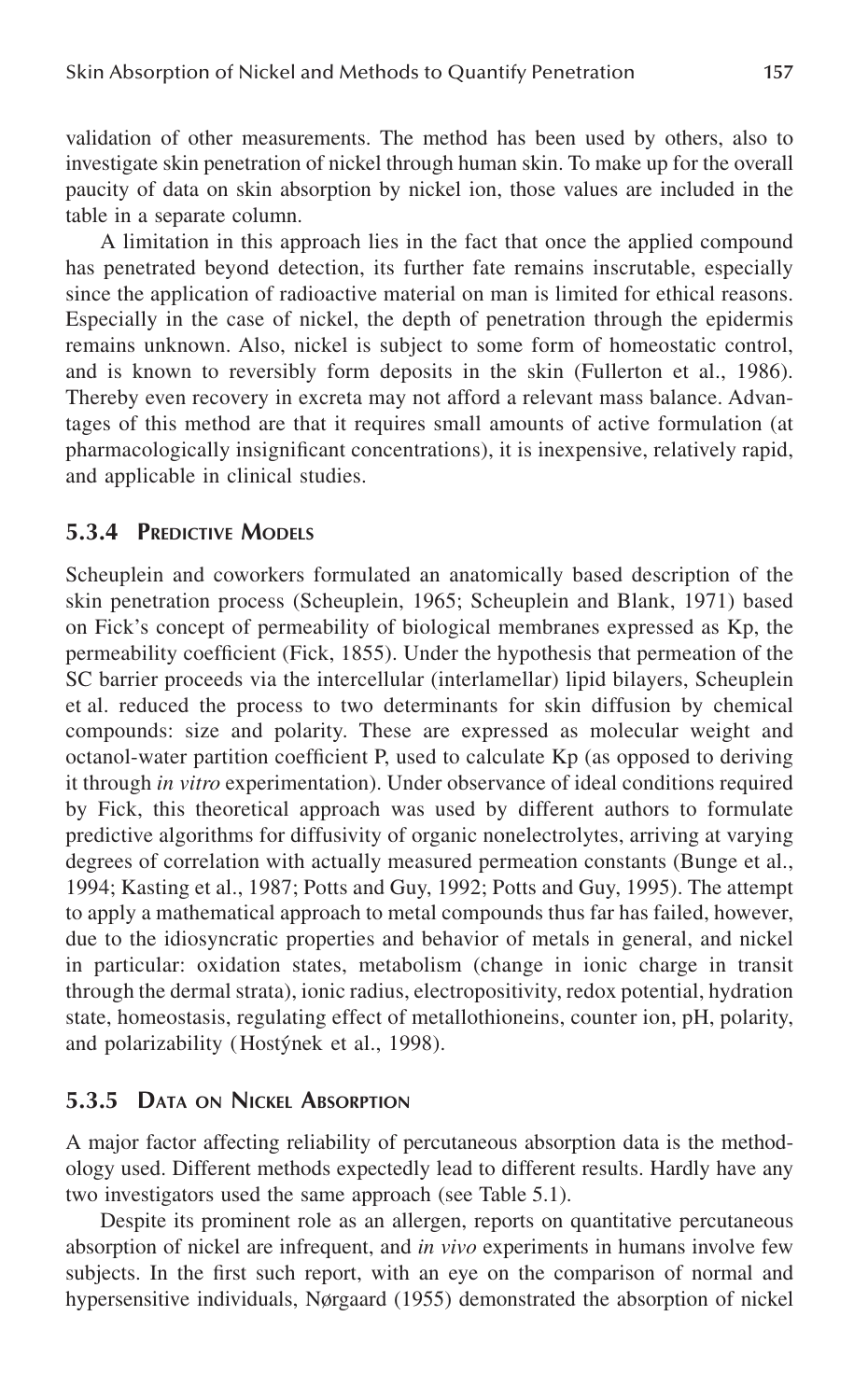through normal human skin using the "disappearance method." The radiation from protected, dried aqueous deposits of  $57N$ iSO<sub>4</sub> (12 to 100 µg Ni) on the skin at several body sites decreased by 61% in 41 h. Since the half-value thickness of skin for 57Ni is 0.3 mm and the epidermis is about 0.1 mm, measured radiation will not be reduced to the degree observed in these experiments until the 57Ni has passed through the epidermis and entered the dermis, where it can be transported by blood or lymph. In other words, the decrease in measured radiation corresponds to absorption of nickel through dermis and epidermis. Results comparing absorption in nickel-sensitive individuals were the same as those conducted with normal individuals (Nørgaard, 1955).

In a subsequent demonstration that nickel can be absorbed, Nørgaard (1957) applied 57Ni (unspecified compound) to two rabbits and two guinea pigs. After 24 h the kidneys, liver, urine, and blood of all the animals were radioactive. No quantitative information was given. Since the application sites had been treated with a calcium thioglucolate depilatory, however, these experiments are not completely satisfactory for demonstrating absorption by normal, untreated skin.

Another, similar *in vivo* guinea-pig experiment (Lloyd, 1980) established that measurable nickel, 0.005% and 0.009% of 40  $\mu$ Ci <sup>63</sup>NiC1<sub>2</sub>, reached the plasma and urine, respectively, within 4 h. After 12 and 24 h the amounts rose to 0.05 to 0.07% in plasma and 0.21 to 0.51% in urine. The washed skin at the site of application retained much more 63Ni: 5.3% after 24 h, and 53 to 59% in the "nonhomogenizable" skin, but neither recovery of nickel in the washes, nor amounts of nickel detected in whole-body count were reported.

Diffusion of 2  $\mu$ Ci of NiSO<sub>4</sub> (0.001, 0.01, 0.1 *M*) through heat-separated human epidermis was slow (Samitz and Katz, 1976). After 17 h only one of the six diffusion cells yielded measurable nickel, and after 90 h that spanned two more sampling times, two of the six cells at no time presented measurable nickel in the receptor chamber. Permeability coefficients (diffusion area not reported), estimated from measured amount of nickel, were  $0.03 \times 10^{-4} - 0.1 \times 10^{-4}$  cm/h. The authors note that five nonionic detergents as 2% solutions carrying the 63Ni "do little to enhance the diffusion of nickel."

The *in vitro* percutaneous fluxes of 1.32 mg nickel as the chloride and sulfate through full-thickness human skin were compared by Fullerton et al. (1986). After lag times of about 50 h in experiments lasting 144 to 239 h, occluded NiC1<sub>2</sub> entered the receptor fluid about 5 to 40 times more rapidly than (a)  $NiSO_4$ , (b)  $NiCl_2$ , with added  $Na<sub>2</sub>SO<sub>4</sub>$  or (c) NiSO<sub>4</sub> with added NaCl. Solutions (b) and (c) had identical ionic activities, and the Ni<sup>++</sup> and Cl<sup>−</sup> concentrations were the same as for the NiC1<sub>2</sub> solution. Without occlusion, the permeation of nickel decreased by more than 90%. Nickel in the skin tissue at the end of the experiments (calculated as the difference between the applied nickel and sum of the nickel in the receptor solution plus the nickel recovered by washing the skin) was also greater after exposure to pure  $NiCl<sub>2</sub>$ than to sulfate-containing solutions. These results are in agreement with cited patch test results wherein occlusion and the use of nickel chloride rather than nickel sulfate are more likely to produce positive reactions in patients. Estimated permeability coefficients after the lag time were  $0.5 \times 10^{-4} - 15 \times 10^{-4}$  cm/h for pure NiC1<sub>2</sub> and  $0.03 \times 10^{-4} - 0.2 \times 10^{-4}$  cm/h in the presence of sulfate.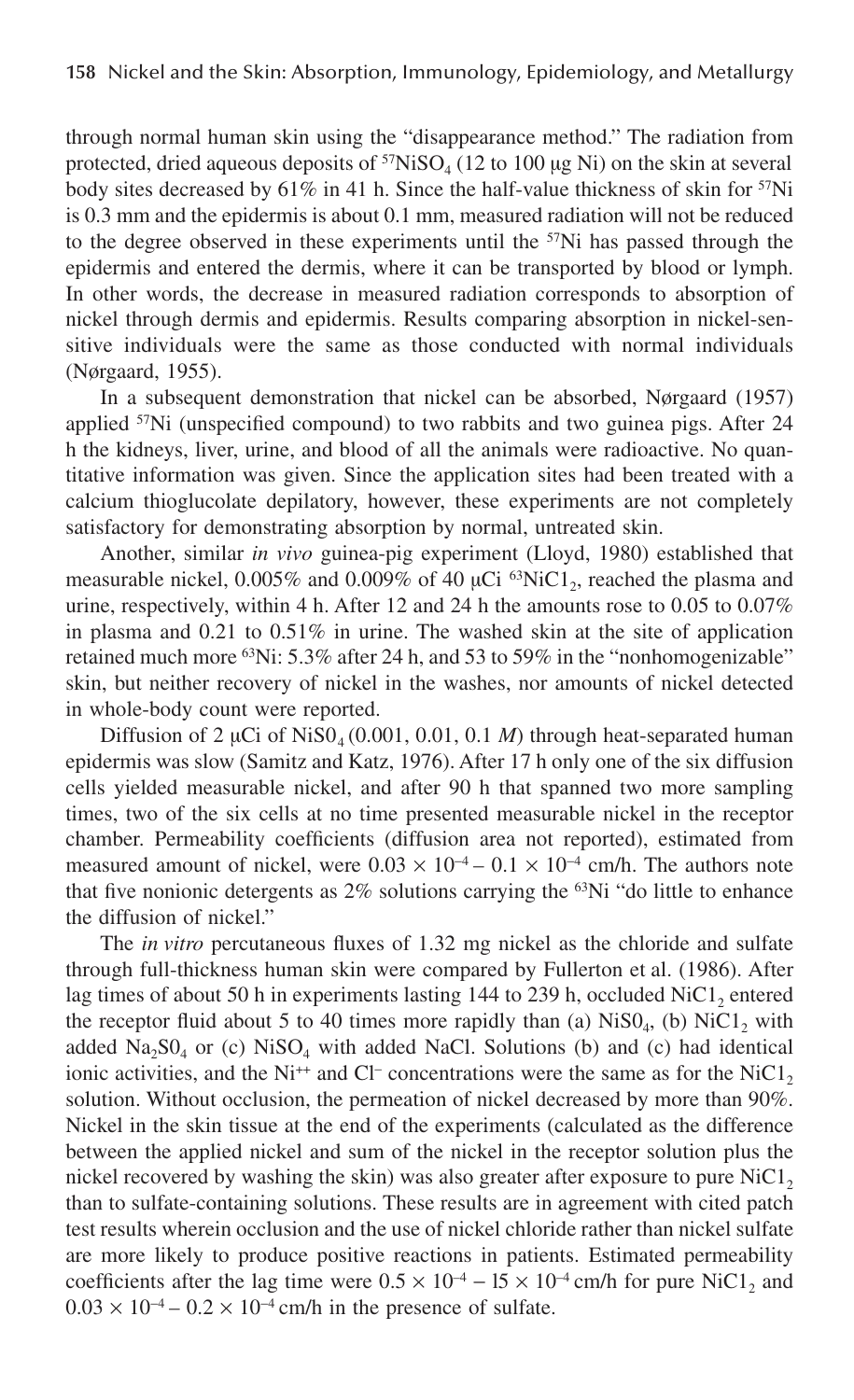Subsequently additional, similar *in vitro* experiments explored the effect of six hydrogels as vehicles for NiC1<sub>2</sub> and of petrolatum for both NiC1<sub>2</sub> and NiSO<sub>4</sub> (Fullerton et al., 1988). Petrolatum was the poorest vehicle for  $NiCl<sub>2</sub>$  and for  $NiSO<sub>4</sub>$ . The sulfate, again a poorer penetrant than the chloride, yielded no detectable nickel in the receptor phase after 96 h.

Because skin reactions due to nickel salts are common, it appears interesting to measure their diffusivity through the SC, a main barrier of the skin. Advanced diffusion system and analytical techniques available now make possible a better measurement of permeant flux, as compared to earlier experiments. In our laboratory Tanojo et al. (1997) isolated human SC by trypsinization of dermatomed cadaver leg skin. The diffusion system included diffusion cells with a spiral line. Pure water was used as acceptor solution. Aqueous solutions of nickel salts —  $Ni(NO<sub>3</sub>)<sub>2</sub>$ , NiSO<sub>4</sub>, NiCl<sub>2</sub> and Ni(−OOCCH<sub>3</sub>)<sub>2</sub> at 1% Ni<sup>2+</sup> concentration — were used as the donor solution, in 400 µl/cell. The receptor fluid was collected as four-hour fractions up to 96 h after the application of the donor solutions. The nickel concentration in the receptor fluid was analyzed using inductively coupled plasma mass spectrometry. From the flux data at steady state, the permeability coefficients of the four nickel salts were calculated to:

> Ni(NO<sub>3</sub>)<sub>2</sub> 5.24 ± 1.64 × 10<sup>-7</sup> cm/h (n = 7) NiSO<sub>4</sub> 8.52 ± 5.50 × 10<sup>-7</sup> cm/h (n = 3) NiCl<sub>2</sub> 6.81 ± 1.19 × 10<sup>-7</sup> cm/h (n = 4) Ni(-OOCCH<sub>3</sub>)2 5.20 ± 1.05 × 10<sup>-7</sup> cm/h (n = 4)

These results showed a relatively slow permeation of nickel salts across human SC. This might be the first report of the permeation of nickel using SC and agrees with earlier experiments conducted using the full-thickness human skin *in vitro* (Fullerton et al., 1986). A different penetration pathway and mechanism of diffusion needs to be invoked to explain the facile and widespread sensitization reactions in humans reported from contact with the metal and its salts. Direct and prolonged skin contact with nickel-releasing objects alone can also elicit dermatitis in sensitized individuals due to ease of oxidation on skin contact to yield diffusible ion (Bumgardner and Lucas, 1995; Haudrechy et al., 1994; Haudrechy et al., 1997; Lidén et al., 1998; Santucci et al., 1989), constituting an important factor in the pathogenesis of nickel allergy (Husain, 1977; Kanerva et al., 1998; Kanerva et al., 1994). Nickel ions resulting from oxidation on the skin *in vivo* thus may penetrate via the shunt pathway more rapidly, in contrast to slow transcellular diffusion as measured *in vitro* by us and others.

## **5.4 SUMMARY, CONCLUSIONS, AND CRITICISM**

Compiling a significant compendium of relevant data on percutaneous absorption of metals is challenging due to the paucity of robust experimental results. In gathering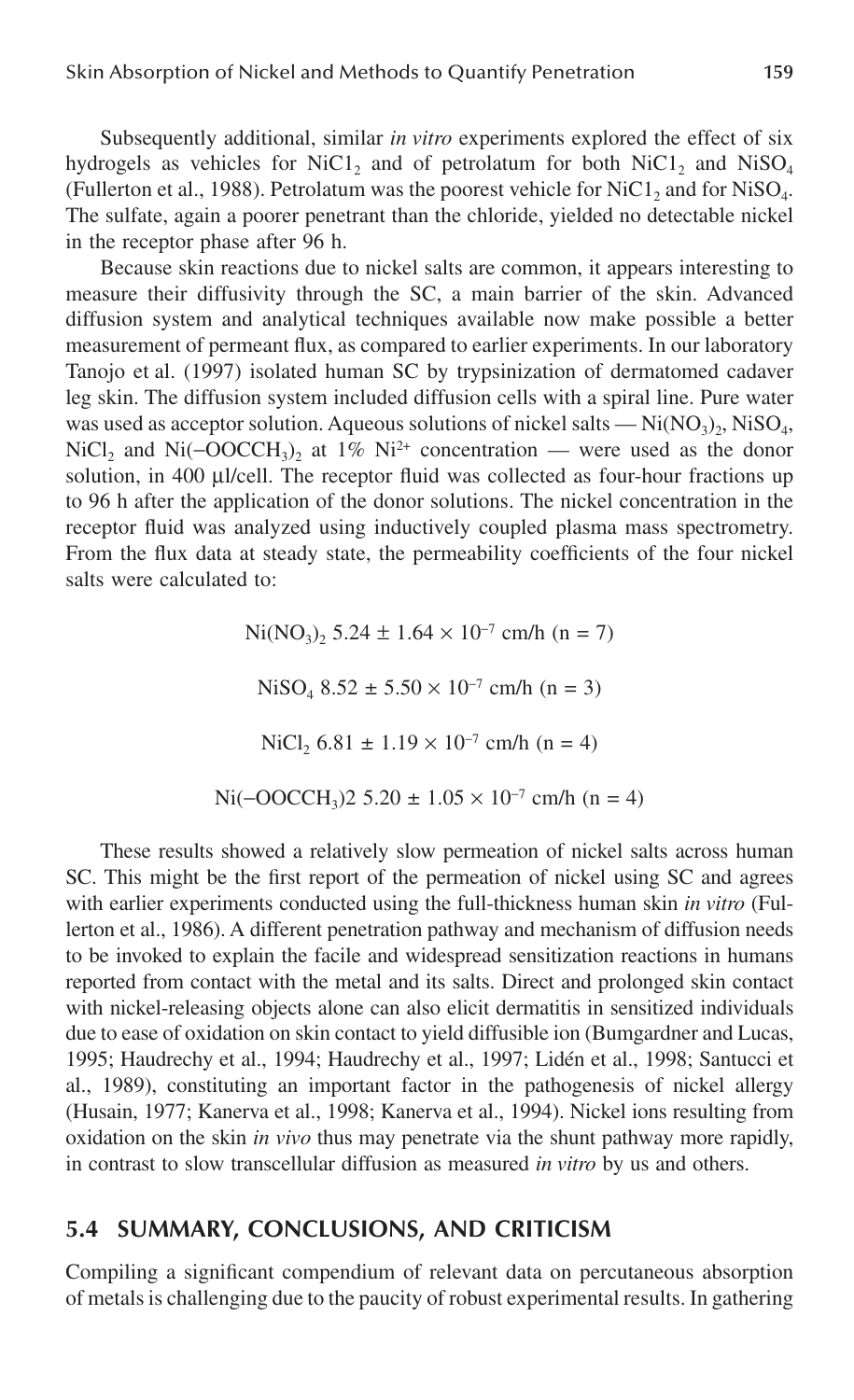data on skin penetration of metals, most attempts to deal with this phenomenon in a quantitative manner seems to meet with serious technical obstacles that discourage investigators from further pursuits. This becomes evident from the fact that experimental data are extremely limited, with the exception of Wahlberg's extensive investigations of metals absorption, which unfortunately excluded nickel (Wahlberg, 1965a, 1965b, 1965c, 1968a, 1968b, 1968c, 1970; Wahlberg and Skog, 1962, 1963). Experiments performed by others have followed most disparate procedures. Some experimental difficulties have now been overcome by the relatively recent availability of most metals in their radioactive form, and refined analytical techniques that permit trace detection of xenobiotics in tissue to determine disposition of metals in the organism in particular.

Our own *in vitro* experiments, conducted on human SC with a recently developed, optimized micro-diffusion cell, confirm the minute order of magnitude of nickel ion diffusion (Tanojo et al., 2001).

With data so far available, a realistic assessment of nickel penetration through skin appears handicapped by several difficulties. The route(s) of permeation is (are) essentially unknown and can only be inferred. While nickel undeniably penetrates — witness the ease with which it elicits allergic reactions — experimental attempts to quantify actual degree of penetration give minute and variable values. Most striking are the long induction (lag) times seen *in vitro*, and ultimately the difficulty in finding a significant level in the receptor phase. Lag times measured are on the order of 50 to 90 h, the observed permeability coefficients on the order of 10<sup>−</sup>6 to 10<sup>−</sup>5 cm/h, which approximates the counter-current rate of corneocyte desquamation (Bunge et al., 1994). Thus part of the applied dose that binds to tissues in the skin is eventually lost by exfoliation (calculation based on 10 µm thickness and shedding of one SC layer per day).

The apparent paradox of insignificant (transcellular or intercellular) diffusion measured with nickel salts on the one hand, and clinical evidence of sensitization rates and epidemiology on the other, pointing to facile nickel ion penetration of the SC to the depth of live tissue, particularly from contact with the metal, invites an explanation. At this point, based on recent data generated in our laboratory (Hostýnek et al., 2001a; Hostýnek et al., 2001b), we postulate the intercellular lamellar bilayers as an alternate route of diffusion of lipophilic nickel soaps, formed with endogenous fatty acids on the surface of the skin.

It appears unlikely that analysis of data obtained for nickel so far will allow conclusions applicable to metal compounds in general, since different mechanisms of diffusion appear to operate for different metals and categories of compounds. Much of the ambiguity involves the fact that experimental data are limited and the experiments performed have followed different procedures. No consistency can be found, making comparisons across studies difficult. Current flux data, generated with varying techniques, is highly discrepant. *In vitro* data with human skin shows barely discernible penetration (Fullerton et al., 1988; Fullerton et al., 1986); disappearance measurements on the other hand suggest up to two thirds absorption (Nørgaard, 1955). Further complicating this situation, diverse animal-model data (*in vivo* and *in vitro*) are interspersed among corresponding measurements made using excised human skin or *in vivo* in man. Incongruities can be avoided by implementing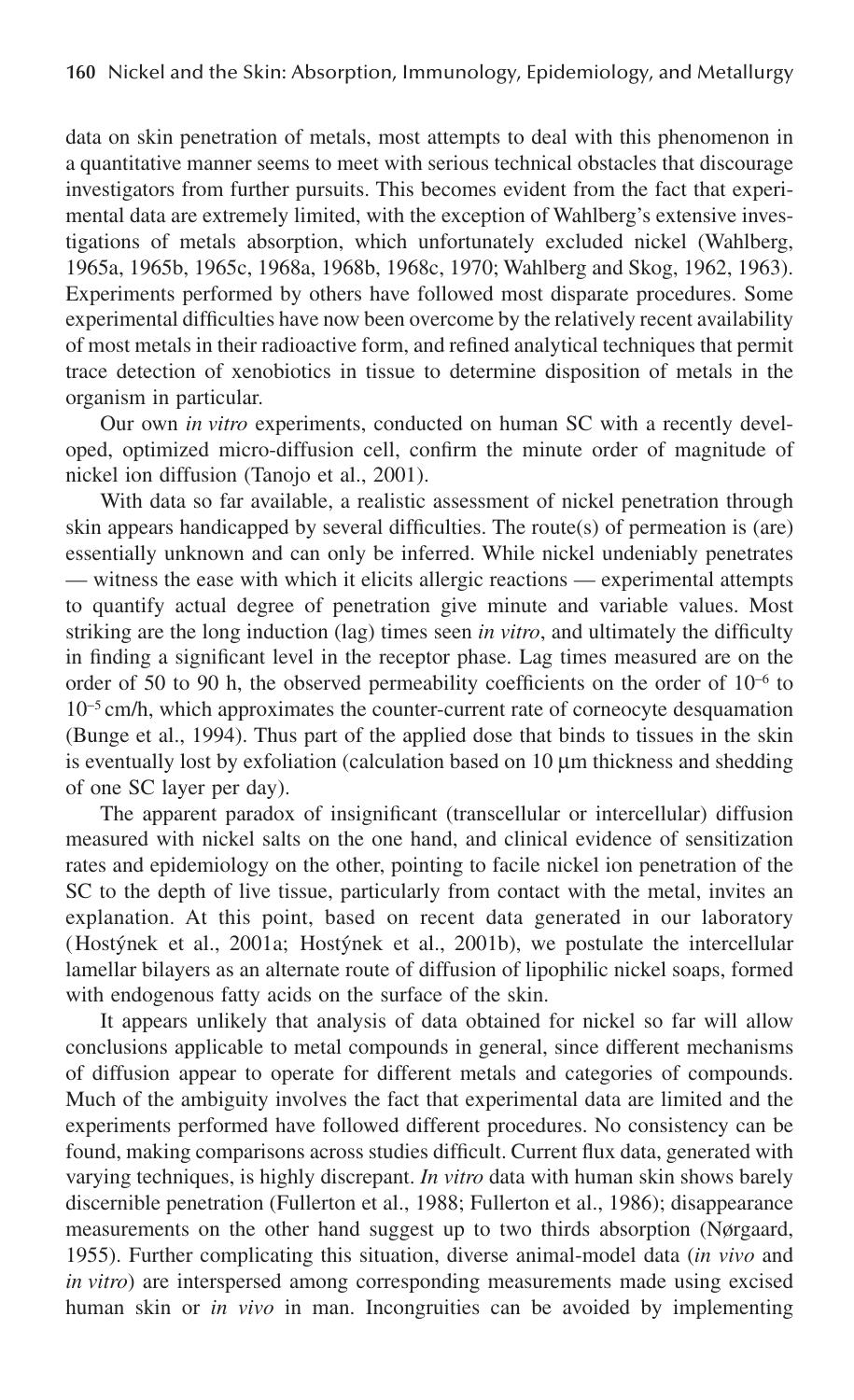standardized experimental protocols, and interpretation of data could become possible by reporting results that cover all relevant experimental details. Reliable *in vitro* permeation rates for nickel could thus be determined by applying a donor reservoir of virtually "infinite" dose, by collecting the receptor phase in short time intervals, and by extending collection times over several days, a procedure adopted in our own recent diffusion experiments (Tanojo et al., 2001).

Reporting of *in vivo* data identifying precisely area of skin exposure, and recently available, highly accurate methods of analysis (e.g., for nickel) in biological materials by ICP-MS or ICP-AES analysis, adapted to determine ppb levels of the metal in skin strips (Hostýnek et al., 2001a; Hostýnek et al., 2001b; Tanojo et al., 2001) or excreta (Templeton et al., 1994) could further fill in existing data gaps.

## **5.5 OUTLOOK**

Current limitations in clarifying the true fate of nickel diffusing into the SC and beyond should become surmountable by improved analytical techniques currently available, such as the ICP-MS method described. This method allows detection of nickel to levels of 7 ppb in substrates such as skin (SC) strips, making the use of radio isotopes unnecessary for purposes of material recovery and balance in diffusion experiments. The standard protocol of tape stripping thus becomes available for examining the surface penetration of nickel through human SC *in vivo* in detailed and accurate fashion. Following single open applications, a concentration profile can be established through the different biological compartments.

Demonstrating the detailed pathways of diffusion in this manner will provide the basis for formulating appropriate methodologies for intervention in the population at risk. Further work is planned to investigate the rate of penetration of nickel soaps (fatty acid compounds) through the SC, with the hypothesis that such soaps are more diffusible than the free nickel ion.

## **ACKNOWLEDGMENT**

We gratefully acknowledge the financial support by the Nickel Producers Environmental Research Association (NiPERA) toward this review project.

## **REFERENCES**

- Alder, J.F. et al., Depth concentration profiles obtained by carbon furnace atomic absorption spectrometry for nickel and aluminium in human skin, *J. Anal. At. Spectrom,*. 1, 365–367, 1986.
- Barry, B.W., Basic principles of diffusion through membranes, in *Dermatology Formulations*, Swarbrick, J., Ed., Marcel Dekker, New York, 1983, p. 49.
- Bennett, B.G., Environmental nickel pathways to man, in *Nickel in the Human Environment: Proceedings of a Joint Symposium Held at the International Agency for Research on Cancer, Lyon, France, 8–11 March 1983*, Sunderman, F.W. and Aitio, A., Eds., Oxford University Press, New York, 1984, pp. 487–495.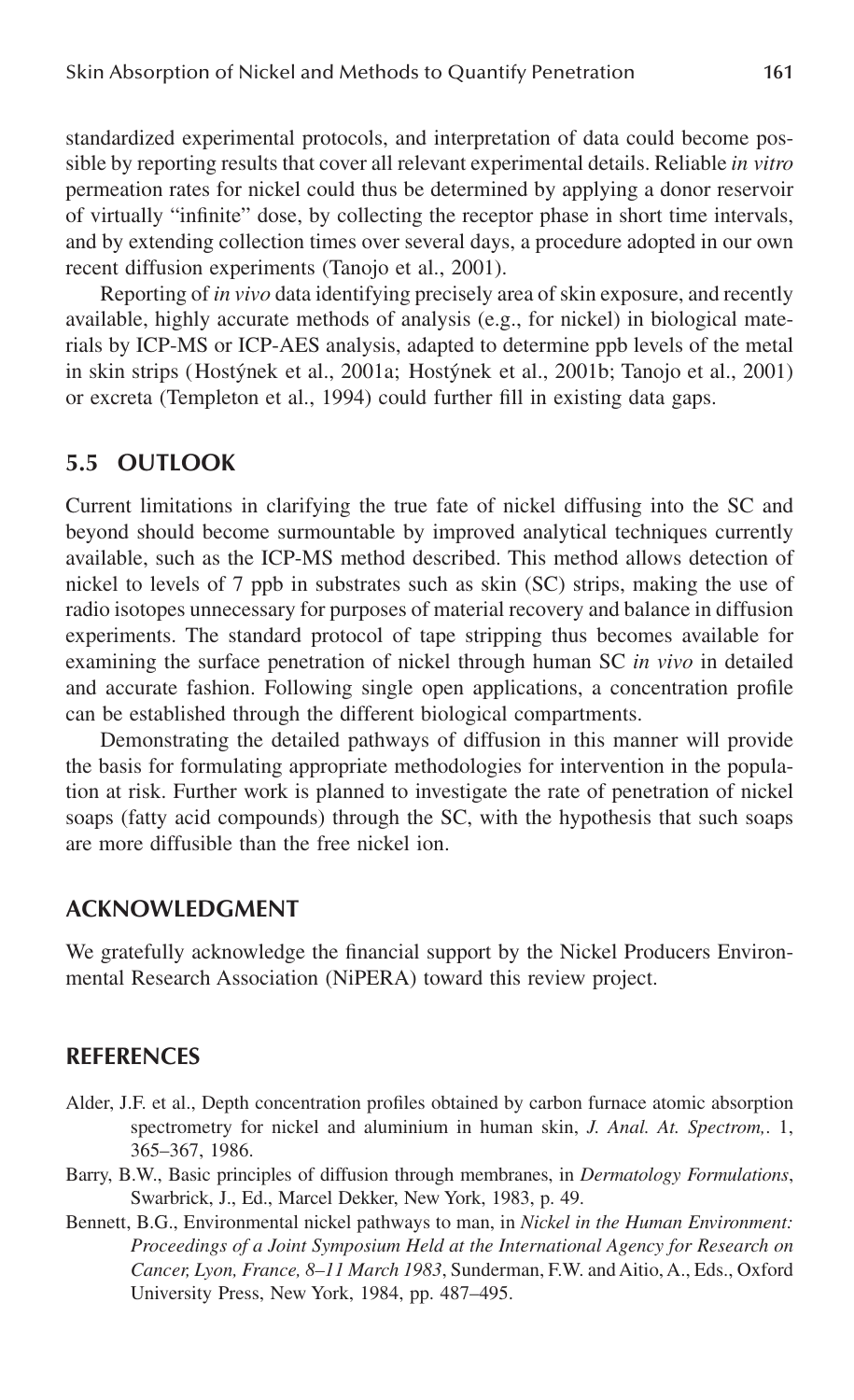- Bos, A.J. et al., Incorporation routes of elements into human hair; implications for hair analysis used for monitoring, *Sci. Total Environ.*, 42, 157–169, 1985.
- Bronaugh, R.L. and Stewart, R.F., Methods for in vitro percutaneous absorption studies. IV. The flow-through diffusion cell, *J. Pharm. Sci.*, 74, 64–67, 1985.
- Bucks, D.A.W. et al., Uptake of two zwitterionic surfactants into human skin in vivo, *Toxicol. Appl. Pharmacol.*, 120, 224–227, 1993.
- Bulmer, F.M.R. and Mackenzie, E.A., Studies in the control and treatment of nickel rash, *Industrial Hyg.*, 8, 517–527, 1926.
- Bumgardner, J.D. and Lucas, L.C., Cellular response to metallic ions released from nickelchromium dental alloys, *J. Dent. Res.*, 74, 1521–1527, 1995.
- Bunge, A.L., Flynn, G.L., and Guy, R.H., Predictive model for dermal exposure assessment, in *Water Contamination and Health*, Wang, R.G.M., Ed. Marcel Dekker, New York, 1994, pp. 347–373.
- Cavelier, C., Foussereau, J., and Massin, M., Nickel allergy: analysis of metal clothing objects and patch testing to metal samples, *Contact Dermatitis*, 12, 65–75, 1985.
- Cavelier, C. et al., Allergy to nickel or cobalt: tolerance to nickel and cobalt samples in man and in the guinea pig allergic or sensitized to these metals, *Contact Dermatitis*, 21, 72–78, 1989.
- Cooper, E.R., Increased skin permeability for lipophilic molecules, *J. Pharm. Sci.*, 73, 1153–1156, 1984.
- Cotton, D.W.K., Studies on the binding of protein by nickel, *Br. J. Dermatol.*, 76, 99–109, 1964.
- Emilson, A., Lindberg, M., and Forslind, B., The temperature effect on in vitro penetration of sodium lauryl sulfate and nickel chloride through human skin, *Acta Derm. Venereol.*, 73, 203–207, 1993.
- Ermolli, M. et al., Nickel, cobalt and chromium-induced cytotoxicity and intracellular accumulation in human hacat keratinocytes, *Toxicology*, 159, 23–31, 2001.
- Feldmann, R.J. and Maibach, H.I., Penetration of C-14 hydrocortisone through normal skin — the effect of stripping and occlusion, *Arch. Dermatol.*, 91, 661–666, 1965.
- Feldmann, R.J. and Maibach, H.I., Percutaneous penetration of steroids in man, *J. Investigative Dermatol.*, 52, 89–94, 1969.
- Feldmann, R.J. and Maibach, H.I., Absorption of some organic compounds through the skin of man, *J. Investigative Dermatol.*, 54, 399–404, 1970.
- Feldmann, R.J. and Maibach, H.I., Percutaneous penetration of some pesticides and herbicides in man, *Toxicol. Appl. Pharmacol.,* 28, 126–132, 1974.
- Fick, A.E., On liquid diffusion, *Philos. Mag.*, 10, 30–39, 1855.
- Finlay A. and Marks, R., Determination of corticosteroid concentration profiles in the stratum corneum using skin surface biopsy technique, *Br. J. Dermatol.*, 107, 33, 1982.
- Finlay, A.Y., Marshall, R.J., and Marks, R., A fluorescence photographic photometric technique to assess stratum corneum turnover rate and barrier function in vivo, *Br. J. Dermatol.*, 107, 35–42, 1982.
- Forslind, B. et al., Recent advances in x-ray microanalysis in dermatology, *Scanning Electron Microsc.*, Part 2, 687–695, 1985.
- Franz, T.J., Percutaneous absorption: on the relevance of in vitro data, *J. Investigative Dermatol.*, 64, 190–195, 1975.
- Fullerton, A. et al., Permeation of nickel salts through human skin in vitro, *Contact Dermatitis*, 15, 173–177, 1986.
- Fullerton, A., Andersen, J.R., and Hoelgaard, A., Permeation of nickel through human skin in vitro — effect of vehicles, *Br. J. Dermatol.*, 118, 509–516, 1988.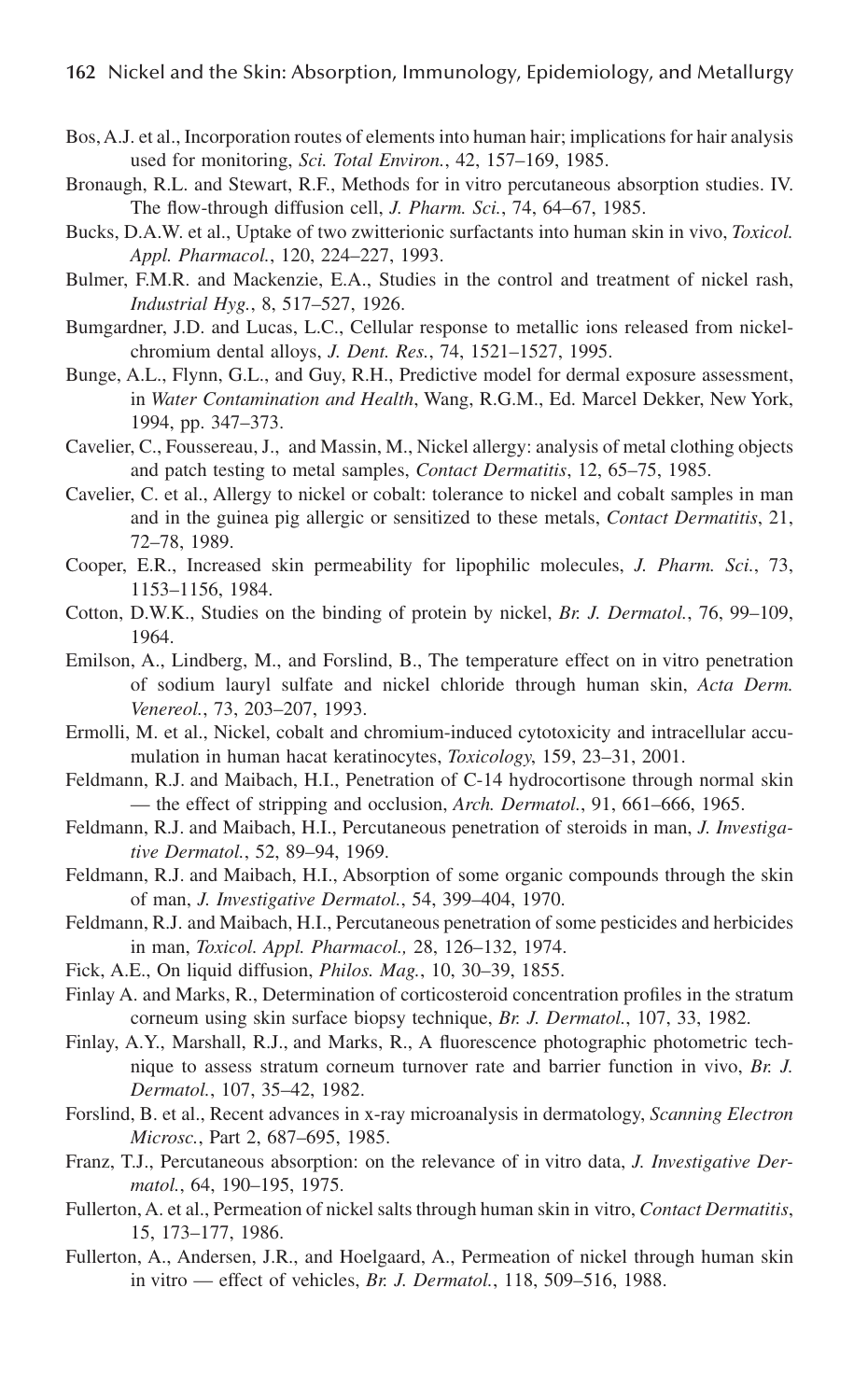- Fullerton, A. and Hoelgaard, A., Binding of nickel to human epidermis in vitro, *Br. J. Dermatol.*, 119, 675–682, 1988.
- Gilboa, R., Al-Tawil, N.G., and Marcusson, J.A., Metal allergy in cashiers: an in vitro and in vivo study for the presence of metal allergy, *Acta Derm. Venereol. (Stockh.)*, 68, 317–324, 1988.
- Gummer, C.L., Hinz, R.S., and Maibach, H.I., The skin penetration cell: an update, *Int. J. Pharmaceutics*, 40, 101–104, 1987.
- Haudrechy, P. et al., Nickel release from nickel-plated metals and stainless steel, *Contact Dermatitis*, 31, 249–255, 1994.
- Haudrechy, P. et al., Nickel release from stainless steels, *Contact Dermatitis*, 37, 113–117, 1997.
- Hegyi, E. and Gasparik, J., The nickel content of metallic threads in an Indian shawl, *Contact Dermatitis*, 21, 107, 1989.
- Hostýnek, J.J. et al., Metals and the skin, *Crit. Rev. Toxicol.*, 23, 171–235, 1993.
- Hostýnek, J.J. et al., Human skin penetration by metal compounds, in *Dermal Absorption and Toxicity Assessment*, Roberts, M.S. and Walters, K.A., Eds., Marcel Dekker, New York, 1998, pp. 647–668.
- Hostýnek, J.J. et al., Human stratum corneum adsorption of nickel salts: investigation of depth profiles by tape stripping in vivo, *Acta Derm. Venereol. (Suppl.),* 212, 11–18, 2001a.
- Hostýnek, J.J. et al., Human stratum corneum penetration by nickel: in vivo study of depth distribution after occlusive application of the metal as powder, *Acta Derm. Venereol. (Suppl.),* 212, 5–10, 2001b.
- Husain, S.L., Nickel coin dermatitis, *Br. Med. J.*, 2, 998, 1977.
- Kaaber, K. et al., Some adverse effects of disulfiram in the treatment of nickel-allergic patients, *Dermatosen in Beruf und Umwelt*, 35, 209–211, 1987.
- Kanerva, L. et al., Nickel release from metals, and a case of allergic contact dermatitis from stainless steel, *Contact Dermatitis*, 31, 299–303, 1994.
- Kanerva, L., Estlander, T., and Jolanki, R., Bank clerk's occupational allergic nickel and cobalt contact dermatitis from coins, *Contact Dermatitis*, 38, 217–218, 1998.
- Kasting, G.B., Smith, R.L., and Cooper, E.R., Effect of lipid solubility and molecular size on percutaneous absorption, in *Skin Pharmacokinetics*, Shroot, B. and Schaefer, H., Eds., S. Karger, Basel, 1987, pp 138–153.
- Kolpakov, F.I., Skin permeability to nickel compounds, *Ark. Patol.*, 25, 38–45, 1963.
- Lidén, C., Menné, T., and Burrows, D., Nickel-containing alloys and platings and their ability to cause dermatitis, *Br. J. Dermatol.*, 134, 193–198, 1996.
- Lidén, C. et al., Nickel release from tools on the Swedish market, *Contact Dermatitis*, 39, 127–131, 1998.
- Lloyd, G.K., Dermal absorption and conjugation of nickel in relation to the induction of allergic contact dermatitis–preliminary results, in *International Conference on Nickel Toxicology 1980, Swansea, Wales,* Brown, S.S. and Sunderman, F.W., Eds., Academic Press, New York, 1980, pp. 145–148.
- Maibach, H.I. and Feldman, R., Systemic absorption of pesticides through the skin of man, in *Occupational Exposure to Pesticides,* Federal Working Group on Pest Management, Washington, D.C., 1994, pp. 120–127.
- Mali, J.W.H., Spruit, D., and Seutter, E., Chelation in human sweat, *Clin. Chim. Acta Int. Clin. Chem.*, 9, 187–190, 1964.
- Malmqvist, K.G. et al., The use of PIXE in experimental studies of the physiology of human skin epidermis, *Biol. Trace Element Res.*, 12, 297–308, 1987.
- Menczel, E. et al., Skin binding during percutaneous penetration, in *Percutaneous Absorption. Mechanisms, Methodology, Drug Delivery*, Bronaugh, R.I. and Maibach, H.I., Eds., Marcel Dekker, New York, 1985, pp. 43–56.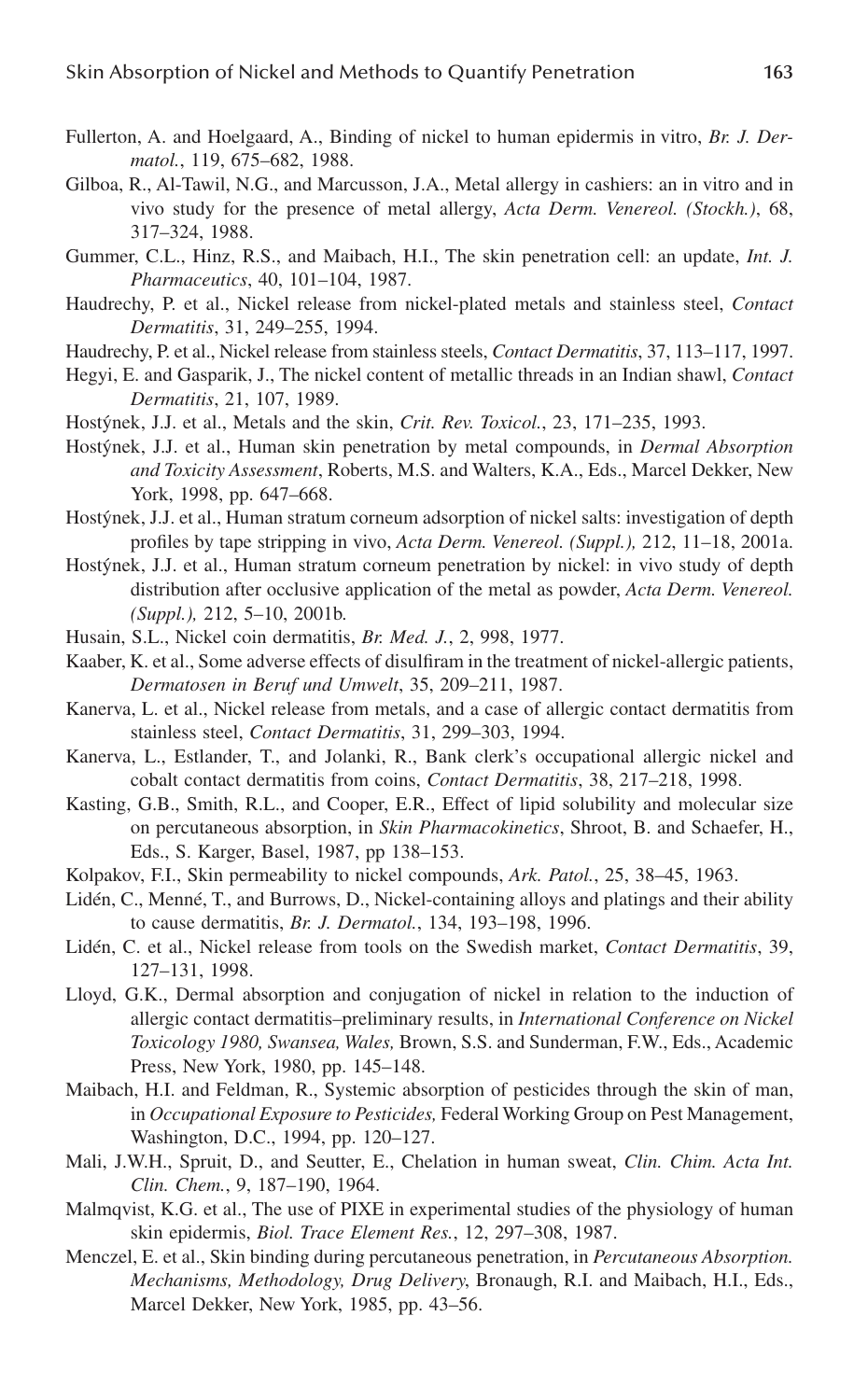Menné, T. et al., Patch test reactivity to nickel alloys, *Contact Dermatitis*, 16, 255–259, 1987.

Nørgaard, O., Investigations with radioactive Ni<sup>57</sup> into the resorption of nickel through the skin in normal and in nickel-hypersensitive persons, *Acta Derm. Venereol.,* 35, 111–117, 1955.

- Nørgaard, O., Investigations with radioactive nickel, cobalt and sodium on the resorption through the skin in rabbits, guinea-pigs and man, *Acta Derm. Venereol.,* 37, 440–445, 1957.
- Odintsova, N.A., Permeability of the epidermis for lead acetate according to fluorescence and electron-microscopic studies, *Vestn. Dermatol. Venerol.,* 19–24, 1975.
- Pinkus, H., Examination of the epidermis by the strip method of removing horny layers. I. Observation on thickness of the horny layer, and on mitotic activity after stripping, *J. Investigative Dermatol.*, 16, 383–386, 1951.
- Potts, R.O. and Guy, R.H., Predicting skin permeability, *Pharm. Res.*, 9, 663–669, 1992.
- Potts, R.O., Guy, R.H., and Francoeur, M.L., Routes of ionic permeability through mammalian skin, *Solid State Ionics*, 53–56, 165–169, 1992.
- Potts, R.O. and Guy, R.H., A predicitve algorithm for skin permeability: the effects of molecular size and hydrogen bond activity, *Pharm. Res.*, 12, 1628–1633, 1995.
- Preininger, T., Überempfindlichkeit gegen Nickelgeld, *Dermatol. Wochenschr.*, 99, 1082–1084, 1934.
- Ridout, G.R. et al., The effects of zwitterionic surfactants on skin barrier function, *Fundam. Appl. Toxicol.*, 16, 41–50, 1991.

Rothman, S., Überempfindlichkeit gegen Hartgeld, *Dermatol. Wochenschr.*, 90, 98–99, 1930.

- Rougier, A. et al., Regional variation in percutaneous absorption in man: measurement by the stripping method, *Arch. Dermatol. Res.*, 278, 465–469, 1986.
- Samitz, M.H. and Katz, S.A., Nickel epidermal interactions: diffusion and binding, *Environ. Res.*, 11, 34–39, 1976.
- Santucci, B. et al., Nickel dermatitis from cheap earrings, *Contact Dermatitis*, 21, 245–248, 1989.
- Santucci, B. et al., The influence exerted by cutaneous ligands in subjects reacting to nickel sulfate alone and in those reacting to more transition metals, *Exp. Dermatol.*, 7, 162–167, 1998.
- Scheuplein, R.J., Mechanism of percutaneous absorption. I. Routes of penetration and the influence of solubility, *J. Investigative Dermatol.*, 45, 334, 1965.
- Scheuplein, R.J. and Blank, I.H., Molecular structure and diffusional processes across intact skin, *Report to the U.S. Army Chemical R&D Laboratories*, Edgewood Arsenal, MD, 1967.
- Scheuplein, R.J. and Blank, I.H., Permeability of the skin, *Physiol. Rev.*, 51, 707–747, 1971.
- Schwindt, D.A., Wilhelm, K.P., and Maibach, H.I., Water diffusion characteristics of human *stratum corneum* at different anatomical sites *in vivo*, *J. Investigative Dermatol.,* 111, 385–389, 1998.
- Spruit, D., Mali, J.W.H., and De Groot, N., The interaction of nickel ions with human cadaverous dermis. Electric potential, absorption, swelling, *J. Investigative Dermatol.*, 44, 103–106, 1965.
- Tanojo, H., Nickel dermatitis from cheap earrings; new design of a flow-through diffusion cell for studying in vitro permeation across biological membranes, *J. Controlled Release*, 45, 41–47, 1997.
- Tanojo, H. et al., In vitro permeation of nickel salts through human stratum corneum, *Acta Derm. Venereol. (Suppl.),* 212, 19–23, 2001.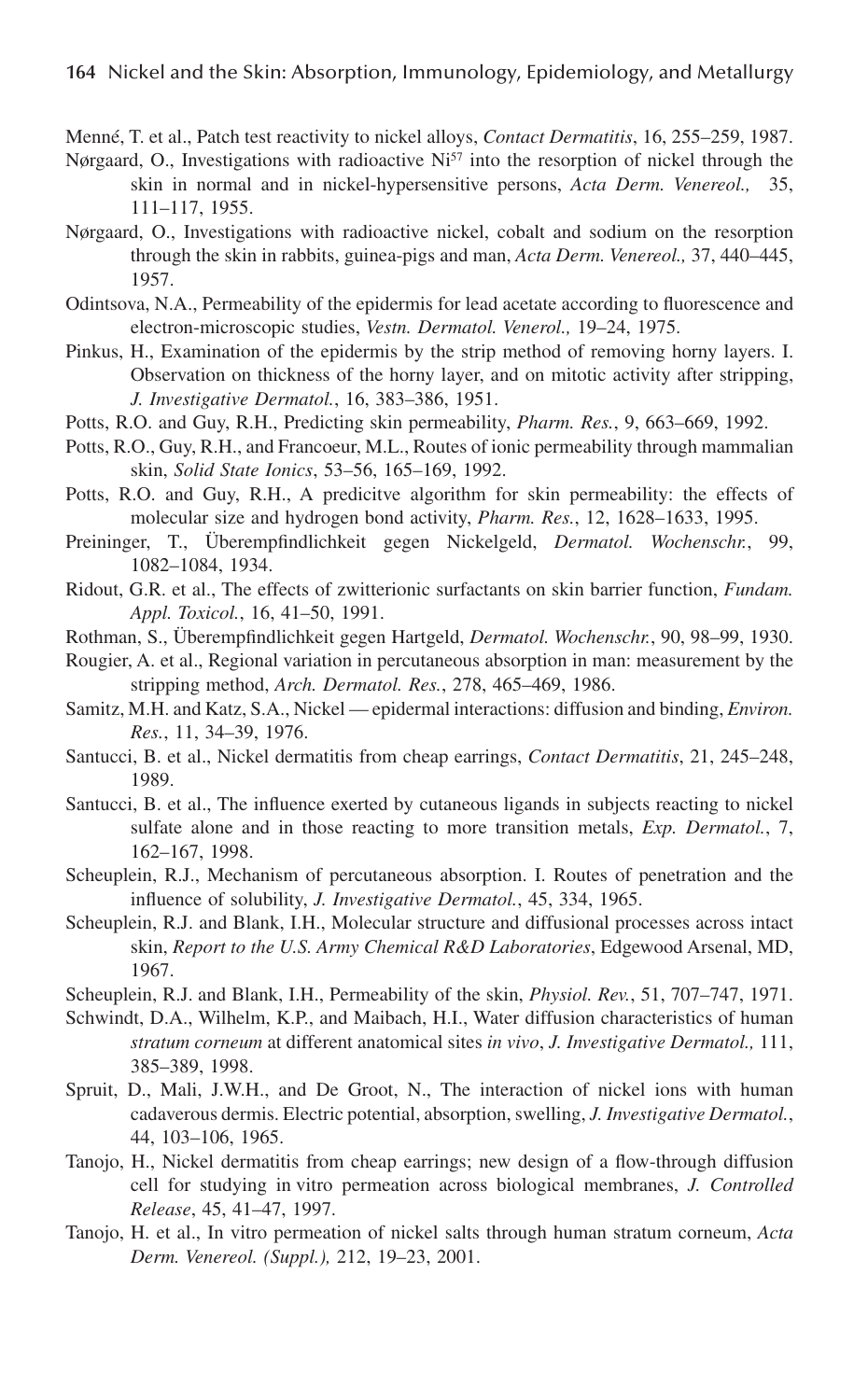- Templeton, D.M., Xu, S.X., and Stuhne-Sekalec, L., Isotope-specific analysis of Ni by ICP-MS: applications of stable isotope tracers to biokinetic studies, *Sci. Total Environ.*, 148, 253–262, 1994.
- Tiemessen, H.L.G.M. et al., A two-chambered diffusion cell with improved flow-through characteristics for studying the drug permeability of biological membranes, *Acta Pharmacol. Technol.,* 34, 99–101, 1988.
- Wahlberg, J.E. and Skog, E., Percutanous absorption of mercuric chloride in guinea-pigs. Effect of potassium iodide and the pretreatment of the skin with irritant concentrations of mercury, *Acta Derm. Venereol.,* 42, 418–425, 1962.
- Wahlberg, J.E. and Skog, E., The percutaneous absorption of sodium chromate  $(^{51}Cr)$  in the guinea pig, *Acta Derm. Venereol.,* 43, 102–108, 1963.
- Wahlberg, J.E., "Disappearance measurements," a method for studying percutaneous absorption of isotope-labelled compounds emitting gamma-rays, *Acta Derm. Venereol.,* 45, 397–414, 1965a.
- Wahlberg, J.E., Percutaneous absorption of sodium chromate,  $(^{51}Cr)$ , cobaltous( $^{58}Co$ ), and mercuric(203Hg) chlorides through excised human and guinea pig skin, *Acta Derm. Venereol.,* 45, 415–426, 1965b.
- Wahlberg, J.E., Percutaneous absorption of trivalent and hexavalent chromium, *Arch. Dermatol.*, 92, 315–318, 1965c.
- Wahlberg, J.E., Percutaneous absorption from chromium (51Cr) solutions of different pH, 1.4–12.8, *Dermatologica*, 137, 17–25, 1968a.
- Wahlberg, J.E., Percutaneous absorption of radioactive strontium chloride Sr 89 (<sup>89</sup>SrCl<sub>2</sub>). A comparison with 11 other metal compounds, *Arch. Dermatol.,* 97, 336–339, 1968b.
- Wahlberg, J.E., Transepidermal or transfollicular absorption? *Acta Derm. Venereol.,* 48, 336–344, 1968c.
- Wahlberg, J.E., Percutaneous absorption of trivalent and hexavalent chromium (51Cr) through excised human and guinea pig skin, *Dermatologica*, 141, 288–296, 1970.
- Wahlberg, J.E., Nickel: the search for alternative, optimal and non-irritant patch test preparations. Assessment based on laser Doppler flowmetry, *Skin Res. Technol.*, 2, 136–141, 1996.
- Wells, G.C., Effects of nickel on the skin, *Br. J. Dermatol.*, 68, 237–242, 1956.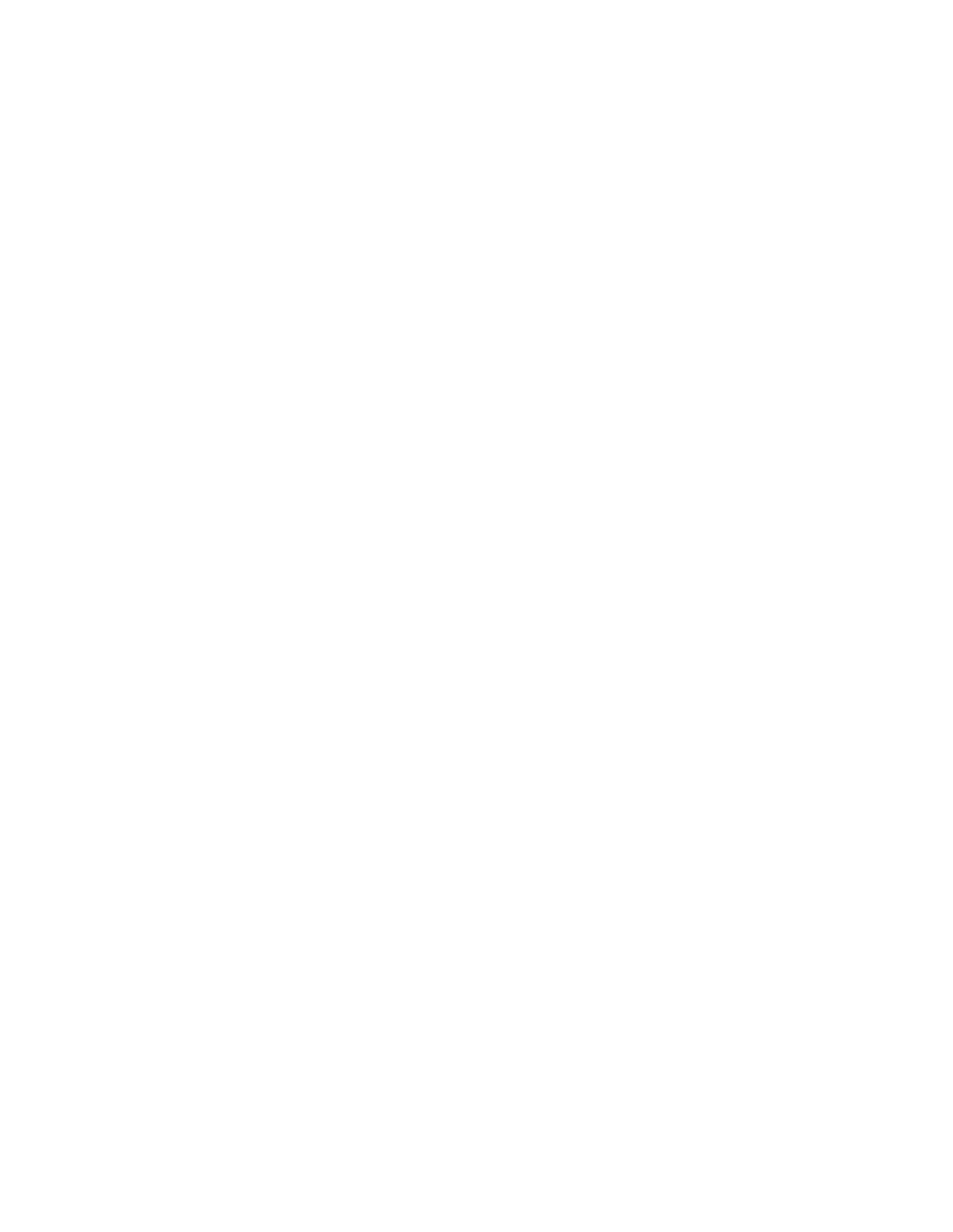# Diagnostic Testing 6 Diagnostic Testing<br>6 for Nickel Allergic Hypersensitivity: Patch Testing versus Lymphocyte Transformation Test

*Jurij J. Hostýnek, Katherine E. Reagan, and Howard I. Maibach*

# **CONTENTS**

| 6.1 |       |         |                                                         |  |
|-----|-------|---------|---------------------------------------------------------|--|
| 6.2 |       |         |                                                         |  |
|     | 621   |         |                                                         |  |
|     |       | 6.2.1.1 |                                                         |  |
|     |       | 6.2.1.2 |                                                         |  |
|     |       | 6.2.1.3 |                                                         |  |
|     |       | 6.2.1.4 |                                                         |  |
|     |       |         | 6.2.1.5 False-Positive and False-Negative Reactions 172 |  |
|     | 6.2.2 |         |                                                         |  |
| 6.3 |       |         |                                                         |  |
|     |       |         |                                                         |  |
|     | 6.3.2 |         |                                                         |  |
|     |       |         |                                                         |  |
| 6.4 |       |         |                                                         |  |
|     |       |         |                                                         |  |
|     |       |         |                                                         |  |

# **ABSTRACT**

This review evaluates the lymphocyte transformation test (LTT) as an *in vitro* alternative to traditional patch testing. Patch-test results require knowledge, practice, and experience for correct biological and clinical interpretation, and in spite of longterm use, the method is fraught with technical and interpretative limitations. Nickel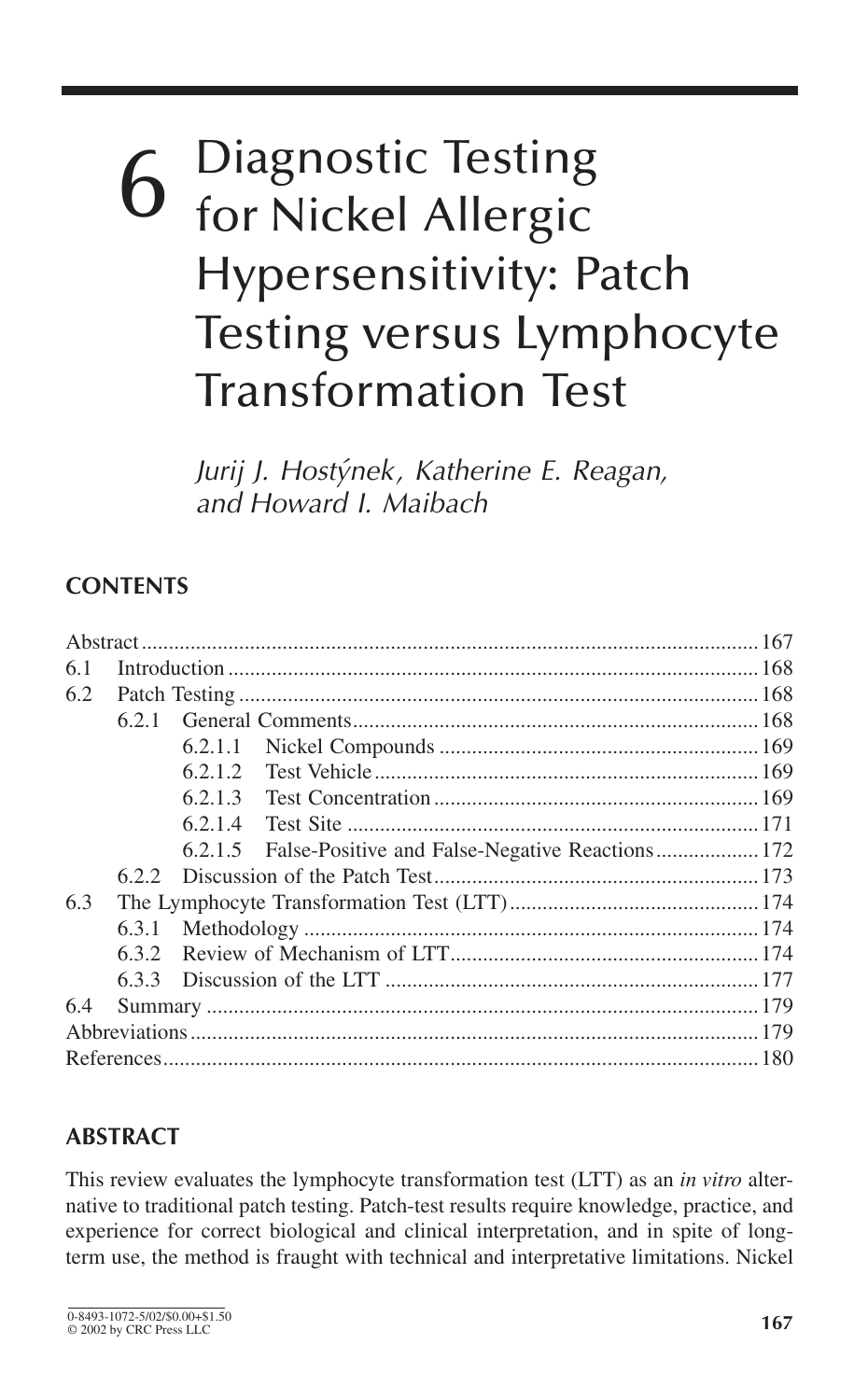in particular is an allergen eliciting false-positive reactions in patch testing due to the irritancy of test materials; it is sometimes difficult to distinguish an irritant reaction from a true allergic response, and patients may need to be tested more than once. Also, false-negative reactions can occur due to varying sensitivity of the patient. It therefore appears reasonable to search for a more objective, *in vitro* alternative; the LTT appears one procedure that gives relatively reliable results. Still, at this point this method can be used only in association with patch testing, and it has often given results inconsistent with the patch test.

# **6.1 INTRODUCTION**

*In vivo* patch testing in the clinical setting is a commonly used diagnostic test to ascertain sensitization of the organism, or to assess the skin-sensitization potential of chemicals. Such sensitization is a two-stage process involving induction and elicitation. Induction occurs upon first-time exposure of the skin to an environmental agent and is characterized by the formation of immune memory cells (T cells). These antigen-sensitized T cells can recognize the specific agent upon repeated exposure. The second, or elicitation phase, follows at a distance in time (delayed by 1 to 6 or 7 days) when the skin is reexposed to the original agent, causing a reaction by memory T cells to the antigen, which results in an eczematous skin reaction.

Nickel is an allergen that on skin patch testing can elicit false-positive as well as false-negative reactions; correct application and evaluation of patch tests requires skill and experience. For optimal diagnosis, patch testing should be done with materials supplied by commercial sources, and in combination with a thorough evaluation of a patient's history of allergy and morphology (Ale and Maibach, 1995).

The lymphocyte transformation test (LTT) is one of several *in vitro* diagnostic tests under development for the investigation of allergic conditions in general and of nickel allergy, capable of distinguishing nickel-sensitive individuals from controls, and is ideally used in association with patch testing.

Hypersensitivity may be accompanied by antigen-specific circulating T-lymphocytes in the blood, as is the case for nickel allergic hypersensitivity (NAH). These cells (lymphocytes) can be reactivated (transformed) by the antigen *in vitro* in peripheral blood lymphocyte cultures. The LTT reaction usually takes one to several days to develop. The technical procedure is of importance, and because of the generally low sensitivity of the LTT, the value of a positive LTT could be estimated as higher than a negative outcome of that test.

# **6.2 PATCH TESTING**

#### **6.2.1 GENERAL COMMENTS**

Patch testing is the standard procedure to establish the presence of allergy by provoking an elicitation reaction; it consists of the application to the skin of a certain amount of the suspected allergen placed on adhesive tape, in a suitable concentration and a suitable vehicle. Penetration through the stratum corneum (SC) is promoted by airtight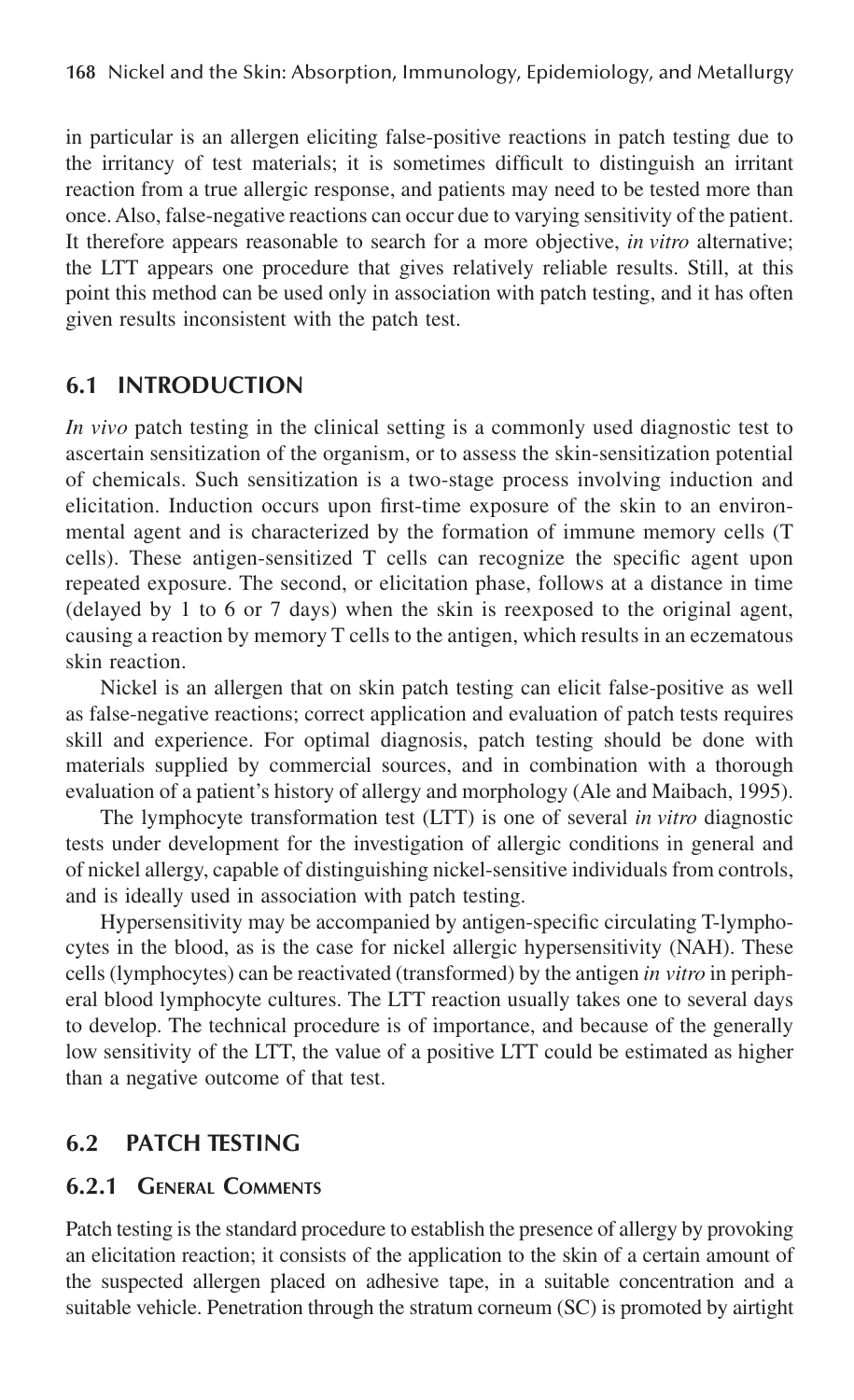occlusion. The test unit is left on for at least 24 h, as seen in about one third of studies, but because many test substances are slow to diffuse through the SC and reactions accordingly develop with substantial delays, patches are usually removed only after 2 days (in about 2 out of 3 studies) in order to promote penetration.

Usual application and occlusion time for NAH testing is 48 h. Although more practical, the routinely used 24 h occlusion in patch testing has proven to lead to 20% false-negative readings, due to the low penetration rate of nickel salts in general, and nickel sulfate in particular (Mali et al., 1964; McDonagh et al., 1992; Nielsen and Menné, 1993; Ale, Laugier, and Maibach, 1996).

Verification of NAH in practice typically involves skin exposure to 184 mg Ni/cm<sup>2</sup> over 2 to 4 days in a patch test with  $5\%$  NiSO<sub>4</sub> in petrolatum. These experimental conditions reflect the results of the investigations conducted toward optimal NAH diagnosis, as itemized in the following.

#### **6.2.1.1 Nickel Compounds**

The pronounced irritancy of nickel salts (nickel sulfate, nickel nitrate, nickel chloride) is one difficulty encountered in the appropriate performance of NAH diagnostic patch testing (Wahlberg, 1996). For that reason, the role of the counterion on the irritation potential of nickel salts under simulated patch test conditions has been investigated in human skin *in vivo*, whereby irritation potential was considered the expression of skin permeability (Fullerton et al., 1986; Samitz and Katz, 1976; Wahlberg, 1990). The irritation potential of the salts was determined by application under occlusion on healthy volunteers and evaluation of irritancy by objective measurement with the laser Doppler technique. Comparison of equimolal concentrations in the range of 0.01 to 0.38 m showed a clear dose-response relationship, whereby the chloride and the nitrate were more irritating than the sulfate; 0.30 m nickel chloride and nickel nitrate caused erythema, while lower concentrations (0.01 to 0.10m) did not affect skin blood flow (Wahlberg, 1996).

#### **6.2.1.2 Test Vehicle**

Petrolatum is generally the vehicle of choice for nickel sulfate, although uniform distribution of the crystalline salt is problematic and poor penetration from petrolatum make that formulation less than ideal (Fischer and Maibach, 1984a).

Nevertheless, nickel patch test materials are preferably formulated in petrolatum due to their lesser irritancy to the skin in that base, and convenience in storing and dosing. Nickel salts are also used in an aqueous medium; such an alternate patch test system is the T.R.U.E. TEST®, using nickel sulfate in a hydoxypropylcellulose gel (Andersen et al., 1993).

#### **6.2.1.3 Test Concentration**

Suppliers of ready-to-use standard patch test allergens traditionally present concentrations as a percentage, but such designation is ambiguous as it is not clear if this means weight/weight, volume/volume, volume/weight, or weight/volume. Relevant is the number of moles applied; e.g., the concentration of nickel ions is 20.9% in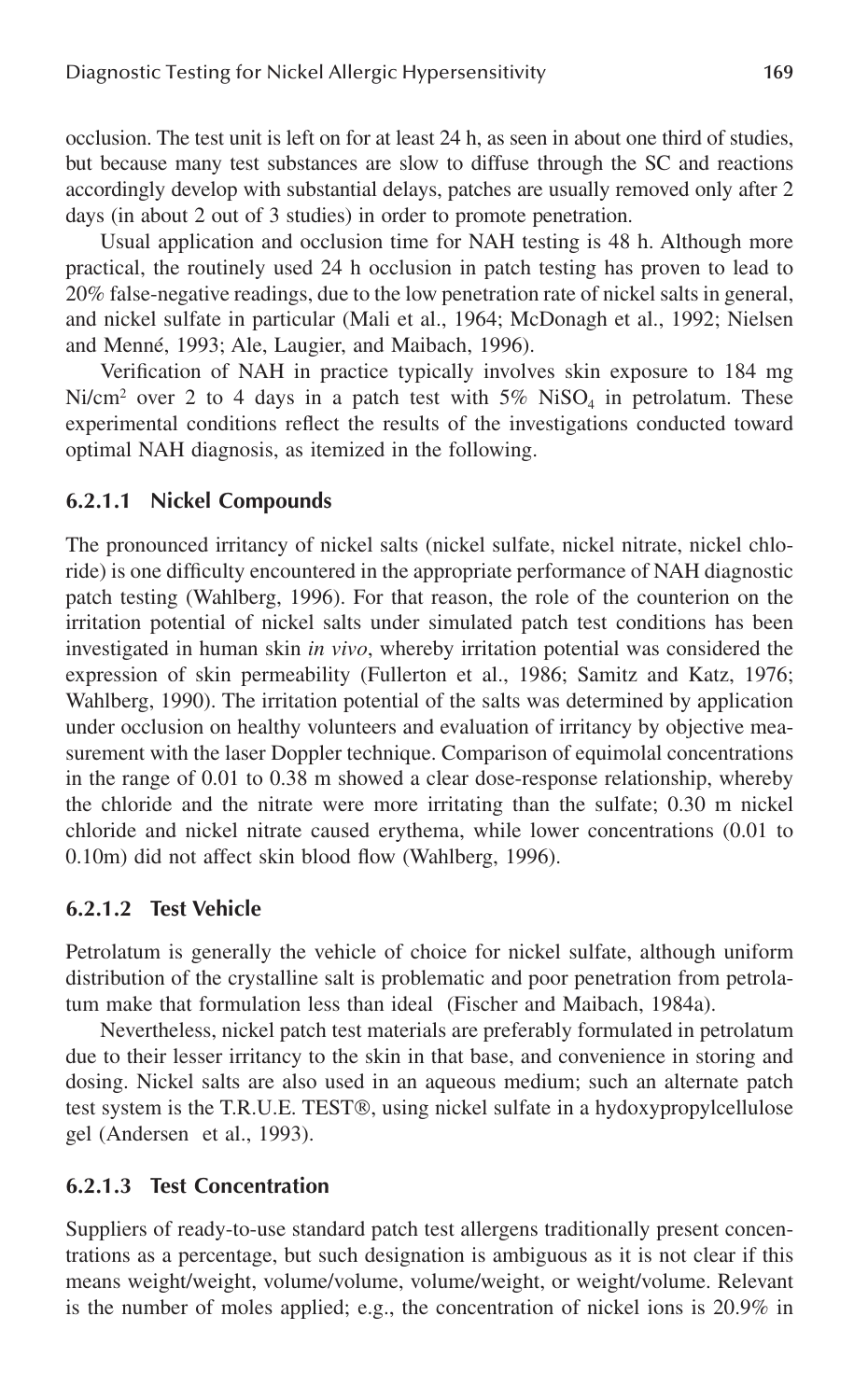nickel sulfate (hexahydrate), compared to 24.7% in the chloride (hexahydrate). It is essential that in studies comparing different salts the same molality is used.

No definite value can be assigned to the threshold inducing sensitization, nor to a concentration which will elicit reaction in those already sensitized, as observed in numerous investigations reviewed here. This due to considerable individual variation in susceptibility, which also depends on gender and which also changes with age (Nethercott et al., 1994).

Several investigations have attempted a definition of threshold values using serial dilutions of nickel, only to find that some patients react to relatively high concentrations, while others react even to surprisingly small amounts (Allenby and Basketter, 1993; Emmett et al., 1988; Al-Tawil et al., 1985). Different response values determined in those studies underscore the individual variation in susceptibility to sensitization and in reactivity. In a study conducted by Magnusson and Hersle (1965) to determine the highest concentration which would not elicit sensitivity reactions to nickel, the one which still resulted in positive patch test reactions to  $Niso<sub>4</sub>$  in 10% of highly nickel sensitized individuals, at 48 h, under occlusion and on normal forearm skin compromised by pretreatment with SDS, was 0.5 ppm (3 out of 12). Also, there was a pronounced difference in reactivities depending on test site (Magnusson and Hersle 1965).

Nickel sulfate at 0.039% in water was the lowest concentration eliciting positive patch test reactions in 5 of 53 eczema patients with NAH (9.4%), when they were tested with the nickel salt in either water or petrolatum (Wahlberg and Skog, 1971).

Three hundred and thirty-two patients with previously diagnosed contact allergy to nickel or a history suggestive of nickel allergy were tested with serial dilutions of nickel sulfate (exposure 24 to 48 h, reading at 72 h or later). Nickel sulfate 0.0005% patch tests were negative in all patients; at 0.001% patch tests were positive in 4 patients (1.2%); at 0.005% positive in 5 patients (1.5%); at 0.01% positive in 19 patients (5.7%) (Uter et al., 1995).

The effect of repeated exposure of the hands to low nickel concentrations over 2 weeks was evaluated by patch testing post exposure in a study of 17 nickel-sensitive volunteers, to simulate occupational exposure. Nickel chloride at 0.02% was positive in 4 patients (23.5%); at  $0.01\%$  positive in 4 patients (23.5%); at  $0.001\%$  positive in 1 patient (5.8%) (Nielsen et al., 1999).

Elicitation reactions to nickel on contact with irritated skin were investigated in a hand-immersion experiment with nickel-sensitive volunteers. Upon exposure twice daily for 23 days to a surfactant solution, 12 of 20 individuals tested showed positive reactions to 10 ppm aq. nickel sulfate  $(60\%)$ , 6 of 12 to 5 ppm  $(50\%)$ , 3 of 20 to 1 ppm (15%), and 2 of 20 to 0.5 ppm (10%). Difference in test site also determined a difference in reactivity (Allenby and Basketter, 1993). In a similar study, no reaction was seen upon repeated open nickel sulfate application at 1 ppm for 23 days on the skin of 4 sensitized volunteers following irritant application of SDS (Allenby and Basketter, 1994).

In a single open application on the forearm of nickel-sensitive individuals with and without addition of SDS, of 51 subjects none reacted to a concentration of 100 ppm nickel chloride or lower (range of 0.1 to 4000 ppm), an indication that in that cohort the elicitation threshold lay above that level (Menné and Calvin, 1993).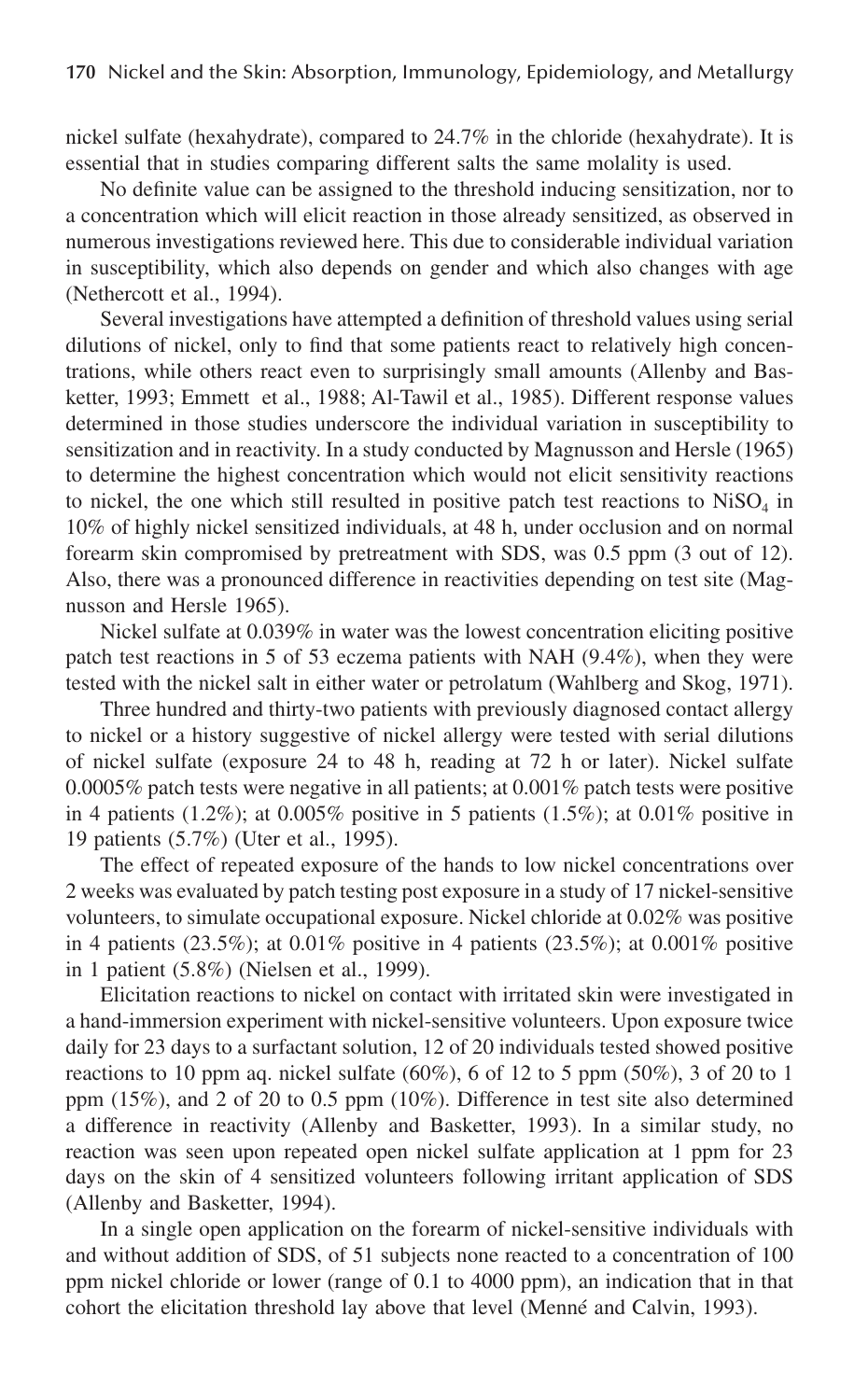Twenty-five nickel-sensitive patients were patch tested by application of a dilution series of nickel sulfate (Allenby and Goodwin, 1983). In 9 patients (36%) 112 ppm nickel (0.05% NiSO<sub>4</sub>) caused reactions, 1.12 ppm in one of the patients tested (4%).

The thresholds of sensitivity in individuals with positive reactions to nickel was determined in a serial dilution test with nickel sulfate in petrolatum. Four individuals reacted to 390 ppm, six to 190 ppm, and one to 100 ppm (Rystedt and Fischer, 1983).

Handley, Todd, and Dolan (1996) noted how allergic patch test reactions are remarkably long-lasting in nickel-sensitized individuals. A median duration of response to nickel sulfate was 9 days, and 15% of responses extended to 17 days or longer. Nickel quantification in involved versus noninvolved tissue showed no significant qualitative or quantitative differences in the immunocytochemistry of the tissues, however (difference in surface receptors on activated T-lymphocytes or Langerhans cells). This was seen as an indication that the elevated, local nickel concentration occurring at the challenge sites does not play a significant role in the time course of the immune reaction.

Patch tests under occlusion using nickel sulfate in a hydroxypropylcellulose gel (T.R.U.E. TEST) were conducted by Andersen et al. (1993) on the back of 72 test subjects who were confirmed as NAH positive, and left for 48 h; reaction was read at 96 h. They established the dose–response relationship for nickel sulfate hexahydrate patch-test response over a dose range of 0.01 to 300 µg/cm2. The results showed that 38 subjects  $(52.7\%$ , the largest group of responders) reacted to 3 to 0.3  $\mu$ g Ni/cm2 (threshold value). A number of subjects also reacted to lower concentrations, however (three doubtful at 0.03  $\mu$ g/cm<sup>2</sup>, two positive, 4.2%, at 0.1  $\mu$ g/cm<sup>2</sup>). This wide range in response indicates the individual variation that prevails in susceptibility to sensitization and in reactivity.

Problems in appropriate dosing due to such individual variability may be compounded by fluctuations in test allergen concentration of commercial materials, adding to the uncertainty of diagnostic test validity. Recent investigation of five currently marketed standard patch test materials from Sweden, Germany, and Japan demonstrated that since earlier, similar studies (Fischer and Maibach, 1984b) suppliers have markedly reduced the variance in test concentrations (Nakada et al., 1998).

From a literature survey Menné (1994) concluded that elicitation of nickel dermatitis is unlikely for concentrations  $< 0.1$  to 1  $\mu$ g/cm<sup>2</sup> with occluded exposure, and 15 µg/cm<sup>2</sup> when nonoccluded. Highly sensitized individuals might react to 0.5 ppm nickel (0.0075 µg/cm2) under occlusion when exposing inflamed skin.

#### **6.2.1.4 Test Site**

Studies have been conducted associating patch test responses or skin permeability with anatomical site, pointing to regional variation in SC thickness and thereby reactivity within the same specimen (Magnusson and Hersle 1965; Rougier et al., 1986; Williams, Cornwell, and Barry, 1992; van der Valk and Maibach, 1989; Basketter and Allenby, 1990). For nickel in particular, notably lesser reactivity of the skin on the back was noted on occluded exposure to nickel sulfate, as compared to the forearm (Basketter and Allenby, 1990). False-negative test results can be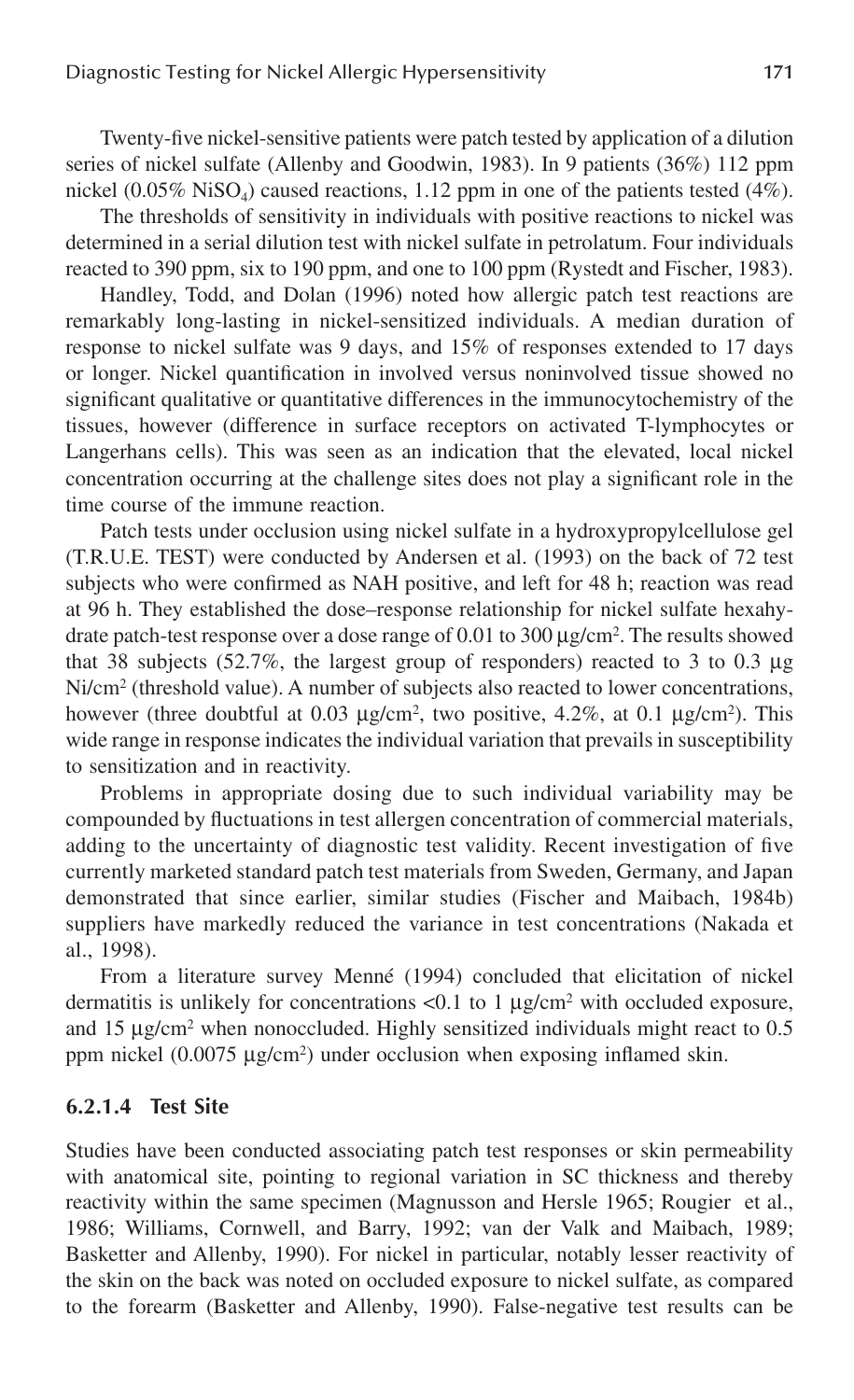obtained when testing on the lower back or on the volar forearm (Magnusson and Hersle, 1965). Nevertheless, traditionally the preferred site for patch testing is the upper back, while the intrascapular area and the outer aspect of the upper arm are also acceptable (Belsito, 1989).

Grading of patch test reactions in accordance with the International Contact Dermatitis Research Group follows degree of skin involvement:

| Negative | Score 1 |
|----------|---------|
| Doubtful | Score 2 |
| Weak     | Score 3 |
| Strong   | Score 4 |
| Extreme  | Score 5 |
|          |         |

#### **6.2.1.5 False-Positive and False-Negative Reactions**

Cutaneous patch testing for nickel sensitivity has a limited reliability, as a clear distinction on morphologic grounds cannot be made between moderate irritation and an allergic reaction to nickel compounds (Nielsen et al., 1999). Clinical experience also suggests the existence of different degrees of sensitivity among patients allergic to the same chemical. Several authors proposed a quantitative concept of "strong" versus "normal" or "weak" contact allergy. According to this concept the skin reactions to different concentrations of a chemical correlate with the grade of the previous sensitization, rendering an individual more (or less) likely to respond to skin contact with a given quantity of allergen (Hindsén et al., 1997; Meneghini and Angelini, 1979).

The most common cause for false-positive diagnosis is the irritant effect of the patch test concentration used, as testing is performed at levels close to the irritating dose; also uneven distribution of the salt (usually nickel sulfate crystals) in the vehicle (usually petrolatum) may cause foci of high concentration under the patch (Wahlberg, 1996; Fullerton et al., 1986; Samitz and Katz, 1976). Intradermal testing has been proposed as an alternative, bypassing the SC barrier (Meneghini and Angelini, 1979; Herbst et al., 1993).

Occurrence of active sensitization of a naive organism induced by patch testing with nickel salts has been investigated as a risk factor by Agrup and by Meneghini, found to be of minor import. By definition, active sensitization is a flare-up at 10 to 20 days after a negative patch test reaction, and a positive reaction after 2 to 4 days at retesting. The authors found that the risk of such induction by nickel was minor when compared to the overall benefits of that diagnostic procedure. Of 379 hand eczema patients retested with 11 substances applied earlier, 73 (19%) had become positive, but only 2 (0.5%) to nickel (Agrup, 1968). Re-patch testing of 208 patients with the standard series (31 substances) showed that 25% had developed new sensitivities, but only two of them to nickel (<1%) (Meneghini and Angelini, 1977). Active sensitization is uncommon, but a typical complication of patch testing. For nickel in particular, however, the benefits of patch testing outweigh such risks. Reproducibility of the test is not 100%, and positive retest outcome does not automatically indicate active sensitization. Test outcome has to be put in context with the individuals who were negative on retesting.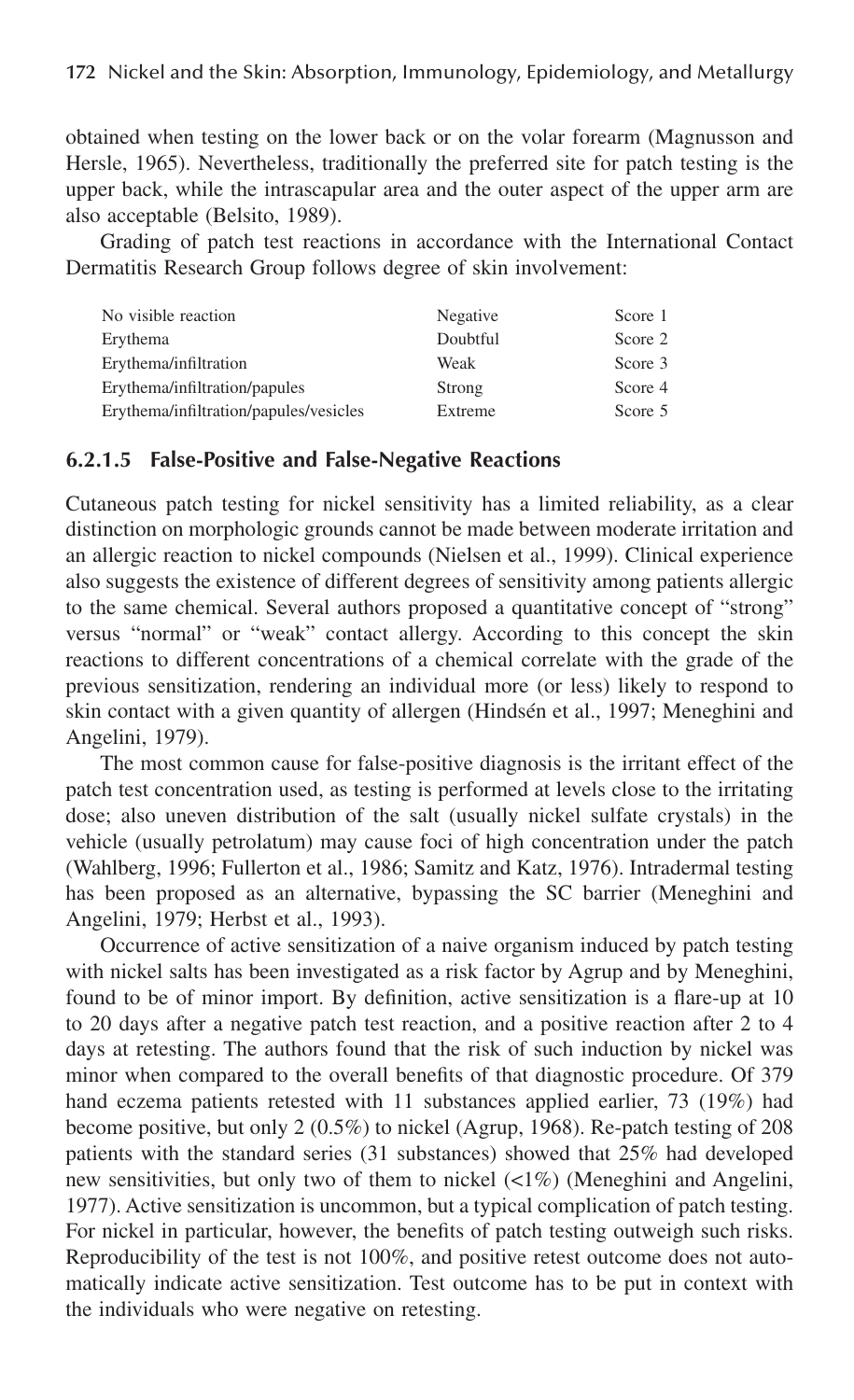A potential cause of false-positive, clinically nonrelevant reactions on patch testing is hyperreactive skin, also known as the Excited Skin Syndrome or "angry back" (Mitchell and Maibach, 1997; Mitchell, 1975). This condition can result from multiple inflammatory skin conditions or from strong positive patch-test reactions magnifying adjacent patch-test responses (Cronin, 1975). Such untoward reaction was investigated by specifically testing reactivity of nickel-sensitive individuals to a dilution series of nickel sulfate (Fischer and Maibach, 1984b). Multiple applications and strong reactions to high concentrations did not statistically magnify the response to adjacent lower concentrations of the compound.

False-negative results may occur due to actual allergen concentrations which fall short of label concentration (Fischer and Maibach, 1984b) or the extremely long induction or lag times, demonstrated in skin penetration experiments with nickel salts (Wahlberg, 1996; Fullerton et al., 1986; Samitz and Katz, 1976). In practice, also 2.5% nickel sulfate is used in the U.S., Sweden, and Japan instead of 5% (Nakada et al., 1998), but, as Cronin (1975) pointed out, up to 20% of true nickel sensitivities can thereby be missed. Cases with a clinical history of nickel sensitivity have occasionally shown negative test results also when patch tested with the standard 5% (0.19 *M*) nickel sulfate in petrolatum, possibly due to the considerable lag time involved in the salt's penetration through the SC and the likelihood of depot formation there (Samitz and Katz, 1976; Mali et al., 1964; Cotton, 1964; Spruit et al., 1965; Fullerton et al., 1988; Santucci et al., 1998; Seidenari et al., 1996a). Upon pretreatment of nickel test areas with SDS, however, such asymptomatic sensitivity will nevertheless become manifest, the inflammatory reaction elicited by the pretreatment facilitating the penetration of the immunogen (Seidenari et al., 1996b).

#### **6.2.2 DISCUSSION OF THE PATCH TEST**

The "gold" standard test for ACD remains to be the patch test, in spite of its limitations (false negatives and positives). As noted by Ale and Maibach (1995), because of these limitations a semiquantitative analysis of the results provides a more facile and robust clinical interpretation. Hence, we review this bioassay in context of an operational definition, as described by Marrakchi and Maibach (1944)**.**

Appropriate diagnosis of ACD is based on two essential criteria: (1) the presence of contact allergy should be firmly established, and (2) the clinical relevance should be demonstrated. Certain guidelines may be helpful in satisfying these prerequisites.

- To eliminate uncertainty in the case of ambivalent test reactions, retesting can confirm or deny the presence of hypersensitivity. If the initial positive reaction is not reproducible on retesting, allergy may be excluded; reactivity may have subsided, or the initial reaction may have been a false positive due to Excited Skin Syndrome (Mitchell and Maibach, 1997; Mitchell, 1975). In repeating the patch test, a dose-response assessment (serial dilution) may lead to the appropriate assessment, and also potentially to definition of a threshold sensitivity.
- Assessment of clinical relevance is based on a stepwise elucidation of factors. The patient is queried as to history of exposure to the putative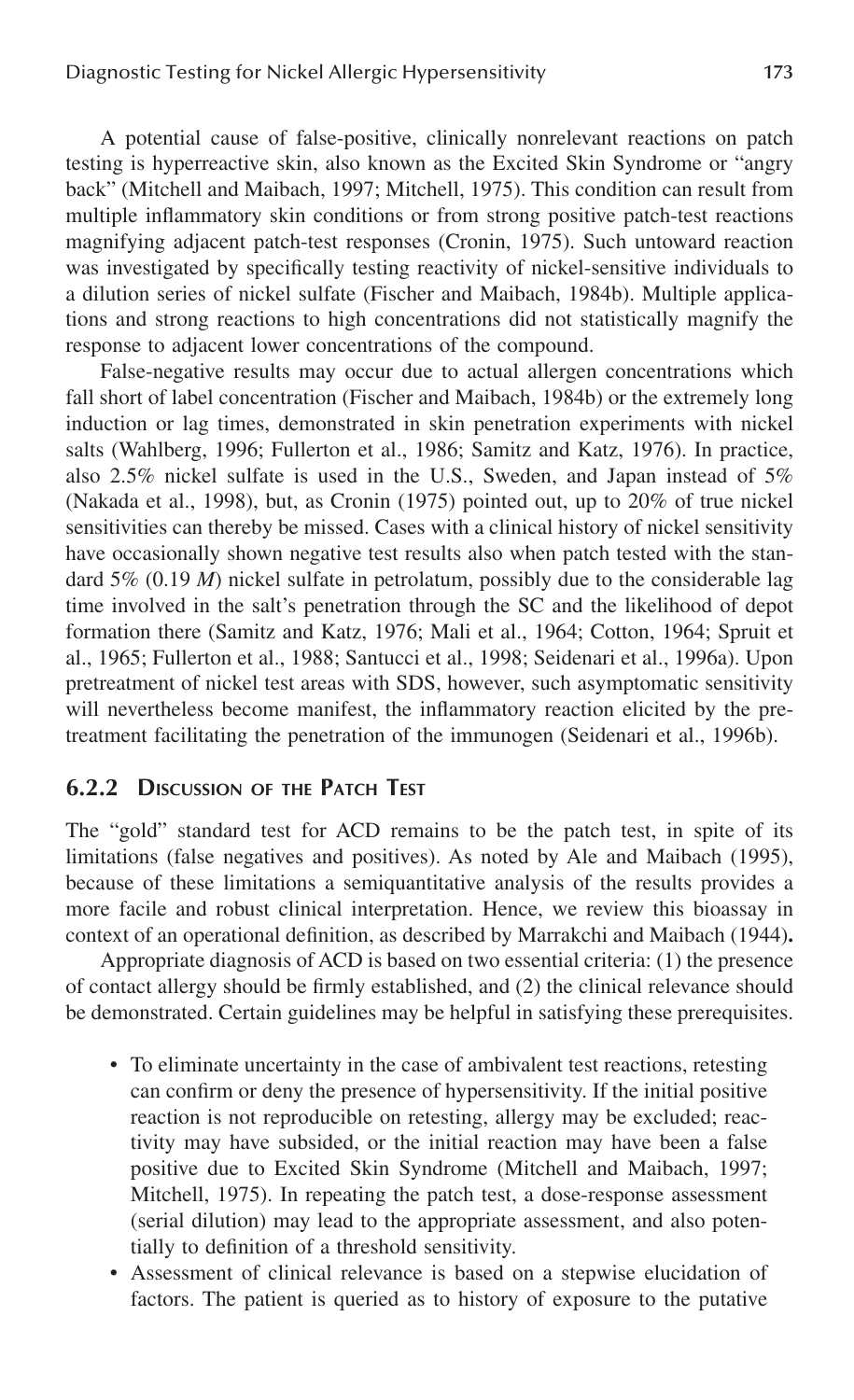sensitizer (occupational/nonoccupational; dose; frequency; site; skin area affected; severity). A use test, such as a Provocation Use Test or the Repeated Insult Patch Test, may then be performed.

# **6.3 THE LYMPHOCYTE TRANSFORMATION TEST (LTT)**

#### **6.3.1 METHODOLOGY**

Mononuclear cells are isolated from heparinized peripheral blood by Ficoll-isoplaque centrifugation prior to or 2 to 3 weeks after skin testing, and are cryopreserved (Nowell, 1960). The cells are cultured in RPMI 1640 supplemented with 4-(2-hydroxyethyl)-1-piperazineethanesulfonic acid (HEPES) buffer, antibiotics, and either 20% inactivated pooled human serum or 20% inactivated autologous serum. Nickel sulfate hexahydrate is used as antigen in the cultures in final concentrations of 0, 7, 14, 40, and 80 µ*M*. At day six radiolabelled thymidine uptake is measured using liquid scintillation counting. Nickel-specific stimulation is expressed as:

Stimulation index  $(SI)$  =

mean CPM w. nickel sulfate/mean cpm w/o nickel sulfate (Nowell, 1960).

#### **6.3.2 REVIEW OF MECHANISM OF LTT**

Antigens possess the capability of transforming lymphocytes, enlarging and transforming them into blast cells, a process that can be assessed morphologically using various techniques to stain for RNA, DNA, and nucleoli (Mills, 1966). Since uptake of radiolabeled thymidine by lymphocyte nucleic acids in culture also correlates well with transformation, it led to its use as a method of assessment of such transformation.

Lymphocyte transformation can be specific for the antigen to which the organism has become sensitized, and often correlates with delayed hypersensitivity (Aspegren and Rorsman, 1962). By adding antigen to a sample from an NAH individual, transformation is likely to be increased over that of a non-NAH person's sample.

Aspegren and Rorsman (1962), following the report by Nowell (1960), investigated the ability of nickel to transform lymphocytes from Ni-allergic subjects. At high nickel concentrations they found suppression of mitosis, while at lower concentrations they failed to demonstrate any differences in transformations compared to controls. Pappas, Orfanos, and Bertram (1970) also found nonspecific transformation in response to nickel acetate, similar to previous reports of the nonspecific mitogenic effects of mercury salts (Schopf, Schultz, and Isensee, 1969). In contrast, Macleod, Hutchinson, and Raffle (1970) found no significant thymidine uptake in controls, but significant uptake occurred in lymphocyte cultures from 7 of 12 nickel-sensitive patients (58%). Using nickel sulfate and nickel acetate as antigens, Gimenez-Camarasa et al. (1975) reported specific transformation in nickel-sensitive patients, with neither salt acting in a nonspecific capacity. There have been reports of similar findings (Millikan, Conway, and Foote, 1973; Kim and Schopf, 1976). In addition to demonstrating transformation in response to nickel challenge of lymphocytes from Ni-allergic subjects, several authors found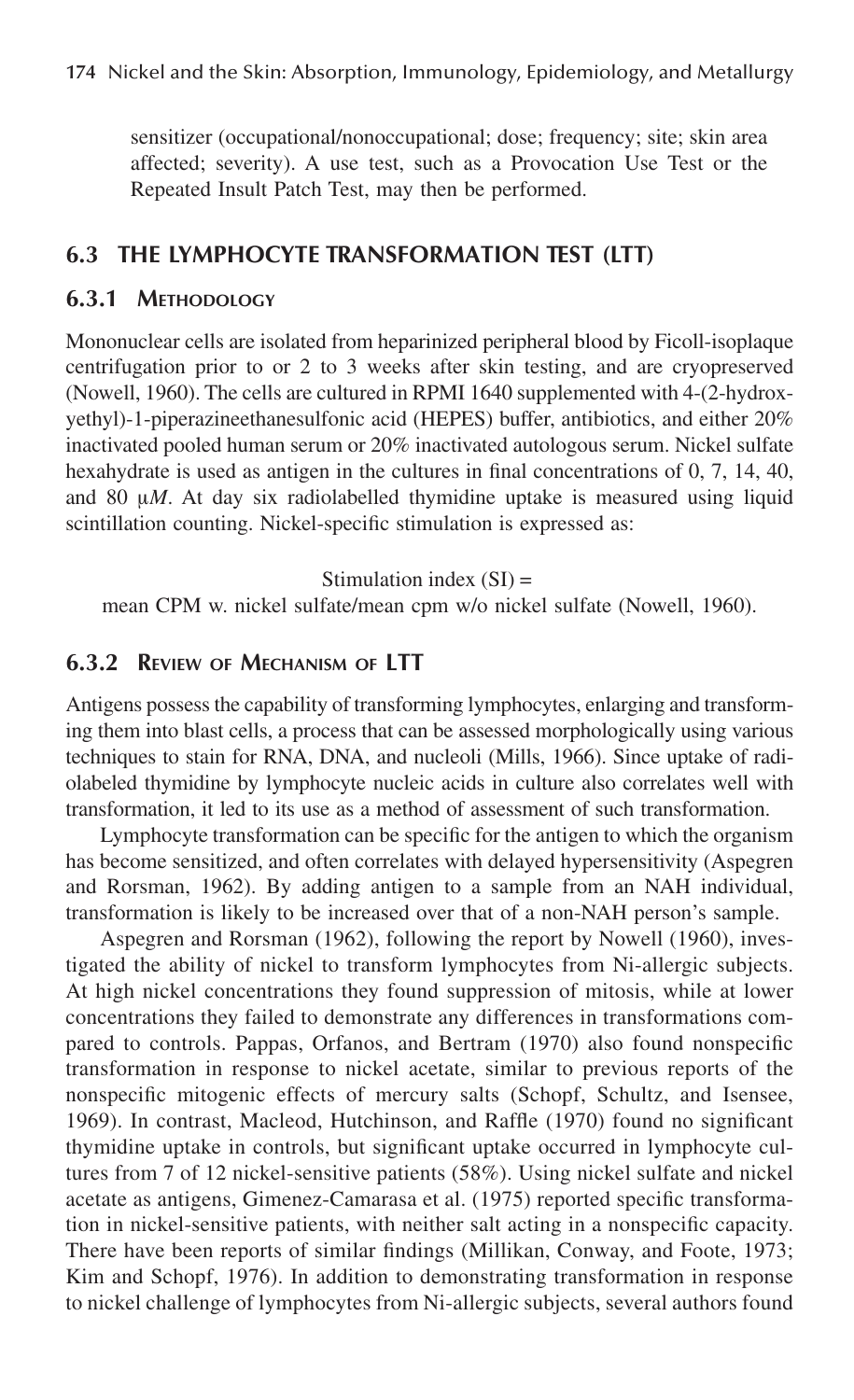a weak, nonspecific mitogenic effect in control patients, taken as an indication that mechanisms other than those mediated by lymphocytes may be operating under patch test conditions (Svejgaard et al., 1978; Silvennoinen-Kassinen, 1981; Nordlind, 1984a; Nordlind, 1984b; Al-Tawil et al., 1981). Furthermore, cord blood lymphocytes showed the capacity to transform lymphocytes following incubation with nickel, a trend becoming more pronounced at higher nickel concentrations (Al-Tawil et al., 1985; Hutchinson et al., 1971).

Comparison of results obtained by the various investigators using the LTT as an *in vitro* means of assessing hypersensitivity to a particular contact allergen such as nickel has proven difficult due to numerous technical difficulties encountered in the test and the many different techniques used (Macleod, Hutchinson, and Raffle, 1982). Results from *in vitro* testing often are inconsistent with clinical observations and *in vivo* sensitization data (patch test data). Some of the procedural alternatives pursued in the endeavor to establish optimal conditions for the LLT are described in the following.

Methods of white cell (lymphocyte) separation vary among authors, even though the techniques used may affect the overall levels of transformation. These methods include gravity sedimentation, with or without dextran, and density sedimentation. Gravity sedimentation results in less pure lymphocyte cultures, but may lead to higher transformational values following stimulation with nickel (Elves, 1976) and phytohaemagglutinin (Gimenez-Camarasa et al., 1975).

The LTT has been used to study metal sensitivity in patients receiving total joint replacements (Gilboa et al., 1988): significant levels of lymphocyte transformation were observed in samples obtained from patients with positive patch tests for nickel, while none of the samples from nonsensitized (naive) subjects showed significantly increased lymphocyte transformation. In the case of patch test negatives among recipients of total joint prosthesis, however, an elevated transformation index was found in 7 out of 15.

The LTT using nickel sulfate in various concentrations was performed in a study involving 8 patients with contact dermatitis and positive nickel patch test, 7 patients with CD due to other factors and a negative nickel patch test, and 9 other subjects, 7 of whom suffered from other dermatological disorders (Silvennoinen-Kassinen, 1981). While all except 1 of the nickel allergics showed significant response to nickel in the LTT, at least 3 individuals with a negative patch test responded positively in the LTT. As reported by others (Pappas et al., 1970), this is also taken as an indication that nickel sulfate may have nonspecific mitogenic properties causing lymphocyte transformation.

In the attempt to improve the LTT in diagnosing NAH, Nordlind (1984a, 1984b) compared cell subpopulation separation techniques in the *in vitro* study of 9 patients with NAH and nine control subjects. The highest lymphocyte thymidine uptake was found in Percoll-separated cells, with less uptake in those separated using Ficoll-Paque and the lowest in gravity-sedimented lymphocytes. According to the results, the LTT was not improved if the cells were separated into different subpopulations on the basis of density.

A more significant difference in thymidine uptake between NAH and control subjects was obtained with unseparated cells (Silvennoinen-Kassinen, 1981). The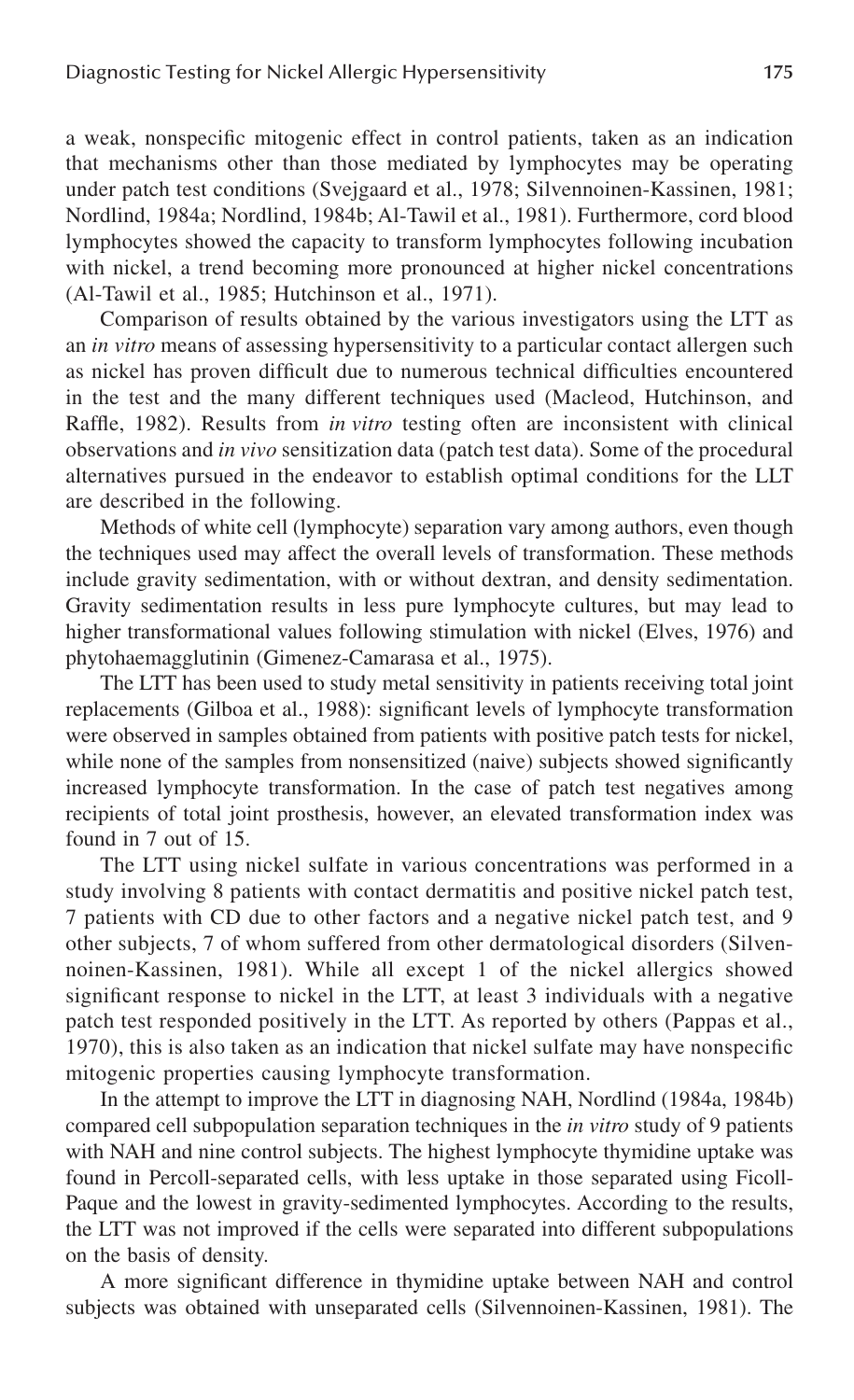value of the LTT for diagnosis was limited by a high percentage of positives in healthy controls. Also, in a substantial number of patch test negative individuals, circulating nickel-sensitive lymphocytes were seen to proliferate on contact with nickel, yet are not able to mount a clinically manifest allergic reaction.

Dual parameter analysis, however, combining LTT and the macrophage migration inhibition test (MMIT), allows a reliable diagnosis in most cases (Nowell, 1960). Correlation between skin test and *in vitro* reactivity for individuals with matching *in vitro* results (both tests positive or negative) was 60% of total. In individuals with discordant *in vitro* data (40%), skin testing still appears crucial for NAH diagnosis (Nowell, 1960).

Forty-three patients with NAH participated in a study attempting to correlate *in vivo* and *in vitro* response (Al-Tawil et al., 1985). The results showed a weak correlation of 0.42 and 0.46 between the two diagnostic approaches (patch testing and LTT) when tested for linear and logarithmic correlation, respectively. The authors surmise that this may be attributable to individual factors, such as the degree of substance diffusivity through the SC and epidermis  $(NiSO<sub>4</sub>$  applied in water).

Limited agreement was found in the quantitative comparisons of the patch test and lymphocyte responses (LTT) in a cohort of 30 cashiers tested (Gilboa, Al-Tawil, and Marcusson, 1988): only 3 *in vitro* positives (42%) were seen out of 7 *in vivo* positive subjects, indicating that subjects with positive cutaneous response outnumber those with positive *in vitro* responses.

In a study comparing nickel sulfate versus chloride for sensitization potential in the guinea pig maximization test, the stimulation indices in the LTT for the animals exposed to the two salts were nearly identical, in contrast to skin patch test results, where for the sulfate the responses were significantly different between exposed and control groups. Thereby use of the skin test appears preferable in sensitization experiments in the guinea pig (Dorn, Warner, and Ahmed, 1988).

Performance of the LTT was validated in distinguishing between 66 NAH subjects and 43 nonsensitive controls. In 6 and 7-day assays using  $5 \mu g/ml$  nickel sulfate, 61 out of 66 (92%) of those sensitized to nickel had positive stimulation indices, the remaining 5 giving false-negative readings. There were no false positives among the controls (Everness et al., 1990).

Toward optimizing the diagnostic value of the LTT in identifying NAH, Räsänen and Tuomi (1992) compared outcome of the proliferation test performed over a range of nickel sulfate concentrations in cultures with results obtained from patch testing 21 nickel-allergic subjects versus 23 controls. Patch test results were verified by intradermal testing, and in 2 nickel-sensitive cashiers the cause of eczema was confirmed by coin provocation. Optimized at <10 µg/ml nickel sulfate hexahydrate and incubation times of 6 to 7 days, the provocation test differentiated between allergic patients and controls in 86% of cases. Nickel sulfate concentrations greater than 10 µg/ml appeared to cause nonspecific lymphocyte stimulation, resulting in false-positive results.

Elaborating on their earlier observation that T cells from most subjects with no history of allergy and negative to patch testing with nickel sulfate can be reactive to nickel, Lisby et al. (1999a; 1999b) investigated which particular cell population is responsible for such nickel-mediated activation in nonallergic individuals. When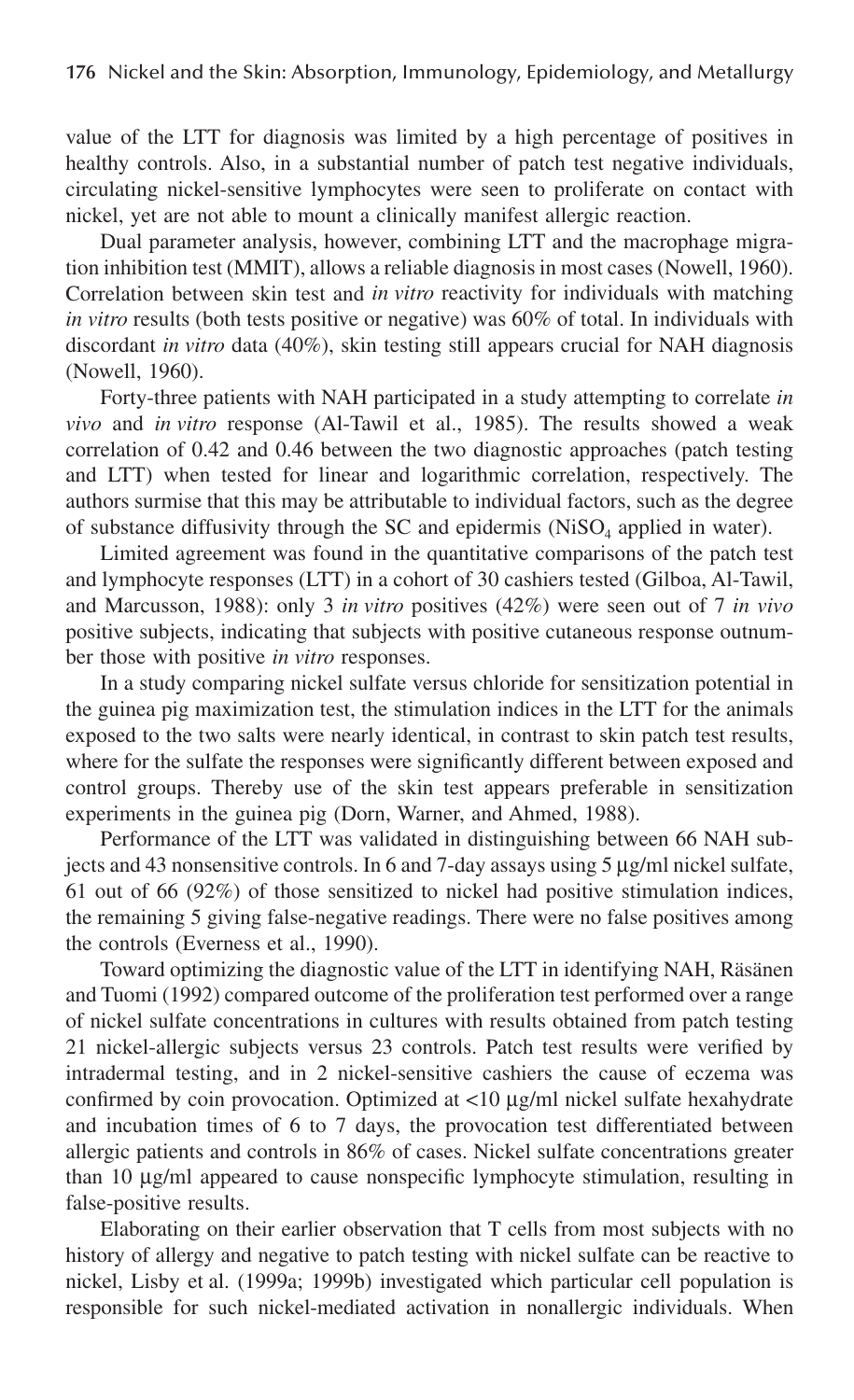peripheral blood mononuclear cells from nonallergic subjects were separated into macrophages and nonadherent, HLA-DR-depleted T cells, only monocytes and macrophages led to T-cell proliferation upon preincubation with nickel sulfate, and not the T cells. Further, nickel sulfate-induced proliferation could be blocked by antibodies to major histocompatibility complex class II (HLA-DR) molecules. The result points to nickel-inducible T cell activation occurring in nonallergic individuals. Nickel has been shown to bind directly to the HLA-class II antigens. Therefore it is not surprising that blocking of HLA-DR molecules results in reduced or absent proliferation (Sinigaglia et al., 1985). In the effort to identify an early-warning test in nonsymptomatic persons, Lisby et al. (1999b) investigated the background for nickel reactivity of T cells capable of recognizing nickel-modified peptides in the peripheral blood of 18 apparently nonsensitized subjects on exposure to nickel sulfate. They found Ni-specific activation and proliferation of peripheral blood mononuclear cells in 16 of the 18 naive individuals (89%). Also cytokine release of nickel-inducible cells was investigated in allergics and nonallergics upon exposure to the antigen. T cells from both groups released interferon-γ but no interleukin-4. This is taken as an indication of equivalent function of T cells in both NAH and nonallergic individuals.

MELISA (memory lymphocyte immuno-stimulation assay), a lymphoproliferative assay, had been suggested by Stejskal et al. as a valuable instrument for the diagnosis of metal allergy (Stejskal et al., 1994). It is a modification of the LTT, specifically adapted to the study of lymphocyte reactivity to metals. Defibrinated blood is used in place of heparin, and monocyte and macrophage content is reduced by plastic adherence before analyzing for DNA synthesis, with the proviso that an increase in DNA synthesis be accompanied by the presence of lymphoblasts. Using the patch test as reference, sensitivity and specificity of the LTT and the MELISA were calculated, based on reactions from 34 patients with various metal contact allergies (Cederbrant et al., 1997). Neither sensitivity nor specificity was seen to differ significantly between the two *in vitro* test methods for the three metals gold, palladium, and nickel (se =  $82\%$ ; sp =  $17\%$ ). In both tests specificity was found to be unacceptably low for all three metals.

#### **6.3.3 DISCUSSION OF THE LTT**

While there is universal agreement among investigators that in the case of nickel the concentration used to stimulate lymphocytes *in vitro* is critical, for the LTT the optimum stimulatory concentration varies from laboratory to laboratory. Too high a concentration causes toxic and nonspecific mitogenic effects, while too low a concentration fails to exhibit any mitogenic effects. Amounts of nickel as mitogen vary from 23,770  $\mu$ g with positive results, down to 0.01  $\mu$ g with negative results (Kim and Schopf, 1976). Certain authors (Millikan et al., 1973) suggest testing at more than one concentration because of "high dilution responders" and "low-dilution responders" among patients.

Nickel sulfate is the most commonly used source of nickel and corresponds with that used in patch testing, but nickel acetate and chloride are also reported. Radiolabeled thymidine uptake, besides being the most widely used method of assessing lymphocyte transformation, is not standardized. Different radiolabeled isotopes may be added to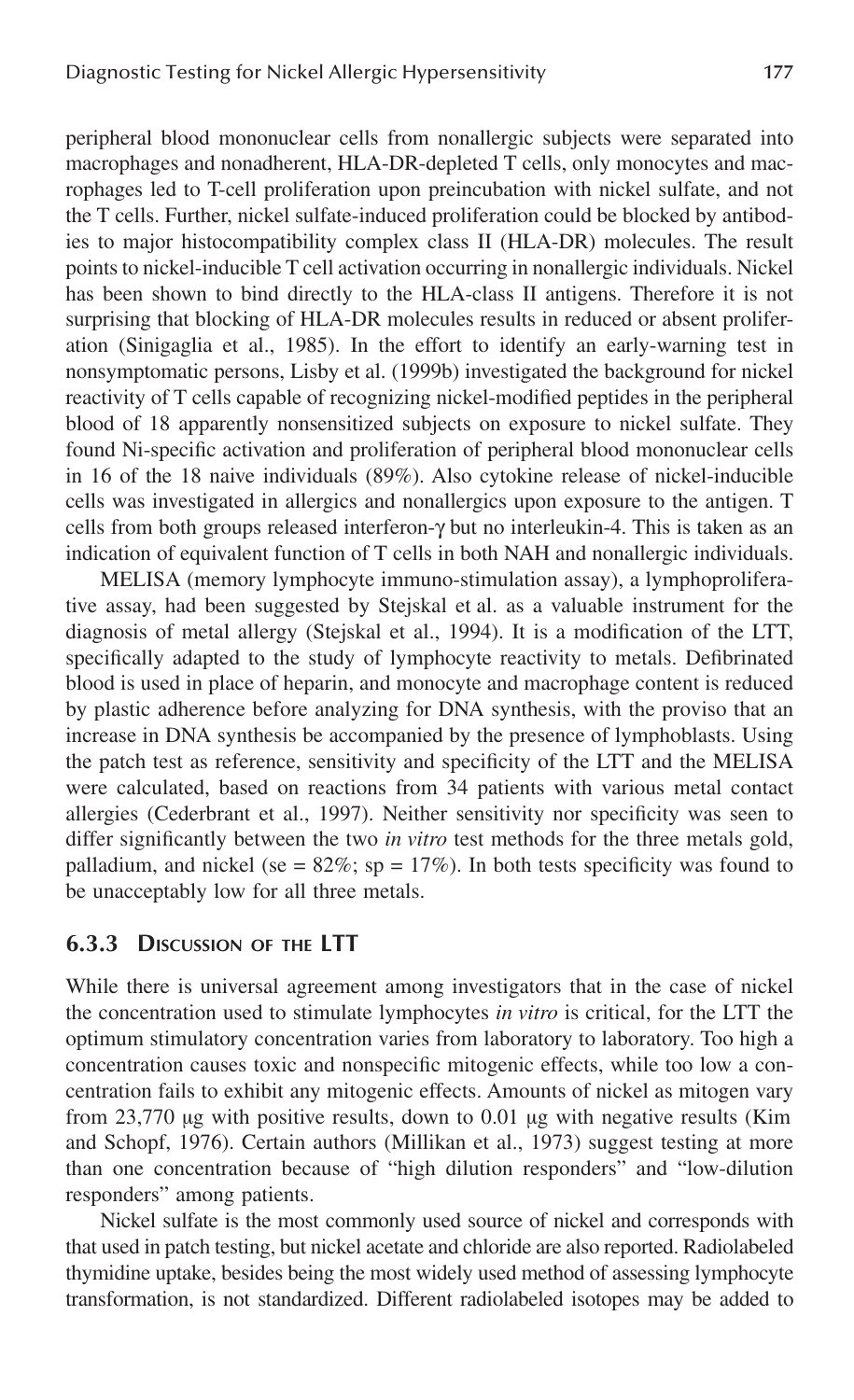cell culture from 1 to 24 h prior to assessment of uptake. Duration of cell culture varies from 3 to 7 days, with maximum response usually reported from 5 to 7 days. Following culture, the preparation of cells prior to measurement of thymidine uptake also varies.

The timing of the LTT in relation to patch testing might be important. Powell (1975) noted increased transformation following epicutaneous challenge of human volunteers with experimentally induced contact allergy to dinitrochlorobenzene. This problem was considered by Veien et al. (1979) in the context of NAH. They found no difference in transformation before and after epicutaneous challenge, although they did report increased transformation following oral challenge.

Again taking nickel as one of the most frequently investigated allergens, in spite of the inability to compare results between different laboratories, several investigators report significant differences between lymphocyte transformation in nickel-sensitive patients and controls (Svejgaard et al., 1978). Unfortunately, however, there is often a degree of overlap between affected subjects and controls, which makes it unreliable to diagnose nickel allergy on the basis of the LTT alone. Significantly, the test was reported as positive in an NAH patient whose patch testing had reverted to negative (Svejgaard et al., 1978). Recent papers clearly demonstrate that *in vitro* reactivity to nickel in apparently nonallergic individuals is mediated by Ni-specific T cells. Data by Borg et al. (2000) and Cavani et al. (1998; 2001) indicate that regulatory T cells are a factor in attenuating or limiting the severity and duration of hypersensitivity reactions in the skin. Ultimately clinical expression of disease is brought to an end, avoiding excessive tissue damage. Thus status allergicus may resolve in time, but antigen-specific T cells persist in the tissue, leading to *in vitro* reactivity observed in the LTT..

It would be premature to draw the conclusion that *in vitro* testing may, in certain circumstances, be more sensitive than testing *in vivo*, or even propose that the LTT replace *in vivo* testing.

While lymphocyte transformation has been investigated and used over the past 30 years, no attempt at interlaboratory validation of the assay has yet been attempted, nor have double-blind tests been conducted so far. No agreement exists on the question of which nickel salt to use and what the optimal concentration for antigenic challenge would be.

Thus, some of the questions that still await resolution are:

- Optimal dose of the allergen
- Optimal number of cells
- Optimal culture conditions
- Separation of cell types

In spite of extensive efforts expended, the test method still remains under investigation. We now still await new insights as to how the LTT is to be conducted optimally. Although the system is still under development in 2002, it has the potential to become an effective *in vitro* approach for investigating hypersensitivity.

The LTT is one of several *in vitro* tests available for the investigation of nickel allergy, capable of distinguishing nickel-sensitive individuals from controls. Results of most studies, however, show an overlap between nickel-allergic and non–nickel allergic subjects, possibly due to a nonspecific, concentration-dependent mitogenic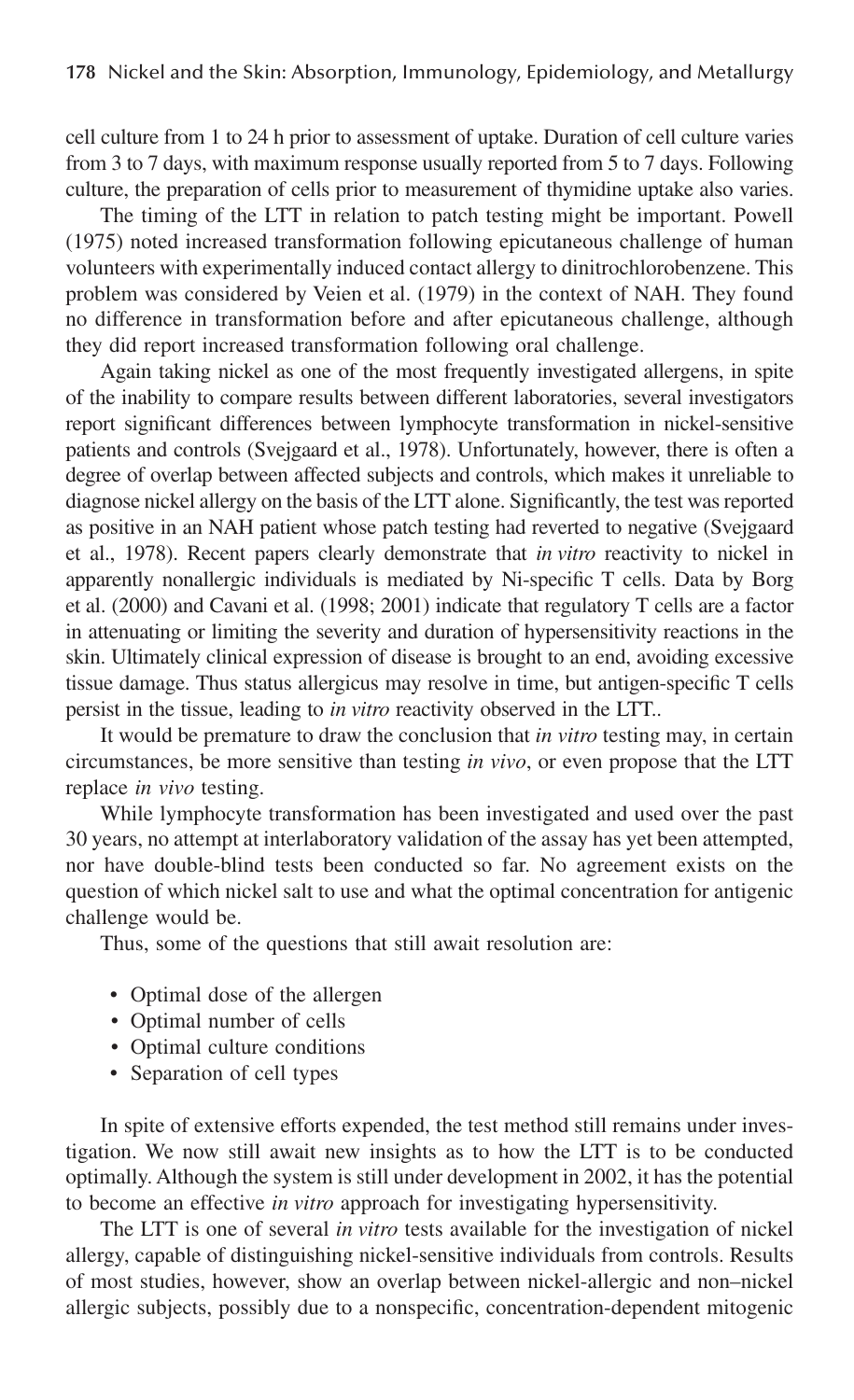# **TABLE 6.1 Performance of the Lymphocyte Transformation Test in the Diagnosis of Nickel Allergy**

| Reference                           | <b>Nickel</b><br>antigen | <b>Concentration</b><br>$(\mu g/ml)$ | <b>Patients</b><br>(Sensitivity) | <b>Controls</b><br>(Specificity) |
|-------------------------------------|--------------------------|--------------------------------------|----------------------------------|----------------------------------|
| Kalimo et al. (1989)                | Sulfate                  | $0.78 - 50$                          | 5(100)                           | N/A                              |
| Everness et al. (1990)              | Sulfate                  | 5                                    | 66 (92)                          | 43 (100)                         |
| Räsänen et al. (1992)               | Sulfate                  | <10                                  | 21 (86)                          | 23(91)                           |
| Cederbrant et al. (1997)            | Chloride                 | $2.5 - 10$                           | 31 (82)                          | $N/A$ $(17)$                     |
| <i>Note:</i> $N/A$ = not available. |                          |                                      |                                  |                                  |

effect by nickel. The comparison of data from different investigations remains difficult due to variations in LTT methodology between laboratories, since the method has not been standardized. An *in vitro* technique must be simple, quick, and reproducible. The LTT execution is still too cumbersome to appear adaptable to routine use and is practicable only on a research basis.

The more relevant references published since the compilation presented in a review by von Blomberg et al. (1987) are summarized in Table 6.1.

#### **6.4 SUMMARY**

A direct comparison between the LTT and patch test remains qualitative, rather than quantitative. Both assays have limitations (false positives and false negatives) and quantitative aspects that are nonlinear. This lack of current comparability leads us to refer to a clinical interpretation as defined operationally (Marrakchi and Maibach, 1944).

Standardizing the *in vitro* assay has tested two generations of bench workers; unfortunately, the assay remains tedious, tricky, and time consuming (as compared to a patch test). Thus, after decades of research we still lack double validation assays.

Taken together, the current value of the patch test resides in a century of experience in performing and interpretation, while the LTT unfortunately remains a specialized *in vitro* research tool. We hope that this overview stimulates further simplification and clinical validation of the LTT.

#### **ABBREVIATIONS**

**aq.** aqueous **ACD** allergic contact dermatitis **SC** stratum corneum **SDS** sodium dodecyl sulfate **ICDRG** International Contact Dermatitis Research Group **LTT** lymphocyte transformation test **NAH** nickel allergic hypersensitivity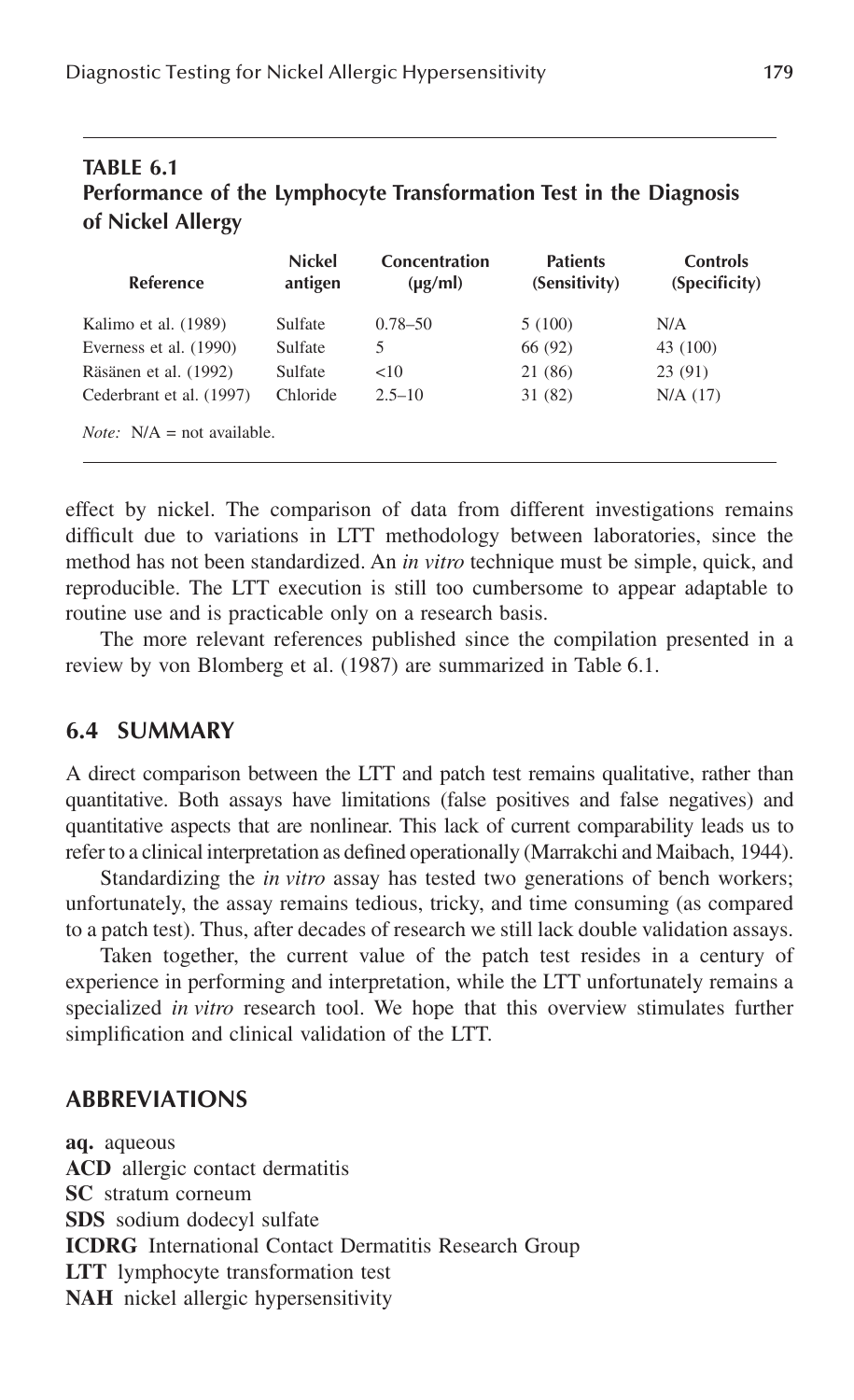**180** Nickel and the Skin: Absorption, Immunology, Epidemiology, and Metallurgy

#### **REFERENCES**

- Agrup, G., Sensitization induced by patch testing, *Br. J. Dermatol.,* 80, 632–634, 1968.
- Alder, J.F. et al., Depth concentration profiles obtained by carbon furnace atomic absorption spectrometry for nickel and aluminium in human skin, *J. Anal. At. Spectrom.*, 1, 365–367, 1986.
- Ale, S.I. and Maibach, H.I., Clinical relevance in allergic contact dermatitis, *Dermatosen*, 43, 119–121, 1995.
- Ale, S.I., Laugier, J.P., and Maibach, H.I., Spacial variability of basal skin chromametry on the ventral forearm of healthy volunteers, *Arch. Dermatol. Res.*, 288, 774–777, 1996.
- Allenby, C.F. and Goodwin, B.F., Influence of detergent washing powders on minimal elicting patch test concentrations of nickel and chromium, *Contact Dermatitis*, 9, 491–499, 1983.
- Allenby, C.F. and Basketter, D.A., An arm immersion model of compromised skin (II). Influence on minimal eliciting patch test concentrations of nickel, *Contact Dermatitis*, 28, 129–133, 1993.
- Allenby, C.F. and Basketter, D.A., The effect of repeated open exposure to low levels of nickel on compromised hand skin of nickel allergic subjects, *Contact Dermatitis*, 30, 135–138, 1994.
- Al-Tawil, N.G., Marcusson, J.A., and Möller, E., Lymphocyte transformation test in patients with nickel sensitivity: an aid to diagnosis, *Acta Derm. Venereol. (Stockh.),* 61, 511–515, 1981.
- Al-Tawil, N.G. et al., Correlation between quantitative in vivo and in vitro responses in nickelallergic patients, *Acta Derm. Venereol. (Stockh.),* 65, 385–389, 1985.
- Andersen, K.E. et al., Dose-response testing with nickel sulphate using TRUE test in nickelsensitive individuals, *Br. J. Dermatol.,* 129, 50–56, 1993.
- Aspegren, N. and Rorsman, H., Short-term culture of leucocytes in nickel hypersensitivity, *Acta Derm. Venereol. (Stockh.),* 42, 412–417, 1962.
- Basketter, D. and Allenby, F., A model to simulate the effect of detergent on skin and evaluate any resulting effect on contact allergic reactions, *Contact Dermatitis*, 23, 291, 1990.
- Belsito, D.V., The immunologic basis of patch testing, *J. Am. Acad. Dermatol.*, 21, 822–829, 1989.
- Borg, L. et al., Nickel-induced cytokine production from mononuclear cells in nickel-sensitive individuals and controls. Cytokine profiles in nickel-sensitive individuals with nickel allergy-related hand eczema before and after nickel challenge, *Arch. Dermatol. Res.*, 292, 285–291, 2000.
- Cavani, A. et al., Patients with allergic contact dermatitis to nickel and nonallergic individuals display different nickel-specific T cell responses. Evidence for the presence of effector CD8+ and regulatory CD4+ T cells, *J. Invest. Dermatol.*, 111, 621–628, 1998.
- Cavani, A. et al., Effector and regulatory T cells in allergic contact dermatitis, *Trends Immunol.*, 22, 118–120, 2001.
- Cederbrant, K. et al., In vitro lymphocyte proliferation as compared to patch test using gold, palladium and nickel, *Int. Arch. Allergy Immunol.*, 112, 212–217, 1997.
- Cotton, D.W.K., Studies on the binding of protein by nickel, *Br. J. Dermatol.,* 76, 99–109, 1964.
- Cronin. E., Patch testing with nickel, *Contact Dermatitis,* 1, 56, 1975.
- Dorn, C.R., Warner, R.D., and Ahmed, W., Comparison fo  $NiSO<sub>4</sub>$  and  $NiCl<sub>2</sub>$  as sensitizers in the guinea pig, *Int. Arch. Allergy Immunol.*, 85, 332–336, 1988.
- Elves, M.W., Transformation in the presence of metals of lymphocytes from patients with total joint prostheses, *J. Pathol.*, 122, 35–41, 1976.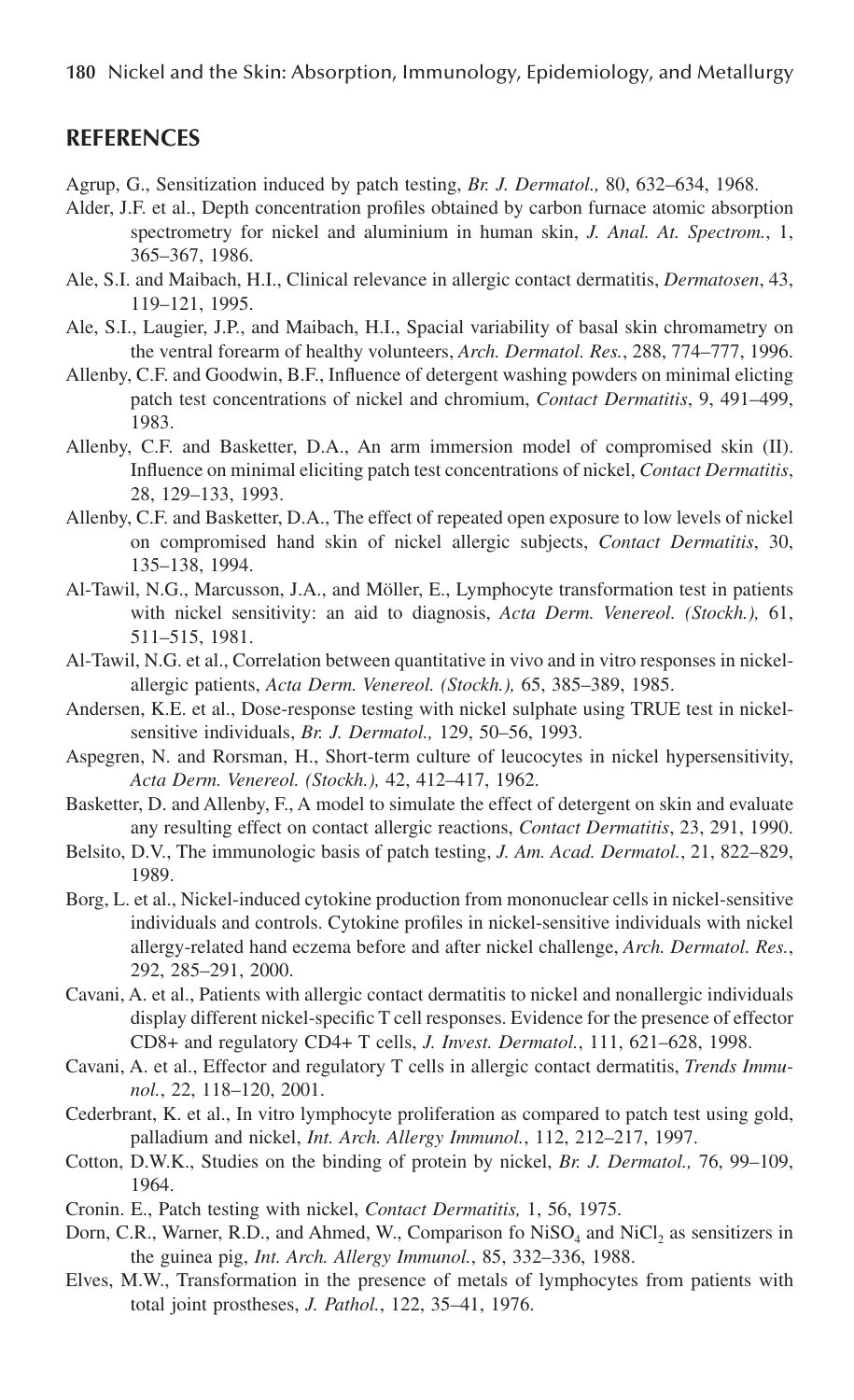- Emmett, E.A. et al., Allergic contact dermatitis to nickel: bioavailability from consumer products and provocation thershold, *J. Am. Acad. Dermatol.*, 19, 314–322, 1988.
- Everness, K.M. et al., The discrimination between nickel-sensitive and non-nickel-sensitive subjects by an in vitro lymphocyte transformation test, *Br. J. Dermatol.,* 122, 293–298, 1990.
- Fischer, T. and Maibach, H., Finn chamber patch test technique, *Contact Dermatitis*, 11, 137–140, 1984a.
- Fischer, T. and Maibach, H., Amount of nickel applied with a standard patch test, *Contact Dermatitis*, 11, 285–287, 1984b.
- Fullerton, A. et al., Permeation of nickel salts through human skin in vitro, *Contact Dermatitis*, 15, 173–177, 1986.
- Fullerton, A., Andersen, J.R., and Hoelgaard, A., Permeation of nickel through human skin in vitro — effect of vehicles, *Br. J. Dermatol.,* 118, 509–516, 1988.
- Gilboa, R., Al-Tawil, N.G., and Marcusson, J.A., Metal allergy in cashiers, *Acta Derm. Venereol. (Stockh.),* 68, 317–324, 1988.
- Gimenez-Camarasa, J.M. et al., Lymphocyte transformation test in allergic contact nickel dermatitis, *Br. J. Dermatol.,* 92, 9–15, 1975.
- Handley, J., Todd, D., and Dolan, O., Long-lasting allergic patch test reactions to nickel sulfate: analysis by nickel quantification and immunochemistry, *Contact Dermatitis*, 34(2), 101–105, 1996.
- Herbst, R., Lauerma, A., and Maibach, H.I., Intradermal testing in the diagnosis of allergic contact deermatitis — a reappraisal, *Contact Dermatitis*, 29(1), 1–5, 1993.
- Hindsén, M., Bruze, M., and Christensen, O.B., The significance of previous allergic contact dermatitis for elicitation of delayed hypersensitivity to nickel, *Contact Dermatitis*, 37, 101–106, 1997.
- Hutchinson, F., Macleod, T.M., and Raffle, E.J., Lymphocyte transformation, *Br. J. Dermatol.,* 85, 300–301, 1971.
- Hutchinson, F., Raffle, E.J., and Macleod, T.M., The specificity of lymphocyte transformation in vitro by nickel salts in nickel sensitive patients, *J. Invest. Dermatol.,* 58, 362–365, 1972.
- Kalimo, K. et al., PUVA treatment of nickel contact dermatitis: effect on dermatitis, patch test sensitivity, and lymphocyte transformation reactivity, *Photodermatology*, 6, 16–19, 1989.
- Kim, C.W. and Schopf, E., A comparative study of nickel hypersensitivity by the lymphocyte transformation test in atopic and non-atopic dermatitis, *Arch. Dermatol. Res.*, 257, 57–65, 1976.
- Lisby, S. et al., Nickel-induced proliferation of both memory and naive T cells in patch testnegative individuals, *Clin. Exp. Immunol.,* 117, 217–222, 1999a.
- Lisby, S. et al., Nickel-induced activation of T cells in individuals with negative patch test to nickel sulfate, *Arch. Dermatol. Res.*, 291, 247–252, 1999b.
- Macleod, T.M., Hutchinson, F., and Raffle, E.J., The uptake of labelled thymidine by leucocytes of nickel sensitive patients, *Br. J. Dermatol.,* 82, 487–492, 1970.
- Macleod, T.M., Hutchinson, F., and Raffle, E.J., In vitro studies on blastogenic lymphokine activity in nickel allergy, *Acta Derm. Venereol. (Stockh.),* 62, 249–250, 1982.
- Magnusson, B. and Hersle, K., Patch test methods. II. Regional variation of patch test responses, *Acta. Derm. Venereol. (Stockh.),* 45, 257–260, 1965.
- Mali, J.W.H. et al., Quantitative aspects of chromium sensitization, *Acta Derm. Venereol. (Stockh.),* 44, 44–48, 1964.
- Marrakchi, S. and Maibach, H.I., What is occupational contact dermatitis? An operational definition, *Occup. Derm.*, 12, 477–484, 1944.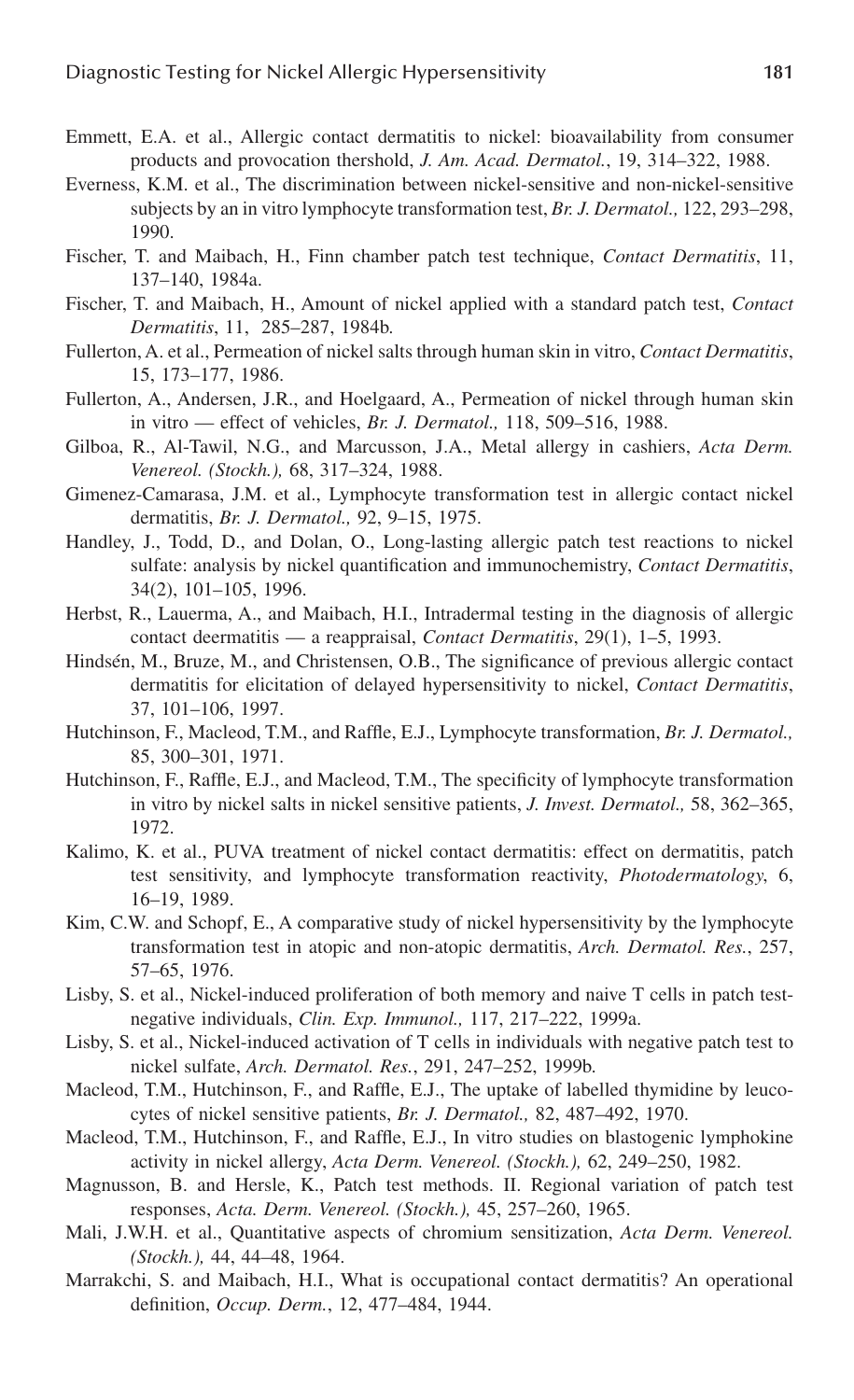- McDonagh, A.J.G. et al., Nickel sensitivity: the influence of ear piercing and atopy, *Br. J. Dermatol.,* 126, 16–18, 1992.
- Meneghini, B. and Angelini, G., Behaviour of contact allergy and new sensitivities on subsequent patch tests, *Contact Dermatitis*, 3, 138–142, 1977.
- Meneghini, C. and Angelini, G., Intradermal test in contact allergy to metals, *Acta Derm. Venereol. (Stockh.),* 85 (Suppl.), 123–124, 1979.
- Menné, T. and Calvin. G., Concentration threshold of non-occluded nickel exposure in nickelsensitive individuals and controls with and without surfactant, *Contact Dermatitis*, 29, 180–184, 1993.
- Menné, T., Quantitative aspects of nickel dermatitis. Sensitization and eliciting threshold concentrations, *Sci. Total Environ.*, 148, 275–281, 1994.
- Millikan, L.E., Conway, F., and Foote, J.E., In vitro studies of contact hypersensitivity: lymphocyte transformation in nickel sensitivity, *J. Invest. Dermatol.*, 60, 88–90, 1973.
- Mills, J.A., The immunologic significance of antigen induced lymphocyte transformation in vitro, *J. Immunol.*, 97, 239–247, 1966.
- Mitchell, J. and Maibach, H.I., Managing the excited skin syndrome: patch testing hyperirritable skin, *Contact Dermatitis*, 37, 193–199, 1997.
- Mitchell, J.C., The angry back syndrome: eczema creates eczema, *Contact Dermatitis*, 1, 193–194, 1975.
- Nakada, T., Hostýnek, J.J., and Maibach, H.I., Nickel content of standard patch test materials, *Contact Dermatitis,* 39, 68–70, 1998.
- Nethercott, J.R. et al., Multivariate analysis of the effect of selected factors on the elicitation of patch test response to 28 common environmental contactants in North America, *Am. J. Contact Dermatitis,* 5, 13–18, 1994.
- Nielsen, N.H. and Menné, T., Nickel sensitization and ear piercing in an unselected Danish population, *Contact Dermatitis* 29, 16–21, 1993.
- Nielsen, N.H. et al., Effects of repeated skin exposure to low nickel concentrations: a model for allergic contact dermatitis to nickel on the hands, *Br. J. Dermatol.,* 141, 676–682, 1999.
- Nordlind, K., Lymphocyte transformation test in diagnosis of nickel allergy, *Int. Arch. Allergy Appl. Immun.*, 73, 151–154, 1984a.
- Nordlind, K., Further studies on the lymphocyte transformation test in diagnosis of nickel allergy, *Int. Arch. Allergy Appl. Immun.*, 75, 333–336, 1984b.
- Nowell, P.C., Phytohemagglutinin, an initiator of mitosis in cultures of normal human lucocytes, *Cancer Res.*, 20, 462–466, 1960.
- Pappas, A., Orfanos, C.E., and Bertram, R., Non-specific lymphocyte transformation in vitro by nickel acetate. A possible source of errors in lymphocyte transformation test (LTT), *J. Invest. Dermatol.*, 55, 198–200, 1970.
- Powell, J.A., Whalen, J.J., and Levis, W.R., Studies on the contact sensitization of man with simple chemicals. IV. Timing of skin reactivity, lymphokine production and blastogenesis following rechallenge with DNCB using an automated microassay, *J. Invest. Dermatol.*, 64, 447–451, 1975.
- Räsänen, L. and Tuomi, M., Diagnostic value of the lymphocyte proliferation test in nickel contact allergy and provocation in occupational coin dermatitis, *Contact Dermatitis*, 27, 250–254, 1992.
- Rougier, A. et al., Regional variation in percutaneous absorption in man: measurement by the stripping method, *Arch. Dermatol. Res.*, 278, 465–469, 1986.
- Rystedt, I. and Fischer, T., Relationship between nickel and cobalt sensitization in hard metal workers, *Contact Dermatitis*, 9, 195–200, 1983.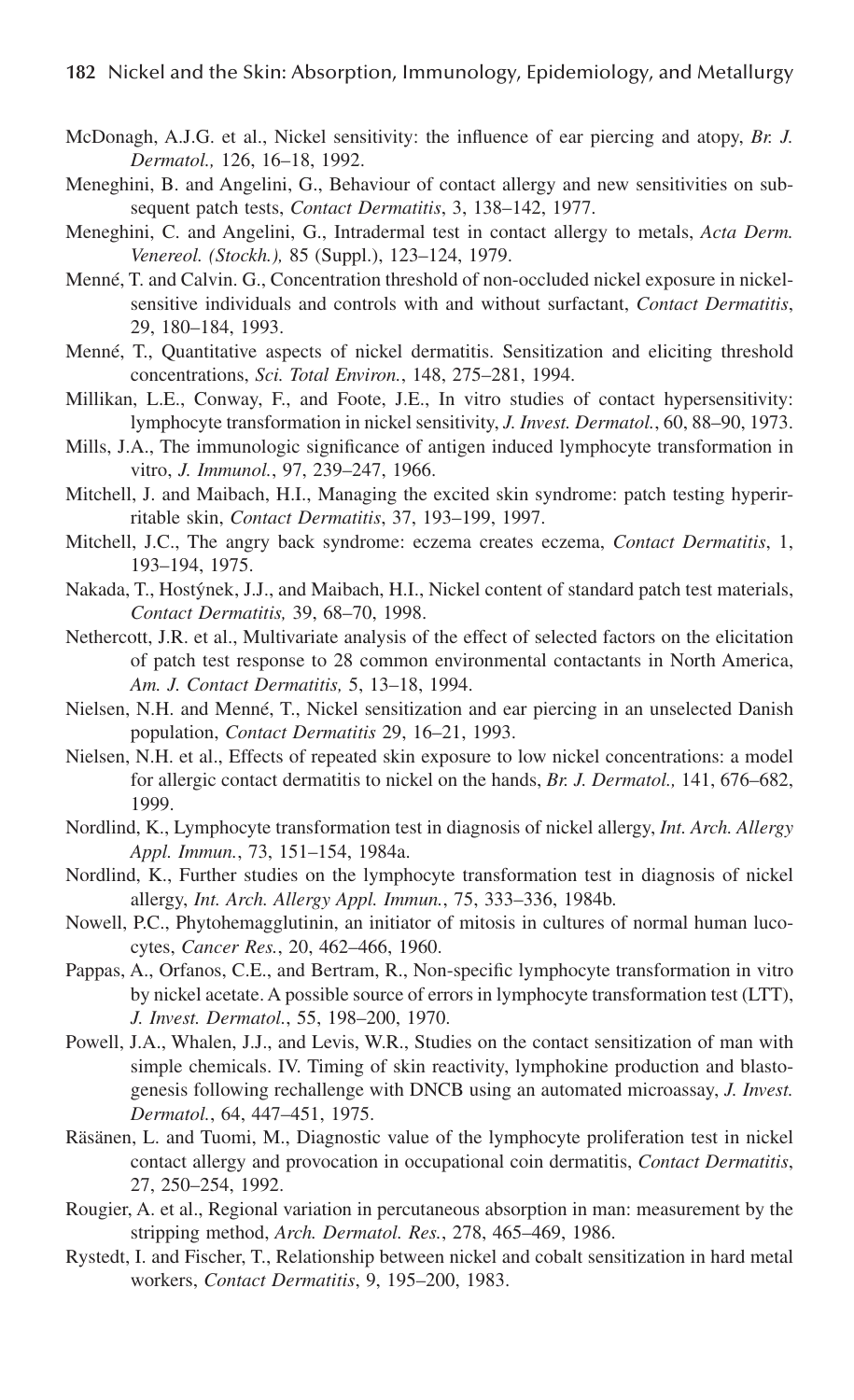- Samitz, M.H. and Katz, S.A., Nickel epidermal interactions: diffusion and binding, *Environ. Res.*, 11, 34–39, 1976.
- Santucci, B. et al., The influence exerted by cutaneous ligands in subjects reacting to nickel sulfate alone and in those reacting to more transition metals, *Exp. Dermatol.*, 7, 162–167, 1998.
- Schopf, E., Schultz, K.H., and Gromm, M., Transformation and mitosis lymphocytes in vitro by mercury II-chloride, *Naturwissenschaften*, 5, 568–569, 1967.
- Schopf, E., Schultz, K.H., and Isensee, I., Investigation of the LTT in mercury allergy. Nonspecific transformation due to mercury compounds, *Arch. Klin. Exp. Dermatol.*, 234, 420–433, 1969.
- Seidenari, S. et al., Comparison of 2 different methods for enhancing the reaction to nickel sulfate patch tests in negative reactors, *Contact Dermatitis*, 35, 308, 1996a.
- Seidenari, S., Motolese, A., and Belletti, B., Pretreatment of nickel test areas with sodium lauryl sulfate detects nickel sensitivity in subjects reacting negatively to routinely performed patch tests, *Contact Dermatitis*, 34, 88–92, 1996b.
- Silvennoinen-Kassinen, S., The specificity of a nickel sulphate reaction in vitro: a familial study and a study of chromium-allergic subjects, *Scand. J. Immunol.*, 13, 231–235, 1981.
- Sinigaglia, F.J. et al., Isolation and characterization of Ni-specific T cell clones from patients with Ni contact dermatitis, *Immunology*, 135, 3929–3932, 1985.
- Spruit, D., Mali, J.W.H., and De Groot, N., The interaction of nickel ions with human cadaverous dermis. Electric potential, absorption, swelling, *J. Invest. Dermatol.*, 44(2), 103–106, 1965.
- Stejskal, V.D.M. et al., MELISA-an in vitro tool for the study of metal allergy, *Toxicol. In Vitro,* 8, 991–1000, 1994.
- Svejgaard, E. et al., Lymphocyte transformation induced by nickel sulfate: an in vitro study of subjects with and without a positive nickel patch test, *Acta Derm. Venereol. (Stockh.)*, 58, 245–250, 1978.
- Uter, W. et al., Patch test results with serial dilution of nickel sulfate (with and without detergent), palladium chloride, and nickel and palladium metal plates, *Contact Dermatitis*, 32, 135–142, 1995.
- van der Burg, C.K.H. et al., Hand eczema in hairdressers and nurses: a prospective study, *Contact Dermatitis*, 14, 275–279, 1986.
- van der Valk, P.G.M. and Maibach, H.I., Potential for irritation increases from the wrist to the antecubital fossa, *Br. J. Dermatol.,* 121, 709–712, 1989.
- Veien, N.K., Svejgaard, E., and Menné, T., In vitro lymphocyte transformation to nickel: a study of nickel-sensitive patients before and after epicutaneous and oral challenge with nickel, *Acta Derm. Venereol. (Stockh.)*, 59, 447–451, 1979.
- von Blomberg-van der Flier, M. et al., In vitro studies in nickel allergy: diagnostic value of a dual parameter analysis, *J. Invest. Dermatol.*, 88, 362–368, 1987.
- Wahlberg, J.E. and Skog, E., Nickel allergy and atopy (threshold of nickel sensitivity and immunoglobulin E determinators), *Br. J. Dermatol.,* 85, 97–104, 1971.
- Wahlberg, J.E., Nickel chloride or nickel sulfate? Irritation from patch-test preparations as assessed by laser doppler flowmetry, *Dermatol. Clin.*, 8, 41–44, 1990.
- Wahlberg, J.E., Nickel: the search for alternative, optimal and non-irritant patch test preparations. Assessment based on laser Doppler flowmetry, *Skin Res. Technol.*, 2, 136–141, 1996.
- Wells, G.C., Effects of nickel on the skin, *Br. J. Dermatol.,* 68, 237–242, 1956.
- Williams, A.C., Cornwell, P.A., and Barry, B.W., On the Gaussian distribution of human skin permeabilities, *Int. J. Pharm.,* 86, 69–77, 1992.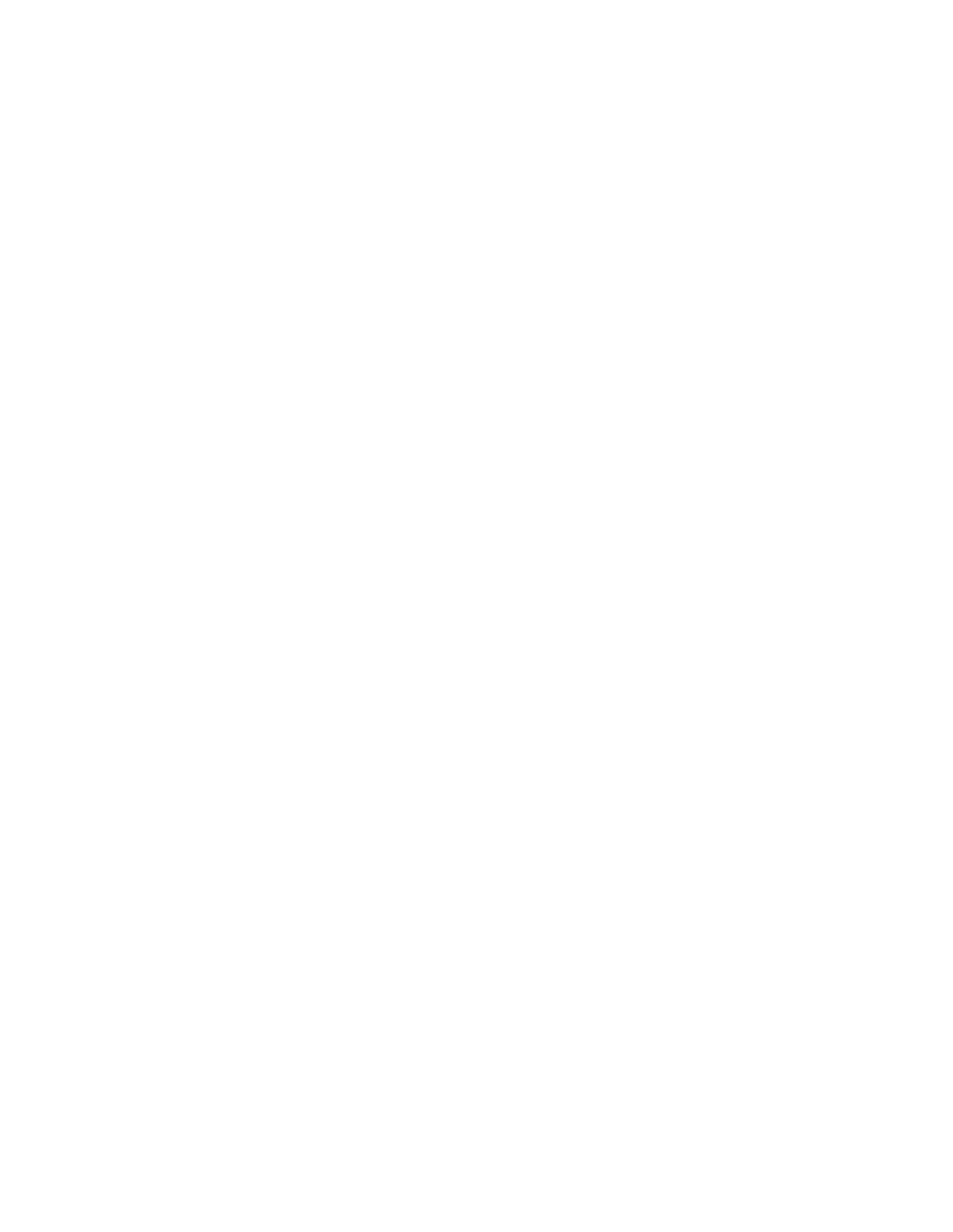# Orally Induced Tolerance to Nickel: The Role of Oral Exposure (Orthodontic Devices) in Preventing Sensitization 7

*Jurij J. , Katherine E. Reagan, Hostyne ´ kand Howard I. Maibach*

# **CONTENTS**

| 7.1 |                                                                    |  |
|-----|--------------------------------------------------------------------|--|
| 7.2 |                                                                    |  |
| 7.3 |                                                                    |  |
| 7.4 |                                                                    |  |
| 7.5 |                                                                    |  |
| 7.6 | Clinical Observation of Nickel Tolerance Induced                   |  |
|     |                                                                    |  |
| 7.7 | Nickel Released from Orthodontic Devices in Vitro and in Vivo  192 |  |
| 7.8 |                                                                    |  |
| 7.9 |                                                                    |  |
|     |                                                                    |  |
|     |                                                                    |  |
|     |                                                                    |  |

# **ABSTRACT**

A number of observations made in animals first, and then in humans, led to the hypothesis that systemic delayed hypersensitivity reactions can be suppressed following prior oral exposure to haptens under certain specific conditions, i.e., if lowlevel, prolonged antigenic contacts occurred during childhood and adolescence of immunologically naive individuals (Chase–Sulzberger phenomenon) (Chase, 1946). Since the late 1980s, dermatologists and immunologists have endeavored to confirm such a correlation, in particular since the prevalence of nickel allergic hypersensitivity (NAH) was seen to increase steadily in the young population, a phenomenon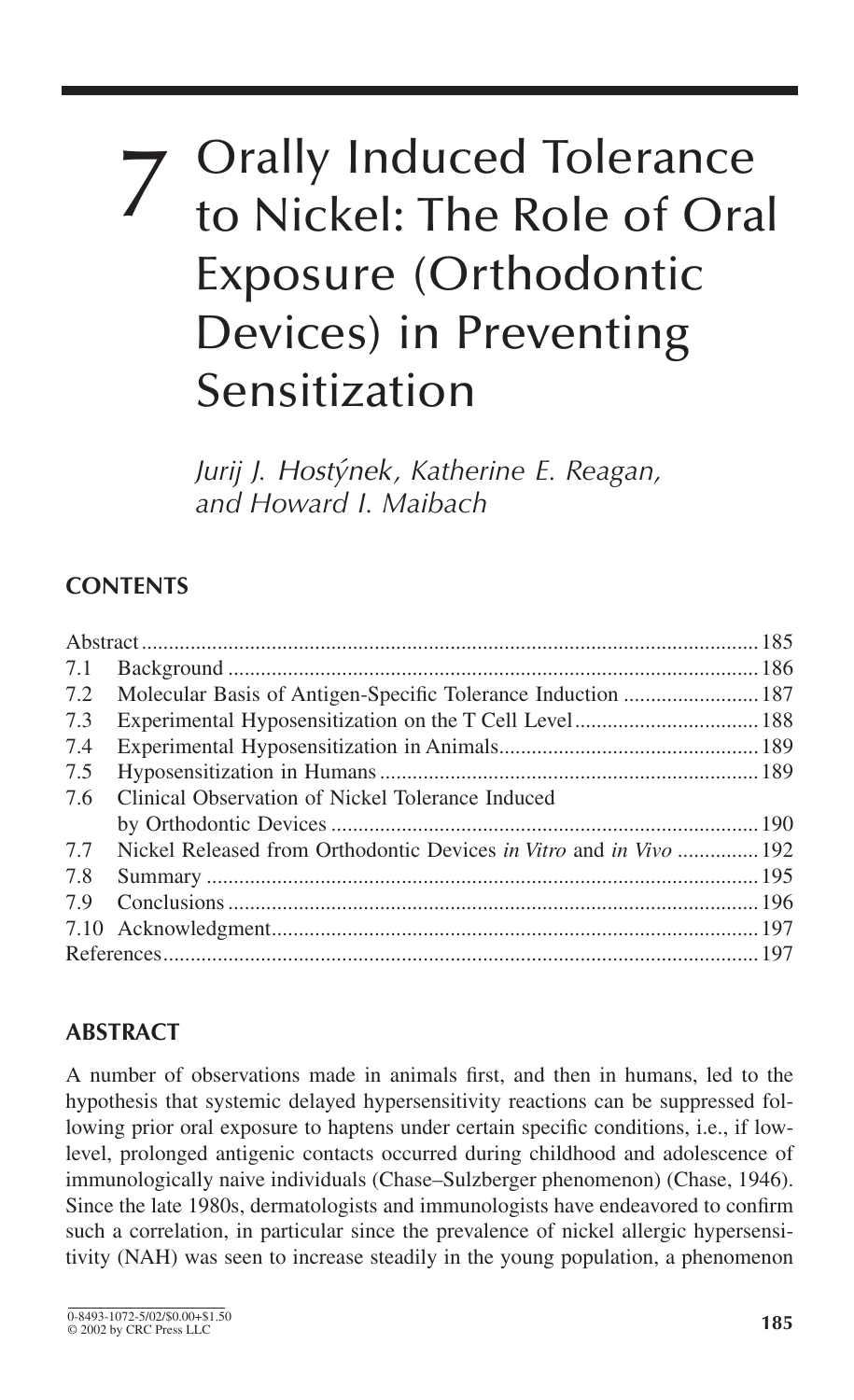attributed to the pervasive practice of skin perforation with base metal objects for the sake of embellishment. Potential relationships between NAH, hyposensitization, and the induction of tolerance through oral intake are reviewed. Part of the discussion is the importance of priming the naive organism through oral exposure to nickel contained in orthodontic devices, as becomes evident from epidemiological studies, and the mechanism regulating the induction of tolerance on the T-cell level. Data available on the release of nickel from dental materials in the actual oral environment or *in vitro* are presented.

# **7.1 BACKGROUND**

Sensitization to nickel is the most common cause of allergic contact sensitization (Menné et al., 1989). It is not limited to occupational exposure, and is more prevalent in the general population (Johansen et al., 2000). This is attributed to the release of the metal from objects of everyday use, such as jewelry and clothing fasteners, that on direct and prolonged contact with the skin may release traces of divalent nickel ion due to oxidation by skin exudates. The resulting low molecular mass species of the metal then can penetrate the stratum corneum (Hostýnek et al., 2001), and through complex formation the metal ion becomes attached to specific proteins (Griem et al., 1998). This forms the antigen that leads to allergic contact sensitization, the most common response in the human immune system. Immune reactions to nickel are not limited to this type IV, T-cell-mediated or delayed hypersensitivity, but include also the type I, B-cell-mediated or immediate reactivity (Hostýnek, 1997). Recent population studies from industrialized countries show that 8 to 15% of females and 2 to 5% of males are hypersensitive to nickel. An Italian multicenter study demonstrated an increase in NAH among dermatology patients nonoccupationally and occupationally: a prevalence of 38.5% overall in 1988, with 45.5% and 18.2%, respectively. This compares with the 1984 data of 26.2% overall, with 32.8% and 13%, respectively (Gola et al., 1992). Recent data gathered in Denmark suggest that, while that trend continues directionally, the nickel regulation promulgated in the European Union (EU, 1994) has had the desired effect of reversing the trend among the young, the age group at greatest risk (Johansen et al., 2000; Veien et al., 2001).

In all surveys so far NAH is most prevalent in females, believed to be due to the frequency and patterns of hapten exposure, rather than to a difference between females and males in predisposition to develop NAH.

Through the introduction of nickel in orthodontic devices, another potential type of exposure to nickel was added. Nickel in dental materials is subject to corrosion in the oral environment, putting dental patients at risk of developing allergic contact stomatitis, gingivitis, or cheilitis (confirmed histologically), conditions that disappeared following removal of the devices (Romaguera et al., 1989; Temesvári and Racz, 1988; van Loon et al., 1984; Veien et al., 1994). Also cases of generalized, systemic NAH without oral involvement were recorded following application of orthodontic devices not associated with dental appliances (Trombelli et al., 1992; Wilson and Gould, 1989). Chronic urticaria and eczema (type I allergy) have been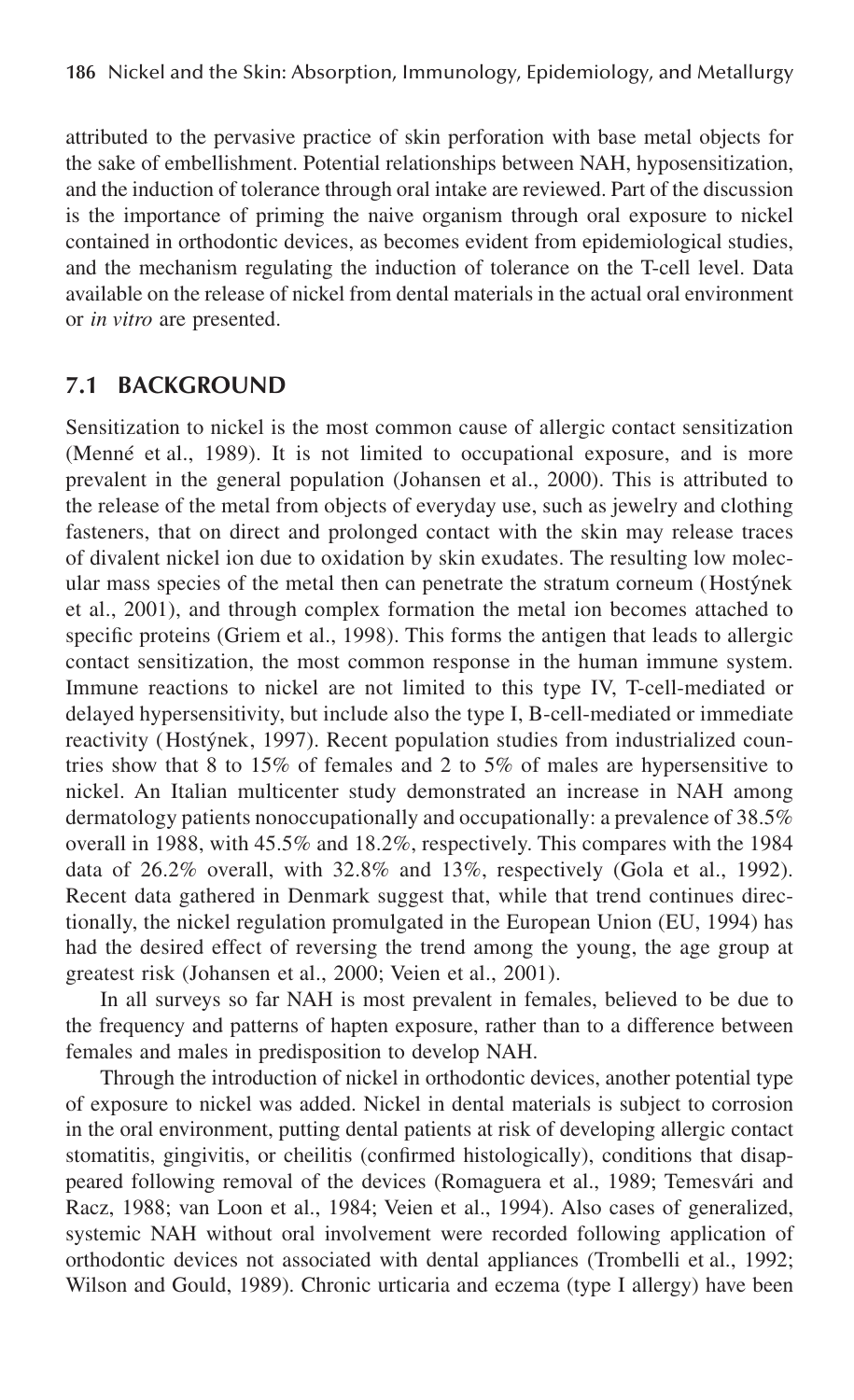observed in dental patients, attributed to oral exposure to nickel in orthodontic appliances (España et al., 1989; Bezzon, 1993).

Epidemiological survey shows that the prevalence of NAH among students, faculty, and employees of a medical center is significantly higher than is seen among the average dermatological patients: in an analytical study of 403 cases, 31.9% of the women and 20.7% of the men showed positive reactions to patch tests with NiSO<sub>4</sub> (Blanco-Dalmau et al., 1984).

A new phenomenon has been noted, however, that has the potential to counteract the potential untoward effects of nickel exposure and that, if applied prophylactically and in a timely fashion, may reverse the trend (Table 7.2). Observations first made with nickel exposure in animal experiments (Vreeburg et al., 1984) and correlations obtained from studies of human cohorts (van der Burg et al., 1986) led to the hypothesis that nickel hypersensitivity reactions may be prevented by prior oral exposure to the hapten, generally known as the Chase-Sulzberger phenomenon, if long-term, low-level antigenic contact occurred in the naive organism. Suppression of NAH reaction can be achieved in sensitized individuals (Sjövall et al., 1987). Since the late 1980s, then, dermatologists and immunologists focused on obtaining corroborating evidence of such correlation, motivated particularly by a steady increase in the prevalence of NAH in the young, attributed to the growing practice of skin perforation with objects releasing nickel.

A number of studies that followed van der Burg's serendipitous observation of induced nickel tolerance in humans has repeatedly confirmed occurrence of the phenomenon in humans (Kerosuo et al., 1996; Todd and Burrows, 1989; van Hoogstraten et al., 1989, 1991a, 1991b), as well as in animals (van Hoogstraten et al., 1992, 1993).

# **7.2 MOLECULAR BASIS OF ANTIGEN-SPECIFIC TOLERANCE INDUCTION**

Induction of tolerance has been investigated for several antigens by Tomasi (1980). Oral tolerance of either humoral (type I) or cellular (type IV) immunity is defined as antigen-specific immunologic unresponsiveness after gastrointestinal (GI) exposure to the antigen prior to systemic immunization. It reflects the ability of the intestinal immune system to down-regulate local and systemic hypersensitivity reactions, a highly complex phenomenon that may involve a wide range of regulatory mechanisms, depending on the nature of the antigen used. As first observed in animals by Mowat, the tolerogenic effect of oral exposure to diverse types of antigen seems to affect all aspects of the systemic immune response that have been studied: IgM, IgG, and IgE antibody response, as well as the cell-mediated immunity, measured by lymphocyte proliferation *in vitro* or delayed-type hypersensitivity *in vivo* (Mowat, 1987). Although there is some evidence obtained by Challacombe and Tomasi (1980) that production of IgA may inhibit intestinal uptake of immunogenic protein, there is no direct evidence that this prevents hypersensitivity *in vivo*.

From observations made in rodents, it appears established that adverse reactions to xenobiotics are initiated and maintained by T cells (Goldman et al., 1991). In a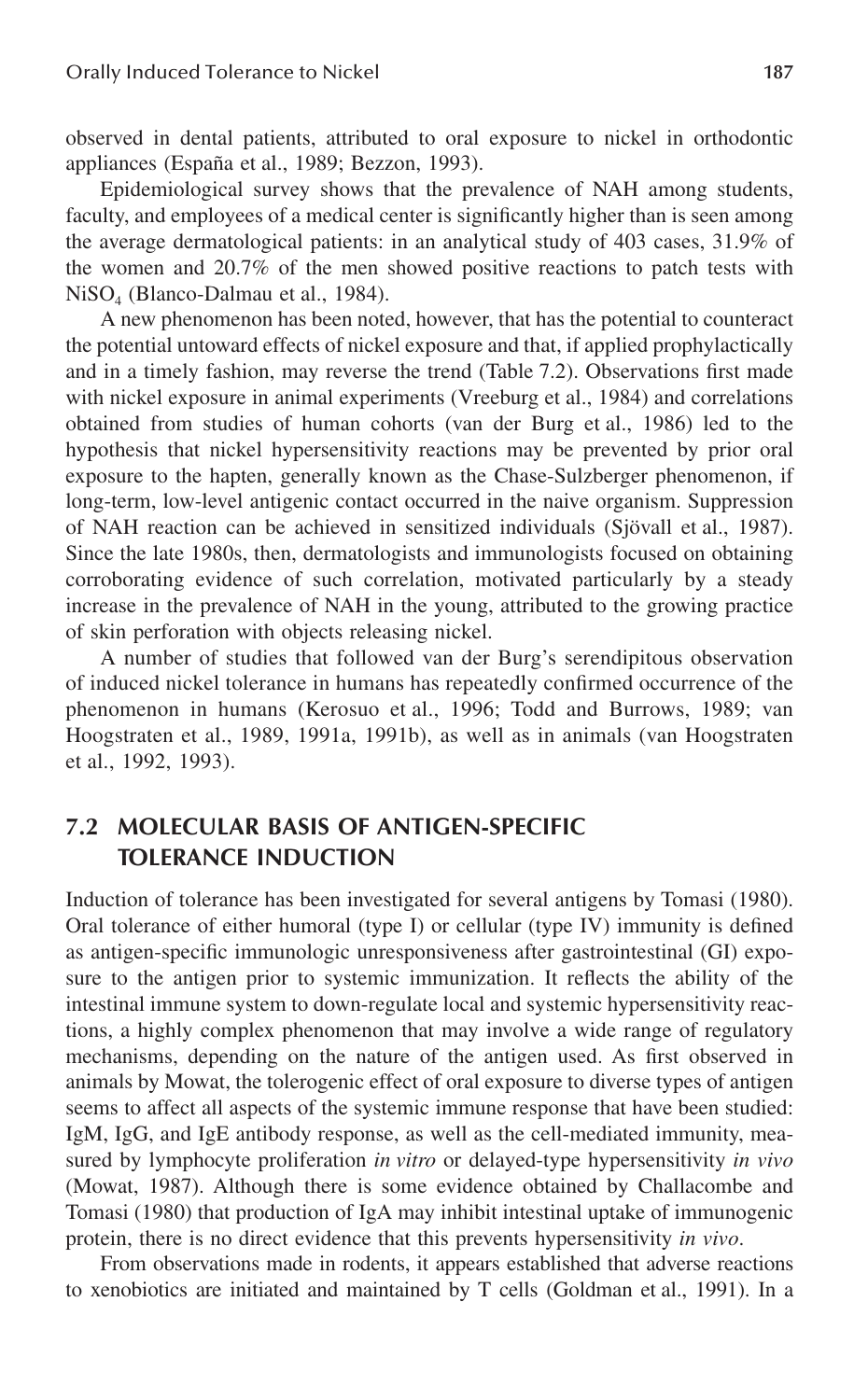study conducted in humans it was determined that antigen feeding of keyhole limpet hemocyanin induces systemic tolerance of the T-cell compartment, resulting in a markedly diminished delayed (type IV) skin test (peripheral) reactivity to this substance (Husby et al., 1994). While the B cell system can also be tolerized by antigen feeding, it requires larger doses (Challacombe and Tomasi, 1980). Two subpopulations of T helper cells Th1 and Th2 promote different forms of hypersensitivity. Activation of Th1 cells results in the secretion of soluble cytokines that promote the cell-mediated response; activation of Th2 cells results in the induction of antibody-mediated, immediate-type hypersensitivity. As broadly defined by Ishii et al. (1993), Polak et al. (1975), and Vreeburg et al. (1984), oral tolerance is the inhibition by antigen-specific T suppressor cells of Th1 responses in the periphery, identical to the phenomenon of antibody (IgG)-mediated suppression of the immune response. Local immune response in the gut-associated lymphoid tissue (GALT) of the GI tract, a well-developed immune network developed to protect the host, is the first line of defense against ingested allergens. The primary areas where specific immune responses are generated in the GALT are the villi and Peyer's patches. Such a response is the induction of regulatory T cells that then migrate to the systemic immune system and secrete suppressive cytokines following antigen-specific triggering. This is described by Chen et al. (1994) as one among the primary mechanisms by which oral antigen suppresses systemic immunity. Antigens that are able to penetrate this first line of defense gain access to the systemic site, where a down-regulated systemic response constitutes a second, specific defense against antigens. This reaction is activated by suppressor factors and a suppressor cell population. Certain antigens appear to be tolerogenic through their ability to induce antigen-specific suppressor T cells that are activated by intestinally processed tolerogen in the mucosa, Peyer's patches, or in systemic lymphoid tissues. It has been hypothesized by Challacombe and Tomasi (1980) that T suppressor cells generated in Peyer's patch migrate from there to mesenteric lymph node and the spleen, inhibiting the systemic immune response.

An alternative explanation for reduced clinical symptoms of hypersensitivity is the gradual decrease and finally disappearance in GI absorption due to the phenomenon termed immune exclusion; e.g., antibodies formed locally in the intestinal tract serve to limit the absorption of antigen (Walker and Isselbacher, 1977). The specific mechanism for induction of tolerance to nickel is not known, but may be one of those mentioned above.

# **7.3 EXPERIMENTAL HYPOSENSITIZATION ON THE T CELL LEVEL**

Hyposensitization has been achieved by Boerrigter and Scheper (1987) to both immediate and delayed hypersensitivity reactions, to systemic as well as contact allergens. Skin exposure of guinea pigs to contact-sensitizing agents induced both systemic and local unresponsiveness for a certain period. Oral, epicutaneous, subcutaneous, and intramuscular exposure of allergen were shown to diminish or eliminate the allergic reaction in experimental animals and NAH subjects (Bagot et al., 1995; Christensen, 1990; Jordan and King, 1979; Panzani et al., 1995; Santucci et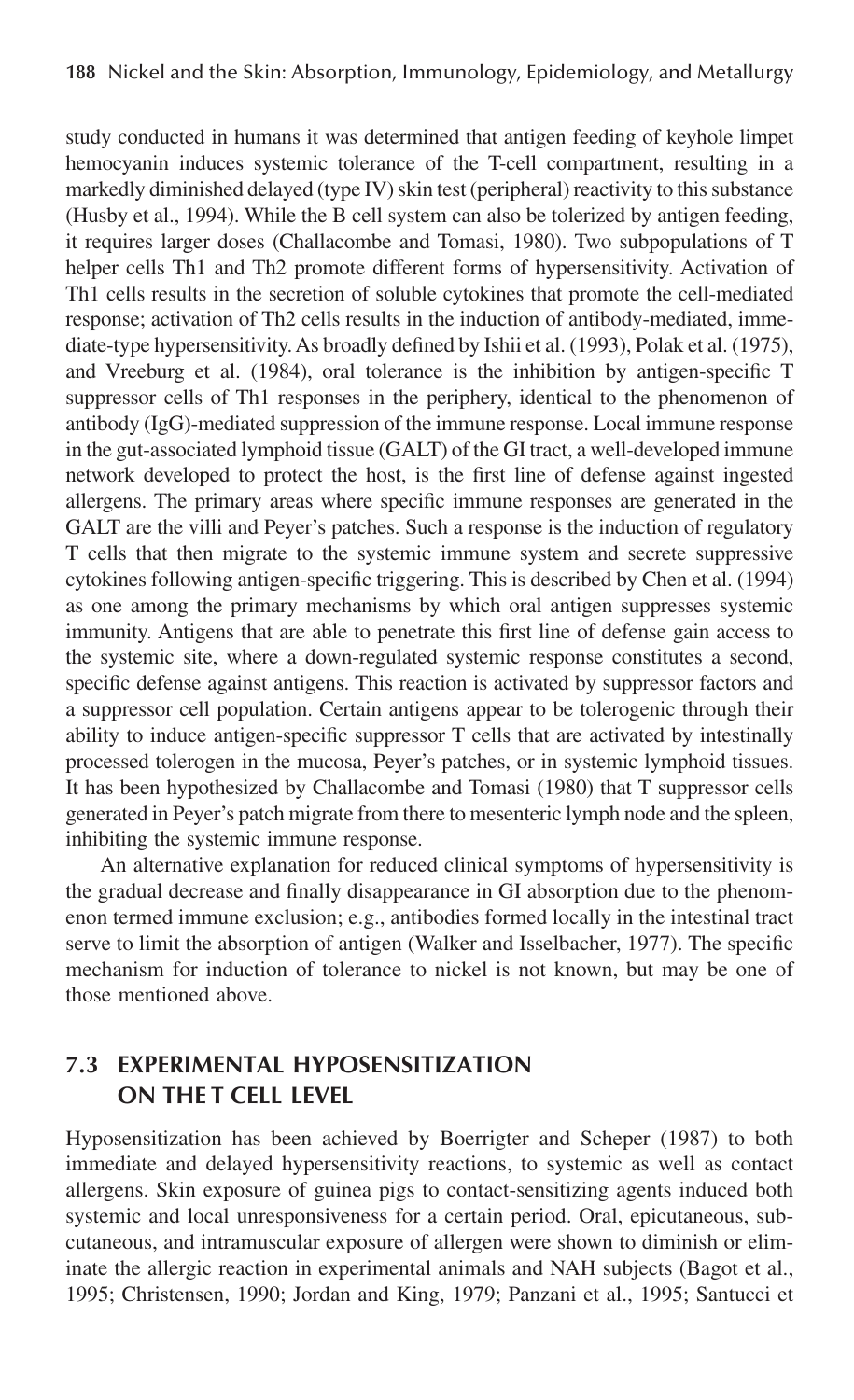al., 1988; Sjövall and Christensen, 1990; Sjövall et al., 1987). Also UV exposure is known to have significant down-regulatory effects on T cell–mediated responses to contact allergens (Cooper et al., 1992; Prens et al., 1987).

While oral tolerance of both humoral and cellular immunity has been demonstrated by Husby et al. (1994) in rodents by feeding protein antigen, orally induced tolerance in humans using a similar procedure induced only systemic T-cell tolerance, and resulted in B-cell priming using keyhole limpet hemocyanin.

Hyposensitization has also been observed by Troost et al. (1995) following UVB irradiation, which has a marked effect on patch test responses to nickel; a considerable clinical improvement in the hypersensitivity state can be achieved by UVB pretreatment, although hyposensitization did not induce significant changes in the immunological findings in patients with NAH.

# **7.4 EXPERIMENTAL HYPOSENSITIZATION IN ANIMALS**

Various mechanisms are operative in the induction of immunological tolerance by antigens, and the existence of one single mechanism that could account for the complex events involved in hyposensitization is highly improbable. Since the observation by Mowat (1987) regarding the physiological ability of the intestinal immune system to down-regulate local and systemic hypersensitivity reactions to most soluble antigens, oral administration of a variety of T-dependent antigens, nickel salts among them, has been reported to cause antigen-specific immune suppression of peripheral response in animals. In a number of experiments on mice and guinea pigs, persistent immune tolerance to nickel was induced by oral dosing with nickel prior to cutaneous exposure (Ishii et al., 1993; van Hoogstraten et al., 1992; Vreeburg et al., 1984). It was observed that intragastric priming with nickel sulfate prior to sensitization successfully reduced the cutaneous delayed-type hypersensitivity response to cutaneous application of the same antigen in mice in a dose-dependent manner, as measured by ear swelling (van Hoogstraten et al., 1993).

In this context it is interesting to note that attempts at sensitization of mice or guinea pigs to nickel apparently met with difficulties (Cornacoff et al., 1984; Möller, 1984; Vreeburg et al., 1992; Vreeburg et al., 1984). At the time such results were seen as a confirmation of the finding that nickel is not a potent sensitizer (Wahlberg, 1989). The apparent failure to sensitize the mice in that experiment can now be attributed to the fact that the animals had been raised and maintained in nickelreleasing metal cages, an environment that practically had led to oral induction of tolerance through long-term licking of the cage wire. However, van Hoogstraten noted in the guinea pig that nonsensitizing epicutaneous skin contact with antigen prevents subsequent induction of oral tolerance (van Hoogstraten et al., 1994).

#### **7.5 HYPOSENSITIZATION IN HUMANS**

It has been shown that significant down-regulation of patients with NAH can be achieved by keeping them on a controlled nickel diet. In a study involving 24 patients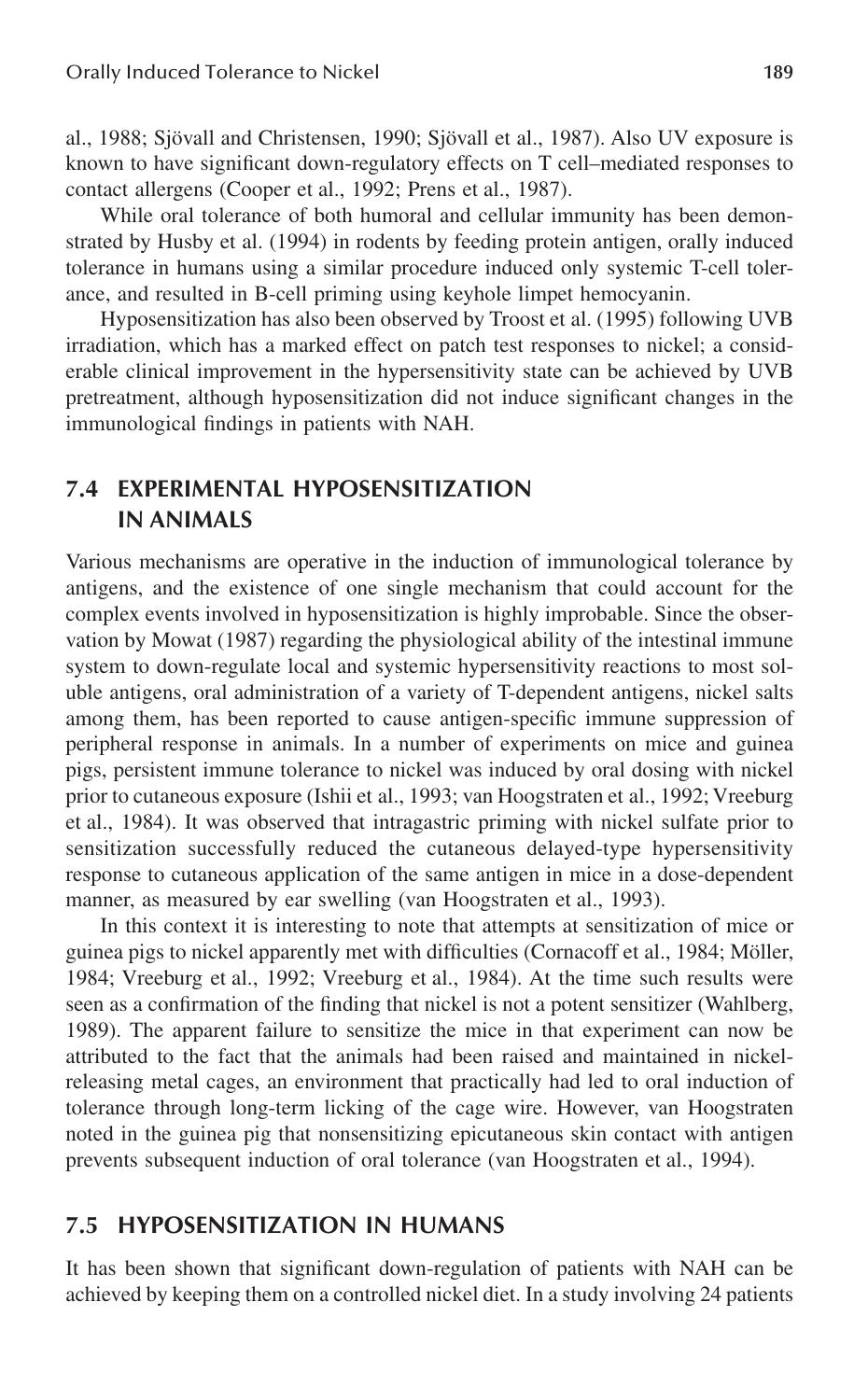with nickel allergy, nickel sulfate was administered p.o. at differing doses and rates. Hyposensitization was achieved differentially by Sjövall et al. (1987) over 6 weeks at 5.0 mg Ni/day, measured as patch test reaction, demonstrating that such an effect depends on the size of the dose administered at specific intervals, rather than the total amount of allergen given.

Another approach has also been taken by Santucci et al. (1988) to achieve such an effect in humans, by a scheduled, gradual increase in oral exposure. Twenty-five NAH female patients were given a large amount of nickel as the sulfate (10 mg) p.o. in a single dose. Following a rest period of 15 days, 17 patients were given gradually increasing amounts of the allergen for 3 months (month  $1 = 0.67$  mg Ni/day, month  $2 = 1.34$  mg Ni/day, month  $3 = 2.24$  mg Ni/day). The study showed that the dose–response is not uniform, i.e., the organism is not able to cope with a sudden substantial challenge, but does adapt to a gradual increase. The majority of those tested with a single dose reacted with a generalized flare-up. The same patients, on a continuous and gradually increasing dose, experienced no worsening of symptoms. The authors hypothesized that the effect may be due to intestinal adaptivity, rather than to immunological tolerance, i.e., hyposensitization. They invoke as analogy the oral tolerance observed to other metals, such as arsenic, presumably leading to adaptive impermeability of intestinal cells upon sustained exposure.

More recently, in a cohort of 51 patients with preexisting allergy to nickel (of both type I and type IV), extended hyposensitization to the allergen could be induced by Panzani et al. (1995) in a majority of cases presenting with ACD, generalized urticaria, angioedema, or generalized erythema following oral exposure to 0.1ng NiSO4/day for 3 years. This result is put in doubt, however, in contrast with animal findings, where attempts to induce antigen-specific hyposensitization have failed in case of previous contact with the sensitizer, even on chronic exposure to nonsensitizing levels of antigen (van Hoogstraten et al., 1994).

# **7.6 CLINICAL OBSERVATION OF NICKEL TOLERANCE INDUCED BY ORTHODONTIC DEVICES**

Induction and elicitation reactions to nickel are seen in consequence of various types of systemic exposure: oral (España et al., 1989; Romaguera et al., 1989; Bezzon, 1993; Kerosuo et al., 1996), GI (Menné and Thorboe, 1976; Cronin et al., 1980), respiratory (Shirakawa et al., 1987; Shirakawa et al., 1992; Novey et al., 1983), parenteral, or iatrogenic (Stoddard, 1960; Menné, 1983; Sunderman, 1983; Grandjean, 1989). Conversely, there is increasing evidence that low-level, long-time oral or cutaneous exposure to nickel can have a desensitizing effect in nickel-sensitized individuals, or can induce tolerance in nickel-sensitized individuals (Bagot et al., 1995; Christensen, 1990; Mitchell and Shibata, 1969; Morris, 1998; Sjövall and Christensen, 1990; van Hoogstraten et al., 1992).

This conclusion is reached from a number of *post faestum* observations that also unintentional, long-term oral exposure to low levels to nickel substantially reduces the prevalence of hypersensitivity upon later challenge (van der Burg et al., 1986). This observation motivated closer scrutiny of early exposure history to nickel in humans. In the anamnesis of the growing numbers of dermatology patients with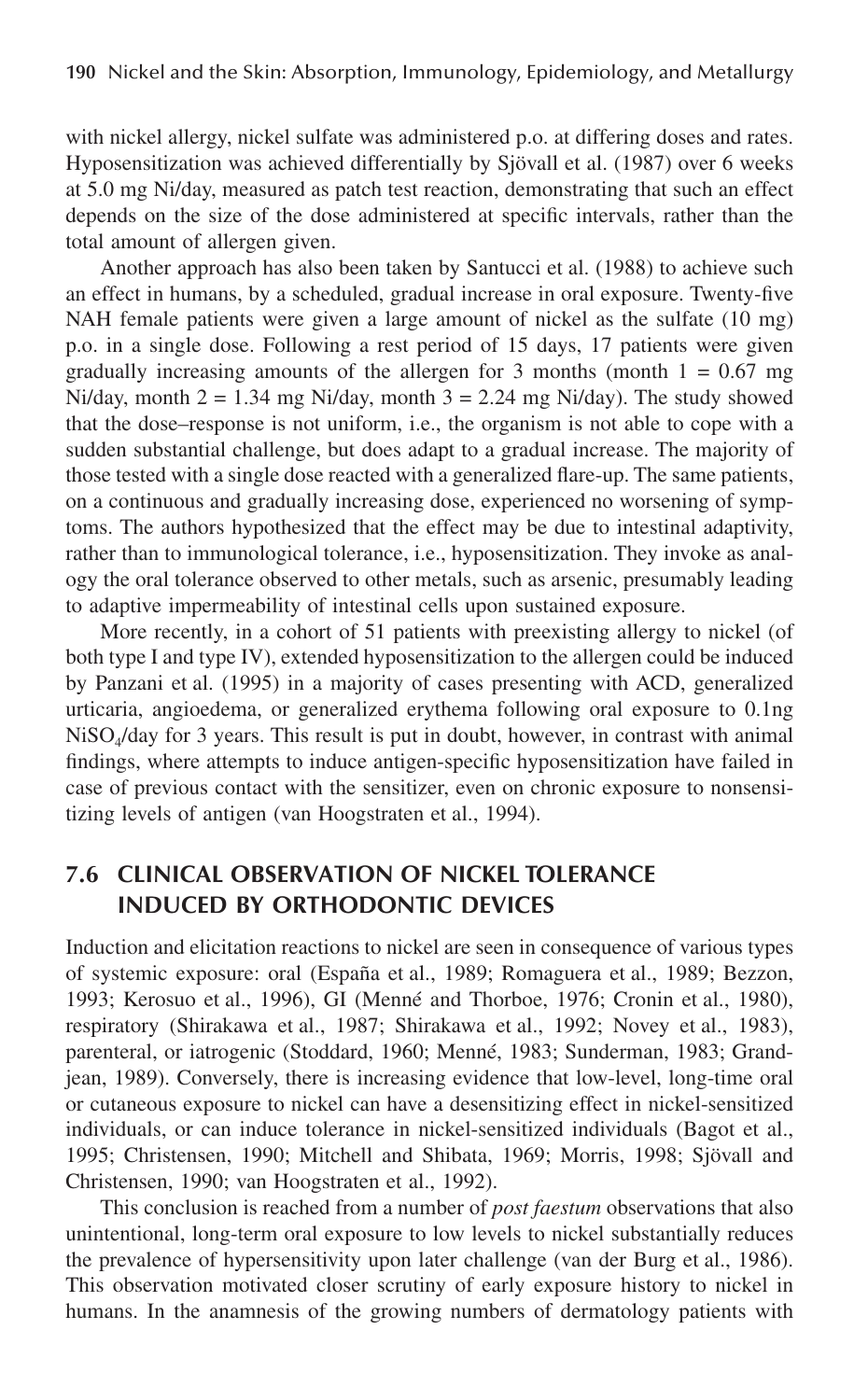NAH and also of large cohorts of adolescents without symptoms of allergy, particular attention now focuses on the fact of preexposure to orthodontic appliances as a potential tolerizing factor.

In a prospective study of 303 hairdressers and nurses, an effect contrary to sensitization was noted for the first time if oral exposure to nickel occurred in the form of orthodontic treatment at an early time in life, mainly prior to ear piercing. Female nurses in particular who had worn a dental prosthesis in childhood had a markedly lower incidence of NAH than those without orthodontic treatment (P < 0.05) (van der Burg et al., 1986):

| No. with prosthesis: 74     | Ni positive: $4(5.4\%)$ |
|-----------------------------|-------------------------|
| No. without prosthesis: 114 | Ni positive: 21 (18.4%) |

Since van der Burg (1986) happened to notice a significant decrease in the prevalence of NAH among patients who had early orthodontic treatment, i.e., prior to having their ears pierced, several other European dermatologists pursued that clue further and repeatedly confirmed the tolerizing effect of slow oral release of nickel invariably occurring from dental prostheses (Kerosuo et al., 1996; Peltonen and Terho, 1989; Todd and Burrows, 1989).

A European multicenter study of 485 males and 1252 females showed that orthodontic treatment did not contribute to NAH. Preliminary results showed that early orthodontic treatment among those with pierced ears significantly reduced the incidence of sensitization ( $P < 0.05$ ) (van Hoogstraten et al., 1989):

| No. with prosthesis: 86     | Ni positive: 24 (27.9%) |
|-----------------------------|-------------------------|
| No. without prosthesis: 431 | Ni positive: 168 (39%)  |

Final results of this international retrospective study were obtained from 2176 patients, in seven western European clinics, who were queried by questionnaire. Occurrence of NAH was correlated with early oral exposure to nickel-releasing appliances, in function of age and gender. When the wearing of dental braces preceded ear piercing, NAH in female patients was seen in 25.0 versus 39.3% in those previously unexposed to dental braces  $(P < 0.006)$ . Among males the difference was 7.7 versus 22.5%, but the difference was not significant. Specifically, in the Netherlands this difference was 15.6 versus 37.5% (P < 0.025) and in Denmark 21.7 versus 38.0% for female and male patients, respectively ( $P < 0.05$ ) (van Hoogstraten et al., 1991a) (Table 7.1).

In another study, relationships between development of NAH and previous ear piercing or orthodontic treatment with nickel-containing appliances were studied in 294 patients by Todd and Burrows (1989). Seventy-seven (31.2%) patients with pierced ears were allergic to nickel compared with only 3 (6.4%) patients without pierced ears, representing a significant difference. When orthodontic treatment followed ear piercing the frequency of NAH was 36%, compared with 25% when orthodontic treatment preceded ear piercing. These results confirm the correlation between ear piercing and the frequency of NAH, although statistically significant in female patients only. This also supports the view that oral exposure to nickel at an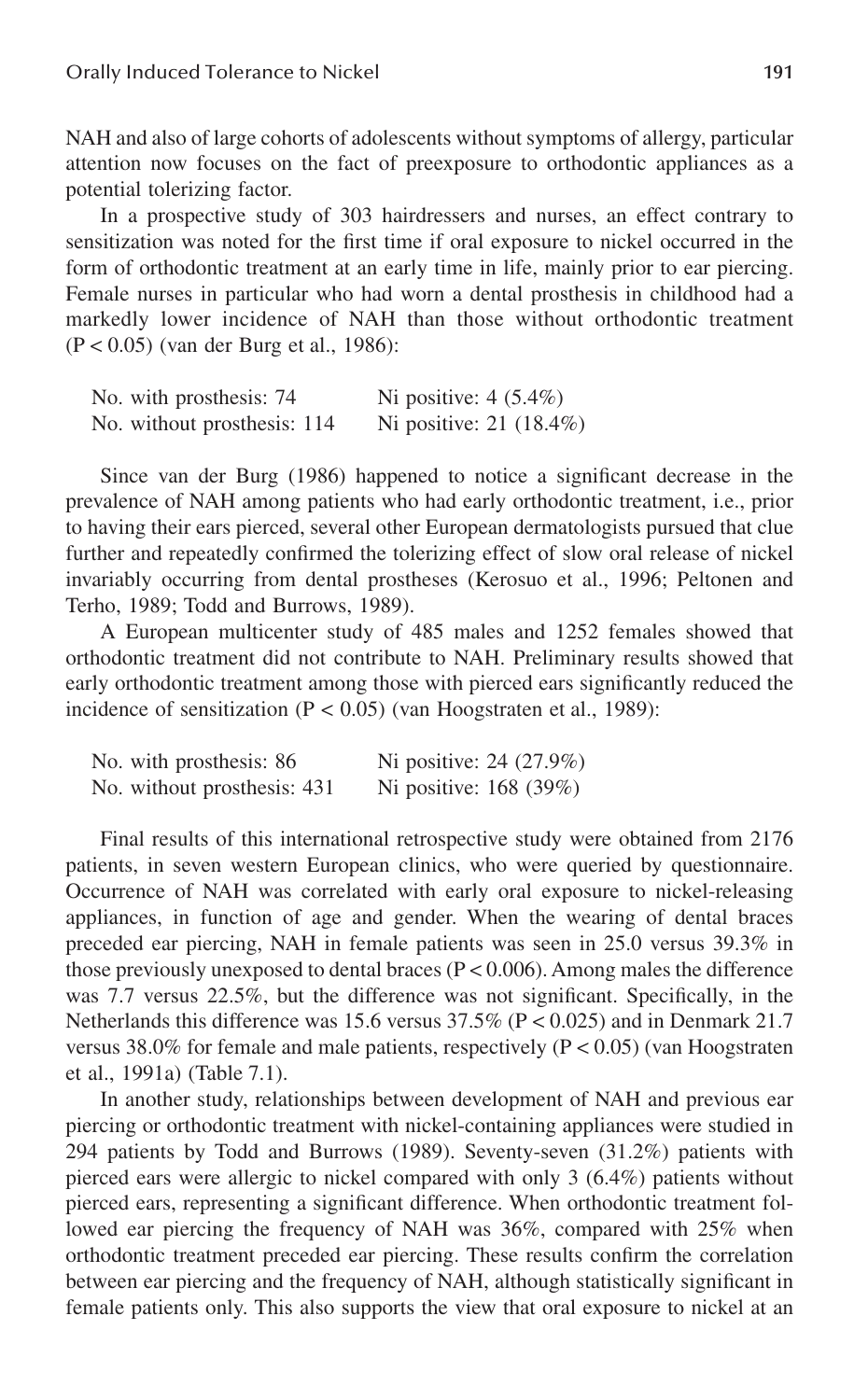| TABLE 7.1                                                 |
|-----------------------------------------------------------|
| Tolerogenic Effect of Oral Exposure to Nickel in Function |
| of Age (van Hoogstraten et al., 1991a)                    |

| Age       | <b>Dental</b><br><b>Prosthesis</b> | <b>Sample</b> | <b>Patch Test</b><br><b>Positives</b> | % Patch Test<br><b>Positive</b> |
|-----------|------------------------------------|---------------|---------------------------------------|---------------------------------|
| $10 - 14$ | Yes                                | 45            | 11                                    | 24.4                            |
|           | N <sub>0</sub>                     | 200           | 76                                    | 38.0                            |
| $15 - 20$ | Yes                                | 140           | 46                                    | 32.9                            |
|           | N <sub>0</sub>                     | 56            | 14                                    | 25.0                            |
| $21 - 25$ | Yes                                | 15            | $\overline{c}$                        | 13.3                            |
|           | N <sub>0</sub>                     | 31            | 8                                     | 25.8                            |
| $26 - 30$ | Yes                                | 5             | 1                                     | 20.0                            |
|           | N <sub>0</sub>                     | 17            | 6                                     | 35.3                            |

early age, such as wearing a dental metal prosthesis, may induce a state of cutaneous tolerance to nickel allergy also (Table 7.2).

A study of 700 Finnish adolescents from 14 to 18 years of age showed: (a) orthodontic treatment did not increase the prevalence of NAH; and (b) orthodontic treatment with fixed appliances preceding ear piercing prevented NAH altogether. Appliances like quadhelix or headgear, with a smaller surface area than fixed appliances, did not show a significant reduction in NAH rate, possibly an indication that nickel release did not reach the apparent threshold limit necessary to induce tolerance. In that cohort, 35% who had their ears pierced prior to orthodontic treatment were found to be sensitized to nickel (Kerosuo et al., 1996).

# **7.7 NICKEL RELEASED FROM ORTHODONTIC DEVICES** *IN VITRO* **AND** *IN VIVO*

The release of nickel from orthodontic devices such as crowns, bands, brackets, wire retainers, and bridgework in the oral cavity is due to electrochemical corrosion

#### **TABLE 7.2 Effect of Timing of Oral Exposure versus Ear Piercing on Tolerance to Nickel (Todd and Burrows, 1989)**

| <b>Status</b>         | <b>Sample Size</b> | M(%)  | F(%)    | Total (%) Sensitized<br><b>Individuals</b> |
|-----------------------|--------------------|-------|---------|--------------------------------------------|
| Pierced               | 247                | 2(33) | 75 (31) | 77 (31)                                    |
| Not pierced           | 47                 | 2(10) | 1(4)    | 3(6)                                       |
| <b>Brace</b>          | 6                  |       |         | 1(17)                                      |
| No brace, not pierced | 185                |       |         | 55 (30)                                    |
| Brace before piercing | 36                 |       |         | 9(25)                                      |
| Brace after piercing  | 26                 |       |         | 13 (36)                                    |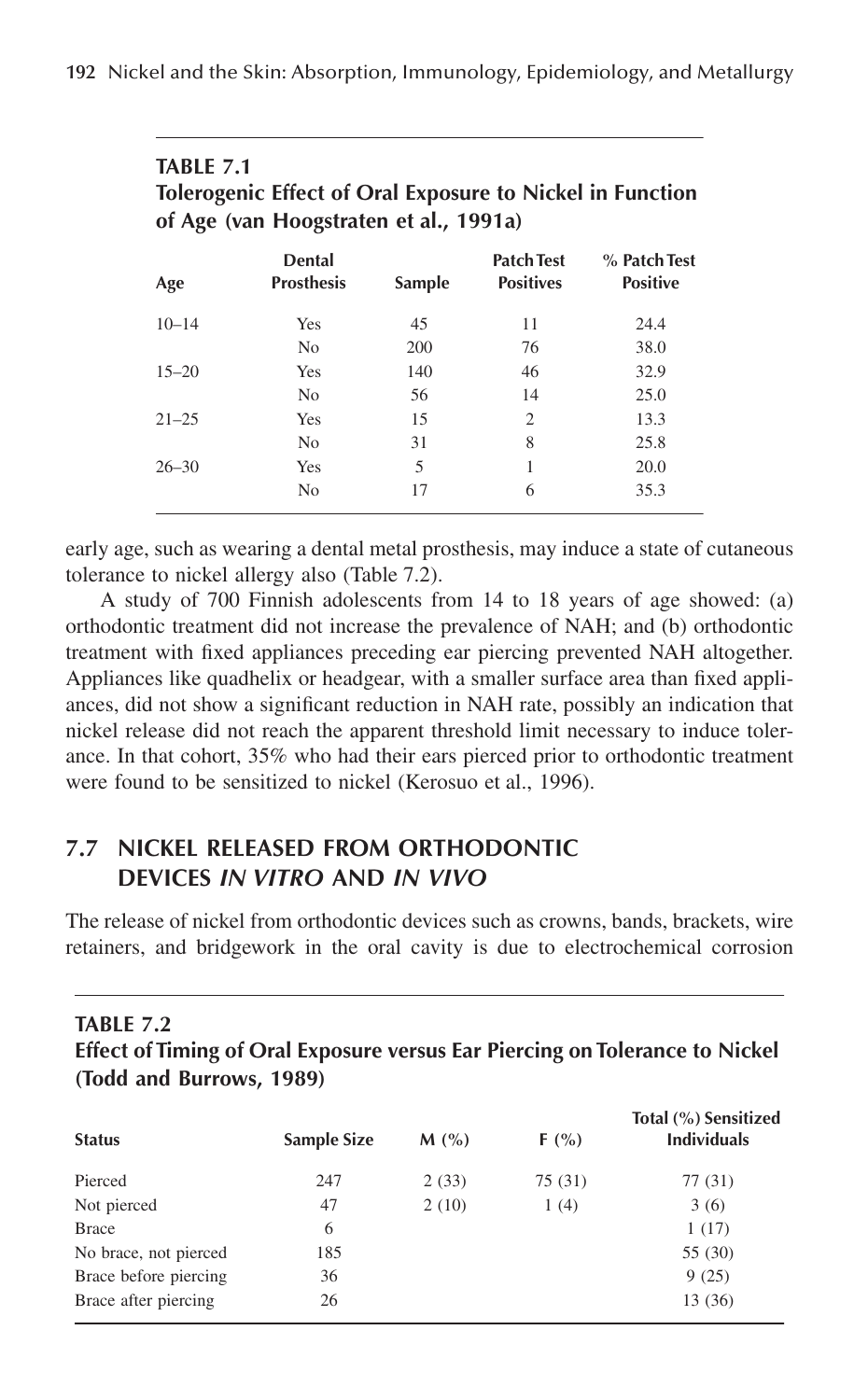occurring in microenvironments of varying composition (Bumgardner and Lucas, 1994; Bumgardner and Lucas, 1995; Gjerdet et al., 1991; Grimsdottir et al., 1992; Kerosuo et al., 1995; Park and Shearer, 1983). The oral cavity in particular provides exceptional conditions for this process, due to a combination of endogenous and exogenous factors. The products of corrosion may then be taken up either through the oral mucosa directly, or by the soft tissues of the GI tract. Transported by blood throughout the organism, they can elicit an allergic reaction in specific target organs such as the skin or, conversely, induce tolerance to the hapten if nickel release occurs in the developmental stage of the immunologically naive organism (van Hoogstraten et al., 1991a).

Immersed in a 0.05% sodium chloride solution, a level typical for saliva, at 37˚C such appliances released an average of 40 µg Ni per day, corrosion products with cumulative values of 125  $\mu$ g  $\pm$  22 over 12 days. This appears as a minor factor in relation to an average dietary nickel intake of 300 to 500 µg per day (Park and Shearer, 1983).

Nickel release from orthodontic appliances (face-bows, brackets, molar bands, and arch wires) was also investigated in 0.9% sodium chloride over a period of 14 days by Grimsdottir et al. (1992a). The largest amounts of nickel and chromium were leached out from the face-bows (0.5 to 10.4 µg Ni) and the least from the arch wires (0 to 0.1 µg).These release levels appeared to bear no relation to the metal composition of the appliances themselves, but rather to the amount of silver solder used in their manufacture (the highest levels used in face bows), which appears to facilitate the release of nickel (Berge et al., 1982). The authors found that nickel levels released were not proportional to the nickel content of the alloys. While a single metal undergoes dissolution in function of its position on the electromotive scale, other metals present in an alloy have a bearing on metal corrosion and release, depending on the electromotive gradients in the local galvanic elements created ("pile phenomenon").

Cavelier et al. (1985) investigated nickel release from clothing objects and the tolerance of NAH patients for such objects and for nickel-plated metal discs. They concluded that good tolerance can only be observed if use of nickel is avoided altogether. They also disqualify the DMG spot test as indicator of tolerable nickel release because of its limited sensitivity (DMG pos. = 10 ppm), potentially yielding false negative results (van Ketel and Liem, 1981; Wall, 1992).

The surface compositions of four commercially available nickel–chromium dental alloys, Neptune™, Rexalloy™, Regalloy T™, and Vera Bond™, were compared as to corrosion behavior in the oral environment and correlated to the alloys' ability for protective surface oxide formation (and reforming following surface damage). Also the role of beryllium, added to alloys for improved castability, was investigated for its role in the corrosion rate of dental restorative materials. The alloys were chosen to be representative of alloys with acceptable and unacceptable chromium levels, with and without Be additions. In this investigation, Neptune had the best corrosion characteristics of the nickel–chromium dental casting alloys evaluated, forming a homogenous oxide surface responsible for the alloy's corrosion resistance, which also easily reformed when damaged. Neptune was followed by Rexalloy, Regalloy T, and Vera Bond. The results also showed that the presence of beryllium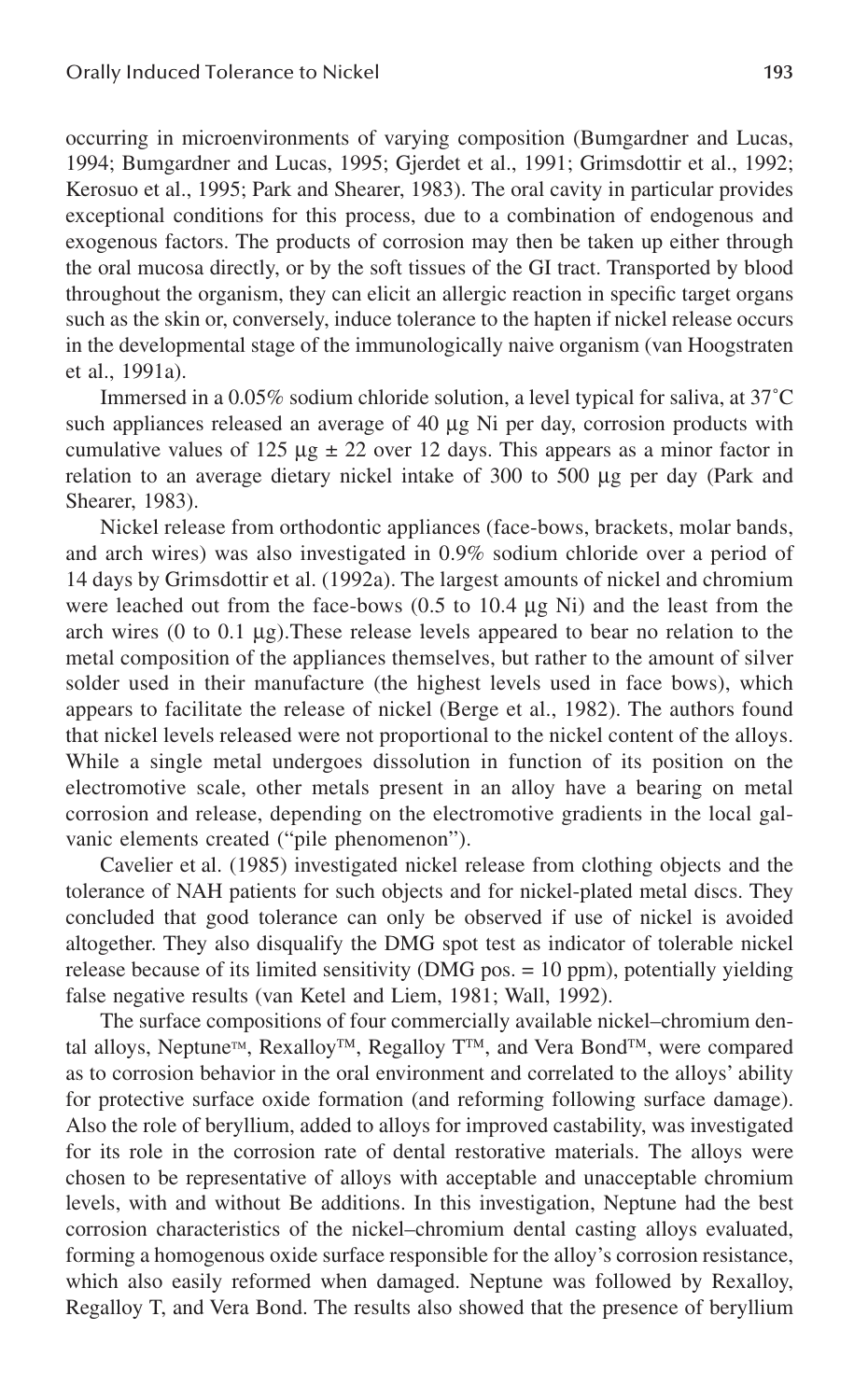led to inferior corrosion resistance by interfering with the formation of homogenous surface oxides (Bumgardner and Lucas, 1993).

Bumgardner and Lucas (1994) evaluated corrosion and surface properties of those four nickel–chromium dental-casting alloys using electrochemical corrosion testing and Auger electron microscopy under cell culture conditions after cold solution sterilization of test samples. The results of the surface and corrosion analyses were correlated to cytotoxicity to assess the biocompatibility of the materials. As in the previous study, the surface and electrochemical corrosion analyses demonstrated that the alloys without beryllium were more resistant to accelerated corrosion processes as compared to the beryllium-containing alloys. Although the corrosion products released from the alloys tested failed to alter the cellular morphology and viability of human gingival fibroblasts, they did cause reductions in cellular proliferation.

Release of metal ions from the four commercial nickel–chrome dental-casting alloys was further investigated by Bumgardner and Lucas (1995) in incremental three-dimensional cell-culture tests. Metal ion release was correlated to changes in cellular morphology, viability, and proliferation. Morphology or viability were not affected by the alloys' corrosion products, but cellular proliferation did decrease. Analysis of nickel levels showed that of the alloys tested, Neptune released the statistically lowest amount of nickel, and also caused the smallest decrease in cellular proliferation. Pure nickel samples released greater than 324 ppm nickel over the 24 to 72 h tests. These levels are 1000 times greater than those determined from the commercial alloys. All alloys released statistically increasing amounts of nickel ions at successive test intervals. Based on this and the previous studies (Bumgardner and Lucas, 1993; Bumgardner and Lucas, 1994) the authors express concern over corrosion resistance and the biocompatibility of certain dental alloys, due to a perceived potential for accelerated corrosion and the exposure of local and systemic tissues to elevated levels of corrosion products. They conclude, however, that nickel-based dental-casting alloys containing sufficient chromium (16 to 27%) to create a homogenous surface oxide layer are most desirable for corrosion stability of dental appliances.

Release of nickel from different types of simulated orthodontic appliances was determined *in vitro* by immersion in a simulated oral medium under both static and dynamic conditions by Kerosuo et al. (1995). Five identical samples, each consisting of a fixed appliance, a headgear, and a quad-helix equivalent to one half of a dental appliance were immersed in 0.9% sodium chloride for 2 h, 24 h, and 7 days. A control appliance was subjected to dynamic test conditions in a specially built "oral simulator" under similar test conditions. A significant release of nickel was detected from the quad-helix during the first 2 h in static conditions, whereas during the following two periods significantly less nickel was released from the quad helix than from the other appliances. The fixed appliance with simulated function showed a significantly higher cumulative release of nickel than the similar appliance in static conditions, 44.2 versus 17.1 µg. The results indicate certain differences in the amount and pattern of nickel release from different stainless-steel orthodontic appliances *in vivo*. The release rate of nickel from fixed appliances under dynamic conditions was found to be accelerated compared with nickel released under static conditions.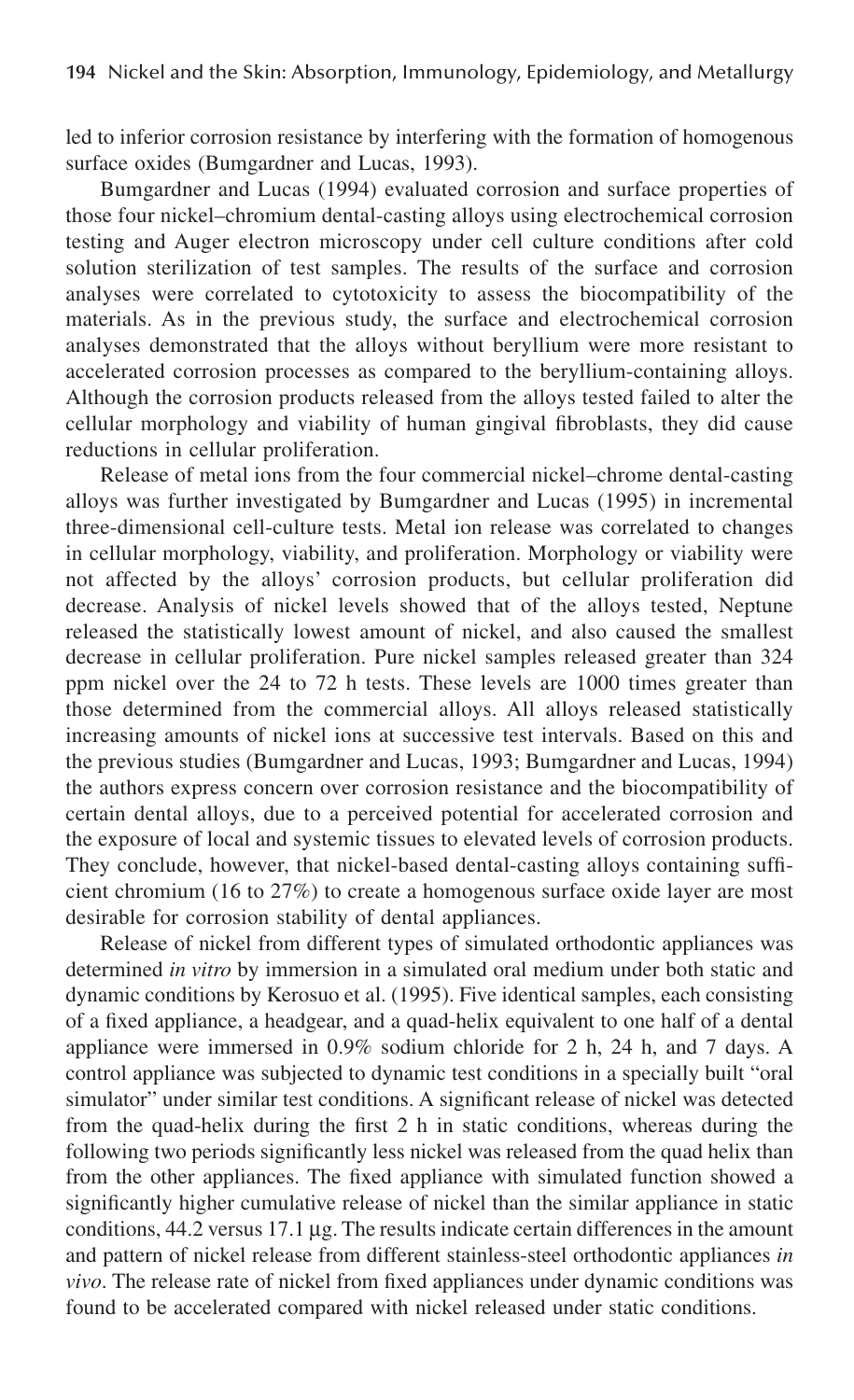Intraoral corrosion and release of nickel was recorded in a study of 34 patients outfitted with orthodontic appliances by Gjerdet et al. (1991). The levels of nickel in the saliva of 6 of the patients sampled within hours of placement of the appliances in the mouth was significantly elevated versus levels detected for the average of 34 patients prior to treatment (median of  $67.6$  ng/ml versus 8.2 ng/ml;  $p < 0.05$ ; range of 0.0 to 104 ng/ml). These levels decreased again dramatically in the 3 weeks posttreatment, to 7.8 ng/ml in three individuals tested, values not significantly different from those seen prior to treatment.

Edie et al. (1981) compared the corrosion effect occurring under clinical conditions on examples of Nitinol™ wire with that on stainless steel wire by electron microprobe. Formation of a passive oxide layer in the aqueous environment appears to equally prevent corrosion on either materials.

Nickel and chromium concentrations were investigated in saliva of patients with different types of fixed appliances by Kerosuo et al. (1997) to document any differences in metal corrosivity occurring in the oral cavity, when compared with data generated under artificial *in vitro* conditions. For clinical analysis purposes, saliva samples were collected from orthodontic patients (1) before insertion of the appliance,  $(2)$  1 to 2 days after,  $(3)$  1 week after, and  $(4)$  1 month after insertion of the appliance. No significant differences were found between the noappliance saliva samples and those from the same patients after insertion of the appliances. The results suggest that fixed orthodontic appliances do not significantly affect nickel and chromium concentrations in saliva during the first month of exposure.

Changes in blood nickel concentrations were analyzed by Bishara et al. (1993) in a study to determine whether orthodontic patients  $(n = 31)$  accumulate measurable amounts of the metal during the initial course of orthodontic therapy. Blood samples were collected at three different time periods: before the placement of orthodontic appliances, 2 months after their placement, and 4 to 5 months after their placement. Biodegradation of orthodontic appliances in patients with fully banded and bonded orthodontic appliances, or appliances made of alloys containing nickel–titanium, did not lead to either a significant or consistent increase of nickel blood levels during the first four to five months of orthodontic therapy.

Release of metal ions from oral implants with superstructures of different metals and alloys used in clinical dentistry over time was determined by Cortada et al. (1997) in an artificial saliva environment at 37˚C. Using Inductively Coupled Plasma Mass Spectrometry as the analytical technique, a high level of ion release was noted when a titanium oral implant was coupled with a chromium–nickel alloy. Chromium, nickel, and molybdenum levels reached 50 ng/ml over 15 days when the titanium implant was coupled with different metals, while the titanium implant coupled with a titanium superstructure presented a low level of <8 to 12 ng/ml titanium ion release during the 560-h test.

#### **7.8 SUMMARY**

According to current knowledge on induction of oral tolerance and hyposensitization to nickel, the following effects could be achieved, depending on exposure: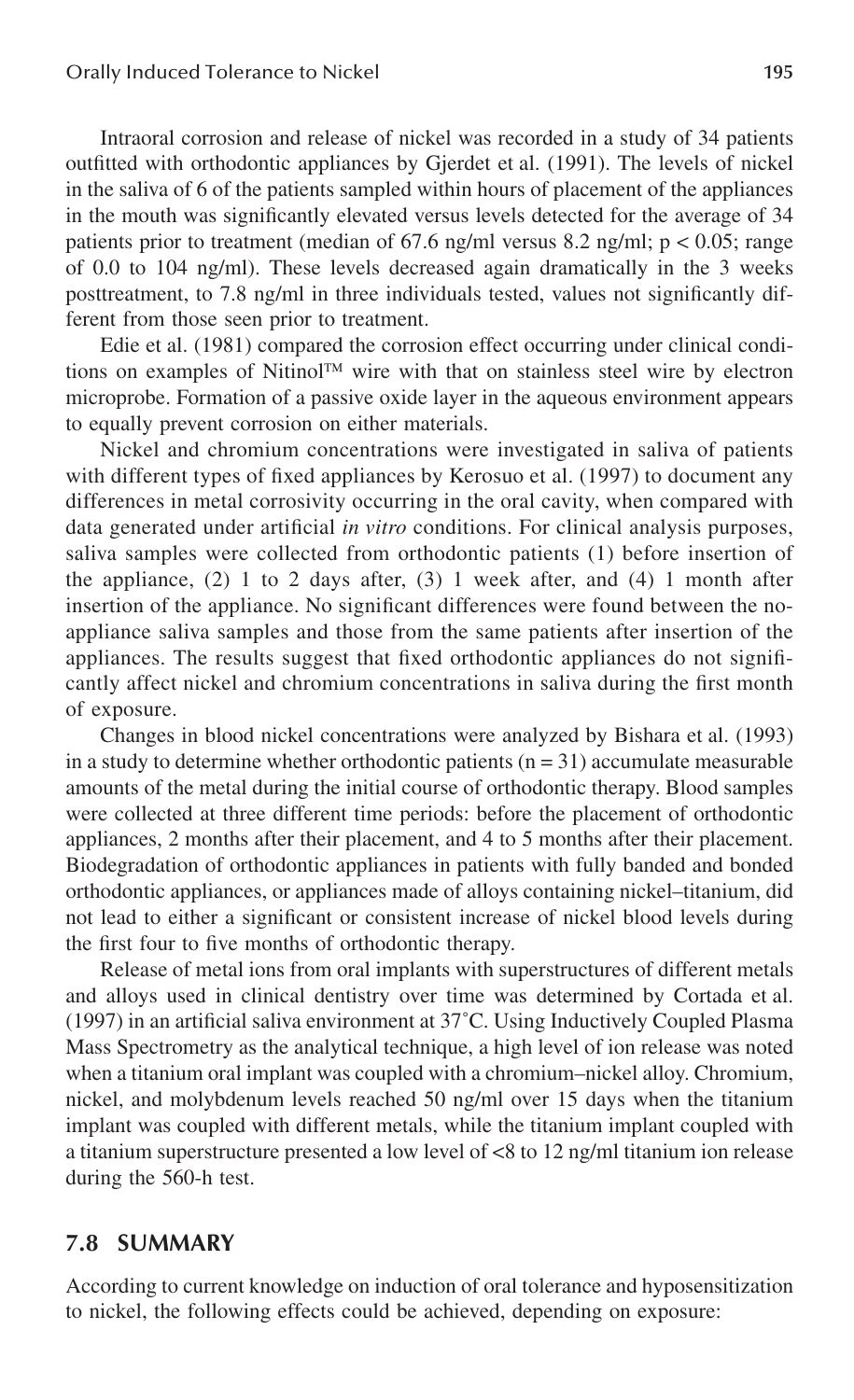- Oral exposure: Tolerance obtained in animal and man. Desensitization in animal and man may be only temporary.
- Epicutaneous exposure: Temporary desensitization, observed in animals only.

Experimental evidence for induction of oral tolerance in general, as it has previously been observed in rodents, has recently been obtained in man also, where it seems to target cellular immunity in particular (Husby et al., 1994). Epidemiological studies in man show that long-term, low-level ingestion of nickel as it is released from dental materials appears to significantly impart tolerance in both males and females, as long as the target organism is naive to the antigen. A number of studies documenting human immunotolerance to nickel involve cohorts of school-age children and young adults. Consistently, contact with nickel through ear piercing at an early age showed increased prevalence of NAH, while a lower prevalence was observed among those who previously were subjects of orthodontic treatment involving nickel-releasing appliances. Such tolerogenic effect appears to be permanent. Conversely, a number of studies show an increase in NAH incidence when fitting of dental braces followed piercing of the ear lobes. A salient fact remains that the immunological status of the individual determines the result of exposure to allergen.

Truly permanent desensitization in the previously sensitized organism, as was described in one study, could not be definitely confirmed due to contrary experimental evidence obtained in other investigations. Most likely, then, with the evidence on hand, antigen-specific hyposensitization by oral administration in case of contact allergy is indeed possible, but appears to be a temporary effect only.

#### **7.9 CONCLUSIONS**

The animal studies are readily interpreted in that all necessary controls are included. The human studies, however, lack a matched control group. An optimized nonirritating patch-test concentration for nickel is still not available.

Testing for metal release should be conducted in a relevant medium for dental appliances (0.05% saline).

Some practical implications can be perceived in this overview:

In theory, it might be feasible to use oral dosing, such as with capsules, to prevent sensitization in the naive. A precedent was set by Epstein et al. (1974; 1982) in the attempt to desensitize to toxicodendron.

Limiting factors are:

- The relative novelty of the concept
- Toxicity of the nickel salt chosen
- Immunologic properties of the salt chosen

It is not obvious that orthodontic devices will be a long-term solution. Nevertheless, slow-release devices attached to teeth or the mucosa might provide a practical prophylactic method. Suggested is a cohort study involving children before they have been exposed to both orthodontic treatment and ear piercing. Quantification of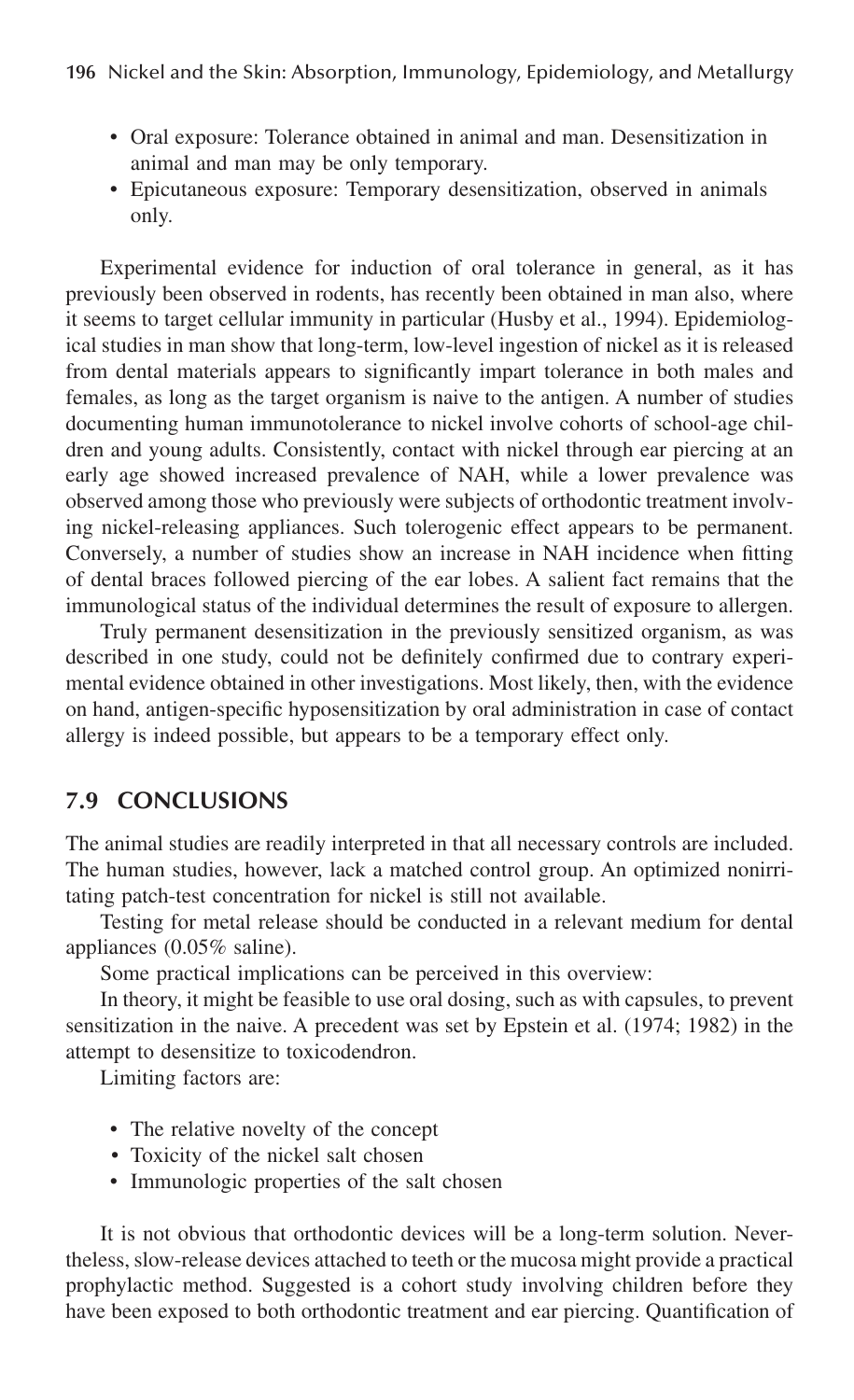exposure to nickel ion released from orthodontic devices should be conducted. It is important to note that epidemiological studies often overstate the real incidence due to the occurrence of significant false positives. Furthermore, patch-test positivity is often equated to clinical disease. In epidemiological studies, serial dilution data are lacking that could define the level of sensitivity (Andersen et al., 1993).

#### **7.10 ACKNOWLEDGMENT**

We gratefully acknowledge the financial support by the Nickel Producers Environmental Research Association (NiPERA) toward this review project.

#### **REFERENCES**

- Andersen, K.E. et al., Dose-response testing with nickel sulphate using TRUE test in nickelsensitive individuals, *Br. J. Dermatol.,* 129, 50–56, 1993.
- Bagot, M. et al., Oral desensitization in nickel allergy induces a decrease in nickel-specific T-cells, *Eur. J. Dermatol.,* 5, 614–617, 1995.
- Berge, M., Gjerdet, N.R., and Erichsen, E.S., Corrosion of silver soldered orthodontic archwires, *Acta Odontol. Scand.*, 40, 75–79, 1982.
- Bezzon, O.L., Allergic sensitivity to several base metals: a clinical report, *J. Prosthetic Dentistry,* 69, 243–244, 1993.
- Bishara, S.E., Barrett, R.D., and Moustafa, I.S., Biodegradation of orthodontic appliances. Part II. Changes in the blood level of nickel, *Am. J. Orthodont. Dentofacial Orthop.*, 103, 280–285, 1993.
- Blanco-Dalmau, L., Carrasquillo-Alberty, H., and Silva-Parra, J., A study of nickel allergy, *J. Prosthet. Dent.*, 52, 116–119, 1984.
- Boerrigter, G.H. and Scheper, R.J., Local and systemic desensitization induced by repeated epicutaneous hapten application, *J. Invest. Dermatol.*, 88, 3–7, 1987.
- Bumgardner, J.D. and Lucas, L.C., Surface analysis of nickel–chromium dental alloys, *Dental Materials,* 9, 252–259, 1993.
- Bumgardner, J.D. and Lucas, L.C., Corrosion and cell culture evaluations of nickel-chromium dental castings, *J. Appl. Biomat.*, 5, 203–213, 1994.
- Bumgardner, J.D. and Lucas, L.C., Cellular response to metallic ions released from nickelchromium dental alloys, *J. Dent. Res.*, 74, 1521–1527, 1995.
- Cavelier, C., Foussereau, J., and Massin, M., Nickel allergy: analysis of metal clothing objects and patch testing to metal samples, *Contact Dermatitis*, 12, 65–75, 1985.
- Challacombe, S.J. and Tomasi, T.B., Systemic tolerance and secretory immunity after oral immunization, *J. Exp. Med.*, 12, 1459–1472, 1980.
- Chase, M.W., Inhibition of experimental drug allergy by prior feeding of the sensitizing agent, *Proc. Soc. Exp. Biol. Med.*, 61, 257–259, 1946.
- Chen, Y. et al., Regulatory T cell clones induced by oral tolerance: suppression of autoimmune encephalomyelitis, *Science,* 265, 1237–1240, 1994.
- Christensen, O.B., Nickel dermatitis an update, *Dermatol. Clin.*, 8, 37–40, 1990.
- Cooper, K.D., Oberhelman, L., and Hamilton, T.A., UV exposure reduces immunization rates and promotes tolerance to epicutaneous antigens in humans: relationship to dose, CD1a-DR+ epidermal macrophage induction, and Langerhans cell depletion, *Proc. Nat. Acad. Sci. USA*, 89, 8497–8501, 1992.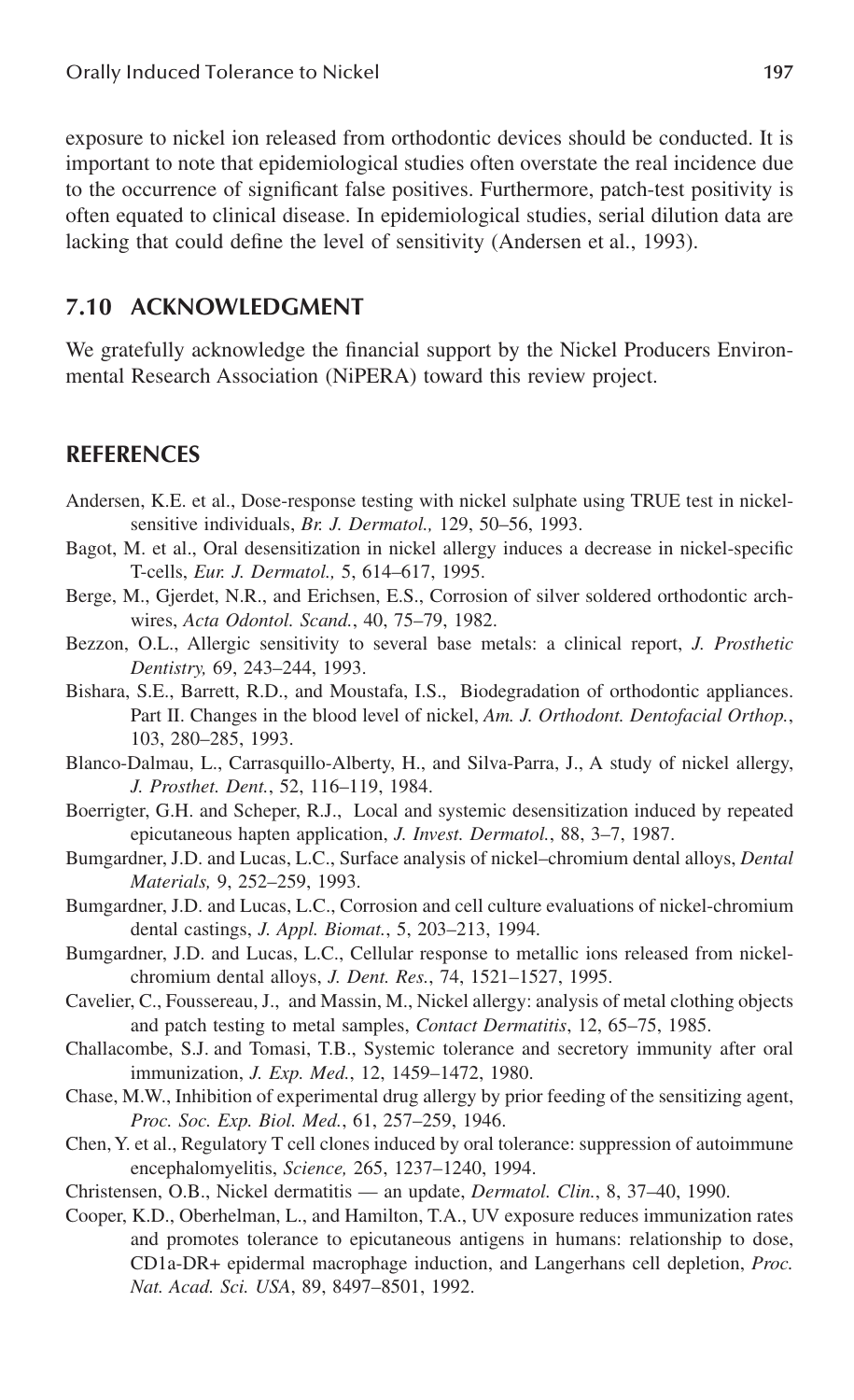- Cornacoff, J.B., House, R.V., and Dean, J.H., Comparison of a radioisotopic incorporation method and the mouse ear swelling test MEST for contact sensitivity to weak sensitizers, *Fund. Appl. Toxicol.*, 10, 40–44, 1984.
- Cortada, M. et al., Metallic ion release in artificial saliva of titanium oral implants coupled with different metal superstructures, *Bio-Med. Mat. Eng.*, 7, 213–220, 1997.
- Cronin, E., Di Michiel, A.D., and Brow, S.S., Oral challenge in nickel-sensitive women with hand eczema, in *International Conference on Nickel Toxicology, 1980, Swansea, Wales*, Brown, S.S. and Suderman, F.W., Eds., Academic Press, New York, 1980, pp. 150–152.
- Edie, J.W., Andreasen, G.F., and Zaytoun, M.P., Surface corrosion of nitinol and stainless steel under clinical conditions, *Angle Orthodontry*, 51, 319–324, 1981.
- Epstein, W.L., Baer, H., and Dawson, C.R., Poison oak hyposensitization: evaluation of purified urushiol, *Arch. Dermatol.*, 109, 356–360, 1974.
- Epstein, W.L., Byers, V.S., and Frankart, W., Induction of antigen specific hyposensitization to poison oak in sensitized adults, *Arch. Dermatol.*, 118, 630–633, 1982.
- España, A. et al., Chronic urticaria after implantation of 2 nickel-containing dental prosthesis in a nickel-allergic patient, *Contact Dermatitis*, 21, 204–206, 1989.
- EU, Nickel, *Official Journal of the European Communities*, 22.7.94, 1–2, 1994.
- Gjerdet, N.R. et al., Nickel and iron in saliva of patients with fixed orthodontic appliances, *Acta Odontol. Scand.*, 49, 73–78, 1991.
- Gola, M. et al., GIRDCA Data Bank for Occupational and Environmental Contact Dermatitis (1984 to 1988), *Am. J. Contact Dermat.*, 3, 179–188, 1992.
- Goldman, M., Druet, P., and Gleichmann, E., Th2 cells in systemic autoimmunity: insights from allogeneic diseases and chemically-induced autoimmunity, *Immunology Today*, 12, 223–227, 1991.
- Grandjean, P., Nielsen, G.D., and Andersen, O., Human nickel exposure and chemobiokinetics, in *Nickel and the Skin: Immunology and Toxicology*, Maibach, H.I. and Menné, T., Eds., CRC Press, Boca Raton, FL, 1989, pp. 9–34.
- Griem, P. et al., Allergic and autoimmune reactions to xenobiotics: how do they arise?, *J. Immunol.*, 150, 1191–1204, 1998.
- Grimsdottir, M.R., Gjerdet, N.R., and Hensten-Pettersen, A., Composition and in vitro corrosion of orthodontic appliances, *Am. J. Orthodont. Dentofal. Orthoped.*, 101, 525–532, 1992.
- Hostýnek, J.J., Metals, in *Contact Urticaria Syndrome*, Amin, S., Lahti, A., and Maibach, H.I., Eds., CRC Press, Boca Raton, FL, 1997, pp. 189–211.
- Hostýnek, J.J. et al., Human stratum corneum adsorption of nickel salts: investigation of depth profiles by tape stripping in vivo, *Acta Derm. Venereol. (Suppl.)*, 212, 11–18, 2001.
- Husby, S. et al., Oral tolerance in humans. T-cell but not B-cell tolerance after antigen feeding, *J. Immunol.*, 152, 4663–1970, 1994.
- Ishii, N. et al., Nickel sulfate-specific suppressor T cells induced by nickel sulfate in drinking water, *J. Dermatol. Sci.*, 6, 159–164, 1993.
- Johansen, J. et al., Changes in the pattern of sensitization to common contact allergens in Denmark between 1985–86 and 1997–98, with a special view to the effect of preventive strategies, *Br. J. Dermatol.*, 142, 490–495, 2000.
- Jordan, W.P. and King, S.E., Nickel feeding in nickel-sensitive patients with hand eczema, *J. Am. Acad. Dermatol.*, 1, 506–508, 1979.
- Kerosuo, H., Moe, G., and Kleven, E., In vitro release of nickel and chromium from different types of simulated orthodontic appliances, *Angle Orthodontist*, 65, 111–116, 1995.
- Kerosuo, H. et al., Nickel allergy in adolescents in relation to orthodontic treatment and piercing of ears, *Am. J. Orthod. Dentofac. Orthoped.*, 109, 148–154, 1996.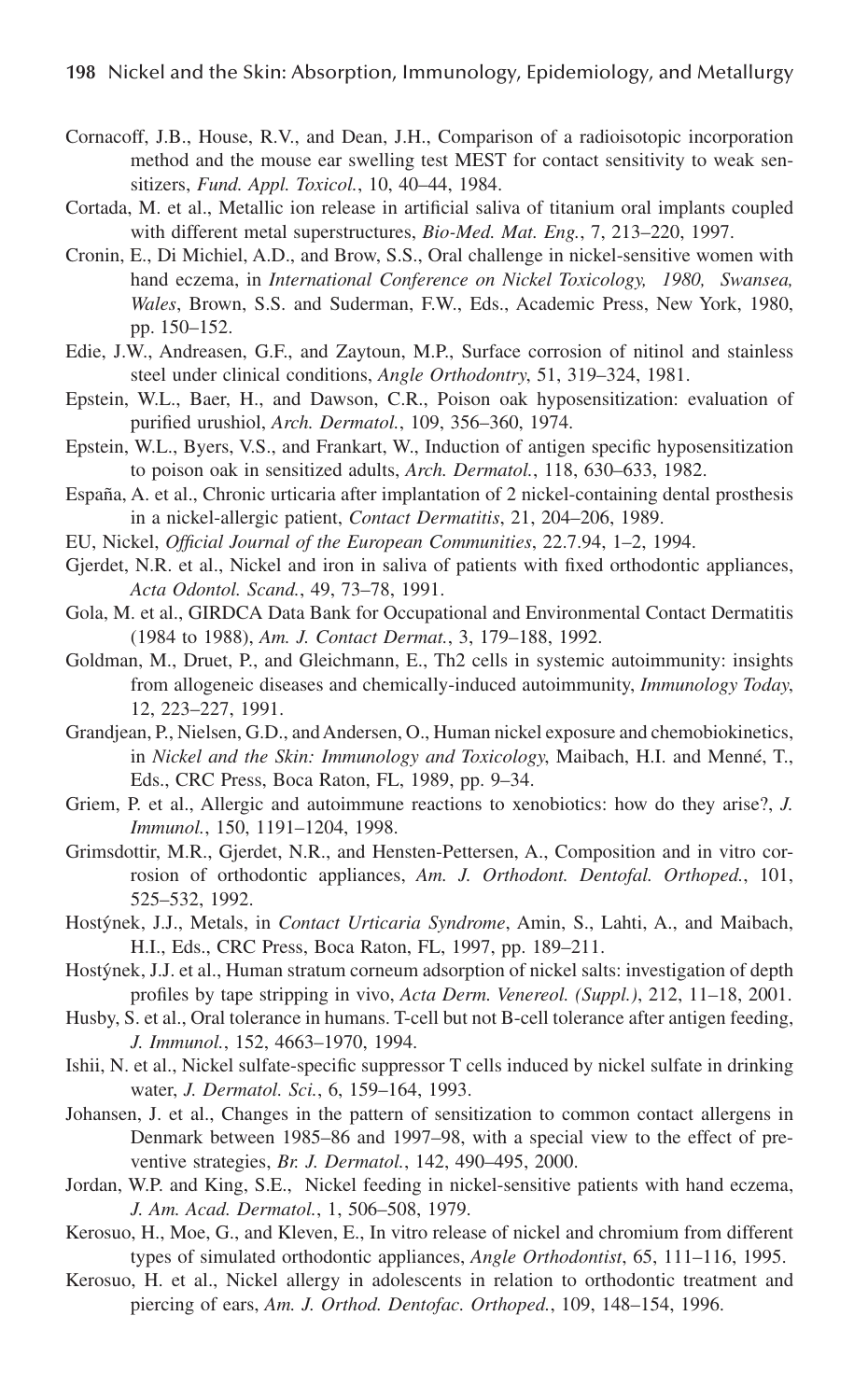- Kerosuo, H., Moe, G., and Hensten-Pettersen, A., Salivary nickel and chromium in subjects with different types of fixed orthodontic appliances, *Am. J. Orthod. Dentofac. Orthoped.*, 111, 595–598, 1997.
- Menné, T. and Thorboe, A., Nickel dermatitis nickel excretion, *Contact Dermatitis*, 2, 353–354, 1976.
- Menné, T., Reactions to systemic exposure to contact allergens, in *Dermatotoxicology*, Marzulli, F.N. and Maibach, H.I., Eds., Hemisphere, Washington, 1983, pp. 483–499.
- Menné, T., Christophersen, J., and Green, A., Epidemiology of nickel dermatitis, in *Nickel and the Skin: Immunology and Toxicology*, Maibach, H.I. and Menné, T., Eds., CRC Press, Boca Raton, FL, 1989, pp 109–115.
- Mitchell, J.C. and Shibata, S., Immunologic activity of some substances derived from lichenized fungi, *J. Invest. Derm.*, 52, 517–520, 1969.
- Möller, H., Attempts to induce contact allergy to nickel in the mouse, *Contact Dermatitis*, 10, 65–68, 1984.
- Morris, D.L., Intradermal testing and sublingual desensitization for nickel, *Cutis*, 61, 129–132, 1998.
- Mowat, A.M., The regulation of immune responses to dietary protein antigens, *Immunology Today*, 8, 93–96, 1987.
- Novey, H.S., Habib, M., and Wells I.D., Asthma and IgE antibodies induced by chromium and nickel salts, *J. Allergy Clin. Immunol.*, 72, 407–412, 1983.
- Panzani, R.C. et al., Oral hyposensitization to nickel allergy: preliminary clinical results, *Int. Arch. Allerg. Immunol.*, 107, 251–254, 1995.
- Park, H.Y. and Shearer, T.R., In vitro release of nickel and chromium from simulated orthodontic appliances, *Am. J. Orthodont.*, 84, 156–159, 1983.
- Peltonen, L. and Terho, P., Nickel sensitivity in schoolchildren in Finland, in *Current Topics in Contact Dermatitis*, Frosch, P.J. et al., Eds., Springer-Verlag, Heidelberg, 1989, pp. 184–187.
- Polak, L., Geleick, H., and Turk, J.L., Reversal by cyclophosphatide of tolerance in contact sensitization, *Immunology*, 28, 939–943, 1975.
- Prens, E.P., Benne, K., and van Joost, T., UVB treatment induces decreased patch test responses and in vitro lymphocyte proliferation to nickel sulphate in nickel allergic patients, in *Human Exposure to Ultraviolet Radiation: Risks and Regulation*, Passchier, W.F. and Bosnjakovic, B.F.M., Eds., Elsevier, Amsterdam, 1987, pp. 117–120.
- Romaguera, C., Vilaplana, J., and Grimalt, F., Contact stomatitis from a dental prosthesis, *Contact Dermatitis*, 21, 204, 1989.
- Santucci, B. et al., Nickel sensitivity: effects of prolonged oral intake of the element, *Contact Dermatitis*, 19, 202–205, 1988.
- Shirakawa, T. et al., Positive bronchoprovocation with cobalt and nickel in hard metal asthma, *Am. Rev. Resp. Dis.*, 135, 233–236, 1987.
- Shirakawa, T. et al., Hard metal asthma: cross immunological and respiratory reactivity between cobalt and nickel?, *Thorax*, 45, 267–271, 1990.
- Sinigaglia, F., The molecular basis of metal recognition by T cells, *J. Invest. Dermatol.*, 102, 398–401, 1994.
- Sjövall, P., Christensen, O.B., and Möller, H., Oral hyposensitization in nickel allergy, *J. Am. Acad. Dermatol.*, 17, 774–778, 1987.
- Sjövall, P. and Christensen, O.B., Oral hyposensitization in allergic contact dermatitis, *Sem. Dermatol.*, 9, 206–209, 1990.
- Staerkjaer, L. and Menné, T., Nickel allergy and orthodontic treatment, *Eur. J. Orthodont.*, 12, 284–289, 1990.
- Stoddard, J.D., Nickel sensitivity as a cause of infusion reactions, *Lancet*, 2, 741–742, 1960.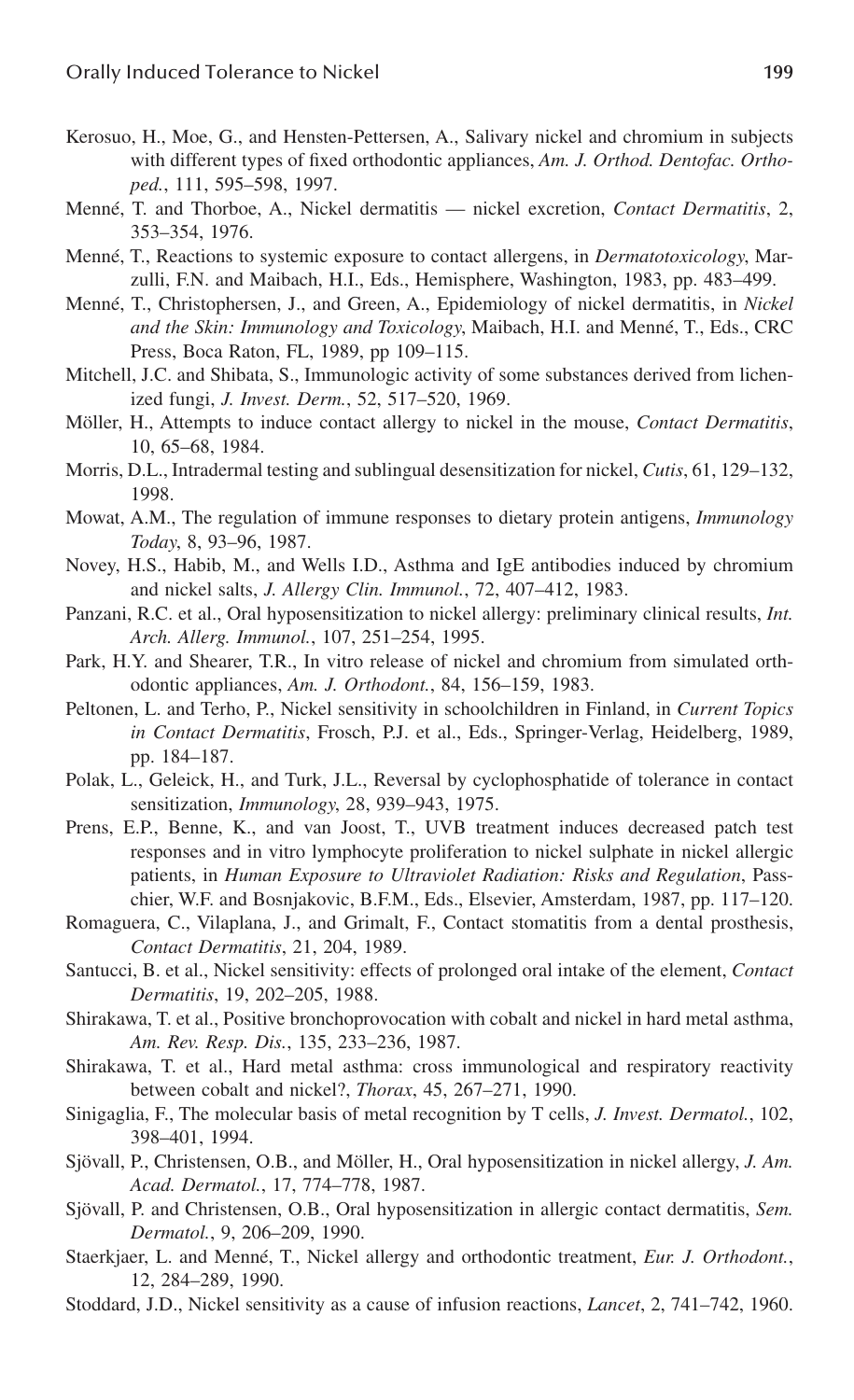- Sunderman, F.W., Potential toxicity from nickel contamination of intravenous fluids, *Ann. Clin. Lab. Sci.*, 13, 1–4, 1983.
- Temesvári, E. and Racz, I., Nickel sensitivity from dental prosthesis, *Contact Dermatitis*, 18, 50–51, 1988.
- Todd, D.J. and Burrows, D., Nickel allergy in relationship to previous oral and cutaneous nickel contact, *Ulster Med. J.*, 58, 168–171, 1989.
- Tomasi, T.B., Oral tolerance, *Transplantation*, 29, 353–356, 1980.
- Trombelli, L. et al., Systemic contact dermatitis from an orthodontic appliance, *Contact Dermatitis*, 27, 259–260, 1992.
- Troost, R.J.J. et al., Hyposensitization in nickel allergic contact dermatitis: clinical and immunologic monitoring, *J. Am. Acad. Dermatol.*, 32, 576–583, 1995.
- van der Burg, C.K.H. et al., Hand eczema in hairdressers and nurses: a prospective study, *Contact Dermatitis*, 14, 275–279, 1986.
- van Hoogstraten, I.M.W. et al., Preliminary results of a multicenter study on the incidence of nickel allergy in relationship to previous oral and cutaneous contacts, in *Current Topics in Contact Dermatitis*, Frosch, P.J. et al., Eds., Springer-Verlag, Heidelberg, 1989, pp. 178–183.
- van Hoogstraten, I.M.W. et al., Reduced fequency of nickel allergy upon oral nickel contact at an early age, *Clin. Exp. Immunol.*, 85, 441–445, 1991a.
- van Hoogstraten, I.M.W. et al., Effects of oral exposure to nickel or chromium on cutaneous sensitization, in *Metabolic Disorders and Nutrition Correlated with Skin*, Vermeer, B.J. et al., Eds., S. Karger, Basel, 1991b, pp. 237–241.
- van Hoogstraten, I.M.W. et al., Persistent immune tolerance to nickel and chromium by oral administration prior to cutaneous sensitization, *J. Invest. Dermatol.*, 99, 608–616, 1992.
- van Hoogstraten, I.M.W. et al., Oral induction of tolerance to nickel sensitization in mice, *J. Invest. Dermatol.*, 101, 26–31, 1993.
- van Hoogstraten, I.M.W. et al., Non-sensitizing epicutaneous skin test prevent subsequent induction of immune tolerance, *J. Invest. Dermatol.*, 102, 80–83, 1994.
- van Ketel, W.G. and Liem, D.H., Eyelid dermatitis from nickel contaminated cosmetics, *Contact Dermatitis*, 7, 217, 1981.
- van Loon, L.A.J. et al., Contact stomatitis and dermatitis to nickel and palladium, *Contact Dermatitis*, 11, 294–297, 1984.
- Veien, N.K. et al., Stomatitis or systemically-induced contact dermatitis from metal wire in orthodontic materials, *Contact Dermatitis*, 30, 210–213, 1994.
- Veien, N.K., Hattel, T., and Laurberg, G., Reduced nickel sensitivity in young Danish women following regulation of nickel exposure, *Contact Dermatitis*, 45, 104–106, 2001.
- Vreeburg, K.J.J. et al., Induction of immunological tolerance by oral administration of nickel and chromium, *J. Dent. Res.*, 63, 124–128, 1984.
- Vreeburg, K.J.J. et al., Successful induction of allergic contact dermatitis to mercury and chromium in mice, *Int. Arch. Allergy Appl. Immunol.*, 96, 179–183, 1992.
- Wahlberg, J.E., Nickel: animal sensitization assays, in *Nickel and the Skin: Immunology and Toxicology*, Maibach, H.I. and Menné, T., Eds., CRC Press, Boca Raton, FL, 1989, pp. 65–73.
- Walker, W.A. and Isselbacher, K.J., Intestinal antibodies, *New Engl. J. Med.*, 297, 767–773, 1977.
- Wall, L.M., Spot tests and chemical analysis for allergen evaluation, in *Textbook of Contact Dermatitis*, Rycroft, R.J.G. et al., Eds., Springer-Verlag, Heidelberg, 1992, pp. 277–285.
- Wilson, A.G. and Gould, D.J., Nickel dermatitis from a dental prosthesis without buccal involvement, *Contact Dermatitis*, 21, 53, 1989.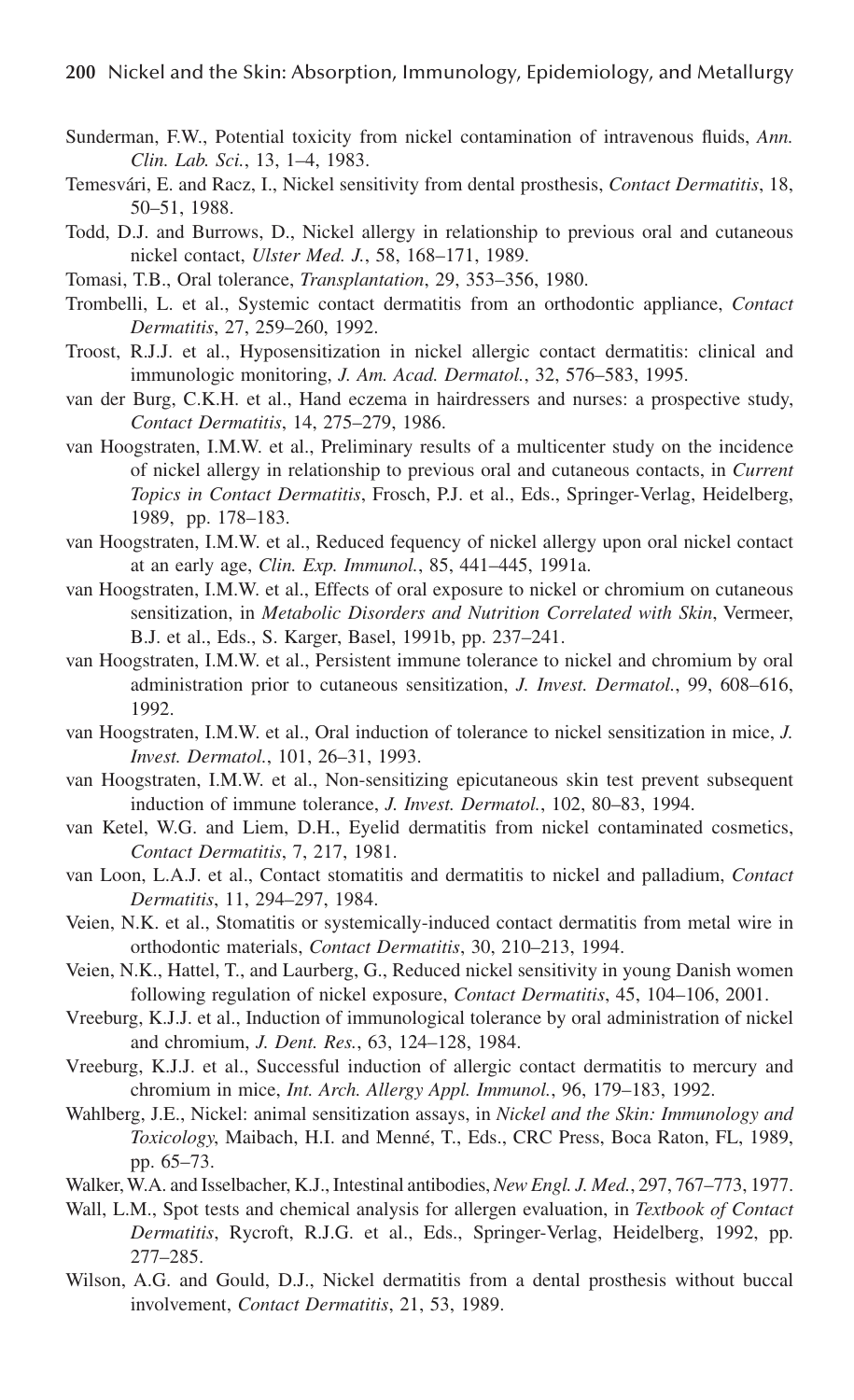# Biochemical Aspects of Nickel Hypersensitivity: Factors Determining Allergenic Action 8

*Baldassarré Santucci, Emanuela Camera, and Mauro Picardo*

#### **CONTENTS**

### **8.1 INTRODUCTION**

Over the last century, the wide use of heavy metals has increased both environmental pollution and the number of harmful effects for human beings (Manaham, 1994).

Direct contact with transition metals such as nickel, cobalt, chromate, palladium, platinum, gold, mercury, etc. frequently occurs in either domestic or industrial settings, and is difficult for everyone to avoid. Since the skin is one of the largest organs that function as structural interface between body and its environment, it becomes one of the main targets of the action of metals.

Several biological effects (immunogenic, toxic, carcinogenic, etc.) often caused by the intervention of the same factors may develop after single or repeated exposure to these metals (Guy et al., 1999). The nature of these effects and some of the mechanistic details at play are partly known.

Since all these metals are small, low molecular weight, highly reactive elements, they can enter into the body easily. Once penetrated, depending upon their half-lives, they may settle for variable times in biologic environments, acting along different pathways and to different degrees.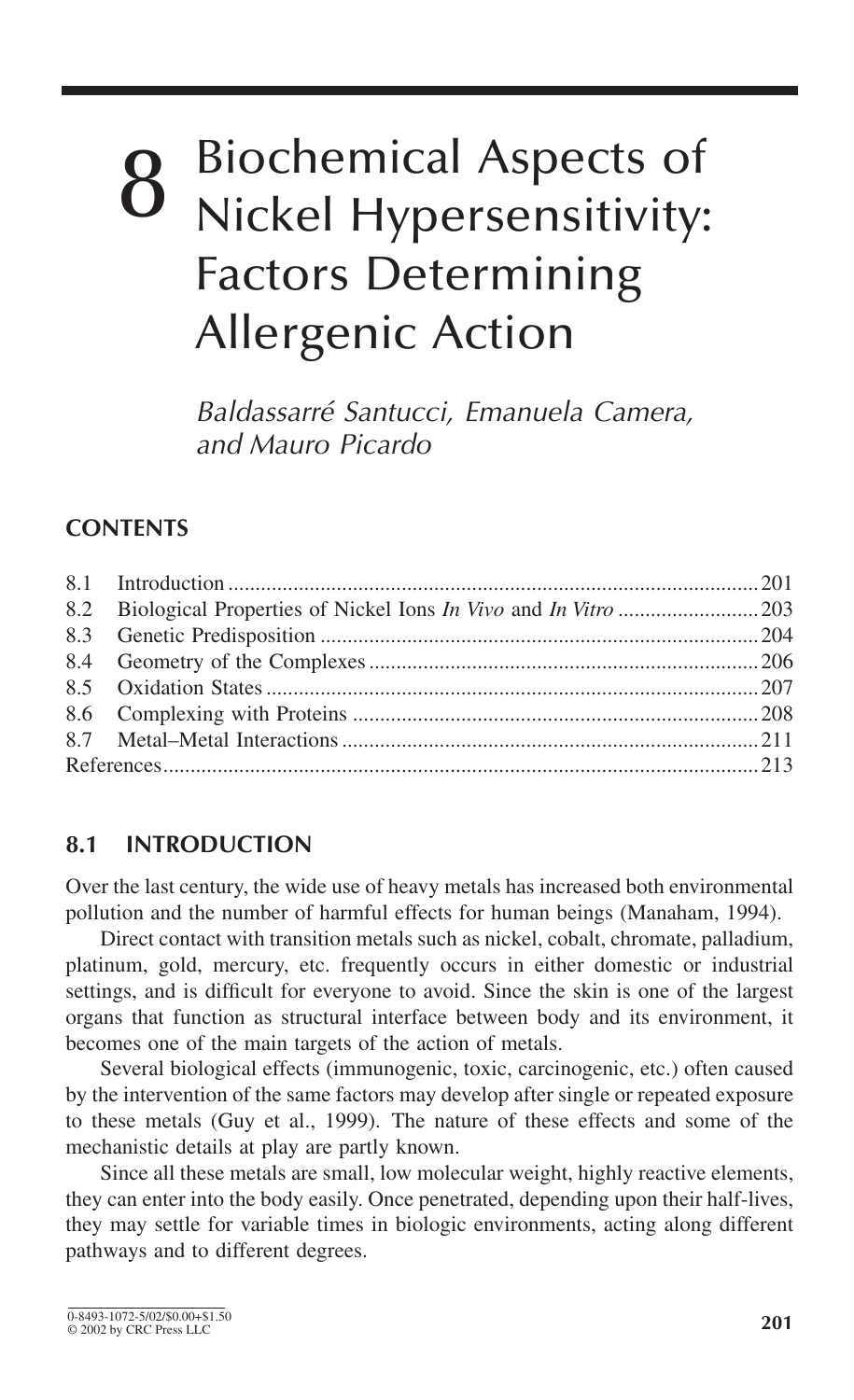A general property of these metals in biological systems is their ability to react with several extracellular (i.e., enzymes etc.) or cellular (i.e., DNA etc.) targets, modifying, often not in a reversible way, their ability to perform previous functions (Jones, 1995). The appearance of the effects is mostly conditioned upon exposure, physicochemical properties of the metals, and individual reactivity that makes some people more susceptible than others.

The amounts in solutions and the chemical forms of the metals (anionic, cationic, or neutral) allow covalent or noncovalent binding with membrane proteins (the preferred targets of the action of the metals) and different effects on the cellular structures and functions.

While some of these metals are known to be essential nutrients, others are toxic for organ systems. Moreover, the effects they cause depend either on the intensity of the exposure or on their biologic requirement. Likely, moderate exposure to metals which have unknown function in cells is enough to cause toxic effects, whereas exposure to metals which are essential for normal cellular functions and/or participate in biochemical processes leads to toxic effects only when it exceeds certain levels (Lansdown, 1995).

From a chemical point of view, transition metals have either electrovalences (that is, the number of negative charges carried by the anions) or coordination numbers (that is, the number of anions or neutral molecules that is associated with the cation). One of the main characteristics they show is that they all have partly filled *d* shells. *d* orbitals project well out of the periphery of the atom and ions and the occupying electrons are strongly influenced and, in turn, influence very significantly the surroundings of the ions (Cotton and Wilkinson, 1988). This means that the behavior of these metals in biological systems can be conditioned upon arrangement of the electrons filling the orbitals of the outermost shells.

Transition metals act like Lewis acids. Their general trend is to accept lone pairs from organic or inorganic moieties (ligands), giving rise to a multiplicity of compounds called *coordination compounds* or *complexes*, which play a biological role. Chemical properties and role of the complexes depend upon important factors such as atomic radius, redox potential of the elements, coordination number, the possibility to form sandwich complexes, solubility in biological fluids, and competition for reactive sites of proteins. The large variability of the disposable ligands in biological environments makes it difficult to understand the site of action for metals or the pathways followed in causing harmful effects. Despite the complexity of the subject (readers may find further details in more specialized books (see, for example, Goyer and Cherian, 1995; Guy et al., 1999; Nieboer and Nriagu, 1992; Siegel, 1988), some key points appear sufficiently clarified.

The distribution, absorption, disposition, retention, and excretion of these metals are regulated by concentrations and affinities of extracellular and intracellular ligands (Dawson and Ballatori, 1995).

Metals do not necessarily display a high ligand specificity (Dawson and Ballatori, 1995). While some metals such as mercury are almost invariably associated with one type of chemical group, i.e., sulphydryl groups, others like nickel are able to bind several ligands (Andrews et al., 1988).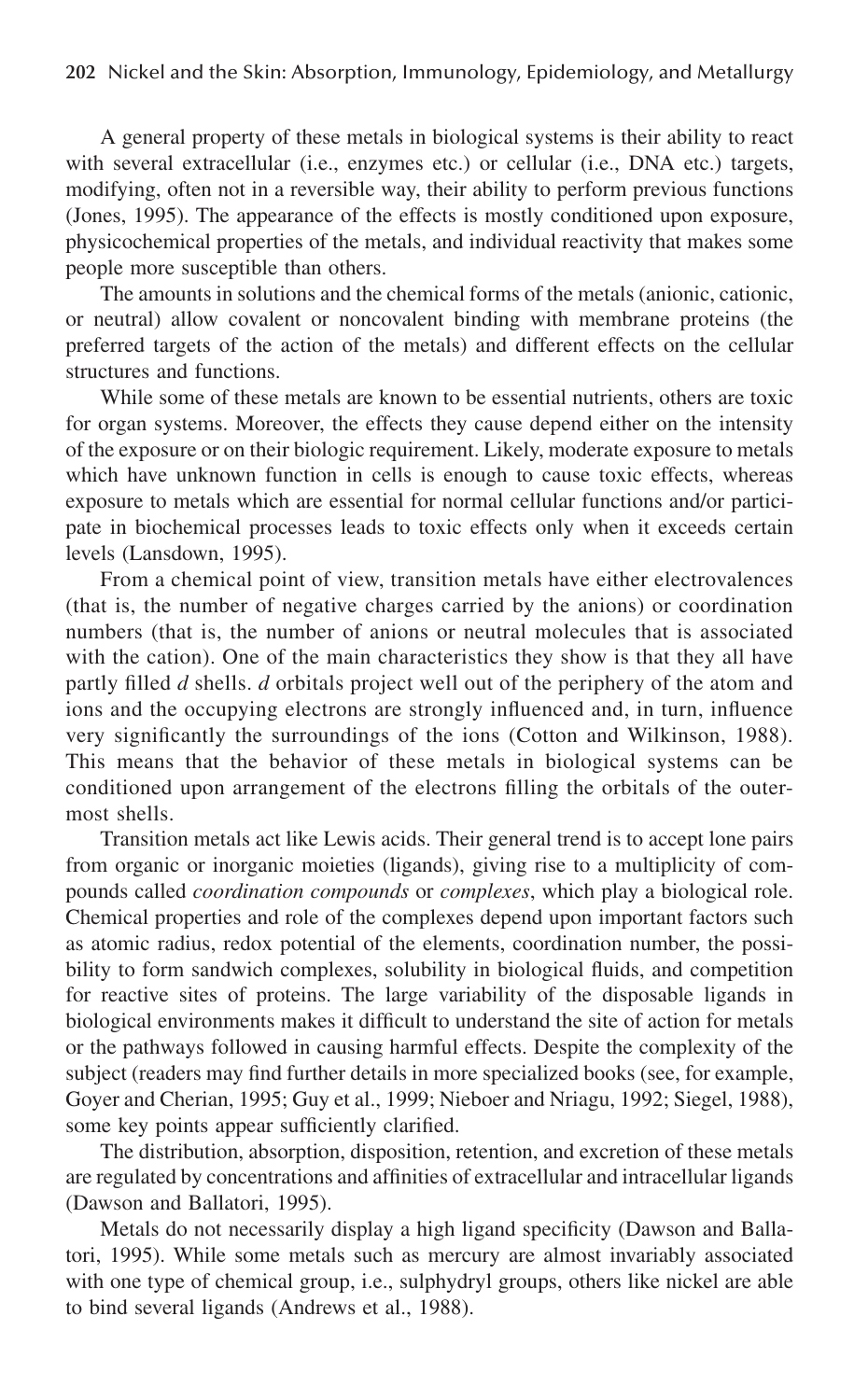Nature and accessibility of the disposable ligands may exert a protective effect against the toxic metals. Likely, the skin, similar to other organs of the body and thanks to its collocation, has developed defensive systems that keep metals away from critical targets or limit their toxic effects. Although the nature of these defensive mechanisms is still poorly understood, it is conceivable to think that the availability of the cutaneous ligands regulates both the activity of metals and their removal from the organ. Therefore, the inherited variability of the ligands could lead to the formation of complexes with different physicochemical properties that are capable of promoting not only their interaction with targets, but also their elimination.

### **8.2 BIOLOGICAL PROPERTIES OF NICKEL IONS**  *IN VIVO* **AND** *IN VITRO*

A large part of harmful health effects develops following exposure to several nickel compounds in occupational or domestic environments. Nickel and nickel compounds are capable of inducing toxic effects that vary from organ to organ and depend upon the physical and chemical characteristics of the forms, concentration, length and route of exposure, distribution in the tissues, and individual sensitivity. When contacting the skin, nickel may cause irritation, eczema, or allergic contact dermatitis (Barceloux, 1999; Savolainen, 1996; Sunderman, 1992; Toxicology Update, 1997). However, the main hazard posed by the soluble nickel compounds is the development of allergic contact dermatitis.

Nickel is the 24th most abundant element in the earth's crust. Its whole-body load is comparable to that of trace elements such as manganese, cobalt, and molybdenum, which are involved in enzymatic or coenzymatic activities (IARC, 1984; Mracussen, 1960). In humans, nickel's essential status remains to be established (Nielsen and Sandstead, 1974). The presence of the ion in several important catalyst enzymes such as urease, methylcoenzyme M reductase, hydrogenase, and carbon monoxide dehydrogenase seems to suggest that trace levels of the metal are necessary for several biological processes (Hausinger, 1992; Thauer, 2001).

Experimentally, nickel has been considered only a moderate sensitizer in humans and animals (Guy et al., 1999), even though contact allergy is the most common form of cell-mediated contact hypersensitivity in the industrialized parts of the world. The dermatitis has emerged, over the last decades, into a significant and continuously expanding social problem with economic effects on workers' compensation and disability. At least 10% of the women, 20% of young women, and 1 to 2% of the men are allergic to nickel and the frequency of this type of dermatitis continues to spread nationwide (Menné et al., 1982; Nielsen and Menné, 1992; Peltonen, 1979). Prolonged contacts are generally required to induce sensitization in unsensitized people, whereas minute amounts of nickel are sufficient to elicit the clinical manifestations once sensitization has been acquired. A large interpersonal variability, either in acquiring hypersensitivity or in inducing the dermatitis in already sensitized subjects, has been observed (Gawkrodger, 1996).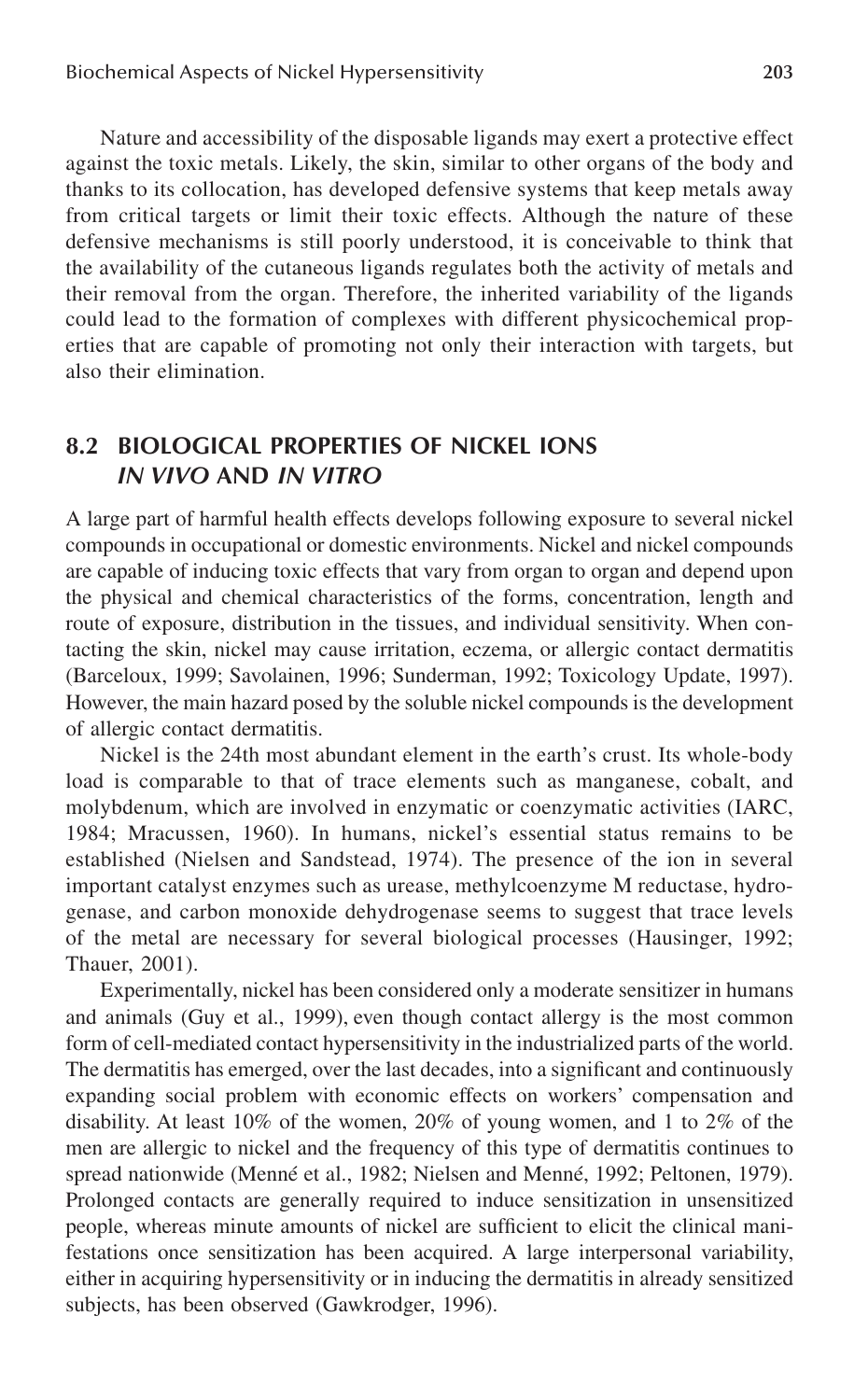At least three main factors concur in causing the high incidence of nickel dermatitis:

- 1. About 40% of the nickel produced is used in the manufacture of steel and other alloys that are widely used in domestic objects and especially in jewelry (Toxicology Update, 1997). Therefore, daily contacts often depending on fashion are extremely frequent.
- 2. Even if in everyday use the majority of the objects are not made of pure nickel but are electroplated with nickel, they are intended to come into direct and occluded contact with the skin (Basketter et al., 1993; Flint, 1998; Lidén, 1992; Lidén et al., 1996). Although the level of absorption through the skin is, in theory, lower than that from inhalation or ingestion, the intimate contact of metal objects with the skin, together with concurring factors, facilitates the formation and the penetration of nickel ions, favoring the onset of contact dermatitis.

These contributing factors include shape and mode of use of the objects, duration of exposure, extension of exposed area, trauma, maceration, temperature and humidity, pH, etc. Nickel reacts slowly with sweat, but prolonged skin contacts with nickelcontaining objects favor the development of an electrochemical reaction between metal objects and sweat, leading to the formation of different amounts of Ni(II) ions, the most responsible of toxic action. The rate of formation of these divalent ions more than the absolute nickel concentration of the objects contacting the skin — is a critical factor in inducing contact dermatitis (Flint, 1998).

3. Nickel is a transition metal with a peculiar coordination and redox chemistry. It easily forms several coordination structures and its reactions are strictly controlled by the quality and quantity of ligands in the environment (Kasprzack, 1995).

The penetration of nickel through the skin is a prerequisite for the development of dermatitis. In general, the solubility of the compounds conditions the absorption, distribution, and elimination of the metal in biological systems (Barceloux, 1999). Highly soluble nickel salts (sulfate, chloride, acetate, etc.) have a half-life of about 1 day, whereas poor soluble compounds (oxides, sulfides, etc.) have half-lives estimated to up to 3 years and may undergo phagocytosis by various cell types (Savolainen, 1996).

The adsorbed nickel may be partly retained at the site of application, and a delayed elimination facilitates the uptake of the metal which occurs in keratinocytes more than in fibroblasts (Lacy et al., 1996).

#### **8.3 GENETIC PREDISPOSITION**

For several years it has been established that both exposure and individual genetic susceptibility play a determinant role in inducing allergic contact dermatitis to nickel compounds. Several studies have attempted to evaluate the role of the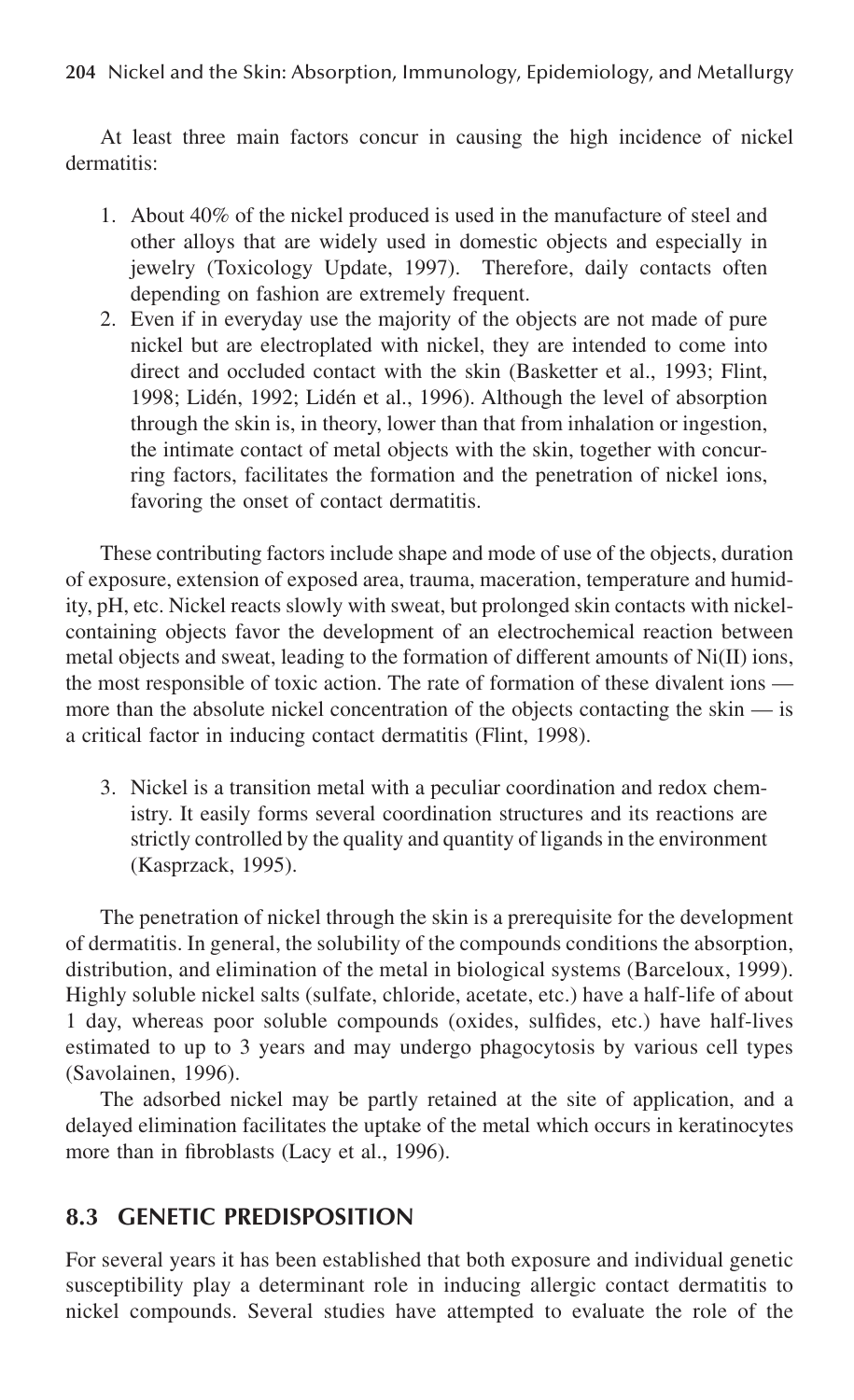genetic factors. Most of the studies performed on guinea pigs lead to the conclusion that the mode of inheritance is autosomal and irregularly dominant (Baer, 1995). By contrast, studies of the mode of inheritance in humans do not allow us to confirm these statements and additional work must be carried out before a firm conclusion can be reached.

In humans, the influence of genetic factors has been evaluated by epidemiological, family, and twin studies. Fleming et al. (1999) used patch tests and questionnaires to study patients with allergic contact dermatitis to nickel and their relatives. They reported that the latter group was at high risk of developing nickel dermatitis.

Genetic predisposition to nickel allergy has been evaluated in a study including 115 twin pairs (Hange, 1981). The partners with suspected nickel allergy were further investigated with clinical examination and patch testing. The concordance rates of nickel allergy were higher in a statistically significant way in monozygotic than in dizygotic twins. In a Danish study only twin partners with a history of dermatitis in relation to direct contact with cheap metals showed positive patch test responses to nickel (Menné and Holm, 1983).

Since HLA antigen expression is necessary for the development of ACD, numerous studies using both serological methods and genomic typing have been performed to evaluate whether the tendency to develop nickel sensitivity was associated with alleles of the HLA class II region. Some authors reported that the antigens HLA-B7, B21, B12, BW22, B35, B40, DR4, and DRw6 were increased (Baer, 1995; Fleming et al., 1999; Mozzanica et al., 1990; Olerup and Emtestam, 1988), whereas others concluded that the distribution of several HLA class II alleles was similar in both nickel-sensitive and nickel-nonsensitive subjects (Emtestam, 1992).

The majority of the authors conclude that the tendency to develop metal sensitivity is not associated with alleles of the HLA class II (Emtestam et al., 1993; Ikaheimo et al., 1993; Karvonen et al., 1984).

Isolated studies concerning HLA class III polymorphisms in nickel-sensitive subjects put in evidence a statistically significant high frequency of the subtype BF FB (Orecchia et al., 1992). The authors suggested that this polymorphic serum protein might be involved in the pathogenesis of the disease. Recently, a study was undertaken to see whether the genes TAP1 and TAP2, whose alleles control the immune response to peptides, were involved in the susceptibility to nickel allergy (Silvernnoinen-Kassinen et al., 1997). Two populations of 55 nickel-sensitive subjects and 54 nonsensitive subjects were TAP1 and TAP2 typed by amplification refractory mutation system-polymerase chain reaction. While the allele and phenotypic frequencies of TAP2B were significantly increased, the allele frequency of TAP2C was decreased in nickel-sensitive subjects. The conclusion drawn by the authors was that TAP2B increases the risk for nickel allergy with a considerably high etiological factor.

In conclusion, even if some people with genetic background are more frequently sensitized than others to nickel, it is likely that the elevated number of subjects affected by nickel sensitization mostly depends on the degree of the exposure.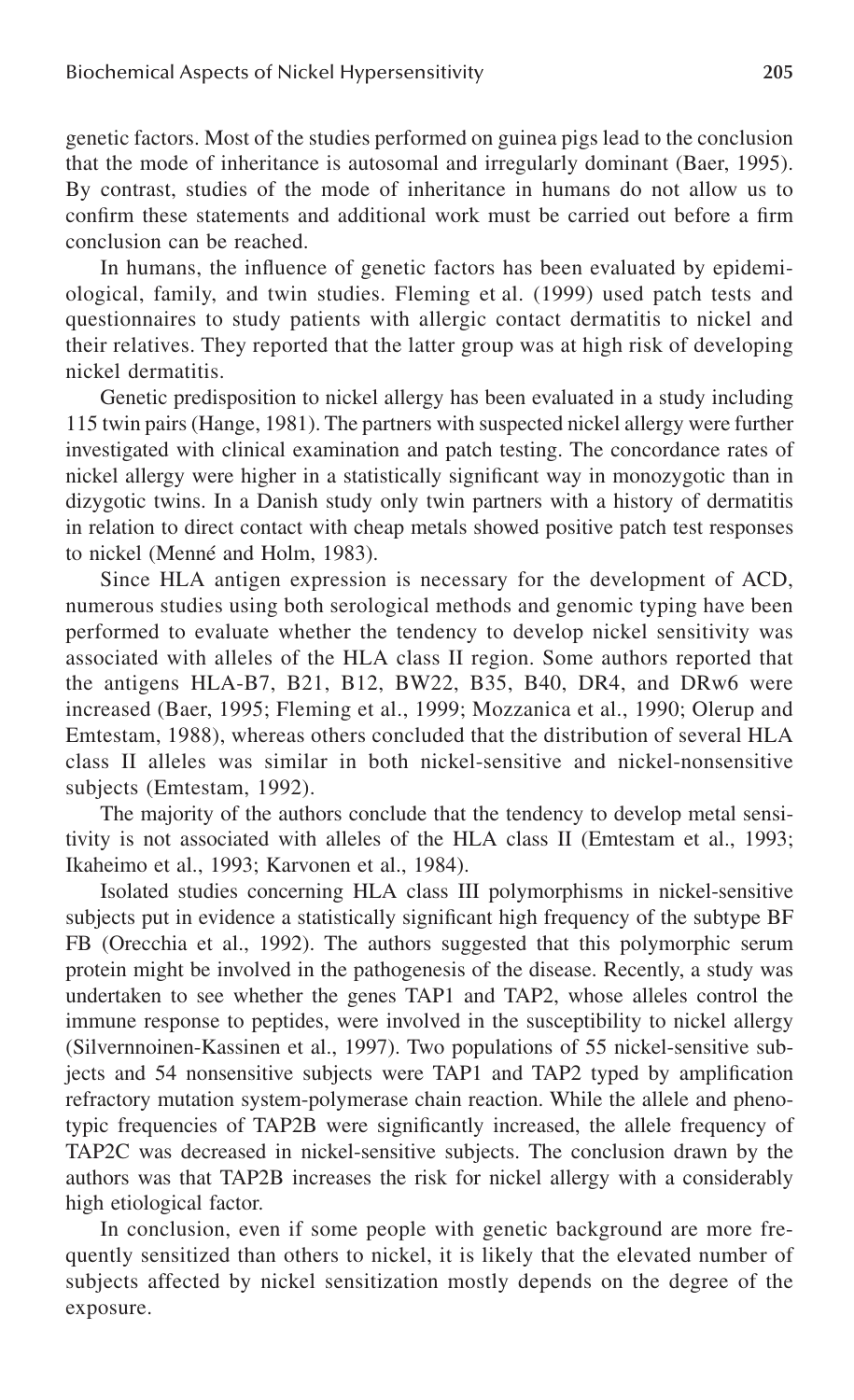### **8.4 GEOMETRY OF THE COMPLEXES**

Recognized by the Swedish chemist Cronsted in 1754 and isolated as a pure metal by Berthier in 1820, nickel belongs to the first transition series group VIIIB of the periodic table and has partly filled three-dimensional shells either in the ground state of the atom or in one or more of its chemically important ions (Cotton and Wilkinson, 1988). The outer electron configurations of  $Ni(0)$ ,  $Ni(II)$ , and  $Ni(III)$ are  $3d^8$  4*s*<sup>2</sup>,  $3d^8$ , and  $3d^7$ , respectively (Figure 8.1). The electronic structure, together with the natural tendency of the element to achieve a more stable coordination sphere, makes all the nickel ions capable of binding several ions or molecules containing unshared pairs of electrons. Donating bonds (dative or coordinate bonds) to the metal ions can be formed by several ions or molecules that share electron pairs with the element. Nickel may combine with oxygen, nitrogen, and sulfur-containing ligands and donors from rows IV, V, VI, and VII of the periodic table (Coogan et al., 1989).

The coordinated groups around the cation tend to achieve different geometrical arrangements which are of great biological importance. For example, a ternary complex is necessary for L-histidine in removing nickel from the protein albumin (Coogan et al., 1989). The octahedral complexes formed by nickel and other divalent cations may explain some ionic interactions occurring between nickel and divalent essential cations (Andrews et al., 1988). Nickel has several coordination numbers and geometries, and in forming complexes it may engage a number of orbitals varying from 3 to 6 due to the large capability of the orbital hybridization (Cotton and Wilkinson, 1988) (Figure 8.2).

 $Ni(I)$  tends to be tetrahedral, whereas  $Ni(II)$  has oxidation numbers of 4, 5, and 6 and forms several types of complexes with unpaired or paired electrons. In the tetra-coordinate form, the prevalent complexes are tetrahedral and square planar polyhedral; in the five-coordinate form, the prevalent complexes are square pyramidal and trigonal bipyramidal. Last, in the six-coordinate form, the prevalent complex is distorted octahedral.



**FIGURE 8.1** Outer electronic configuration of (a)  $Ni(0)$ ; (b)  $Ni(II)$ ; (c)  $Ni(III)$ .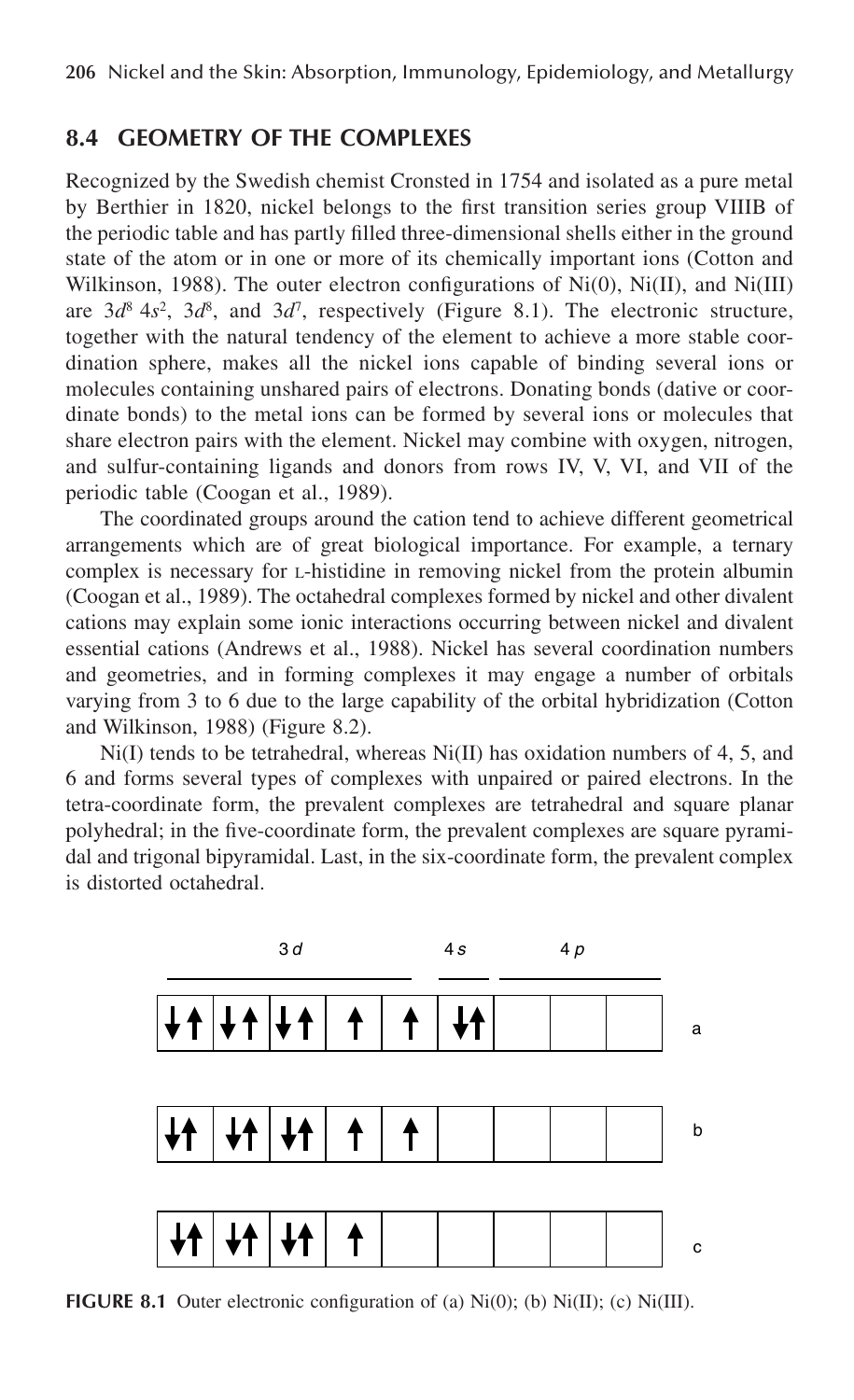

**FIGURE 8.2** (a) Nickel hybridization; (b) diamagnetic square complex; (c) paramagnetic tetrahedral complex; (d) paramagnetic octahedral complex.

Ni(III) is 5–6-coordinated and may form trigonal, bypyramidal, or distorted octahedral configurations.

In solutions, nickel generally forms several complexes with different stability. In fact, the bonds which hold the coordinated groups together have different strengths that vary depending on the nature of the ligands, the pH, and the ionic strength of the immediate environment. Moreover, equilibria of nickel complexes with different geometrical arrangements undergoing rapid interconversion between them are frequently found in solution (Boyle and Robinson, 1988). All the soluble nickel complexes can be rapidly translocated in biological systems and the nickel movement between different compartments needs a ligand exchange (Coogan et al., 1989).

#### **8.5 OXIDATION STATES**

The nickel oxidation states vary from  $-1$  to  $+4$ . In biological systems the soluble Ni(II), classically considered responsible for the induction of contact allergy, is the one most frequently found. It exists either in particulate form or as a coordination complex with water alone — as a green hexaquinonickel (II) ion  $([Ni(H, O)<sub>6</sub>]<sup>2+</sup>)$  — or with water and other ligands (Coogan et al., 1989). The electrochemical reaction between metal objects and sweat leads to the formation of different amounts of Ni(II) ions *in vivo.* In Ni-enzymes the oxidation state of nickel is II in active dehydrogenase, hydrogenase, and urease, whereas it is I in active methyl-coenzyme M reductase (Thauer, 2001).

Ni(III) can derive from electrochemical oxidation of Ni(II) complexes in aqueous solutions. Protein-Ni(III) complexes play a predominant role in enzymology (Andrews, 1988).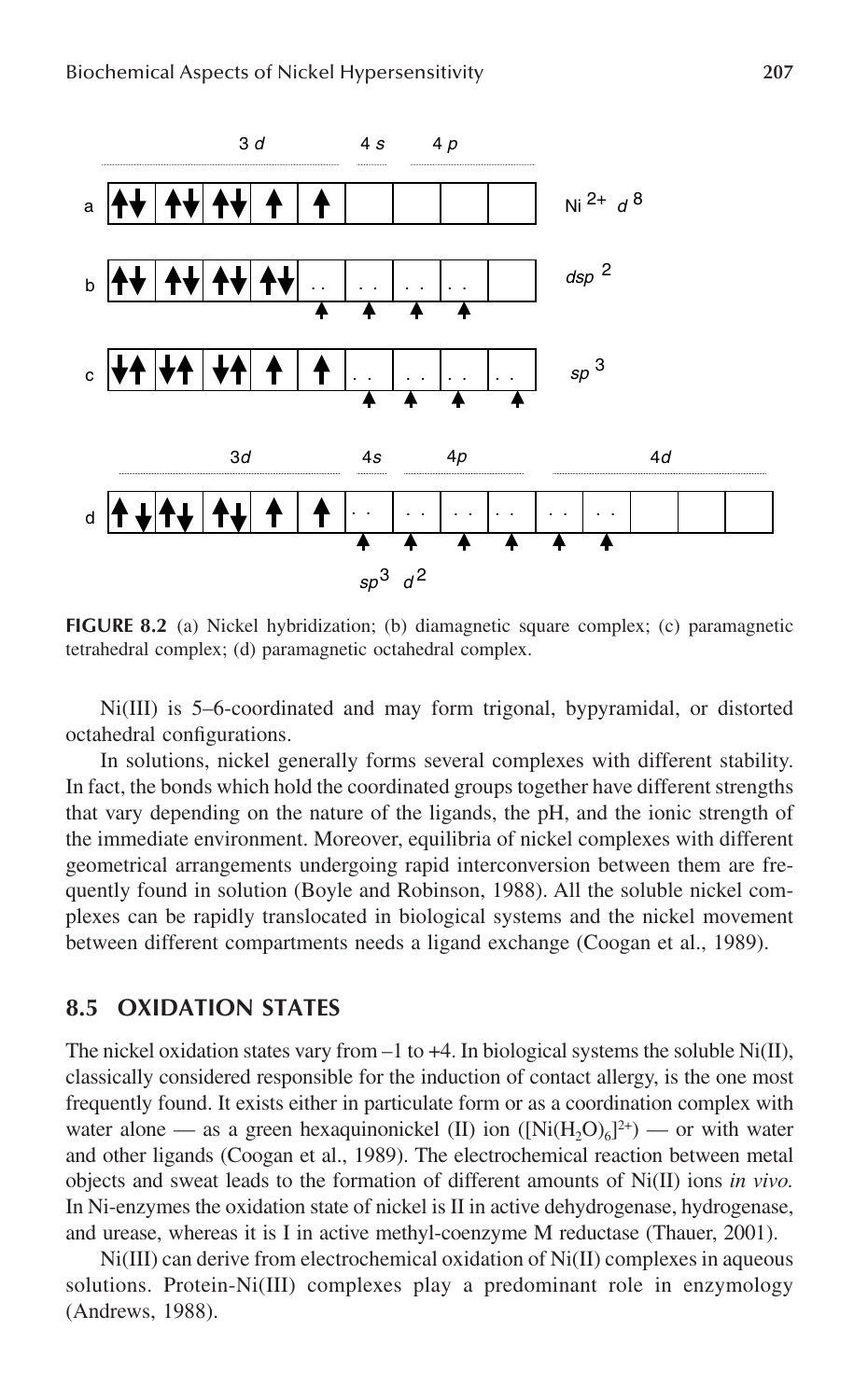The Ni(II)/Ni(III) redox couple is active in biological systems because in aqueous solutions electrochemical oxidation of Ni(II) complexes can produce Ni(III) species (Cross et al., 1985). The likelihood that nickel can undergo redox cycling between  $Ni(II)$  and  $Ni(III)$  implies a geometrical reorganization and may play a role in its toxicity (Cross et al., 1985; Nieboer et al., 1984).

Ni(III) and Ni(IV) are considered strong oxidizing agents with low stability in water (Cotton and Wilkinson, 1988). However, as stated below, Artik et al. (1999) observed that when administering nickel in the presence of hydrogen peroxide they were able to induce contact hypersensitivity (Artik et al., 1999). In their opinion Ni(III) and Ni(IV) generated from Ni(II) by reactive oxygen species released during inflammation were able, besides Ni(II), to sensitize naive T cells.

#### **8.6 COMPLEXING WITH PROTEINS**

In the last three decades a large number of studies have enhanced our understanding of the complex interactions between nickel compounds and the host's immune response. However, our knowledge of the circumstances under which nickel antigen(s) are formed is still incomplete. It has been generally assumed that the smallsized nickel hapten has to conjugate with cellular or matrix proteins of the skin to be recognized as a full antigen (Lepoittevin and Berl, 1998).

Although nickel and cobalt are chelated by histidine residues to form protein complexes (Romagnoli and Sinigaglia, 1991), the nature and the importance of the carrier protein(s) in allergic contact dermatitis still remain speculative (Büdinger and Hertl, 2000; Chu et al., 1989). In theory, nickel is able to form complexes either with single amino acids or with di-, tri-, and higher peptides including proteins. Furthermore, nickel ions display a propensity to reaction with patterns varying from organ to organ, with a large variety of nucleophilic ligands such as carboxyl, hydroxyl, amino, sulfydryl groups, imidazole ring, etc. (Boyle and Robinson, 1988; Coogan et al., 1989).

The stability constant of the complex formed with nickel has been established for several amino acids. According to the defined values, nickel is able to form complexes preferentially with L-cysteine (pKa1 = 8.7) followed by L-histidine (pKa1  $= 8.66$ ) and L-aspartate (pKa1 = 7.15). The remaining amino acids show comparably lower values of the stability constant of their complex with nickel. L-Lysine is considered to form the less stable complex (Andrews et al., 1988).

In neutral solutions, nickel is capable of binding sulfur and nitrogen in cysteine and histidine residues, respectively, and, less frequently, amino and tryptophane's indole groups (Boyle and Robinson, 1988; Coogan et al., 1989).

Under physiological conditions, Ni(II) is transported throughout the body bound to proteins and amino acids. In plasma, nickel is mostly bound to high molecular mass proteins such as albumin and to a low molecular mass component forming Ni(II)–amino-acid complexes. The affinity of albumin for nickel is low, the complex is reasonably unstable, and albumin does not seem to be a significant carrier in producing an antigen (Ciccarelli and Wetterhahan, 1984; Nieboer et al., 1992; Sunderman, 1977).

In human and bovine serum albumin, the imidazole groups are considered to be the primary nickel-binding sites. Free L-histidine shows greater affinity for nickel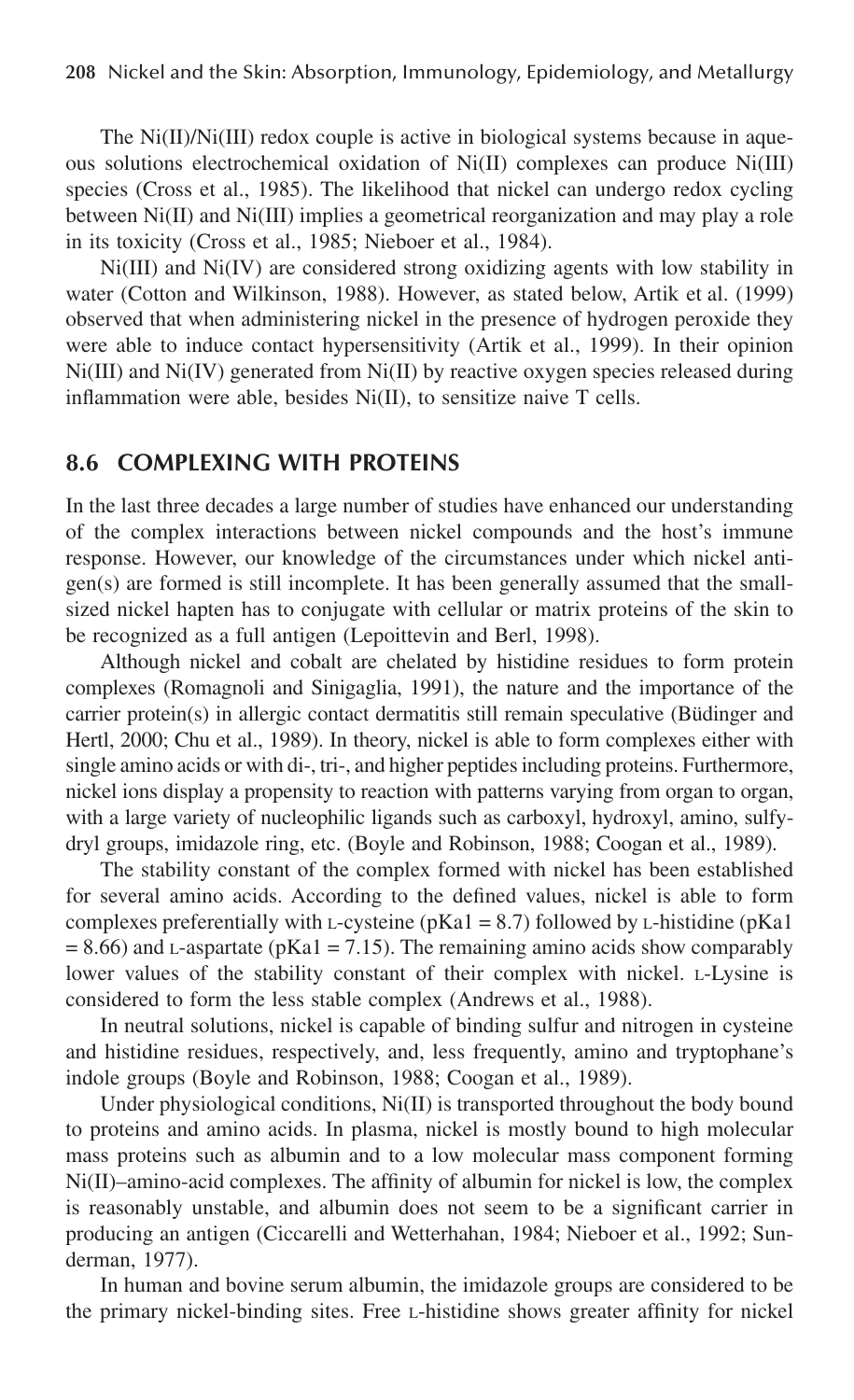than albumin and forms strong complexes with  $Ni(II)$  that, due to their molecular weight, are able to cross biological membranes (Glennon and Sarkar, 1982; Rao, 1962; Sarkar, 1983).

In order to understand the role played by low-molecular-mass constituents of human blood in binding Ni(II), Lucassen and Sarkar (1979), testing a series of 22 amino acids, found that at physiological pH, L-histidine was the prevalent Ni(II) binding amino acid. An active role for histidine motifs in the incorporation of nickel in hydrogenase and urease has been reported (Coogan et al., 1989; Hausinger, 1992). In addition, hystidine has a potential as an efficient, nontoxic, nickel chelator. Rostenberg and Perkins (1951) first discovered that nickel chelation could prevent the symptoms of nickel allergic contact dermatitis. Other investigators have demonstrated the effect *in vivo* using a variety of organic ligands (Healy et al., 1998; Gawkrodger et al., 1995). Fullerton et al. (1988) tested the ability of three metal chelating agents (ethylenediamine tetracetic acid disodium salt, L-histidine and Dpenicillamine) in removing nickel from its binding sites in the epidermis; L-histidine was effective only at high concentrations. Nearly all of these studies used patch testing and demonstrated that a positive reaction to nickel was avoided by application of a ligand-based preparation.

The role played by the cutaneous amino acids in allergic contact dermatitis is difficult to assess. The exact distribution of the nickel between the various amino acids is unknown. In theory, all the nucleophilic amino acids included in peptidil chains or free are competitors for nickel binding. They may react either by their side chains or by both their amino and carboxylic termini (Romagnoli and Sinigaglia, 1991).

Samitz and Katz (1976), performing binding experiments using epidermis powder and inactivating functional groups through methylation, reached the conclusion that the carboxyl groups of amino acids were involved in the binding of nickel to a greater extent than amino groups.

It is likely that exposure to nickel ions gives rise to a continuous reformation of networks of bonds between nickel and amino-acid ligands. The nature of these interactions varies, depending upon the abundance of the ligands, the values of the binding constants of Ni ions for the different amino acids, and last, upon the concentration of the metal. Consequently, complexes with various proteins showing different immunogenic properties are conceivably formed (Chu et al., 1989). They are processed in different ways and target different biomolecules.

T-lymphocyte response to an antigen is governed by the chemical properties of that antigen (Kalish, 1995; Allen, 1987), and the percentage of responders varies, depending on the chemistry of the contacting agent (Basketter et al., 1995). In allergic contact dermatitis to nickel, the specific T-cell response is often induced by a trimolecular complex formed by MHC II molecules, peptide, and T-cell receptor (Büdinger and Hertl, 2000). However, in some cases, nickel may interact either directly with some T cells in the absence of antigen-presenting cells or with MHC class II molecules (Pellettier and Druet, 1995; Sinigaglia et al., 1985).

In patients suffering from nickel contact dermatitis, a broad repertoire of the T-cell clones has been isolated from both peripheral blood and lesional tissue biopsies (Kapsemberg et al., 1987). The presence of different clones in the same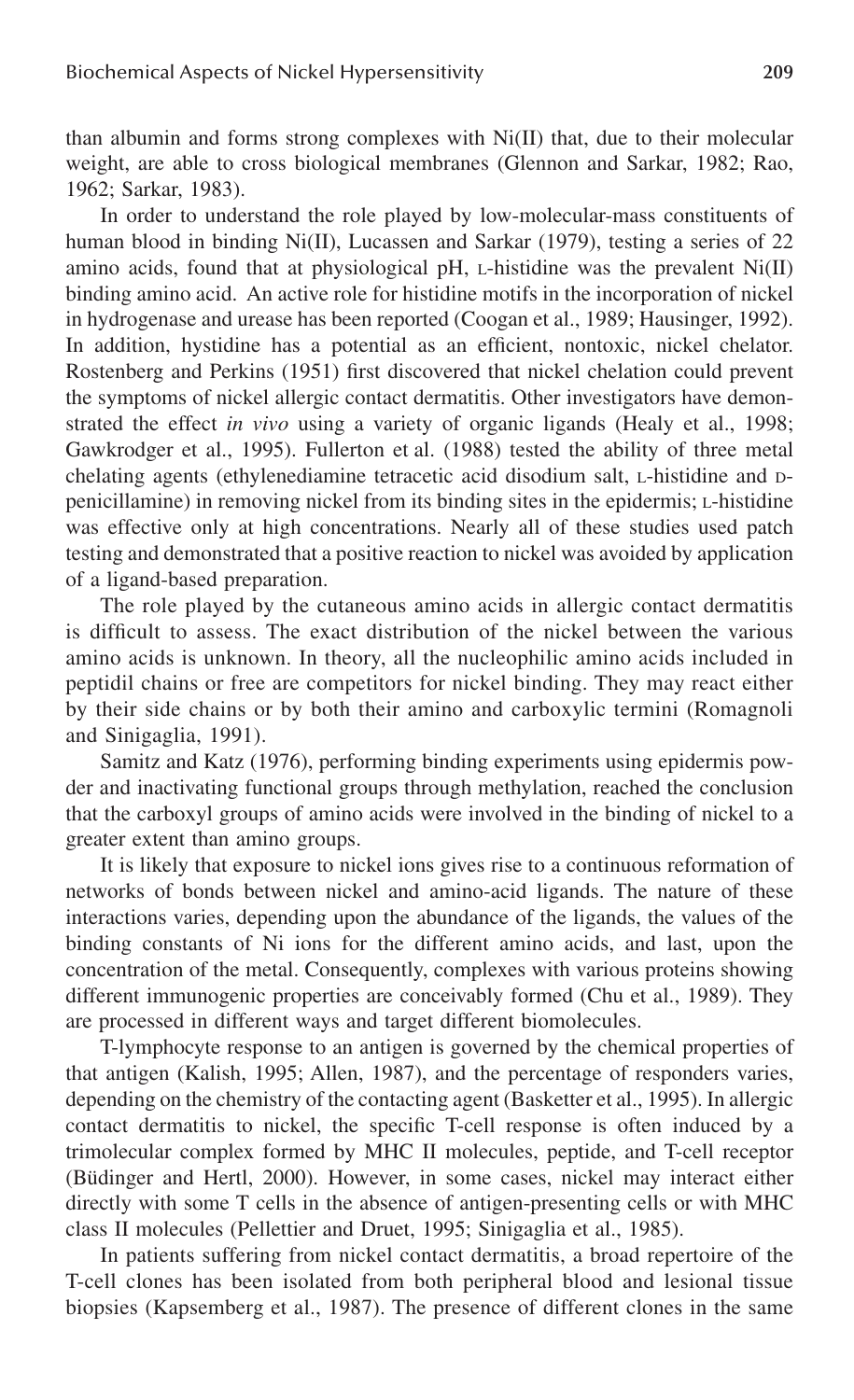subject probably indicates recognition of different nickel complexes (Büdinger and Hertl, 2000; Chu et al., 1989; Pellettier and Druet, 1995). Moreover, the susceptibility of certain subjects to the toxic effects of the metal may be dependent on both the individual immune response and the nature of constitutive ligands, which varies among individuals.

Like other transition metals nickel is capable of inducing proinflammatory actions and, depending on the applied concentrations, cytotoxic effects in cultured human keratinocytes. To date, we do not know if these effects are able to elicit an immune system intervention, at least in some individuals.

Studies conducted in rats demonstrated the connection between lipoperoxidation, cytokine production, and hepatoxicity after exposure to acute NiCl<sub>2</sub> poisoning (Chen et al., 1998). Accordingly, elevated levels of malonyldialdehyde in serum were associated with interleukin-1 (IL-1), tumor necrosis factor-alpha (TNF-α), and transforming growth factor-beta (TGF-β) expression (Goebler et al., 1993).

Nickel salts applied to the skin of nonsensitized individuals can induce an inflammatory reaction and, in sensitive subjects, induces keratinocytes to express immune-associated surface antigens such as human leukocyte antigen-DR (HLA-DR) and intracellular adhesion molecule-1 (ICAM-1) at levels comparable with interferon-gamma (IFN-γ), suggestive of a participation of these cells to the sensitization process by facilitating the binding and recruitment of T lymphocytes and monocytes through the leukocyte function antigen (LFA-1) (Garioch et al., 1991; Vejlsgard et al., 1989).

Even though some authors report that the up-regulation of ICAM-1 in response to NiSO<sub>4</sub> is relatively modest in comparison to that obtained with IFN-γ, they reported that this relatively slight induction of ICAM-1 expression was enough to ensure T-cell binding to keratinocytes (Little et al., 1998).

Nickel ions, at subtoxic concentrations, are also able to activate keratinocytes into producing IL-1 $\alpha$ , IL-1 $\beta$ , and IL-1RA, whose increments take place in this order: IL-1RA > IL-1α > IL-1β. Moreover, up-regulation of TNF-α mRNA ultimately inducing ICAM-1 expression by indirect mechanisms has been shown (Goebler et al., 1993; Guèniche et al., 1994; Picardo et al., 1990).

The mechanism involved in the stimulation process remains to be determined, but some findings suggest that nickel could activate the lipoxygenase pathway, favoring the generation of lipoperoxides, ultimately altering the cell membranes (Friedman et al., 1993; Goebler et al., 1993, 1994; Guèniche et al., 1994; Lange-Wantizin et al., 1988; Picardo et al., 1990; Sterry et al., 1991; Trenam et al., 1992).

Activation of the peroxidative process associated with nickel ions could have a role in the inflammatory reaction obtained even in nonsensitized subjects (Wells, 1956).

Recent studies have compared the effect of various sensitizing agents in cultured normal human keratinocytes and transformed human keratinocyte HaCaT cell lines and in conditions favoring either cell proliferation or differentiation. In the proliferative HaCaT cell line, following 24-h exposure, nickel produced a concentrationdependent up-regulation of ICAM-1 expression without reducing cell viability. In normal human keratinocytes,  $Niso_4$  induced ICAM-1 expression to a significantly greater extent in proliferative cells than in differentiated cells. Interestingly, among the nickel-containing compounds tested,  $Niso<sub>4</sub>$ ,  $NiCl<sub>2</sub>$ ,  $NiCitrate$ , and  $Ni(His)<sub>2</sub>$  com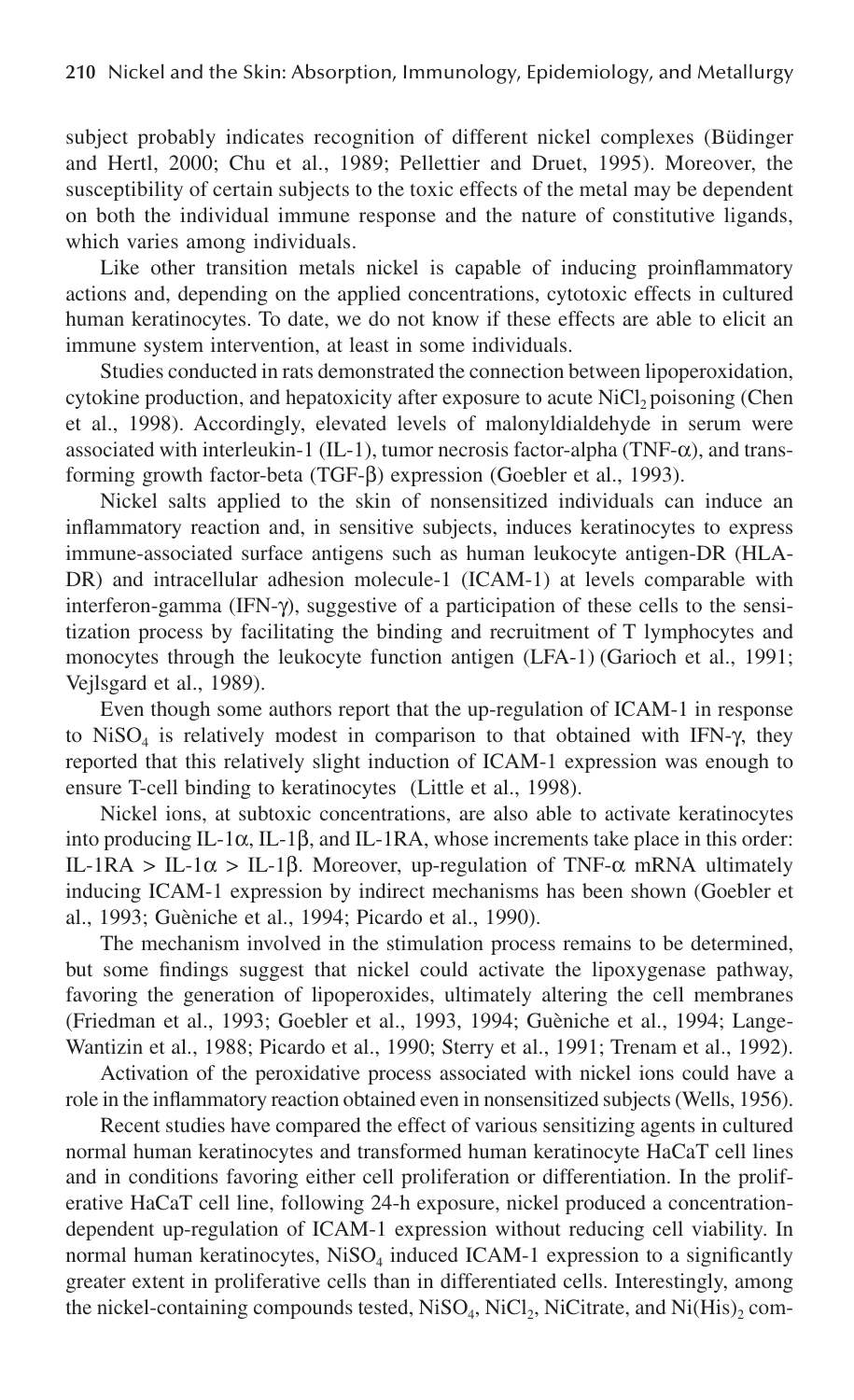plex, the latter was the less effective in the up-regulation of ICAM-1 expression (Wagner et al., 1997).

Nickel ions are also able to induce the expression of the adhesion molecules ICAM-1, VCAM-1, and E-selectin in other cell types such as human cultured endothelial cells in relation to the hapten capacity to activate nuclear factor-kappaB (NF-κB) (Wagner et al., 1997). Furthermore, a dose-dependency induction of mRNA production and protein secretion of the NF-κB-controlled proinflammatory cytokines IL-6 and IL-8 in endothelial cells stimulated with NiCl<sub>2</sub> was found (Wagner et al., 1997). Another transcription factor, AP-1, was also increased in human umbilical vein endothelial cells stimulated by NiCl<sub>2</sub> (Wagner et al., 1997).

Thus, pathomechanisms leading to contact hypersensitivity to NiCl, appear to involve direct effects on other immunocompetent cells such as keratinocytes and endothelium cells, besides Ag-specific Langherans- and T-cell-dependent events (Wagner et al., 1997).

The release of reactive oxygen species, such as hydrogen peroxide and hypochlorite produced by phagocytes during the inflammatory process, may play a role in the sensitizing potential of Ni(II), which, in this condition, can be oxidized to the higher oxidation states  $Ni(III)$  and  $Ni(IV)$ , species associated with a pronounced chemical reactivity. Co-administration of irritants with Ni(II) or administration of nickel at higher oxidation states induces contact hypersensitivity to Ni(II) in mice when Ni(II) given alone was ineffective in T-cell priming (Artik et al., 1999).

#### **8.7 METAL–METAL INTERACTIONS**

The toxicity of nickel may be associated with its ability to bind several biomolecules at sites that are normally occupied by other essential divalent metals, thereby replacing the latter. Since conformation and physiological functions of these molecules depend on the bound ion, replacement alters their structure causing different harmful effects (Wagner et al., 1997).

In experimental systems, the toxic and carcinogenic effects of nickel can be significantly inhibited to a different degree by the concurrent administration of some metals such as Mn, Mg, Zn, Fe, or Ca. The inhibiting effects depend on the choice of metal, its chemical form and dose, and, in most cases, the mode of administration. In addition, minimum effective time and elevated concentrations are necessary for divalent cations to interact at the biological level (Kasprzack and Rodriguez, 1992).

While some divalent cations such as Mg, Mn, and Fe exert predominantly localized effects, Zn seems to exert a systemic inhibitory effect on the response to nickel, suggesting that another mechanism may act during the zinc–nickel interaction at the sites of biomolecules (Kasprzack, 1992).

The exact sites and mechanisms by which essential metals inhibit the nickel action are not completely understood. For example, it is not known whether their capability to replace nickel depends on the level reached at intracellular or extracellular sites.

In some cases, interactions are facilitated by their biochemical similarities. Nickel and magnesium cations have almost identical crystal ionic radii, form octahedral complexes, and show similar quantitative affinities for ligands like oxygen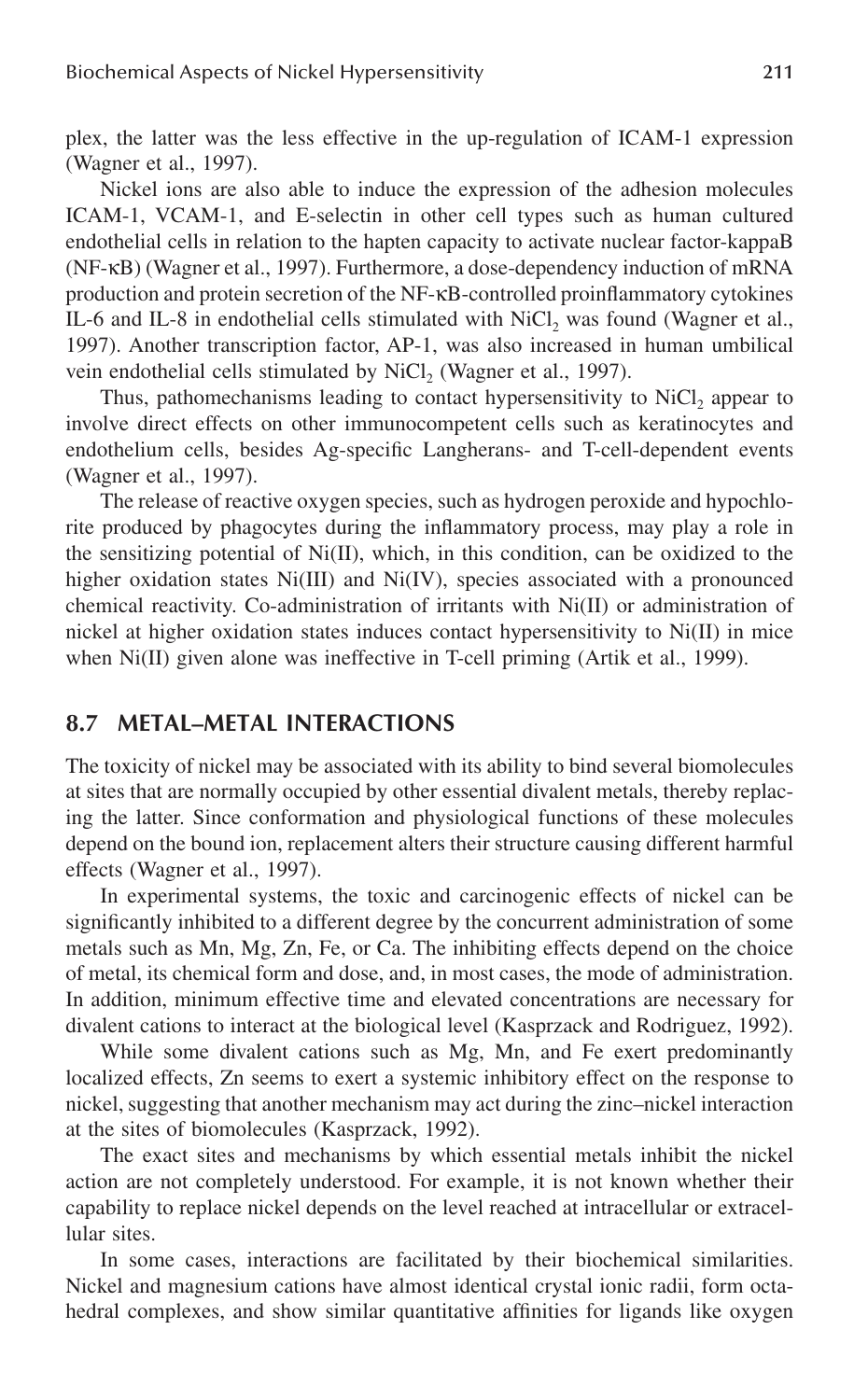or nitrogen (Coogan et al., 1989). In addition, Zn and Ni are borderline elements that can form complexes of comparable stabilities. Divalent metals, however, may act through different mechanisms, blocking the immunosuppressive effects exerted by nickel on macrophages, T cells, and NK cells. Furthermore, they either inhibit the nickel transport at cell membranes (e.g., magnesium) or interact at binding sites of extracellular and intracellular molecules (e.g., enzymes and nucleic acids).

The question may arise whether these metal–metal interactions also occur in nickel allergic contact dermatitis.

When patch tested to aqueous solutions containing nickel sulfate 2.9% (0.1 *M*) mixed to equimolar amounts of sulfates of Mg, Zn, and Cu, patients sensitive to nickel sulfate 5% petrolatum (pet.) showed a variable significant modification of their positive patch tests read at 48 h (Santucci et al., 1993). Magnesium was the strongest inhibitor. To answer the question of whether the inhibiting effect was due to the magnesium itself or to the counter-ions sulfate and chloride in nickel allergic reactions, nickel sulfate-sensitive patients were initially patch tested with aqueous solutions containing nickel sulfate mixed with magnesium sulfate at different concentrations. The results showed that when the applied concentrations of magnesium sulfate were increased, the percentage of patients with reduced or suppressed nickel reactions increased proportionally. In contrast, when testing patients sensitive to nickel chloride with aqueous solutions containing nickel chloride mixed with higher concentrations of magnesium chloride, by increasing the amount of magnesium chloride, both number and intensity of the positive patch test reactions to nickel chloride increased (Santucci et al., 1995).

Later, the influence exerted in patch test reactions by both the counter-ions sulfate and chloride was evaluated by testing nickel-sensitive patients with solutions containing nickel sulfate mixed with magnesium chloride or with sodium chloride, and nickel chloride mixed with magnesium sulfate or with sodium sulfate. The different effects observed stressed the role exerted either by the cation or by its counter-ions. A possible explanation was that the two counter-ions favored the formation of different nickel complexes (Santucci et al., 1995).

Further experiments showed that in human beings, a part of nickel sulfate patch test positive reactions was abolished by the simultaneous administration of higher doses of sulfates of other divalent ions such as Zn, Mg, and Mn. In contrast, sulfates of Cu and Cd exerted synergistic effects (Santucci et al., 1996). Conversely, it was impossible to inhibit the patch test positive reactions to nickel chloride with chlorides of Zn, Mg, and Mn (Santucci et al., 1998). The conclusions we drew were that the two chemical forms of nickel probably caused allergic reactions through the formation of complexes with different ligands that hit different targets.

The influence exerted by cutaneous ligands was emphasized when the patch test reactions to some aqueous nickel salts (sulfate, chloride, nitrate, and acetate) at different concentrations (47 and 12 µg, respectively) were compared in two groups of subjects reacting to nickel sulfate alone and to nickel sulfate and other transition metals. Patch tests results were that subjects belonging to the latter group showed a higher percentage of strong positive responses to the four salts tested. When considering the QS–AR (Quantitative Structure–Activity Relationship) model, either the low concentrations tested or the consequent minimal differences in the rate of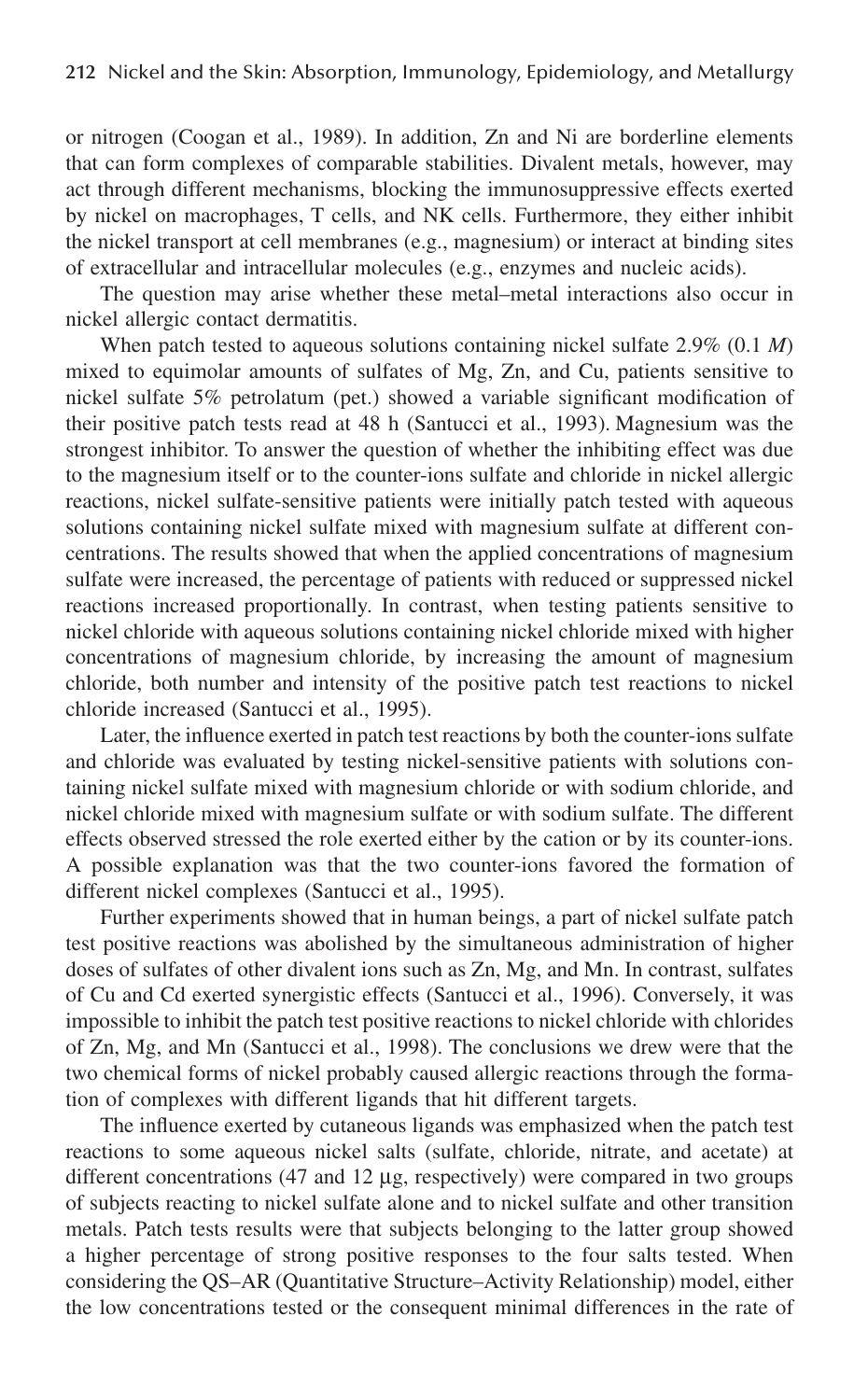nickel penetration through the skin could not explain the difference in the sensitizing properties of the four nickel salts in the two groups tested. It was likely that in individuals reacting to more than one metal, these differences could be explained by a more uniform availability of cutaneous ligands conditioning the formation of complexes more immunogenic (Santucci et al., 1999).

The systemic effects exerted by zinc were evaluated in a group of nickel-sensitive patients with different patterns of contact dermatitis and variable degrees of itching. In all subjects, the positive reactions to 0.1 *M* nickel sulfate were inhibited by 0.3 *M* zinc sulfate. Orally administered zinc sulfate at doses of 300 mg/day for 30 days improved the clinical manifestations, mostly itching, and abolished or reduced the majority of patch test reactions (Hoogenraad, 1995). These results confirmed the preliminary observations of improvement of cases of nickel dermatitis following oral administration of  $ZnSO<sub>4</sub>$  for a short period of treatment (Hoogenraad, 1995; Weissmann and Mennè, 1989).

Although the possible mechanism of action of  $ZnSO<sub>4</sub>$  remains to be clarified, part of the ionic interactions between nickel and other divalent cations, described in several biological models, seems to occur even in allergic contact dermatitis. We do not know if these interactions occur during the antigen formation phase or successively. However, although we need to improve our knowledge of the mechanism of nickel sensitization, this different approach may suggest that the treatment of nickel dermatitis may be carried out not only by modulating the immune response, but also by preventing the antigen formation.

#### **REFERENCES**

Allen, P.A., Antigen processing at molecular level, *Immunol. Today*, 8, 270, 1987.

- Andrews, R.K. et al., Nickel in proteins and enzymes, in *Metal Ions in Biological Systems, Vol. 23. Nickel and Its Role in Biology*, Siegel, H., Ed., Marcel Dekker, New York, 1988, p. 165.
- Artik, S. et al., Nickel allergy in mice: enhanced sensitization capacity of nickel at higher oxidation states, *J. Dermatol*., 1143, 1999.
- Baer, R.L., The pathogenesis of allergic contact hypersensitivity, in *Fisher's Contact Dermatitis*, 4th ed., Rietscel, R.L. and Fowler, J.F., Eds., Williams & Wilkins, Baltimore, 1995, p. 1.

Barceloux, D.G., Nickel, *Clin. Toxicol.*, 37(2), 239, 1999.

- Basketter, D.A. et al., Nickel, cobalt and chromium in consumer products: a role in allergic contact dermatitis? *Contact Dermatitis,* 28(1), 15, 1993.
- Basketter, D. et al., The chemistry of contact allergy: why is a molecule allergenic? *Contact Dermatiti*s, 32, 65, 1995.
- Bergstresser, P.R., Contact dermatitis. Old problems and new techniques, *Arch. Derm*., 25, 276, 1989.
- Boyle, R.W. and Robinson, H.A., Nickel in natural environment, in *Metal Ions in Biological Systems. Vol. 23. Nickel and Its Role in Biology,* Siegel, H., Ed., Marcel Dekker, New York, 1988, p. 165.
- Büdinger, L. and Hertl, M., Immunologic mechanisms in hypersensitivity reaction to metal ions: an overview, *Allergy,* 55, 108, 2000.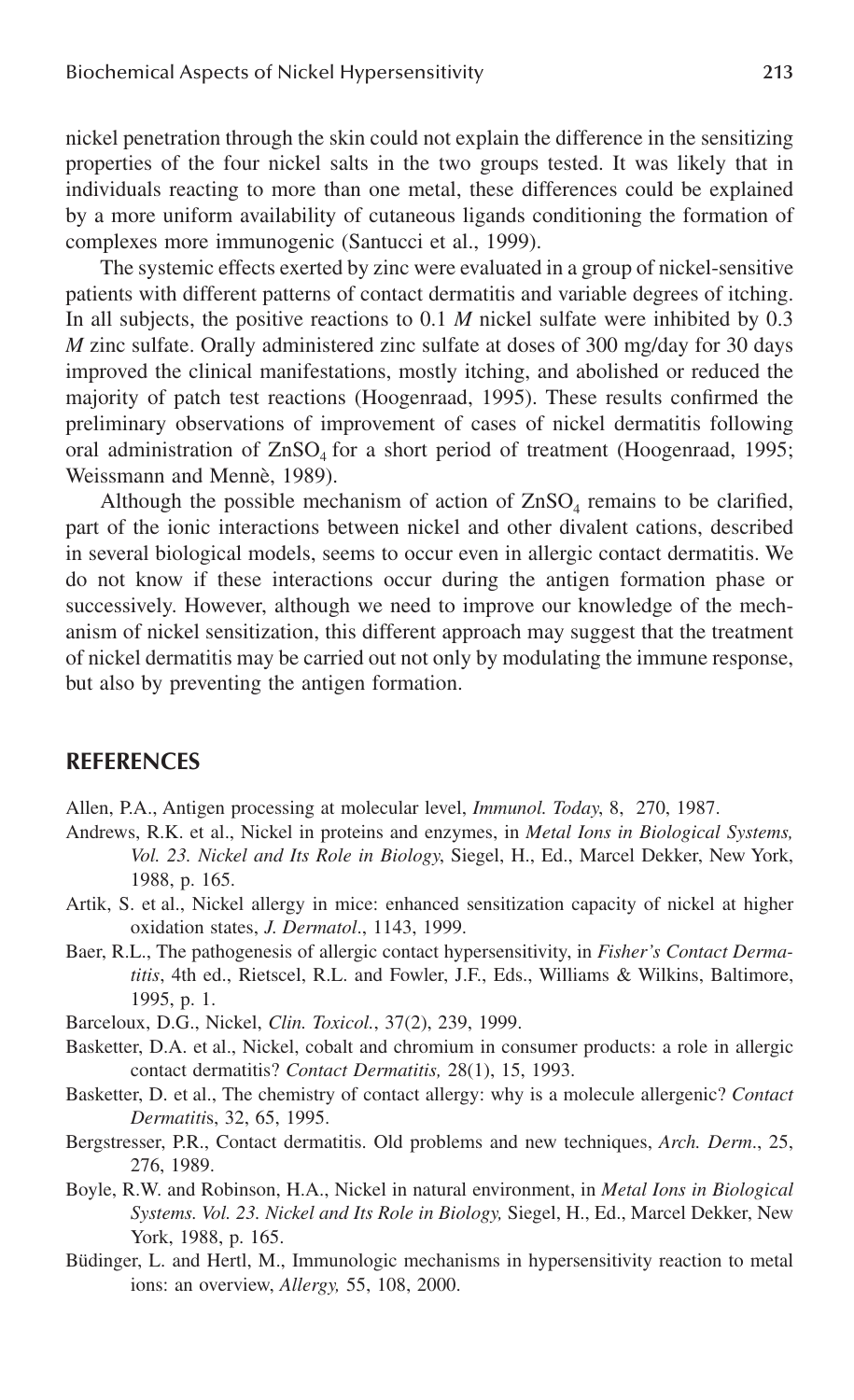- Burrows, D. et al., Metals, in *Occupational Skin Disease*, 3rd ed., Adams, R.M., Ed., W.B. Saunders, Philadelphia, 1999, p. 417.
- Chen, C.Y. et al., Association between oxydative stress and cytokine production, in nickeltreated rats, *Arch. Biochem. Biophys*., 356, 127, 1998.
- Chu, T. et al., Allergic contact dermatitis: carrier proteins for nickel. Current topics, in *Contact Dermatitis*, Frosh, P.J., Dooms Gossens, A., Lachapelle, J.M., and Ryicroft, Springer-Verlag, Berlin, 1989.
- Ciccarelli, R.B. and Wetterhahan, K.E., Molecular basis for the activity of nickel, in *Nickel in the Human Environment,* Sunderman, F.W. et al., Eds., IARC, Lyon, France, 1984.
- Coogan, T.P. et al., Toxicity and carcinogenicity of nickel compounds, *CRC Crit. Rev. Toxicol.*, 19(4), 341, 1989.
- Cotton, A.F. and Wilkinson, G., *Advanced Inorganic Chemistry,* 5th ed., John Wiley & Sons, New York, 1988.
- Cross, J.E. et al., Critical review of the evidence for Ni(III) in animals and man, in *Progress in Nickel Toxicology*, Brown., S.S. et al., Eds., Blackwell Scientific, London, 1985.
- Dawson, D.C. and Ballatori, N., Membrane transports as site of action and routes of entry for toxic metals, in *Toxicology of Metals: Biochemical Aspects,* Goyer, A. and Cherian, G., Eds., Springer-Verlag, Berlin, 1995, p. 52.
- Emtestam, L., The human major histocompatibility complex, in nickel sensitivity, in *Nickel and Human Health: Current Perspectives*, Nieboer, E. and, Nriagu, J.O., Eds., John Wiley & Sons, New York, 1992.
- Emtestam, L. et al., HLA-DR,-DQ and DP alleles in nickel, chromium, and cobalt sensitive individuals: genomic analysis based on restriction fragment length polymorphism, *J. Invest. Derm*., March, 100(3), 271, 1993.
- Fleming, C.J. et al., The genetics of allergic contact hypersensitivity to nickel, *Contact Dermatitis,* 41, 251, 1999.
- Flint, G.N., A metallurgical approach to metal contact dermatitis, *Contact Dermatitis,* 39(5), 213, 1998.
- Friedman, P.S. et al., Early time course of recruitment of immune surveillance in human skin after chemical provocation, *Clin. Exp. Immunol*., 91, 351, 1993.
- Fullerton, A. and Hoelgaard, A., Binding of nickel to human epidermis in vitro, *Br. J. Dermatol.,* November, 119(5), 675, 1988.
- Garioch, J.J. et al., Keratinocytes expression of intercellular adhesion molecule–1 (ICAM-1) correlated with infiltration of lymphocyte function associated antigen 1 (LFA-1) positive cells in evolving allergic contact dermatitis reaction, *Hystopathology*, 19, 351, 1991.
- Gawkrodger, D.J. et al., The prevention of nickel contact dermatitis. A review of the use of binding agents and barrier creams, *Contact Dermatitis*, 32, 257, 1995.
- Gawkrodger, D.J., Nickel dermatitis: how much nickel is safe?, *Contact Dermatitis,* 35(5), 267, 1996.
- Glennon, J.D. and Sarkar, B., Nickel II transport in human blood serum, *Biochem. J.*, 203, 15, 1982.
- Goebler, M. et al., Nickel chloride and cobalt chloride, two common contact sensitizer, directly induce expression of intracellular adhesion molecule 1 (ICAM-1), vascular cell adhesion molecule 1 (VCAM), and endothelial leukocyte adhesion molecule 1 (ELAM-1) by endothelial cells, *J. Invest. Dermatol.,* 100, 759, 1993.
- Goyer, A. and Cherian, M.C., *Toxicology of Metals: Biochemical Aspects,* Springer-Verlag, Berlin, 1995, p. 52.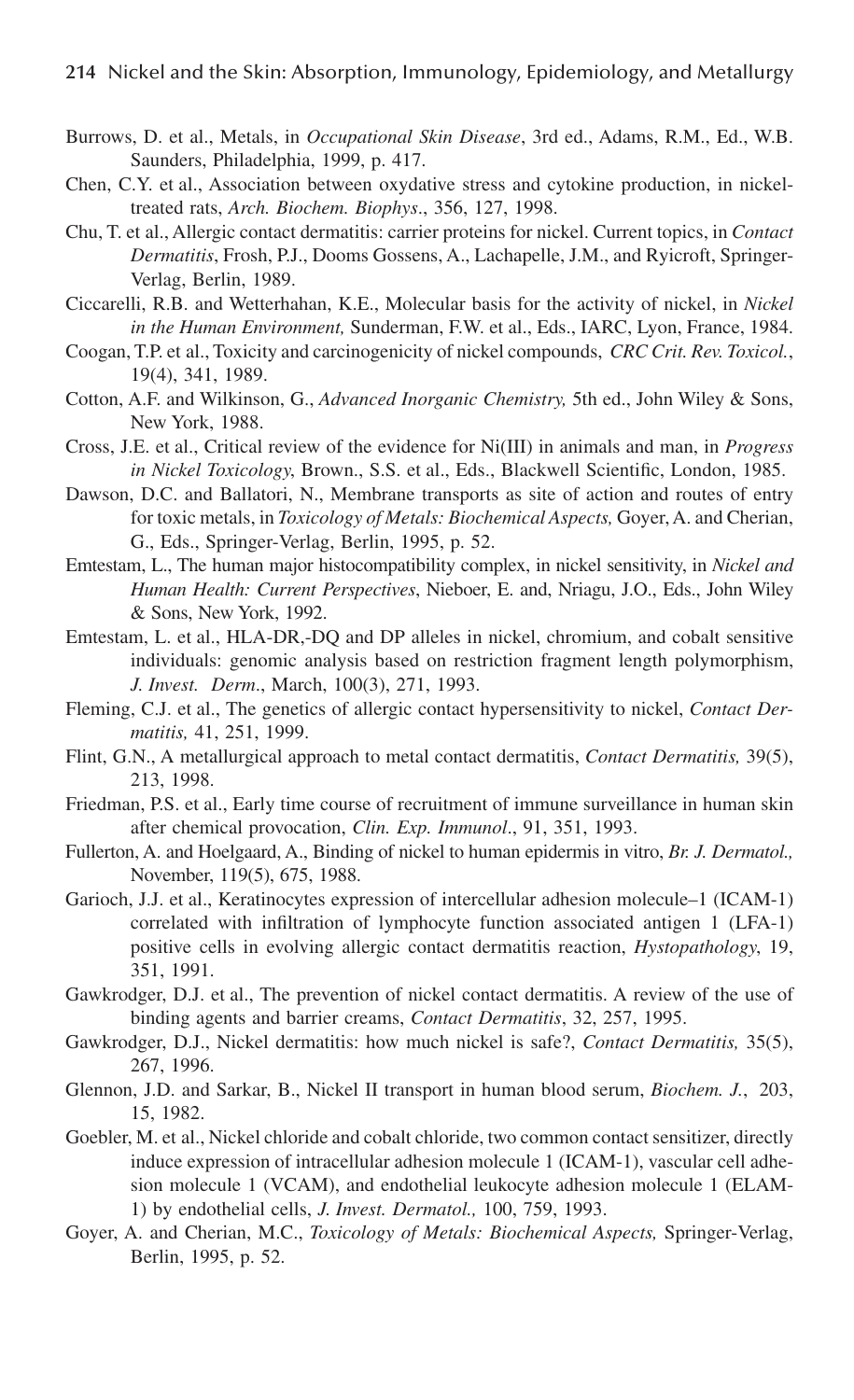- Guèniche, A. et al., Effect of various metals on intercellular adhesion molecule-1 expression and tumor necrosis factor alpha production by normal keratinocites, *Arch. Dermatol. Res*., 286, 466, 1994.
- Guy, R.H., Hostýnek, J.J., Hinz, R.S., and Lorence, C.R., Eds., *Metals and Skin. Topical Effects and Systemic Absorption,* Marcel Dekker, New York, 1999, p. 283.
- Hange, M., The Danish Twin Register, in *Prospective Longitudinal Research. An Empirical Basis for the Primary Prevention of Psychosocial Disorders*, Mednick, S.A., Baert, A.L., and Bachmann, B.P., Eds., Oxford University Press, Oxford, 1981, p. 217.
- Hausinger, R.O., Biological utilization of nickel, in *Nickel and Human Health: Current Perspectives,* Nieboer, E. and Nriagu, J.O., Eds., John Wiley & Sons, New York, 1992, p. 21.
- Healy, J. et al., An in vitro study of the use of chelating agents in cleaning nickel-contaminated human skin: an alternative approach to preventing nickel allergic contact dermatitis, *Contact Dermatitis*, 39, 171, 1998.
- Hoogenraad, T.U., Zinc therapy: advance in the treatment of Wilson's disease, in *Genetic Response to Metals*, Sarkar, B., Ed., Marcel Dekker, New York, 1995, p. 361.
- IARC, Nickel in the human environment, in *IARC Scientific Publication No. 53,* Sunderman, F.W., Ed., IARC, Lyon, France, 1984.
- Ikaheimo, I. et al., HLA-DQA1 and DQB1 loci in nickel allergy patients, *Int. Arch. Allergy Immunol*., 100(3), 248, 1993.
- Jones, M.M., Chemistry of chelation: chelating agents antagonists for toxic metals, in *Toxicology of Metals: Biochemical Aspects,* Goyer, A. and Cherian, G., Eds., Springer-Verlag, Berlin, 1995, p. 279.
- Kalish, R.S., Antigen processing: the gateway to the immunoresponse, *J. Am. Acad. Derm*., 4, 640, 1995.
- Kapsemberg, M.L. et al., Nickel specific T lymphocyte clones derived from allergic contact dermatitis lesions in man: heterogeneity based on requirement of dendritic antigen presenting cell subset, *Eur. J. Immunol.*, 17, 861, 1987.
- Karvonen, J. et al., HLA antigens in nickel allergy, *Ann. Clin. Res*., 168(4), 211, 1984.
- Kasprzack, K.S. and Rodriguez, R.E., Inhibitory effects of zinc, magnesium, and iron on nickel subsulfide carcinogenesis in rat skeletal muscle, in *Nickel and Human Health: Current Perspectives*, Nieboer, E. and Nriagu, J.O., Eds., John Wiley & Sons, New York, p. 1992.
- Kasprzack, K.S., Animal studies: an overview, in *Nickel and Human Health: Current Perspectives,* Nieboer, E. and Nriagu, J.O., Eds., John Wiley & Sons, New York, 1992, p. 387.
- Kasprzack, K.S., Oxidative mechanism of Ni (II) and Co(II) genotoxicity, in *Genetic Response to Metals*, Sarkar, B., Ed., Marcel Dekker, New York, 1995, p. 69.
- Lacy, S.A. et al., Distribution of nickel and cobalt following dermal and systemic administration with in vitro and in vivo studies, *J. Biochem. Mat. Res*., 32, 279, 1996.
- Lange-Wantizin, G. et al., The role of intracellular adhesion molecules in inflammatory skin reactions, *Br. J. Dermatol.*, 119, 141, 1988.
- Lansdown, A.B.G., Physiological and toxicological changes in the skin resulting from the action and interaction of metal ions, *Clin. Rev. Toxicol.,* 25(5), 397, 1995.
- Lepoittevin, J.P. and Berl, V., Chemical basis, in *Allergic Contact Dermatitis. The Molecular Basis*, Lepoittevin, J.P., Basketter, D.A., Goossens, A., and Karlberg, A.T., Eds., Springer-Verlag, Berlin, 1998.
- Lidén, C. et al., Nickel containing alloys and platings and their ability to cause dermatitis, *Br. J. Derm*., 134, 193, 1996.
- Lidén, C., Nickel in jewellery and associated products, *Contact Dermatitis*, 26, 2, 1992.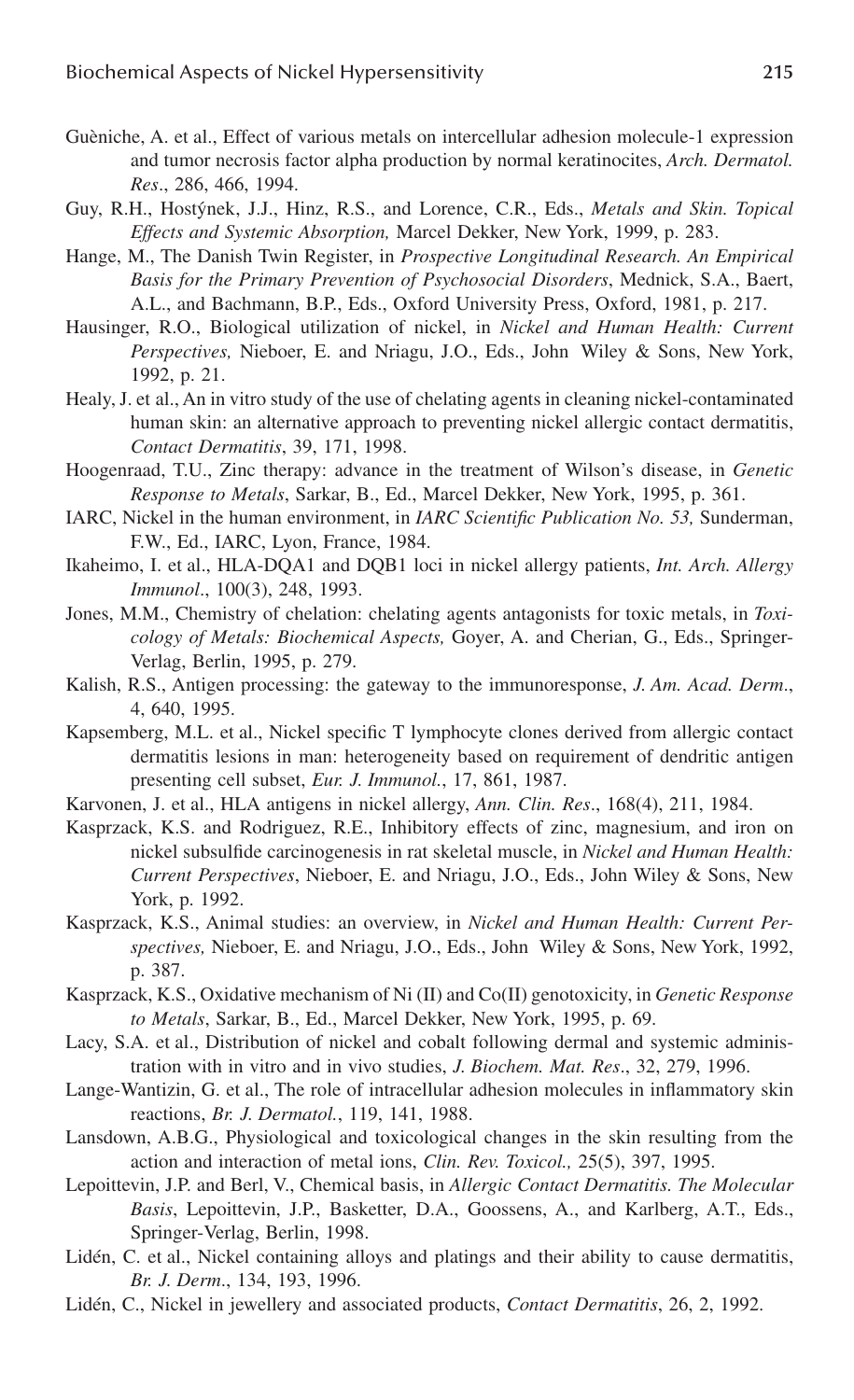- Little, M.C. et al., The participation of proliferative keratinocytes in the preimmune response to sensitizing agents, *Br. J. Dermatol*., 138, 45, 1998.
- Lucassen, M. and Sarkar, B., Ni(II)-binding constituents of human blood serum, *J. Toxicol. Environ. Health*, 5, 897, 1979.
- Manaham, S.E., Fundamentals of chemistry, in *Environmental Chemistry*, 6th ed., Manhan, S.E., Ed., CRC Press, Boca Raton, FL, 1994, p. 741.
- Mennè, T. and Holm, N.V., Nickel allergy in a female twin population, *Int. J. Derm.*, 22, 1983.
- Menné, T. et al., Nickel allergy and hand dermatitis, in a stratified sample of Danish female population: an epidemiological study including a statistical appendix, *Acta Derm. Ven.,* 62, 35, 1982.
- Mozzanica, N. et al., HLA-A,B,C and DR antigens in nickel contact sensitivity, *Br. J. Derm*., March, 122(3), 309, 1990.
- Mracussen, P.V., Ecological considerations on nickel dermatitis*, Br. Ind. Med. J.*, 17, 65, 1960.
- Nieboer, E. et al., Characterization of the Ni(III)/Ni(II) redox couple for the NiI(II) complex of human serum albumin, *Ann. Clin. Lab. Sci*., 409, 14, 1984.
- Nieboer, E. and Nriagu, J., *Nickel and Human Health: Current Perspectives,* John Wiley & Sons, New York, 1992.
- Nieboer, E. et al., Absorption, distribution, and excretion of nickel, in *Nickel and Human Health. Current Perspectives*, Nieboer, E. and Nriagu, J.O., Eds., John Wiley & Sons, New York, 1992, p. 49.
- Nielsen, F.H. and Sandstead, H.H., Are nickel, vanadium, silicon, fluorine and tin essential for man? A review, *Am. J. Clin. Nutr*., 27, 515, 1974.
- Nielsen, N.H. and Mennè, T., Allergic contact sensitization in an unselected Danish population. The Glostrup Allergy Study, Denmark, *Acta Derm. Ven.*, 72, 456, 1992.
- Olerup, O. and Emtestam, L., Allergic contact dermatitis to nickel is associated with a Taq1 HLA-DA alleles restriction fragment, *Immunogenetics*, 28(5), 310, 1988.
- Orecchia, G. et al., Polymorphism of HLA class III genes in allergic contact dermatitis, *Dermatology*, 184(4), 254, 1992.
- Pellettier, L. and Druet, P., Immunotoxicology of metals, in *Toxicology of Metals: Biochemical Aspects,* Goyer, A. and Cherian, G., Eds., Springer-Verlag, Berlin, 1995.
- Peltonen, L., Nickel sensitivity in the general population, *Contact Dermatitis*, 5, 27, 1979.
- Picardo, M. et al., Nickel-keratinocyte interaction: a possible role in sensitization, *Br. J. Dermatol.,* 122, 729, 1990.
- Rao, M.S.N., A study of intersections of the Ni II with bovine serum albumin, *J. Am. Chem. Soc.*, 84, 1788, 1962.
- Romagnoli, P. and Sinigaglia, F., Selective interaction of nickel with an MHC-bound peptide, *EMBO J*., 10, 1303, 1991.
- Rostenberg, A., Jr. and Perkins, A.J., Nickel and cobalt dermatitis, *J. Allergy*, 22, 466, 1951.
- Samitz, M.H. and Katz, S.A., Nickel-epidermal interactions. Diffusion and binding, *Environ. Res*., 11, 34, 1976.
- Santucci, B. et al., Interaction of metals in nickel-sensitive patients, *Contact Dermatitis*, 29, 251, 1993.
- Santucci, B. et al., Nickel/magnesium interactions in nickel-sensitive patients, *Contact Dermatitis*, 33(1), 20, 1995.
- Santucci, B. et al., Interactions of sulfates of divalent metals in nickel sulfate sensitive patients, *Exp. Dermatol.*, 5, 79, 1996.
- Santucci, B. et al., Nickel chloride/chlorides of divalent metal interactions in nickel chloride sensitive patients, *Exp. Dermatol.*, 5, 254, 1996.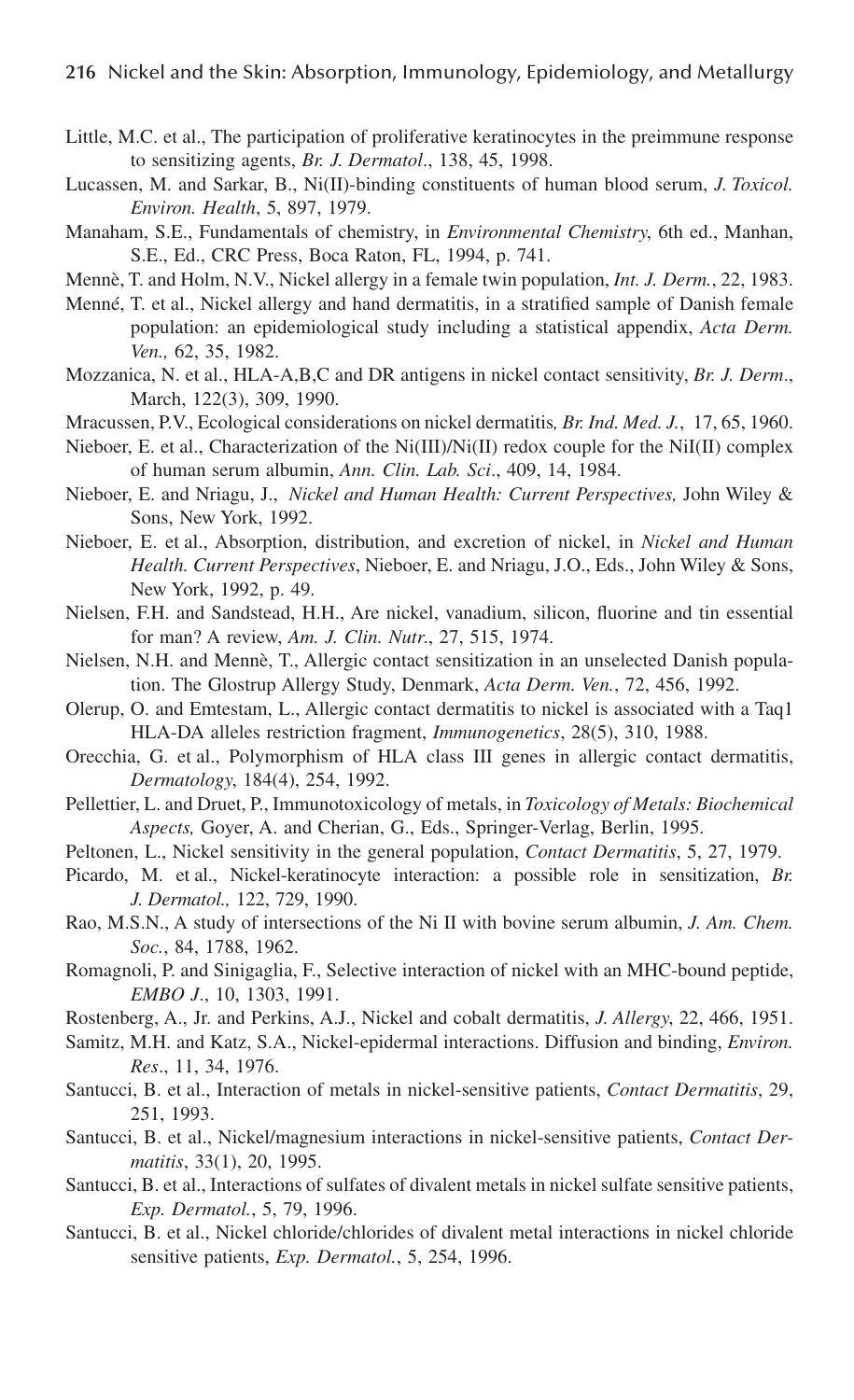- Santucci, B. et al., The influence exerted by cutaneous ligands in subjects reacting to nickel sulfate alone and in those reacting to more transition metals, *Exp. Dermatol.*, 7, 162, 1998.
- Santucci, B. et al., ZnSO<sub>4</sub> treatment of NiSO<sub>4</sub>-positive patients, *Contact Dermatitis*, 40, 281, 1999.
- Sarkar, B., Biological specificity of the transport process of copper and nickel*, Chem. Scr*., 21, 103, 1983.
- Savolainen, H., Biochemical and clinical aspects of nickel toxicity, *Rev. Environ. Health*, 11, 167, 1996.
- Siegel, H., *Metal Ions in Biological Systems. Vol. 23. Nickel and Its Role in Biology,* Marcel Dekker, New York, 1988, p. 165.
- Silvernnoinen-Kassinen, S. et al., TAP1 and TAP2 genes in nickel allergy, *Int. Arch. Allergy Immunol*., September, 114(1), 94, 1997.
- Sinigaglia, F. et al., Isolation and characterization of Ni-specific T cell clones from patients with Ni-contact dermatitis, *J. Immunol*., 135, 3929, 1985.
- Sterry, W. et al., Cell trafficing in positive and negative patch test reactions: stereotypic migration pathway, *J. Invest. Dermatol*., 96, 459, 1991.
- Sunderman, F.W., A review of the metabolism and toxicology of nickel, *Ann. Clin. Lab. Sci*., 7, 377, 1977.
- Sunderman, F.W., Hazards from exposure to nickel: a historical account, in *Nickel and Human Health: Current Perspectives*, Nieboer, E. and Nriagu, J.O., Eds., John Wiley & Sons, New York, 1992.
- Thauer, R.K., Enzymology: nickel to the fore, *Science*, 293(5533), 1264, 2001.
- Toxicology update, nickel and some nickel compounds, *J. Appl. Toxicol*., 17(6), 425, 1997.
- Trenam, C.W. et al., Skin inflammation reactive oxygen species and the role of iron, *J. Invest. Dermatol.,* 99, 675, 1992.
- Vejlsgard, G.L. et al., Kinetics and characterization of intercellular adhesion molecule-1 (ICAM-1) expression on keratinocytes in various inflammatory skin lesions and malignant cutaneous lymphomas, *J. Am. Acad. Dermatol*., 20, 782, 1989.
- Wagner, M. et al., Heavy metal ion induction of adhesion molecules and cytokines in human endothelial cells: the role of NF-κB, Iκ-α and AP-1, *Pathobiology*, 65(5), 241, 1997.
- Weissmann, K. and Mennè, T., Nickel allergy and drug interaction, in *Nickel and the Skin: Immunology and Toxicology,* Maibach, H.I. and Mennè, T., Eds., CRC Press, Boca Raton, FL, 1989, p. 179.
- Wells, G.C., Effect of nickel on the skin, *Br. J. Dermatol*., 68, 237, 1956.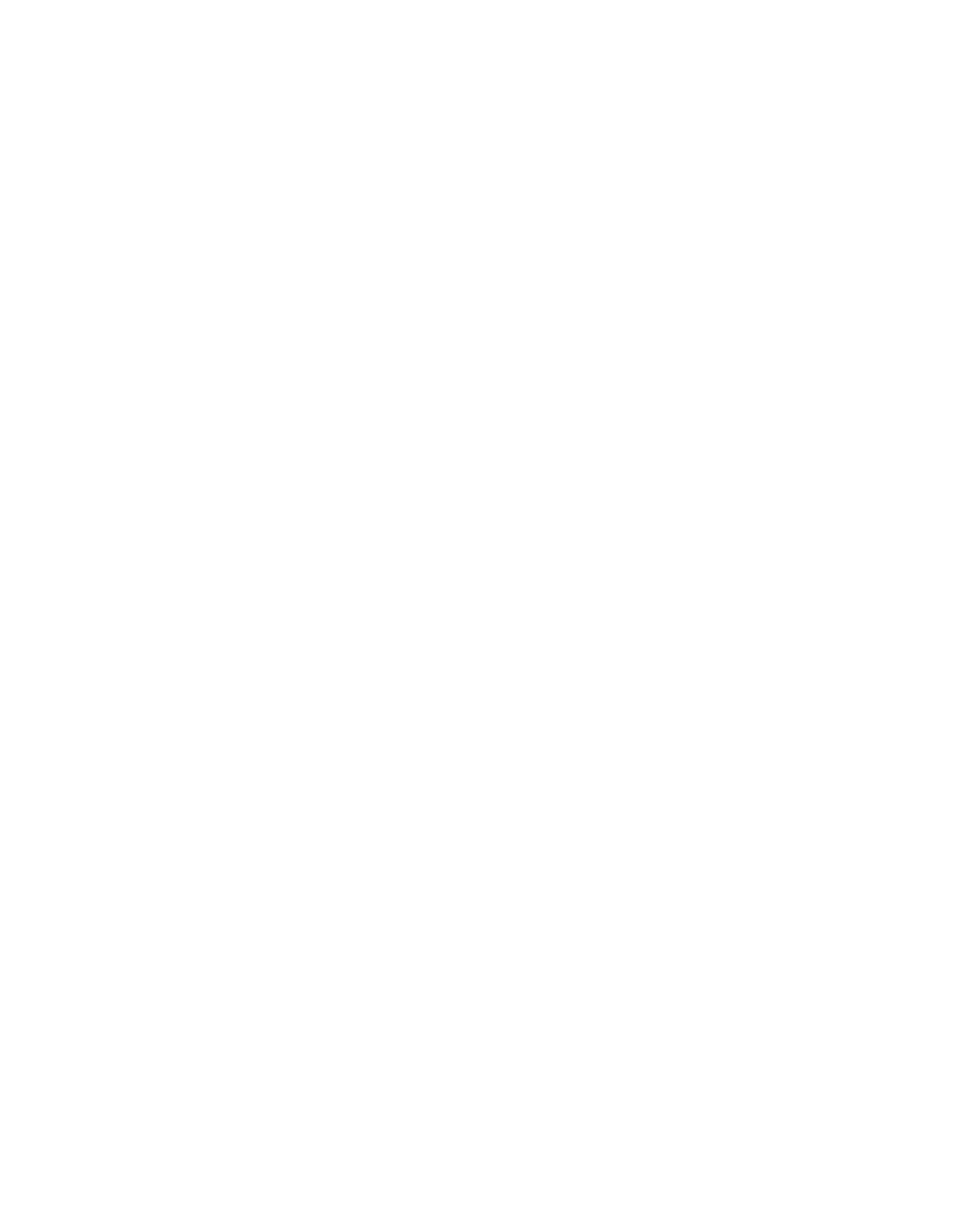# Nickel Metal and Alloys *G. Norman Flint and C. Peter Cutler*  $\mathbf C$

# **CONTENTS**

| 9.1 |       |         |                                                     |  |  |  |  |
|-----|-------|---------|-----------------------------------------------------|--|--|--|--|
|     | 9.1.1 |         |                                                     |  |  |  |  |
|     | 9.1.2 |         |                                                     |  |  |  |  |
|     | 9.1.3 |         |                                                     |  |  |  |  |
|     |       | 9.1.3.1 |                                                     |  |  |  |  |
|     |       | 9.1.3.2 |                                                     |  |  |  |  |
|     |       | 9.1.3.3 |                                                     |  |  |  |  |
|     | 9.1.4 |         | Industrial Contact with Nickel-Containing Alloys224 |  |  |  |  |
| 9.2 |       |         |                                                     |  |  |  |  |
|     | 9.2.1 |         |                                                     |  |  |  |  |
|     | 9.2.2 |         |                                                     |  |  |  |  |
|     | 9.2.3 |         |                                                     |  |  |  |  |
|     |       | 9.2.3.1 |                                                     |  |  |  |  |
|     |       | 9.2.3.2 |                                                     |  |  |  |  |
|     |       | 9.2.3.3 |                                                     |  |  |  |  |
|     |       | 9.2.3.4 | Alloys of Iron and Chromium with Nickel230          |  |  |  |  |
|     |       | 9.2.3.5 |                                                     |  |  |  |  |
|     |       | 9.2.3.6 | Nickel-Iron-Chromium and Nickel-Chromium Alloys232  |  |  |  |  |
|     |       | 9.2.3.7 |                                                     |  |  |  |  |
|     |       | 9.2.3.8 |                                                     |  |  |  |  |
|     | 9.2.4 |         |                                                     |  |  |  |  |
|     |       | 9.2.4.1 |                                                     |  |  |  |  |
|     |       | 9.2.4.2 |                                                     |  |  |  |  |
|     |       | 9.2.4.3 | Chemically Reduced (Electroless) Nickel Coatings236 |  |  |  |  |
| 9.3 |       |         |                                                     |  |  |  |  |
| 9.4 |       |         |                                                     |  |  |  |  |
|     |       |         |                                                     |  |  |  |  |

# **9.1 INTRODUCTION**

This first section describes nickel, its characteristics, and where it is used, both in its pure form and as alloys. The emphasis is on materials that can come into contact with skin. This introduction provides the background for the second section, which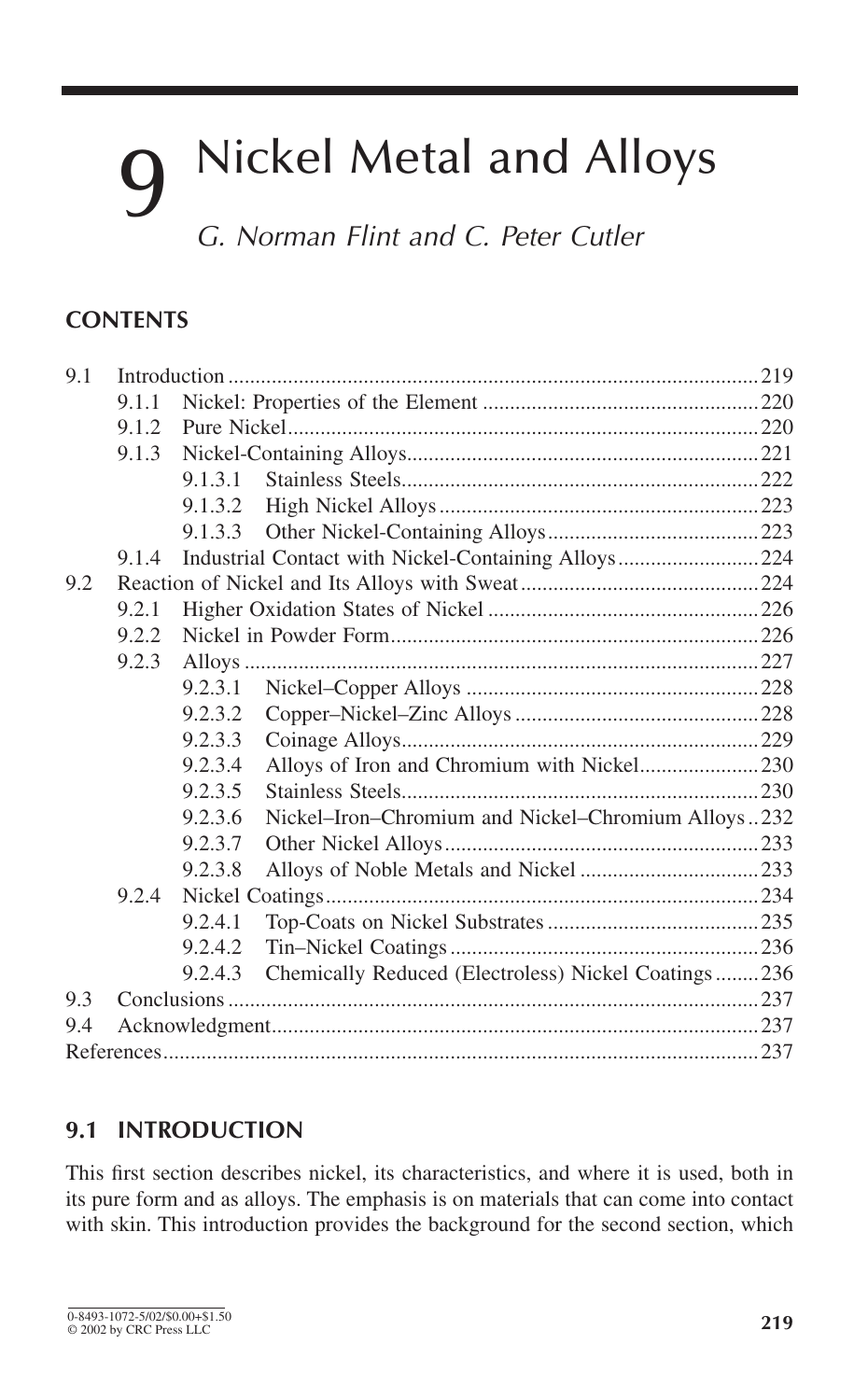gives a detailed discussion of the corrosion resistance of these materials and how that influences their interaction with sweat.

#### **9.1.1 NICKEL: PROPERTIES OF THE ELEMENT**

Nickel is a metallic element, atomic number 28. Its position in the periodic table in the first series of the transition elements — accounts for many of its key characteristics. Nickel:

- Has a high melting point of 1453ºC
- Forms an adherent oxide film
- Has good resistance to corrosion, especially by alkalis
- Has a face-centred cubic crystal structure, which confers ductility
- Alloys readily, both as a solute and as a solvent
- Is ferromagnetic at room temperature
- Is readily deposited by electroplating
- Displays catalytic behavior

This combination of properties is unique among the elements and makes nickel one of the most versatile metals, accounting for the thousands of applications of nickel-containing materials in today's society.

#### **9.1.2 PURE NICKEL**

After extraction from its ores and refining, metallic nickel is produced in various forms to suit its further processing — ingot, cathode (an electrodeposited plate that is often cut into pieces about 25 mm square), pellets (typically 5 to 15 mm diameter) and powder of various morphologies. Ferro-nickel, which contains 25 to 50% nickel, is produced by some refining processes and is used for subsequent alloy manufacture. Refined compounds include the oxide, chloride, and sulphate, which are used as feedstock for plating and other chemical processes.

These forms of metallic nickel are raw materials for other industrial processes such as melting and plating, or for conversion to other forms and so would not normally come into direct contact with the skin, particularly as far as the general public is concerned. Conventional metal processing routes such as melting, casting, extrusion, forging, rolling, tube making and wire drawing can all be used to produce nickel bar, plate, sheet and wire for direct use in further manufacture of finished products.

Nickel sheet has been blanked and stamped into coins for over 100 years, an application that continues today. It is readily formed, welded and machined. Nickel sheet and strip is used in the chemical industry, particularly for vessels and pipework to handle alkaline liquids. In all these operations, skin contact will be minimal because workers involved in either fabrication or operation are likely to be wearing gloves for normal safety reasons.

Manufacturing processes for electrical and electronic components utilizing pure nickel — batteries, transducers, and valves (vacuum tubes) — are normally automated, and the nickel will be fully encapsulated, resulting in minimal skin contact.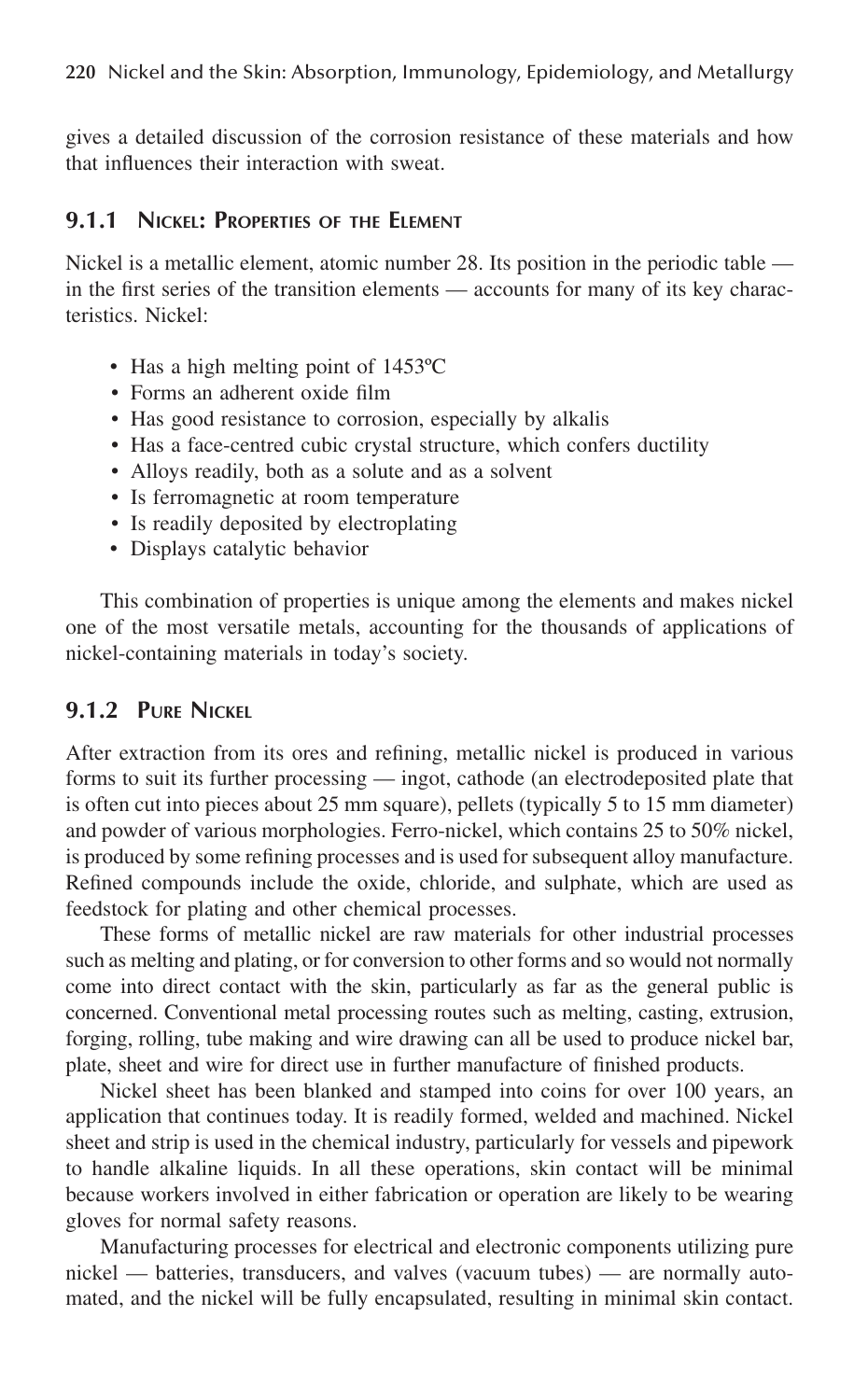Few solid nickel objects are in everyday use, apart from some coins. However, there are many applications of nickel plating. This can be produced either electrolytically or by chemical reduction to provide a variety of corrosionresistant and wear-resistant properties, especially for industrial tools and engineering components. The ability to reproduce fine detail is utilized to make moulds by electroforming for compact discs and similar moulded plastic objects. Overplating nickel plating with chromium or other metals can be used to alter the appearance and properties — the familiar decorative chromium surface being the most common example, which is used for items such as consumer goods and architectural products.

Nickel powder is used to catalyze the fat-hydrogenation step in margarine manufacture, in conductive paint to provide electromagnetic interference screening for electronic systems, in battery manufacture, and for metal injection moulding of small nickel-containing alloy steel automotive and similar engineering components.

#### **9.1.3 NICKEL-CONTAINING ALLOYS**

Almost 90% of nickel use is in the form of alloys. Alloys can be either single phase, where one element is in solid solution in the other, or they may be multiphase, where the phases may be solid solutions, intermetallics, or compounds with minor elements. The exact microstructure determines the properties and behavior of the alloy: it may vary in scale from nanometres to millimetres, and can be changed by hot working, cold working, and heat treatment.

Generally, the physical, mechanical, and corrosion-resistant properties of alloys are quite different from those of the constituent elements, and they are rarely just a mixture of the individual properties of the elements. This is why alloys are so useful in practice. Once alloyed, the constituent elements cannot be separated again by simple physical means.

The individual elements must be mixed intimately to produce an alloy. This can be achieved by:

- Melting, which allows the elements to mix in the liquid phase
- Sintering of powders, which allows the constituents to interdiffuse
- Mechanical alloying (high energy ball-milling, which causes repeated cold welding and fracture of the powder particles) followed by sintering
- Co-deposition by electrolysis
- Co-deposition by vapor deposition

Sometimes an actual chemical reaction occurs between the elements of an alloy so that an intermetallic compound is formed: thus nickel and aluminium can form  $Ni<sub>3</sub>Al$ , which is very important in strengthening the superalloys used in gas turbines. Compounds can also form with some of the minor elements present in alloys, leading for example to carbides, nitrides, and sulphides. These minor elements may be present either as deliberate alloying additions or as impurities and can have a strong influence on an alloy's corrosion resistance and mechanical properties.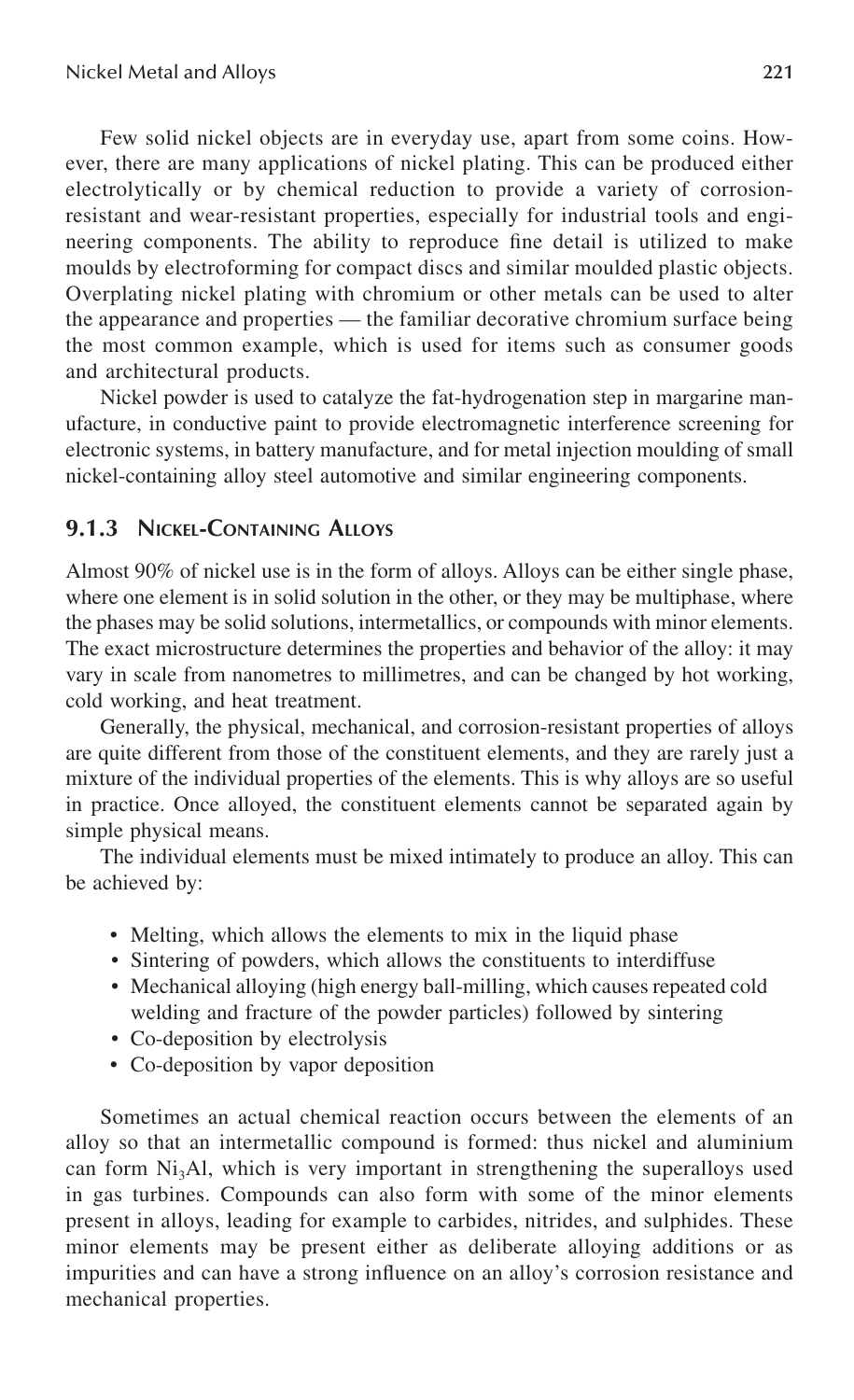#### **9.1.3.1 Stainless Steels**

One of the most striking examples of the way in which alloying can change the properties of a base metal is the addition of chromium to iron to form stainless steel. When the chromium content is above about 10.5%, a thin continuous oxide layer (based on chromium oxide,  $Cr_2O_3$ ) forms very rapidly when fresh surfaces are exposed to air. This layer is tightly adherent and protects the surface from further oxidation without getting significantly thicker. If it is damaged, this "passive layer" will repair itself equally rapidly in air and it is responsible for the "stainless" characteristic of these alloys. The passive layer protects stainless steel from general, uniform corrosion during service without the need for any further protective coating. However, as discussed below, situations can arise when the passive film can be broken down, allowing localized corrosion of the underlying metal, leading to the formation of pits or to corrosion in crevices, e.g., in flanged joints.

In addition to the essential chromium, stainless steels can also contain nickel, molybdenum, and other alloying elements to enhance their mechanical and corrosion-resistant properties. Metallurgically, stainless steels can be classified according to their microstructure — ferritic, martensitic, austenitic, duplex, and precipitation hardening. The austenitic grades are the most widely used and contain 8 to 25% nickel. However, some of the other grades can contain up to 6% nickel.

As a result of their corrosion resistance, availability, and fabricability, stainless steels are used for equipment that is required to have long life with little maintenance, does not contaminate the product stream, is hygienic, can be cleaned readily, can handle aggressive and hazardous chemicals, and maintains its appearance. This has led to the wide usage of stainless steels in:

- Food, beverage, and pharmaceutical manufacturing plants
- Commercial catering equipment
- Domestic kitchen equipment and tableware
- Oil and gas production and processing facilities
- Chemical plants
- Water and waste-water treatment plants
- Surgical implants
- Watch cases and straps
- Automotive trim and exhaust systems
- Railcars and bus bodies
- Building fixtures and architectural trim
- Street furniture
- Radioactive waste disposal containers
- Coinage

It is apparent that across this range of applications, skin contact will vary from transitory to prolonged.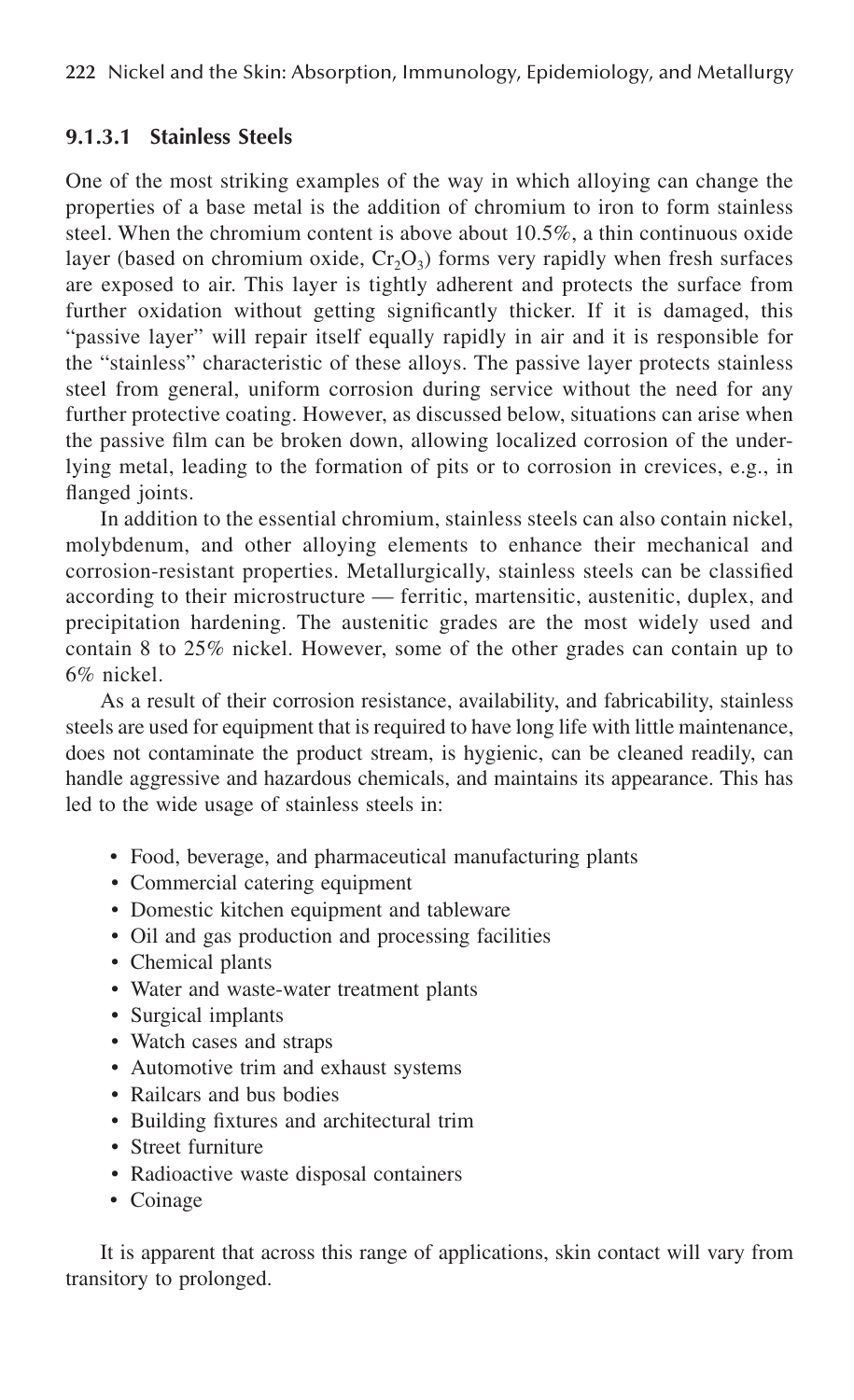#### **9.1.3.2 High Nickel Alloys**

Alloys based on nickel with additions of chromium, molybdenum, cobalt and other elements offer extreme resistance to corrosion in aggressive environments from ambient to high temperatures, as well as retaining high strength at high temperatures. Thus they are used for vital components and structures in chemical and petrochemical plants, power generation, and aircraft engines, as well as heating elements in furnaces and domestic appliances.

#### **9.1.3.3 Other Nickel-Containing Alloys**

Nickel improves the toughness of steels, so it is found in alloys for automotive gears and also in alloys to handle liquified natural gas (LNG), where the toughness of steel containing 9% nickel is maintained to cryogenic temperatures.

An alloy of iron with 36% nickel has almost zero coefficient of thermal expansion at ambient temperatures. This has led to its use for instruments where dimensional stability is important — and on a much larger scale to line cryogenic tanks to store LNG. However, the largest use today is for shadow masks in colortelevision tubes. The expansion coefficient can be controlled by adjusting the nickel content, so iron alloys containing 36 to 50% nickel can be made to match the expansion coefficients of glasses and ceramics, allowing them to be used for glassto-metal seals and the lead frames for electronic integrated circuit packages. The same alloy range, and the 78% nickel iron alloy, also have valuable magnetic properties that are used in components and electromagnetic shielding in much of today's electronic equipment.

Copper and nickel, both face-centred cubic metals, are mutually soluble over the whole range of compositions of copper–nickel alloys. The combination of physical, mechanical, and chemical properties, coupled with the biofouling resistance of the high copper alloys, resulted in a long history of application of the copper–nickel alloys in seawater handling systems (e.g., for cooling and firefighting), desalination plants, engineering applications, and coinage. The addition of copper to nickel increases its nobility and generally improves its resistance to corrosion by acids and chloride solutions. Typical applications are shown in Table 9.1.

| <b>Alloy</b>  | % Nickel | Application                                                   |  |  |  |  |
|---------------|----------|---------------------------------------------------------------|--|--|--|--|
| 400           | 67       | Chemical industry; seawater pumps and valves, heat exchangers |  |  |  |  |
|               | 45       | Thermocouples, electrical resistors, and control instruments  |  |  |  |  |
| Copper-nickel | 30       | Seawater heat exchangers, condenser tubes                     |  |  |  |  |
| Copper-nickel | 25       | Coinage alloy                                                 |  |  |  |  |
| Copper-nickel | 10       | Power plant and marine condenser tubes                        |  |  |  |  |

#### **TABLE 9.1 Copper–Nickel Alloys and Their Applications**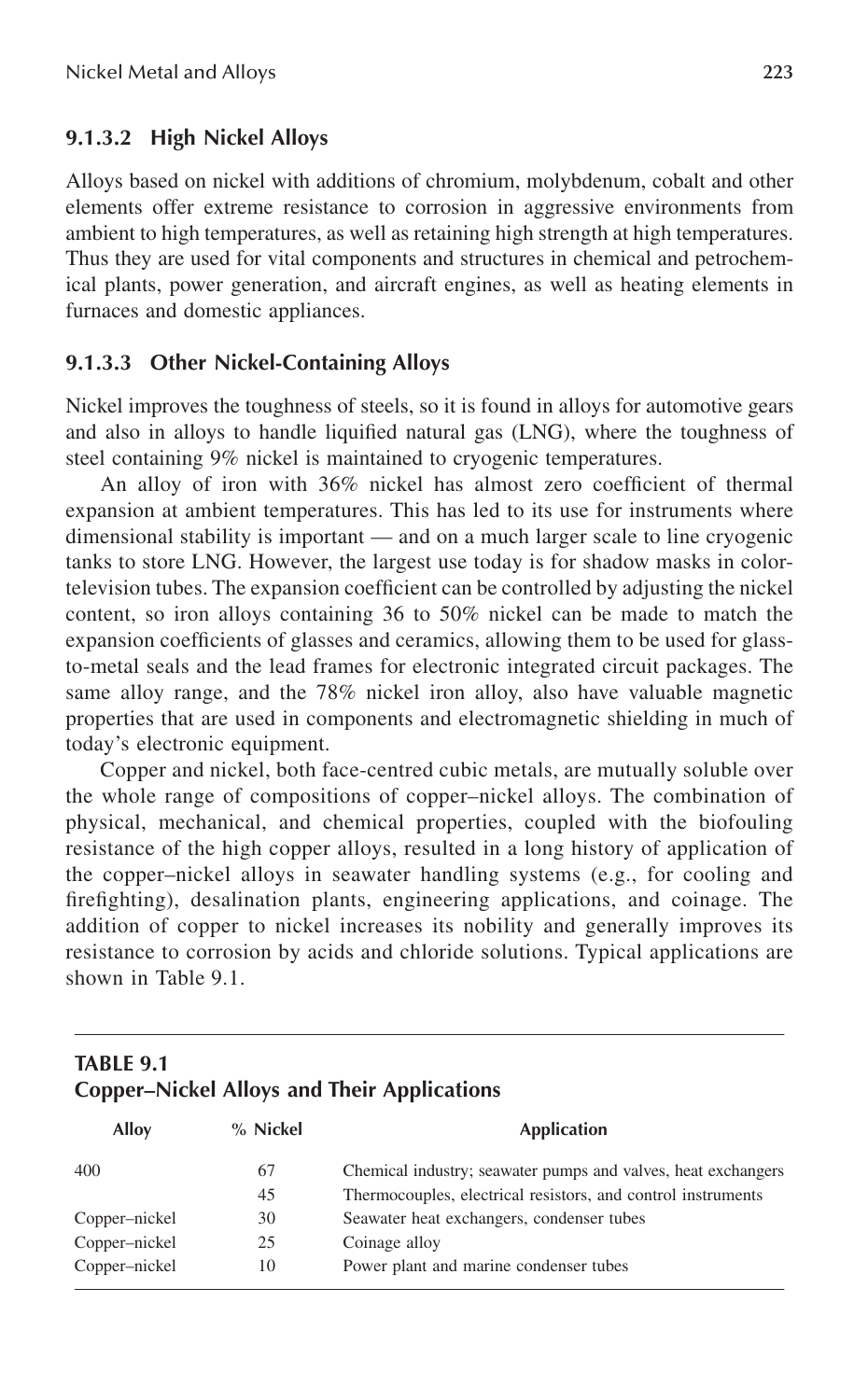Nickel silvers, in spite of their name, are alloys of copper with 10 to 30% nickel and zinc. While they have had some applications in architecture for handles, door knobs, handrails, etc., their most significant consumer use is jewelry, cutlery, and tableware, which is often plated with silver.

#### **9.1.4 INDUSTRIAL CONTACT WITH NICKEL-CONTAINING ALLOYS**

Manufacture and conversion to final products of all the nickel-containing alloys follows the normal metallurgical practices: intermediate products are either melted and cast; or melted, cast and wrought; or made from consolidated powders. Hot and cold working, welding, and machining may then be involved in final component fabrication. Manufacturing, environmental, health, and safety controls restrict the opportunities for direct skin contact throughout all these processes.

## **9.2 REACTION OF NICKEL AND ITS ALLOYS WITH SWEAT**

The contact of nickel and certain of its alloys with skin is not a direct cause of allergic dermatitis. The soluble products resulting from the corrosion of the metal by sweat are the direct cause (Flint, 1998). Thus there is a fundamental difference between dermatitis due to metal contact from that due to contact with a soluble nickel compound. The former requires the elapse of a period of time for the concentration of soluble corrosion products to reach a critical dose per unit area of skin before dermatitis can occur.

A number of consequences of practical significance follow:

- Transient skin contact is rarely damaging.
- The rate of reaction of a nickel alloy with sweat may be too slow to generate a critical dose.
- The nature of the exposure may be such that corrosion products are washed or abraded away.
- The rate of reaction may differ markedly between persons as a result of differences in corrosivity of their sweat.

Corrosion is an electrochemical process involving movement of electrons (e<sup>−</sup>) through the metal from anodic to cathodic areas and related movement of ions in the electrolyte. At metal potentials and pH values occurring in sweat, anodic reactions for nickel and alloys include:

```
Ni \rightarrow Ni^{++} + 2e^-Cu \rightarrow Cu^{++} + 2e^-Fe \rightarrow Fe^{++} + 2e^-Cr \to Cr^{+++} + 3e^-
```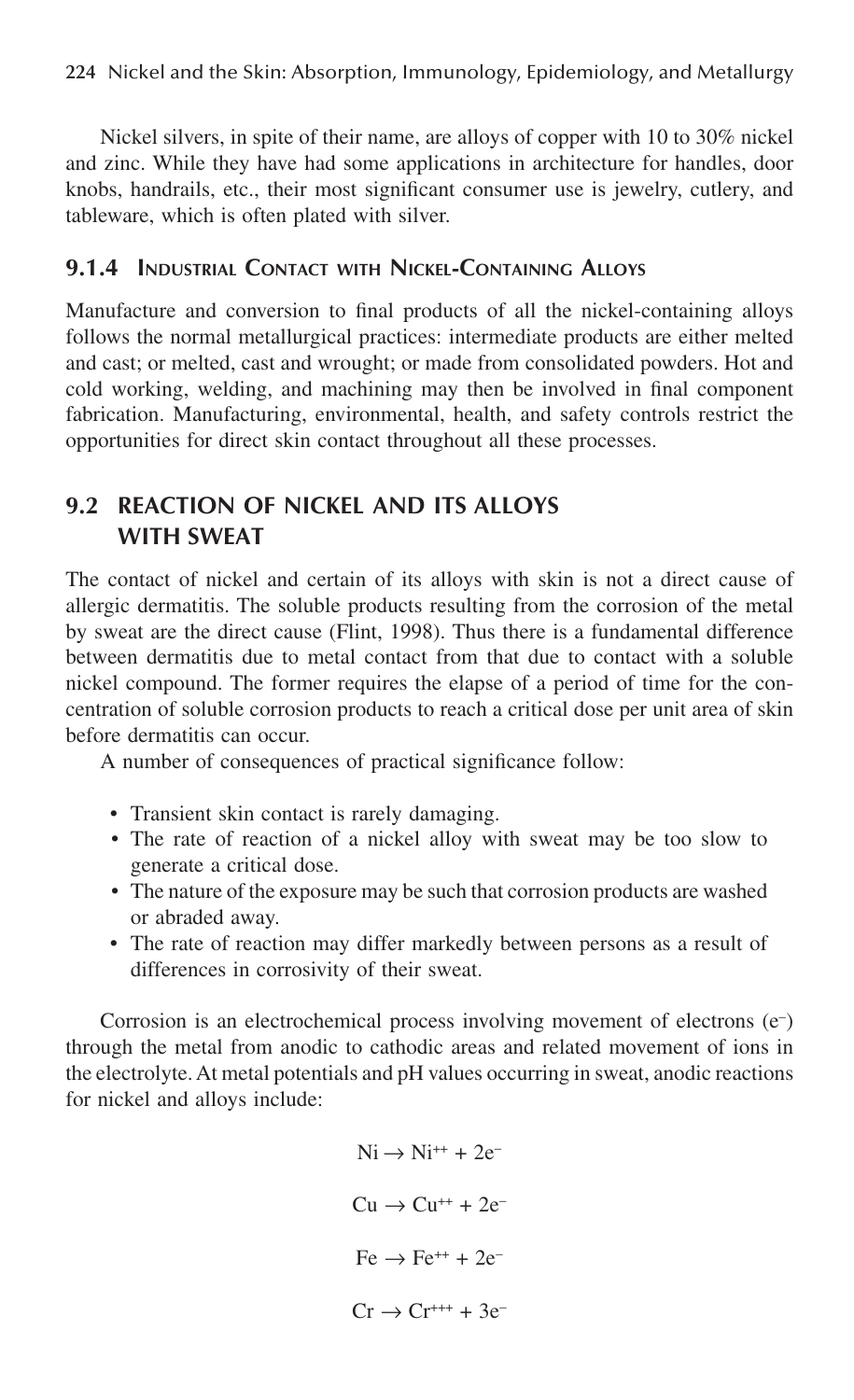The ions so formed may be oxidized further if oxidizing agents more powerful than air become available.

The electrons generated are consumed at the cathode, most commonly by reaction with oxygen:

$$
O_2 + 2H_2O + 4e^- \rightarrow 4(OH)^-
$$

but in acid sweat, evolution of hydrogen is feasible:

$$
2H_2O + 2e^- \to 2(OH)^- + H_2
$$

Other possibilities are the reduction of ferric, cupric, or other high-valency ions. Thus, if corrosion products such as ferric or cupric ions are retained at the site of reaction, it is possible for them to accelerate the rate of corrosion.

The situation with respect to a patch test on a metal specimen is shown in Figure 9.1. Sweat acts as the electrolyte. The anodic area occurs in the oxygendeficient region in the crevice where metal is in contact with the skin, since oxygen



**FIGURE 9.1** Corrosion of a metal or alloy at the region of skin contact in a patch test. The rate of production of metal ions is controlled primarily by the size of the cathode area and the electrical resistance of the sweat film.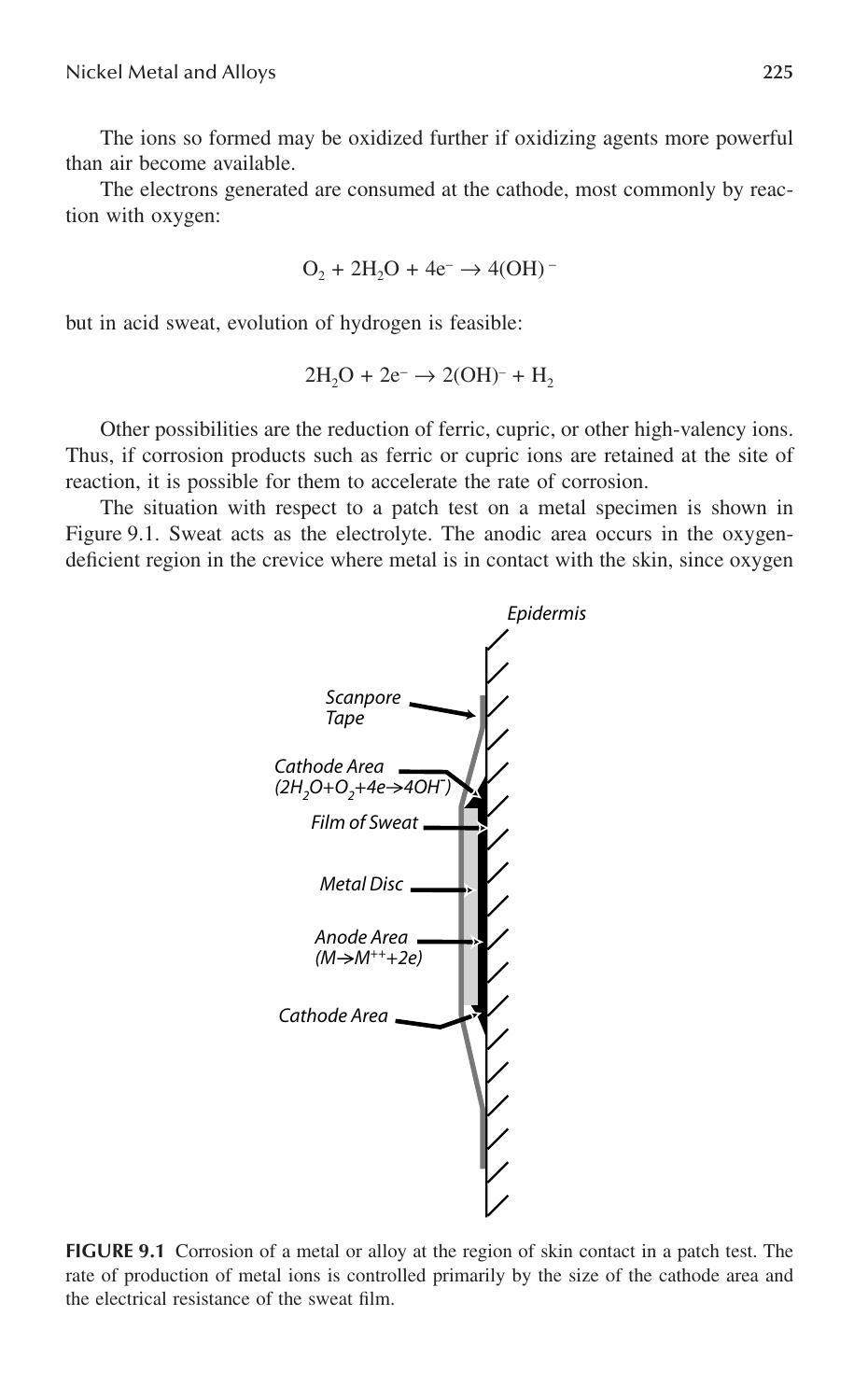in sweat derived from the epidermis or by diffusion from the atmosphere would soon be consumed. The cathodic area exists at the outer edges where sweat on the specimen is freely in contact with air.

The concentrations of nickel and other metal ions that develop in the area contacting the skin are governed by:

- 1. The rate of reaction of nickel metal or alloy, which in turn is controlled by their electrochemical characteristics, the extent of the area outside the crevice that is wetted by sweat, supply of oxygen or other reactant to that area, and the electrical resistance of the film of sweat.
- 2. The geometric configuration, which controls the diffusion of reactants, e.g., oxygen, to the reacting surfaces and of corrosion products away from reacting surfaces. (The reaction products may form insoluble compounds and although remaining on site may be present in an innocuous form.)
- 3. The supply of sweat and its composition.

The patch test represents a simple configuration that is generally undisturbed, usually for the 48 h test period. Acidity tends to develop in the creviced region due to hydrolysis of corrosion products, particularly if high valency ions such as Cr+++ are involved. In real life, articles in contact with the skin are often of complex shape and are not undisturbed, and the contact is rarely as tight or for as long a period as 48 h. Thus the patch test provides exposure conditions much more severe than those occurring in practice. Furthermore, the conditions developed in the patch test may differ substantially from those employed in tests in artificial sweat to determine release of nickel from articles intended to come into contact with the skin (CEN EN 1811:1998). Thus a discrepancy can occur in results from patch testing and those from nickel-release tests (see Figure 9.2) (Flint, 1998).

#### **9.2.1 HIGHER OXIDATION STATES OF NICKEL**

Trivalent and quadrivalent nickel ions are more powerful sensitizers than divalent nickel (Artik, et al., 1999). The nickel species produced by reaction with sweat on the skin is always the divalent form, but it is feasible for further oxidation to occur subsequently by reaction with reactive oxygen species such as peroxide or hypochlorite produced by phagocytes at inflamed areas. Thus nickel contact dermatitis develops more readily in irritated than in normal skin.

### **9.2.2 NICKEL IN POWDER FORM**

Particular care has to be taken when handling nickel in powder form. Very fine powders, say less than 50 µm diameter, tend to cling to the skin and be difficult to dislodge. Since the surface area of fine particles can be very large, even a relatively short exposure may be enough to generate sufficient nickel ions to cause dermatitis in a sensitized person.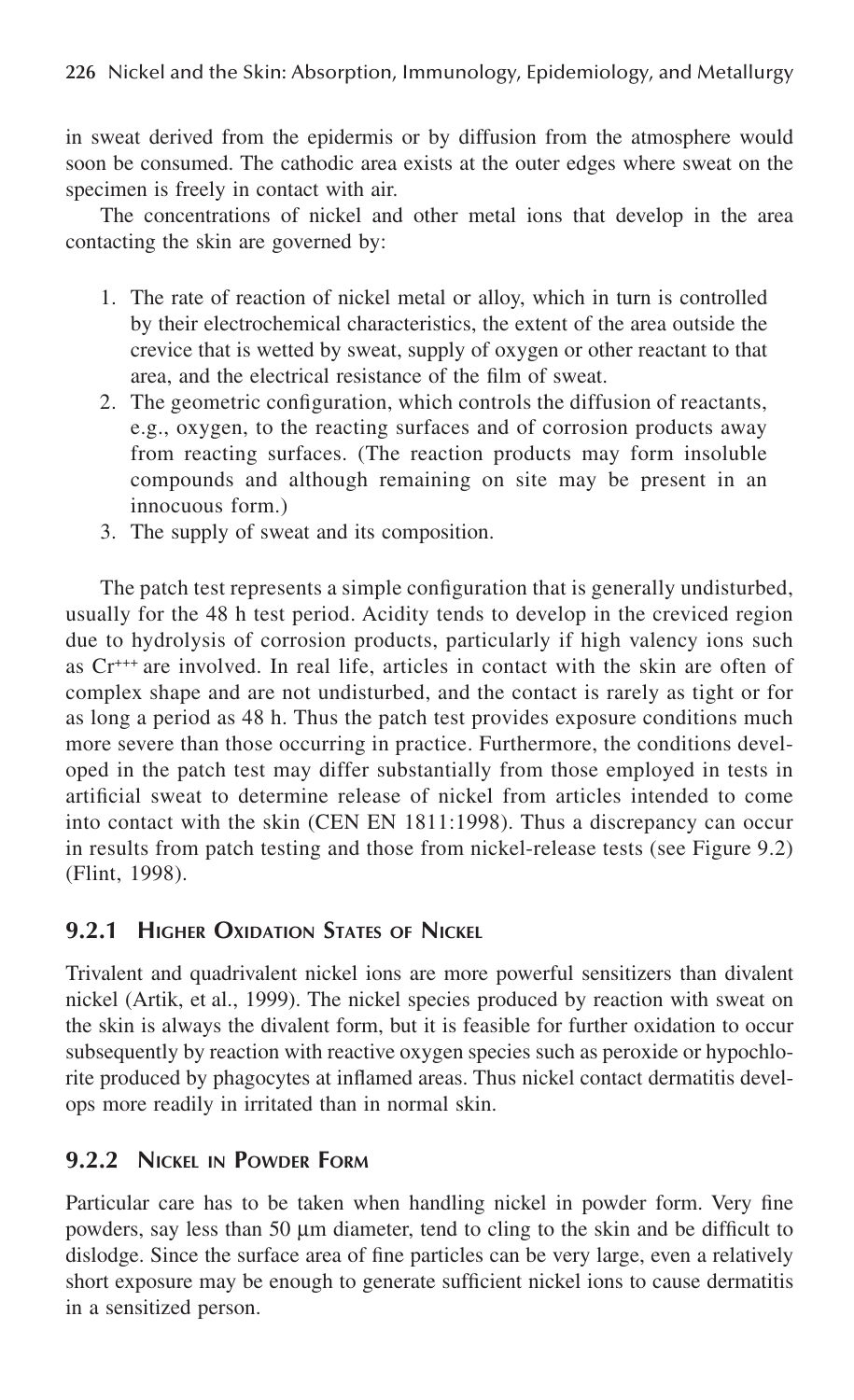

**FIGURE 9.2** Discrepancies in the correlation between patch test positive results and nickel release tests. The dotted line shows the maximum release value of  $0.5 \mu g/cm^2$ /week specified in Directive 94/27/EC for articles in direct and prolonged contact with the skin.

#### **9.2.3 ALLOYS**

As outlined above, numerous alloys of nickel with other metals are known and have industrial applications. Those that the public is most likely to have contact with are iron–chromium–nickel (stainless steels), copper–zinc–nickel (nickel silver), copper–nickel (coinage alloys), and gold–copper–nickel (white gold).

The rates of reaction of nickel alloys exposed to sweat may differ markedly from those of nickel and the alloying metals when in the unalloyed state, particularly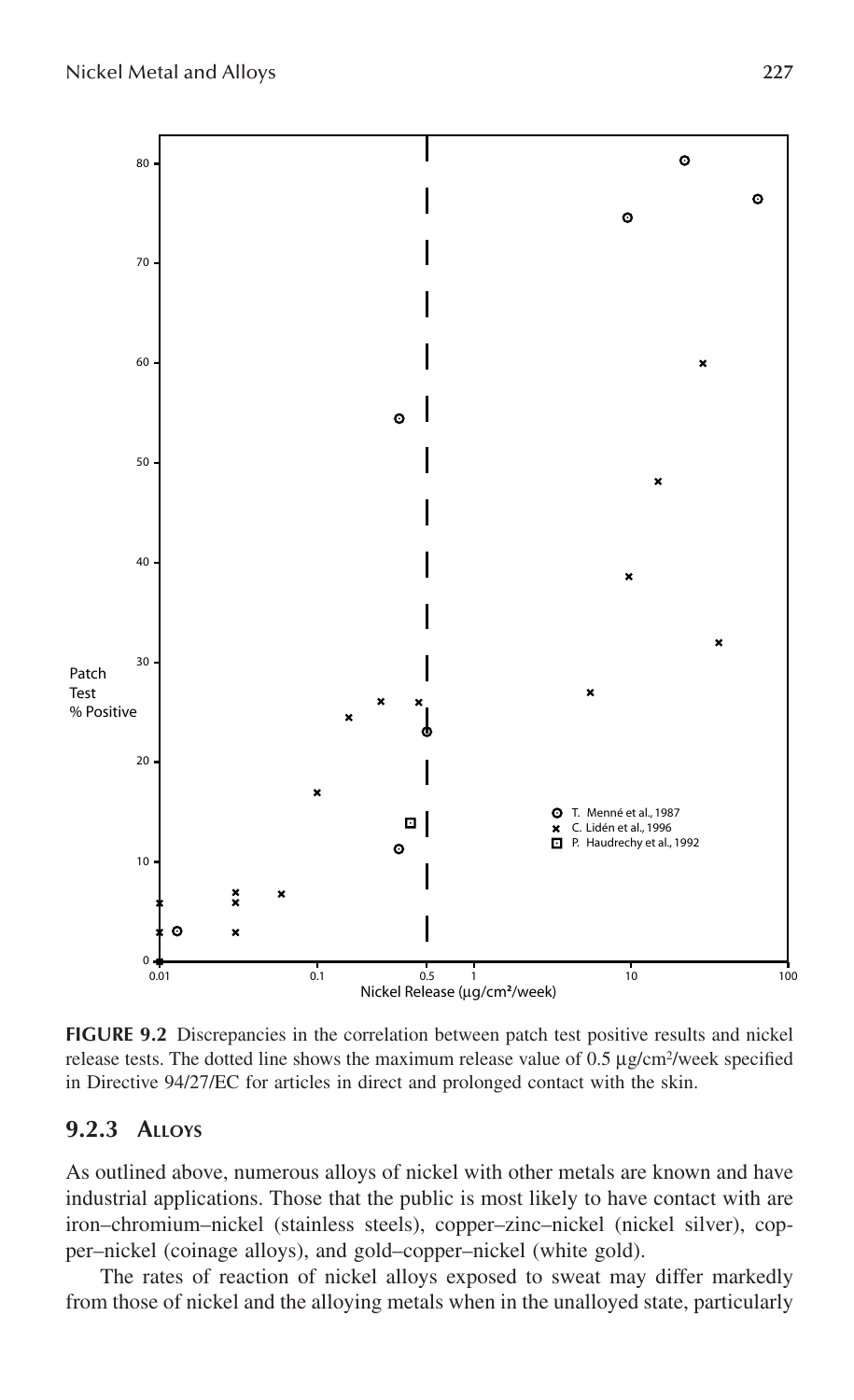if chromium, aluminium, or titanium is present in sufficient quantity to provide surface oxide films that prevent corrosion. The most common example of such an alloy is stainless steel.

When the content of nickel in an alloy that does react with sweat is low, the rate of formation of nickel ions may be insufficient to allow a concentration to be achieved that will initiate an allergic response. However, if the duration of exposure is long and the area of such an alloy exposed to the skin is large, a low content of nickel in the alloy could suffice to elicit a response, especially in a hypersensitive person. Thus it is not possible to define a lower limit for the content of nickel in the alloy below which there would be no possibility of eliciting contact dermatitis. The European Union classifies an alloy as a skin sensitizer if it contains more than 1% of nickel. However, that classification is aimed primarily at the ability to induce sensitization and not to its elicitation in an already sensitized person. In practice, alloys containing less than 3% nickel are unlikely to arouse an allergic reaction, even in sensitized persons, especially if the duration of exposure is short (Menné et al., 1987; Lidén, Menné, and Burrows, 1996).

#### **9.2.3.1 Nickel–Copper Alloys**

The alloys of nickel and copper are widely used in the chemical, oil, marine, and power industries. Despite their nobility and their good resistance to seawater corrosion, their behavior in sweat and patch tests is sometimes inferior to that of wrought nickel. The rate of attack of metals in sweat is greater than that in seawater as a result of the high degree of aeration, the lower pH value, and higher temperature. A more significant feature for the nickel–copper alloys, however, is the concentration of copper corrosion products that can develop in the sweat. The presence of cupric ions facilitates corrosion by providing an alternative cathodic reaction — the reduction of cupric ions to the cuprous state — thus increasing the rate of release of nickel.

The nickel–copper alloys used in engineering are rarely handled by the public, but two groups that are in constant everyday use are the copper–nickel–zinc alloys (nickel silvers) and the coinage alloys.

#### **9.2.3.2 Copper–Nickel–Zinc Alloys**

The addition of nickel in amounts greater than 12% to copper–zinc alloys whitens the alloy and eliminates the yellow color of brass — hence the derivation of the term "nickel silver" for such alloys. The nickel addition also improves strength, resistance to corrosion, and resistance to stress-corrosion cracking. The alloys are extensively used in decorative applications for gift- and tableware (usually silver plated — hence the name electro-plated nickel silver, EPNS), for keys and as a base metal for jewelry; in architecture for handles, door knobs, stair rails; and in engineering applications for springs, instruments, marine fittings, and fasteners.

Nickel silver alloys contain from 10 to 30% nickel, but the most common are the 18% alloys. The alloys have good resistance to corrosion by chloride solutions, but in tests in artificial sweat and in patch tests the copper corrosion products exert an adverse effect, and high nickel release rates and high incidence of patch test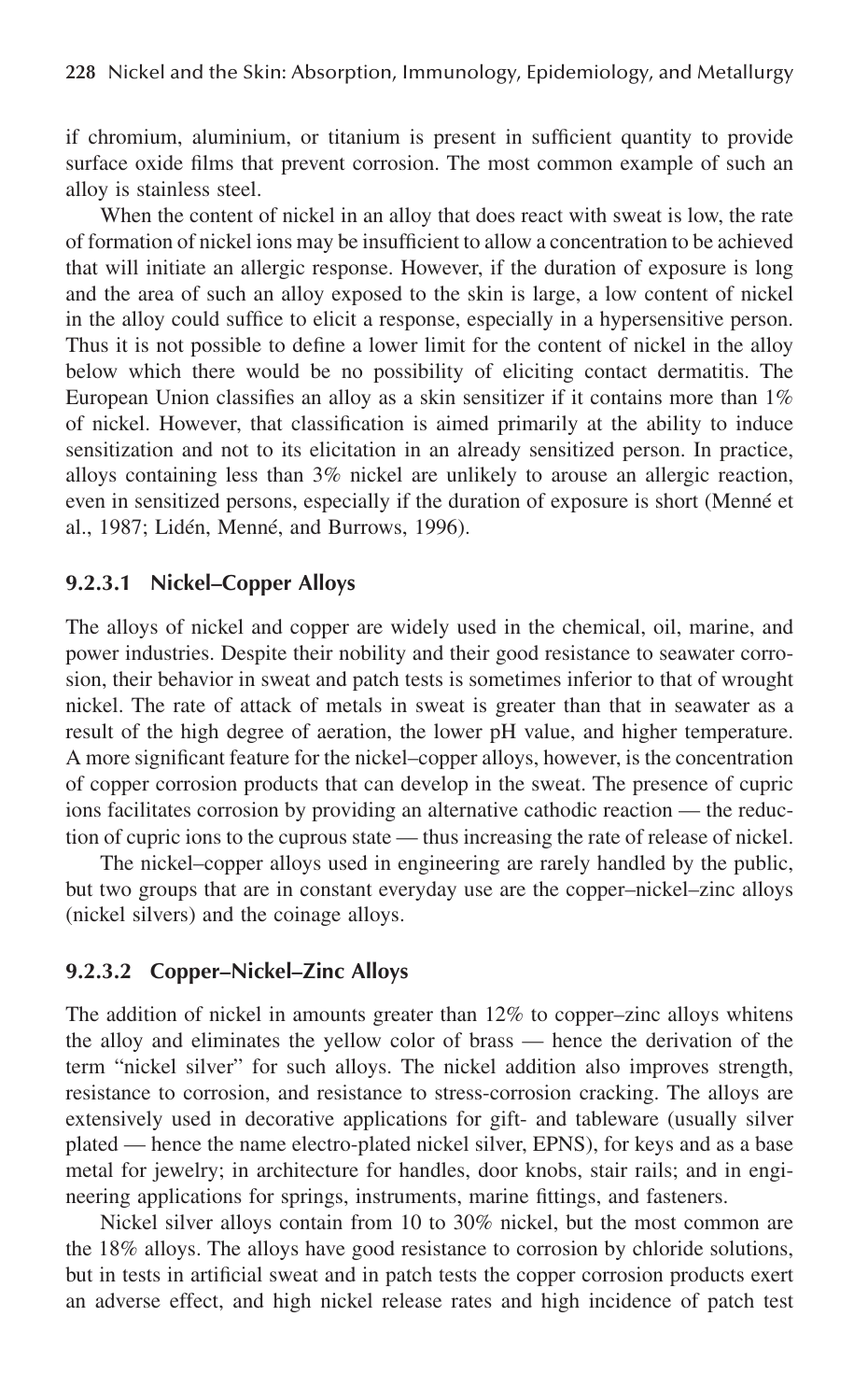| Alloy Composition (%) |     |           | Rate of Nickel<br>Release in<br><b>Artificial Sweat</b> | <b>Patch Test</b><br><b>Positives</b> |                                           |  |
|-----------------------|-----|-----------|---------------------------------------------------------|---------------------------------------|-------------------------------------------|--|
| <b>Cu</b>             | Zn  | Ni        | $(vg/cm^2/week)$                                        | (%)                                   | <b>Reference</b>                          |  |
| 64                    | 24  | 12        | 33                                                      | 81                                    | Menné et al., 1987                        |  |
| 61                    | 20  | 19        | 33                                                      |                                       | Cavalier, Foussereau, and<br>Massin, 1985 |  |
| $60 - 65$             | bal | $11 - 13$ | 20                                                      | 49                                    | Lidén, Menné, and Burrows,<br>1996        |  |

#### **TABLE 9.2 Tests on Copper–Nickel–Zinc Alloys**

positives are obtained as shown in Table 9.2. While silver plating will reduce greatly the release of nickel from the nickel silver, it is unlikely to eliminate it completely because of some porosity in the plating.

#### **9.2.3.3 Coinage Alloys**

Many alloys used for coinage contain nickel. Indeed wrought nickel itself makes a good coinage material, having the desirable characteristics of resistance to wear, bright appearance, ability to take an impression, magnetic properties, and low nickelrelease values in sweat. Wrought nickel has been used for coins for over 100 years. More commonly, copper-based alloys are used for coinage. Typical are those used in the U.K.: the 10p coin, 75 Cu/25 Ni; the 20p coin, 84 Cu/16 Ni; the £1 coin, 70 Cu/24.5 Zn/5.5 Ni.

If tested in artificial sweat, all these alloys will release nickel at a rate greater than the value of 0.5 µg/cm2/week specified in Directive 94/27/EC for articles in direct and prolonged contact with the skin. However, because of the transient nature of the contact, the handling of coins rarely causes contact dermatitis. In a provocation study by Christensen and Möller (1975), on 12 patients with contact allergy to nickel, intense handling of nickel-contaminated metal objects did not induce any visible eczematous activity. Some cases relating to cashiers are reported in the literature (Husain, 1977; van Ketel, 1985).

Nickel is released from coins washed with artificial sweat (Pedersen et al., 1974). Lidén and Carter (2001) found that the amounts obtained from the U.K., 10p, 20p, and  $\pounds$ 1 coins in 2 min of washing in 10 ml of artificial sweat, were 1.32, 1.91, and 3.56 µg, respectively. These concentrations of nickel (0.132, 0.191, and 0.356 ppm) were considerably below the minimum eliciting threshold of 100 ppm found by Menné and Calvin (1993) in nonoccluded exposure of nickel-sensitive individuals. Their exposure involved application of nickel chloride solutions to the forearms of 51 nickel-sensitive females for periods of 2 and 3 days. In reviewing the association of hand eczema with nickel allergy, Wilkinson and Wilkinson (1989) concluded that the relevance of nickel sensitivity is often overestimated.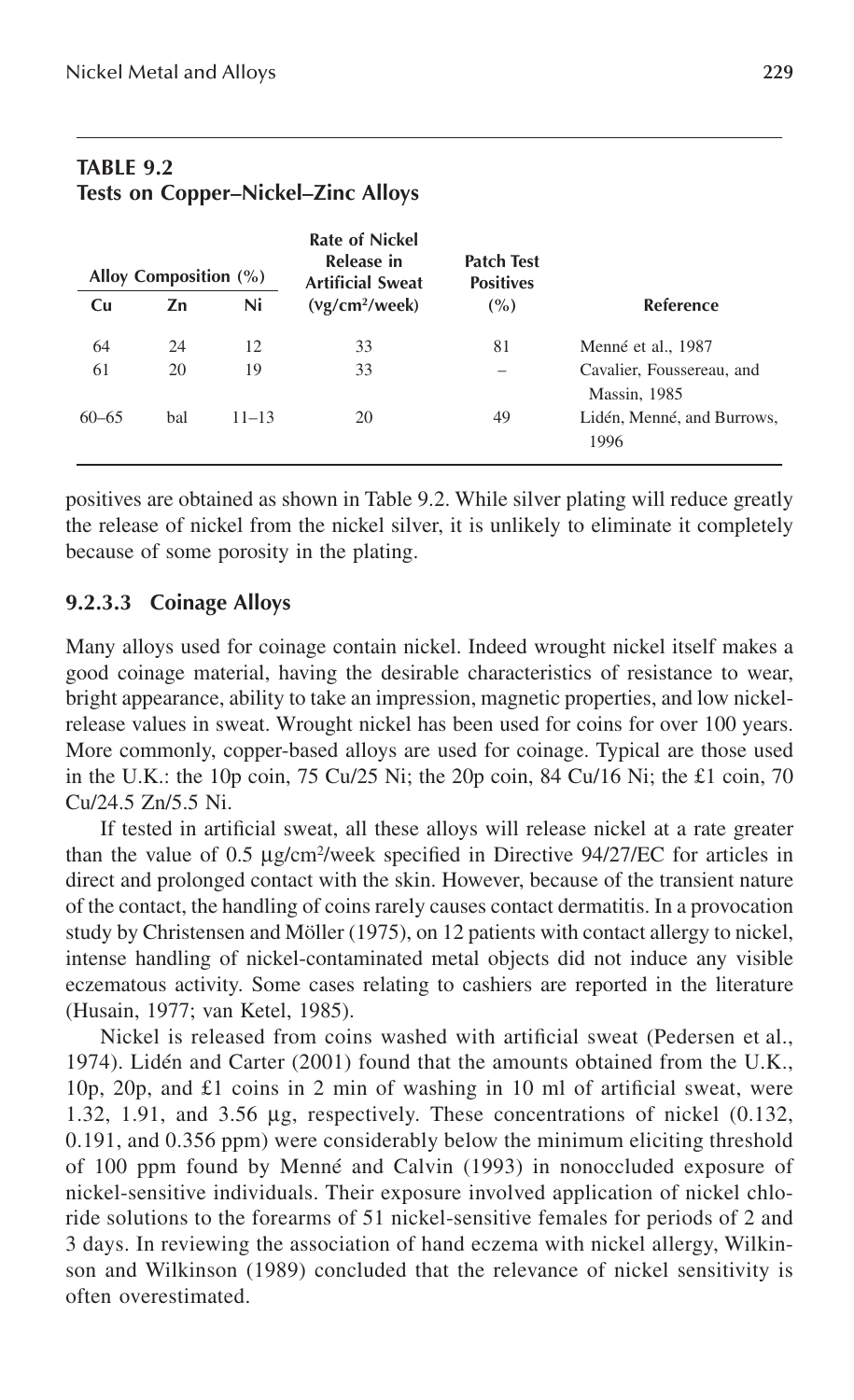#### **9.2.3.4 Alloys of Iron and Chromium with Nickel**

Nickel is frequently added to steel and cast iron in order to improve strength and wear resistance, but amounts used are small and nickel release rates are low (Lidén, 1998). Articles made from low-alloy steels and cast irons rarely come into prolonged contact with the skin. A nickel–iron alloy coating, containing 65% nickel, gives a 79% positive response in patch tests and has a rate of release of nickel in artificial sweat of about 75  $\mu$ g/cm<sup>2</sup>/week (Menné et al., 1987). However, it is unlikely to have applications where it would come into prolonged contact with the skin.

#### **9.2.3.5 Stainless Steels**

Iron-base alloys containing more than about 10.5% chromium are termed stainless steels and derive their good resistance to corrosion from the presence of a surface film of chromium oxide  $(Cr_1O_3)$ . There is a wide range of stainless-steel compositions (grades) and a correspondingly wide variation in resistance to corrosion. Alloying elements considered beneficial to resistance to corrosion are chromium, nickel, molybdenum, and nitrogen, while those detrimental to corrosion performance are sulphur, phosphorus, and carbon if present as carbide. Copper is beneficial in acid environments but is thought to be detrimental to resistance to chlorides. Compositions of some commonly used stainless steels in increasing order of resistance to corrosion are given in Table 9.3.

Stainless steels covered by an intact surface film are termed passive. There is no significant difference in corrosion performance of the various grades of stainless steel when all are in the fully passive condition. The chromium oxide film is not wholly impermeable and a minute passage of metal ions can occur across the metal–solution interface as a result of slow film dissolution or of metal at flaws in the film and healing of such flaws by film growth. Formation of metal ions in this way is usually too small to be detected analytically but can be determined by electrochemical means. Most stainless steels when tested in artificial sweat by the CEN EN 1811:1998 procedure usually show no measurable release of nickel (see below). It is common experience that stainless steels and similar chromium-containing alloys, when in the fully passive condition, do not give rise to contact dermatitis (Fisher, 1987).

If the passive oxide film becomes unstable in a corrosive environment, the stainless steel will become active and may then suffer a high rate of corrosion. Release of metal ions could reach significant levels — but with wide variations between the different grades of steel. The exposure conditions causing such loss of passivity are acidity and presence of chloride ions: in acid conditions the film is dissolved and a uniform corrosive attack occurs; in neutral chloride solutions penetration of the film occurs at isolated points and pitting corrosion develops. The severity of the conditions necessary to cause loss of passivity is a function of the grade of stainless steel.

When stainless-steel articles form a crevice, for example by tight contact with the skin, the solution within the crevice loses oxygen, and acidity can develop by hydrolysis. The fall in pH is dependent on the dimensions of the crevice, the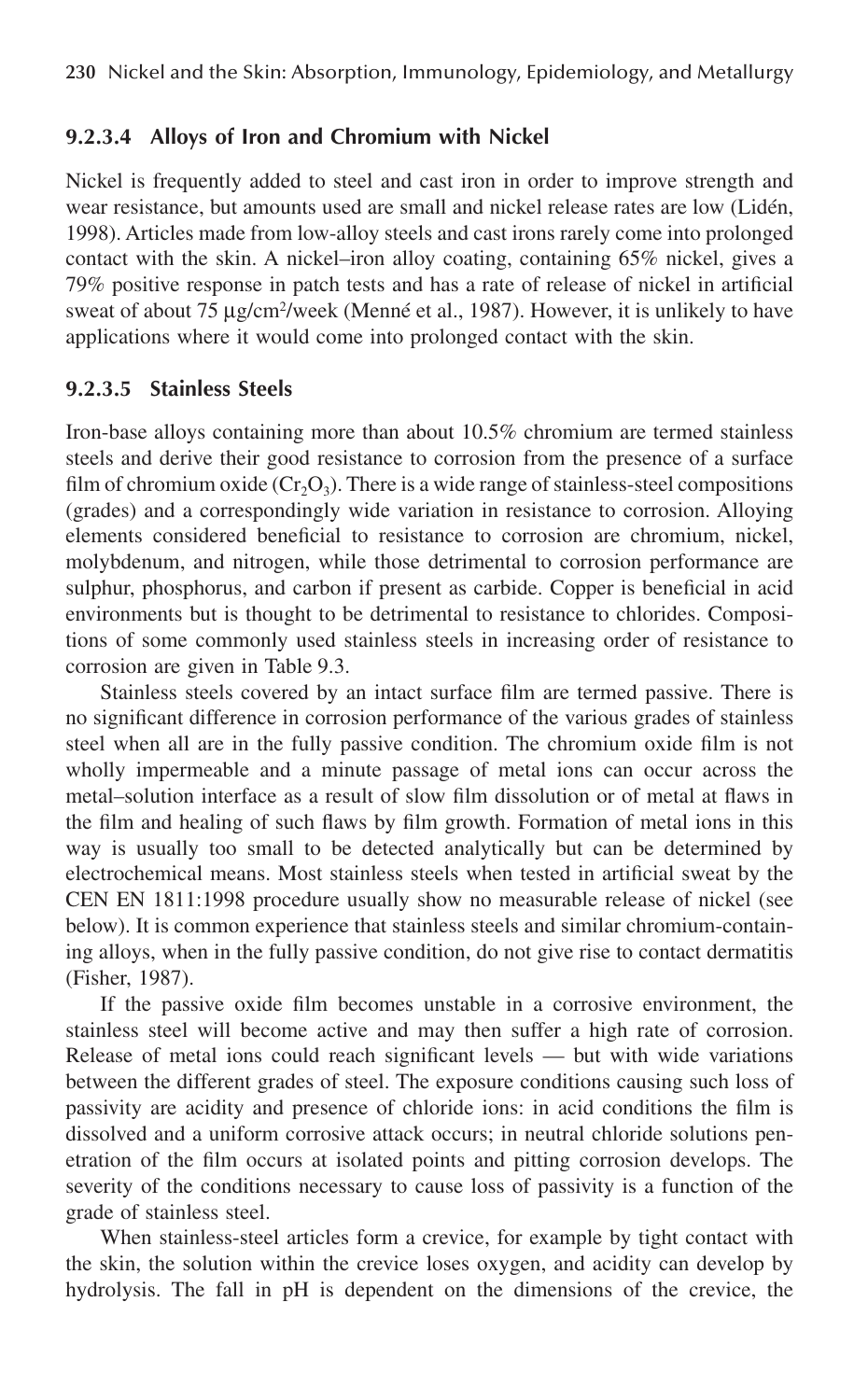|                        |                       |             |            |                                                                                        | Composition (%) |               |               |              |                          |
|------------------------|-----------------------|-------------|------------|----------------------------------------------------------------------------------------|-----------------|---------------|---------------|--------------|--------------------------|
|                        | $\mathsf{C}$<br>(max) | Mn<br>(max) | P<br>(max) | $\mathsf{s}$<br>(max)                                                                  | Si<br>(max)     | Cr            | Ni            | Mo           | Other                    |
| <b>Steel AISI Type</b> |                       |             |            |                                                                                        |                 |               |               |              |                          |
| 430                    | 0.12                  | 1.00        | 0.040      | 0.03                                                                                   | 1.00            | $16.0 - 18.0$ |               |              |                          |
| 301                    | 0.15                  | 2.00        | 0.045      | 0.03                                                                                   | 1.00            | $16.0 - 18.0$ | $6.0 - 8.0$   |              |                          |
| 303                    | 0.15                  | 2.00        | 0.045      | $0.15$ min                                                                             | 1.00            | $17.0 - 19.0$ | $8.0 - 10.0$  |              |                          |
| 304                    | 0.08                  | 2.00        | 0.045      | 0.03                                                                                   | 1.00            | $18.0 - 20.0$ | $8.0 - 10.5$  |              |                          |
| 316                    | 0.08                  | 2.00        | 0.045      | 0.03                                                                                   | 1.00            | $16.0 - 18.0$ | $10.0 - 14.0$ | $2.0 - 3.0$  |                          |
| 316L                   | 0.03                  | 2.00        | 0.045      | 0.03                                                                                   | 1.00            | $16.0 - 18.0$ | $10.0 - 14.0$ | $2.0 - 3.0$  |                          |
| <b>ISO</b>             |                       |             |            |                                                                                        |                 |               |               |              |                          |
| 5832 D                 | 0.030                 | 2.0         | 0.025      | 0.010                                                                                  | 1.0             | $17.0 - 19.0$ | $13.0 - 15.0$ | $2.25 - 3.5$ | 0.10 max N; 0.50 max Cu  |
| 5832 E                 | 0.030                 | 2.0         | 0.025      | 0.010                                                                                  | 1.0             | $17.0 - 19.0$ | $14.0 - 16.0$ | $2.35 - 4.2$ | 0.10-0.20 N; 0.50 max Cu |
|                        |                       |             |            | <i>Note:</i> The ISO 5832-1:1997 stainless steels are specified for surgical implants. |                 |               |               |              |                          |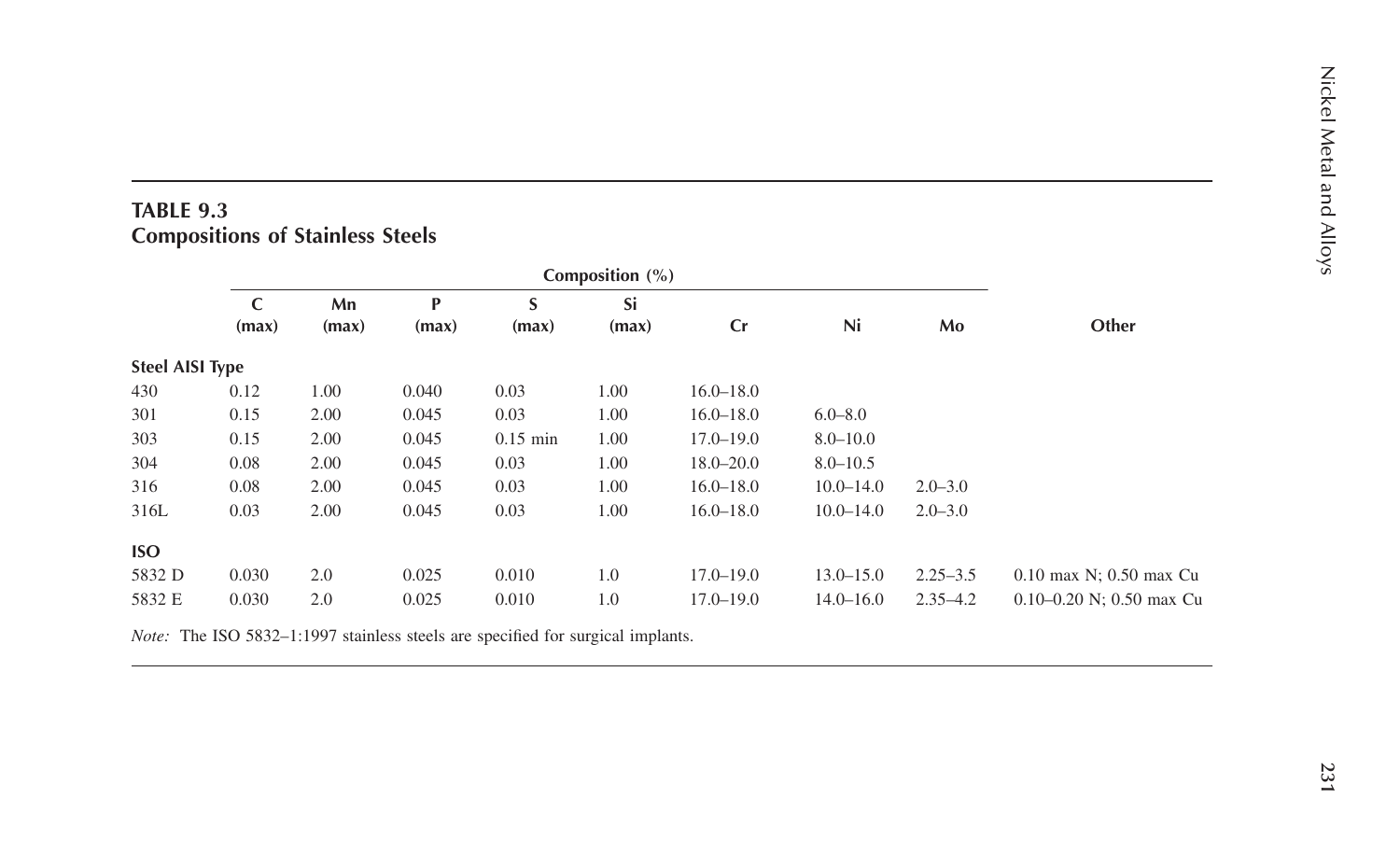compositions of the sweat and of the steel, and the time available to reach equilibrium (Oldfield and Sutton, 1977). Thus a patch test conducted on a specimen tightly bound to the skin without movement for 48 h provides a particularly severe corrosive environment for stainless steels. There are few reports where close contact of stainless steel articles with the skin has apparently caused dermatitis (Fischer et al., 1984a; Oakley, Ive, and Carr, 1987; Kanerva et al. 1994).

The differences in corrosion performance of the various grades of stainless steel lie in their differing abilities to retain passivity when under adverse corrosive conditions, more than in the actual rate of corrosion when passivity is lost. Ability to retain passivity is dependent primarily on composition, but smooth surface finish, absence of impurities — especially sulphide inclusions — and homogeneity of structure also play a part. The chromium content is particularly important in retention of passivity. Thus the low chromium 12 Cr/12 Ni stainless steel, now obsolete but formerly used for manufacture of watch cases, releases more than 0.5 µg/cm2/week nickel when tested by the CEN EN 1811:1998 procedure.

The corrosion testing of stainless steels in chloride media, such as artificial sweat solution, presents difficulties, since the determination of most interest is measurement of the period before loss of passivity occurs rather than the actual release of metal ions to the solution. Generally measurement of metal release is conducted over a time period sufficiently long to cover the period of usage.

Menné et al. (1987) carried out nickel-release measurements on a 18Cr/9Ni stainless steel using a composition of artificial sweat solution that was subsequently standardized in CEN EN 1811:1998. Test periods of 1, 3, and 6 weeks were used. A nickel-release rate of about 0.03 µg/cm2/week was measured after one week and lower values for the 3- and 6-week periods. A patch test incidence of 3% positives was observed in previously sensitized individuals.

Haudrechy et al. (1994; 1997) conducted patch tests and nickel-release tests in artificial sweat at pH 6.6 and down to pH 3.0 on 303, 304, 316L, and 430 grade stainless steels. It was found that the release of nickel from steels containing less than 0.03% sulphur was less than 0.5 µg/cm2/week, while the free-machining 303 grade steel, containing about 0.3% sulphur, released about or more than this level. The patch tests showed that 4% of patients reacted to the 303 grade steel, whereas none reacted to the other grades. It was concluded that use of the resulphurized  $(S > 0.1\%)$  grades of stainless steel should be avoided for articles coming into contact with the skin.

Lidén, Menné, and Burrows (1996) reported patch test results on 12 mm diameter discs of a 18 Cr/8 Ni steel and a steel to the ISO 5832 composition (steel for surgical implants). Patch tests were made on 111 nickel-sensitive subjects but no positive reactions were observed.

It may be concluded that, apart from the 303 grade, conventional stainless steels such as 304, 316, and 430 grades should not cause contact dermatitis in nickelsensitized persons (Haudrechy et al., 1994).

#### **9.2.3.6 Nickel–Iron–Chromium and Nickel–Chromium Alloys**

Those alloys containing more than 12% Cr behave similarly to stainless steels. They are characterized by excellent heat and corrosion resistance and therefore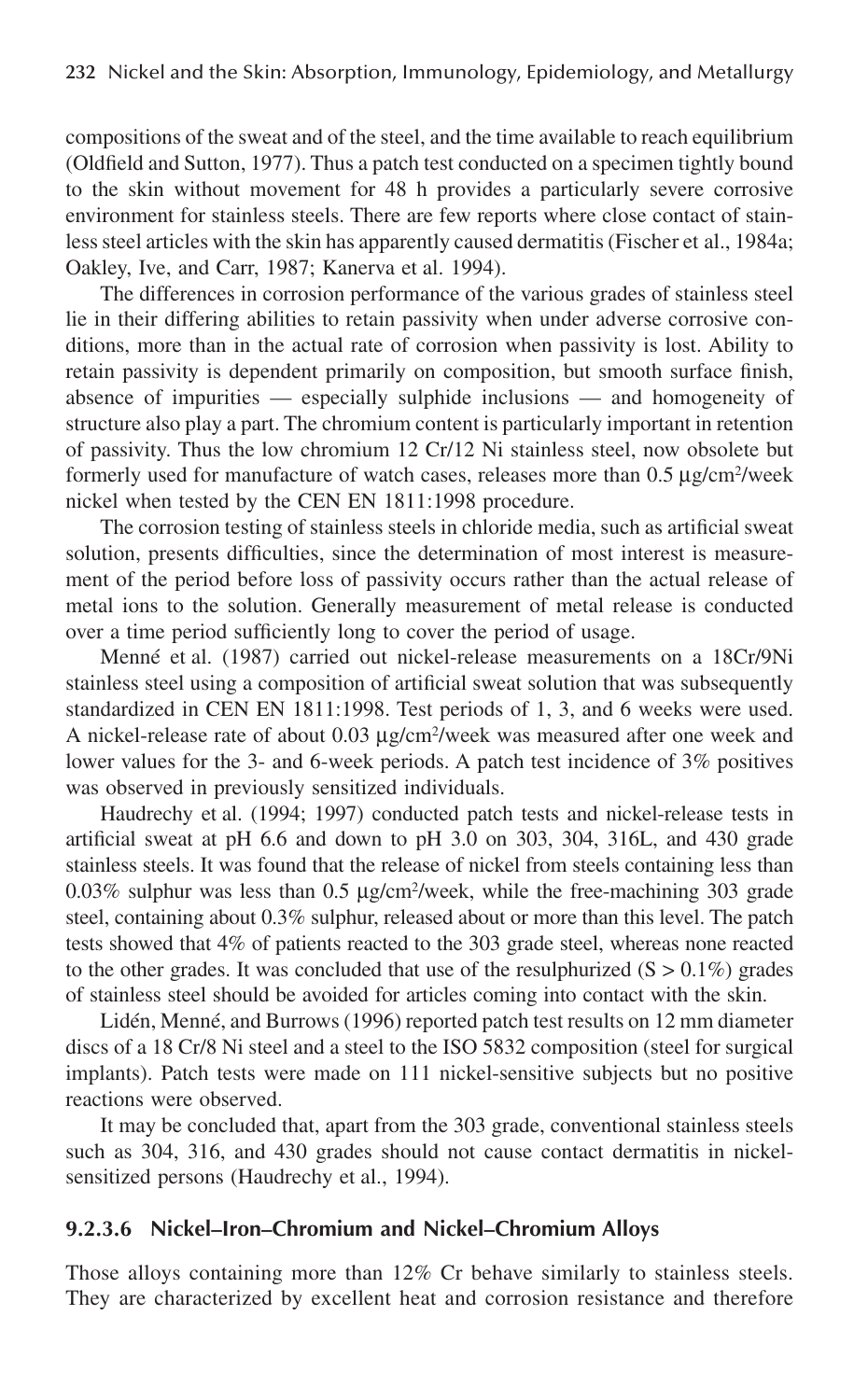find considerable use in applications involving exposure to high temperatures, e.g., resistance elements in electric heaters and ovens, components in jet engines, and components handling hot exhaust gases. The alloys are unlikely to be used in applications involving extensive handling. Alloy 600, the nickel-base alloy containing 15% Cr and 8% Fe, has low nickel release in artificial sweat but is subject to crevice corrosion and therefore reacts positively in patch tests (Menné et al., 1987). The alloys that also contain molybdenum have exceptionally good resistance to corrosion and would not be expected to react with sweat.

#### **9.2.3.7 Other Nickel Alloys**

Alloys of nickel with aluminium, cobalt, molybdenum, or silicon, while of industrial importance, are unlikely to be handled by the public. The shape memory nickel–titanium alloy (55% Ni) has been used in clothing and specialist medical devices. Its rate of release of nickel in sweat has been measured as  $0.8 \mu$ g/cm<sup>2</sup>/week (Haudrechy et al., 1997).

#### **9.2.3.8 Alloys of Noble Metals and Nickel**

Nickel occurs, in amounts generally less than 0.5%, in certain gold, silver, and palladium alloys used for electrical contacts. Alloys of platinum with up to 20% nickel have application (although limited) as a result of their good strength at high temperatures.

The most common alloy of a noble metal with nickel is white gold, which is often used in jewelry. Nickel-containing white gold is essentially a gold–copper–nickel alloy, often also containing 5 to 12% zinc. Nickel is present in amounts greater than about 5% in order to effect whitening, and this is aided to some extent by the zinc. Palladium also has a strong whitening effect and if present permits a reduction in nickel content. Copper is an essential constituent necessary to resist cracking of the alloy during heat treatment. White golds vary from 9 to 18 carat. Exposure to nickel-containing white gold is known to cause contact dermatitis in persons hypersensitive to nickel (Fischer et al., 1984b).

Alloys of noble metals with nickel or other electrochemically active metals such as zinc, can suffer corrosion by "de-alloying" when exposed to sweat. The active metal atoms are preferentially dissolved, leaving a porous structure composed of the noble metals (Au, Ag, Pd). It is evident that a certain minimum content of active metals must be present in the alloy if corrosion is to progress beyond the initial surface. By analogy with the "de-zincification" of copper–zinc alloys (brass), which has been extensively studied, that minimum content is about 15 atomic percent. For nickel alloys with gold or platinum that amounts to 5 wt% Ni, i.e., 95 wt% Au and for alloys with silver or palladium about 9 wt% Ni, i.e., 91 wt% Ag. Thus for alloys containing more than 95% Au or 91% Ag or Pd, the balance being nickel or nickel plus other active metals, the rate of release of nickel in sweat at body temperature will be very low and controlled by the rate of diffusion of nickel atoms to the reacting surfaces (Pickering and Wagner, 1967). Examples are the electrolytically deposited, hard gold coatings that contain 0.5 to 2.0% nickel or cobalt.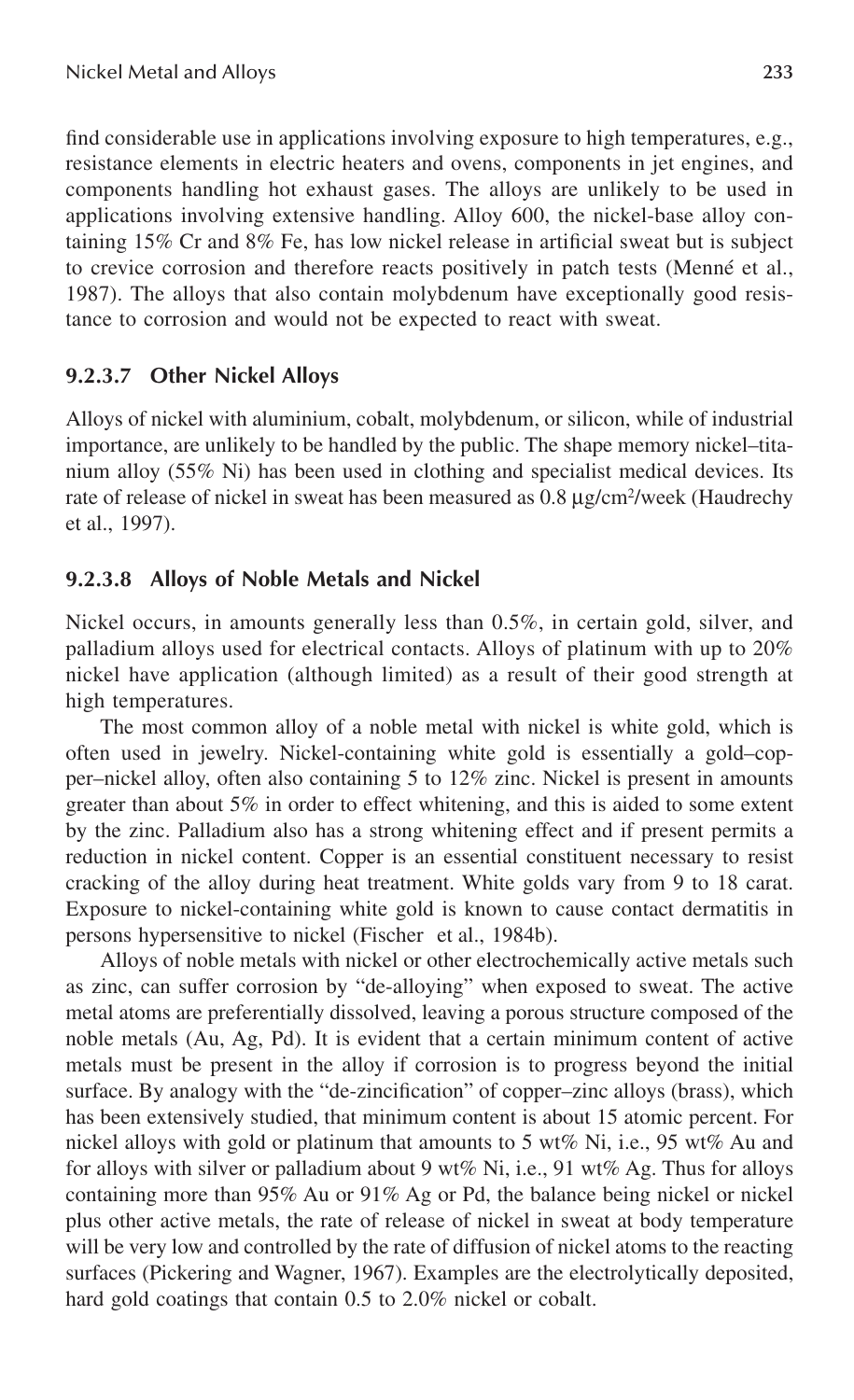|      | <b>Nickel Release</b> |      |                                  |     |    |                |                            |
|------|-----------------------|------|----------------------------------|-----|----|----------------|----------------------------|
| Au   | Ag                    | Pd   | White Gold Composition (%)<br>Cu | Zn  | Ni | $Au + Ag + Pd$ | (vg/cm <sup>2</sup> /week) |
| 37.8 |                       |      | 40.0                             | 2.0 | 6  | 37.8           | 4.00                       |
| 58.5 | 0.5                   |      | 27.0                             | 7.0 | 7  | 59.0           | 1.05                       |
| 76.0 |                       |      | 18.0                             | 2.0 | 6  | 76.0           | 0.54                       |
| 75.0 |                       | 13.5 | 7.5                              | 2.0 | 6  | 88.5           | 0.02                       |
| 58.5 | 18.0                  | 14.0 | 6.6                              | 0.9 | 2  | 90.5           | 0.03                       |
|      |                       |      |                                  |     |    |                |                            |

# **TABLE 9.4 Nickel Release from White Gold Alloys**

Adapted from Bagnoud, P., Nicoud, S., and Ramoni, P., Nickel allergy: the European directive and its consequences on gold coatings and white gold alloys, *Gold Technol.*, 18, 11, 1996.

Noble-metal alloys containing more than the critical amounts of nickel plus other active metals will undergo preferential corrosion in sweat. The rate of release of nickel and other active metal ions will depend on the content of noble metals. For alloys of high noble-metal content the rate of release in artificial sweat can be quite low, as illustrated in Table 9.4.

#### **9.2.4 NICKEL COATINGS**

Nickel coatings can be obtained by electro-deposition or chemical reduction from solutions of nickel salts or decomposition of nickel carbonyl vapor or flame spraying. The nickel coatings most commonly encountered are those obtained by electrodeposition from solutions of nickel sulphate or sulphamate and nickel chloride, and which are used to provide a decorative finish to articles made from steel, brass, or zinc alloys. The deposits may also be used to provide protection for engineering components or for repair of worn or mismachined parts. However, deposits for engineering applications are more often obtained by chemical reduction from nickel chloride or chloride plus sulphate solutions using sodium hypophosphite or much less frequently sodium borohydride as the reducing agent. Vapour deposited and flame sprayed coatings are rarely encountered.

Electro-deposited nickel coatings on intricately shaped articles show variation in thickness over the contour, being thin in recesses and thick on protuberances. Bright nickel coatings are obtained from solutions to which organic brightening agents have been added. The use of such brighteners adds sulphur to the coating and consequently causes a reduction in its resistance to corrosion. Semibright and dull nickel coatings contain only minor amounts of sulphur, and their corrosion resistance is similar to that of wrought nickel. The release of nickel in artificial sweat (test procedure CEN EN 1811:1998) is shown in Table 9.5.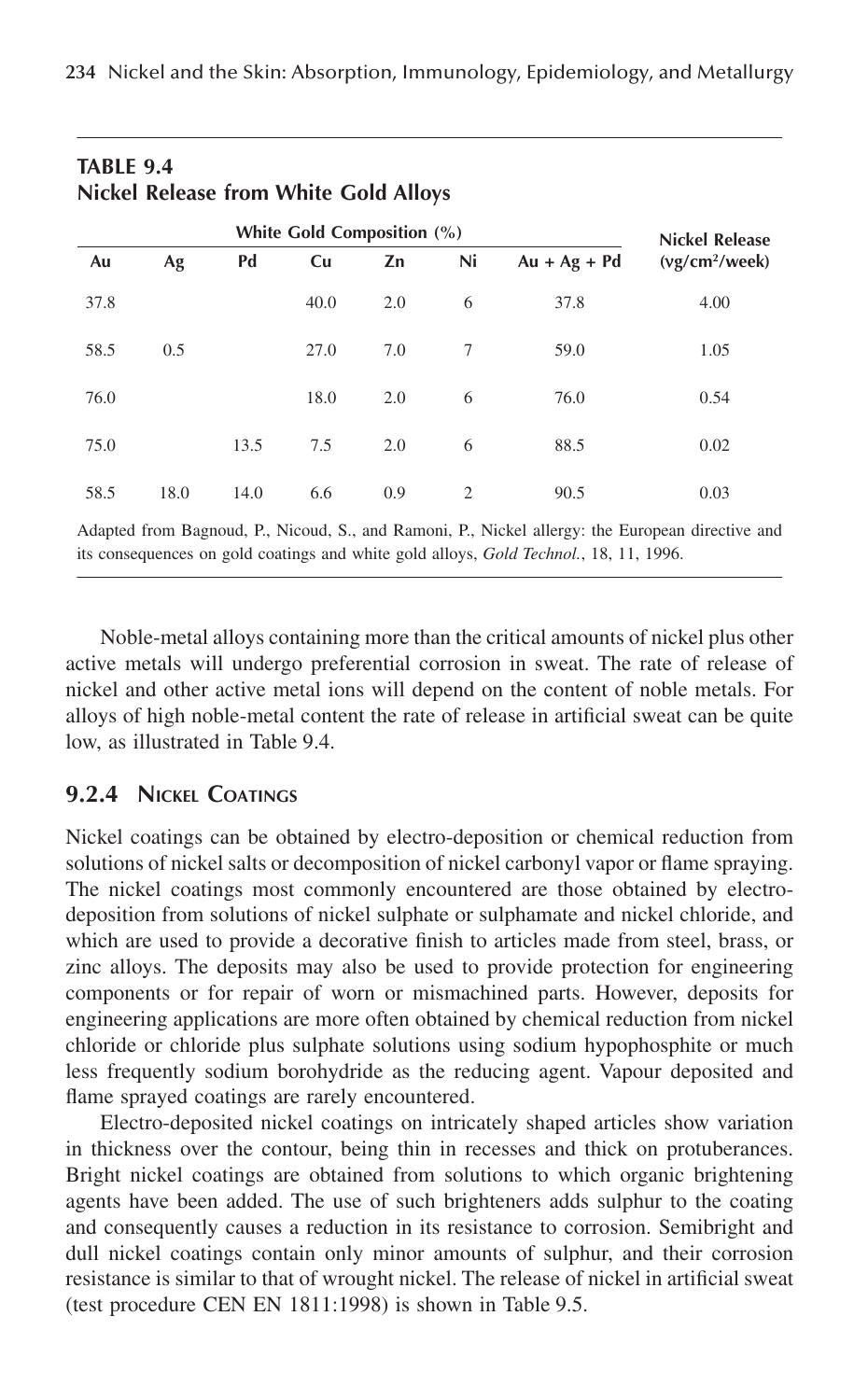| TABLE 9.5                                 |
|-------------------------------------------|
| <b>Comparison of Release from Wrought</b> |
| and Electrodeposited Nickel               |

| Form                           | Release of Nickel (vg/cm <sup>2</sup> /week) |
|--------------------------------|----------------------------------------------|
| Wrought nickel                 | 2.5:3.6                                      |
| Bright electrodeposited nickel | 60:296                                       |

Bright nickel coatings without a top-coat are sometimes used on keys, fasteners, handles, paper clips, toys, and tools. Use of nickel-plated handheld tools may be a risk factor for nickel allergy (Cavalier, Foussereau, and Massin, 1985).

#### **9.2.4.1 Top-Coats on Nickel Substrates**

In most applications the bright nickel coating is covered by a top-coat such as chromium, gold, or silver. The latter two coatings sometimes have a further, very thin coating of rhodium. The top-coat can significantly reduce the release of nickel from the undercoat.

The chromic acid solutions used for the deposition of chromium have very poor "throwing power" (the ability of a plating solution to produce a uniform metal distribution on an irregular surface). In consequence there is great variation in thickness of chromium coatings when deposited on intricately shaped articles. Moreover, chromium coatings of the usual thickness of about  $0.2 \mu$ m are porous, while thicker coatings, say above about  $0.6 \mu m$ , are cracked. Thus chromium top-coats cannot be relied upon to prevent release of nickel from the undercoat. Similarly, the results from patch tests and nickel-release tests tend to be inconsistent. However, the value of the chromium coating in reducing rate of nickel release is evident from the results shown in Table 9.6 (Lidén, Menné, and Burrows, 1996; Cavalier, Foussereau, and Massin, 1985).

Gold and silver top-coats on nickel substrates are usually electrolytically deposited from cyanide solutions that have good throwing power, so the thickness of the coating does not show great variation over the contour of intricately shaped articles. A coating on a good piece of costume jewelry would have a thickness of about 2

#### **TABLE 9.6**

**Effect of Chromium Coating on Nickel Release, (Lidén, Menné, and Burrows, 1996; Cavalier, Foussereau, and Massin, 1985)**

| <b>Substrate</b>               | Chromium<br>Thickness (ym) | <b>Positives in Patch</b><br>Test $(\% )$ | <b>Release of Nickel in</b><br><b>Artificial Sweat Test</b><br>$(vg/cm^2/week)$ |
|--------------------------------|----------------------------|-------------------------------------------|---------------------------------------------------------------------------------|
| Bright nickel plating on brass | 0.2                        | 3                                         | 0.13                                                                            |
|                                | 0.6                        | 21                                        | 0.21                                                                            |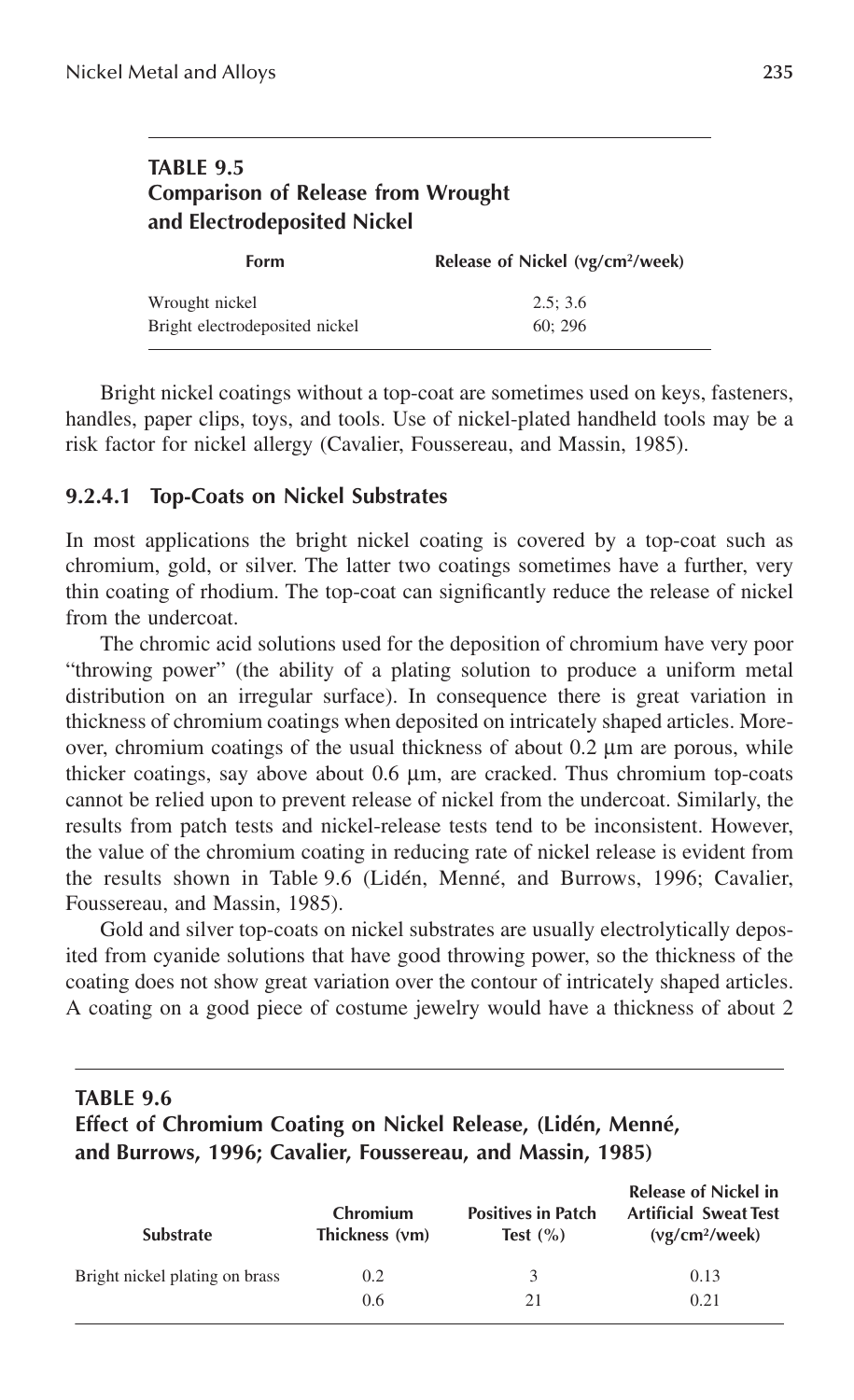to 4 µm, while cheap jewelry may have only sufficient thickness to color the surface. Even at 4 µm thickness the coatings are porous, and it is considered that a thickness of 10 µm is necessary to obtain a pore-free coating. Moreover, the coatings are soft (even the so-called hard deposits) and hence the wear resistance is poor. It may be concluded that gold and silver top-coats at economic thicknesses will not prevent release of nickel from the substrate.

Many gold coatings contain 0.1 to 2% of nickel or cobalt in order to increase hardness and improve resistance to wear. At this content of nickel or cobalt there would be negligible release when such coatings are exposed to sweat (see Section 9.2.3.8).

#### **9.2.4.2 Tin–Nickel Coatings**

The tin–nickel alloy coating is deposited from a fluoride solution. It has a pleasing pinkish-silver color and is sometimes used as a decorative finish. The deposit has composition 65 Sn/35 Ni and consists of the intermetallic alloy SnNi, an alloy that can be obtained only by electrodeposition. It has good resistance to corrosion but will nevertheless release a small amount of nickel when exposed to sweat solutions. The results of some tests in artificial sweat are given in Table 9.7.

## **9.2.4.3 Chemically Reduced (Electroless) Nickel Coatings**

These coatings are produced by the reduction of hot nickel chloride or sulphate solutions by sodium hypophosphite. The deposits contain 3 to 12% phosphorus depending upon the operating conditions and are characterized by uniformity of deposit thickness and hardness. The hardness may be increased by heat treatment. The resistance to corrosion is similar to that of wrought nickel. The high phosphorus deposits are superior to low phosphorus deposits in resistance to corrosion by acids, but the opposite is true for alkaline solutions. The uniformity of deposit thickness, corrosion resistance, hardness, and wear resistance make the deposits extremely attractive for engineering applications. It would be exceptional for chemically reduced coatings to be used as a decorative finish on articles involving handling.

## **TABLE 9.7 Nickel Release from Tin–Nickel Alloy Coatings**

| <b>Material</b>                    | Positives in<br>Patch Tests $(\% )$ | <b>Release of Nickel in</b><br><b>Artificial Sweat</b><br>(vg/cm <sup>2</sup> /week) | <b>Reference</b>                                                              |
|------------------------------------|-------------------------------------|--------------------------------------------------------------------------------------|-------------------------------------------------------------------------------|
| 2 um thick SnNi on<br><b>brass</b> | 7                                   | 0.06                                                                                 | Lidén, Menné, and Burrows,<br>1996; Cavalier, Foussereau,<br>and Massin, 1985 |
| 10 µm thick SnNi<br>on copper      | 22.5                                | 0.50                                                                                 | Menné et al., 1987                                                            |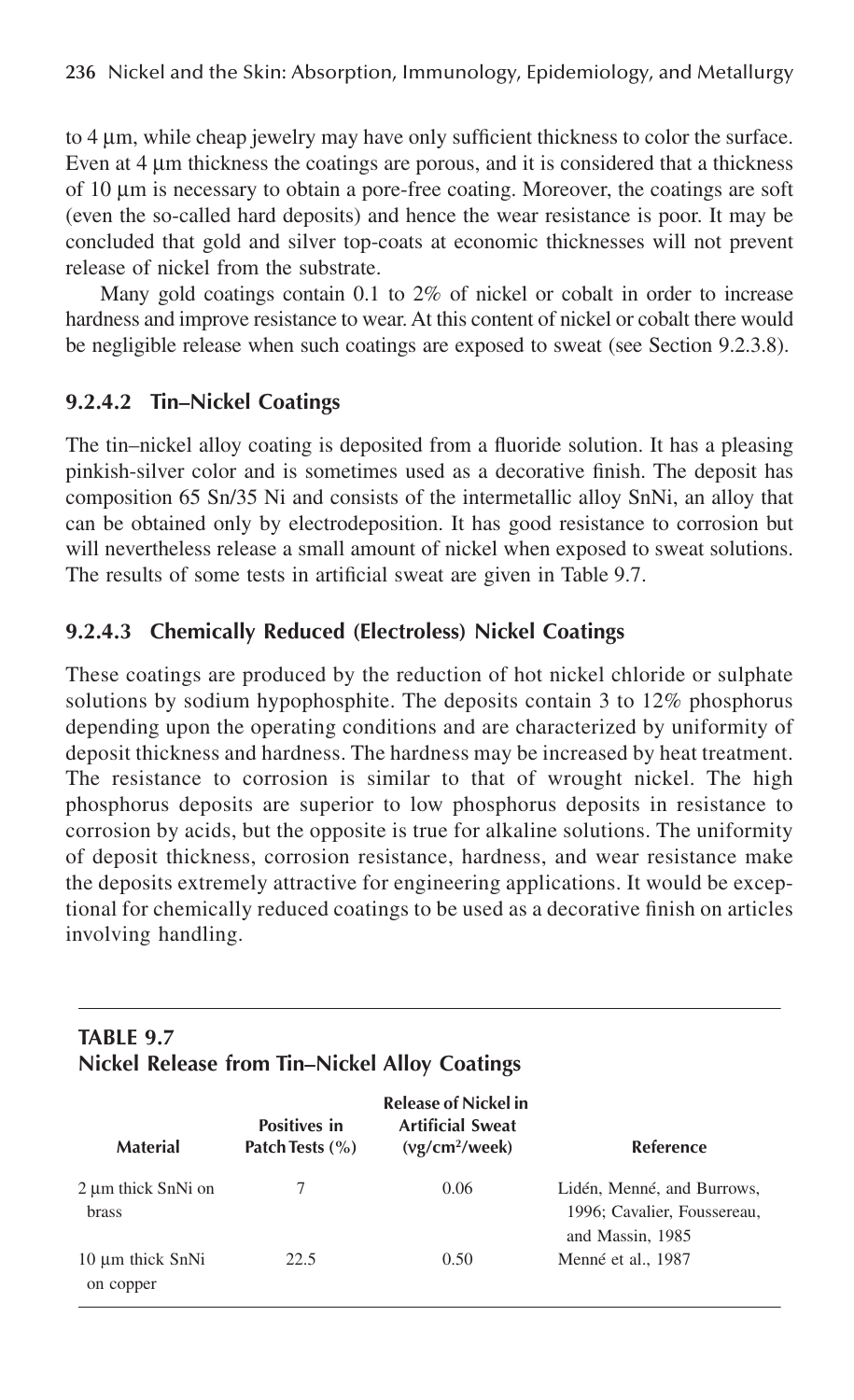#### **9.3 CONCLUSIONS**

Nickel is one of the most versatile of metals. Its corrosion resistance, high temperature properties, and ability to form alloys are responsible for the many important applications of nickel-containing alloys and coatings in use today.

The direct cause of nickel allergic contact dermatitis is reaction to the soluble products resulting from corrosion of a nickel-containing metal by sweat. The corrosion rate of alloys, and hence nickel release rate, is not just a simple function of the nickel content of the alloy. Since the corrosion product must have time to accumulate, transient skin contact is rarely damaging.

The release of nickel from coatings depends on the nature of the entire coating system, particularly of any metallic overcoating that may be present.

While some of the nickel-containing alloys in common use may release nickel when tested according to the CEN EN 1811:1998 procedure at a rate greater than the value of 0.5  $\mu$ g/cm<sup>2</sup>/week specified in Directive 94/27/EC, many of their applications are such that they are rarely in direct and prolonged contact with the skin. Other nickel-containing alloys that are in widespread use, including for skin contact, are sufficiently corrosion resistant that the nickel-release rate is much less than that. The common grades of stainless steel come into the latter category.

#### **9.4 ACKNOWLEDGMENT**

The authors would like to thank their colleagues in the nickel industry for help in preparing this chapter.

#### **REFERENCES**

- Artik, S. et al., Nickel allergy in mice: enhanced sensitisation capacity of nickel at higher oxidation states, *J. Immunol.*, 163, 1143, 1999.
- Bagnoud, P., Nicoud, S., and Ramoni, P., Nickel allergy: the European directive and its consequences on gold coatings and white gold alloys, *Gold Technol.*, 18, 11, 1996.
- Cavalier, C., Foussereau, J., and Massin, M., Nickel allergy: analysis of metal clothing objects and patch testing to metal samples, *Contact Dermatitis*, 12, 65, 1985.
- Christensen, O.B. and Möller, H., External and internal exposure to the antigen in the hand eczema of nickel allergy, *Contact Dermatitis*, 1, 136, 1975.
- Fischer, T. et al., Nickel release from ear piercing kits and earrings, *Contact Dermatitis*, 10, 39, 1984a.
- Fischer, T. et al., Contact sensitivity to nickel in white gold, *Contact Dermatitis*, 10, 23, 1984b. Fisher, A.A., *Contact Dermatitis*, 3rd ed., Lea & Febiger, Philadelphia, 1986.
- Flint, G.N., A metallurgical approach to metal contact dermatitis, *Contact Dermatitis*, 39, 213, 1998.
- Haudrechy, P. et al., Nickel release from nickel-plated metals and stainless steels, *Contact Dermatitis*, 31, 249, 1994.
- Haudrechy, P. et al., Nickel release from stainless steels, *Contact Dermatitis*, 37, 113, 1997. Husain, S.L., Nickel coin dermatitis, *Br. Med. J.*, 2(6093), 998, 1977.
- Kanerva, L. et al., Nickel release from metals and a case of allergic contact dermatitis from stainless steel, *Contact Dermatitis*, 31, 299, 1994.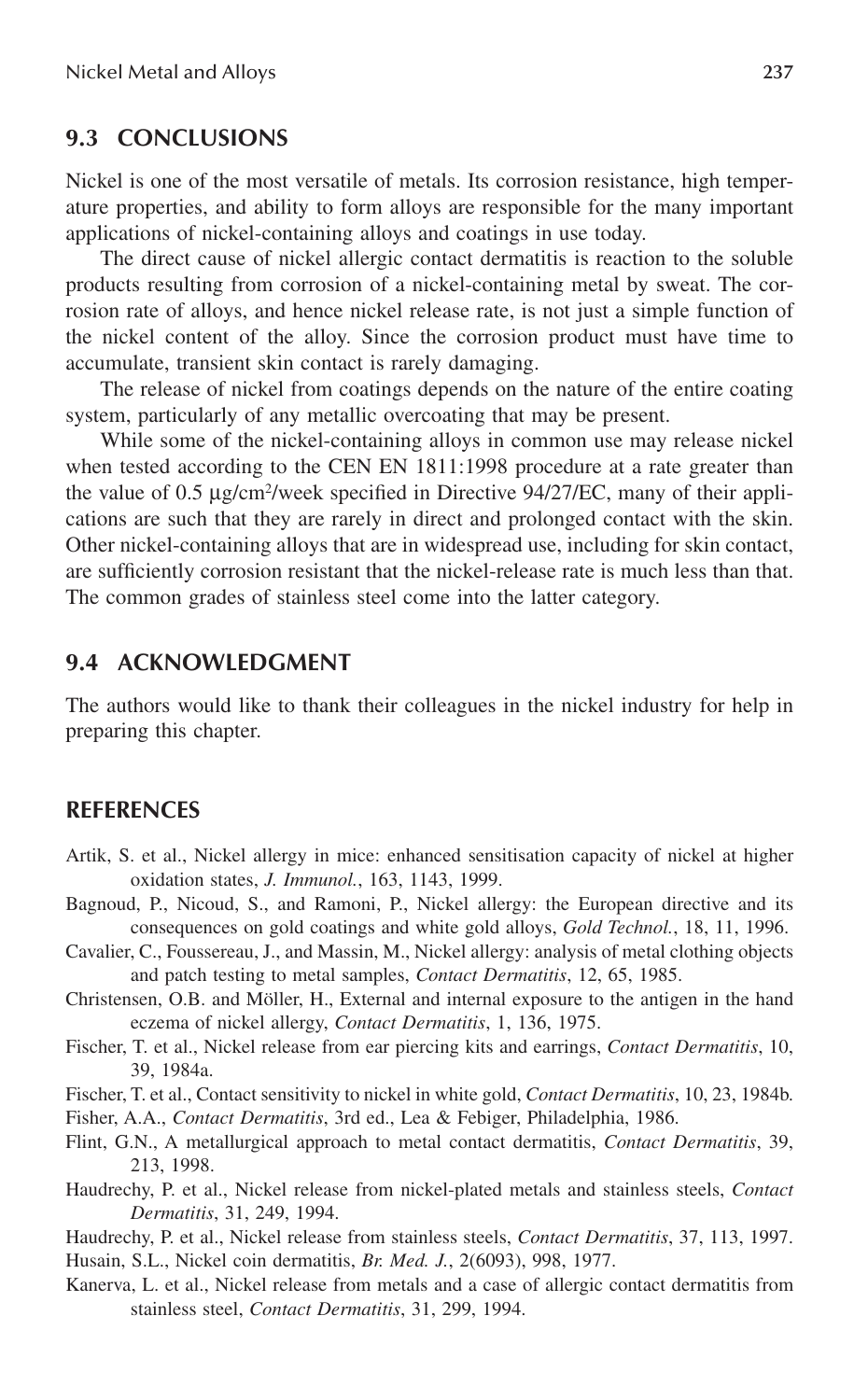- Lidén, C., Menné, T., and Burrows, D., Nickel-containing alloys and platings and their ability to cause dermatitis, *Br. J. Dermatol*., 134, 193, 1996.
- Lidén, C. et al., Nickel release from tools on the Swedish market, *Contact Dermatitis*, 39, 127, 1998.
- Lidén, C. and Carter, S., Nickel release from coins, *Contact Dermatiti*s, 44, 160, 2001.
- Menné, T. et al., Patch test reactivity to nickel alloys, *Contact Dermatitis*, 16, 255, 1987.
- Menné, T. and Calvin, G., Concentration thresholds of non-occluded nickel exposure in nickel sensitive individuals and controls with and without surfactants, *Contact Dermatitis*, 29, 180, 1993.
- Oakley, A.M.M., Ive, F.A., and Carr, M.M., Skin clips are contraindicated when there is nickel allergy, *J. R. Soc. Med.*, 80, 290, 1987.
- Oldfield, J.W. and Sutton, W.H., Crevice corrosion of stainless steels, *6th Eur. Congress on Corrosion,* Society of Chemical Industry, London, 1977.
- Pedersen, B. et al., Release of nickel from silver coins, *Acta Derm. Venerol. (Stockh.)*, 54, 231, 1974.
- Pickering, H.W. and Wagner, C., Electrolytic dissolution of binary alloys containing a noble metal, *J. Electrochem. Soc.*, 114, 698, 1967.
- van Ketel, W.G., Occupational contact with coins in nickel-allergic patients, *Contact Dermatitis*, 12, 108, 1985.
- Wilkinson, D.S. and Wilkinson, J.D., Nickel allergy and hand eczema, in *Nickel and the Skin: Immunology and Toxicology*, Maibach, H.I. and Menné, T., Eds., CRC Press, Boca Raton, FL, 1989, p. 141.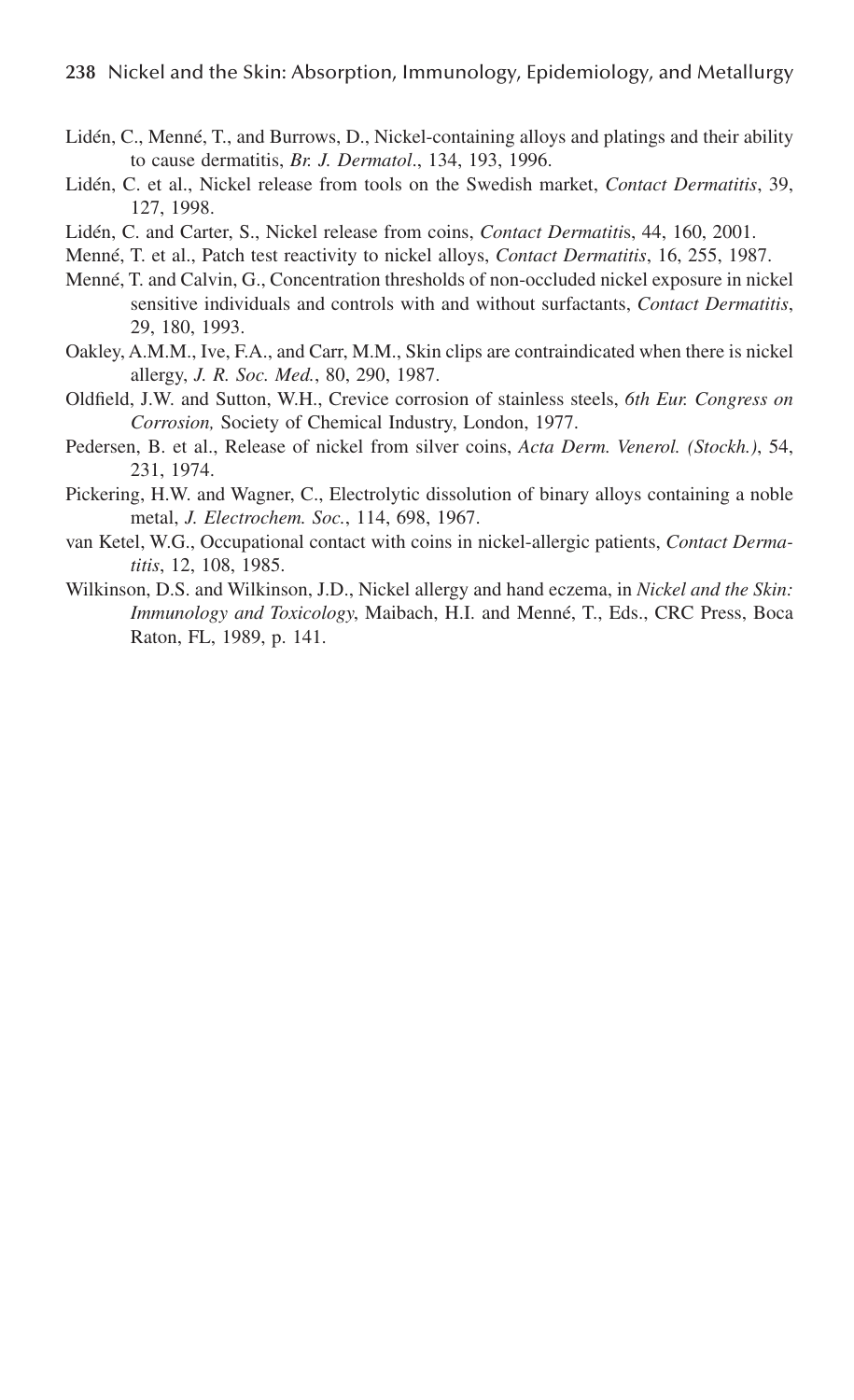# Glossary of Terms

- **Allergic contact dermatitis (hypersensitivity)** A type IV or delayed hypersensitivity — expressed as an eczematous skin reaction in sensitized humans that arises approximately 1 to 7 days after encounter with an antigen, typically reaching a maximum at 48 h. It is mediated by antigen-sensitized T cells. Allergens may be small haptens (e.g., nickel) that react with normal host proteins and, by modifying them, create an antigen.
- **Antigens** Molecules recognized by the immune system and inducing an immune reaction.
- **B-cell tolerance** Immature B cells are more susceptible to tolerance than mature cells and can be tolerized by smaller doses of tolerogen. Conversely, if only B cells are tolerant, then T cells may still be able to produce a cellmediated immune response.
- **Desensitization or Hyposensitization (Immunotherapy)** Reduction or elimination of allergy in a previously sensitized organism. Traditionally it is used for treating immediate (humoral) hypersensitivity reactions to insect venom, animal dander, and pollen (urticaria, allergic rhinitis, and bronchial asthma). More recently it is used to treat immediate and delayed (cellular) type hypersensitivity by oral (Panzani et al., 1995) or epicutaneous (Boerrigter and Scheper, 1987) hapten application.

Through continuous treatment of an organism with established contact allergy, symptoms can be alleviated with low-dose oral exposure (Bagot et al., 1995; Christensen, 1990; Santucci et al., 1988). Subimmunogenic doses of antigen interact with antibody, thereby preventing cooperation of macrophages, T helper cells and B cells.

Immunologic unresponsiveness can also be achieved with high-dose oral therapy, i.e., exposure to large amounts of antigen leading to activation of T suppressor cells (Sjövall et al., 1987), or development of the blocking antibody IgG.

- **Haptens/Prohaptens (from the Greek word** *haptein***, to fasten)** Usually small molecular weight, electrophilic compounds that are not immunogenic but can react with protein (nucleophiles), e.g., with antibodies of appropriate specificity, the immunogenic carrier. Nickel is a hapten that was demonstrated to react specifically with the nucleophilic histidine residue in the major histocompatibility complex (MHC) molecule, a cluster of genes important in immune recognition present in all mammals (Sinigaglia, 1994). Molecules that are not electrophiles, and therefore cannot function as haptens, may be converted to haptens through metabolic processes, e.g., in the skin. They are referred to as prohaptens.
- **Hypersensitivity** An immune response that occurs in an exaggerated or inappropriate form. Reactions are classified into four types, according to the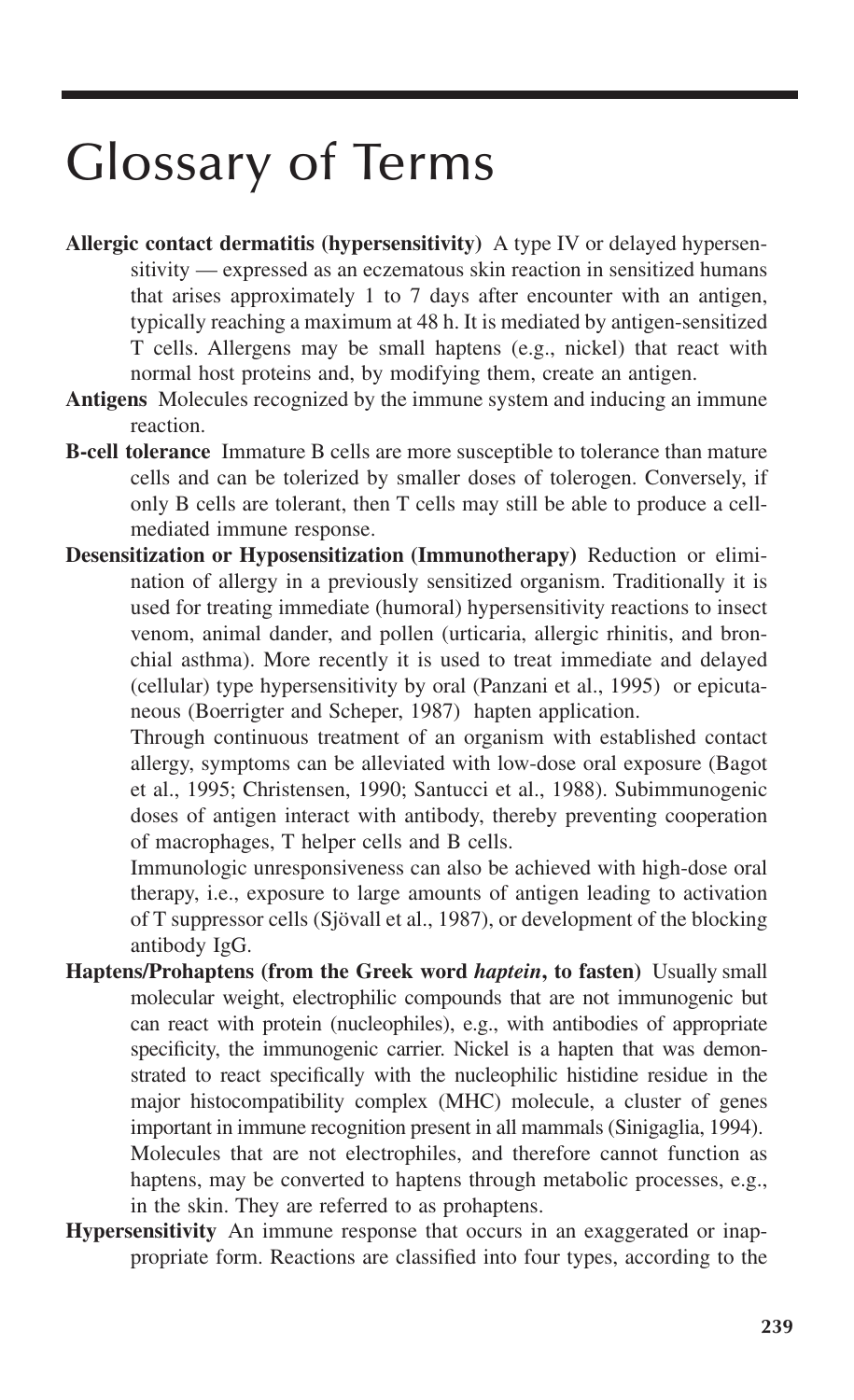speed in which they occur and the mechanisms involved:

Type I (immediate) hypersensitivity, manifest in allergic asthma, allergic rhinitis (hay fever), and contact urticaria that develop within minutes of exposure to antigen, is dependent on the release of mediators of acute inflammation.

Type II (antibody-mediated) hypersensitivity is caused by antibody to cellsurface antigens, mostly induced by drugs. These can sensitize the cells for antibody-dependent cell-mediated cytotoxicity by K-cells, or complement mediated lysis. It also becomes manifest in the destruction of redblood cells in transfusion reactions, and in haemolytic disease in the newborn.

Type III (immune complex mediated) hypersensitivity is due to the deposition of antigen–antibody complexes in tissue and blood vessels. The antigens stem from persistent pathogenic infections (e.g., malaria), from inhaled antigens (e.g., extrinsic allergic alveolitis), or from the host's own tissue (autoimmune diseases).

Type IV (delayed) hypersensitivity arises more than 24 h after contact with the antigen, and is mediated by antigen-sensitized T cells that release lymphokines; these attract T cells and macrophages to the site activating them, leading to tissue damage. This type of hypersensitivity can be in response to skin contact with allergens.

- **Immunogens/Antigens** Molecules that are recognized by the immune system and induce the formation of antibodies are immunogens. Those which react with antibodies are antigens. Only complete antigens, i.e., complex macromolecules, can do both. Substances can be antigenic without being immunogenic. Nickel ion is an antigen, too small to be recognized by the immune system and induce formation of antibodies. Only when bound to a protein (carrier) forming a hapten–carrier conjugate (a complete antigen), nickel becomes an immunogen, able to induce the formation of antibodies.
- **Lymphocytes** Cells controlling the immune response, derived from pluripotent stem cells; they undergo an orderly process of differentiation generating mature B cells or T cells. They specifically recognize "foreign" material and distinguish it from the body's own components. Of two main types, B cells develop in the bone marrow and produce antigen-specific antibodies. T cells develop in the thymus and have a number of different functions helping B cells to make antibody, recognizing and destroying cells infected by virus, activating phagocytes to destroy pathogens, and controlling the nature and degree of the immune response.
- **Sensitization** A general term used in immunology to describe altered reactivity on contact with an antigen or allergen. It encompasses all types of immune reactions. After presentation of the antigen by an antigen presenting cell, specific T cells in the case of type IV (ACD or delayed type) and specific B cells in the case of type I, II, or III hypersensitivity are induced. Immune reactions of the skin, also known as allergic contact dermatitis (ACD) or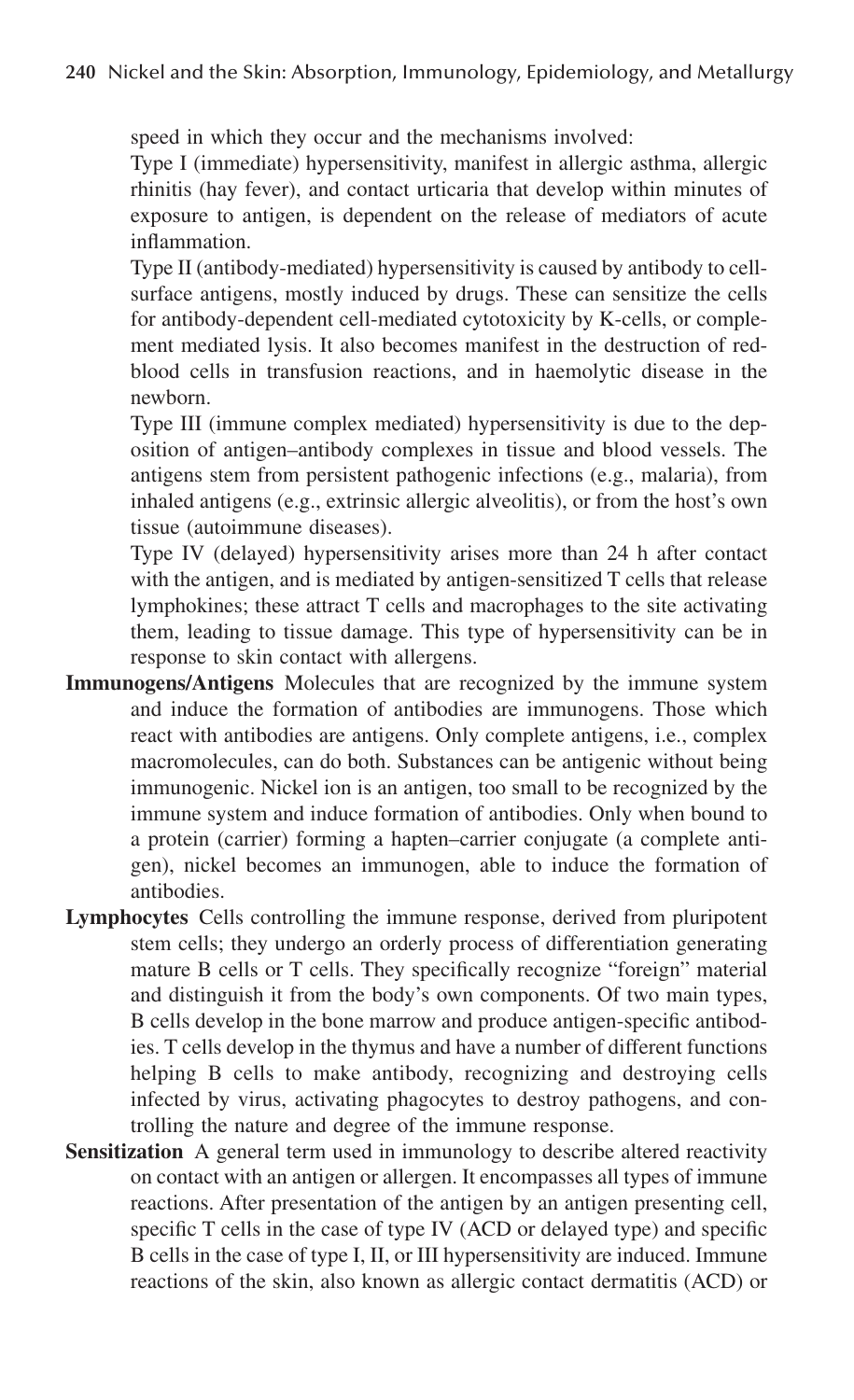delayed hypersensitivity, are caused by penetration of the skin by a foreign substance (a hapten or an antigen).

- **T-cell tolerance** T cells (mediators of delayed type hypersensitivity) are more easily tolerized than B cells. Once established, T-cell tolerance is usually longer-lasting than B-cell tolerance.
- **Tolerance** The acquisition of (immediate or delayed) specific nonresponsiveness in a naive subject to a molecule recognized (as foreign) by the immune system. Whether a molecule induces an immune response or tolerance is largely determined by the way it is first presented to the immune system.
- **Tolerize** To administer a molecule in a way that makes an organism or cell population tolerant to it.
- **Tolerogen** A molecule that induces tolerance.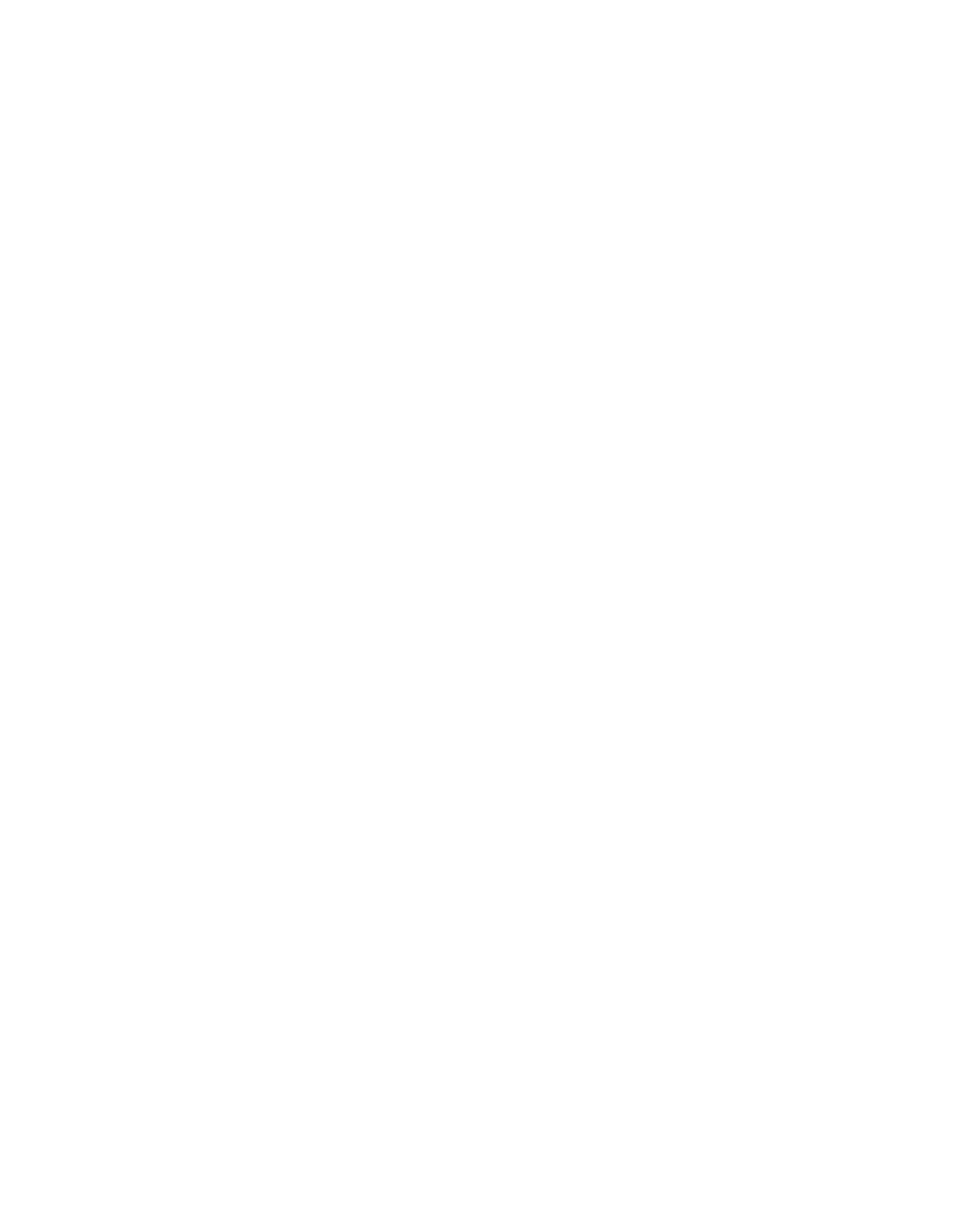# Index

## **A**

Absorption in skin, *See* Skin absorption Active protective creams, 19–20 Aerosols metal, 10–11 nickel, 4 Allergens, 55 Allergic contact dermatitis amino acids role in, 209 asymptomatic, 13–14 atopy and, 58 contributing factors, 204 delayed-type, 7, 12–13 description of, 203, 224 development of, 186 gender predilection, 40, 203 genetic predisposition for, 204–205 immediate-type, 7, 10–12 incidence of, 204 literature regarding, 8–9 metal–metal interactions in, 212 patch testing description of, 41–45, 54–55, 173 guidelines for, 173–174 studies of, 58–63 preventive levels of exposure, 22 silent, 13–14 studies of, 67–68 treatment of, 13–122–23 triggering of, 12 zinc sulfate effects, 213 Allergic contact stomatitis, 8–9 Alloys, *See specific alloy* Angry back syndrome, 54, 122, 173 Antioxidants, 19 Atomic absorption spectrophotometry, 114 Atopy, 13, 41, 57–58, 74

#### **B**

Beauticians, 69 Beryllium, 119 Burning mouth syndrome, 129–130

#### **C**

Carboxyvinyl polymer gel, 20 Chase-Sulzberger phenomenon, 187 Chelators, 19–20 Coins nickel alloys used in, 229 nickel leaching from, 116, 135 Construction workers, 69 Consumer products electron charge of compounds in, 148 nickel exposure, 72 stainless steel, 222 Contact dermatitis, *See* Allergic contact dermatitis Contact urticaria syndrome, 4 Cooking utensils, 134–135 Copper-nickel alloys applications for, 223, 228 properties of, 223, 228 Copper–nickel–zinc alloys, 228–229 Corrosion description of, 224 implant metals, 116 sweat effects, 94 Corticosteroids, 15 Creams active protective, 19–20 barrier, 18 passive protective, 18–19 studies of, 22

## **D**

DDC, 22–23 Delayed-type hypersensitivity, 7, 12–13, 187 Dental materials description of, 4, 115 gold-based, 125 nickel allergy hypersensitivity and, 137 nickel in description of, 119, 186 nickel–chromium alloys, 193–195 Dermatitis, *See* Allergic contact dermatitis Detection methods atomic absorption spectrophotometry, 114 dimethylglyoxime spot test, 112, 117–118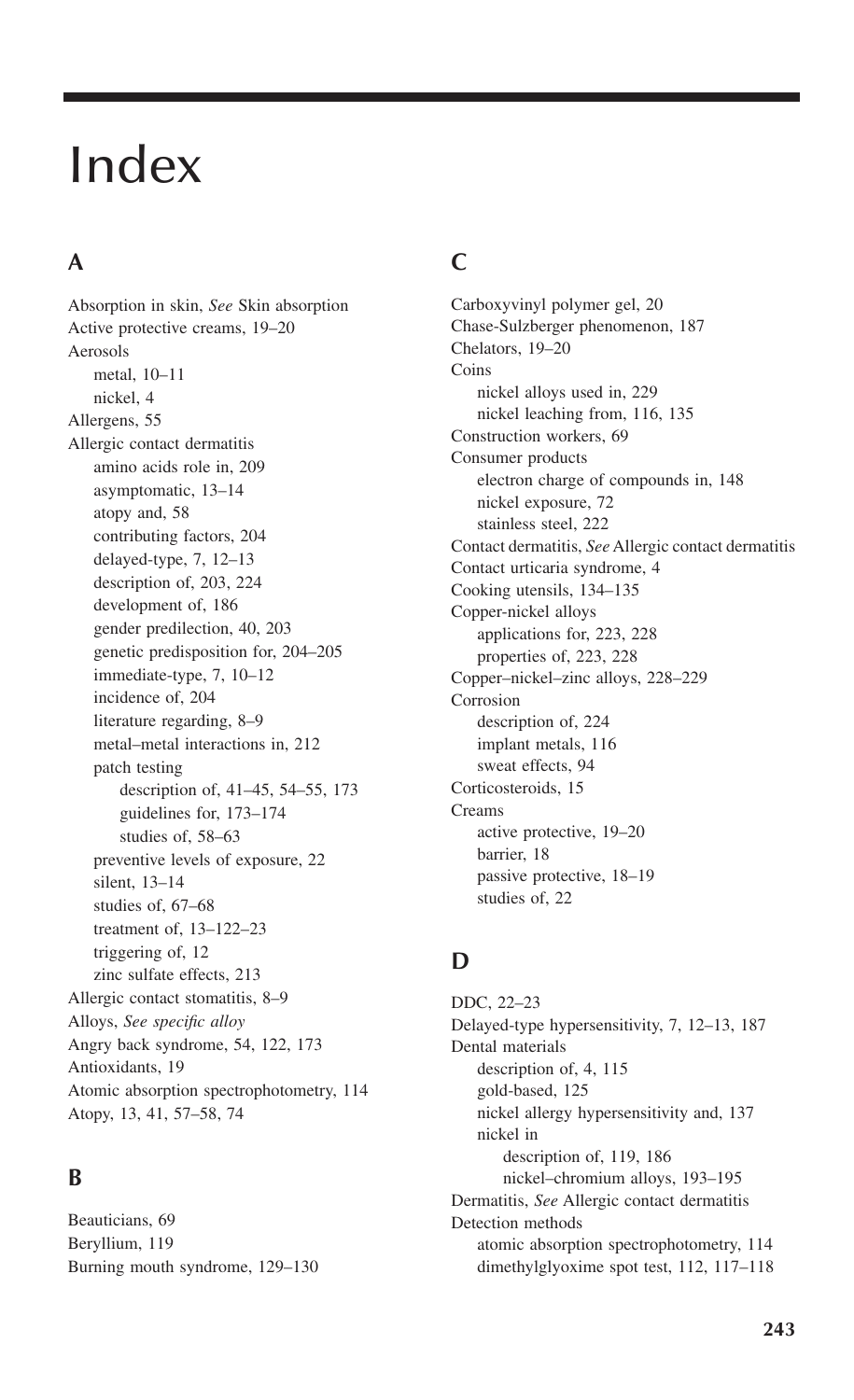inductively coupled plasma-atomic emission spectroscopy, 113 inductively coupled plasma-mass spectroscopy, 113 nitric acid spot test, 112–113 particle induced x-ray emission, 114 Diagnosis, of nickel allergy hypersensitivity, 14–15 Diethylenetriamine, 20 Dimethylglyoxime spot test, 112, 117–118 Disappearance method, for measuring skin absorption, 156–158

#### **E**

Ear piercings, 60, 66, 73, 123–124, 192, 196 Earring studs, 21 Electro-plated nickel silver, 228 Epidermis, 84 Ethylenediamine tetraacetic acid disodium salt, 18, 20 European Dangerous Preparations Directive, 22 European Nickel Directive, 21–22, 120 Excited skin syndrome, 55

#### **F**

Ferro-nickel, 220 Fick's concept of permeability, 157 Finn Chambers, 57, 121

## **G**

Galvanic element, 92 Gastrointestinal exposure, 133–135, 188 Genetics, 57, 74, 204–205 Gingivostomatitis, 128 Gloves, 18 Gold-based dental restorations, 125–126 Gut-associated lymphoid tissue, 188

## **H**

Hairdressers, 69 Hand dermatitis, 5 Heredity influences, 57, 74, 204–205 Hypersensitivity delayed-type, 7, 12–13 immediate-type description of, 7, 9 etiology of, 11

nickel-releasing orthodontic devices exposure and, 128 pathophysiology of, 10 signs and symptoms of, 10 T helper cell response, 7, 9 Hyposensitization, *See also* Tolerance in animals, 189 experimental, 188–189 in humans, 189–190

## **I**

Immediate-type hypersensitivity description of, 7, 9 etiology of, 11 nickel-releasing orthodontic devices exposure and, 128 pathophysiology of, 10 signs and symptoms of, 10 Immune response allergic contact dermatitis, *See* Allergic contact dermatitis delayed-type hypersensitivity, 7, 12–13 description of, 101 divergent, 7–10 immediate-type hypersensitivity, *See* Immediate-type hypersensitivity immunotoxicity, 15–16 Immunoglobulin E antibodies description of, 11 testing for, 14–15 Immunologic contact urticaria description of, 7 literature regarding, 8–9 Immunotoxicity, 15–16 Implant metals corrosion of, 116 ion release in, 119 orthopedic, 130–133 Inductively coupled plasma-atomic emission spectroscopy, 113 Inductively coupled plasma-mass spectroscopy, 113 Intercellular diffusion, 85 Interleukins, 210 Intracellular adhesion molecule-1, 210 Iron, 211, 230

# **J**

Jewelry, 123–124, 204, 235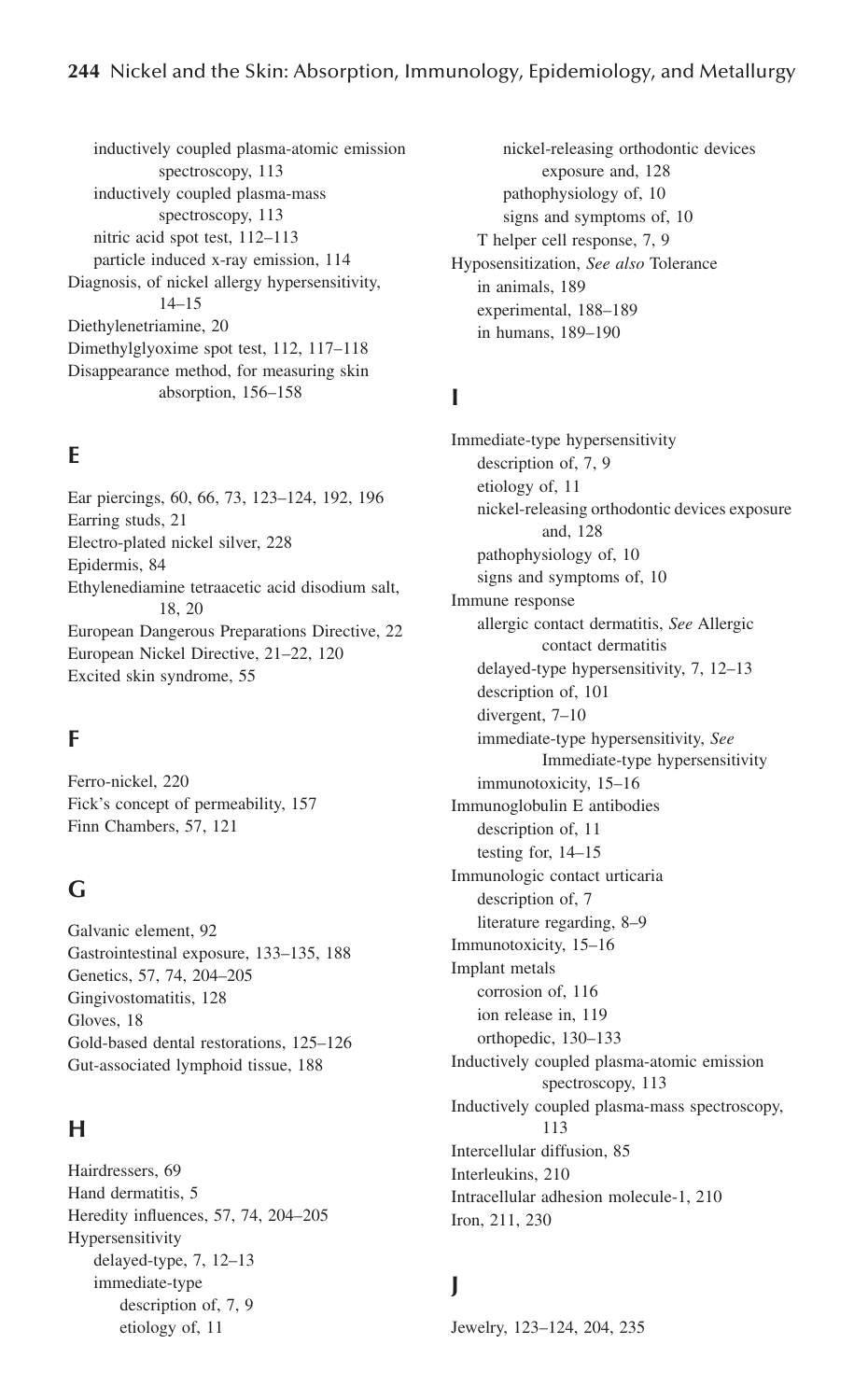## **K**

Keratinocytes, 210

## **L**

Lactate, 90 Langerhans cell, 12 Lewis acids, 202 L-histidine, 18 Liquefied natural gas, 223 Lymphocyte migration inhibition factor, 131–132 Lymphocyte transformation test description of, 167–168 diagnostic value of, 176 discussion of, 177–179 mechanism of, 174–177 metal sensitivity testing, 175 methodology for, 174 nickel allergy hypersensitivity diagnosed using, 176–179 reaction development, 168 studies of, 175–176 timing of, 178

## **M**

Macrophage migration inhibition test, 176 Magnesium, 211–212 Major histocompatibility complex class molecules, 177, 205 Manganese, 211 Medical workers, 70 Memory lymphocyte immunostimulation assay, 177 Metal(s) exposure to immediate-type hypersensitivity caused by, 10 toxic effects caused by, 202 extracellular reactions with, 202 nickel interactions with, 211–213 transition electrovalences of, 202 Lewis acids and, 202 ligand binding of, 202 types of, 201–202 Metal aerosols, 10–11 Metal plating, 20–21, 24, 122, 204 MOAHL index, 57 Mucous membranes, 136

#### **N**

Nickel anodic reactions for, 224–225 characteristics of, 203, 220, 237 chelate rings of, 12 chelation of, 19 commercial uses of, 2, 5–6 complexes of, 206–207 detection methods, *See* Detection methods dietary intake of, 134 discovery of, 206 electropositivity of, 136 fatty acids reactions with, 84 forms of, 220 hybridization of, 207 immunogenic forms of, 16 immunotoxicity of, 15–16 metal interactions with, 211–213 mucous membranes absorption of, 136 naturally occurring, 6 oral exposure to, tolerance induced by, 190–192 oxidation states of, 207–208, 226 percent dose absorbed measurements, 155–156 properties of, 220 protein complexing with, 208–211 pure, 220–221 skin absorption of, *See* Skin absorption skin contact-induced diffusion of, 92 solubilization of, 73 synthetic sweat levels of, 92–93, 102–111, 114–119 tolerance to, 16–17, 41 toxic effects of, 203 Nickel(II) description of, 206–207 sensitizing potential of, 211 *in vivo* transportation of, 208 Nickel(III), 206–207 Nickel aerosols, 4 Nickel allergy hypersensitivity age-based prevalence of, 48–51 allergic contact dermatitis asymptomatic, 13–14 delayed-type, 7, 12–13 immediate-type, 7, 10–12 literature regarding, 8–9 silent, 13–14 triggering of, 12 asymptomatic, 13–14 atopy effects, 13, 41, 57–58, 74 dental materials and, 137 diagnostic methods, 14–15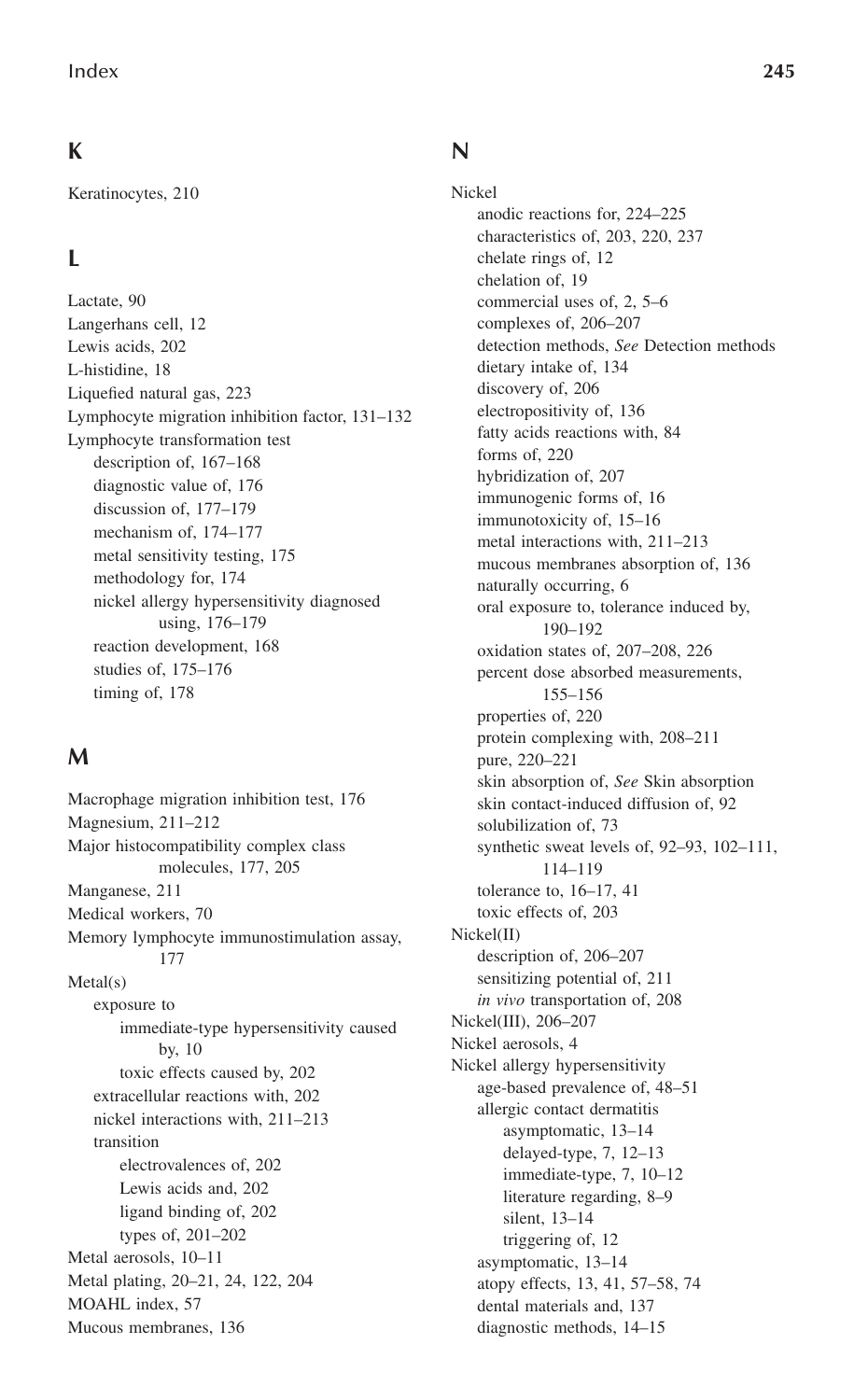ear piercings and, 60, 66, 73 epidemiology of, 3–4 etiology of exposure, 6, 100–101 skin penetration, 6–7 familial disposition for, 57 Finn Chambers, 57 gender predilection statistics regarding, 14, 73–74, 101, 186 studies of, 58–63 genetic predisposition to, 57, 74 heredity of, 57, 74, 204–205 incidence of description of, 56 occupation and, 68–71 patient age and, 65–68 studies regarding, 58–63, 65–68 lymphocyte transformation test for diagnosing, 176–179 MOAHL index, 57 occupational prevalence of description of, 52–53 studies of, 68–71 oral induction of, 133 orthodontics, 128, 136 overview of, 2–3 patch testing, *See* Patch testing population studies of, 46–47, 63–64 preexisting, 190 prevalence of increases in, 72–73 occupation and, 68–71 patient age and, 65–68 statistics regarding, 24, 40, 56 prevention of active protective creams, 19–20 barrier creams, 18 gloves, 18 metal plating, 20–21, 24, 122 overview of, 16–17 passive protective creams, 18–19 personal hygiene practices, 17–18 regulations, 21–22 workroom exposure monitoring, 17 prognosis, 5–6 remission of, 5 Repeat Open Application Test, 56 risk factors for, 2–3, 75, 124 skin piercings, 124, 196 studies of age-based, 65–68 description of, 3–4 gender-based, 58–63 geographic location-based, 58–63 leaching experiments, 116–117

limitations, 72, 75 occupation-based, 68–71 population-based, 63–64 suggested types of, 76 variables that affect, 76–77 T cells associated with, 168 Thin Layer Rapid Use Epicutaneous Test, 56–57 treatment of desensitization methods, 23–24 systemic, 23–24 tetraethylthiuramdisulfide, 23 topical agents, 22–23 underreporting of, 72 Nickel alloys, *See* Nickel-containing alloys; *specific alloy* Nickel chloride sensitization potential of, 176, 211 stratum corneum penetration of, 55 Nickel coatings description of, 234 top-coats, 235–236 Nickel exposure consumer products, 72 safe levels of, 120 workroom exposure monitoring, 17 Nickel ion adhesion molecules expressed by, 211 alloy release of, 137 amino-acid ligands and, 209 antigen response to, 209 bioavailability of, 117 biological properties of, 203–204 in catalyst enzymes, 203 description of, 100 immune reactions to, 101 keratinocytes activation by, 210 release of, 6 skin penetration of, 6–7, 85, 101, 159 Nickel powder description of, 221 skin contact with, 226–227 Nickel rash, 85 Nickel release blood transport after, 124 chromium coating effect, 235 from clothing, 193 coatings effect on, 235–236 from cooking utensils, 134–135 description of, 121 detection methods for atomic absorption spectrophotometry, 114 dimethylglyoxime spot test, 112, 117–118 inductively coupled plasma-atomic emission spectroscopy, 113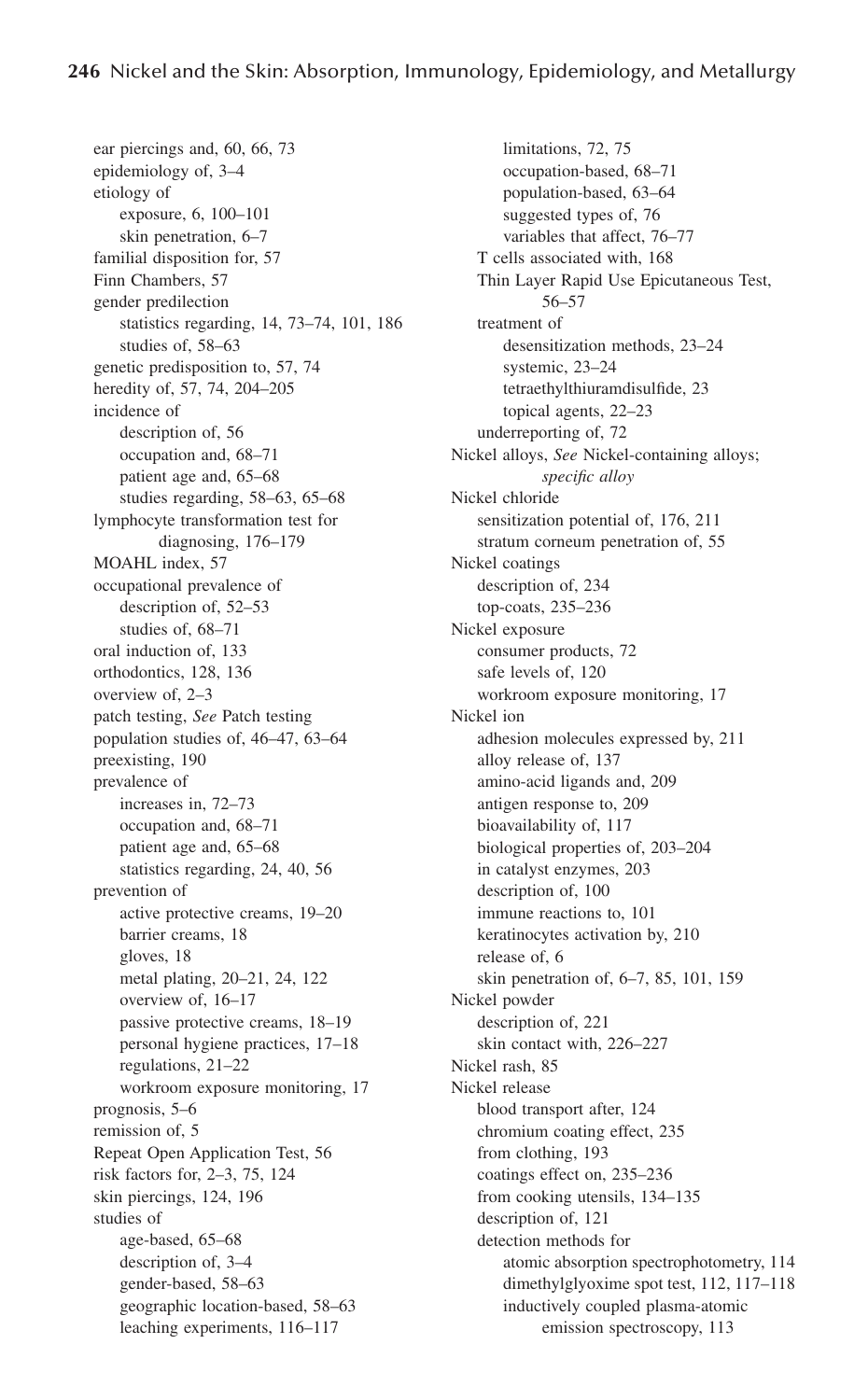#### Index **247**

inductively coupled plasma-mass spectroscopy, 113 nitric acid spot test, 112–113 particle induced x-ray emission, 114 experiments of, 116–119 gastrointestinal exposure, 133–135 intraoral, 126 from jewelry, 123 orthodontics, 124–130, 192–197 orthopedic implants, 130–133 rate of, 121 skin contact, 121–123, 135 skin piercings, 123–124 in synthetic sweat, 92–93, 102–111, 114–119, 204 from tools, 123 water faucets, 133 Nickel salts inflammatory reaction caused by, 210 irritancy of, 169 patch testing of, 212 skin penetration of, 6, 152–153 skin reactions caused by, 159, 210 sweat formation of, 83 Nickel sheet, 220 Nickel sulfate, 177–178 Nickel–chromium alloys, 193–195, 232–233 Nickel-containing alloys anodic reactions for, 224–225 coinage, 229 description of, 221 industrial contact with, 224 intermetallic compound, 221 plating of, 21, 24, 122 production of, 221 stainless steel, 222 sweat reactions with, 227–228 Nickel-copper alloys applications for, 223, 228 properties of, 223, 228 Nickel–copper–zinc alloys, 228–229 Nickel–iron alloys, 223, 230 Nickel–iron–chromium alloys, 232–233 Nickel-removable prosthesis, 127 Nickel-silver alloys, 224, 228–229 Nickel–titanium alloy, 233 Nitric acid spot test, 112–113 Noble metals, 233–234

## **O**

**Occupation** nickel aerosol exposure in, 4, 116

nickel allergy hypersensitivity and description of, 52–53 studies of, 68–71 **Orthodontics** blood analysis after receiving, 125, 128, 195 fixed appliances, 127 nickel allergic hypersensitivity symptoms, 128, 136, 186–187 nickel alloys used in, 118–119 nickel release from, 124–130, 192–197 nickel-removable prosthesis, 127 palladium-based alloys, 125 saliva testing, 127 stainless steel use, 129 studies of, 128–130 titanium, 125 tolerance induced by, 190–192 Orthopedic implants, 130–133 Oxidation states, 207–208

#### **P**

Palladium-based alloys, 125 Particle induced x-ray emission, 114 Passive protective creams, 18–19 Patch testing active sensitization caused by, 172 description of, 41–45, 54–55, 121, 168–169, 226 discussion of, 173–174 false-negative reactions, 172–173 false-positive reactions, 72, 168, 172–173 irritant effects, 172 metal–metal interactions evaluated using, 212 nickel compounds, 169 nickel sulfate, 171 sensitivity levels, 172 site for, 171–172 studies of, 58–63, 170–171 technique of, 168–169 test concentrations for, 169–171 vehicle for, 169 Phyto haemagglutinin, 131 Polyethylene glycol, 22 Pompholyx, 5, 121 Prevention, from nickel allergy hypersensitivity active protective creams, 19–20 barrier creams, 18 gloves, 18 metal plating, 20–21, 24 overview of, 16–17 passive protective creams, 18–19 personal hygiene practices, 17–18 regulations, 21–22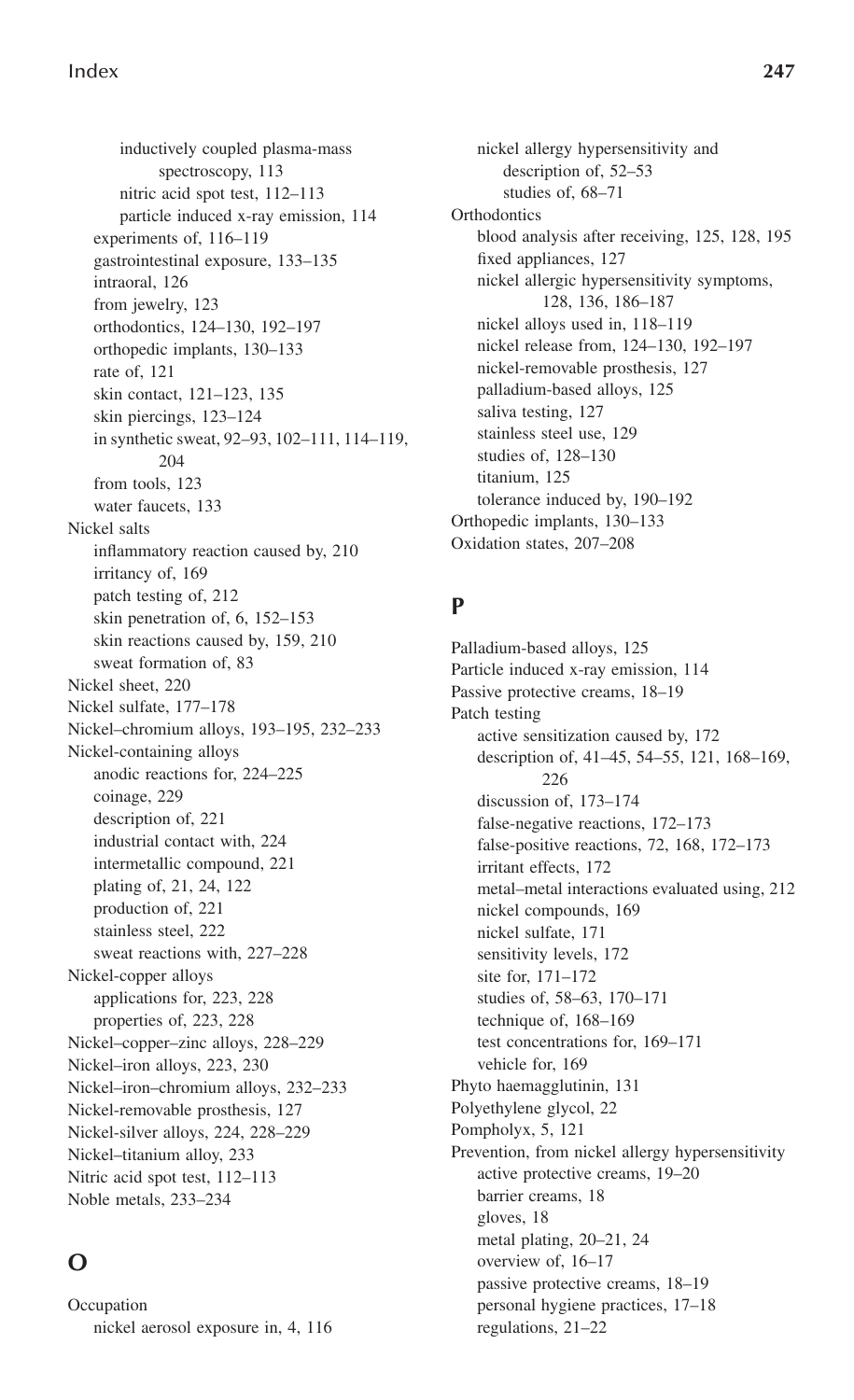#### **248** Nickel and the Skin: Absorption, Immunology, Epidemiology, and Metallurgy

workroom exposure monitoring, 17 Protein complexing, 208–211 Protons, 91 Pyruvate, 90

#### **R**

Radioallergosorbent test, 10 Reactive oxygen species, 211 Repeat Open Application Test, 56 Rusters, 115

#### **S**

Sebum, 91–92 Sensitization development of, 186, 203 nickel chloride, 176 Silver–nickel alloys, 224, 228–229 Skin acid mantle of, 91–92 cleansing of, 17 corneocyte layer testing, 17 defense mechanisms of, 203 diffusivity, 148 exudates composition of, 85 description of, 83 nickel absorption in, *See* Skin absorption nickel allergy hypersensitivity prevention methods, 17–18 nickel salts-induced reaction, 159 patch testing of, 41–45, 54–55 pH of, 91 Skin absorption data regarding, 157–159 description of, 2, 6–7, 73, 84, 121–123, 135, 148–149, 204 diffusion methods, 85, 92, 160 dissolution, 153 methods of, 84–85 qualitative findings, 149–153 quantitative methods for measuring disappearance method, 156–158 limitations for, 160 predictive models, 157 *in vitro* studies, 154–155 *in vivo* percent dose absorbed measurements, 155–156 rates, 152 studies of, 150–151 Skin piercings, 123–124 Sodium lauryl sulfate, 13

Stainless steel classification of, 222 commercial uses of, 222 composition of, 230–231 corrosive performance of, 232 description of, 112, 117–118 orthodontics use of, 129 orthopedic implant use of, 132–133 passive, 230 properties of, 222 sweat reaction to, 230–232 Status allergicus, 178 Stratum corneum acid mantle effects, 91 anatomy of, 84 barrier creams for, 19 free acids in, 91 homeostasis of, 91 keratin in, 149 nickel deposition in, 2, 6, 94, 149, 152 nickel salts permeation in, 159 Sweat analysis of, 86 "cell-rich," 86 characteristics of, 85–86 collection methods for, 86 components of amino acids, 89 chloride, 87 description of, 86, 94, 115 lactate, 90 macro-electrolytes, 87–88, 94 proteins, 89–90 pyruvate, 90 sodium, 87 trace metals, 90–91 corrosivity of, 94 lead levels in, 86 nickel reaction with alloys, 227–233 copper–nickel–zinc alloys, 228–229 description of, 224–226 powder form, 226–227 noble metal alloys reaction with, 233–234 osmolality values, 88 stainless steel reactions, 230–232 synthetic nickel release in, 92–93, 102–111, 114–119, 149, 204 types of, 93 Sweat glands, 84 Systemic allergic reactions, literature regarding, 8–9